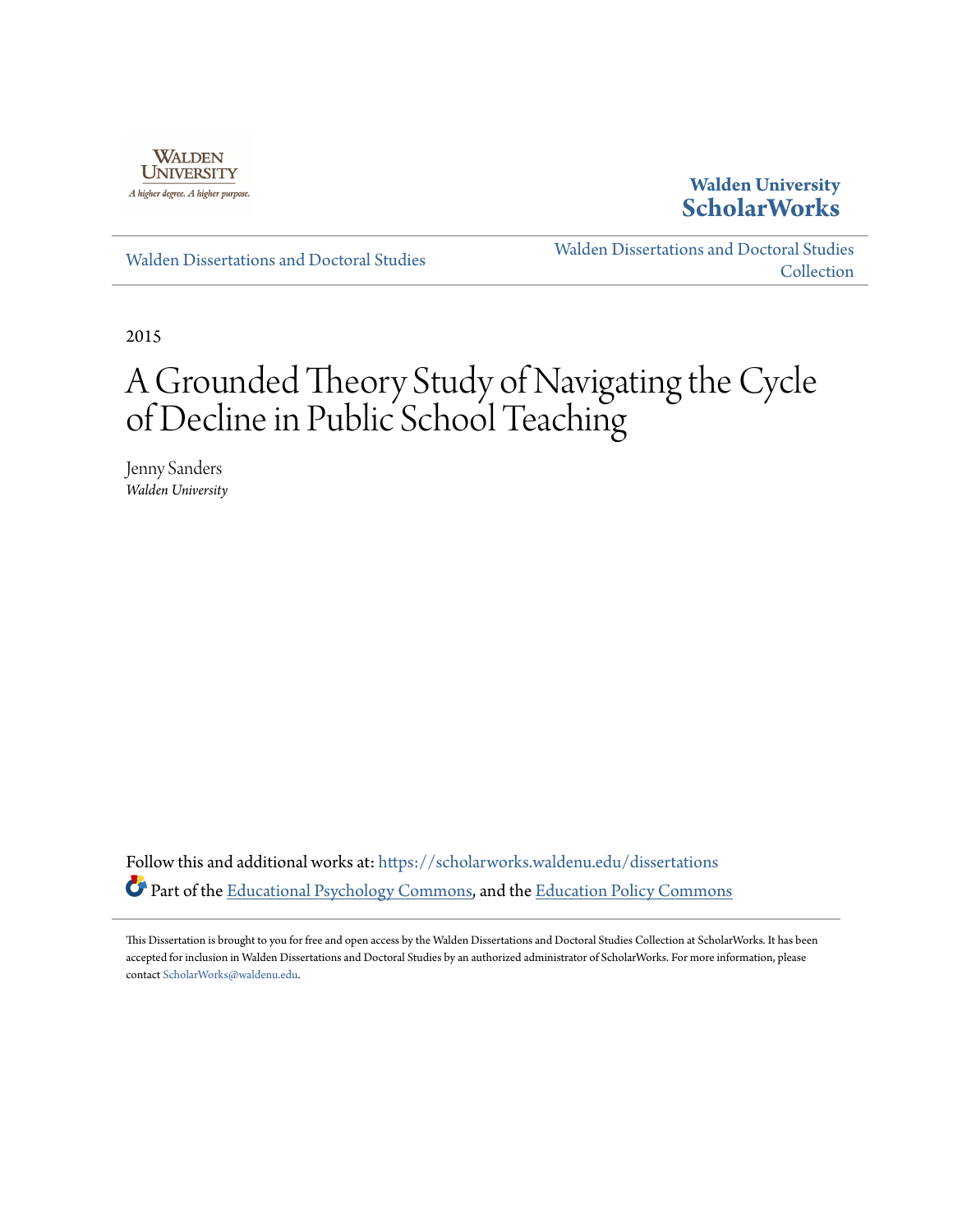## **Walden University**

### COLLEGE OF EDUCATION

This is to certify that the doctoral study by

Jenny Sanders

has been found to be complete and satisfactory in all respects, and that any and all revisions required by the review committee have been made.

Review Committee Dr. Mitchell Olson, Committee Chairperson, Education Faculty Dr. Deborah Gilbert, Committee Member, Education Faculty Dr. Michael Raffanti, University Reviewer, Education Faculty

Chief Academic Officer

Eric Riedel, Ph.D.

Walden University 2015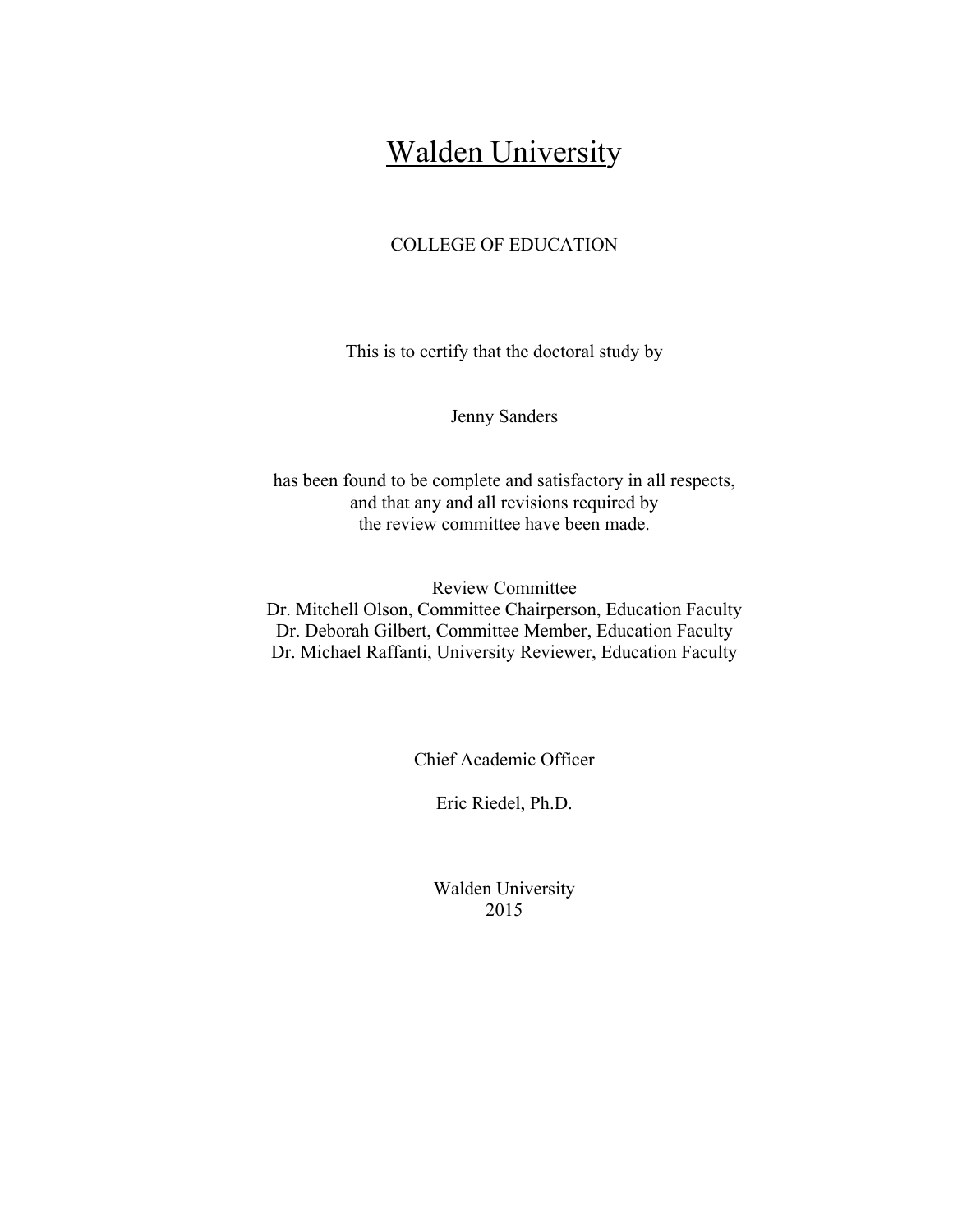Abstract

A Grounded Theory Study of Navigating the Cycle of Decline

in Public School Teaching

by

Jenny L. Sanders

MAT, Piedmont College, 2005

BA, Brenau University, 2000

Submitted in Partial Fulfillment

of the Requirements for the Degree of

Doctor of Education

Walden University

February 2015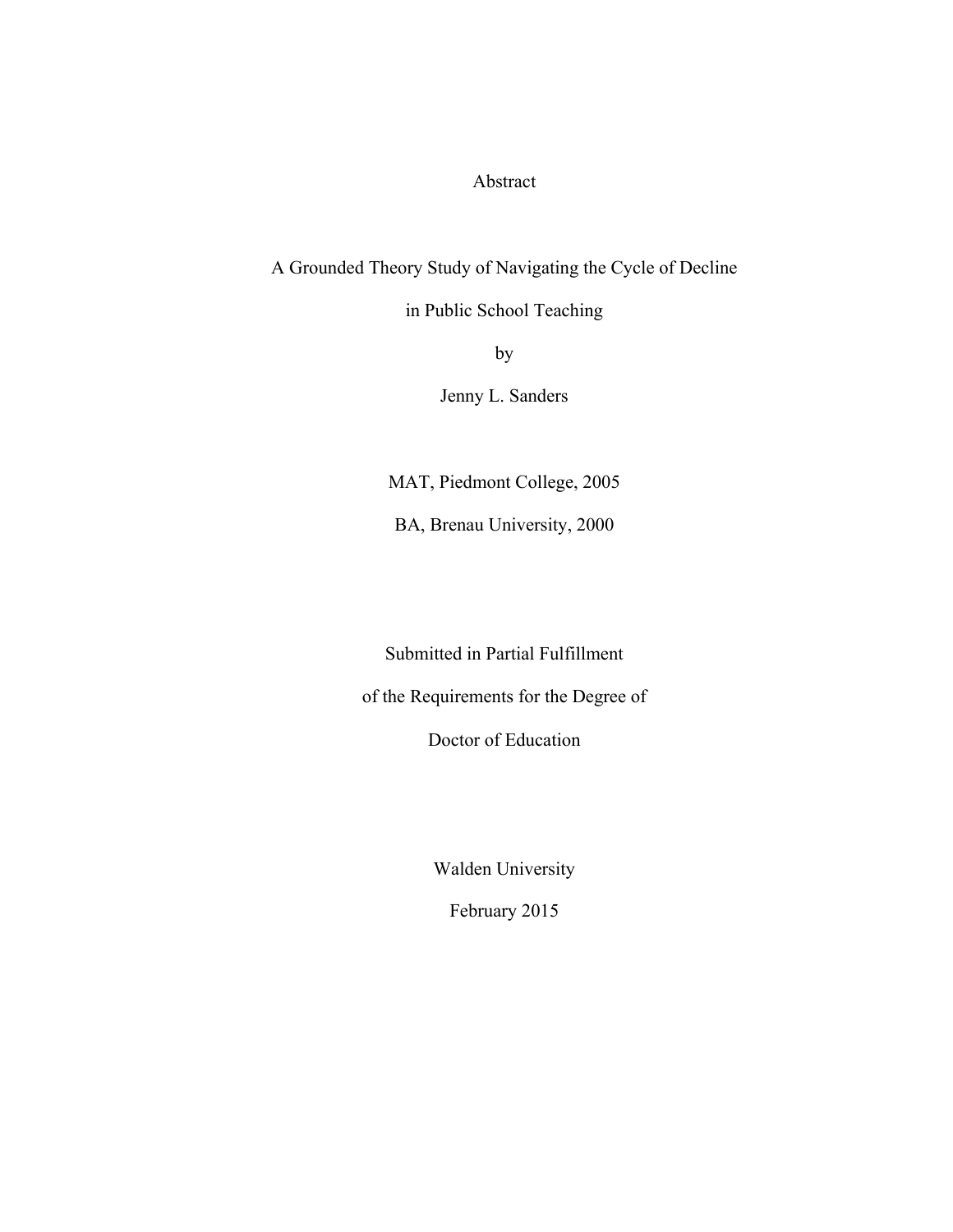Abstract

Excessive teacher turnover has considerable financial, logistical, and academic implications for public education. The purpose of this study was to develop a grounded theory (GT) that conceptualized the experiences of former Georgia public school teachers in order to better understand voluntary teacher attrition. Informed by Ryan and Deci's self-determination theory, this GT study provided insight into the process by which teachers arrive at the decision to leave public schools. Interviews with 12 former Georgia public school teachers were conducted. A constant comparative analysis was used to develop the theory of navigating the cycle of decline, which accounts for the general trend of declining motivation, well-being, and fulfillment among teachers who choose to leave the public school system. The cycle of decline consists of 4 stages: (a) embarking, in which new teachers initially experience concerns about authenticity and support in the public school context; (b) resolving, in which teachers attempt to resolve these concerns; (c) weathering, in which teachers attempt to endure or tolerate the conditions causing these concerns; and (d) opting out, in which teachers opt to leave the public school context entirely. The theory provides a useful framework for identifying and implementing strategies for retaining public school teachers. Stakeholders and policymakers in education may be able to minimize the impact of early attrition by ensuring opportunities for teachers to do authentic work in a supportive environment. The study supports positive social change by providing new insight into factors that lead to teacher turnover, and could thus help improve systemic and educational outcomes of public schools in Georgia and across the nation.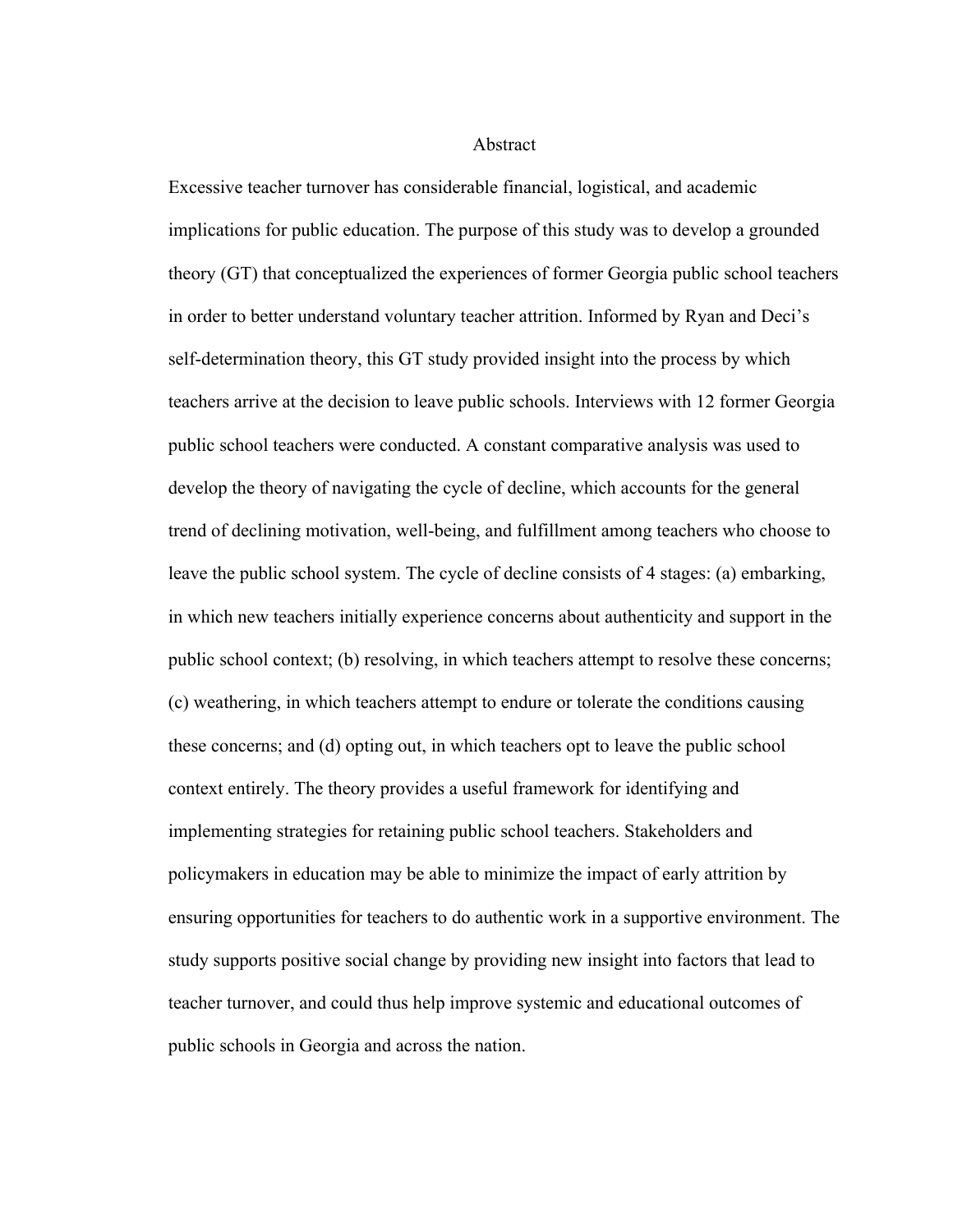### A Grounded Theory Study of Navigating the Cycle of Decline

in Public School Teaching

by

Jenny L. Sanders

MAT, Piedmont College, 2005

BA, Brenau University, 2000

Submitted in Partial Fulfillment

of the Requirements for the Degree of

Doctor of Education

Teacher Leadership

Walden University

February 2015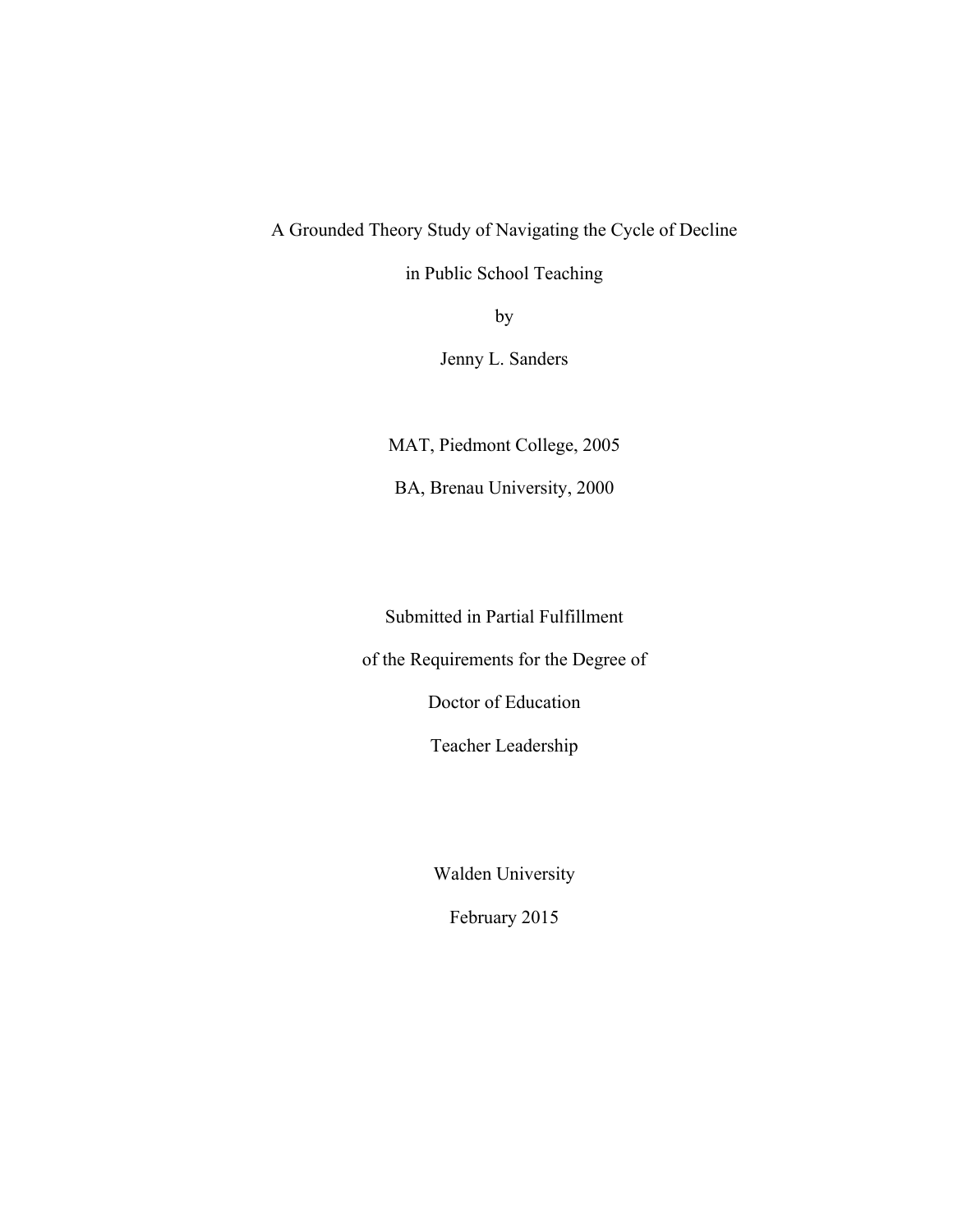## Dedication

This study is dedicated to all of the teachers who genuinely love what they do for a living. Bless you.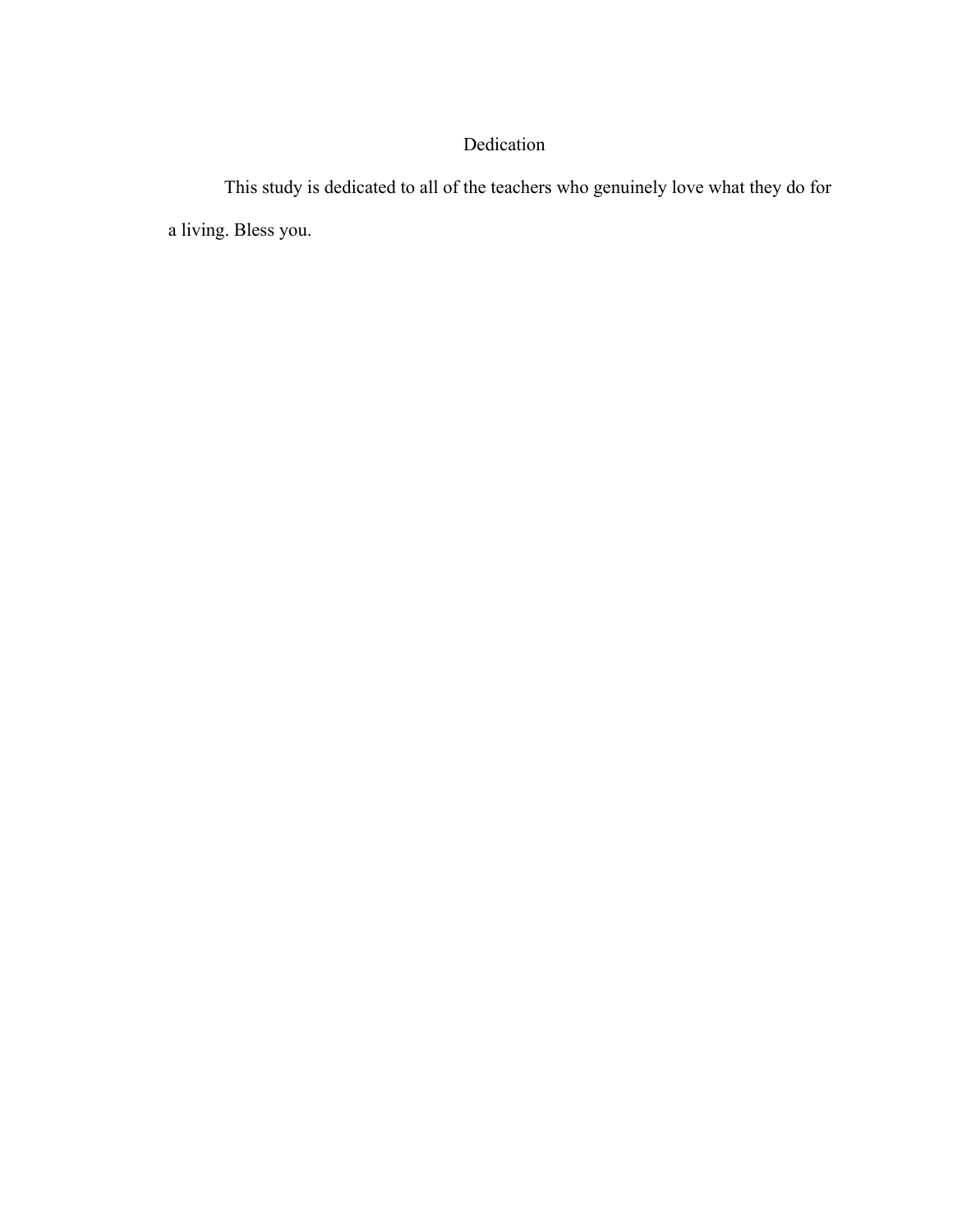#### Acknowledgments

Long-term projects like this one are never the work of a single person. They require the loving commitment, patience, insight, and encouragement of a whole multitude of people. Within that multitude, there are a few folks who deserve special mention, of course…

First, I must thank my husband Ben. He has witnessed first-hand all of the ugly realities of living with a stressed-out grad student and continues to love me anyway. I could not have completed this study without the tremendous blessing of his unflagging enthusiasm, positive attitude, and kind heart.

A world of gratitude to my usually patient and always brilliant daughter, Lizzie, who, despite the fact that I have spent a large portion of her childhood in pursuit of this accomplishment, has always been one of my biggest fans and my greatest inspiration. I pray that she will look back on this time in our lives and remember a mother who worked hard to set an example of discipline and excellence, but who still managed to work in a little time for fun, too.

Many thanks to my precious mother-in-law Carolyn, the original Dr. Sanders, who has helped our family in so many ways along this journey. She has never failed to provide me with encouragement and inspiration, even when I was feeling low.

I also have to thank my beloved parents, Jim and Karen Tench, for sowing in me the seeds of curiosity and persistence. Their immeasurable influence and support have made me a life-long learner with a driving passion for asking questions and finding answers that can make the world a better place.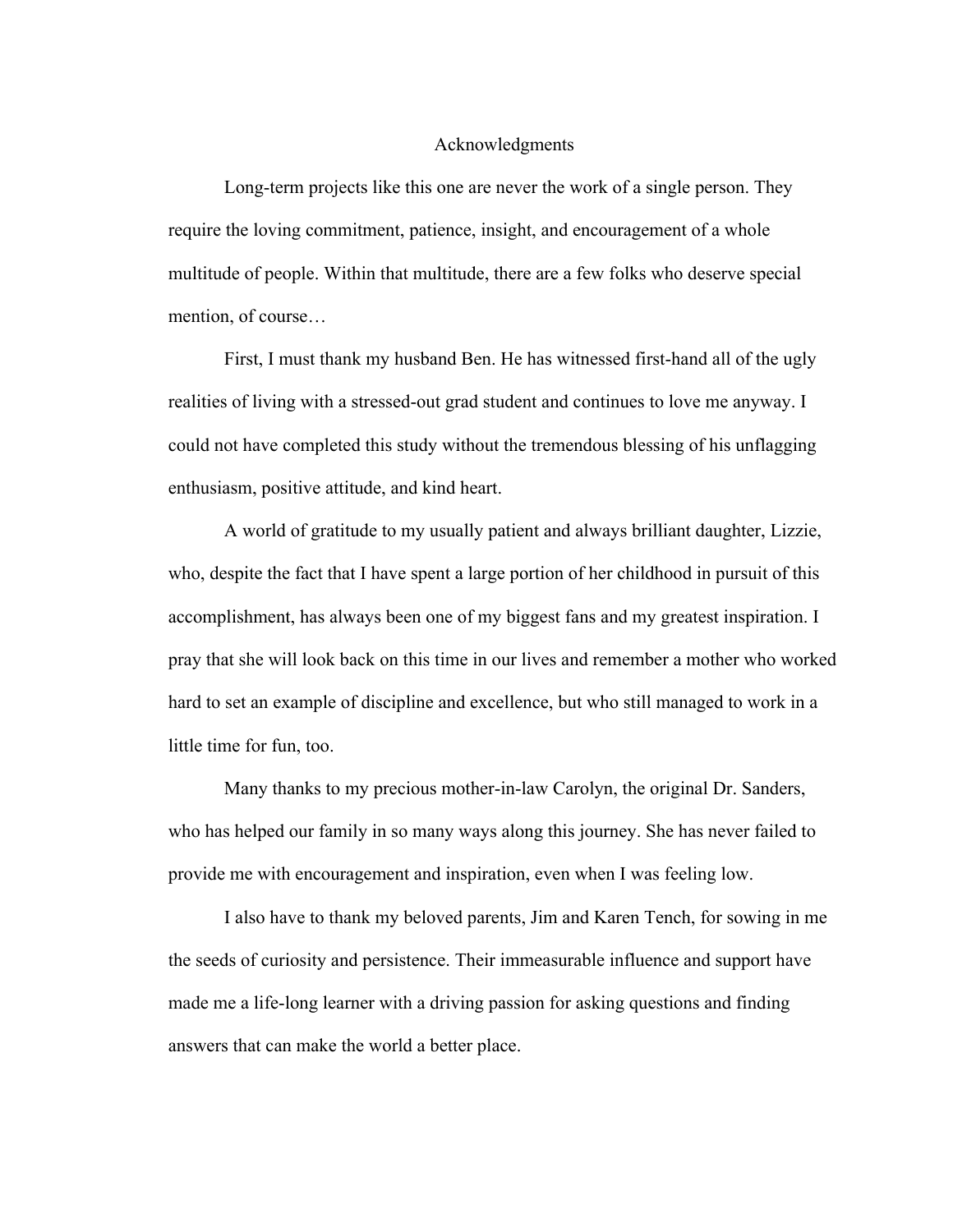I would also like to thank the participants in my study. Without your willingness to share your experiences, I would have had no foundation for my work. You are exceptional individuals and I'm thankful to have had the opportunity to get to know each of you a little better.

Finally, I have been blessed with the friendship and support of my outstanding committee chair, Dr. Mitchell Olson. I am forever indebted to him for his guidance, insight, and *tremendous* patience as he helped me to navigate the process of completing this study. Thank you a thousand times, Dr. O!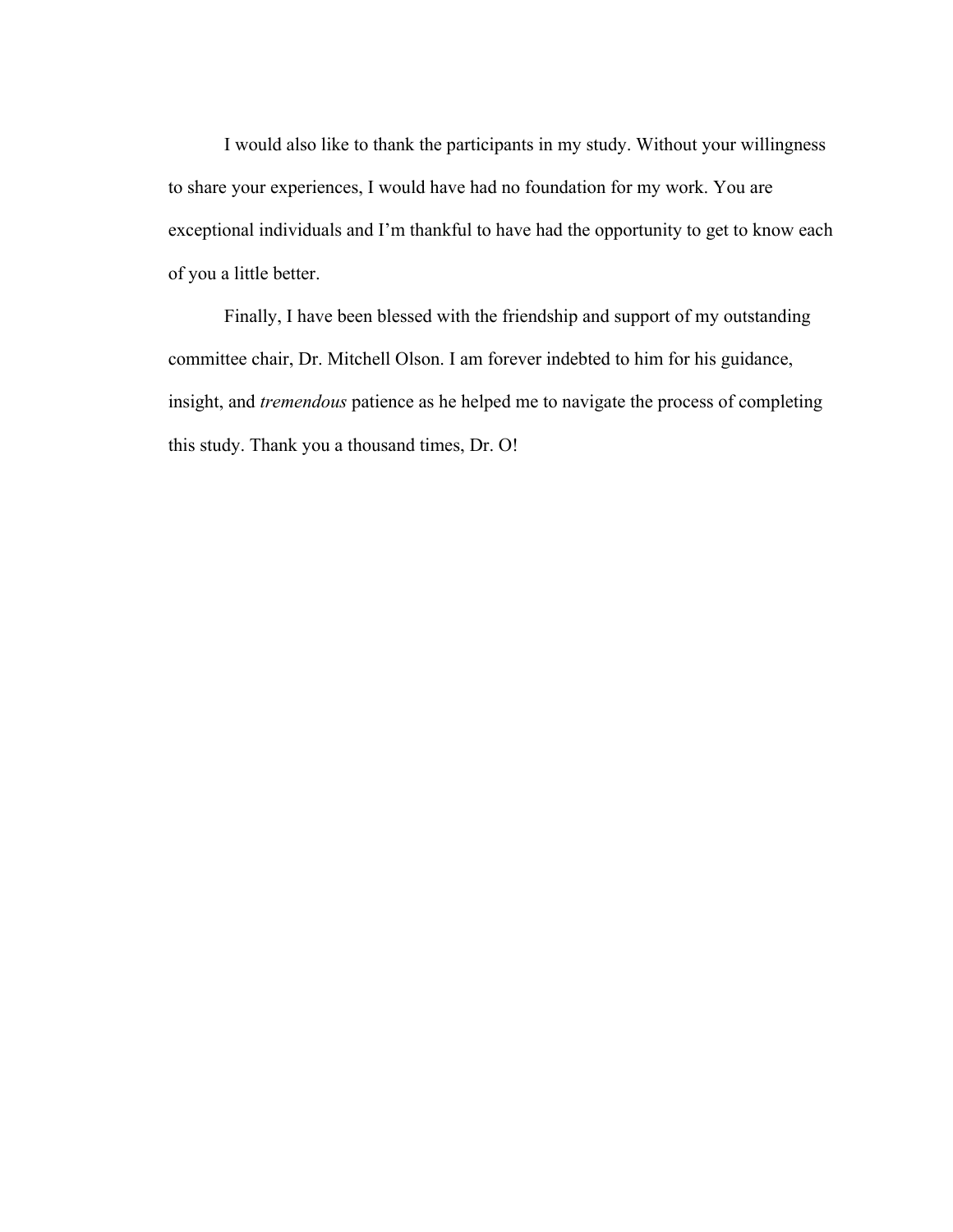## Table of Contents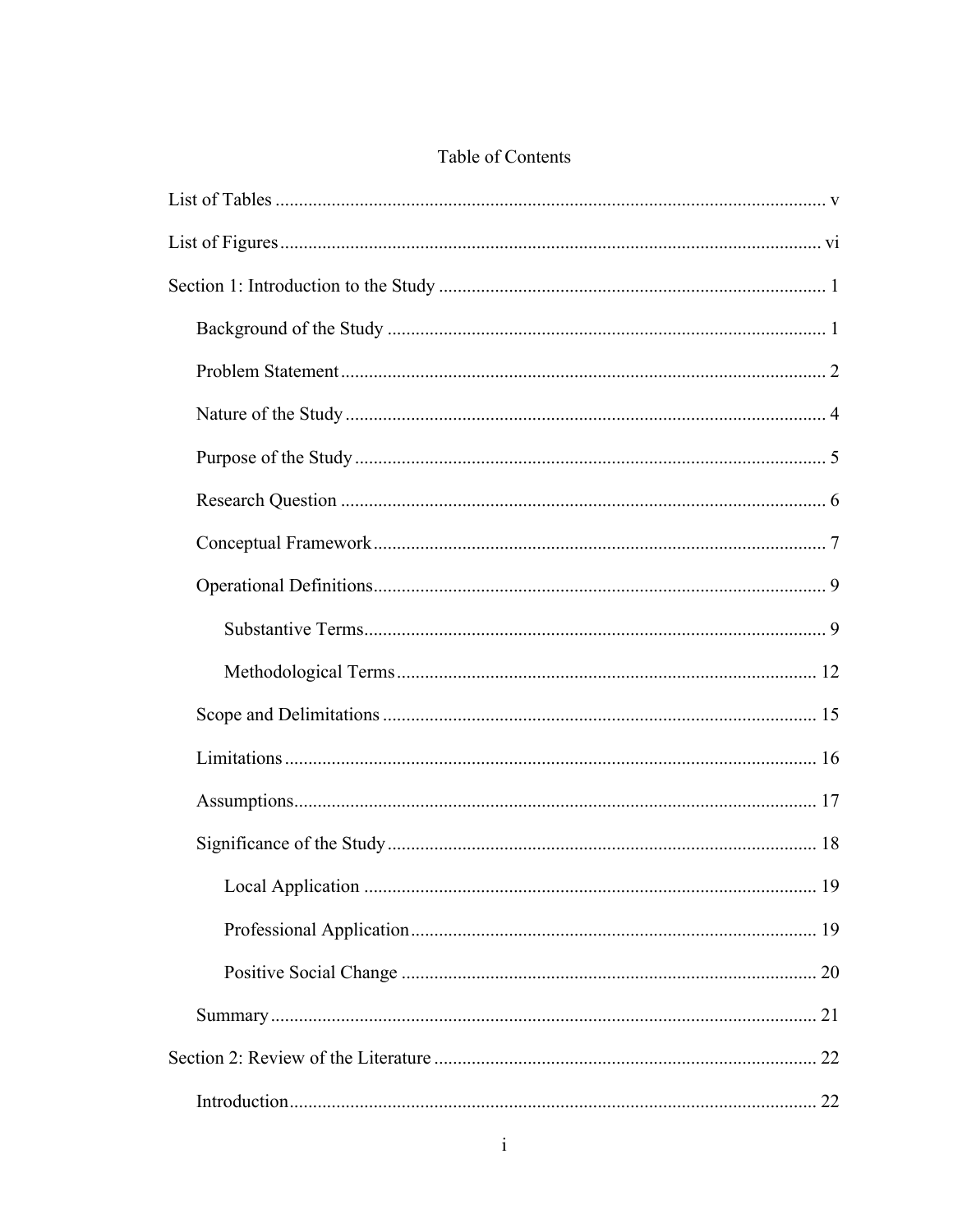| 61 |
|----|
|    |
|    |
|    |
|    |
|    |
|    |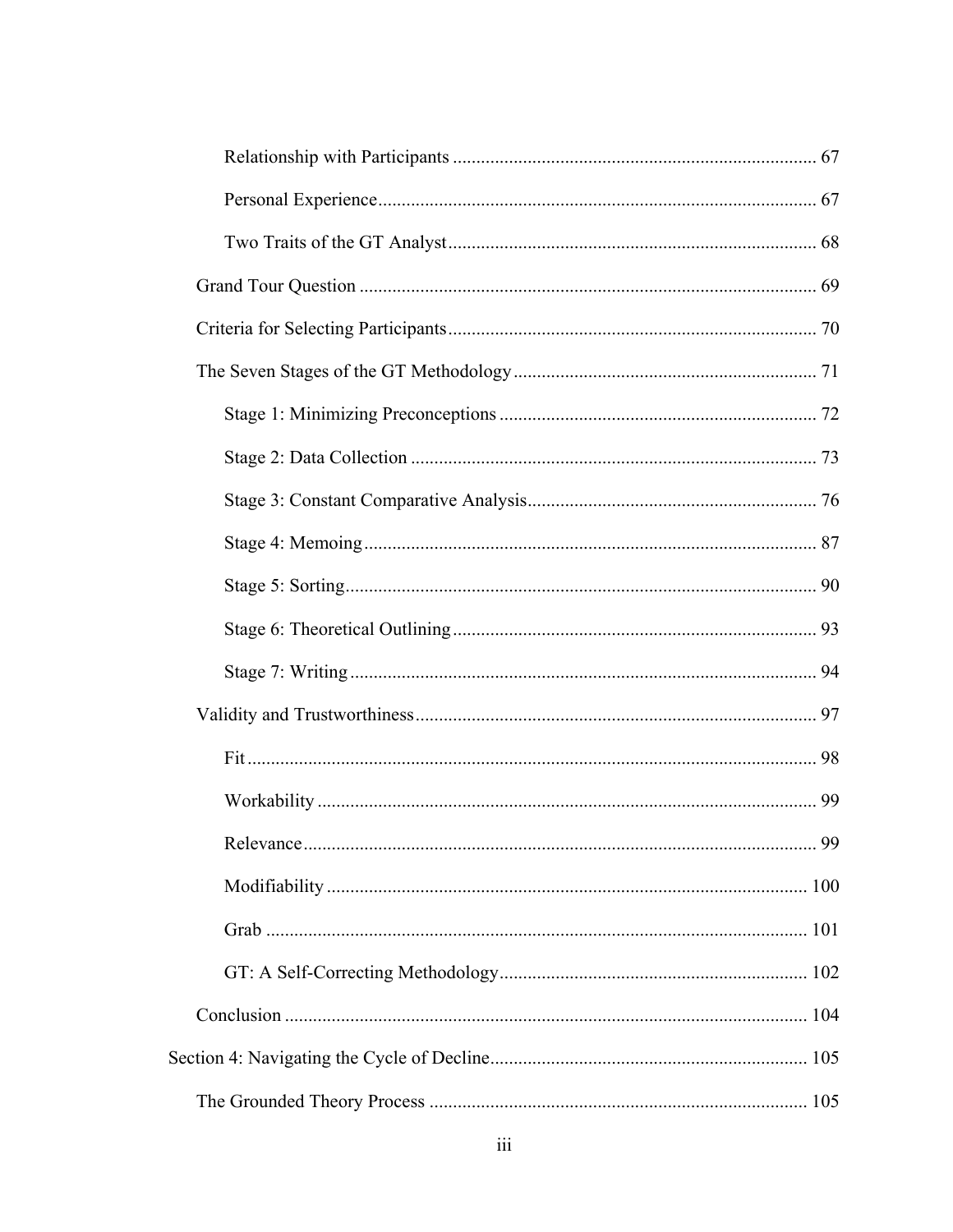| Section 5: Implications and Recommendations for Further Study 190 |  |
|-------------------------------------------------------------------|--|
|                                                                   |  |
|                                                                   |  |
|                                                                   |  |
|                                                                   |  |
|                                                                   |  |
|                                                                   |  |
|                                                                   |  |
|                                                                   |  |
|                                                                   |  |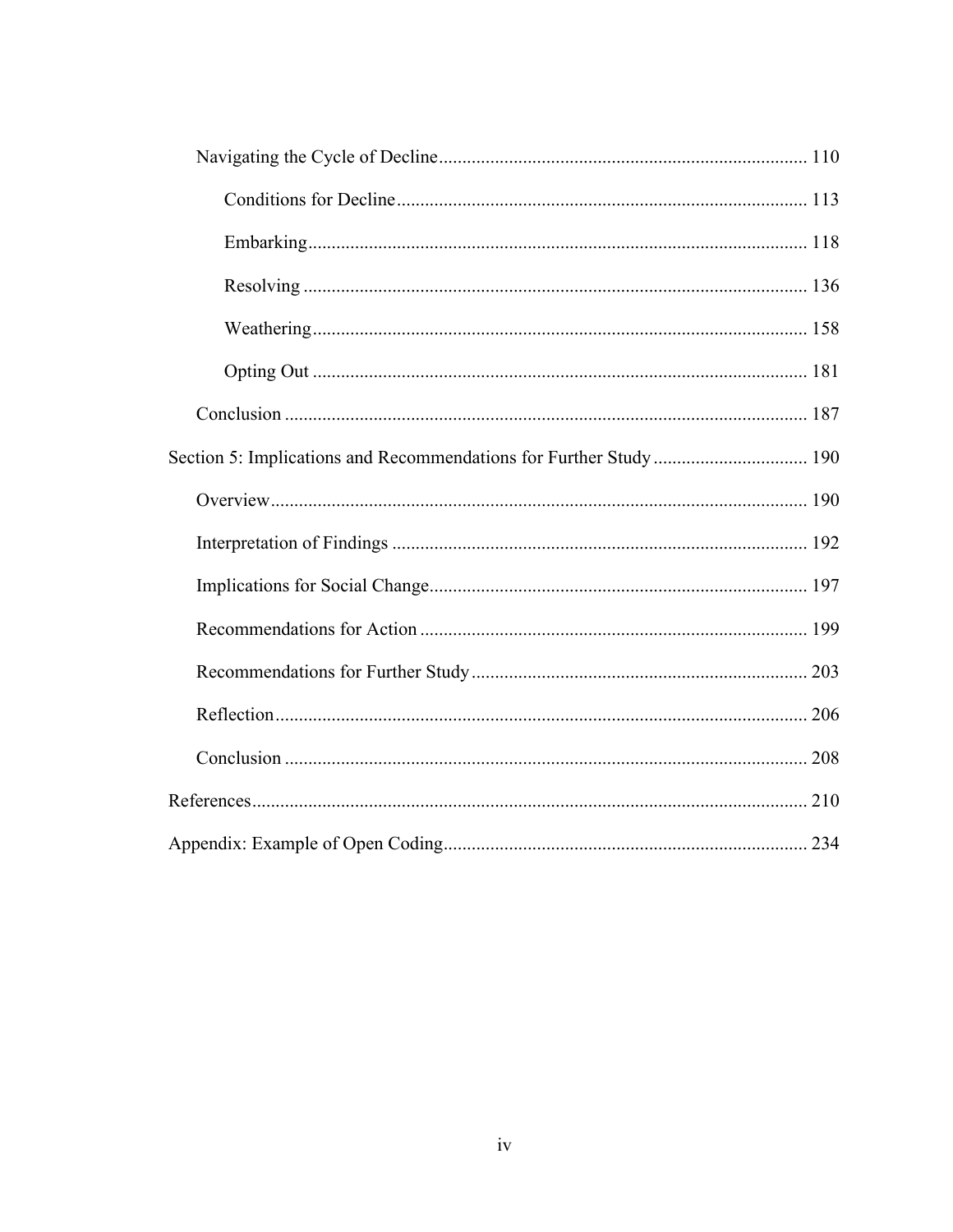## List of Tables

| Table 1. The Interrelatedness of Expected Authenticity, Level of Motivation, and        |
|-----------------------------------------------------------------------------------------|
|                                                                                         |
| Table 2. The Interrelatedness of Expected Support, Level of Functionality, and          |
|                                                                                         |
| Table 3. The Role of Expectations for Authenticity and Support in Determining Stages of |
|                                                                                         |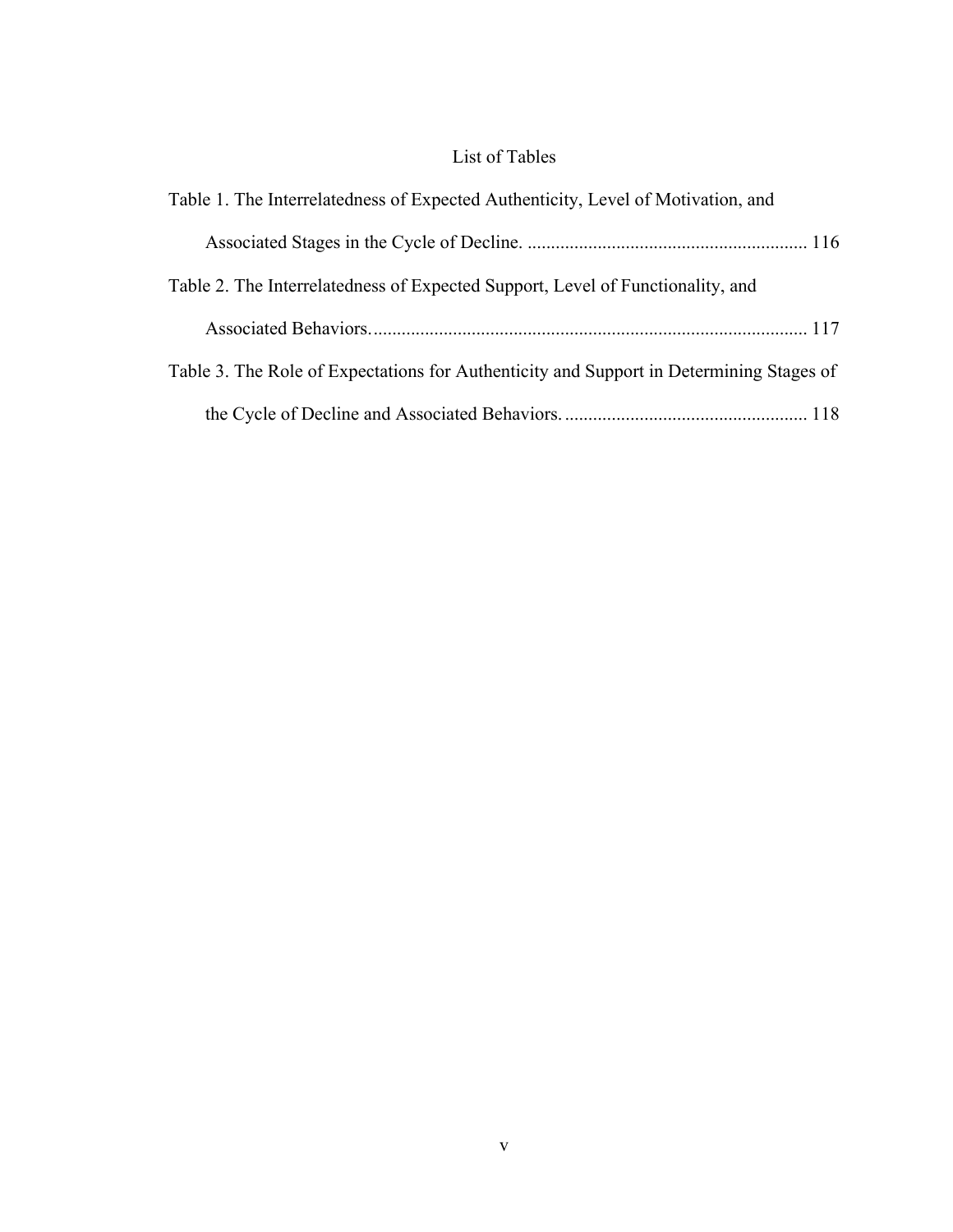## List of Figures

|--|--|--|--|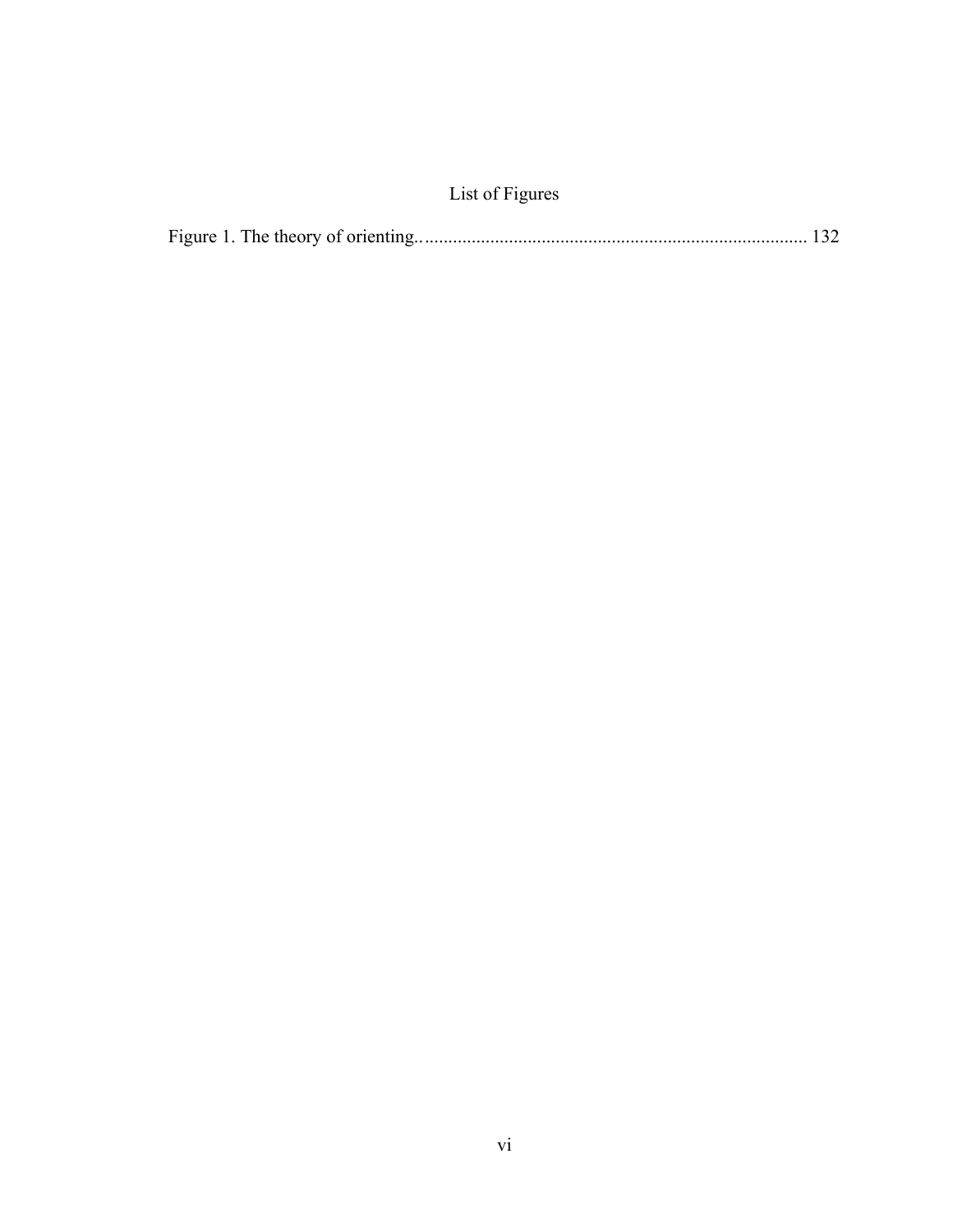#### Section 1: Introduction to the Study

Over the past century, a great deal of scholarly research in education has been dedicated to the diagnosis and reformation of America's public school system (Angus & Mirel, 1999; Goodlad, 1984; Jennings, 2012). A decades-long parade of trends, mandates, and policies for improving education continues to march from theory to practice in public schools, each wave dutifully implemented and disregarded in turn (Goodlad, 1984; Jennings, 2012; Kuhn, 2014). This sustained expenditure of effort, intellect, and resources on educational concerns is a testament both to the central importance of the public school system in American society and to the system's tenacity in defying reform (Angus & Mirel, 1999; Aud & Hannes, 2011; Jennings, 2012). Even so, public education in America today is characteristically plagued by countless concerns that desperately need to be addressed.

#### **Background of the Study**

Although many pressing issues clamor for the attention of stakeholders in public education, the pervasive and widespread exodus of qualified teachers from America's classrooms is particularly troubling (Farber, 2010; Johnson, Berg, & Donaldson, 2005; Nweke, Eads, Afolabi, Stephens, & Toth, 2006; Scafidi, Sjoquist, & Stinebrickner, 2010). The ongoing necessity of filling the constant vacancies that departing teachers leave behind characterizes a problematic "revolving-door" phenomenon in public schools known as teacher turnover (Ingersoll, 2001, 2007). Although some measure of turnover is to be expected in any organization, Ingersoll (2001) pointed out that "high levels of employee turnover are tied to how well organizations function" (p. 25). If this is the case, the pervasive level of teacher turnover in America's schools raises many concerns about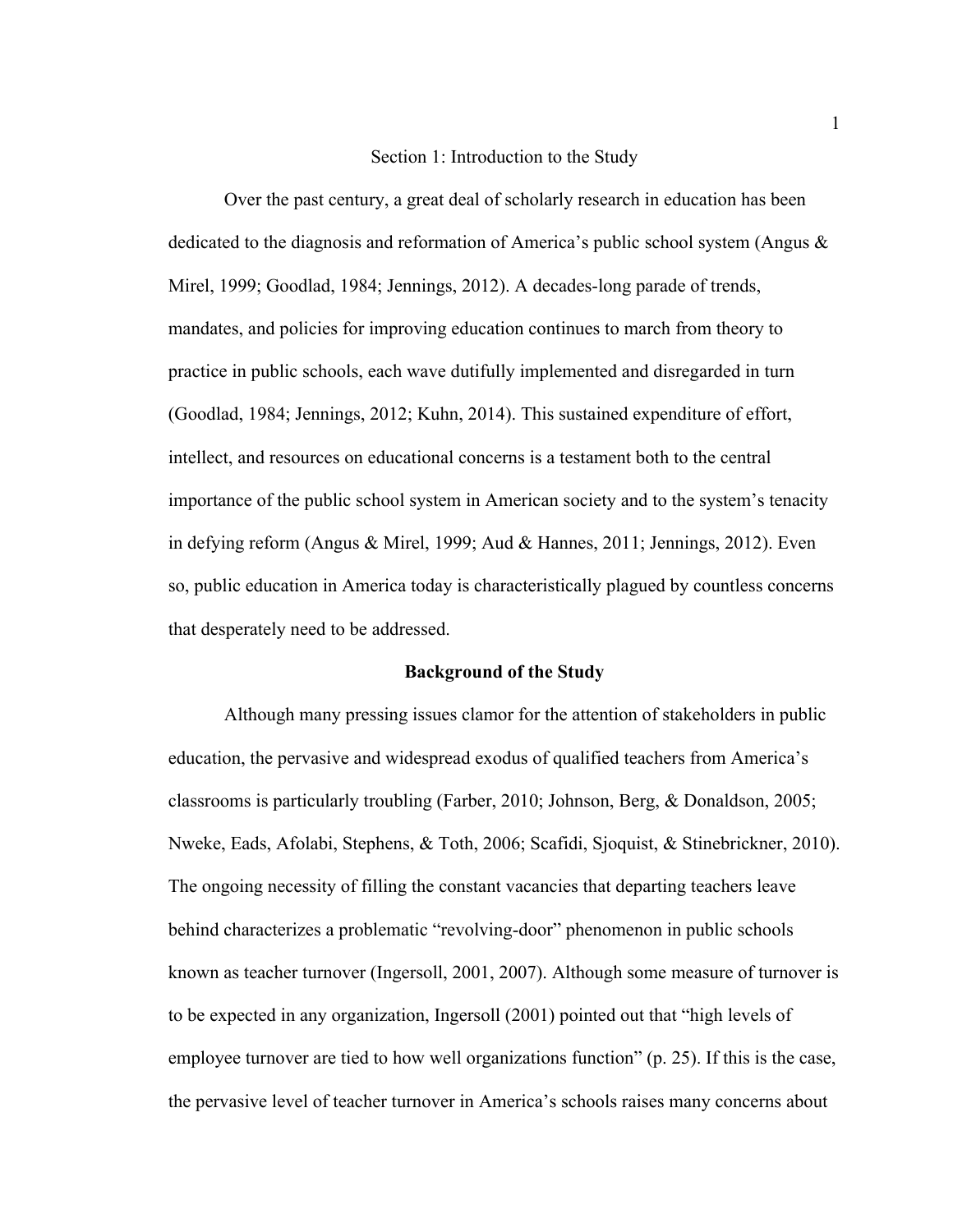the functionality and effectiveness of the public education system. This study interviewed former Georgia public school teachers in order to better understand the professional and personal experiences that resulted in teachers' decisions to leave public education.

#### **Problem Statement**

Much like the rest of the nation, Georgia's public schools are currently experiencing problematic levels of teacher turnover, a circumstance that has been shown to be detrimental to many aspects of public education, including teacher quality, school culture, and school effectiveness (Boe, Bobbit, Cook, Whitener, & Weber, 1997; Buchanan, 2012; Corbell, 2009; Ingersoll, 2001; Ingersoll et al., 2012; National Commission on Teaching and America's Future [NCTAF], 2002; Scafidi et al., 2010). Further, research indicates that teacher turnover is more common in the southern United States (Aud & Hannes, 2011) and that turnover rates across the nation are on the rise (Aud & Hannes, 2011; MetLife, 2012). Of even more concern, several studies have linked high levels of teacher turnover with diminished student achievement, especially among high-risk populations (Boyd et al., 2009; Kukla-Acevedo, 2009; NCTAF, 2002; Scafidi, Sjoquist, & Stinebrickner, 2007; Waddell, 2010). Teacher turnover is also a major financial concern for Georgia (Borman & Dowling, 2008; Ingersoll, 2001). The cost of replacing Georgia teachers lost to voluntary, preretirement attrition accounts for roughly 50% of the teacher turnover cost in the state (Nweke et al., 2006), with total turnover costs exceeding \$300 million annually statewide (Afolabi, Nweke, Eads,  $\&$ Stephens, 2007).

In response to the social and fiscal necessity of minimizing the detrimental effects of teacher turnover, research studies and reforms attempting to address the problem are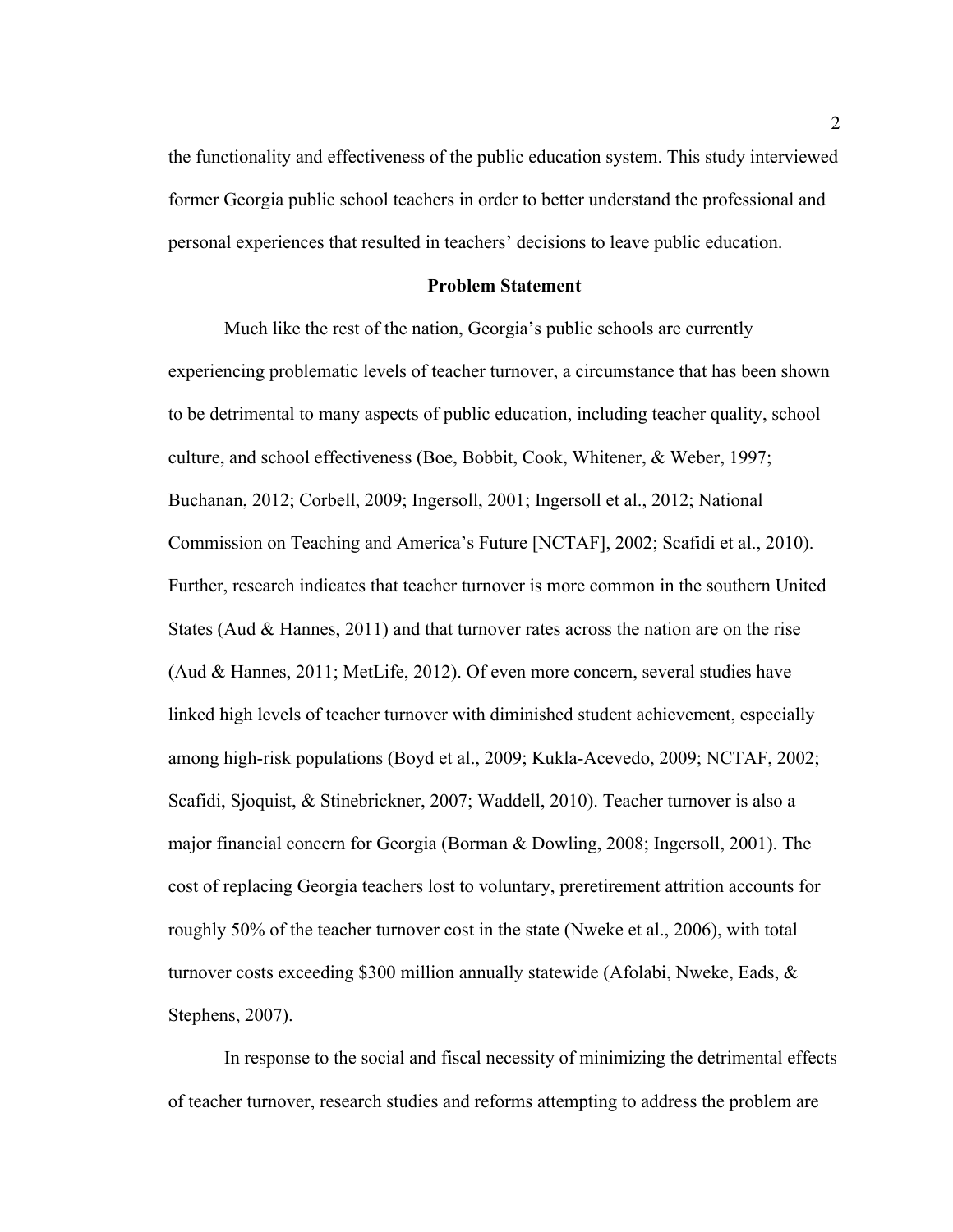widespread (Corbell, 2009; Gonzalez, Brown, & Slate, 2008). Even so, numerous studies have confirmed that, despite attempts to curb the turnover trend, 30–50% of public school teachers still leave public education within 3–5 years of being hired (Gonzalez et al., 2008; Ingersoll, 2007; Ingersoll & Smith, 2003; Locklear, 2010; NCTAF, 2002). Ingersoll (2001) claimed that the "primary underlying problem" behind teacher turnover is "the manner in which schools are managed and teachers are treated" (p. 24), a conclusion that has been supported by the findings of many other studies (Alliance for Excellent Education [AEE], 2008; Borman & Dowling, 2008; Cowan, 2010; DeAngelis & Presley, 2011; Gonzalez et al., 2008; Locklear, 2010; Miller & Chait, 2008; Renzulli, Parrot, & Beattie, 2011; Santoro & Morehouse, 2011; Strunk & Robinson, 2006; Waddell, 2010). Despite the empirical evidence in support of Ingersoll's assertion, much of the scholarly research and reform related to teacher turnover has focused not on addressing systemic problems that have been shown to diminish teacher retention, but on securing a steady supply of new teachers to replace those who are continually lost to early attrition (Ingersoll, 2001, 2007; Ingersoll & Smith, 2003). Unfortunately, this shortsighted solution does little more than fuel the spin of the revolving door, leaving education stakeholders to grapple with the challenges of an unstable workforce and a steady decline in the overall effectiveness and cultural health of many of Georgia's public schools (Afolabi et al., 2007; Ingersoll, 2007; Waddell, 2010). These issues are discussed in greater detail in Section 2.

Scafidi et al. (2010) astutely stated that "to improve teacher retention in Georgia, we must first understand why teachers leave" (para. 1). In order to accomplish this goal, this study investigated and conceptualized the experiences of former Georgia public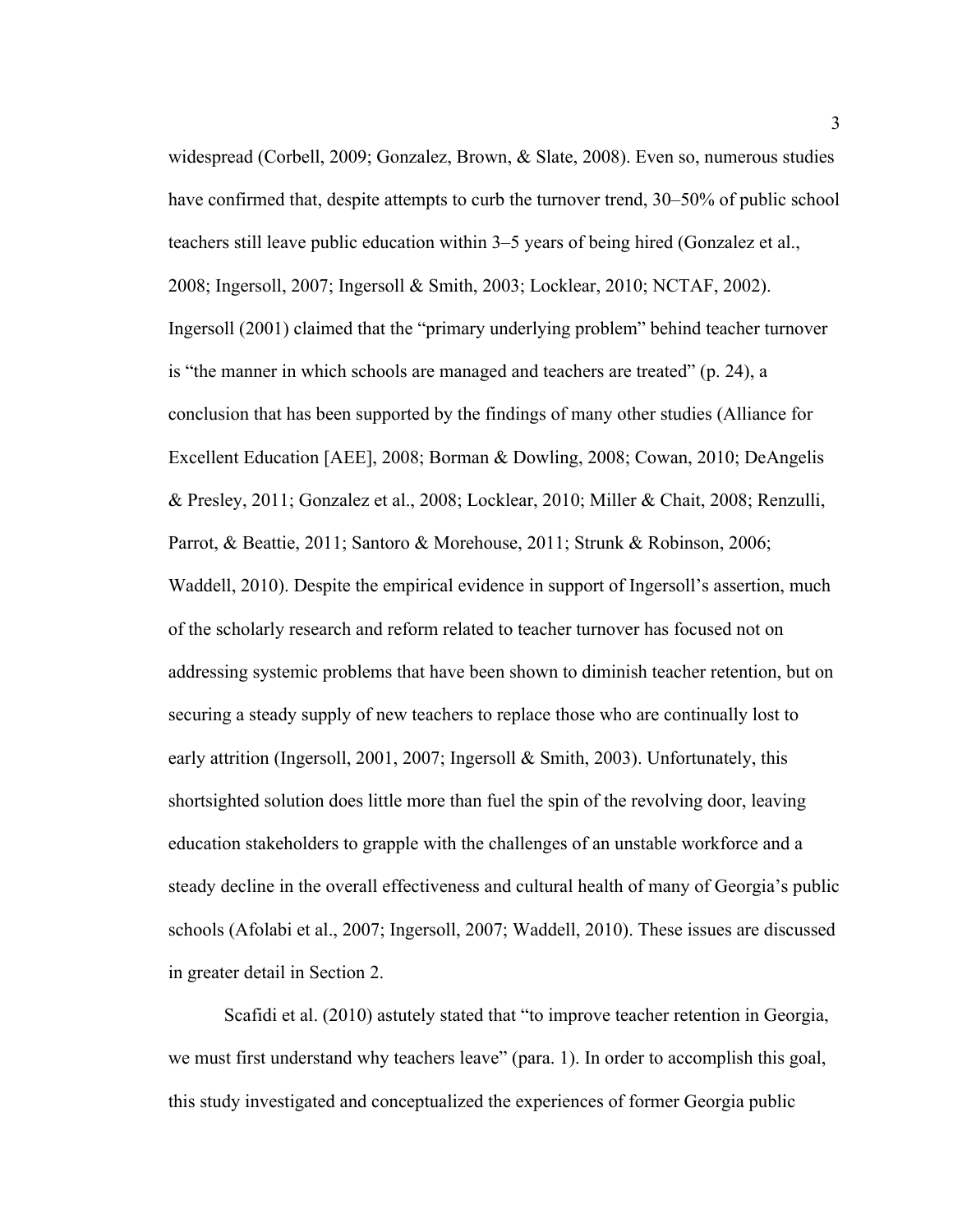school teachers who voluntarily left their teaching positions before becoming eligible for retirement. Since the successful implementation of positive reform in public education is largely dependent on quality of stakeholders' shared understanding of the problem (Connelly & Graham, 2009; Scafidi et al., 2010; Tillema, 2005), this study used an inductive methodology known as classic grounded theory (GT) to produce the theory of navigating the cycle of decline. This theory maps the conceptual underpinnings of teacher turnover to supplement the current body of research on the phenomenon (Glaser, 2009; Glaser & Strauss, 1967; Raffanti, 2005; Simmons, 2008a). The theory is grounded in data from open-ended interviews with 12 former Georgia public school teachers. Former teachers represent a direct and underexamined source of "deeper insight into the reasons behind why teachers are leaving the profession" (Gonzalez et al., 2008, p. 3-4). Section 2 further discusses the foundational importance of understanding former teachers' experiences as a step toward improving teacher retention in Georgia's public schools.

#### **Nature of the Study**

Because this study required an open inquiry into the lived experiences of former teachers in Georgia, I identified GT as the most appropriate methodological approach. GT is a rigorous, systematic method for collecting and analyzing data (Glaser, 1978, 1992, 1998, 2009; Glaser & Strauss, 1967). The data is used to generate a substantiated, working theory that is "grounded in the realities that are relevant to and experienced by participants in the action scene" (Simmons & Gregory, 2003, para. 16). The general process of a GT study is "to see what data one has and where it will take one's research and subsequently what concepts will emerge indicating a main concern and a core category, which constantly resolves the main concern" (Glaser, 2009, p. 21). Because GT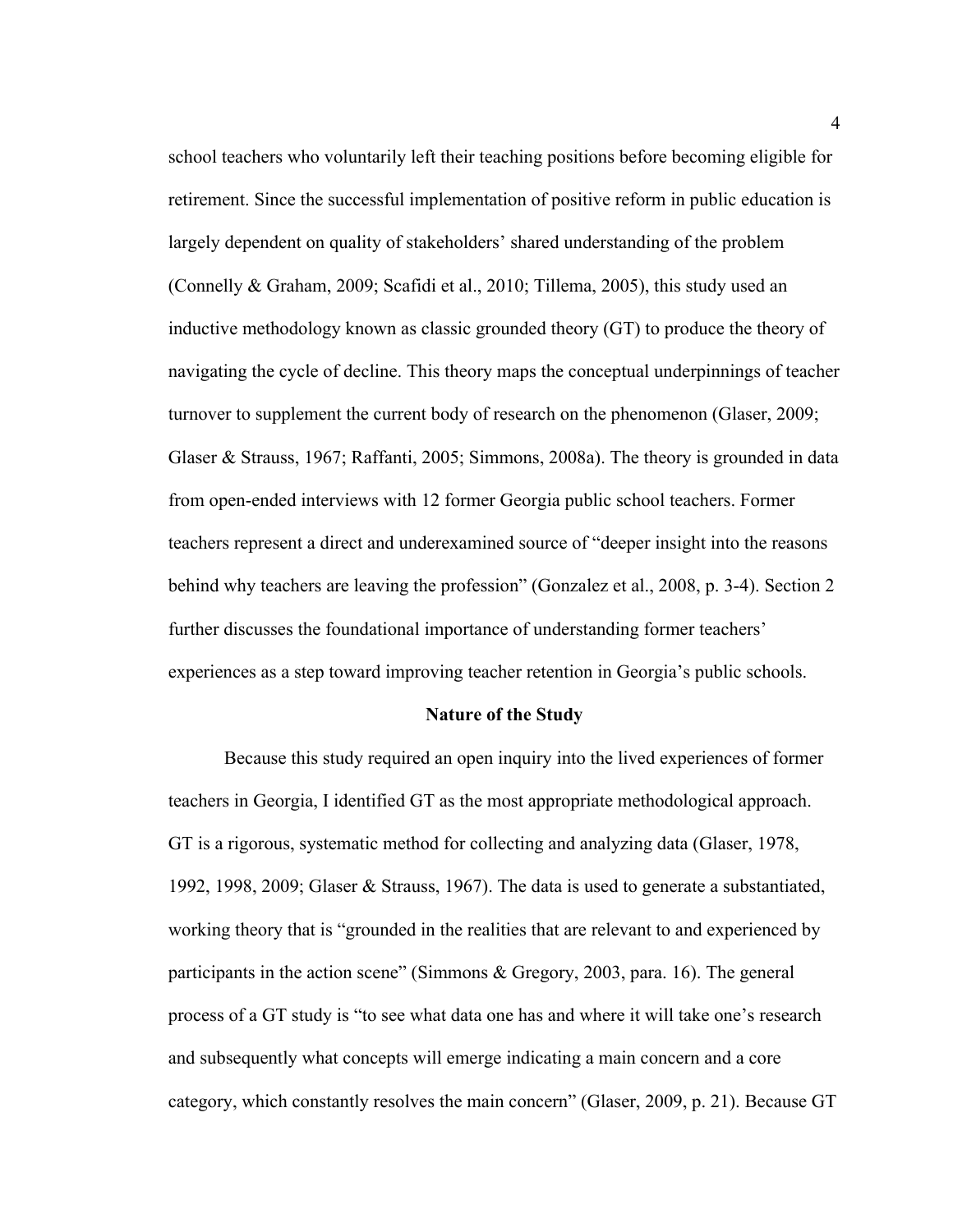is a general method of inquiry, it is neither strictly quantitative nor qualitative, meaning that data for a GT study may take any form (Glaser & Strauss, 1967). For the current study, data were acquired through and limited to open-ended interviews with former teachers who voluntarily left the Georgia public school system.

According to Urell (2006), a practical and applicable theory in any discipline "must have a direct bearing on the people studied, must account for the complexity of the systems involved, and be reflective of patterns and relationships in the system" (p. 525). This description exemplifies the characteristic qualities of GT. The ultimate goal of this study was to produce a conceptual, substantive theory grounded in data collected from former Georgia public school teachers that addressed the core import of factors relevant to teachers' experiences in a wide range of contexts (Glaser, 1978, 1992, 2011). The result was the theory of navigating the cycle of decline. This integrated theory, grounded in former teachers' experiences, is capable of illuminating the underlying conceptual patterns that define the complex roles of educators in both theory and practice (Urell, 2006). When applied to practice, the current study's theory may be used by education stakeholders to plan, support, and sustain reform because the theory itself emerged directly from the lived experiences of educators who voluntarily opted to leave the Georgia public school system before becoming eligible for retirement. Section 3 provides a detailed account of the GT methodology and its centrality to the objectives of this study.

#### **Purpose of the Study**

The purpose of this study was to generate a relevant, useful theory that elucidates common conceptual patterns in the experiences of former Georgia public school teachers.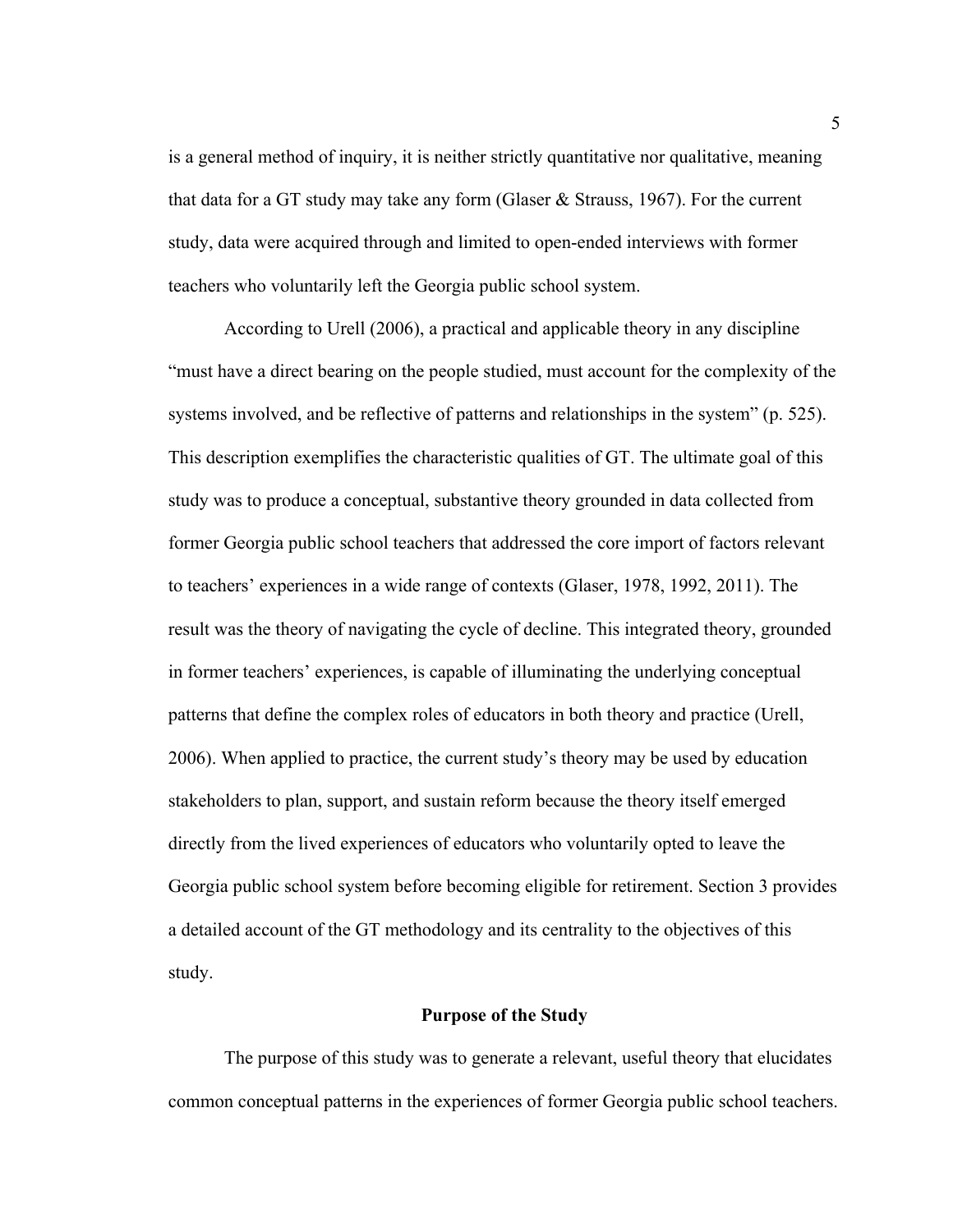Since GT is designed to "discover what problems [exist] in the social scene, and see how the persons involved [handle] them" (Stern, 1995, p. 30), this methodology provided the tools to make conceptual sense of teachers' experiences leading up to their decisions to leave the public school system. To accomplish this goal, I gathered and analyzed data from open-ended interviews with 12 former teachers who left the Georgia public school system prior to becoming eligible for retirement. Continuing research on the circumstances and behaviors that contribute to teachers' decisions to leave public education is critical to fully understanding and ultimately minimizing the damage caused by teacher turnover in Georgia's public schools. The current study's grounded theory can help satisfy the urgent need for relevant and applicable scholarly research in education as a foundation for positive change.

#### **Research Question**

While most studies begin by posing research questions that will guide the research (Creswell, 2003), proposing preconceived research questions conflicts with the inductive processes of the GT methodology (Glaser, 1992). GT requires that the researcher's preconceptions, including those relating to specific research questions and their potential answers, be suspended in order for the concepts in the data to emerge unimpeded during constant comparative analysis (Glaser & Strauss, 1967). Thus, the research question for this study could most easily be conceived of as a general area of interest: the experiences of former public school teachers. Accordingly, the first interviews for the current study commenced with an invitation to participants in the form of a simple prompt, known in GT as a grand tour question (Olson, 2006), to share their experiences regarding the area of interest: "Tell me about your experiences as a public school teacher." The grand tour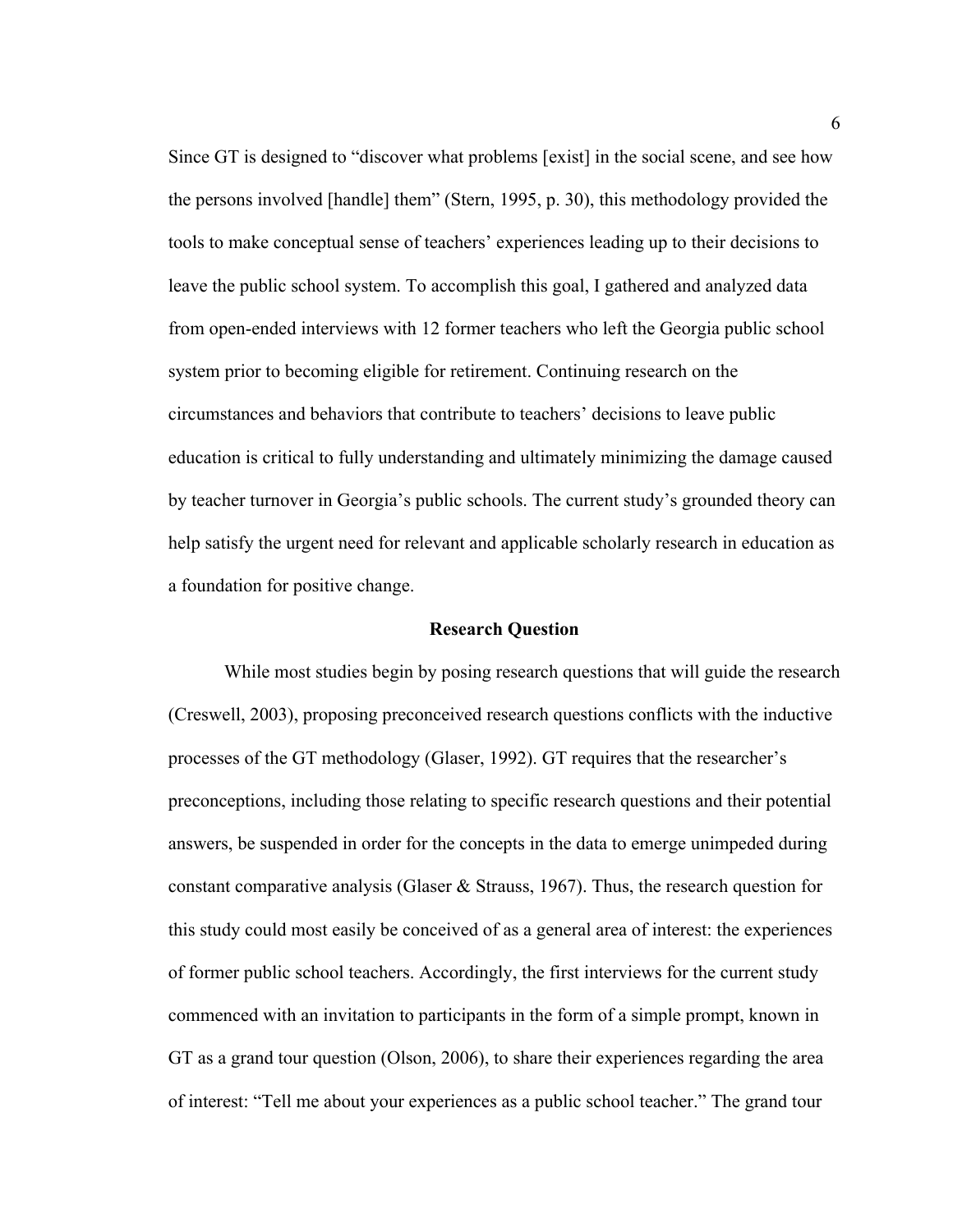question is a general, open-ended prompt that captures the essence of the area of interest and is stated in terms general enough to prevent the inadvertent funneling of participant responses down a path preconceived by the researcher (Glaser & Strauss, 1967). Section 3 includes more detailed information about the development and use of grand tour questions in GT.

#### **Conceptual Framework**

Although the current study generated its own conceptual framework through the use of the GT methodology, I used Deci and Ryan's (1985) self-determination theory (SDT) to establish a conceptual foothold in the behavioral and motivational patterns that emerged from the experiences of Georgia's former public school teachers. SDT is an explanatory theory useful for understanding the types and degrees of human motivation, regardless of the geographic, circumstantial, demographic, temporal, or cultural context of the action scene (Deci & Ryan, 2008b, p. 182). Ultimately, various conceptual components of SDT emerged from the study data through constant comparative analysis, affirming the relevance of SDT to the study's emergent theory. In addition to its alignment with the study data, there are several further reasons that SDT is a particularly appropriate framework for supplementing the current study's theory of navigating the cycle of decline in teaching.

First, SDT is, like the end product of a grounded theory study, a conceptual explanatory theory that has consistently demonstrated its fit, workability, and relevance over the past 30 years (Deci & Ryan, 2008a, 2008b). SDT provides a concept-centered, research-based foundation for understanding former teachers' experiences and the factors that motivated their decisions to leave the classroom.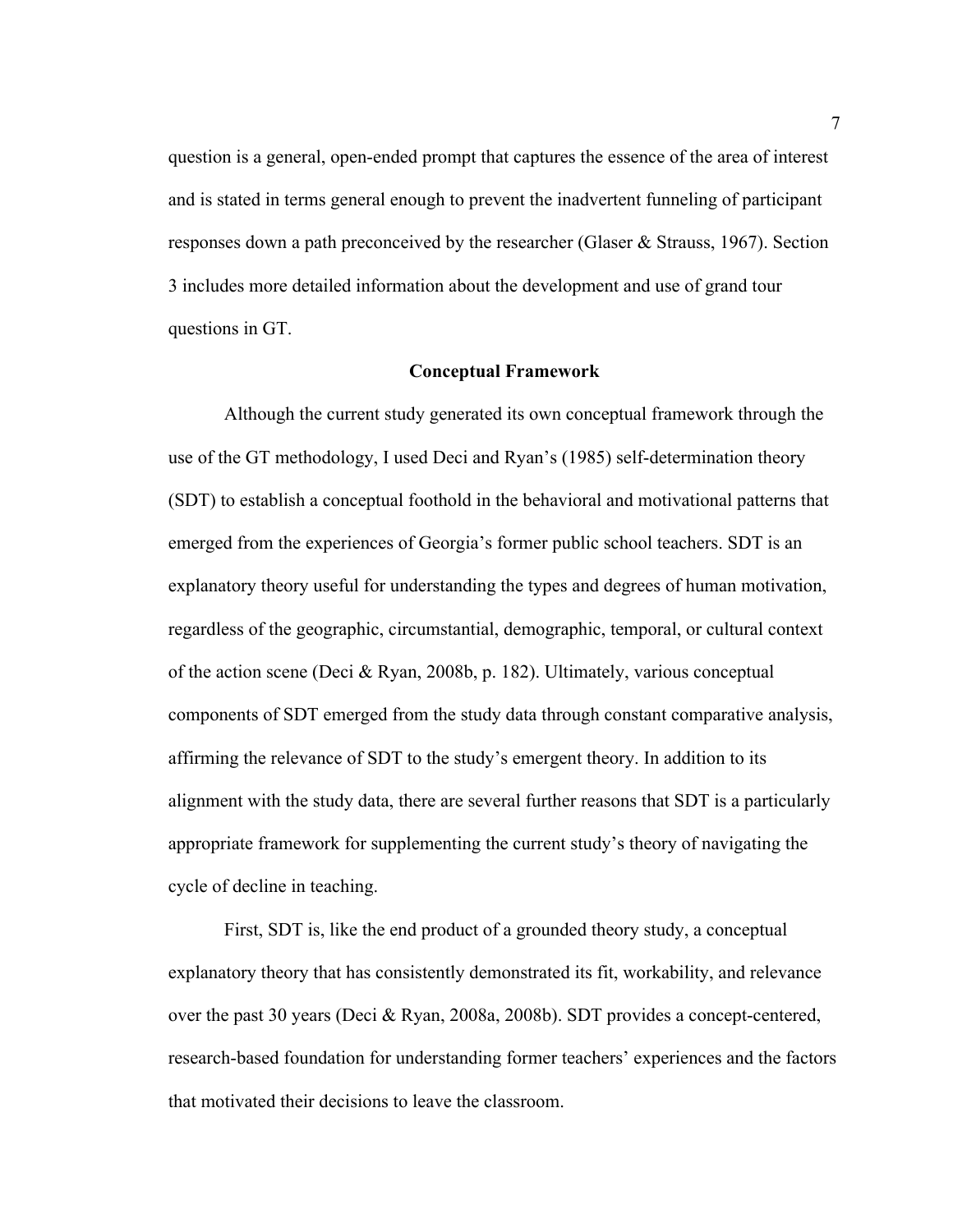Second, SDT is a useful tool for studying participant behavior within in a given social context (Deci & Ryan, 2008a; Ryan & Deci 2000b), which fully aligns with the current study's purpose. This quality was important in the design of the current study, which was intended to conceptualize the thoughts, actions, and motivating factors embedded in the experiences of Georgia's former teachers in the social context of public education (Beltman, 2009, p. 194). SDT provided an initial framework for conceptualizing the contextual factors that "catalyze both within- and between-person differences in motivation and personal growth, resulting in people being more selfmotivated, energized, and integrated in some situations, domains, and cultures than in others" (Ryan & Deci, 2000b, p. 68). Because of its sensitivity to the role of social context in the study of the experiences of Georgia's former teachers, SDT was especially well-suited to the current study.

Another reason SDT provided an effective supplemental framework for understanding former teachers' experiences is its focus on recurring conceptual patterns and characteristics of human behavior and motivation. Ryan and Deci (2000b) asserted that establishing conceptual categories reflecting universal human psychological needs "does not diminish the importance of variability in goals and orientations at different developmental epochs or in different cultures, but it does suggest similarities in underlying processes that lead to the development and expression of those differences" (p. 75). Like GT, SDT proved to be sophisticated enough to accommodate the complexity and variation inherent in former teachers' experiences, while providing a tried framework for analyzing those variations for common conceptual characteristics.

Finally, there is a considerable body of research that establishes a precedent for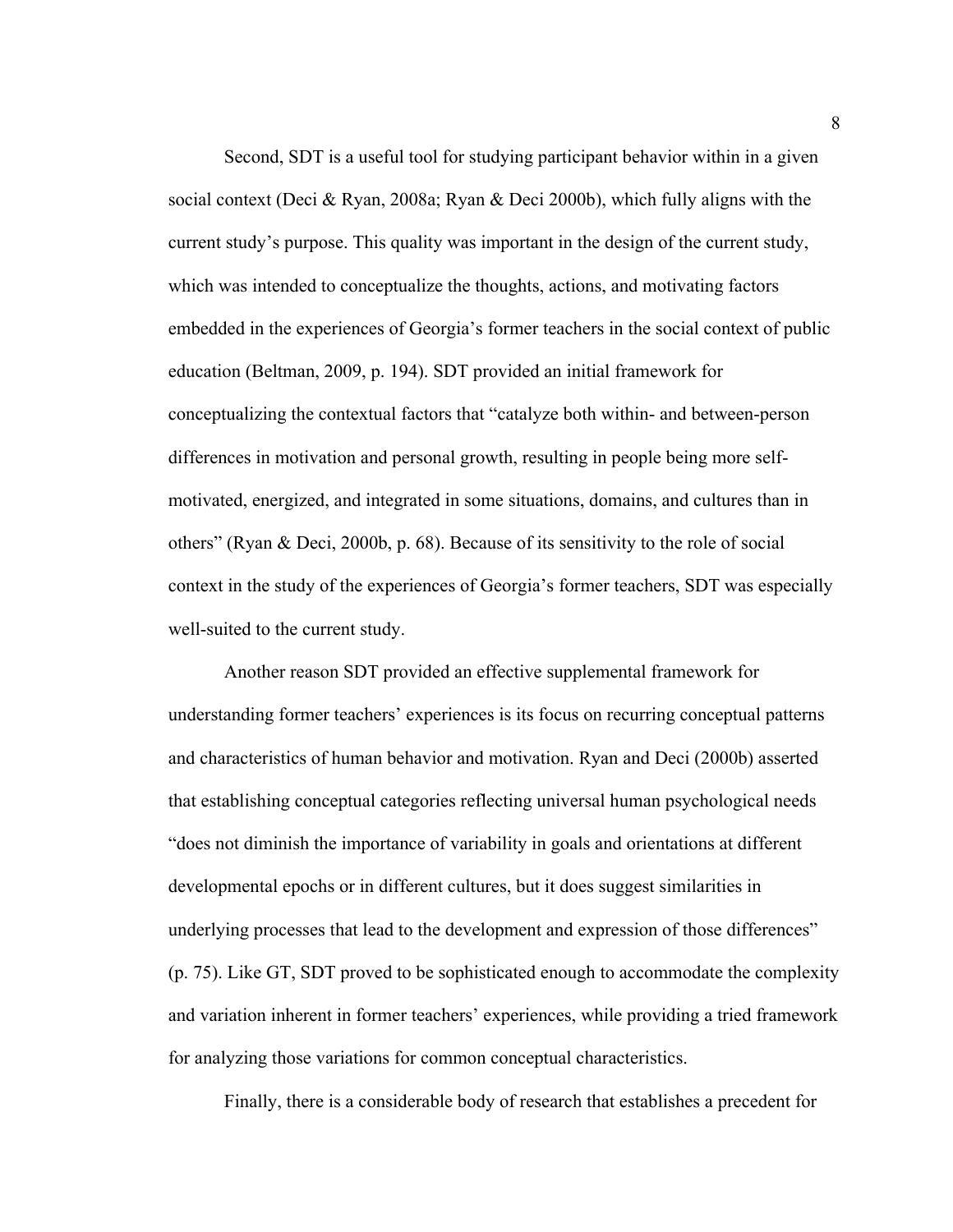the use of SDT as a framework for understanding motivation in educational contexts (Capel, 1987; Feinberg, Assor, Kaplan, Kanat-Maymon & Roth, 2005; Malanowski & Wood, 1984; Pelletier, Seguin-Levesque, & Legault, 2002; Reeve, 2002; Roth, Assor, Kanat-Maymon & Kaplan, 2007; Ryan & Sapp, 2005; Skinner & Belmont, 1993; Vallerand et al., 1993). Bouwma-Gearhart's (2010) case study on preservice educator attrition used SDT as a guiding framework and described SDT as "a theory of motivation shown to successfully inform a wide array of psychological data concerning human behavior and optimal functioning in a variety of social contexts" (p. 30). Wagner and French (2010) also selected SDT as their framework for conceptualizing the relationship between teacher motivation and job satisfaction.

Clearly, SDT was an appropriate choice for enhancing the conceptualization of patterns in the current study's area of interest: the experiences of Georgia's former teachers. Even though SDT tentatively served as an initial framework for outlining the study's interest area, I determined through constant comparative analysis of current and relevant literature that the SDT framework had earned its way into the study's integrated theory of how teachers navigate the cycle of decline.

#### **Operational Definitions**

This section defines a series terms that are fundamental to the substance of the study and introduces some of the most common methodological terms used in GT.

#### **Substantive Terms**

This section defines common terms related to the study's area of interest and the theory of navigating the cycle of decline.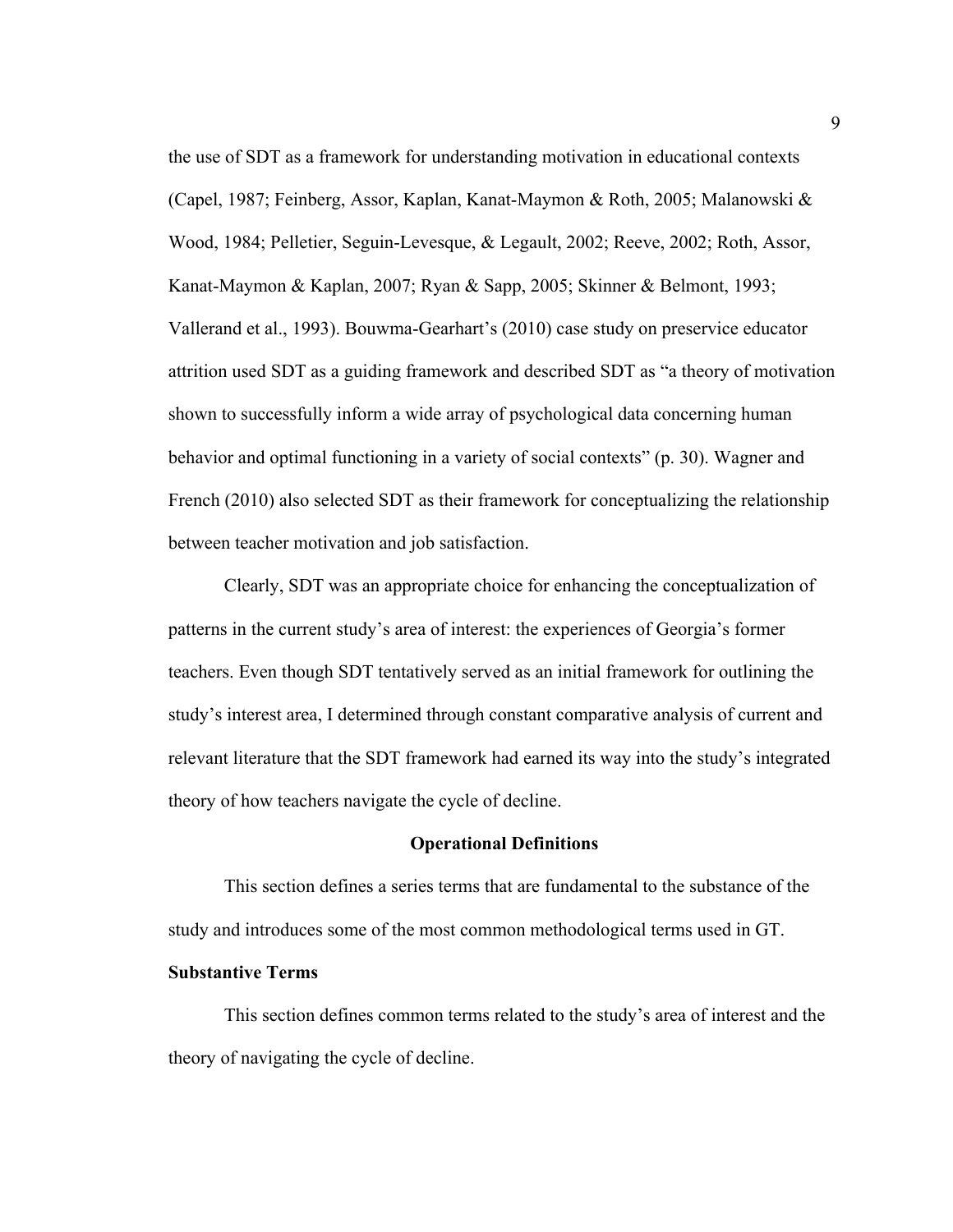**Attrition.** Teacher attrition is most often presented as a component of the more inclusive concept of teacher turnover (Boe et al., 1997; Ingersoll, 2001). Definitions of teacher attrition vary from study to study (Borman & Dowling, 2008; NCTAF, 2002; Scafidi et al., 2010), but generally agree with Ingersoll's (2001) assertion that that teacher attrition involves teachers who leave their teaching jobs. Attrition from Georgia public education, then, refers to teachers who have left teaching positions in Georgia's public schools. A range of factors can be included in the calculation of teacher attrition rates, many of which relate to leavers' occupations after teaching or reasons for leaving the profession (Borman & Dowling, 2008; Guarino, Santibañez, & Daley, 2006; Ingersoll, 2001).

**Authenticity.** Authenticity can be defined in psychological terms as "the unobstructed operation of one's true, or core, self in one's daily enterprise" (Kernis, 2003, p. 13). Doing work that is meaningful and authentic to their altruistic, studentcentered values for teaching is of critical importance to many teachers. Teachers' values often serve as a touchstone for authenticity because they tend to function as the foundation for teachers' operational beliefs about the purpose and nature of the work of educators (McCrickerd, 2012; Mitchell, Parker, Giles, Joyce, & Chiang, 2012).

**Burnout.** Van Tonder and Williams (2009) referred to burnout as "a psychological syndrome that develops in response to chronic emotional and interpersonal stressors in the work situation, which, de facto, articulates a non-productive relationship (effectively, a crisis) between employees and their work" (p. 205). Although theories on the locus of causality, the characteristics, and the consequences of professional burnout vary widely, several studies have substantiated a link between burnout and teacher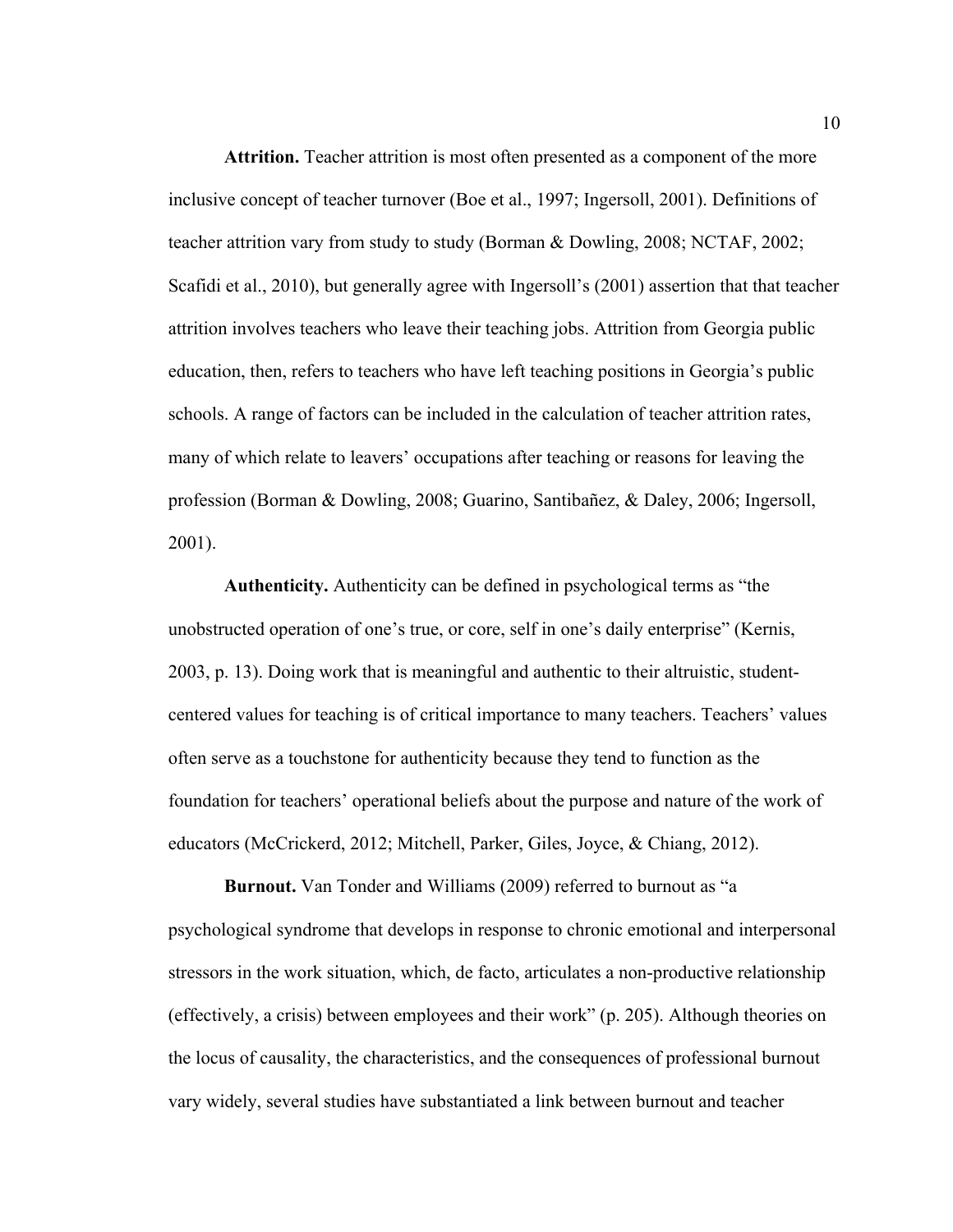turnover (Coman, 2010; Rumley, 2010; Strunk & Robinson, 2006; van Tonder & Williams, 2009).

**Leaver.** The term leaver is sometimes used to designate an individual who has left the teaching profession (Ingersoll, 2001; Shen, 1997). For this study, a leaver is a former teacher who voluntarily quit teaching in the Georgia public school system before becoming eligible for retirement. The current study's participant sample was comprised entirely of leavers from Georgia's public schools.

**Retention.** Teacher retention is the complement to teacher attrition. Retention refers the condition of continuing to teach in the public school system and describes teachers who are *stayers*, as opposed to *leavers*. Not surprisingly, studies indicate that the conditions and circumstance associated with high teacher retention are generally absent or diminished in schools with high rates of attrition (Cooper & Alvarado, 2006; Cowan, 2010).

**Turnover.** The term *turnover* is defined by many studies as a meta-category encompassing teacher attrition and mobility (Boe et al., 1997; Ingersoll, 2001). The term *mobility* (or to use Ingersoll's [2001] term, *migration*) refers to teacher movement within education or "teachers leaving one school for another," while *attrition* is defined as "teachers leaving the classroom to take up other professional responsibilities" either within or outside the public education system (Miller & Chait, 2008, p. 2). Ingersoll (2001) also makes a helpful distinction between voluntary turnover and involuntary turnover such as retirement, layoffs, and terminations. Although turnover is not synonymous with attrition, the two terms are sometimes used interchangeably. This study uses the term *turnover* to describe a disruptive problem in public education that Ingersoll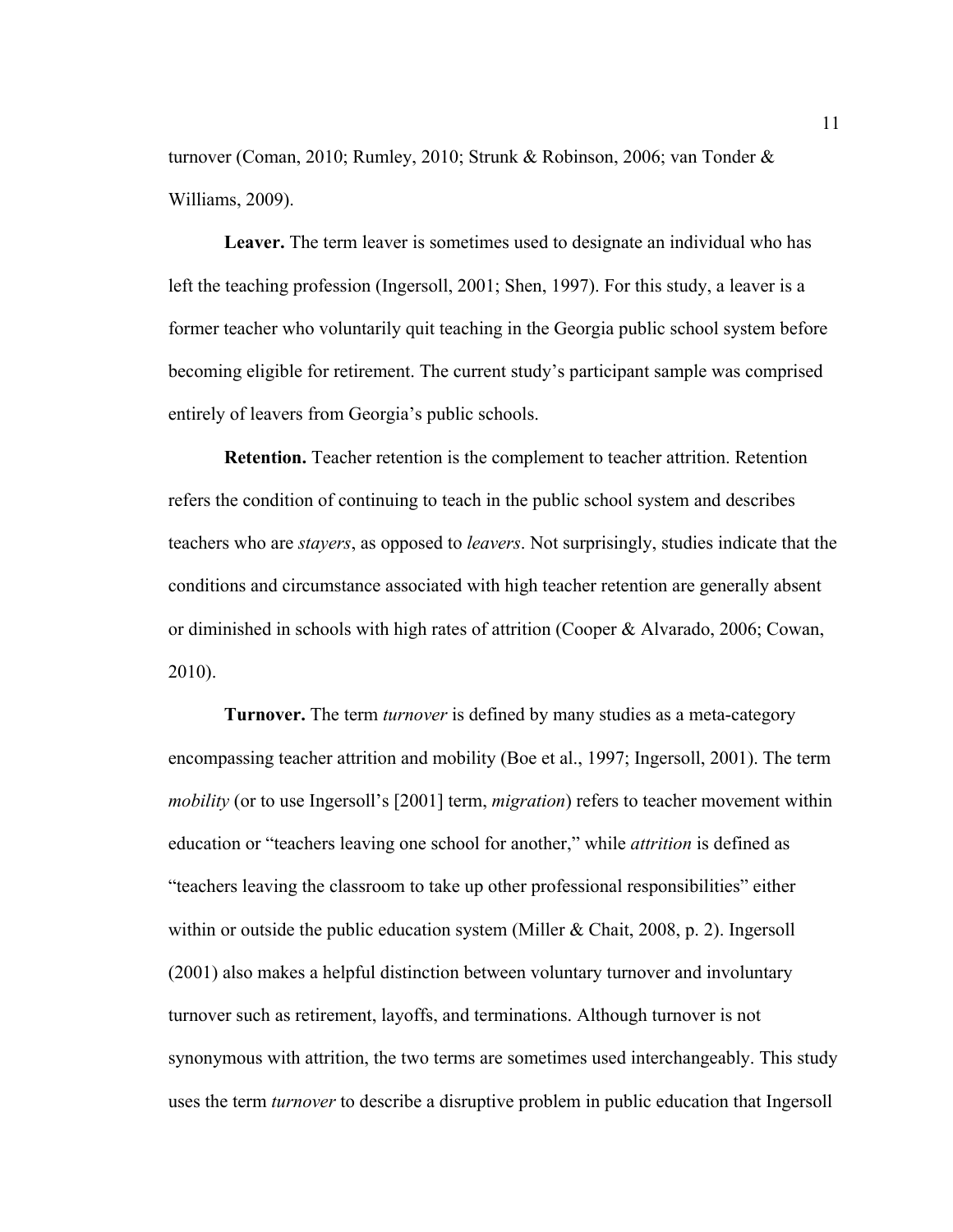(2001, 2007) referred to as a "'revolving door' where large numbers of teachers depart their jobs for reasons other than retirement" (Ingersoll, 2001, p. 24).

#### **Methodological Terms**

Although Section 3 expands considerably on the methodological definitions offered in this section, the most central terminology is defined below for readers who may be unfamiliar with GT.

**Coding.** Data analysis in GT entails three distinct types of coding: open (or substantive) coding, selective coding, and theoretical coding. Early analysis commences with open coding, in which the researcher codes the data line by line for incidents that might be potentially relevant to the area of study (Glaser, 1992). When the core variable or category emerges from open coding, the researcher switches to selective coding, in which he or she codes specifically for incidents in the data that relate directly to the core category (Glaser, 1978, 1992). Theoretical coding, which entails coding for relationships among categories and their properties, begins to take precedence over other types of coding in the later stages of data analysis.

**Conceptualization.** Conceptualization refers to the process of abstracting data to reflect ideas and concepts instead of specific descriptors and details. The conceptualization of substantive data occurs as grounded theorists "develop ideas on a level of generality higher in conceptual abstraction than the qualitative material being analyzed" in order to "bring out underlying uniformities and diversities, and to use more abstract concepts to account for differences in the data" (Glaser & Strauss, 1967, p. 114). Conceptualized data reflects abstract theoretical ideas rather than specific people, places, and things.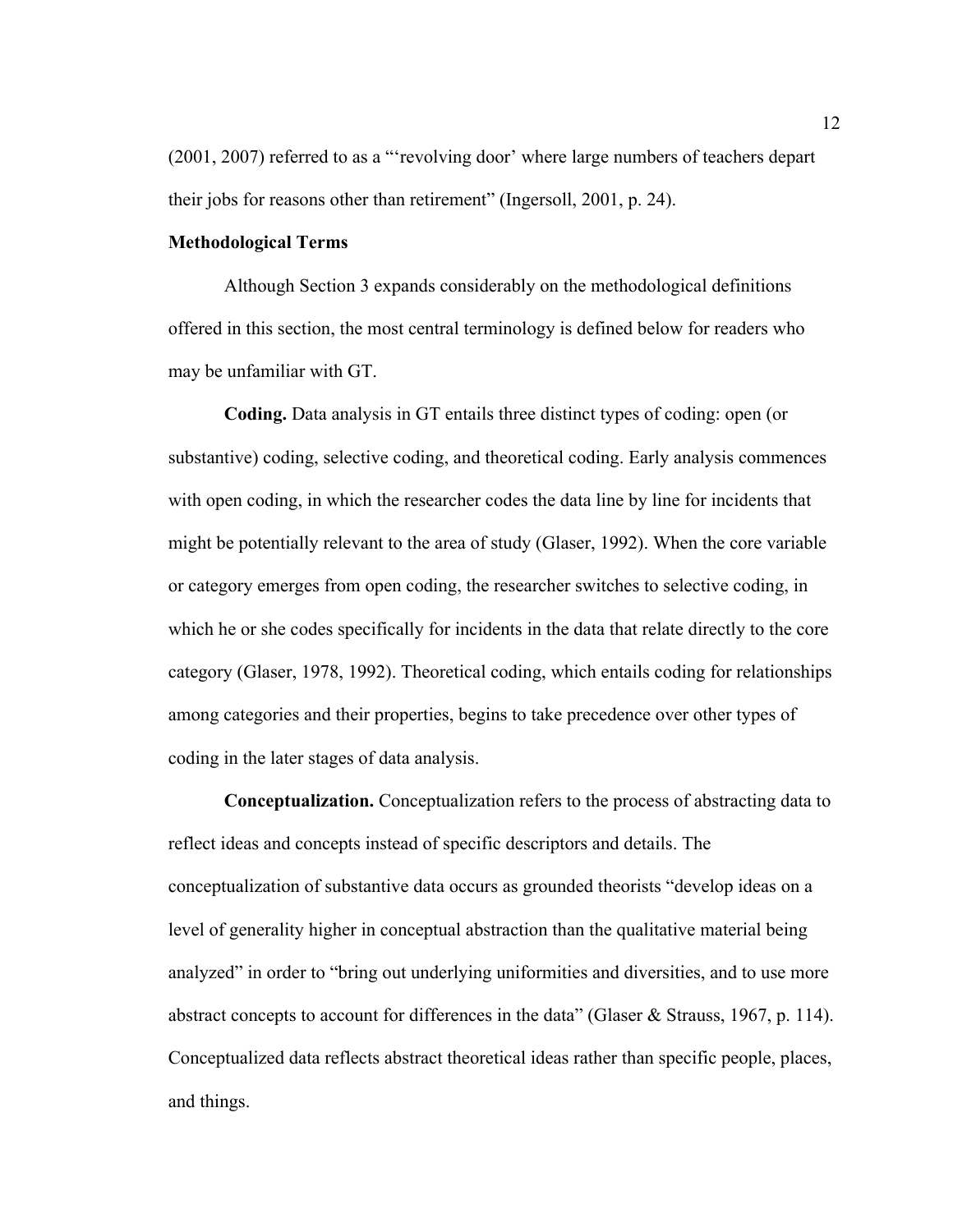**Constant comparative analysis.** Constant comparative analysis is a non-linear process in which the researcher simultaneously collects and analyzes data, allowing the results of ongoing data analysis to direct consequent data collection (Glaser & Strauss, 1967; Stern, 1995; Vander Linden, 2005). This method of data analysis requires "intellectual rigor and continuous questioning" as well as "skill, creativity, and an intuitive sense" (Becker, 1995, p. 139). Constant comparative analysis is the foundation for the systematic rigor that defines GT.

**Core category.** Also called the core variable, the core category is defined as the main conceptual pattern that accounts for most of the variation in the area of interest being studied (Hernandez, 2009; Simmons, 2010); essentially, the core category is what the study's emergent theory is about (Simmons, 2010). In the current study, the core category that emerged was *navigating the cycle of decline*.

**Grand tour question.** Grounded theory interviews generally commence with a broad, open-ended "grand tour" question or prompt that allows participants to control the direction of the interview to reflect their most immediate concerns and experiences (Olson, 2006). Section 3 provides more information about the role and evolution of the grand tour question in GT studies.

**Grounded theory (GT).** GT is a research methodology conceived by Glaser and Strauss (1967) that is designed to produce working conceptual theories of social context based on evidence (data) collected directly from individuals who have lived experience in a given area of interest. A detailed discussion of the GT methodology is presented in Section 3.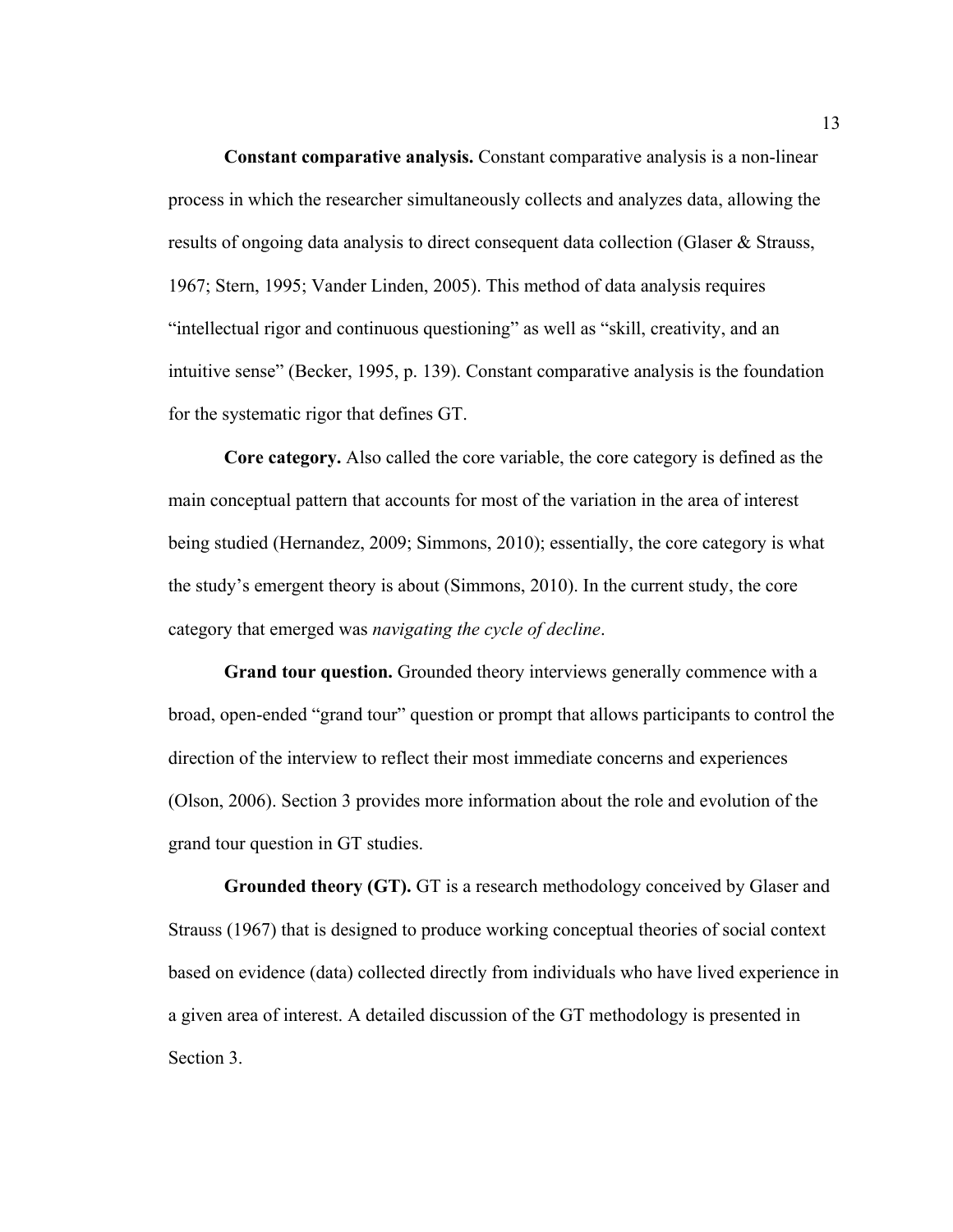**Inductive inquiry.** Stern (1995) explained that inductive inquiry generates theory, while deductive inquiry seeks to validate hypotheses. Although inductive inquiry is fundamentally different from deductive inquiry, the inductive methodologies are rigorous and produce scholarly results that are relevant and useful. Glaser (1992) explained that "induction truly takes care and time, and it can be done just as systematically as deduction and testing. Rigor is its own pattern, varying independently from whatever method it is used with" (p. 73). Section 3 further discusses of the centrality of induction to the GT process.

**Saturation.** According to Glaser and Strauss (1967), saturation of a conceptual category occurs when "no additional data are being found whereby the sociologist can develop properties of the category" (p. 61). By striving to saturate all relevant conceptual categories, the GT researcher strengthens the theory and ensures full emergence of the theory's critical components.

**Substantive and formal theory.** Glaser (1978) explained that substantive theory is "developed for a substantive or empirical area of sociological inquiry," while formal theory is "developed for a formal or conceptual area of sociological inquiry" (p. 144). Essentially, the difference between formal and substantive theory lies in the scope of each type of theory. A formal grounded theory is informed by numerous substantive theories that span a variety of disciplines to provide a deep, dense, and broadly applicable conceptual overview of the properties of a general concept. Generally, existing substantive theories serve as "springboards or stepping stones to the development of a grounded formal theory" (Glaser, 1978, p. 146). For instance, the current study's substantive theory of navigating the cycle of decline could inform a broader formal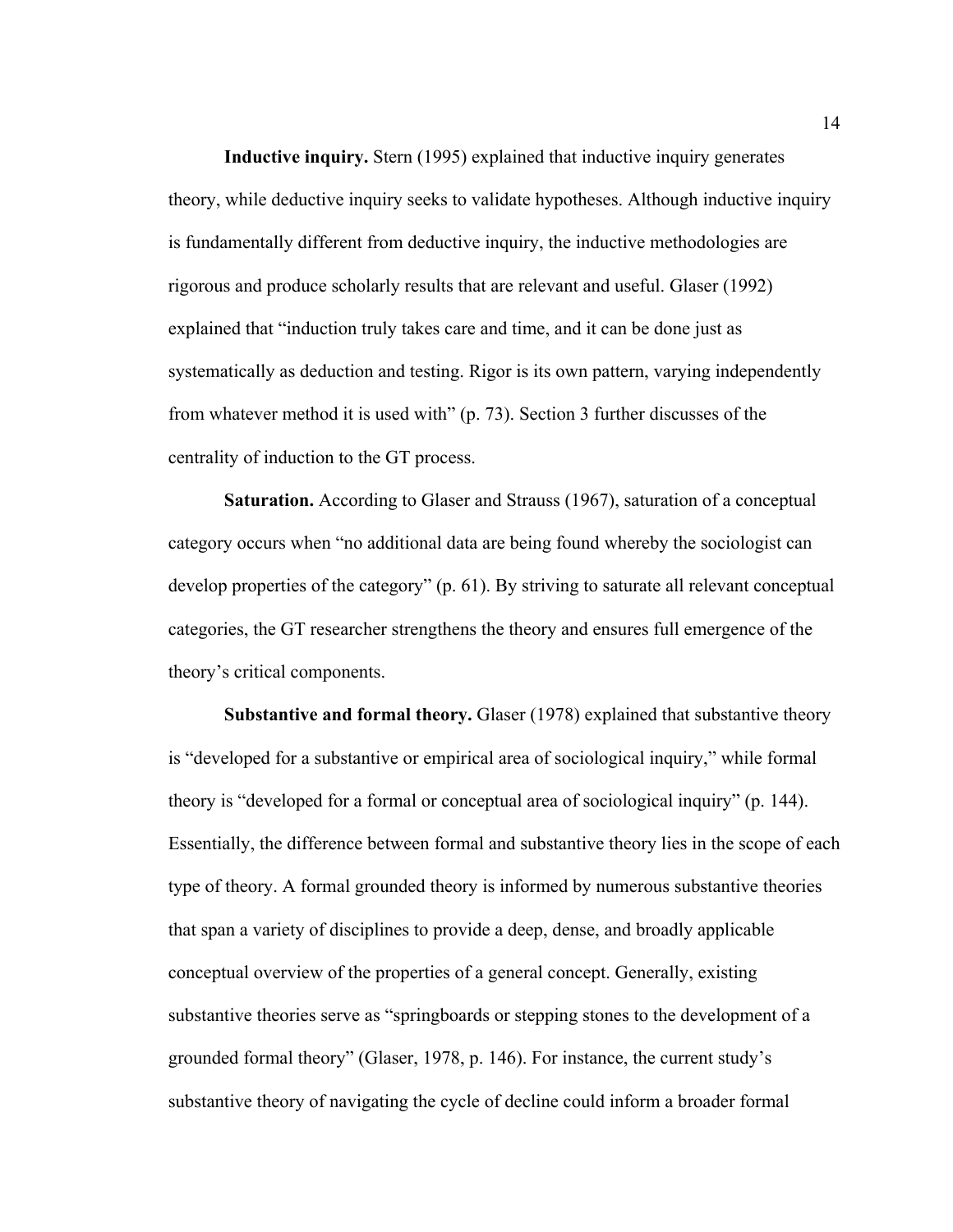theory on how individuals experience and navigate disequilibrium in a wide range of social contexts. When considered together, substantive and formal theory constitute the hierarchy of the "overall design for the cumulative nature of knowledge and theory" (Glaser, 1978, p. 147). Progressively, data becomes substantive theory, which, in turn, can contribute to far-reaching formal theory that transcends any specific social or substantive context.

**Theoretical sensitivity.** Glaser (1978) described the GT researcher's theoretical sensitivity as "a long term biographical and conceptual build up that makes [the researcher] quite 'wise' about the data - how to detail its main problems and processes and how to interpret and explain them theoretically" (p. 2). The researcher's theoretical sensitivity is critical to his or her ability to discern relevant concepts and their properties in the data and to weave these into a unified theoretical construct.

#### **Scope and Delimitations**

The current study produced a substantive grounded theory of the experiences of Georgia's former public school teachers: the theory of navigating the cycle of decline. This theoretical product "can be applied and adjusted to many situations with sufficient exactitude to guide [education stakeholders'] thinking, understanding, and research" (Glaser & Strauss, 1967, p. 233). Although the current study's theory is grounded in data from the experiences of former Georgia public school teachers, the conceptual patterns of behavior for coping with disequilibrium and decline in teaching may also be applied to better understand the experiences of teachers who remain employed in public education and of teachers who work in a wide range of other educational contexts. Further, because the theory is conceptual in nature, it may even be useful for conceptualizing the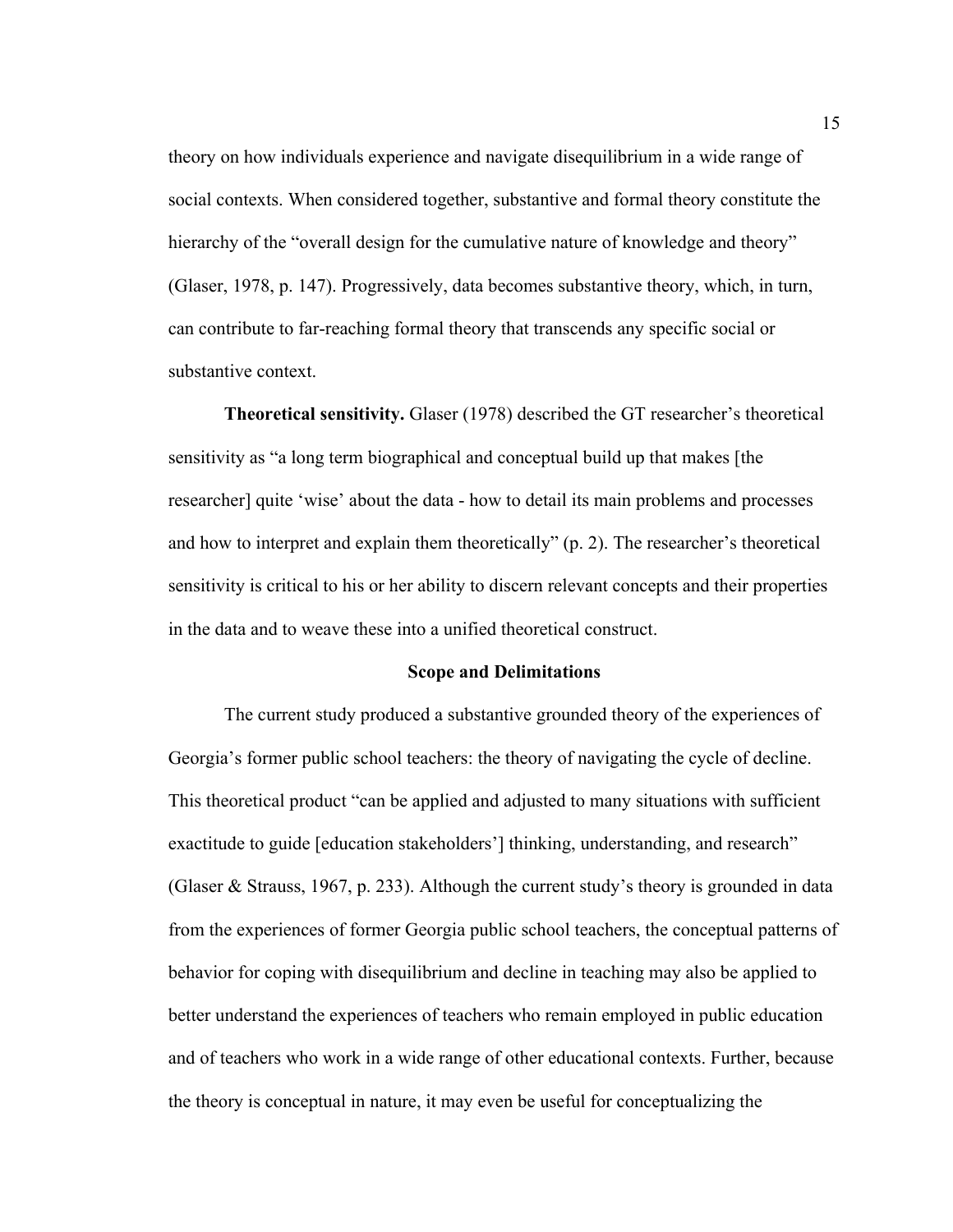behavioral patterns of individuals in a variety of other professions and contexts where disequilibrium can emerge. In this sense, the scope of this GT study extends to legitimate applications outside the context of Georgia's public schools and even has the potential to inform a full-blown formal theory in future GT research.

In accordance with its inductive design, the current grounded theory study started out with no specific delimitations aside from the area of interest. The experiences of former Georgia public school teachers served as its initial and primary delimitation. This study did not collect data from, and does not claim to reflect, the experiences of former teachers who left the Georgia public school system involuntarily. Likewise, this study did not attempt collect data that accounts for the experiences of teachers who are currently employed in the Georgia school system. Through the processes of coding, theoretical sampling, constant comparison, saturation, and the emergence of the core category, the GT methodology allowed this study to "[generate] its own selectivity for its direction and depth of development" (Glaser & Strauss, 1967, p. 70) within the defined interest area. The emergent categories and properties relevant to the study's core variable also served to delimit the literature selected for review during later phases of the study (Glaser, 1998).

#### **Limitations**

The current study has several limitations. First, it produced a substantive theory grounded in data gathered from a limited participant sample of only 12 former teachers and situated in the substantive context of Georgia's public education system. It is possible that these conditions may limit the theory's applicability to other groups or substantive contexts. Second, since GT relies heavily on the researcher's theoretical sensitivity and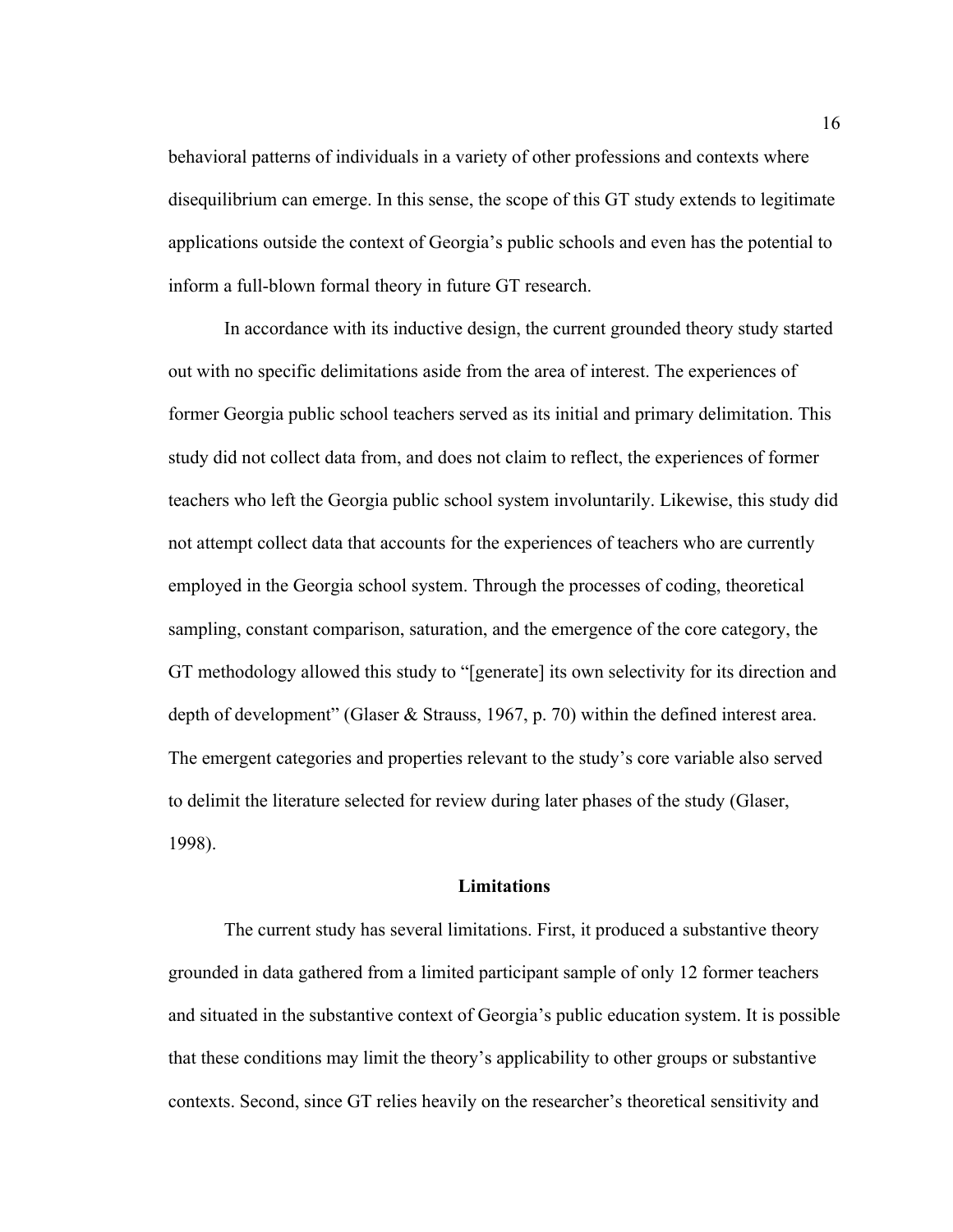ability to set aside preconceptions about the area of interest, it is possible that researcher bias or preconception may have influenced the study. However, the GT methodology entails numerous strategies and methods to help the researcher put aside preconceptions and minimize bias in data collection and analysis. Third, the quality of participant interview data was in no way guaranteed, but since the study was concerned primarily with participants' perspectives on their own experiences, this potential limitation likely had little effect on the study's overall viability. Fourth, GT categories and properties must be indicated by multiple incidents from the data, which ensures that no single aberration or outlier in the data could influence the development of the theory. Finally, because the study had to align with my enrollment at Walden University, temporal and budgetary constraints placed limits on the amount of time I was able to invest in collecting and analyzing data, developing the theory, and compiling the final research report.

#### **Assumptions**

One of the definitive practices of GT is to minimize preconceptions of all types relating to the substantive area under study (Glaser, 1978, 1992, 1998; Glaser & Strauss, 1967). However, I do hold two assumptions that formed the foundation of the current study.

The first assumptions was "anchored in the belief that the world, at some level, is orderly, patterned, and understandable" (Glaser, 2009, p. 23). If this is the case, then it follows that data collected from an orderly, patterned, and understandable world should reflect, on an analytical level, these same characteristics. Glaser (2009) reached a similar conclusion, affirming that "all data has patterns than can be conceptualized to generate substantive GT" (p. 31). Based on this assumption, I followed Glaser's (1992) sage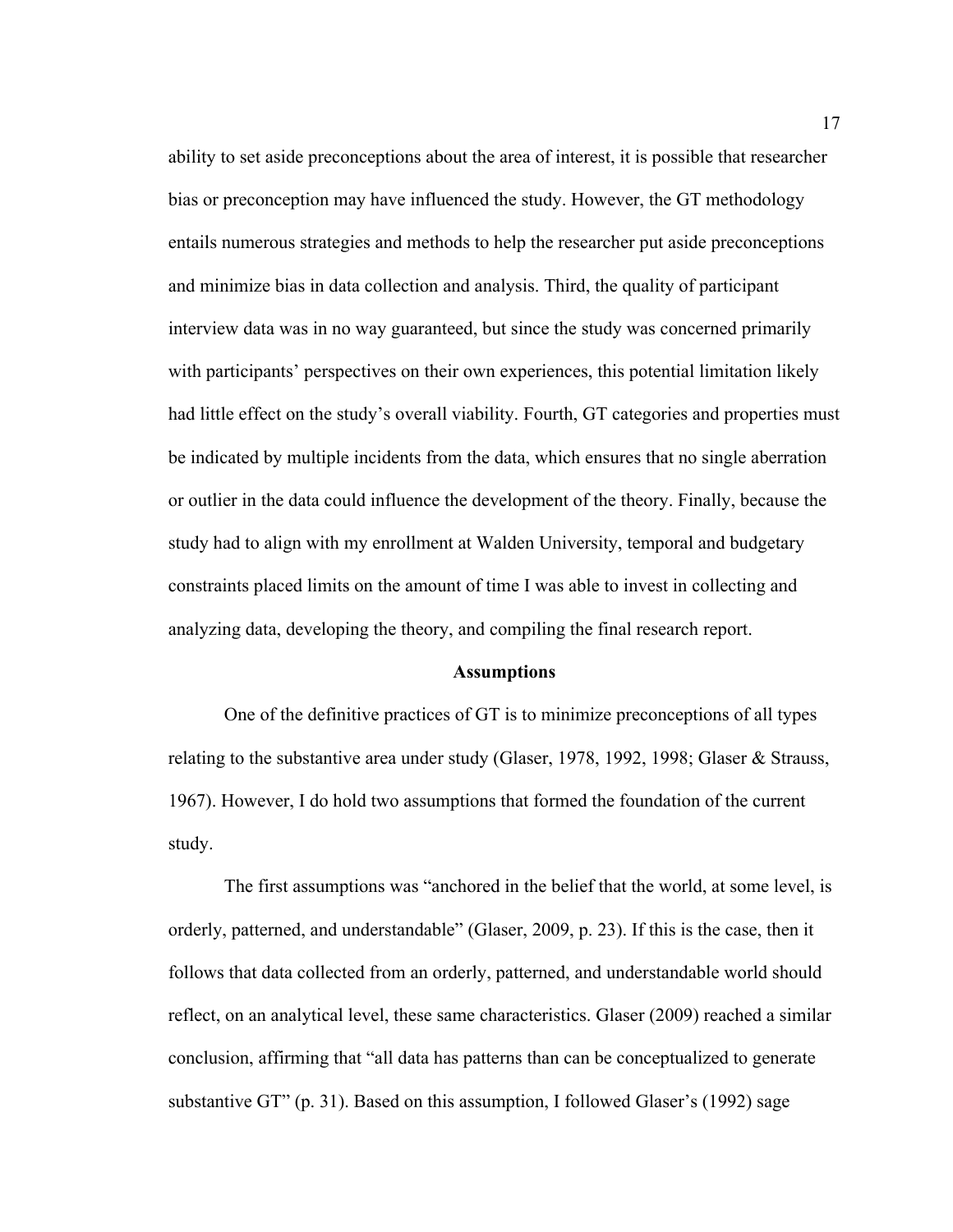advice to "trust to and be confident of emergence" (p. 39).

The second assumption underpinning the current study was that all data collected from participants could provide valuable insight into their main concerns and lived experiences. On the whole, I assumed that participants would be honest and forthright in sharing their experiences. Even so, Glaser and Strauss (1967) explained that theorists evaluating participant responses must consider how the data informs the study through "what is explicitly stated as well as from what he can read between the lines" (p. 231). Glaser (1998, 2009) identified five types of data that inform emerging theories in different ways: a) baseline data reflecting the participant's personal experience, b) properline data shaped by the participant's perception of what constitutes a "proper" response, c) interpreted data, which is communicated by the participant through the lens of a specific set of beliefs, standards, or expectations, d) vague data that the participant intentionally presents in indefinite or evasive terms, and e) conceptual data, which emerge over the course of the study and reflect recurrent conceptual patterns in the area of interest (Glaser, 1998, 2009). Whether the "truth" in the participant data was apparent on the surface or shrouded in participants' perceived expectations, imposed regulations, or in a simple reluctance to reveal their inner thoughts, careful analysis helped to uncover the underlying conceptual patterns in the data.

#### **Significance of the Study**

Ultimately, the GT methodology is simply a tool to serve the higher intent of this study: to generate a theory that will be useful in supporting positive social change in the field of education. The potential value of a theory "that explains and clarifies the underlying, usually complex, sources of a problem grounded in the realities of the study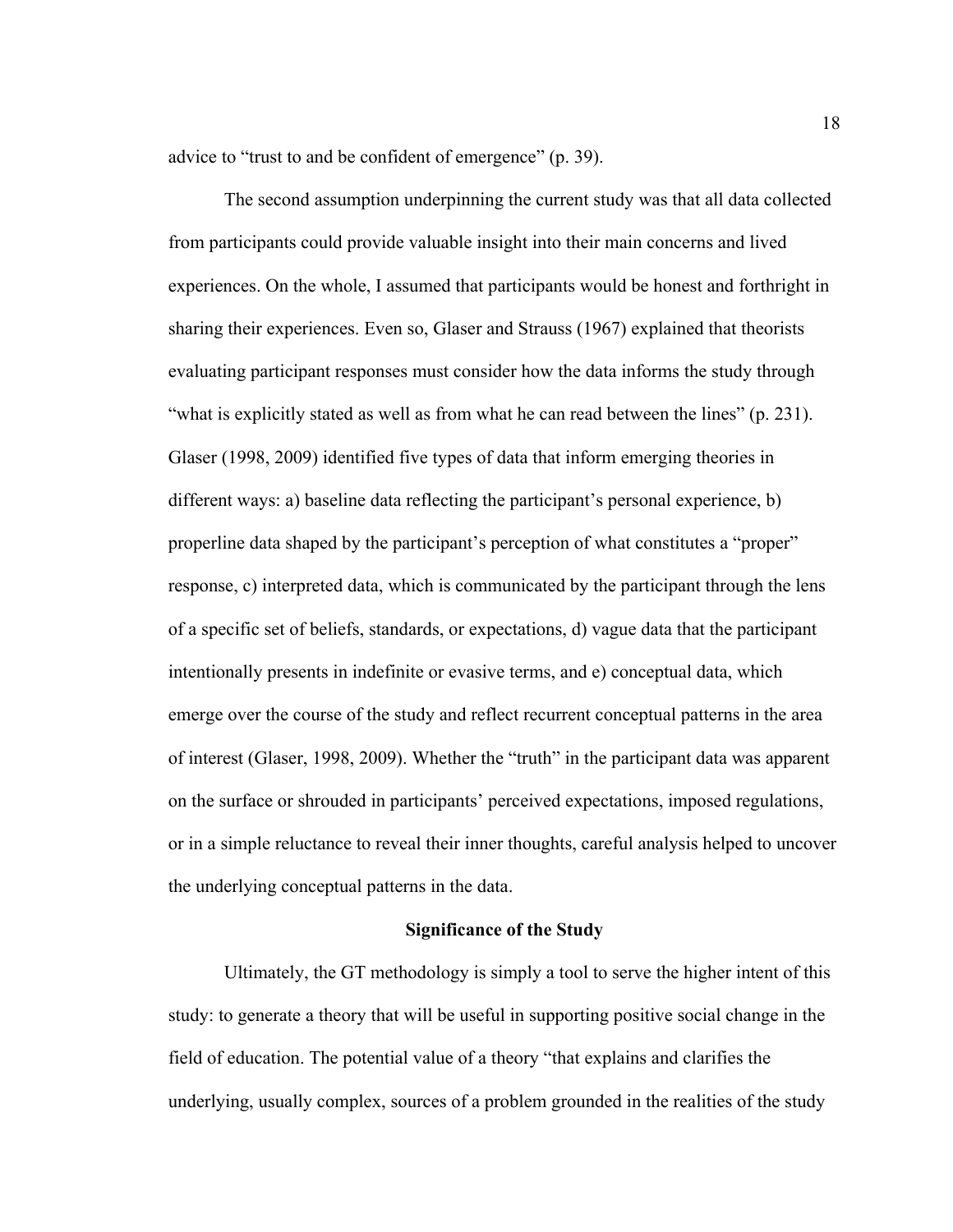context" (Simmons & Gregory, 2003, para. 9) as a foundation for educational reform is evident (Urell, 2006). The theory of navigating the cycle of decline conceptualizes the circumstances, beliefs, and experiences that turn teachers into leavers, endowing the theory with the potential to provide valuable insight into pressing and immediate challenges in education.

#### **Local Application**

The impetus for this study was my increasing awareness of problems relating to teacher turnover, first in a small high school in North Georgia and then as a widespread concern plaguing the state's entire public school system. Prompted by the sense of urgency that accompanies an immediate local concern, I selected GT as the study's methodology in order to generate a useful working theory that "will make sense and be understandable to the people working in the substantive area" (Glaser  $\&$  Strauss, 1967, pp. 239-240). The appeal of a GT study is that it can be understood and used by participants to address local problems by providing "relevant conceptual and perceptual empowerment over the continual resolving of their concerns" (Glaser, 1998, p. 8). Since the theory of navigating the cycle of decline conceptualizes the experiences of teachers who left Georgia's public schools, the theory will be useful in developing and implementing strategies to raise teacher retention rates and minimizing the negative impact of turnover on Georgia's schools.

#### **Professional Application**

Grounded theorists recognize that "to have an adequate grasp of reality [they] must look at things as systems, with properties and structures of their own" (Laszlo, 1996, p. 8). Although the theory of navigating the cycle of decline emerged from data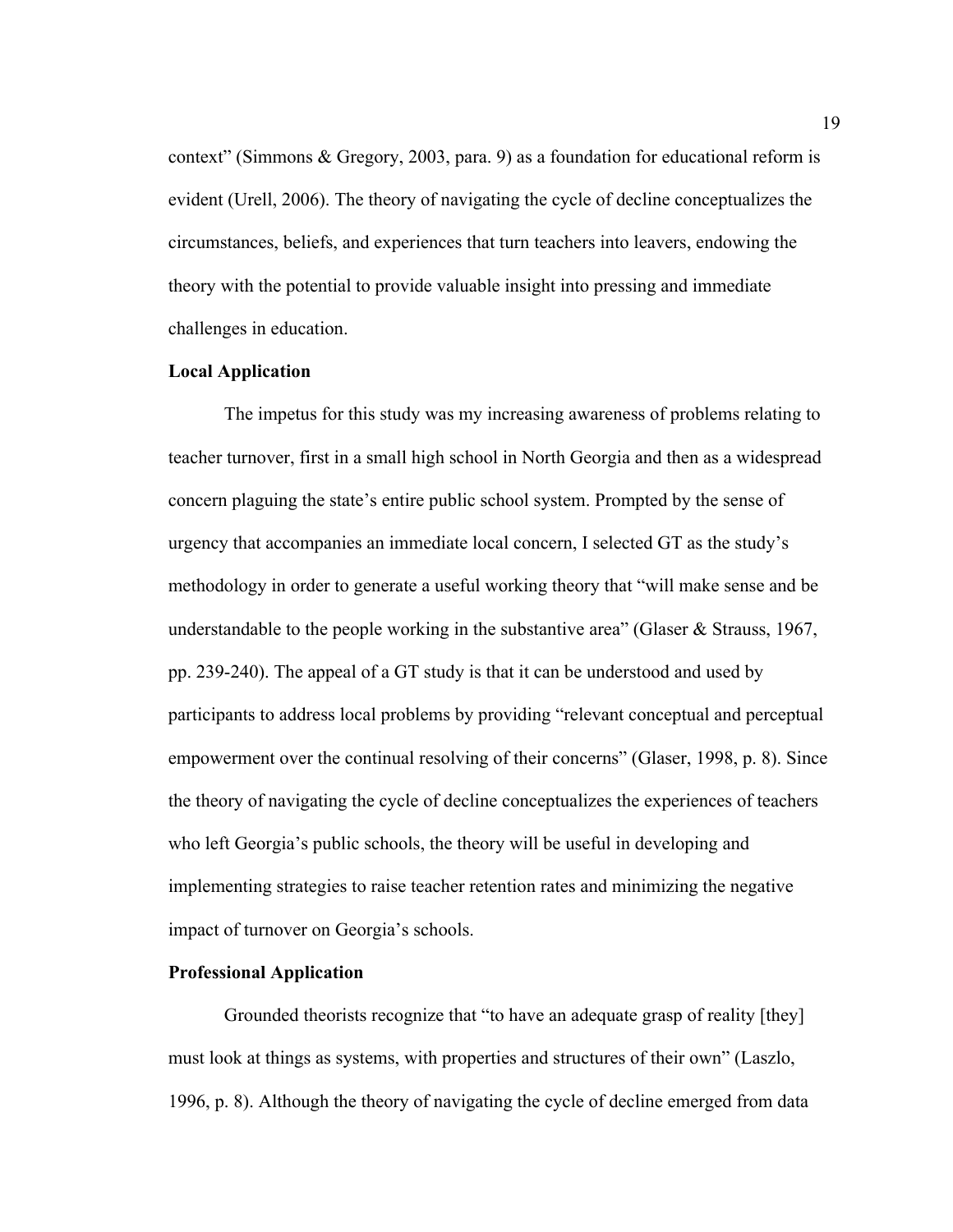collected in interviews with former Georgia public school teachers, it is comprised of concepts instead of specific, substantive details. This theoretical abstraction expands the theory's reach and thus addresses the conceptual import of these teachers' experiences in the broader context of public education (Glaser, 1978, 1992, 1998, 2011). Since the theory is based on patterns derived from data, it can help education stakeholders perceive the complex interconnectedness among the institutions, ideologies, and individuals that comprise the public education system in the broadest sense. On a professional level, this grounded theory can be used to inform the development of practices and policies to increase teacher retention in public schools across the nation (Cherubini, 2008; Glaser, 2011).

#### **Positive Social Change**

Simmons (2006) stated that "without a clear, well-grounded theoretical explanation and understanding of 'what is...,' 'what ought to be' will likely remain elusive" (p. 483). Clearly, any sincere attempt to improve the way public schools operate must begin by cultivating intimate familiarity with the nature of specific problems. GT provided a rigorous strategy for identifying and understanding the complex conceptual relationships that characterize the experiences of Georgia's leavers in their former teaching roles. The theory of navigating the cycle of decline can help to illuminate the web of interrelated sociological and psychological patterns that hold sway over the dayto-day functionality of public schools and the people who work in them. The current study's theory offers a grounded foundation upon which teachers, administrators, and policymakers can build effective strategies for authentic and effective educational reform.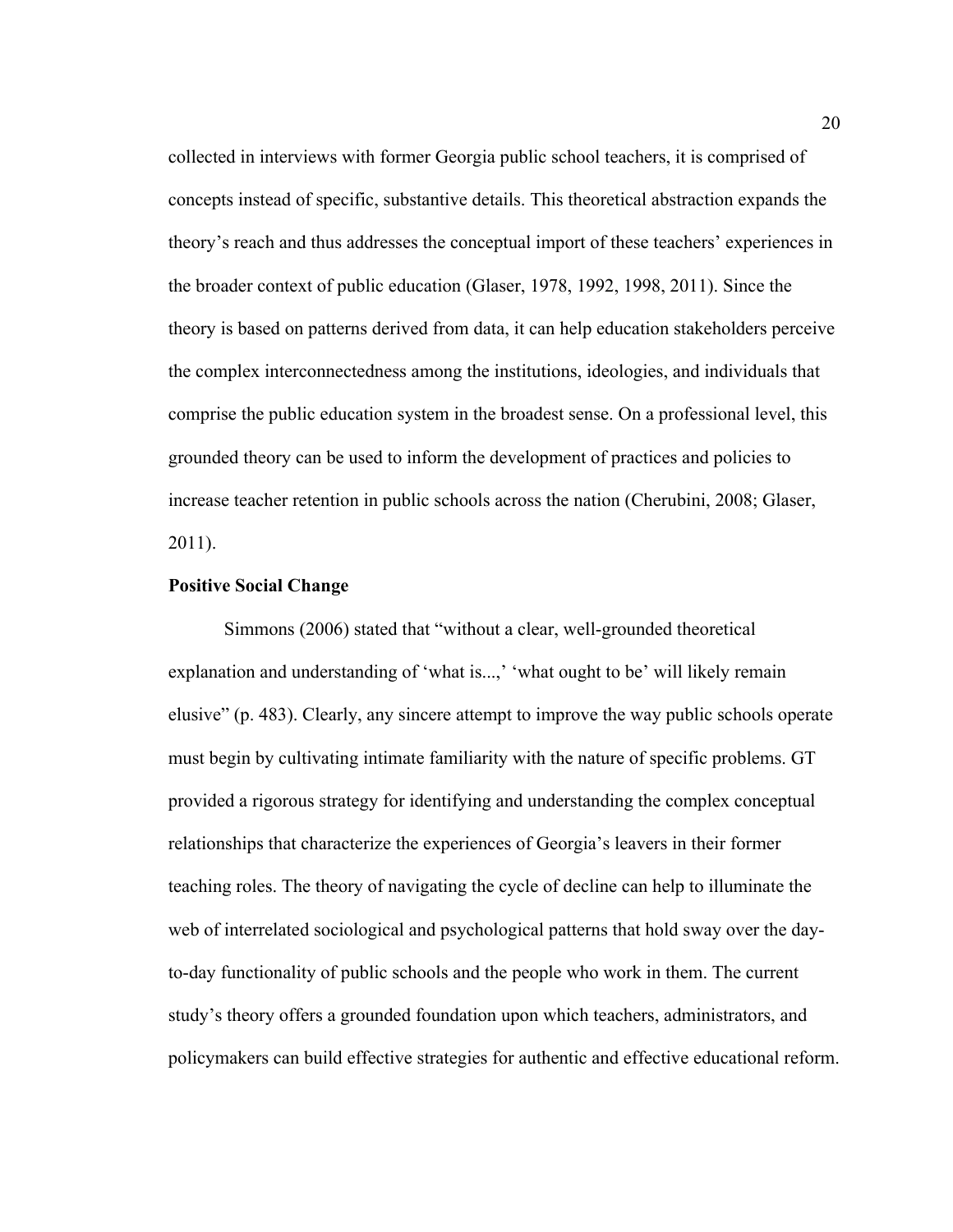#### **Summary**

Excessive teacher turnover has considerable financial, logistical, and academic implications for public education. The purpose of this study was to generate a theory that conceptualized the experiences of former Georgia public school teachers in order to better understand voluntary teacher attrition. The GT methodology was rigorously applied to generate the theory of navigating the cycle of decline. This study's objective of generating relevant theory to inform positive social change was inextricably tied to the specific requirements and processes of the GT methodology. Deci and Ryan's (1985) self-determination theory provided the initial conceptual framework for the study and proved to be an integral part of the theory of navigating the cycle of decline. Because of the relevance and authenticity of the theory of navigating the cycle of decline, the current study provides novel insight into the social processes that turn *stayers* into *leavers*. The study supports positive social change by providing new insight into factors that lead to teacher turnover, and could thus help improve systemic and educational outcomes of public schools in Georgia and across the nation.

Section 2 features a review of the scholarly literature that is most relevant to the theory of navigating the cycle of decline. Section 3 explores the classic GT methodology in detail and provides an overview of the application of this methodological design in the current study. Section 4 explicates the conceptual categories and properties of the current study's product, the theory of navigating the cycle of decline. Section 5 integrates the study's conclusions with relevant literature to identify current and future implications of the study's GT and offers possibilities for the application and extension of the theory in future education research.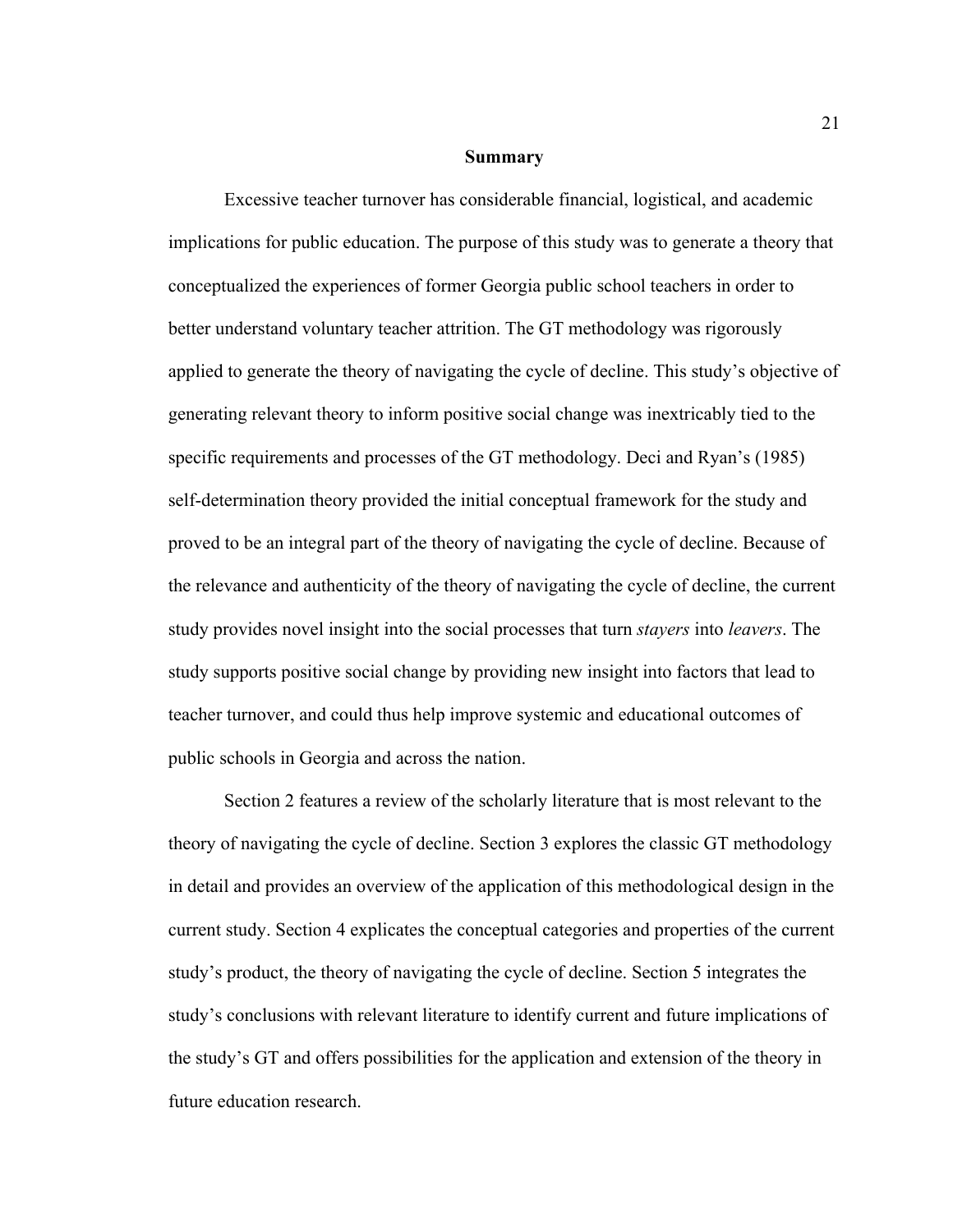#### Section 2: Review of the Literature

#### **Introduction**

In GT studies, the researcher refrains from reviewing the literature until after data collection and analysis are nearing completion and the key components of the study's theory have emerged from participant data (Glaser 1978, 1998; Glaser & Strauss, 1967). Obviously, since it is conducted near the conclusion of a study, the purpose of a GT literature review is not to create a context for justifying the study, as is often the case in academic research. Instead, the two-fold purpose of a GT literature review is (a) to inform, enrich, diversify, and focus the theory (Raffanti, 2005) and (b) "to situate the research outcome within the body of previous knowledge, and thus to assess its position and place within the main body of relevant literature" (Christiansen, 2011, p. 21). In response to the first purpose, relevant literature has been incorporated into the explication of the study's final product, the theory of navigating the cycle of decline (see Section 4). Section 2 is most concerned with the second purpose listed above: demonstrating the current theory's place within, and contribution to, the current body of literature on the theory of navigating the cycle of decline. Even in fields that have already been heavily researched, GT can have a considerable impact:

Grounded theory will transcend many more discrete articles…. In transcending this more prosaic literature, the grounded theory both synthesizes it and integrates it into a larger more general picture. Overriding scope is achieved. Thus, while the researcher did not open up the area, he makes his mark in organizing, transcending, and providing a broader picture of the area. (Glaser, 1998, p. 73)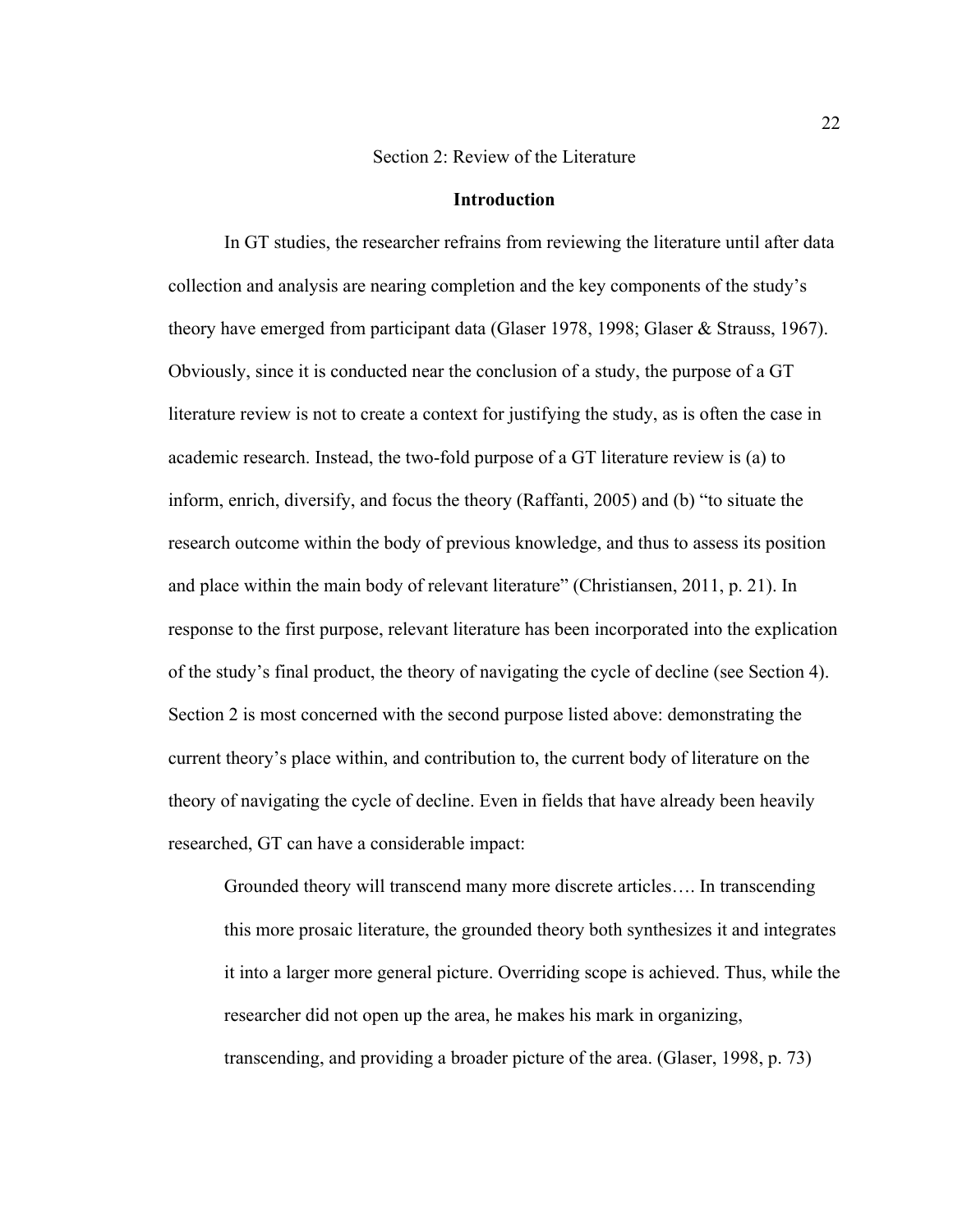Inherently, GT studies are inductive, "big picture" inquiries designed to generate a transcending, conceptual explanation of the complexities that influence a specific area of inquiry. This section of the study presents an integrated, critical review of the literature on the conceptual categories that comprise this study's theory, in order to unify and elevate the collective body of extant knowledge relevant to the theory of navigating the cycle of decline.

The literature reviewed in this section was collected from diverse sources using a range of research strategies. In preparation for the review, I kept a working list of potentially relevant keywords and concepts that emerged during data collection and analysis. As the current study's theory reached maturity, I began to search by keyword, online and in databases, for studies that were particularly relevant to its key concepts and properties. I reviewed the reference lists of these studies in search of potential leads. I also searched the bibliographies (a) of frequently published experts in particular disciplines and (b) on specific topics that were highly relevant to the current study. The majority of the studies reviewed herein are from current scholarly sources. In addition, some particularly relevant research conducted in the less recent past is also included to enhance the depth and scope of the review. I further supplemented the review, when appropriate, with relevant information from non-peer-reviewed literature, statistical reports, and governmental or organizational documents.

This literature reviewed in this section is organized thematically. It explores

1. Research related to teacher turnover in public schools and its contributing factors and consequences;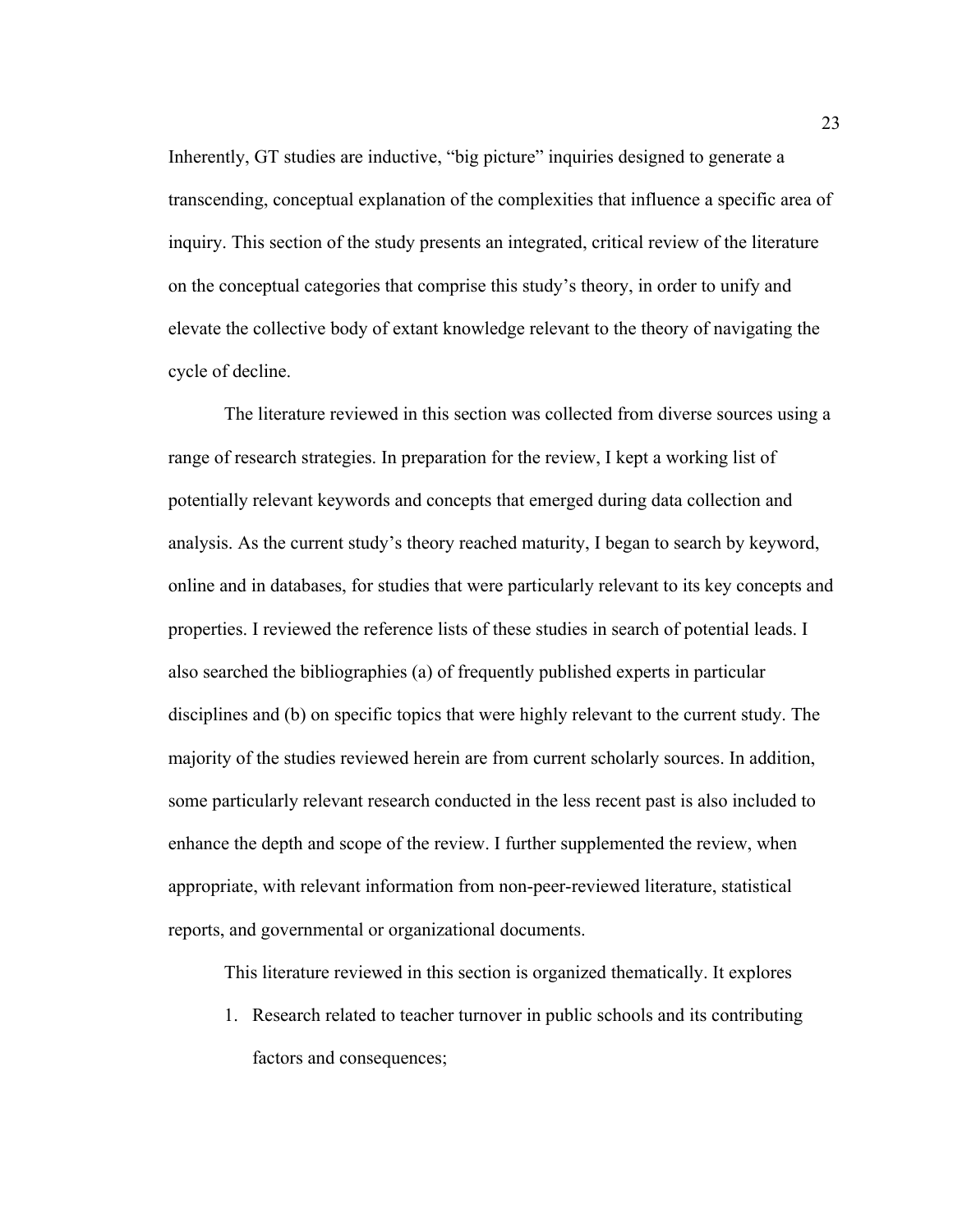- 2. Studies that help to define and justify the current study's area of interest: the experiences of former teachers during their employment in Georgia's public school system;
- 3. Research related to the concepts of disequilibrium and functionality;
- 4. Research related to the conceptualization of teacher needs, using Deci and Ryan's (2008b) SDT as a framework;
- 5. Literature related to factors in the public school context that the current study has shown to play a key a role in perpetuating the cycle of decline, which can cause teachers to leave public education.

## **Teacher Turnover in Public Schools**

Before exploring the literature that is most directly related to the theory of navigating the cycle of decline, it is important to establish a clear context for the study within the larger body of literature on teacher turnover. According to Guarino et al. (2006), teacher turnover is comprised of two separate phenomena, mobility and attrition. The term mobility generally refers to movement within the public education system, such as relocation from one school to another or reassignment or promotion from a teaching to a non-teaching position in public education (Ingersoll, 2001; Miller & Chait, 2008). Attrition, on the other hand, usually involves a teacher's leaving a particular school or system or, in some studies, leaving the profession of teaching entirely (Borman & Dowling, 2008; Ingersoll, 2001; Miller & Chait, 2008; NCTAF, 2002; Scafidi et al., 2010). As established in Section 1, pervasive teacher turnover is a serious problem that represents a long-standing concern in American public education (NCTAF, 2010). Charters (1956) stated, "At the end of the school term 1954-1955, nearly one out of every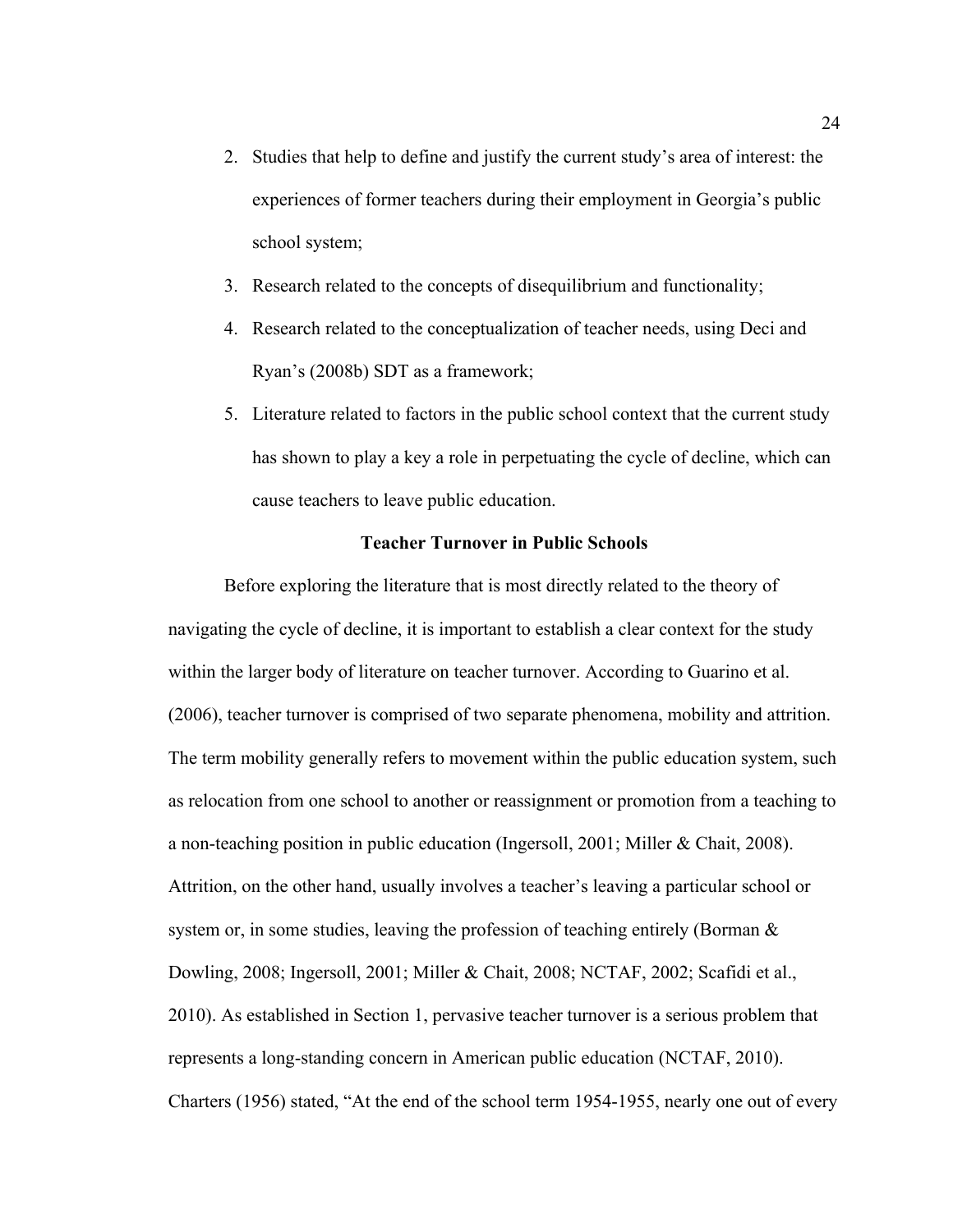four high-school teachers left their positions in schools across the nation" (p. 294). Although teacher turnover and attrition rates have fluctuated throughout the years since the mid-1950s, this turnover statistic from over 60 years ago is reflective of modern concerns about teacher turnover (Ingersoll, 2001, 2007). In fact, recent studies have confirmed that 30–50% of public school teachers leave public education within 3–5 years of being hired (Gonzalez et al., 2008; Ingersoll, 2007; Ingersoll & Smith, 2003; Locklear, 2010; NCTAF, 2002). Although teacher turnover is not inherently a negative phenomenon (Guarino et al., 2006; Ingersoll, 2001; Ronfeldt, Lankford, Loeb, & Wyckoff, 2011), it is generally represented as cause for concern and even alarm because of its far-reaching consequences for education (AEE, 2008; Borman & Dowling, 2008; Donaldson & Johnson, 2011; Farber, 2010; Guarino et al., 2006; Ingersoll, 2001; Macdonald, 1999; Renzulli et al., 2011; Ronfeldt et al., 2011; Schafer, Long, & Clandinin, 2012). Many studies examining the causes and consequences of teacher turnover indicate that pervasive turnover has a negative impact on students and schools (AEE, 2005; Boe et al., 1997; DeAngelis & Presley, 2011; Farber, 2010; Guarino et al., 2006; Ingersoll, 2001; NCTAF, 2002; Renzulli et al., 2011; Ronfeldt et al., 2011; Waddell, 2010). Teachers serve as "key levers to improve efficiency, equity and productivity in public education" (Borman & Dowling, 2008, p. 368), suggesting the potential for far-reaching consequences when the teaching staff of any educational institution is experiencing constant "churn" and instability resulting from teacher turnover (Boruch, Merlino, & Porter, 2012).

Many studies have attempted to identify statistically significant predictors of teacher turnover in terms of specific teacher and school characteristics. Some teacher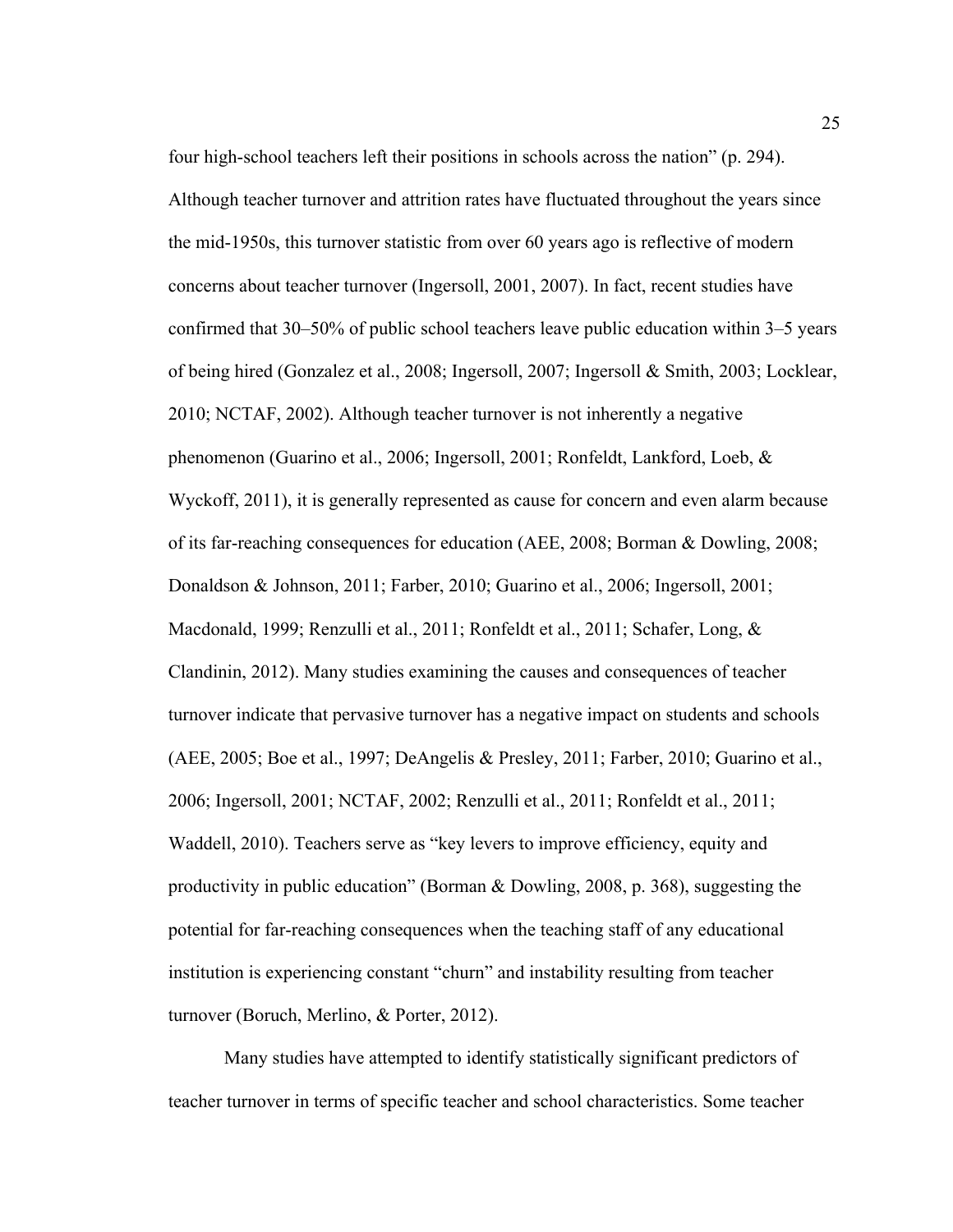characteristics that have been proposed as indicators of turnover include teacher age, race, and gender. Ingersoll (2001) reported age was the strongest descriptive factor that predicted turnover, with teachers under the age of 30 being more likely than middle-aged teachers to leave teaching. Ingersoll also found that that teachers over the age of 50 were prone to higher turnover rates, as well; however, this finding is likely the result of the fact that he included retiring teachers in the sample for his study. Although not specifically tied to age, there is a great deal of literature exploring the turnover and attrition of firstyear and early-career teachers, indicating that the majority of teachers lost to the profession before retirement leave relatively early in their careers (DeAngelis & Presley, 2011; Henry et al., 2011; Schaefer, Long, & Clandinin, 2012). Regarding race, minority teachers showed more tenacity in being retained than did white teachers (Hancock  $\&$ Scherff, 2010; Ingersoll, 2001). Findings on the link between gender and teacher turnover were mixed. According to Ingersoll (2001), female teachers are more likely to leave teaching than male teachers; however, Sass, Flores, Claeys, and Perez (2012) found the opposite to be true, a difference that may be accounted for by differing samples. Ingersoll's study sampled nationwide data for all schools and included all incidences of turnover including retirement; Sass et al.'s sample was limited to teachers from Texas public schools. They did not specify whether their definition of attrition included the loss of teachers to retirement.

Contextual or school-related factors have also been linked to teacher turnover (Cowan, 2010; Goodpaster, Adedokun, & Weaver, 2012). Boyd et al. (2009) found that teachers whose students and schools did not score well on standardized tests and accountability measures were more likely to leave public education. However, in their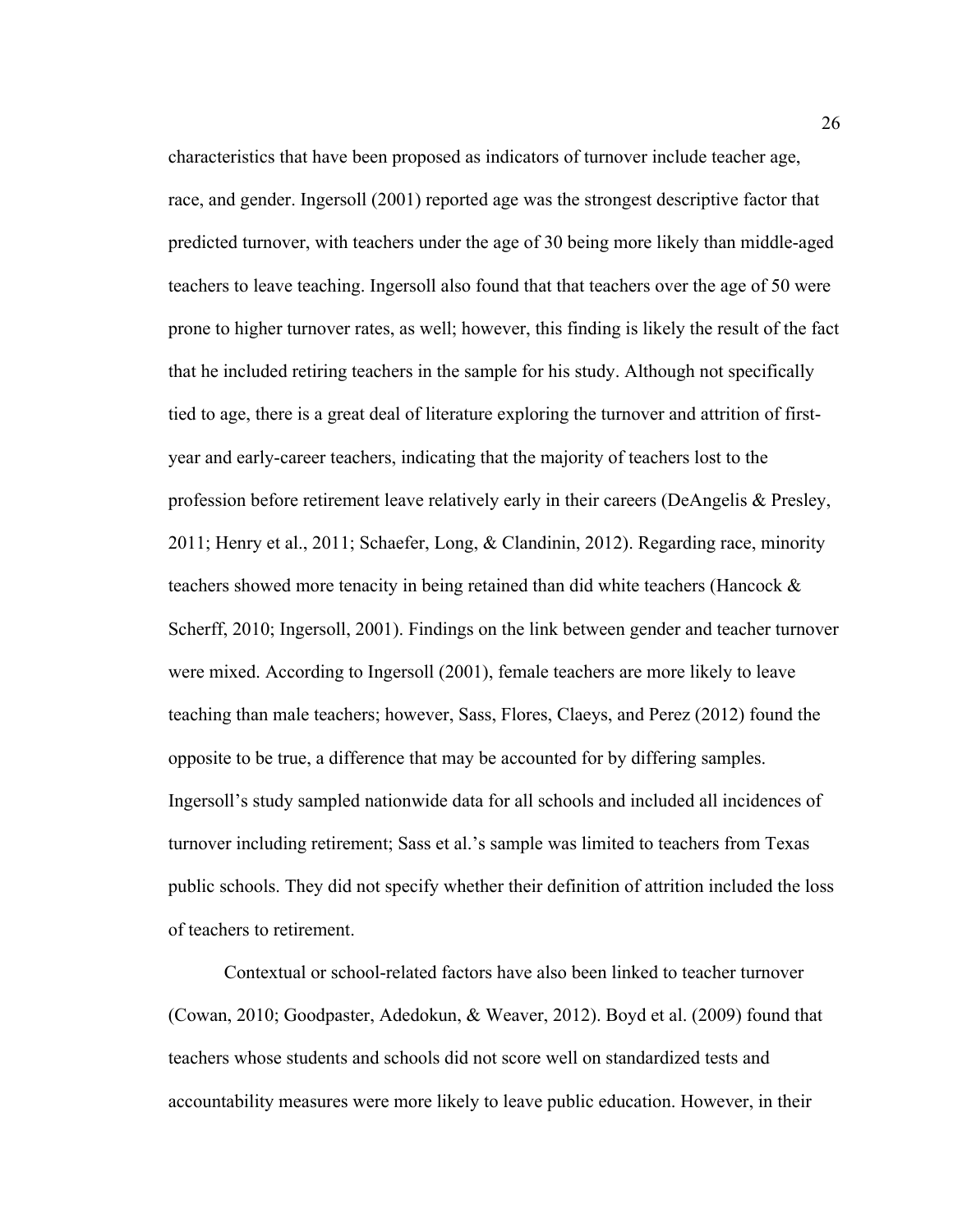statewide quantitative study of teacher attrition data in Texas public schools, Sass et al. (2012) found that high school teachers at higher-performing schools actually left public education at a higher rate than teachers at lower-performing high schools and higherperforming elementary schools. To account for this finding, they proposed that highschool teachers at higher-performing schools are highly qualified and may be leaving their teaching jobs in public schools to pursue employment opportunities elsewhere. Aside from this seeming anomaly, Sass et al.'s analysis supported other research findings that teachers are more likely to leave disadvantaged or underperforming schools. DeAngelis and Presley (2011) said that, instead of thinking of attrition as a problem related specifically to poor or low-achieving schools, "policy makers and administrators need to be thinking of it as primarily an individual school problem, and thereby work to identify and provide more targeted assistance to schools of all types that are particularly burdened by high teacher turnover" (p. 598). Clearly, problems related to teacher attrition are not confined to low-achieving or high-poverty schools and systems, although the effects of attrition may receive more attention or be more evident in these schools.

# **Contributing Factors**

Much of the research and policy related to teacher turnover has focused on securing a steady supply of new teachers to replace those who are continually lost to early attrition (Ingersoll, 2001, 2007; Ingersoll & Smith, 2003; NCTAE, 2010). Unfortunately, this shortsighted solution fails to address underlying problems that cause teachers to leave public education (Afolabi et al., 2007; Ingersoll, 2007; NCTAE, 2010; Waddell, 2010). In a comprehensive quantitative study using national school data from the Schools and Staffing Survey (SASS) and its supplement, the Teacher Followup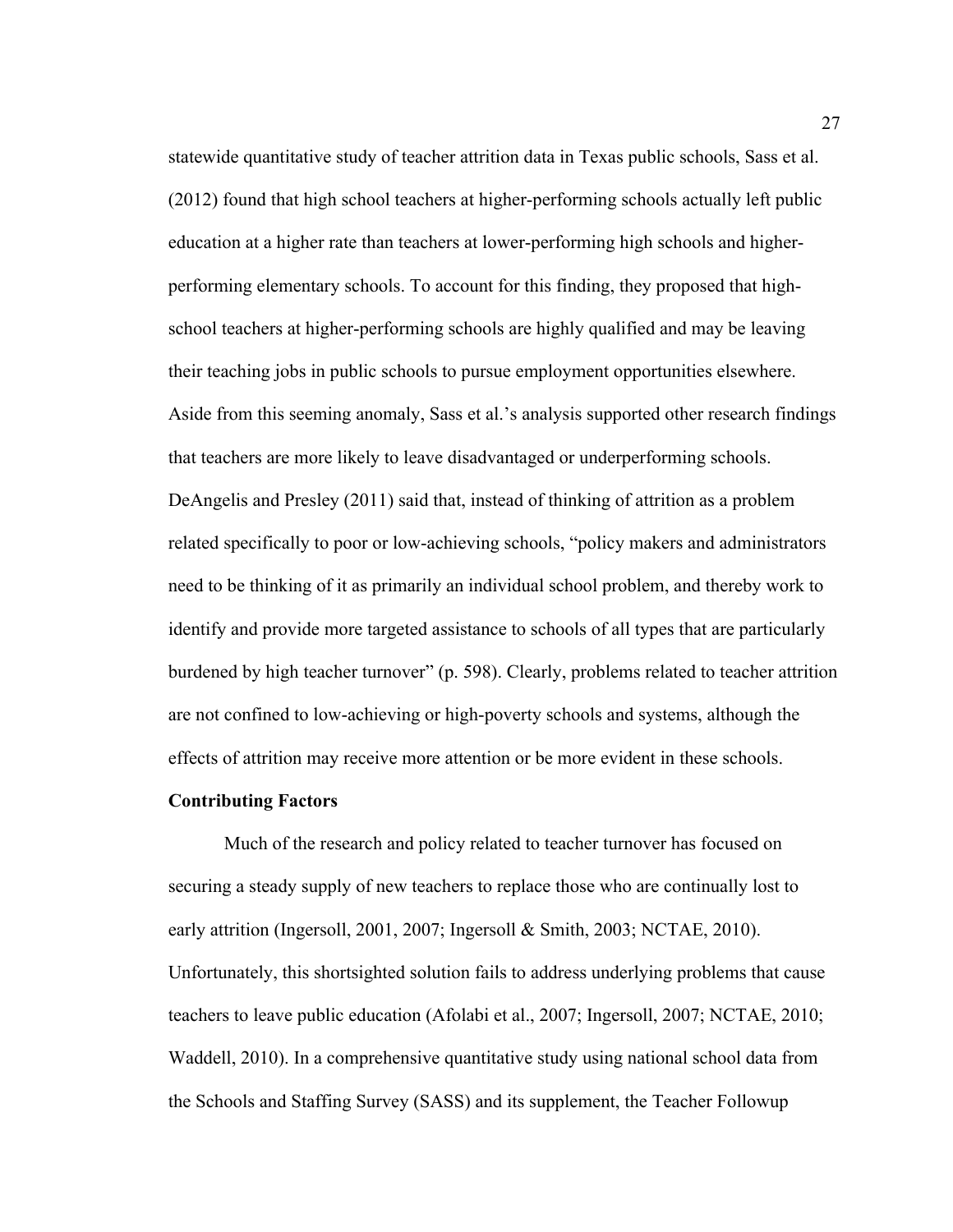Survey (TFS), Ingersoll (2001) identified five main "reasons" for turnover in public schools (retirement, school staffing action, personal, to seek a better job, and dissatisfaction), stating that "the largest proportion of departures had to do with job dissatisfaction and desire to seek better jobs or career opportunities" (p. 23). Ingersoll's (2001) claim that "dissatisfaction" contributes to teacher turnover encompasses a wide range of possible contributing factors. Teacher dissatisfaction is a complex construct that involves both individual teacher factors as well as factors related to the public education context (Liu, Zhang, Wang, & Lee, 2011; Sass et al., 2012). Some studies have suggested that turnover intentions may be related more to contextual factors than to the personalities of individual teachers (Ahmad & Ahmad, 2014; Ingersoll, 2001; NCTAF, 2010). In light of the current study's focus, the most relevant factors influencing job dissatisfaction can be grouped into the following categories: job opportunities and lack of support.

**Job Opportunities.** Many studies concur with Ingersoll's (2001) finding that many teachers leave public education in search of better job opportunities that offer "increased salaries, greater rewards, and improved working conditions" (Lynch, 2012, p. 122). Donaldson and Johnson (2011) found that common reasons for leaving public education among Teach for America teachers included pursuing a position outside of K-12 teaching, taking courses to improve career opportunities in education, and taking courses to improve career opportunities outside of education. Among Georgia educators, Locklear (2010) found that "teachers with higher degree status are more likely to leave for higher paying jobs, administration, or college level careers" (p. 62). This problem may be exacerbated by the fact that the Southeast ranks the lowest in public school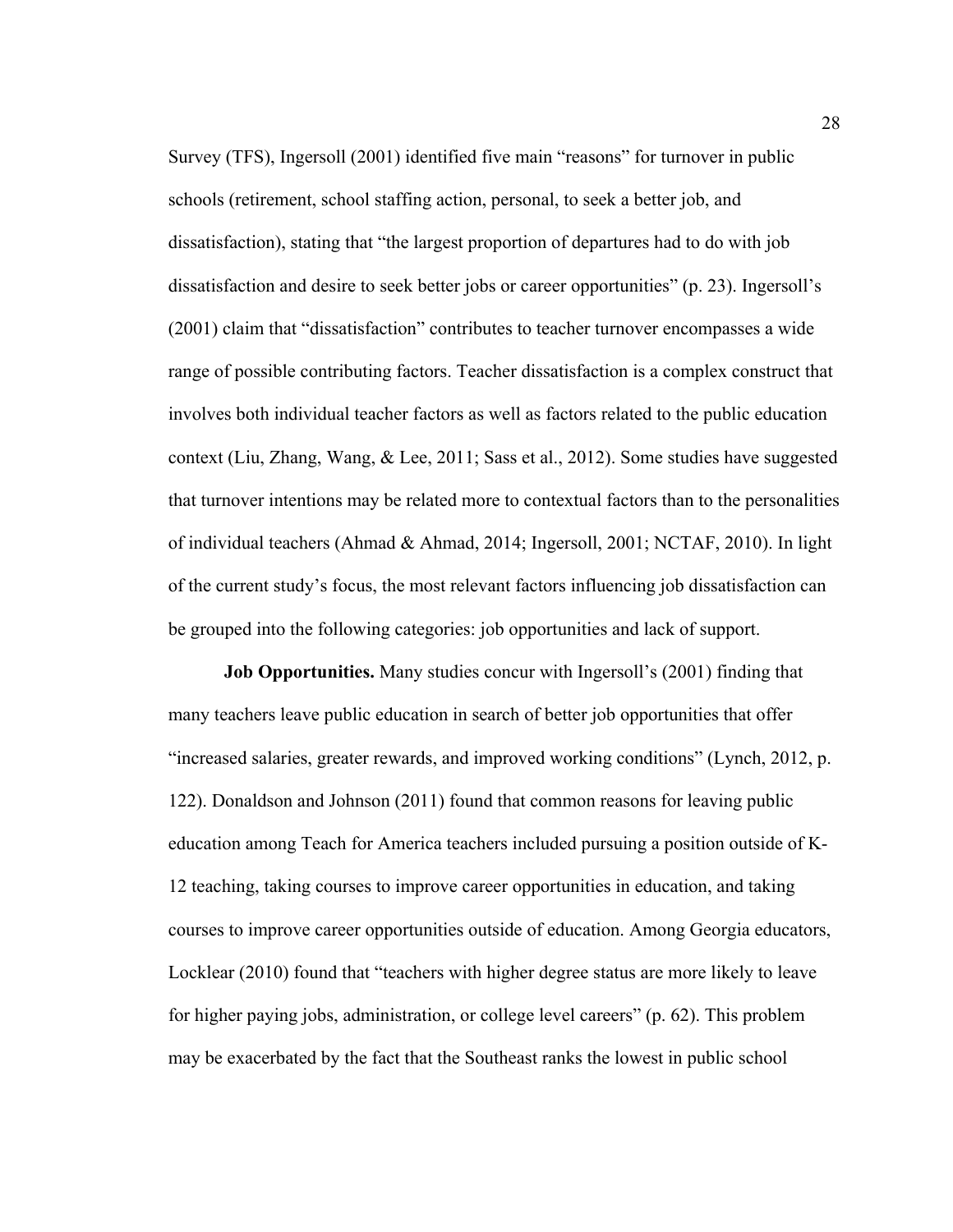expenditure on teacher salaries among the regions of the United States (Swanson & Huff, 2010).

Numerous studies have established that low pay can contribute to teacher turnover (Cowan, 2010; Curtis, 2012; Fontaine, Kane, Duquette, & Savoie-Zajc, 2012; Gonzalez et al., 2008; Guarino et al., 2006; Hahs-Vaughn & Scherff, 2008; Ingersoll, 2001; Shen, 1997). Cowan (2010) found that teacher salary helps to improve retention among teachers in rural North Carolina schools, while Curtis's (2012) quantitative inquiry revealed that low salary was linked to the attrition of public school math teachers. Hahs-Vaughn & Scherff (2008) found that "salary was statistically significantly related to attrition" in a quantitative study of beginning English teacher turnover (p. 21). While pursuing a higher paying job appears to be a factor influencing teacher quit decisions, studies rarely attribute the persistent problem of teacher turnover solely or even primarily to concerns about salary. Scafidi et al. (2010) determined that "the exit decisions of teachers, when viewed as a whole, are not strongly related to teacher wages" (p. 2). Based on the literature, it seems more likely that teachers' decisions to leave are motivated only in part by their desire to earn a higher wage.

**Lack of support.** In addition to higher-paying job opportunities, inadequate support in the teaching context is another leading contributor to teacher turnover (Buchanan, 2012; Ingersoll, 2001). Although a lack of support was frequently cited as a contributor to turnover in the research reviewed for this study, specific needs for support and types of support were largely unexplored. There were two exceptions, however. First, several studies determined that a lack of support for student discipline problems had a significant impact on turnover rates in public schools (Buchanan, 2012; Ingersoll, 2001).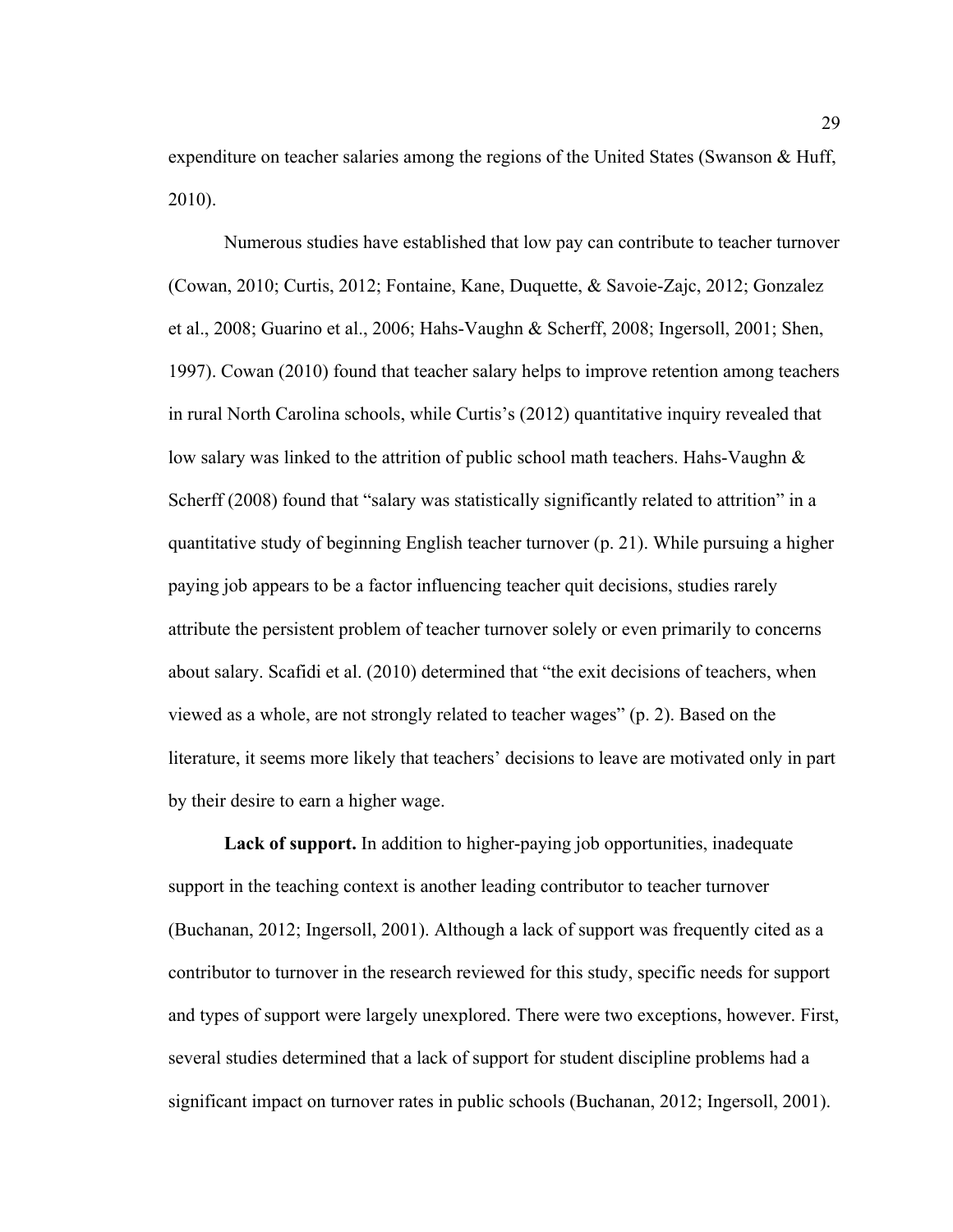Second, though still quite broad in scope, was the prevalence of findings that identified of administrative support as a key factor in teacher attrition and retention (Cancio, Albrecht, & Johns, 2013; Curtis, 2012; Miller, 2010; Ndoye, Imig, & Parker, 2010). Ingersoll (2001) demonstrated that high levels of support from administrators were tied to lower turnover rates, while Curtis (2012) also linked teacher turnover to administrative support and teacher blame. In their qualitative study of special education teachers' experiences in public education, Cancio, Albrecht, & Johns (2013) confirmed that administrative support correlated with higher teacher retention. Although studies have clearly substantiated a lack of support as a key contributor to turnover, the current study helped to expand existing understandings about how a lack of support can impact teachers' decisions to stay or leave public education. Using the GT methodology, the current study revealed that teachers' needs for support in the public school context are multi-faceted and complex, being rooted in basic psychological needs for human functionality (Deci & Ryan, 2008b), and largely dependent in many ways upon specific contextual factors.

The idea that teachers' needs for support can vary based on a wide range of factors may help to explain the prevalence of studies on early teacher attrition (AEE, 2008; Corbell, 2009; DeAngelis & Presley, 2011; Fontaine et al., 2012; Hahs-Vaughn & Scherff, 2008; Picower, 2011). Because they are often underprepared to meet the demands of the public school context (Donaldson & Johnson, 2011; Fontaine et al., 2012), inexperienced teachers represent a group of high-need professionals who may be more easily retained when provided with adequate support in terms of professional development (Buchanan, 2012; Goodpaster et al., 2012), thorough induction programs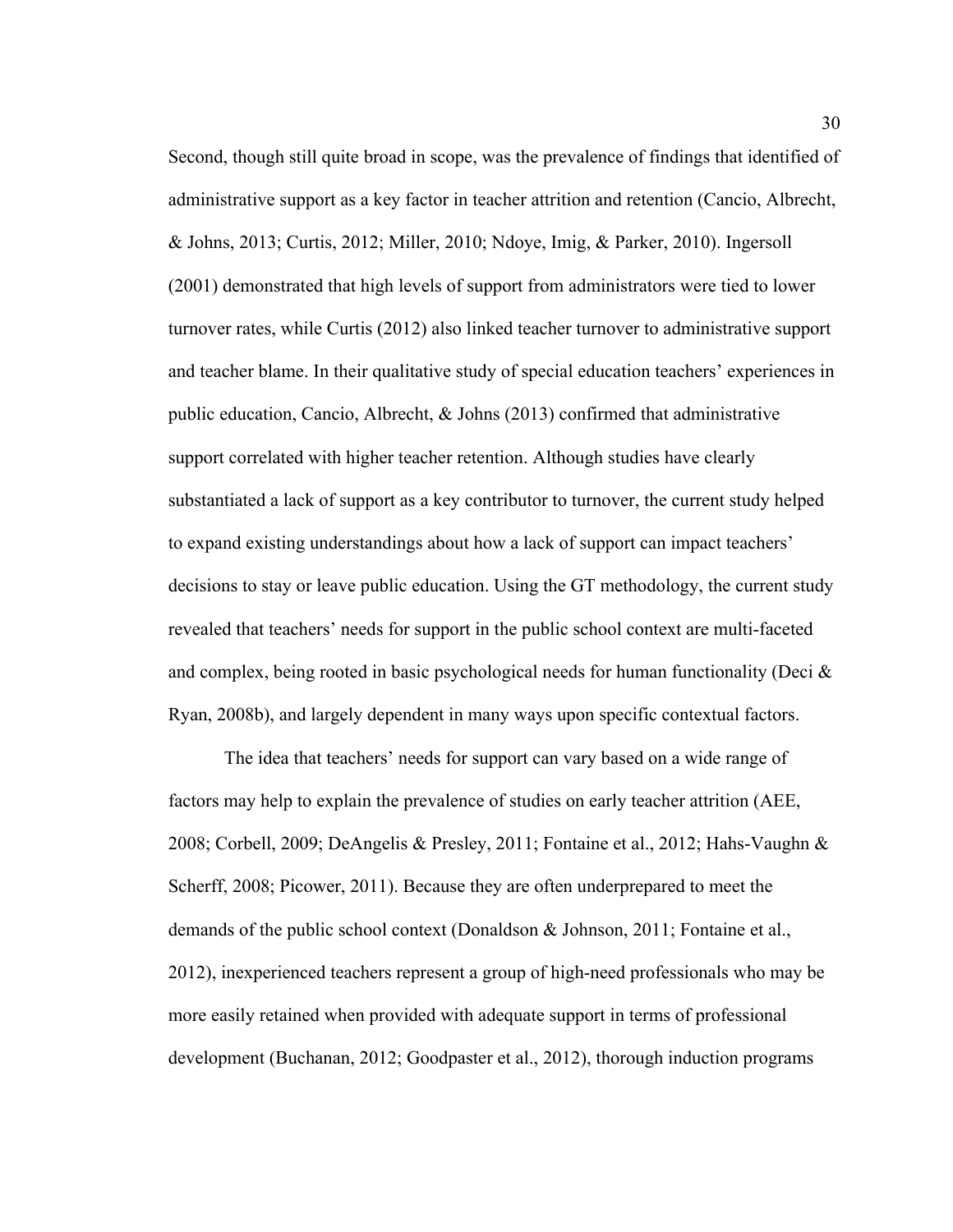(AEE, 2008; Feiman-Nemser, 2012), and sufficient pedagogical preparation for the task of teaching (Ingersoll et al., 2012).

## **Consequences of Teacher Turnover**

Teacher turnover has considerable financial and educational implications for public education. The Alliance for Excellent Education (AEE, 2005) asserted that "a conservative national estimate of the cost of replacing public school teachers who have dropped out of the profession is \$2.2 billion a year" (p. 1). On the state level, the cost of replacing Georgia teachers lost to voluntary, pre-retirement attrition accounts for roughly 50% of the teacher turnover cost in the state (Nweke et al., 2006), with total turnover costs exceeding \$300 million annually statewide (Afolabi et al., 2007). Guarino et al. (2006) explained that, even notwithstanding the impact that turnover can have on students and schools, the tremendous expense associated with replacing teachers lost to attrition should make minimizing teacher turnover a top priority in public education.

Although the financial implications of teacher turnover are problematic, the impact of turnover upon students and schools may be of even more concern. Teacher quality and experience represent a critically influential factor in determining student performance (AEE, 2005; Davidson, 2007; NCTAF, 2010; Truscott et al., 2012), so it is clear that teacher turnover can have considerable consequences for students in education. Davidson (2007) stated that "educators play a pivotal role in ensuring high-quality education for students" (p. 158), while Borman and Dowling (2008) found that "teacher characteristics tended to explain more variance in student achievement than any other school resource" (p. 368). When schools are beset by a continual influx of new teachers and an incessant "churning of staff," some disruption of student learning and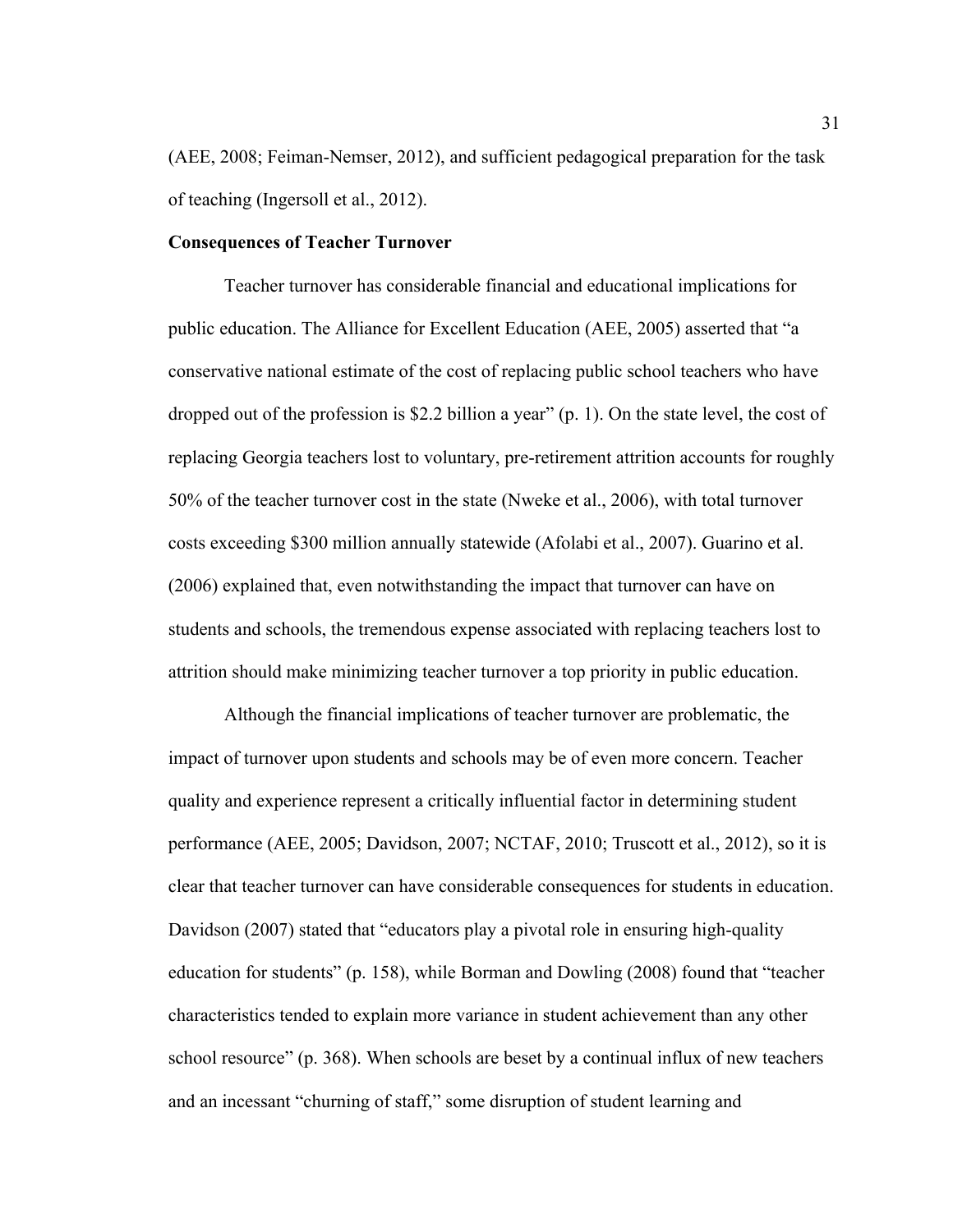achievement is inevitable (Guarino et al., 2006, p. 7). Unfortunately, several studies have demonstrated that the negative effects of teacher turnover are even more extensive in low-achieving schools, where they tend to be most detrimental to the achievement of minority students and other high-risk student populations (Boyd et al., 2009; Donaldson & Johnson, 2011; Goodpaster et al., 2012; Ingersoll et al., 2012; Macdonald, 1999; NCTAF, 2002; Renzulli et al., 2011; Ronfeldt et al., 2011; Scafidi et al., 2007; Schafer et al., 2012; Waddell, 2010). Miller (2010) succinctly appraised core problem associated with teacher turnover: "When we fail to retain effective, highly qualified teachers, we essentially fail our students" (p. 129).

 The collective findings of research on teacher turnover easily justify the grim acknowledgement among education stakeholders of the financial and educational consequences of teacher turnover. Although the existing literature abundantly substantiates the claim that teacher turnover is a widespread and urgent concern in education, the pressing problems related to high turnover rates in public schools remain largely unresolved and, in many cases, continue to worsen (Aud & Hannes, 2011; MetLife, 2012).

## **Turnover as Process**

Newton, Rivero, Fuller, & Dauter (2011) insisted that "understanding who leaves, when, and under what conditions is important for policy formulations that target teacher retention" (p. 3), but efforts to substantiate answers to the who, when, and why questions of teacher turnover have yielded a mixed crop of context-bound, inconclusive results with limited application in education policy and practice (Johnson et al., 2005; Newton et al., 2011). Perhaps the problem is that existing conceptualizations of teacher turnover focus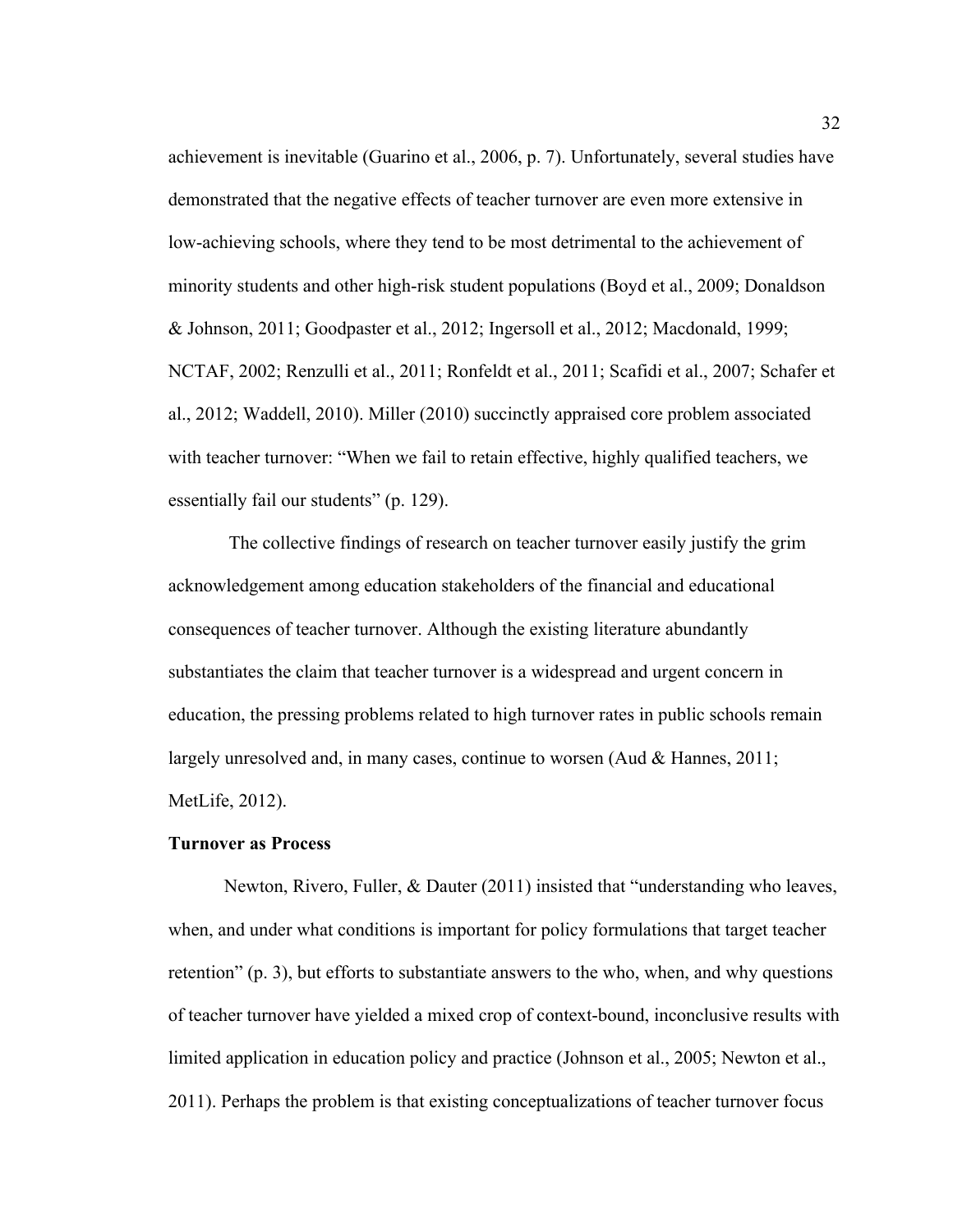only upon the final outcome of the social processes that cause teachers to opt out of public education (Rinke, 2008). The literature on teacher turnover tends to frame the problem as a collective outcome of many isolated individual decisions, presenting either aggregate statistics or context-bound descriptive data relating to teachers' final decisions to stay or leave (Newton et al., 2011; Rinke, 2008). This focus on teachers' quit decisions as the core of the teacher turnover problem may have contributed to a general oversimplification of the scope and complexity of teacher turnover. Schafer et al. (2012) proposed that teacher turnover, particularly voluntary teacher attrition, is not fundamentally the result of a decision made at a specific time under specific circumstances, but may instead be understood as "an ongoing and dynamic process that entails the making sense of, and reinterpretation of, one's own values and experiences" (p. 117). In essence, the existing research on teacher turnover fails to take into account those teachers who are still employed in their schools, but who may have already embarked upon the process of becoming leavers. Understanding the impact of the experiences and subtle shifts in perspective that pave the way to teachers' quit decisions is fundamental to any effort desirous of improving teacher retention. Using data from the experiences of former Georgia public school teachers, the current study sought to conceptualize teacher turnover as a complex process that is initiated long before teachers actually resign. By envisioning teacher turnover as an extended and embedded process that unfolds over the course of teachers' careers, researchers may begin to see beyond the statistical and anecdotal summations that populate existing studies to perceive the true nature of teachers' decisions to leave public education.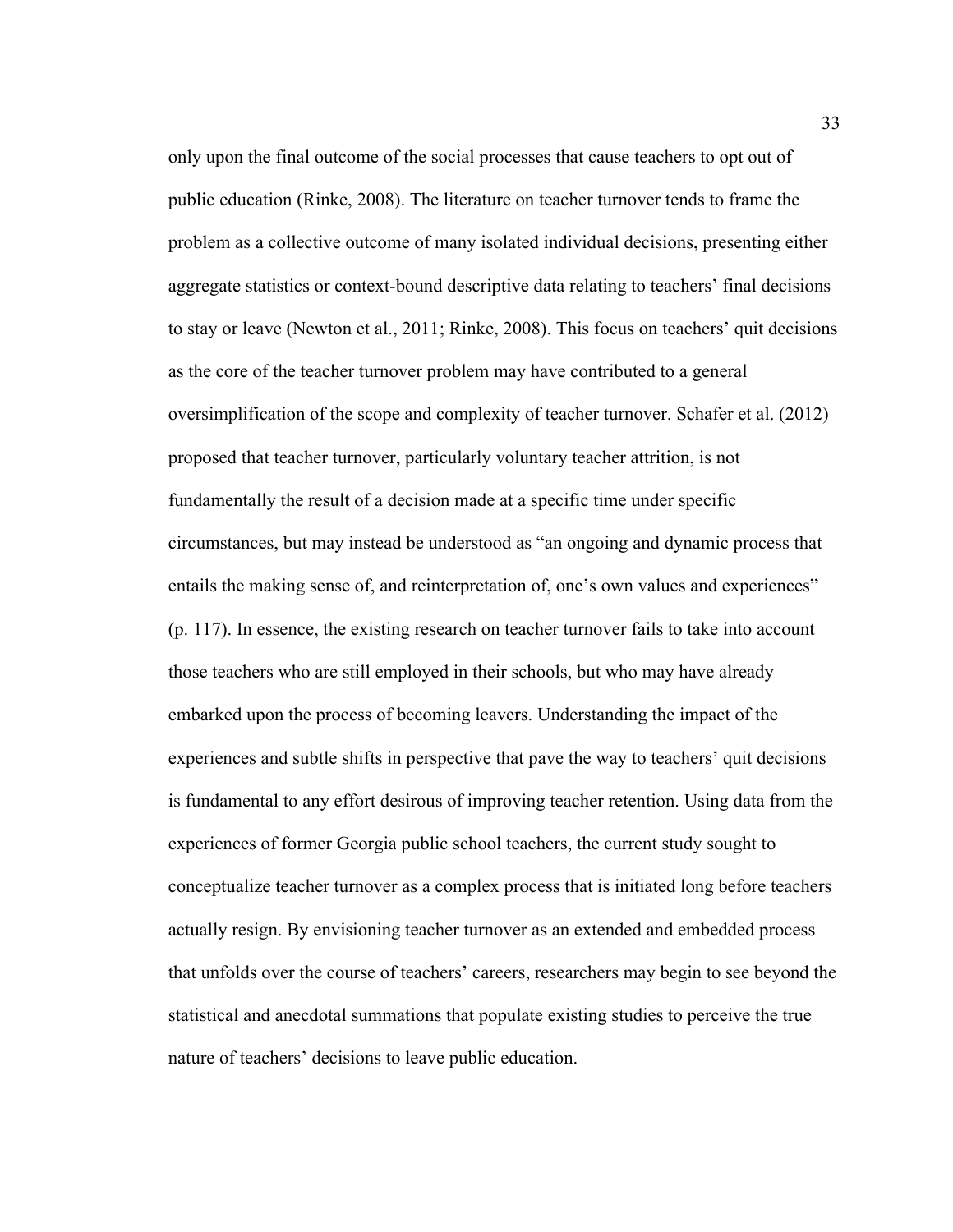#### **Leavers in the Literature**

The current study's central area of interest centered on the experiences of former teachers during their employment in Georgia's public school system. In the literature, former teachers who voluntarily opt out of public education are frequently referred to as "leavers," a term that captures little else except their final actions in relation to the public school system (Henry et al., 2011; Ingersoll, 2001; Shen 1997). The existing literature on the experiences of former teachers is embedded in the expansive body of research on teacher turnover and its attendant concerns. In Georgia (Locklear, 2010; Scafidi et al., 2010), the U.S. (AEE, 2008; Boe et al., 1997; Borman & Dowling, 2008; Cowan, 2010; Renzulli et al., 2011), and other countries (Ghana National Association of Teachers [GNAT], 2009; van Tonder & Williams, 2009), the multitude of studies focused on understanding and resolving education issues related to teacher turnover suggests that it is a universally pressing problem with far-reaching consequences. In the literature, the broad term *turnover* generally encompasses both teacher mobility, in which teachers move around within the public education system, and attrition, in which teachers leave the system entirely (Guarino et al., 2006). As a further distinction, attrition studies often differentiate between general attrition, which includes all individuals who leave the system regardless of reason, and early or voluntary attrition, which is concerned primarily with individuals who leave the public school system voluntarily before retirement (Ingersoll, 2001). Within the existing body of literature on teacher turnover, research that provides insight into the nature of voluntary attrition is most relevant to the area of interest in current study. Unfortunately, research committed to understanding the personal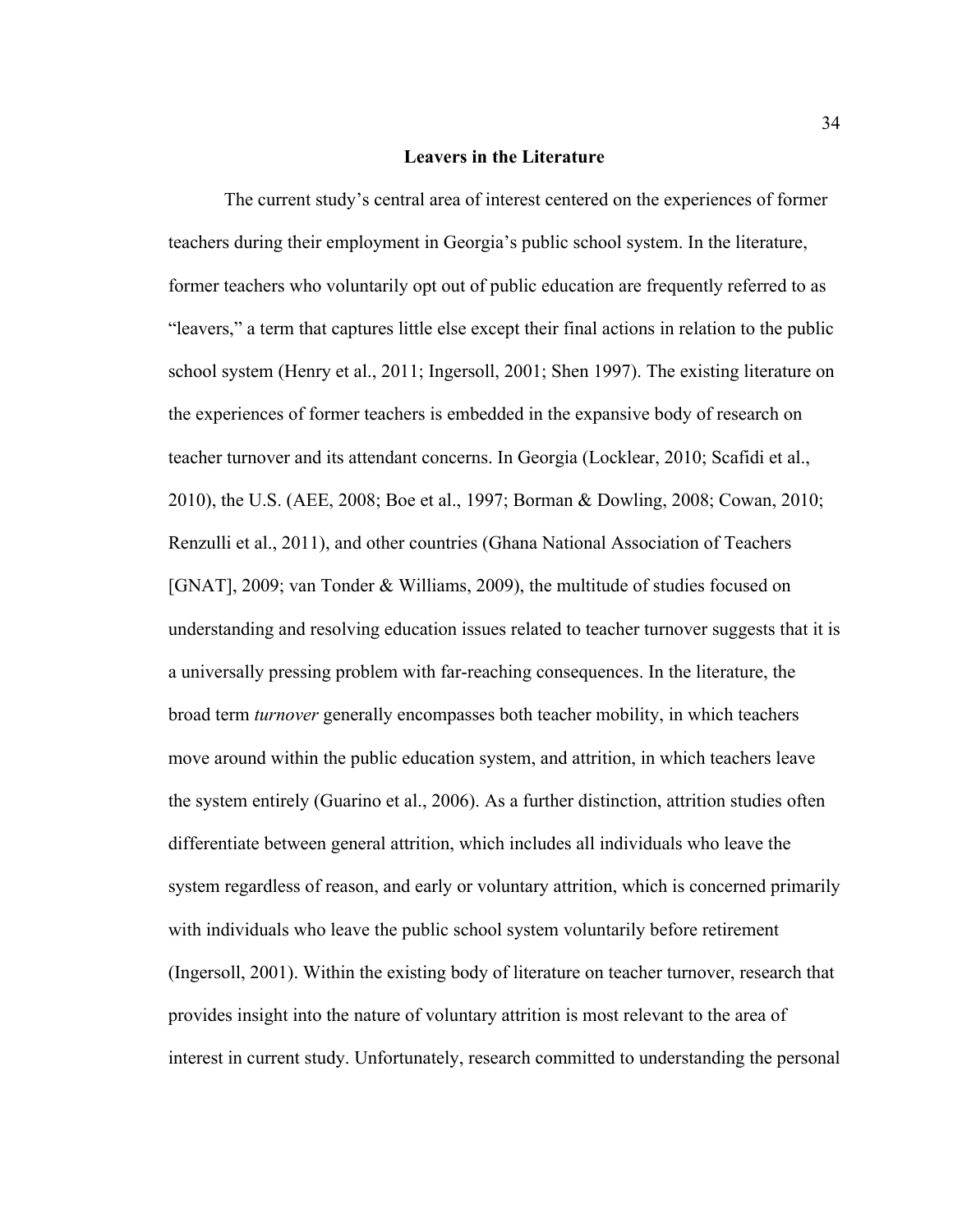experiences and perceptions of former teachers who voluntarily left public education is somewhat limited.

Guarino, Santibañez, Daley, and Brewer (2004) organized their meta-analysis of 96 research studies on teacher attrition into six categories by subject: pre-service teachers, retained teachers, external district and school factors, compensation, pre-service policy, and in-service policy. Despite its comprehensiveness, the review found no need for a category related to the experiences of leavers. In fact, only nine of the studies in Guarino et al.'s (2004) meta-analysis included former teachers in the sample; of these, most were quantitative and relied on aggregate administrative or national survey data relating to teachers who left the teaching profession (Adams, 1996; Arnold, Choy, & Bobbit, 1993; Odell & Ferraro, 1992; Shen, 1997; Shin, 1995; Stinebrickner, 2002). The near absence of qualitative and mixed methods studies on teacher attrition suggests that attempts to qualitatively analyze the actions of former teachers firsthand experiences may be thwarted because of the difficulty of locating of former teachers (Berry, Noblit, & Hare, 1985; Boe et al., 1997; King, 1993; Odell & Ferraro, 1992). Accordingly, none of the study samples in Guarino et al.'s (2004) review consisted solely of leavers. Further, none attempted to conceptualize the experiences that lead to teacher quit decisions using first-hand data from former teachers.

Since Guarino et al. (2004) published their meta-analysis, several more recent qualitative studies have been conducted that included former teachers as participants, a step toward redressing the conspicuously limited representation of former teachers in the literature. Gonzalez et al. (2008) investigated factors that contribute to attrition by interviewing eight former Texas public school teachers who opted out after their first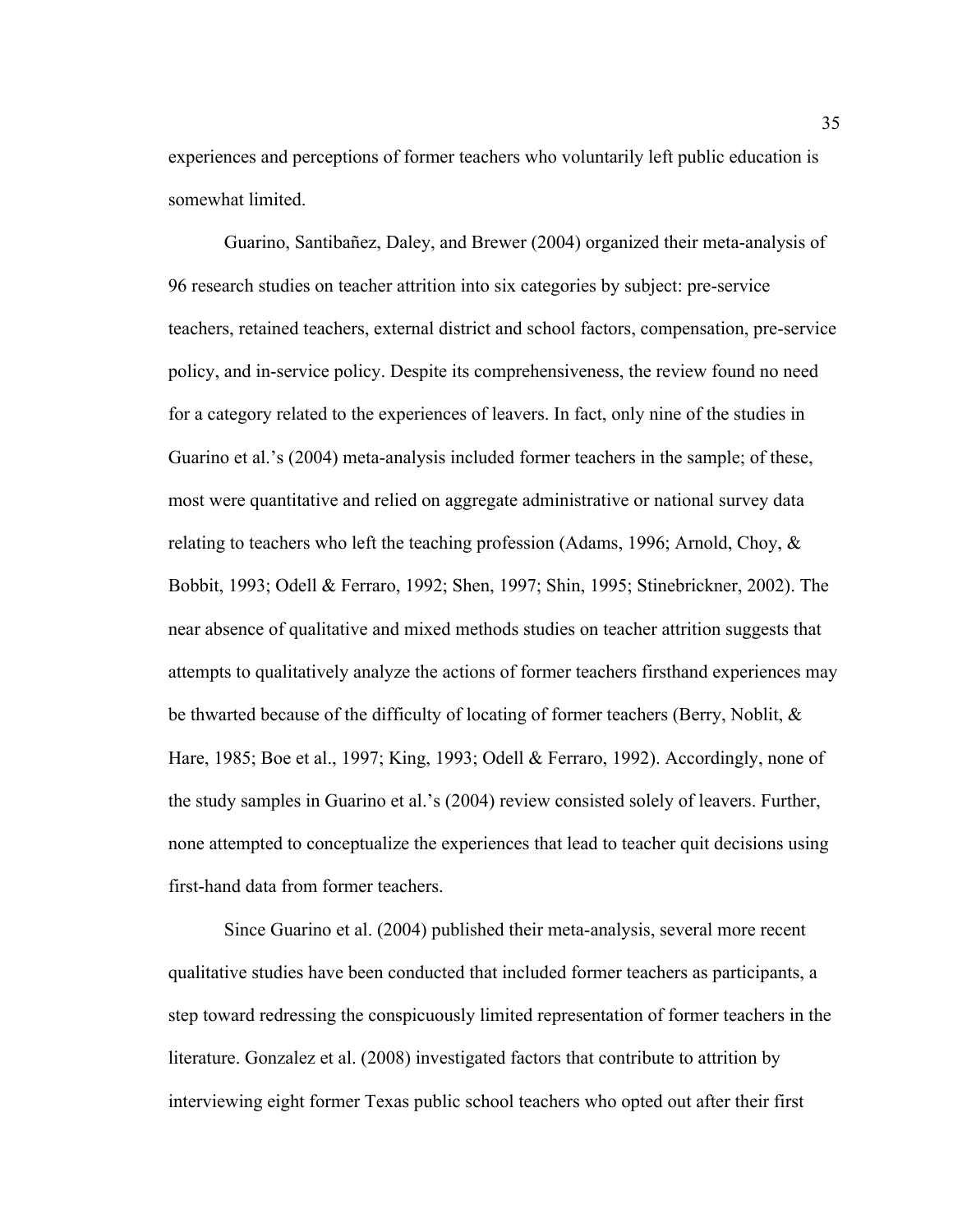year. The study revealed that "a lack of administrative support, difficulties with student discipline, and low salary levels" were the most influential factors in determining earlycareer teacher attrition (p. 1). Using snowball sampling, Buchanan (2012) located and interviewed 22 former public school teachers from Australia about "their journeys into and out of teaching" (p. 205), discovering that many participants' expectations and initial motivation for teaching conflicted with the reality of the work they were charged with as teachers. Buchanan asserted that for many former teachers, their initial expectations and altruistic motives were undermined by concerns about support, inadequate professional development, classroom management problems, dwindling self-confidence, overwhelming workloads, and inadequate salaries. On the whole, Buchanan found that former teachers, at least the ones in the study sample, had little desire to return to teaching. Santoro and Morehouse (2011) sought to explore the "moral and ethical dimensions" of teacher attrition by interviewing 13 "experienced and committed former teachers from high-poverty schools" (p. 2670). Santoro and Morehouse's study concluded with the proposition of a new category for teachers who "resign from teaching on grounds that they are being asked to engage in practices that they believe are antithetical to good teaching and harmful to students" (p. 2670), calling teachers who leave on these grounds *principled leavers*. To supplement these few exceptions, the current study of former Georgia public school teachers offers much needed insight into the lived experiences of an under-represented population and contributes to a clearer understanding of the processes by which teachers become leavers, a field of inquiry that education scholars have thus far left largely untended.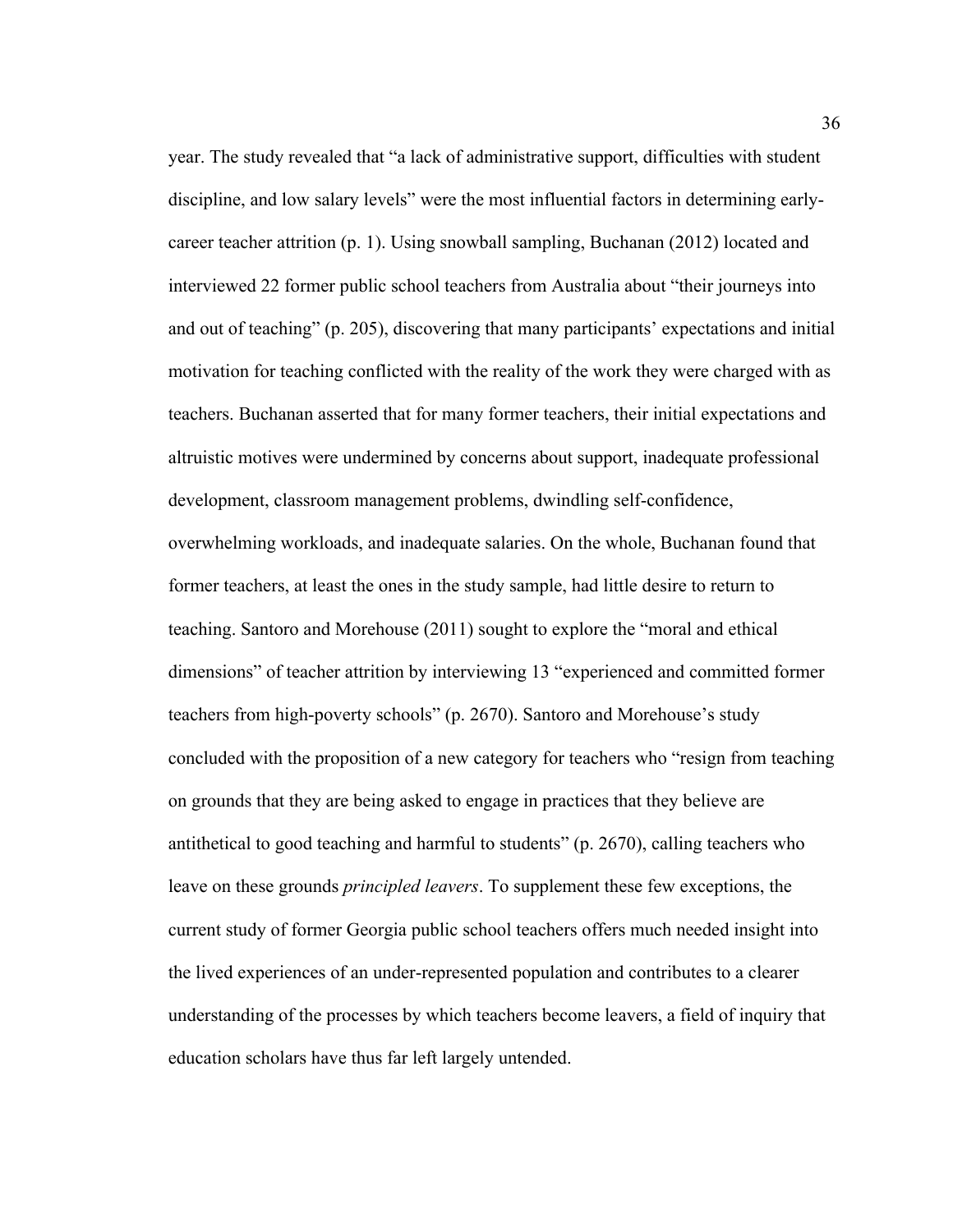#### **Disequilibrium**

Human beings oscillate between states of equilibrium and disequilibrium throughout their lives (Henning, 2011), so it is not surprising that individuals experience both states in their work lives, as well. Although many researchers characterize disequilibrium as a developmental opportunity for growth (Henning, 2011; Hildreth, 2011; Mezirow, 1997), unresolved disequilibrium can cause individuals to suffer diminished functionality in coping with or managing work demands and responsibilities. This diminished functionality is the result of declining motivation, well-being, and fulfillment, three indicators that characterize the state of disequilibrium itself. This finding that disequilibrium is closely linked to decreased functionality in the work context is amply supported in the literature. Many researchers explored the impact of the indicators of disequilibrium on teachers' functionality, substantiating the current study's discovery that when autonomous motivation, well-being, and fulfillment in teaching are compromised, teachers are less capable of sustainably coping with the myriad demands and responsibilities entailed in their jobs in public schools.

**Motivation.** One condition that is indicative of disequilibrium and diminishes functionality in the workplace is the decline of autonomous motivation, which is supplanted by increasingly externally regulated forms of motivation. As Fernet (2013) explained, "Autonomous motivation refers to acting with volition, as when employees engage in their job for the inherent pleasure and satisfaction they experience (intrinsic motivation) and/or because they personally endorse the importance or value of their work (identified regulation)" (p. 72). Ryan and Deci's (2000b) SDT provides a framework for understanding the influence of disequilibrium upon teachers' motivation over time. SDT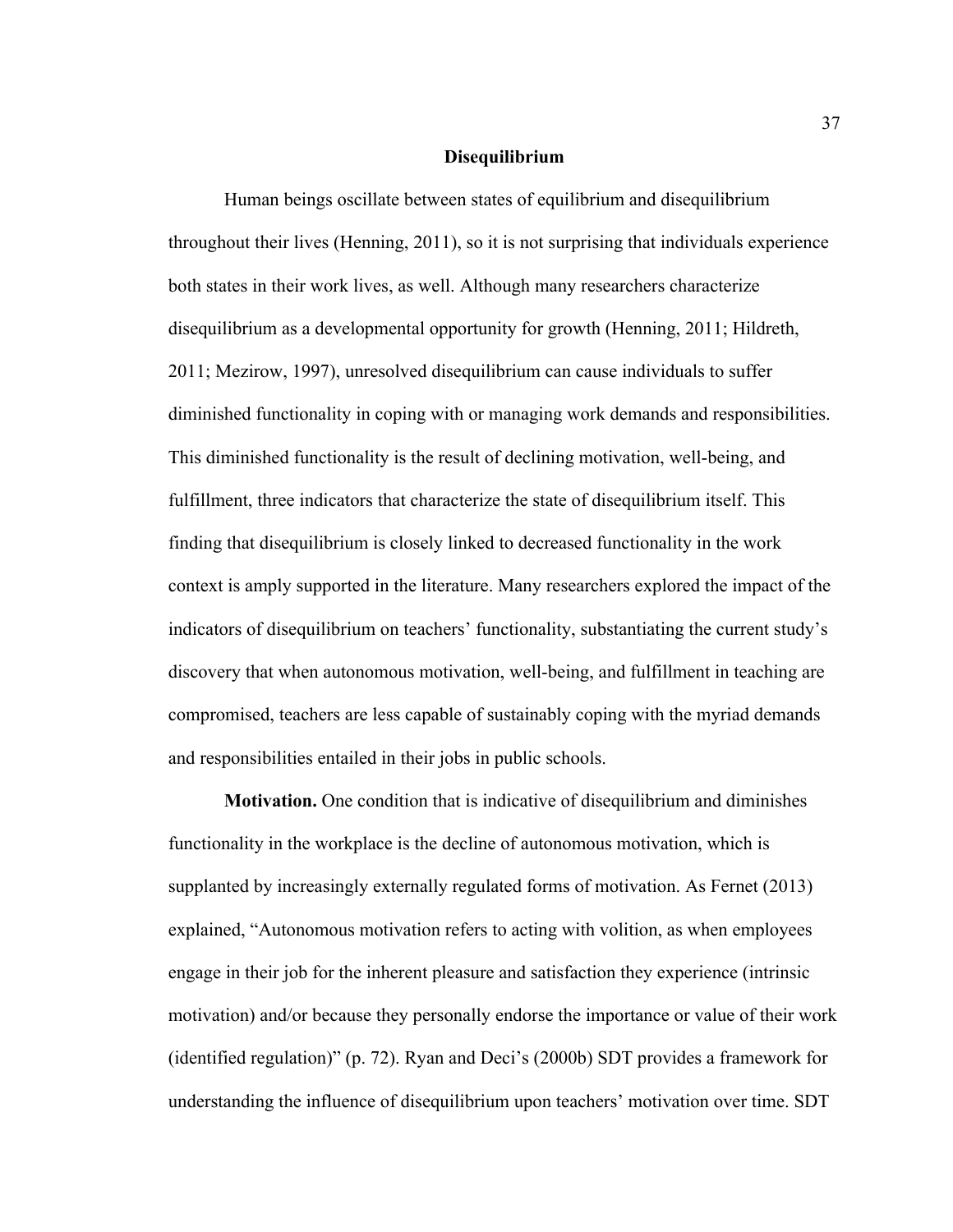proposes a continuum of motivation flanked on one end by intrinsic, internally regulated motivation, in which an individual engages in activities for enjoyment or out of genuine interest. The middle range of the continuum is populated by four different levels of extrinsic motivation ranging from more autonomous (integrated regulation and identified regulation) to less autonomous forms of motivation (introjected regulation and external regulation). The continuum terminates with amotivation, a non-regulated state characterized by an individual's lack of intention or motivation in relation to the context or expected behavior.

According to Deci and Ryan's (2008b) motivational theory SDT, autonomous motivation refers to

both intrinsic motivation and the types of extrinsic motivation in which people have identified with an activity's value and ideally will have integrated it into their sense of self. When people are autonomously motivated, they experience volition, or a self-endorsement of their actions. (p. 182)

Individuals who are autonomously motivated act of their own free will because they perceive their work to be meaningful and worthwhile in light of their internalized values. Several studies have found that autonomously motivated work activities tend to correlate with optimal functioning and job performance (Fernet, 2013; Klassen, Frenzel, & Perry, 2012; Trepanier, Fernet, & Austin, 2013), while Ryan and Deci (2000a) asserted that autonomous motivation can lead to increased performance, persistence, and creativity. Trepanier, Fernet, and Austin (2013) stated, "Autonomously motivated employees are equipped to deal with job demands because they consider their work as interesting and spontaneously satisfying" (p. 95). Vander Linden's (2005) GT study further suggested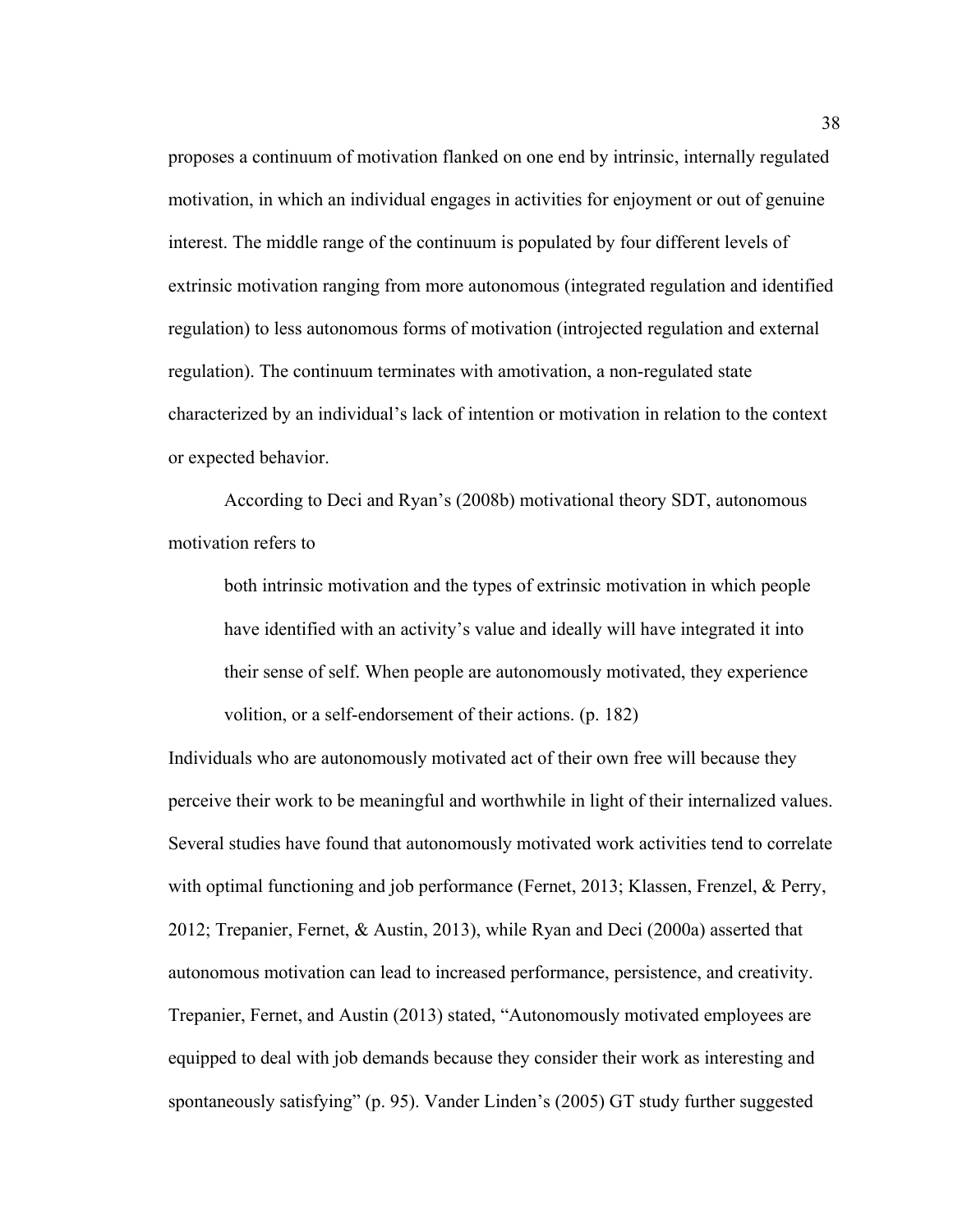that "a person's motivation impacts both the level of commitment and the effort put forth in navigating a new experience, as reflected in the person's choices, actions, behaviors, thoughts, and emotions" (p. 81).

Since autonomous motivation has been linked to higher functionality and job performance, it is not surprising that many studies concluded that controlled or externally regulated motivation correlates with diminished functionality (Benita, Roth, & Deci, 2014; Fernet, 2013). Controlled motivation

consists of both external regulation, in which one's behavior is a function of external contingencies of reward or punishment, and introjected regulation, in which the regulation of action has been partially internalized and is energized by factors such as an approval motive, avoidance of shame, contingent self-esteem, and ego-involvements. (Deci & Ryan, 2008b, p. 182)

Work-related activities that result from controlled motivation have no intrinsic value for teachers and do not align with their personal values for their work (Fernet, 2013). The literature supports the current study's hypothesis that when teachers' autonomous motivation declines, functionality and job performance decline as well.

**Well-being.** The literature also provided ample evidence of the current study's finding that well-being is a critical factor influencing teachers' functionality in the public school context. The concept of well-being can encompass factors related to both physical and psychological wellness, which, alone and in combination, can have far-reaching consequences for job performance (Brien, Hass, & Savoie, 2012; Sisask et al., 2014; Trepanier et al., 2013). According to Pretsch, Flunger, and Schmitt (2012) the concept of well-being can be described "a positive state that is more than the absence of diagnoses,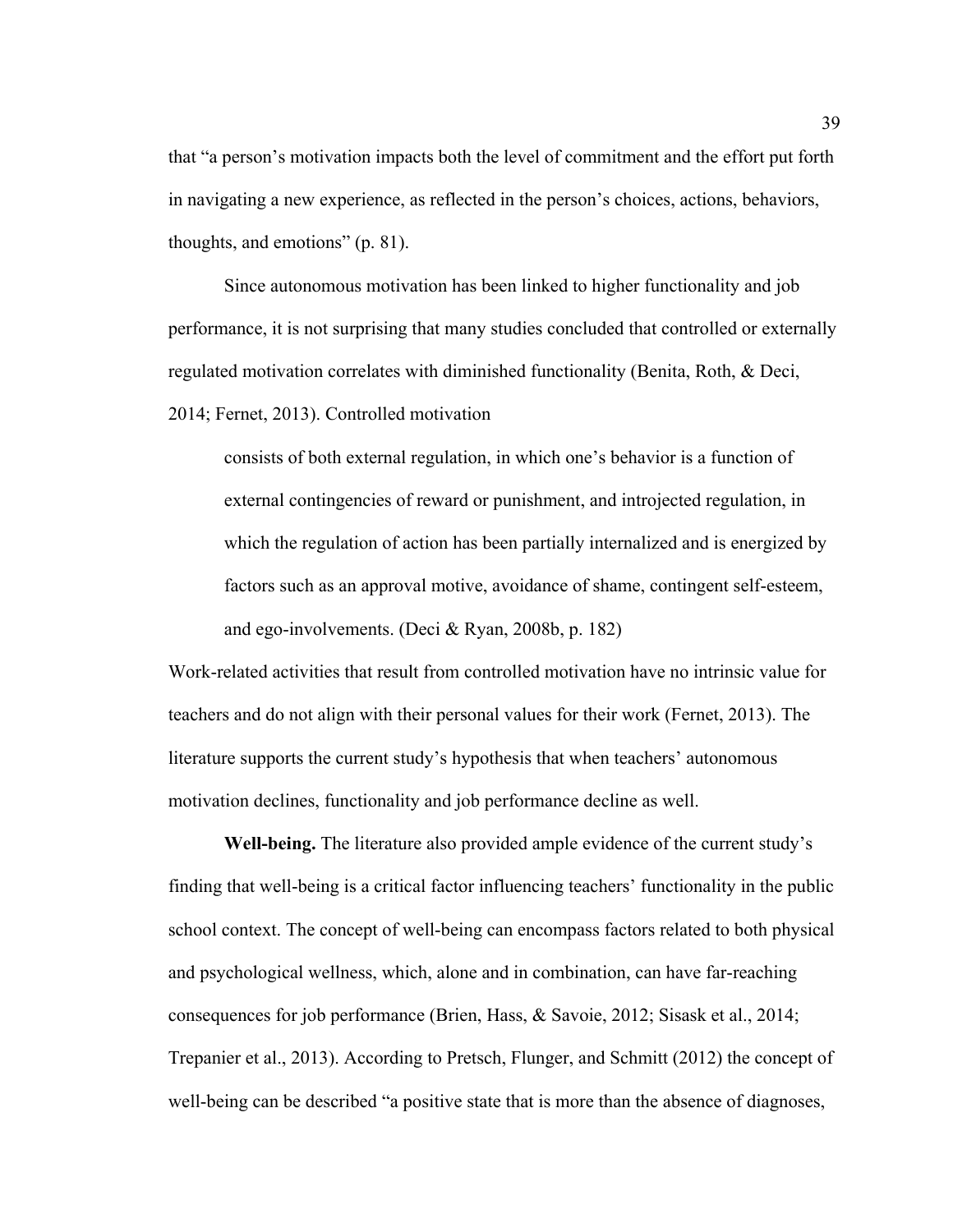diseases, and disease symptoms" (p. 324). When teachers experience this positive state, they are better equipped to meet the demands of their jobs; however, when physical and psychological well-being are diminished, functionality likewise declines. Klassen et al. (2012) explained that

Teachers who are emotionally exhausted experience physical exhaustion and high levels of stress...and are at risk of dropping out of the teaching workforce or remaining in the classroom but creating a poor quality classroom environment that can have harmful effects on students. ( p. 152)

This example characterizes the obstacles to occupational effectiveness and optimal functioning that are presented when well-being is compromised.

**Fulfillment.** A link between fulfillment and functionality in the public school context is also evident in the literature. According to Santoro (2011), "The moral rewards of teaching… are necessary for sustaining the work of practitioners who care about their profession and their students" (p. 5). Santoro's characterization of fulfillment as a sort of "moral reward" that promotes functionality appears to be in line with the findings of other studies on the topic (Carpentier, Mageau, & Vallerand, 2012; Sisask et al., 2014). Unfortunately, research has identified a trend of decreasing job satisfaction among teachers over the past several years (MetLife, 2012), suggesting that a decline in fulfillment may be having a generally negative impact on the overall functionality of America's teachers.

The literature supports a link between the indicators of disequilibrium and decreased functionality for teachers in the public school context. When teachers are unable to recover from this impact of disequilibrium on their functionality, they may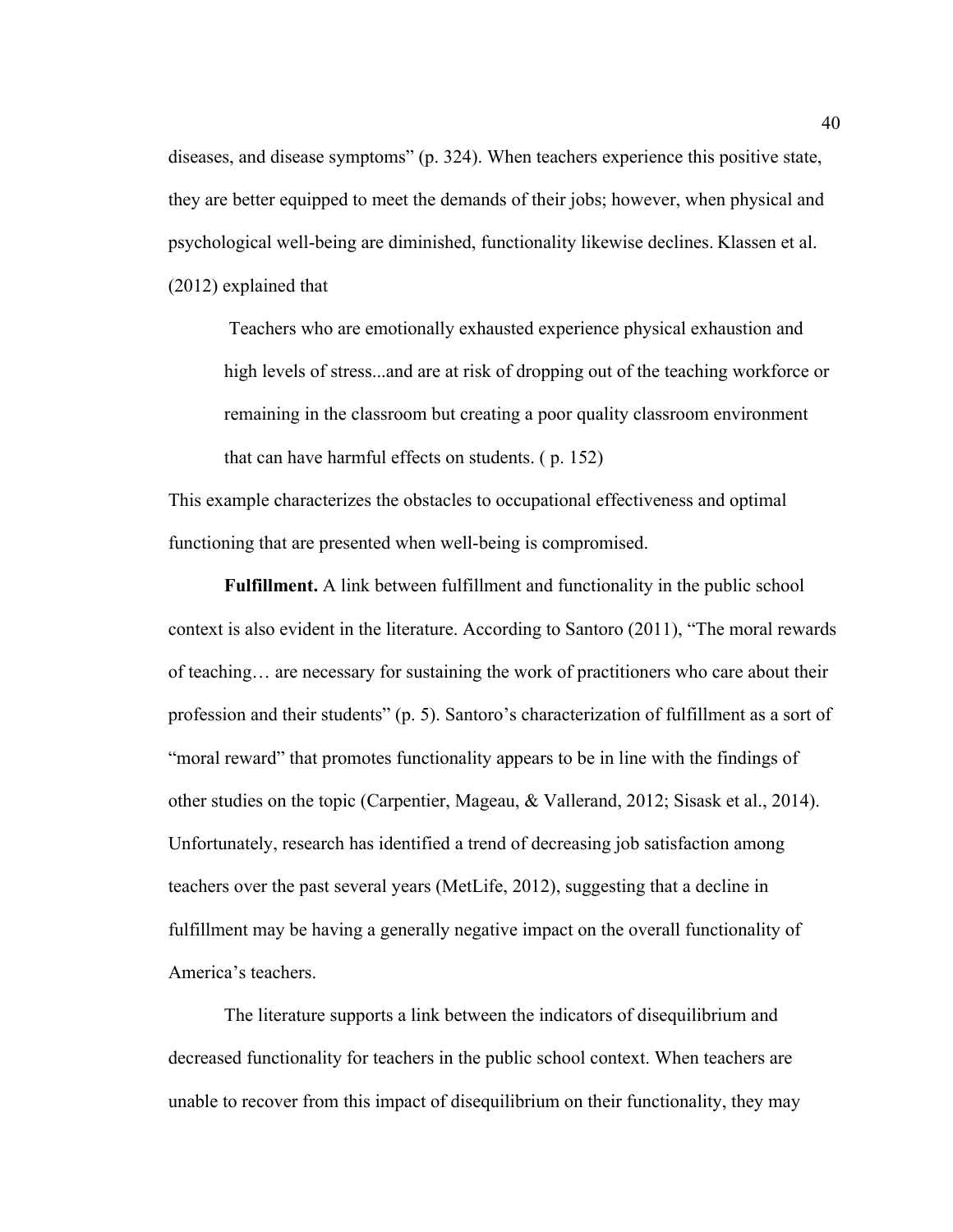enter into decline, a progressively less functional state that may eventually lead to turnover intentions. According to Koole, Jostmann, and Baumann (2012), "When people are action-oriented, demanding conditions are likely to facilitate self-regulation. When people are state-oriented, demanding conditions are likely to impair self-regulation" (pp. 328-9). As functionality declines, individuals tend to become less focused on the actions available to them and more focused upon their current conditions, or "state," which can undermine self-regulation and further impair functionality. Koole et al.'s characterization of decline as a function of self-regulation is echoed in Curtis's (2012) straightforward statement: "The way an individual feels about their job plays an important role in their effectiveness on the job" (p. 786). The state of decline appears to be at least partially selfperpetuating, a characteristic that Benabou (2002) captures quite clearly: "When people expect to fail, they fail quite effectively, and failure leads to failure more readily" (Para. 5). Swanson and Huff (2010) explained the self-perpetuating nature of declining functionality through diminished competence: "Lower efficacy leads to less effort and the tendency to quit easily, which leads to poor teaching outcomes, which produce decreased feelings of efficacy" (p. 25). Further, the literature suggests that burnout in teaching may actually be a consequence of decline. According to several studies, (Pucella, 2011; Ragnarsdottir & Johannesson, 2014), burnout consists of three dimensions: emotional exhaustion, which is "the feeling that one has been sapped of energy," depersonalization, which refers to "being detached or uncaring," and a lack of personal accomplishment marked by "a decline in one's feelings of experienced success at work" (Pucella, 2011, p. 53). Sadly, many teachers find it increasingly difficult to recover from disequilibrium as their motivation, well-being, and fulfillment in teaching progressively decline. Often,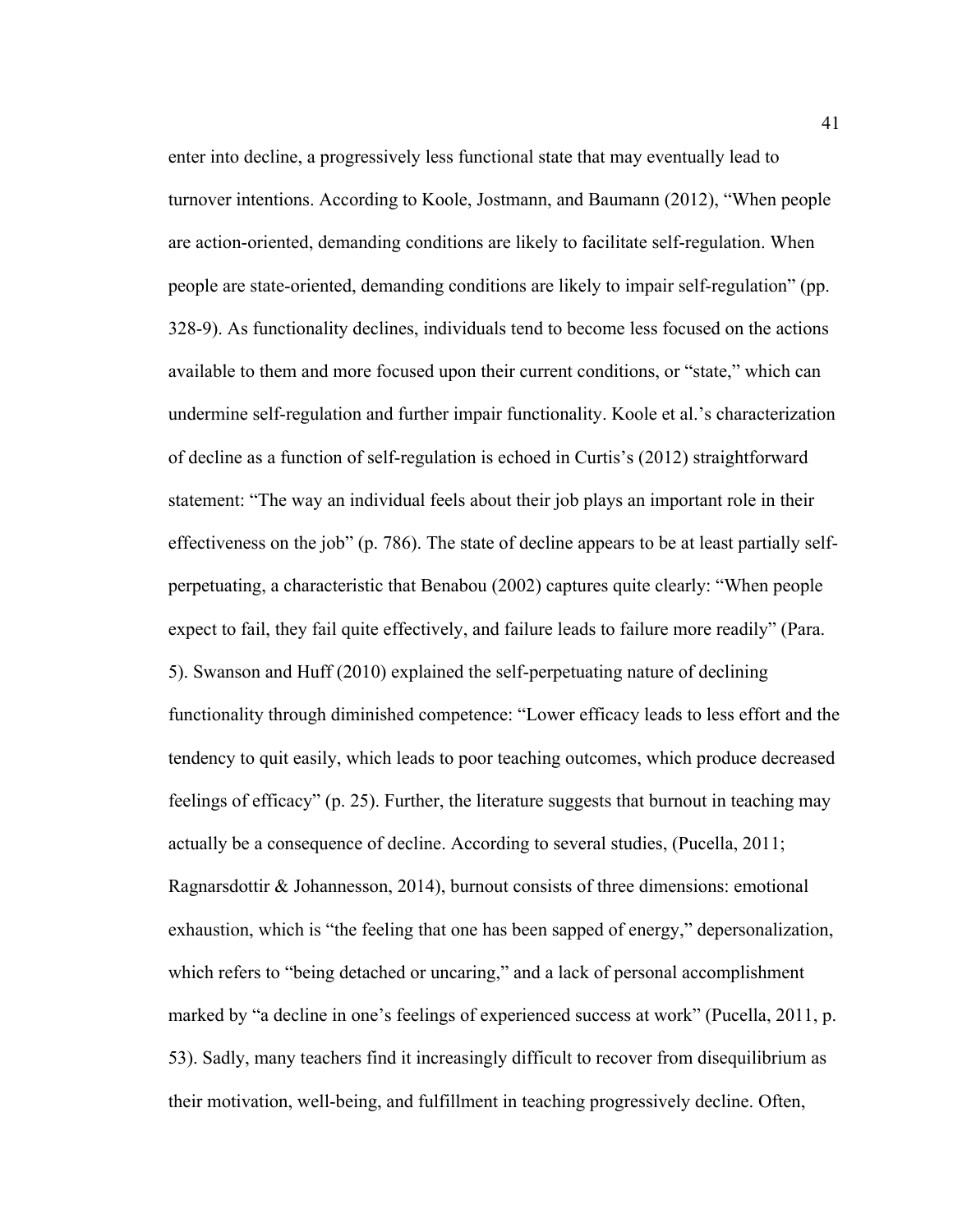teachers' unresolved concerns about authenticity and support in the public school context prevent them from achieving and maintaining functional equilibrium.

# **Teacher Needs**

The ability to maintain functional equilibrium in teaching may be related to how well teachers' needs for authenticity and support are met in the workplace. The following section explores each of these needs and its relationship to functionality and teacher attrition.

# **Authenticity and Value Congruence**

When teachers engage in work that is inauthentic to their core values for teaching or struggle with unresolved concerns about inauthenticity in the public school context, they may experience disequilibrium. The concept of value congruence may help to explain teachers' need for authenticity in the public school context. Value congruence refers to the similarity or fit between an individual's values and the values of the organizations in which they are employed (Mitchell, Parker, Giles, Joyce, & Chiang, 2012; Peachey & Bruening, 2012; Supeli & Creed, 2014; Vveinhardt & Gulbovaite, 2013). In Hoffman, Bynum, Piccolo, and Sutton's (2011) words, value congruence "is a function of the 'actual' match between employees' values and the values revealed in their work environments" (p. 782-783). Both the literature and the current study indicate that values are an influential factor for many teachers (Curtis, 2012; Garritz, 2010); perhaps this is because individuals' core values tend to be intrinsic, embedded constructs (Ren, 2010) that "are relatively enduring and guide attitudes and behavior (Mitchell et al., 2012, p. 627). For teachers, core values tend to be fundamentally altruistic and student-centered (Buchanan, 2012; Bullough, Hall-Kenyon, & MacKay, 2012; Coulter & Lester, 2011;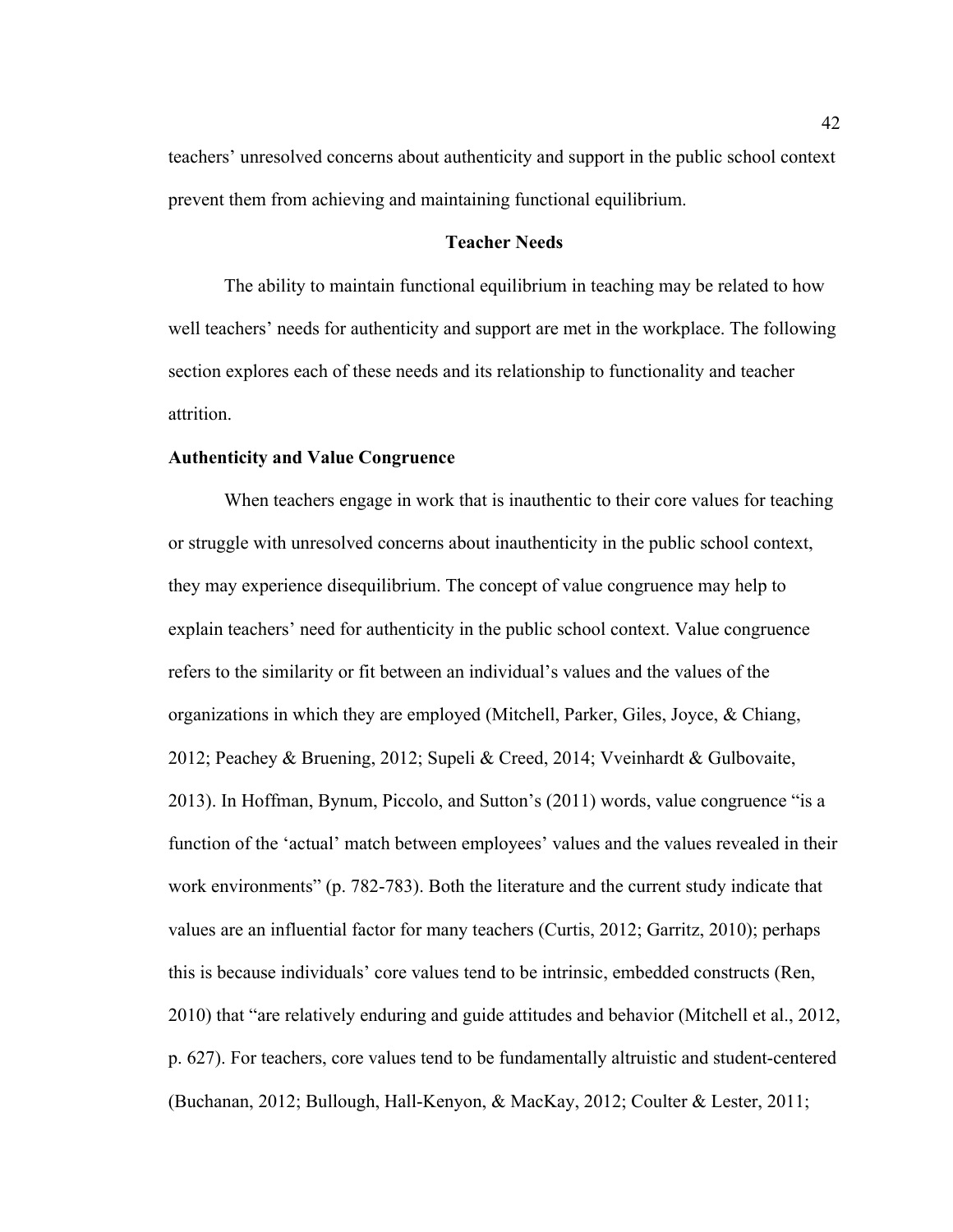Curtis, 2012; De Cooman et al., 2007; Klassen et al., 2012; Picower, 2011; Rayner, 2014). Tyink's (2006) GT of driven altruism described individuals with altruistic values such as those that emerged in the current study as people "who are driven to make commitments to and sacrifices for others beyond what is viewed as normal" (p. 4). When teachers' public school responsibilities are perceived as incongruent with their deeplyrooted, student-centered values for teaching, disequilibrium can emerge, as is indicated by diminished functionality in the work context..

**Value congruence and functionality.** Value congruence, or the alignment between personal and organizational values, is a determining factor in employee performance and functionality (Ren, 2010; Supeli & Creed, 2014; Vveinhardt & Gulbovaite, 2013). In a review of secondary sources on employee and organizational values, Kanchana (2013) found that "employees will tend to operate at their best when they work for organizations whose values are in tune with their own personal values" (p. 43). Conversely, diminished functionality and disequilibrium can arise when individuals perceive their personal values to be misaligned with the values and expectations of the organizations for which they work (Kanchana, 2013; Vander Linden, 2005; Vveinhardt & Gulbovaite, 2013). Teachers' concerns about the authenticity of their work and value congruence within the public school system influence functionality in terms of motivation, well-being, and fulfillment.

Research suggests a link between value congruence and autonomous motivation. Value congruence has been shown to promote intrinsic motivation and autonomous selfregulation (Ren, 2010), perhaps because individuals' "values are...prime drivers of personal, social, and professional choices" (Suar & Khuntia, 2010, p. 443). Some studies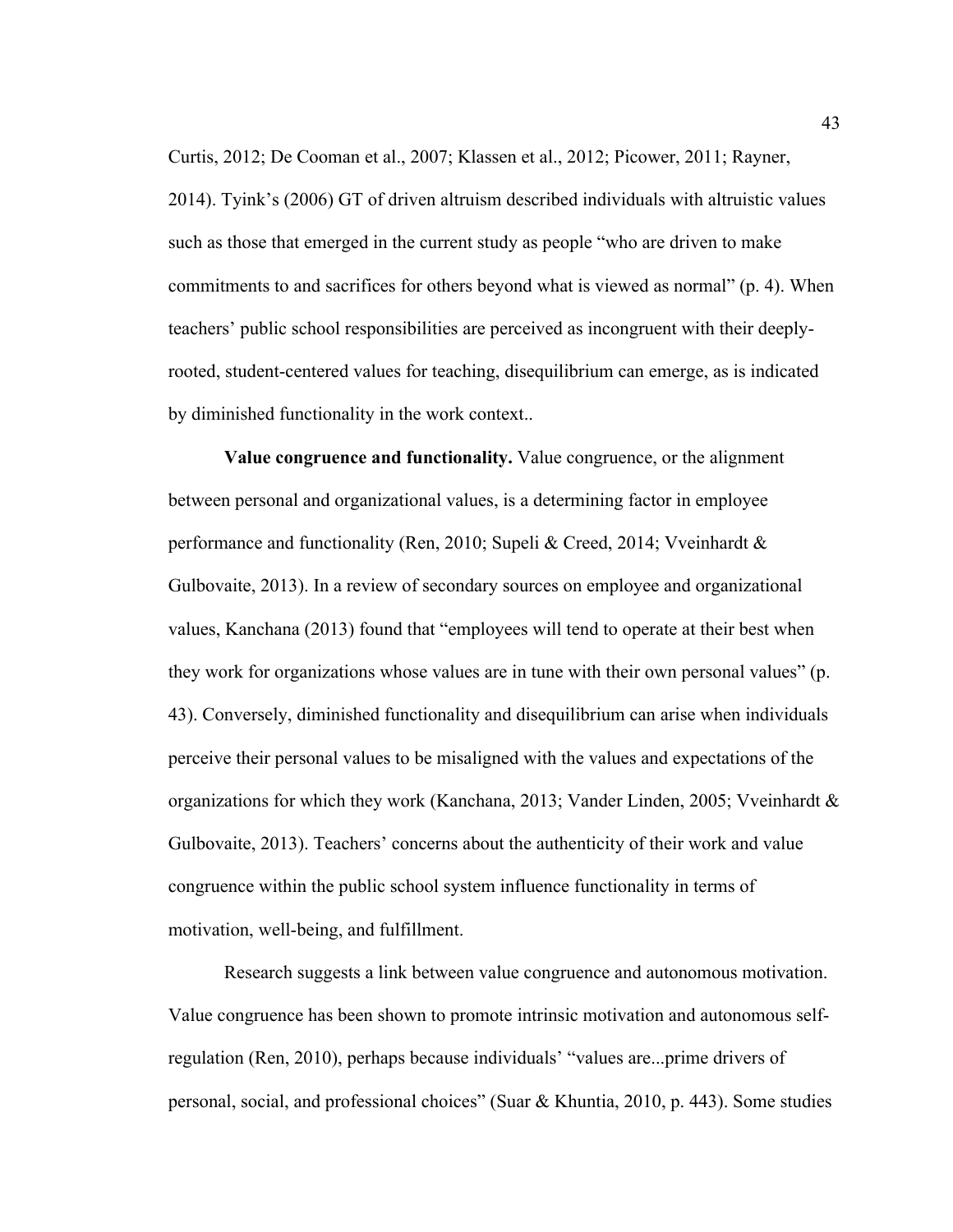assert that values influence motivation because they are related to how individuals feel they ought to behave (Parks & Guay, 2012; Suar & Khuntia, 2010). According to Dahlgaard-Park (2012), "Value seems to be the ultimate source in the creation of genuine intrinsic motivation. When people are motivated to do something based on value, the tasks or activities seem to be linked to the person's inner desire" (p. 138). Core values also appear to relate to achievement goals, which are "incorporated beliefs, attributions, and emotions, which together determine the individual's orientation toward task accomplishment" (Benita et al., 2014, p. 2). When value congruence is compromised and teachers begin to perceive that the work they are doing is no longer aligned with their core values, autonomous motivation is likely to be replaced with controlled or extrinsic motivation, in which individuals "perceive themselves as 'pawns' subjected to the play of heteronomous forces" (Benita et al., 2014, p. 2). Thus, the authenticity of teachers' work appears to affect the perceived causality of their motivation.

Value incongruence is also directly linked with diminished well-being, another indicator of disequilibrium and compromised functionality. Peachey and Bruening (2012) found that value incongruence can lead to impaired health and increased levels of stress, while Kinsler (2014) linked the human need for authenticity to both subjective and psychological well-being. Negativity, another aspect of psychological health, has also been linked to perceptions of value incongruence (Peachey & Bruening, 2012; Vveinhardt & Gulbovaite, 2013), suggesting that problems with inauthenticity in the public school context may correlate with negative attitudes and diminished functionality.

A correlation between value congruence and fulfillment, the final indicator of disequilibrium, is also substantiated in the literature. Several studies found that value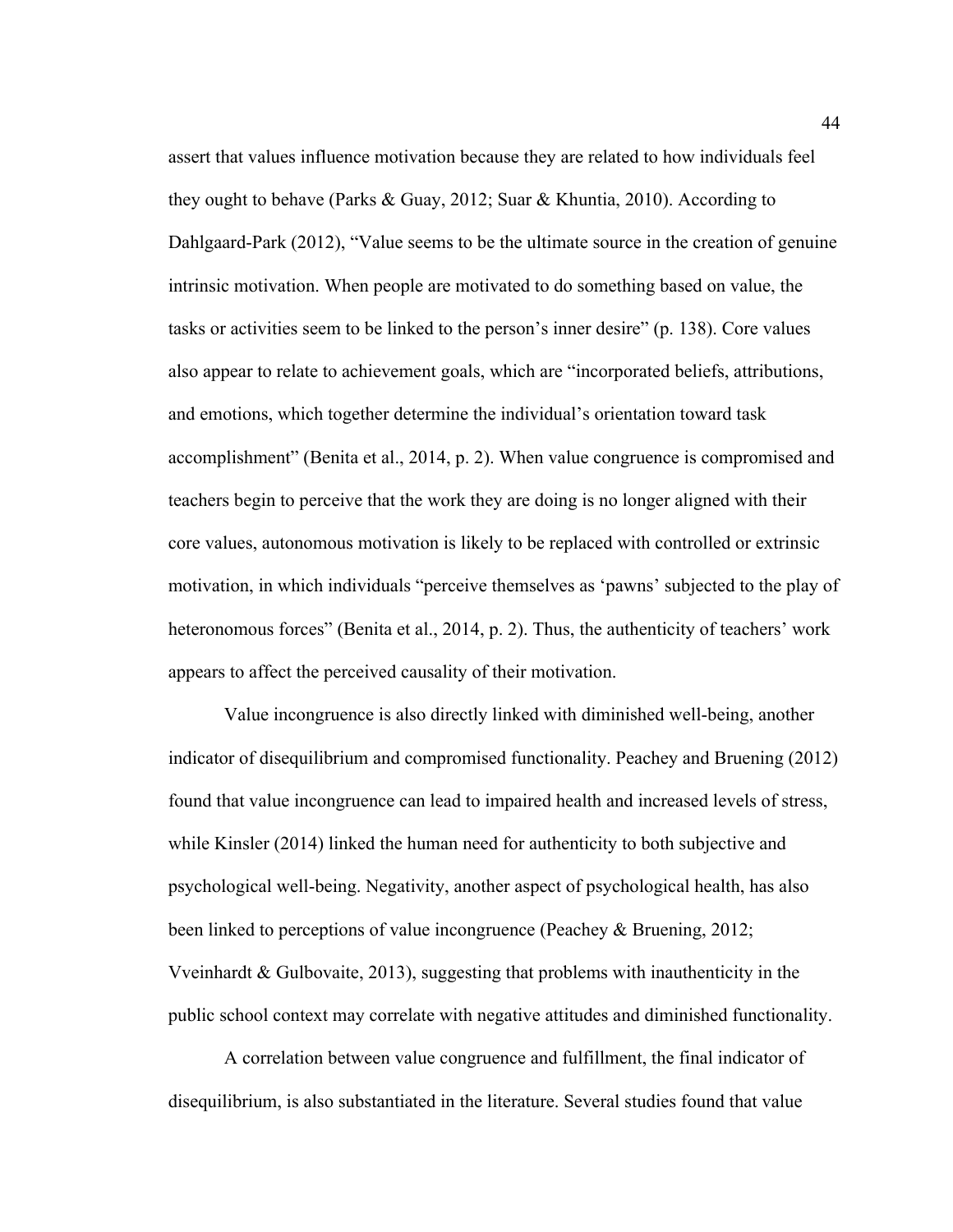incongruence can undermine fulfillment and job satisfaction (Bao, Vedina, Moodie, & Dolan, 2013; Kanchana, 2013). Santoro and Morehouse (2011) stated that, regarding teachers' fulfillment, "the moral rewards of teaching are activated when educators feel that they are doing what is right in terms of one's students, the teaching profession, and themselves" (p. 2). When misalignment between teachers' core values and the organizational priorities of the public school context emerges, many teachers experience a decline in fulfillment resulting from their inability to teach in ways that are authentic or "right" in light of their values.

**Value congruence and teacher attrition.** In sum, concerns about inauthenticity emerge when teachers perceive that their personal core values for teaching are incongruent with the priorities and values of the public school context. When these concerns remain unresolved, functionality can decline continuously over time, resulting in decreased organizational commitment and turnover intentions. Although many studies proposed a link between value incongruence and attrition (Buchanan, 2012; Kanchana, 2013; Peachey & Bruening, 2012; Vveinhardt & Gulbovaite, 2013), these findings also reveal a bright side to teachers' commitment to their values. Research suggests that schools and systems that attempt to understand teachers' core values and promote value congruence may actually be able to bolster retention by increasing the perceived authenticity of teachers' work (Bao et al., 2013; Peachey & Bruening, 2012; Vveinhardt & Gulbovaite, 2013).

# **Needs for Support**

In addition to their need for value congruence and authenticity in their work, teachers also require adequate support in the work context for their basic psychological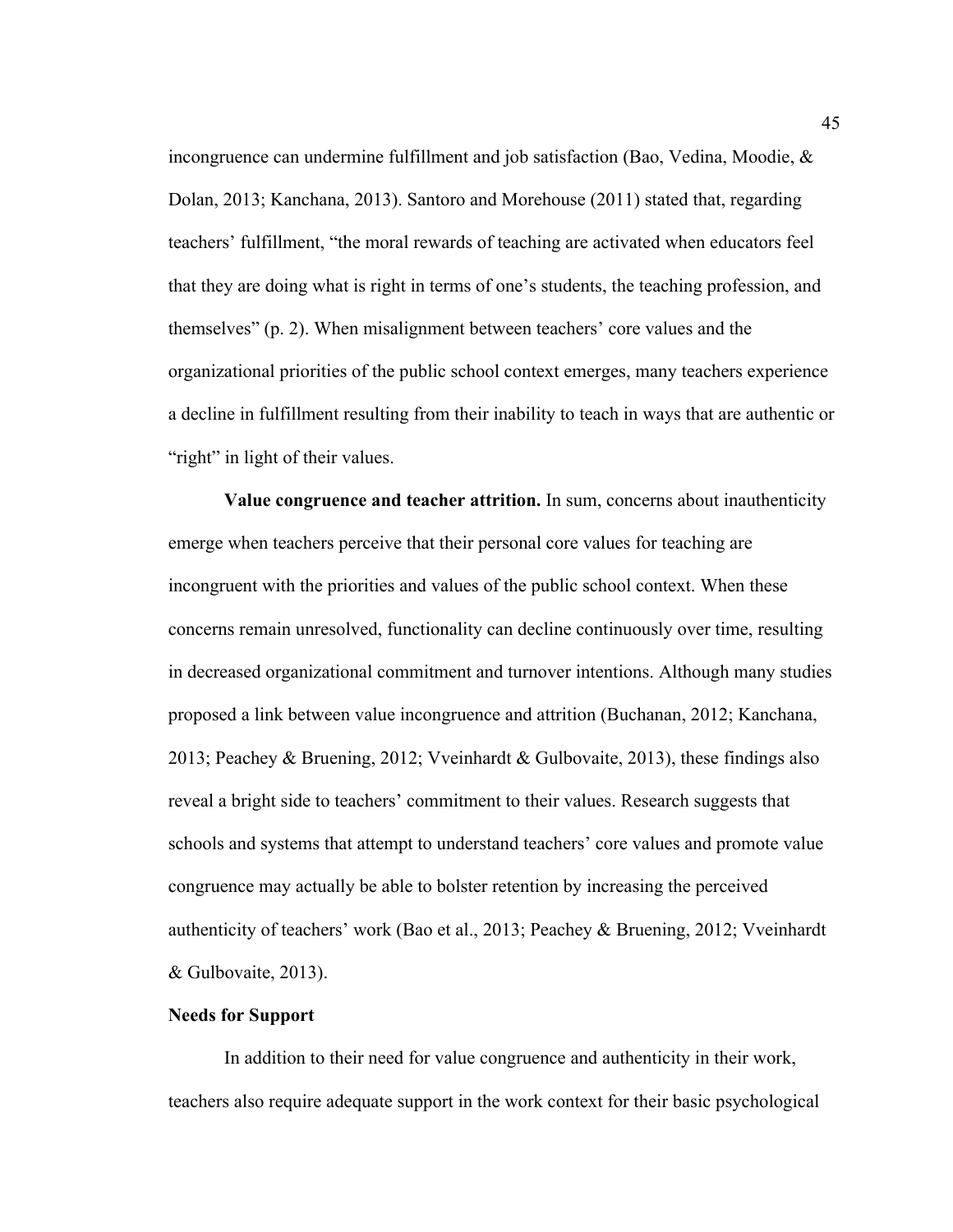needs in order to maintain functional equilibrium and avoid decline. According to SDT, human beings are fundamentally motivated toward positive growth and achievement when three core psychological needs are met: autonomy, competence, and relatedness (Ryan & Deci, 2000b; Stone, Deci, & Ryan, 2009). Autonomy needs are met when individuals feel empowered to act according to their own self-determined choices. Needs for competence are fulfilled when individuals believe that they have the ability to exert influence and change important outcomes. Finally, relatedness needs are met based on the level of satisfaction and support that individuals derive from social relationships (Buchanan, 2012).

**Psychological needs and functionality.** The current study posits that when these needs are unmet in the public school context, teachers experience disequilibrium and diminished functionality. The literature supports this hypothesis. Multiple studies indicate that teachers' psychological needs for autonomy, competence, and relatedness are closely related to functionality and work performance (Benita et al., 2014; Brien et al., 2012; Garritz, 2010; Vander Linden, 2005). Trepanier et al. (2013) found that unmet psychological needs for competence can impact individuals' ability to cope with challenges in the workplace effectively, claiming that diminished self-efficacy may actually cause individuals to perceive work as more challenging and obstacles as more daunting than they are in actuality. In her GT study exploring how individuals navigate new experiences, Vander Linden (2005) explained the impact of competence needs upon functionality:

A person's own perception of his/her level of competency impacts the emotions felt as he/she goes through a new experience. When a person perceives his/her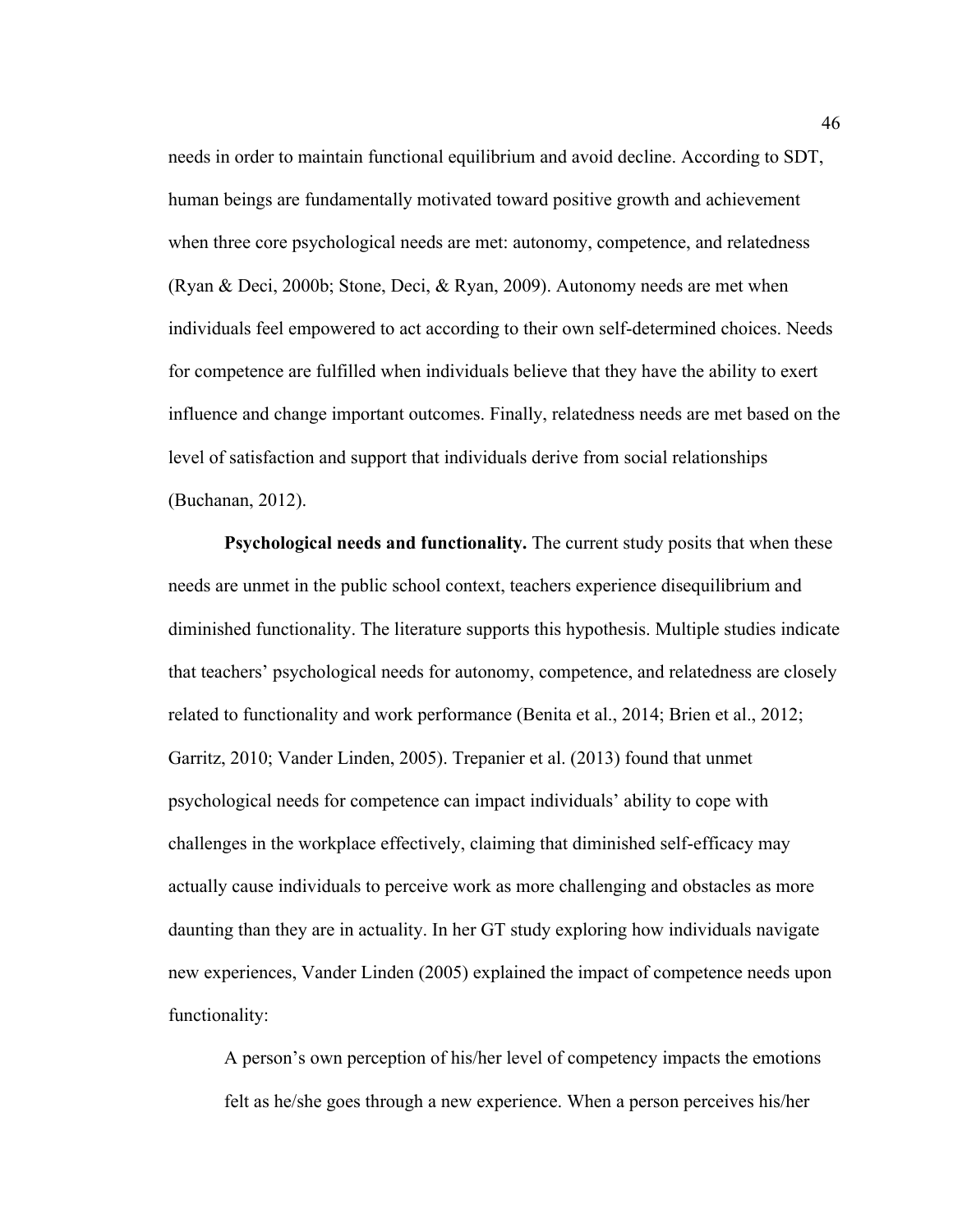level of competency as less than what is needed to navigate an experience, he/she often experiences more nervousness, uncertainty and fear. (p. 46)

Likewise, Garritz (2010) found that diminished competence can result in reduced functionality and withdrawal or avoidance behaviors. Conditions that compromise teachers' relatedness needs, such as isolation or strained relationships with fellow teachers, administrators, and students, can also impact teachers' ability to cope effectively with the stresses and demands of the public school context (Goodpaster et al., 2012; Roffey, 2012). For many teachers, persistent concerns about support relating to unmet psychological needs often perpetuate disequilibrium in terms of declining motivation, well-being, and fulfillment in the public school context. The literature substantiates links between teachers' psychological needs and each of these indicators of disequilibrium.

First, the connection between psychological need fulfillment and autonomous motivation has been well established. One of the core tenets of SDT establishes a causal connection between the fulfillment of individuals' needs for autonomy, competence, and relatedness and their levels of autonomous motivation, claiming that "social environments can facilitate or forestall intrinsic motivation by supporting versus thwarting people's innate psychological needs (Ryan & Deci, 2000b, p. 71). Wang and Liu (2008) found that contexts that support and satisfy these innate psychological needs generally increase teachers' intrinsic motivation to teach. Benita et al. (2014) stated that conditions that undermine autonomy, "such as use of rewards, deadlines, threats, surveillance, and pressuring language tend to be experienced as controlling and thus to undermine autonomous regulation" (p. 3), while Skaalvik and Skaalvik (2014)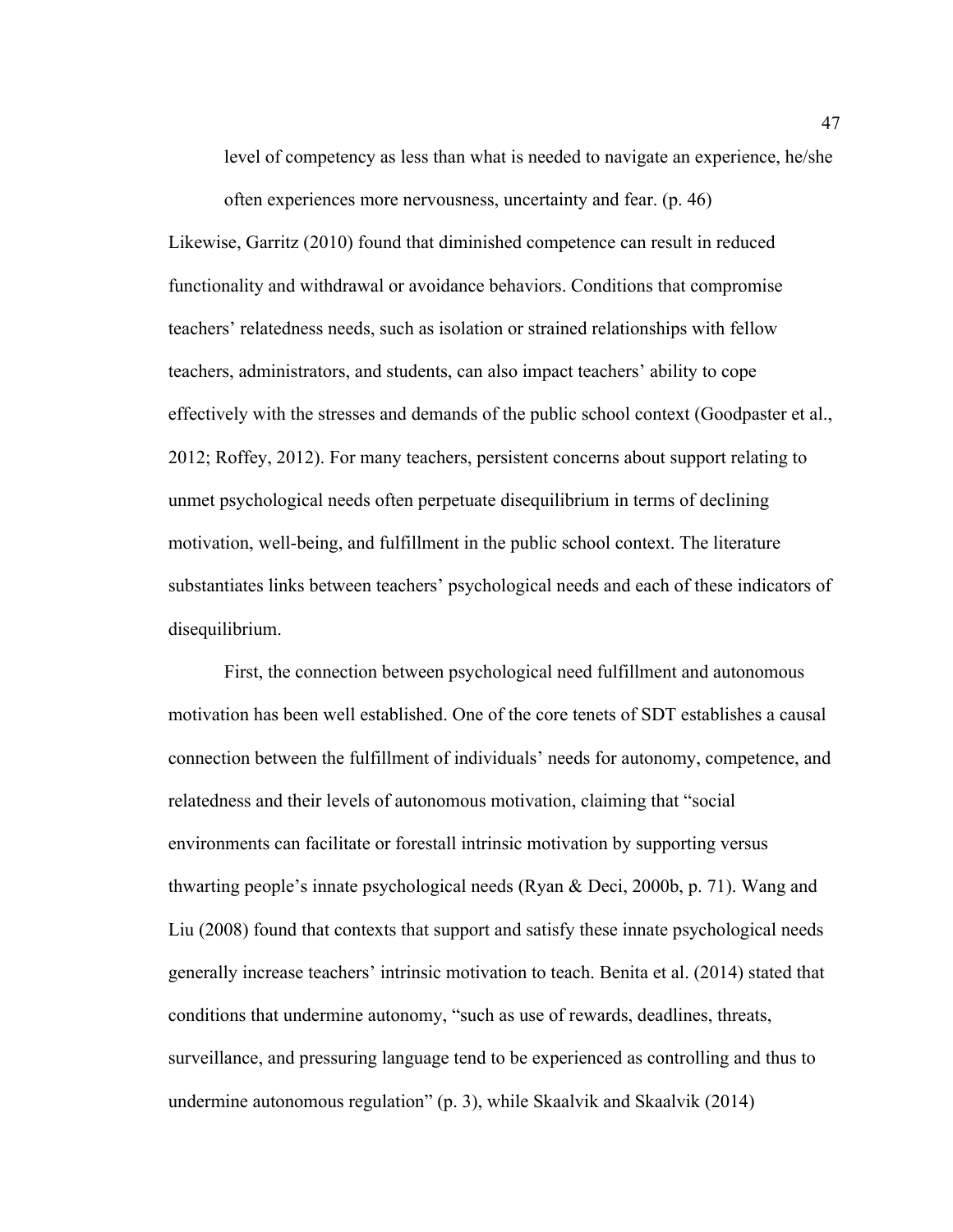established that feelings of competence can promote autonomous motivation. Regarding relatedness needs in the context of education, teachers have opportunities to interact with many groups of people, but intrinsic motivation can be significantly diminished when teachers' relationships with students (Fontaine et al., 2012), colleagues (DeAngelis  $\&$ Presley, 2011; Fontaine et al., 2012; Wagner & French, 2010), administrators (Brown & Wenn, 2009; Fontaine et al., 2012; Ingersoll, 2001; Wagner & French, 2010), parents (DeAngelis & Presley, 2011), and even the community at large (Ingersoll, 2001) are negative, strained, or absent.

Concerns about support for psychological needs are also related to teachers' wellbeing. Environments that are not supportive of teachers' needs for autonomy have been linked to diminished well-being and increased stress in several studies (Benita et al., 2014; Liu et al., 2011; Pretsch et al., 2012). Skaalvik and Skaalvik (2014) found that feelings of competence can decrease stress and minimize the likelihood of burnout. Roffey (2012) determined that compromised relatedness needs can impact teacher wellbeing in the public school context, while Cancio et al. (2013) found that positive relationships with administrators can actually reduce stress and promote well-being. Based on the literature, the negative impact of unfulfilled psychological needs upon teachers' well-being is evident.

Unsurprisingly, the literature also demonstrated that a lack of support for autonomy, competence, and relatedness can have a negative impact upon teachers' sense of fulfillment. Wininger and Birkholz (2013) found that job satisfaction was linked to all three basic psychological needs. According to Benita et al. (2014), "Higher levels of interest or enjoyment and lower levels of tension were found in an autonomy-supportive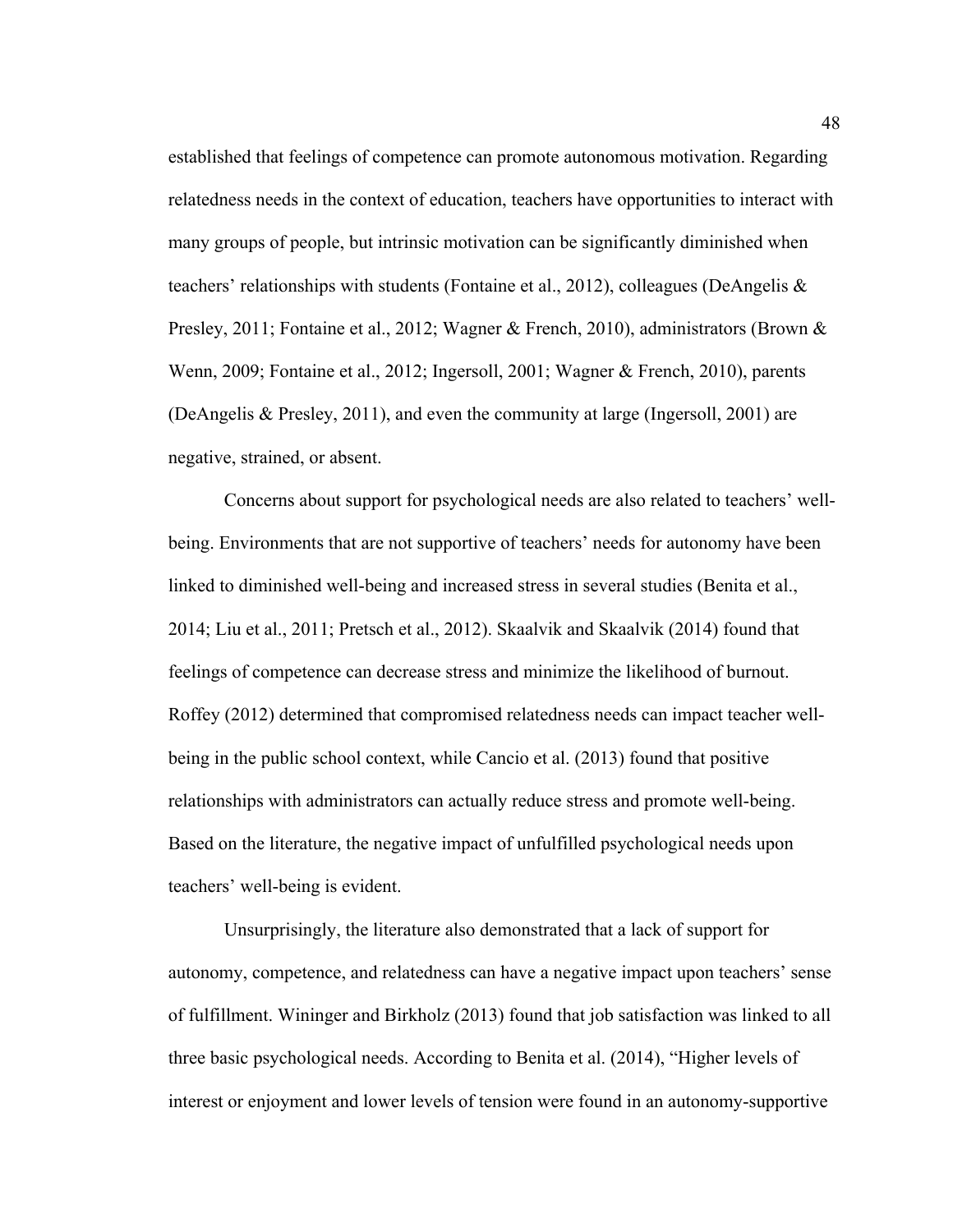context than in either an autonomy-suppressive or a neutral context" (p. 8). Skaalvik and Skaalvik (2014) supported this finding, stating that autonomy is linked with both engagement and fulfillment at work. Cancio et al. (2013) found that positive relationships with administrators support relatedness needs and actually tend to increase fulfillment. Other studies have found that unfulfilled relatedness needs appear to cause low morale, distrust, and disrespect, all of which diminish teachers' feelings of fulfillment in education contexts (Gonzalez et al., 2008; Ndoye et al., 2010).

**Psychological needs and teacher attrition.** Just as unfulfilled needs for authenticity and value congruence can lead to attrition, so too can a lack of support for unfulfilled psychological needs in the public school context. Schools and systems that do not support teachers' needs for competence, relatedness, and autonomy may play a role in goading otherwise capable teachers to seek other employment, further intensifying the systemic problem of teacher turnover.

The literature consistently substantiates the importance of autonomy in teachers' decisions to leave or stay in public education (Ingersoll, 2001; Shen, 1997). Several studies have established a positive correlation between support for autonomy and teacher retention (Brown & Wenn, 2009; Fisher, 2014; Guarino et al., 2006; Liu et al., 2011), while others have demonstrated the reciprocal link between diminished autonomy and teacher attrition (Borman & Dowling, 2008; Bouwma-Gearheart, 2010; Hohman, Packard, Finnegan, & Jones, 2013). To further substantiate the relevance of pedagogical autonomy to the issue of teacher retention, Wagner and French (2010) described "one's satisfaction with the degree of influence or control one has…, as well as the degree of freedom one needs to be creative and challenge oneself professionally" as critical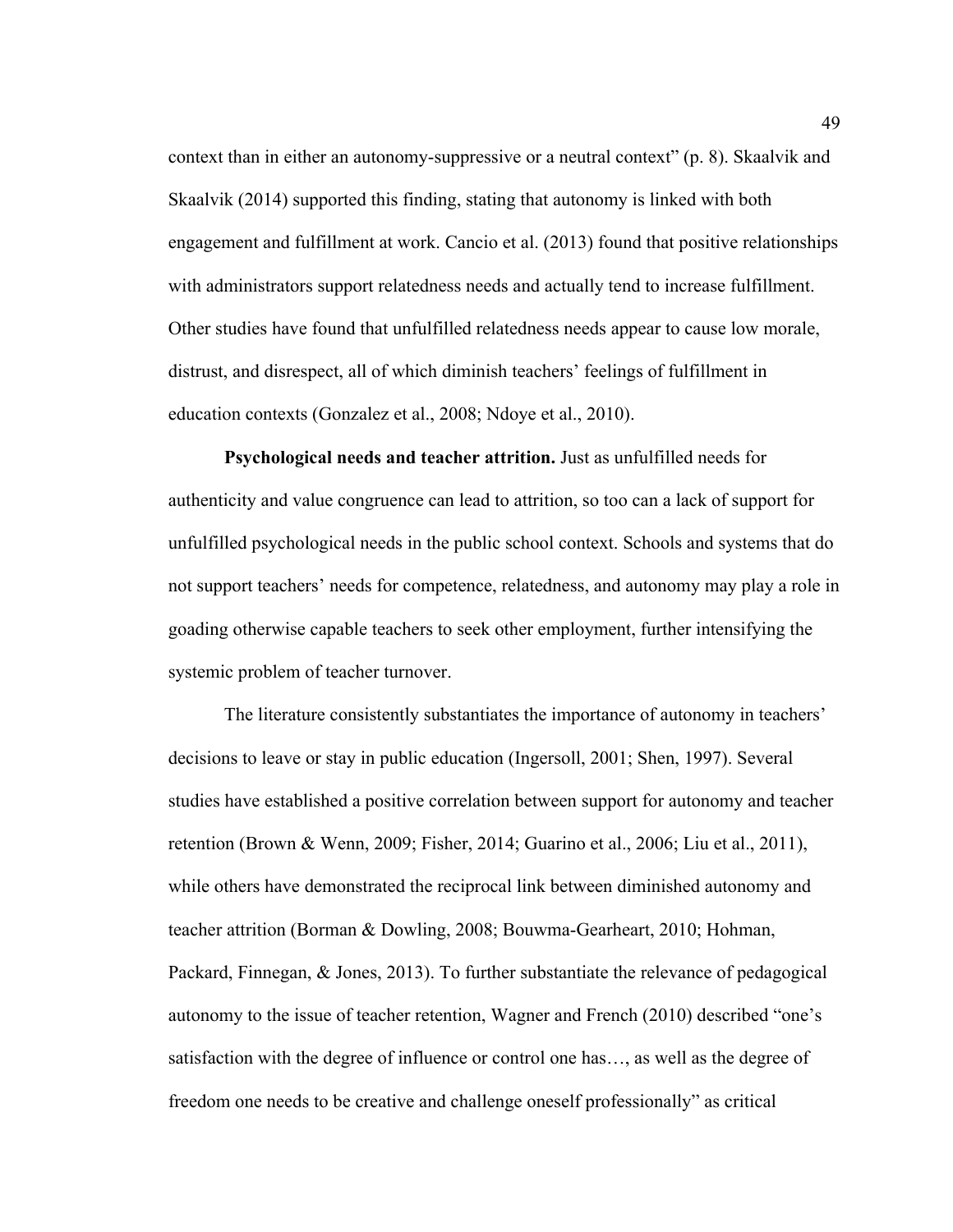conditions for the motivation and retention of quality teachers (p. 167). Therefore, it is not surprising that practices and policies that inhibit teachers' "freedom to make reasonable curricular and instructional choices" (Feldmann, 2011, p. 2) also interfere with teacher retention.

Circumstances that undermine teachers' sense of competence turn up frequently in the literature as contributors to attrition (Swanson  $\&$  Huff, 2010). Age and experience are often directly related to practitioners' sense of competence in their chosen field, as is evidenced by the high percentage of young, inexperienced teachers succumbing to attrition early in their careers (Bouwma-Gearheart, 2010; Guarino et al. 2006; Ingersoll, 2001; Newton et al., 2011; Shen, 1997). In their quantitative study of teacher attrition from North Carolina public schools, Henry, Bastian, and Fortner (2011) found that a high proportion of new teachers who leave the profession in the first few years are generally less effective than their peers, strongly supporting the possibility that competence needs are a factor that influences quit decisions. Poor student achievement, motivation, and discipline can also diminish teachers' sense of competence, regardless of the actual cause or nature of these problems (Gonzalez et al., 2008; Guarino et al., 2006; Ingersoll, 2001). Santoro and Morehouse (2011) identified "an absence of a 'sense of success' with students" as a major contributing factor to teachers' eventual decision to leave the profession (p. 2673).

Like autonomy and competence, unfulfilled relatedness needs can also influence teacher retention and attrition. Circumstances that enhance positive, supportive relationships and clear communication in the workplace have been shown to increase teacher retention (Allen & Shanock, 2013; Brown & Wenn, 2009; Cancio et al., 2013;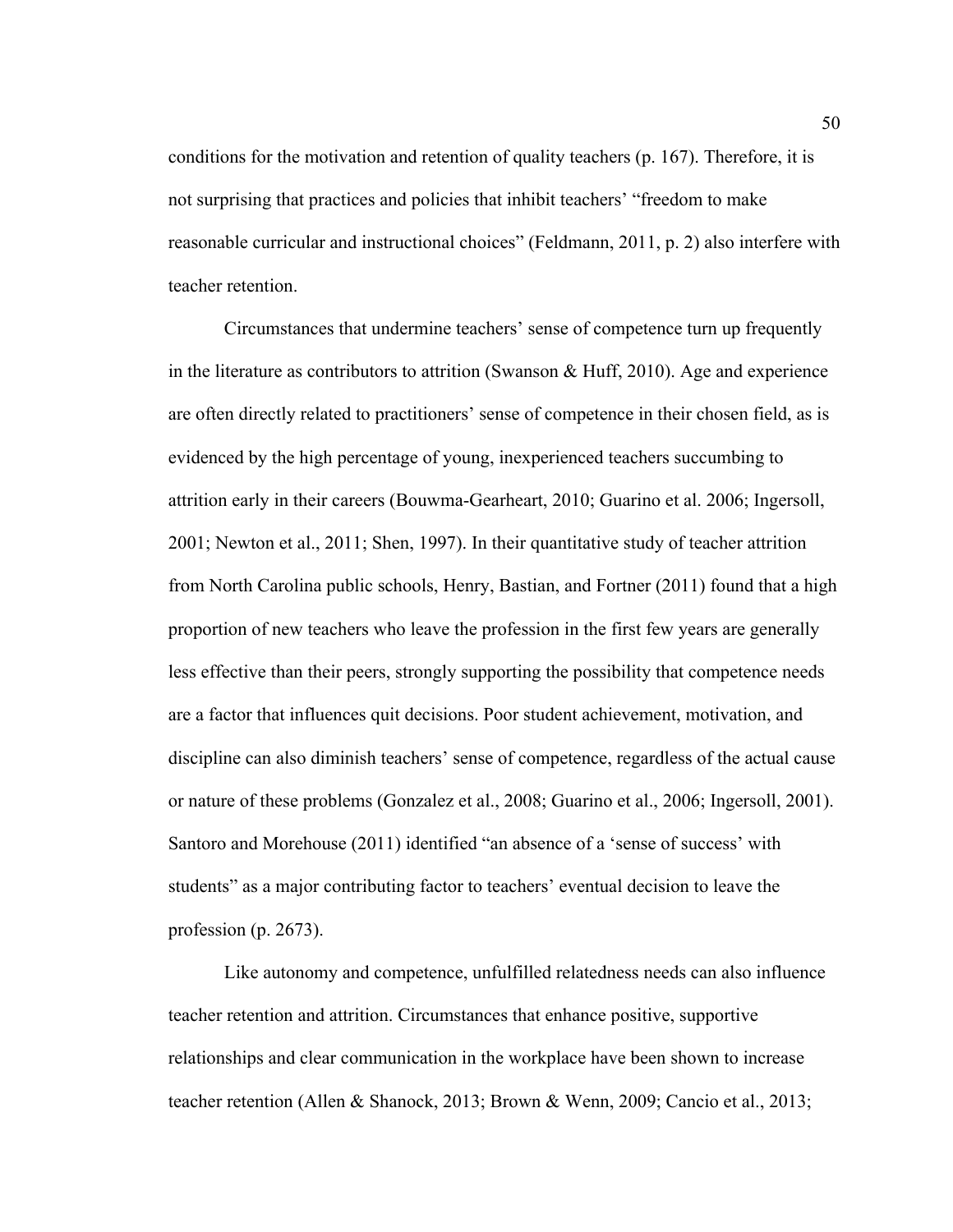Hohman et al., 2013; Ingersoll, 2001; Kukla-Acevedo, 2009). Further, findings that demonstrate the positive impact of relatedness-supportive programs and activities such as mentoring, induction programs, and collegial collaboration in efforts to retain qualified teachers lends further credence to the centrality of relatedness needs to sustainable teaching practices (Guarino et al., 2006; Smith & Ingersoll, 2004; Ndoye et al., 2010). Collectively, the literature indicates that a lack of support for teachers' competence, relatedness, and autonomy needs can negatively impact motivation, well-being, and fulfillment, leading many teachers to the conclusion that they might do best to simply put down their chalk and walk away.

## **The Public School Context**

The previous sections have discussed literature related to the indicators of diminished functionality and disequilibrium and reviewed findings that help to shape our understandings of teachers' needs for authenticity and support in the public school context. This section of the review will look at ways in which the public school context itself contributes to or thwarts the fulfillment of teachers' needs. The literature suggests that there may be certain conditions inherent to the public school context that tend to give rise to and sustain disequilibrium by raising teachers' concerns about authenticity and support.

Historically, America's public schools have been ceaselessly reshaped through top-down reform (Angus & Mirel, 1999; Goodlad, 1984; Jennings, 2012) in what Kuhn (2014) described as "a hit parade of ill-conceived education policies" (p. 2). At this point in the history of American public education, "the needs of schools are great, pressure to change practices is building, and current school improvement efforts have not been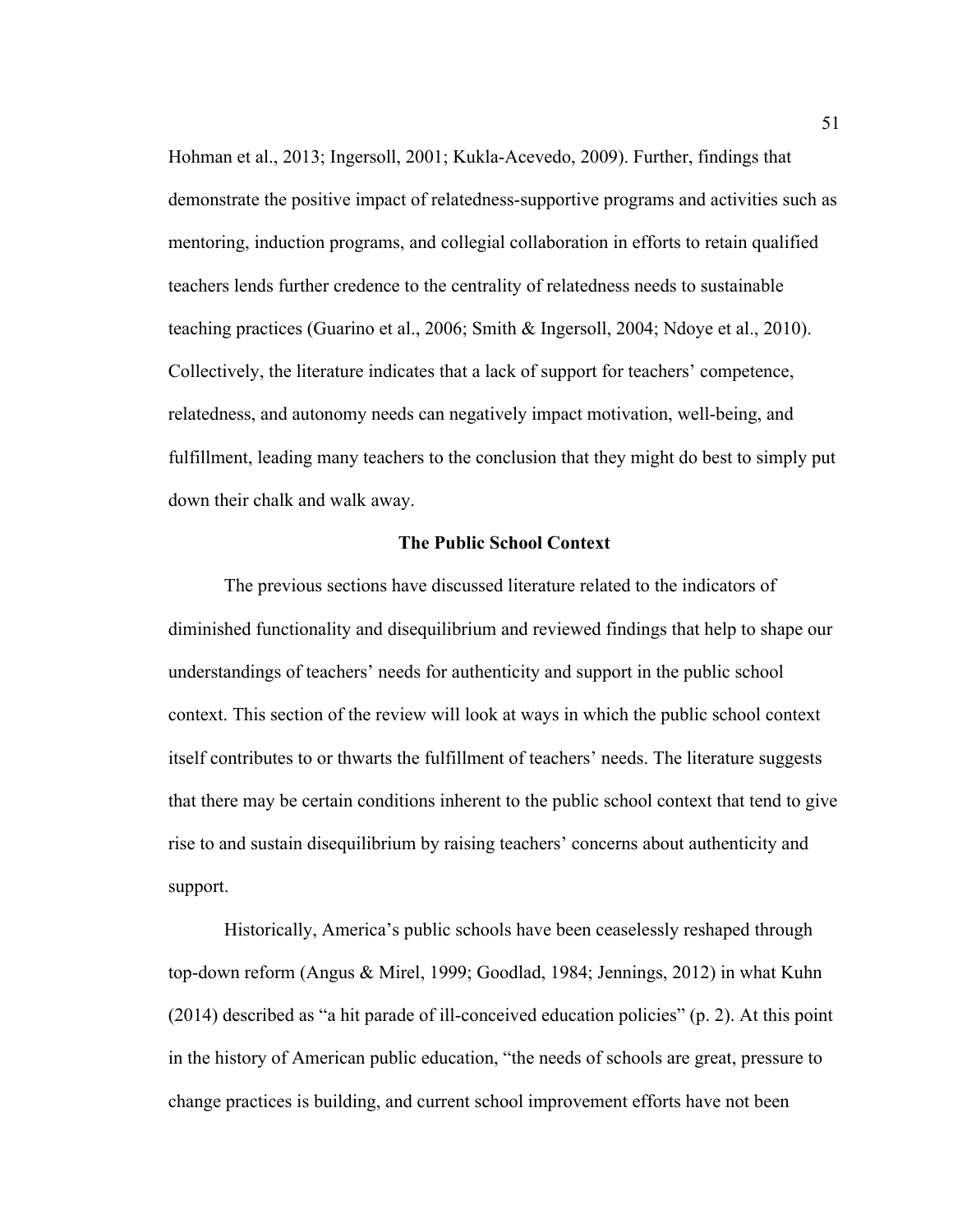particularly effective" (Truscott et al., 2012, p. 64). Although many current trends in education such as mandated reform, accountability initiatives, and standardized curriculum and assessment are designed to spark improvement in the quality of schools, the sweeping changes they bring often inadvertently result in increased workloads and overwhelming pressure for teachers and an inauthentic "bottom-line" approach to public school operations that places emphasis on data and funding over student-centeredness. The Race to the Top program is the latest in long line of public school reform initiatives that call for sweeping changes to educational organizations in exchange for supplemental funding. Designed to "encourage and reward States that are creating the conditions for education innovation and reform," the Race to the Top program is an example of a topdown initiative that may be doing more harm than good for public schools and educators (U.S. Department of Education, 2014, p. 2). In order to remain eligible for the near \$400 million dollar grant, Georgia's public education leaders have been hard-pressed over the past three years to create and implement significant changes to curriculum, assessment, and teacher and leader accountability systems used throughout the state (U.S. Department of Education, 2014). Unfortunately, insufficient resources and inadequate infrastructure for the implementation of some of these reforms have led to portions of Georgia's funding being placed on high-risk status, meaning that "the State has not yet demonstrated sufficient progress against its approved plan" (U.S. Department of Education, 2014, p. 21).

Since top-down policy mandates are often tied to funding for public schools (U.S. Department of Education, 2014; Santoro & Morehouse, 2011), quantifiable evidence of school improvement is in high demand. This demand for data has led to the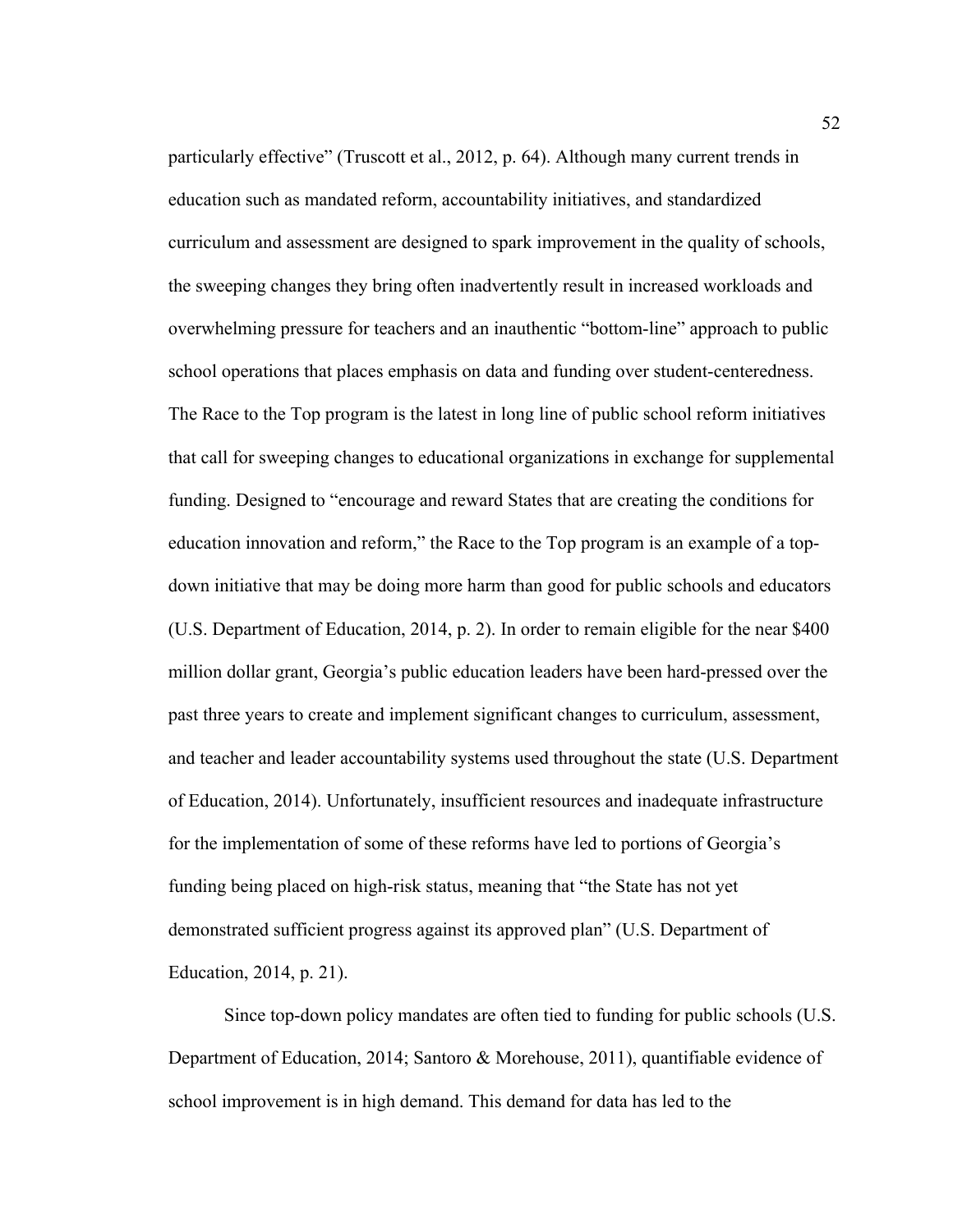predominance of accountability and assessment reform in public schools. With tremendous amounts of funding at stake, Georgia's public education system has undergone a radical overhaul over the past three years with the introduction of a new statewide teacher accountability program known as the Teacher Keys Effectiveness System (Georgia Department of Education, 2014). This complex teacher evaluation program consists of three components by which teacher effectiveness is determined: teacher assessment using a standardized performance rubric, student perception surveys, and student growth (Georgia Department of Education, 2014). In addition to this ambitious undertaking, Georgia is simultaneously attempting to implement a new comprehensive assessment system, Georgia Milestones, which will completely replace all current assessments, including the CRCT, course EOCTs, and writing assessments across grade levels statewide (Fincher, 2014). In a mad dash for Race to the Top funding, these two massive reforms that will affect every public school teacher and student in the state of Georgia are being rolled out in the same school year, despite established logistical concerns (U.S. Department of Education, 2014). In many ways, the high-stakes intensity and "bottom-line" priorities of Georgia's public schools are rooted in mandated changes such as these. Top-down, pervasive changes in education policy can create opportunities for disequilibrium to emerge by raising teachers' concerns about the authenticity of their work and their needs for support in public schools.

#### **Impact on Perceived Authenticity**

The literature suggests that the prevalence of mandated reform and constant change in public education is related to perceived inauthenticity and concerns about value incongruence among teachers (Kuhn, 2014; Pretsch et al., 2012; Santoro, 2011). Core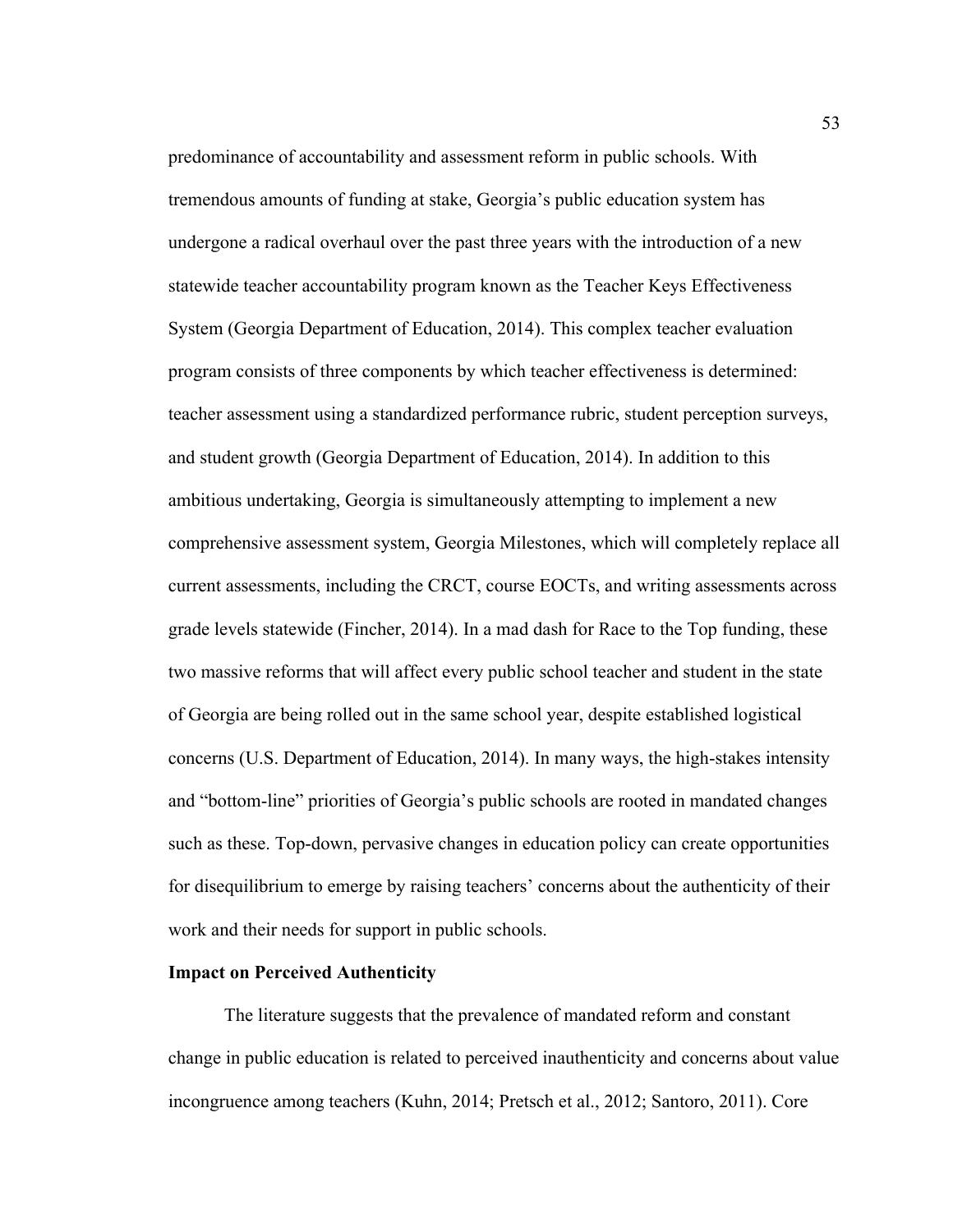values are intrinsic, embedded constructs that guide teachers' attitudes and behavior toward their work (Ren, 2010; Mitchell et al., 2012). Teacher values are most often altruistic and the initiative to teach is generally intrinsically motivated (Buchanan, 2012; Bullough et al., 2012; Coulter & Lester, 2011; Curtis, 2012; De Cooman et al., 2007; Klassen et al., 2012; Picower, 2011; Rayner, 2014; Tyink, 2006). Truscott et al. (2012) asserted that "most teachers want to teach well and reach as many children as they can" (p. 68), so it is not surprising that value congruence is "a critical predictor of supportive work environment perceptions" (Pan & Yeh, 2012, p. 282). When non-negotiable, topdown initiatives prevent teachers from working according to their student-centered values, perceptions of inauthenticity and value misalignment with the public school context are likely to emerge. Mandates that are imposed upon schools and classrooms tend to shift the focus of education toward compliance with policies in order to receive funding and avoid censure rather than supporting an authentic emphasis on students' well-being, achievement, and growth. Kuhn (2014) pointed out the underlying impetus for these seeming quick-fix attempts at education reform through accountability and assessment measures: "The administration of mass-produced bubble tests is cheaper than an equal education investment in Americans of all stripes, as are reductions in funding for schools where students don't do well on those tests" (p. 115). Despite the necessity of complying with mandated policies and securing adequate funding for schools, these constant reforms may be a key contributor to many teachers' unresolved concerns about the authenticity of their work in public schools. Changes in organizational strategy can cause individuals to perceive their organization's values differently (Peachey  $\&$ Bruening, 2012), and, according to Santoro (2011), some teachers may find it "difficult to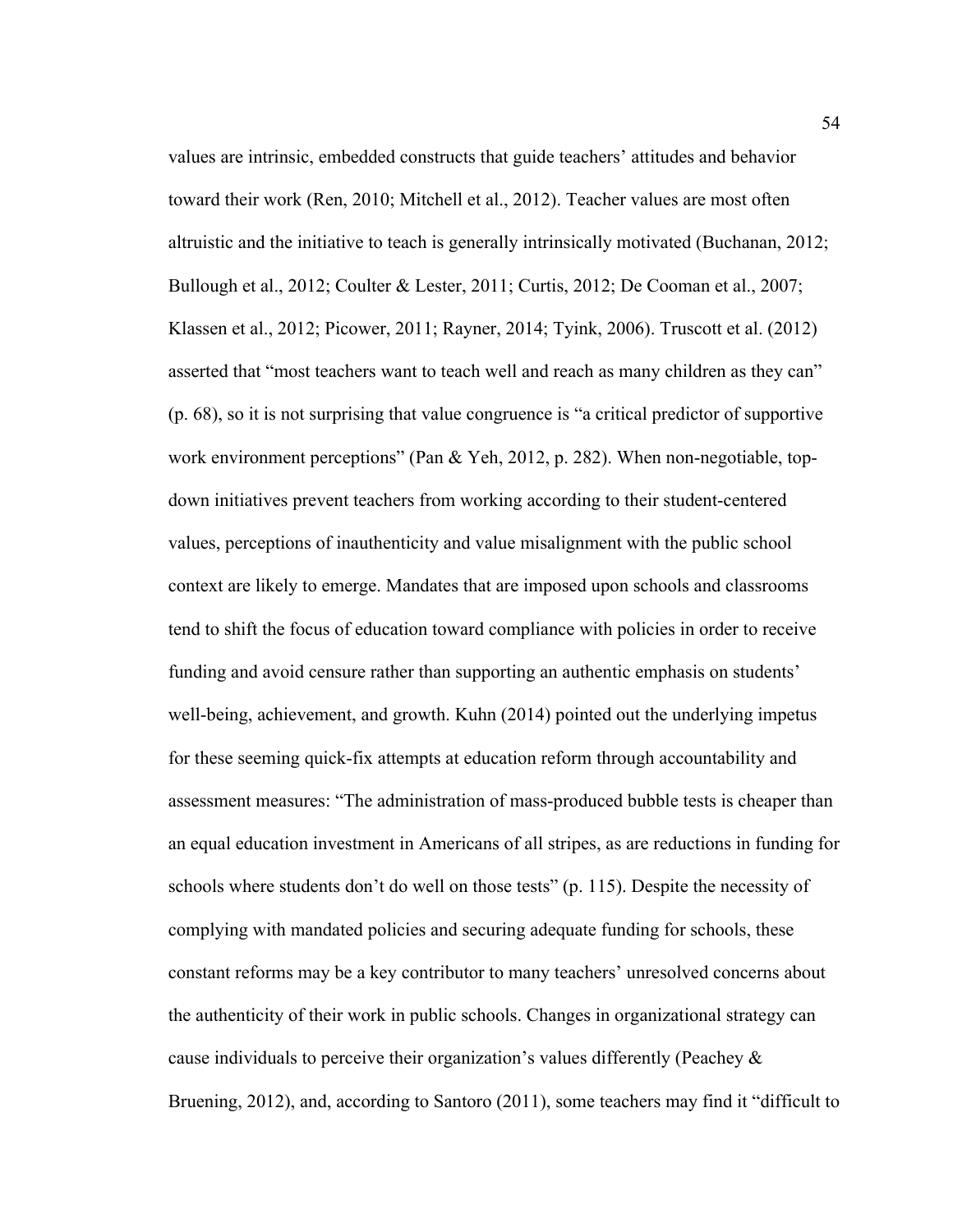maintain a sense of doing good work when policies foreclose opportunities to teach in ways that they believe are right" (p. 6). In addition to this general shift away from the authentic purpose of education, the ongoing change that often accompanies top-down reform tends to raise demand and divert teachers' limited time and energy toward inauthentic tasks that are not in alignment with their student-centered values. Santoro (2011) warned that "if high-stakes accountability renders the moral rewards of the profession inaccessible, it is likely that strong teachers will find little to sustain them in the pursuit of good work" (p. 18).

It is interesting to note that, in their quantitative study of person-organization fit, Supeli and Creed (2014) found that individuals' perceptions of value congruence may actually be of more consequence in determining performance than the actual degree of alignment between individual and organizational values. This finding potentially suggests that, whether actual value incongruence exists between organizational and teacher values or not, the simple fact that teachers perceive top-down mandates to be misaligned with their values may have enough impact to raise enduring concerns about authenticity in public schools.

#### **Impact on Perceived Support**

The literature provides ample support demonstrating that pervasive, top-down reform in public education can raise concerns about support by undermining psychological needs and increasing demand.

Teachers' basic psychological needs may be more difficult to meet in the public school context as the result of pervasive, top-down reform and accountability measures. Teachers' need for autonomy especially suffers when mandates limit teachers' control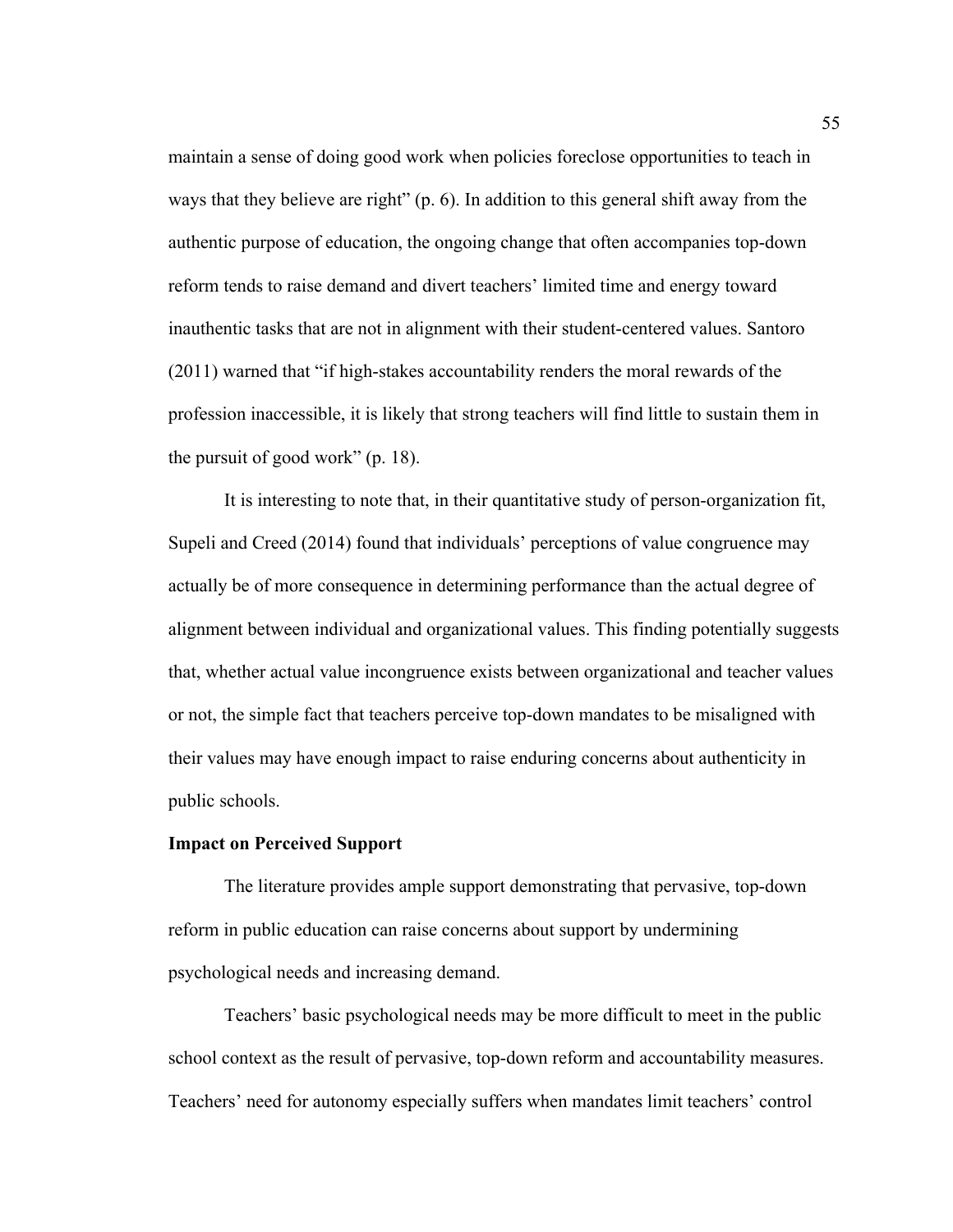even in their own classrooms (Kuhn, 2014; Kukla-Acevedo, 2009). Kukla-Acevedo (2009) stated, "Current federal and statutory accountability policies may constrain teachers' classroom autonomy more than the individual school policies and practices" (p. 451). High-stakes testing pressures, mandated curriculum materials, increased paperwork and data collection tasks, and procedural red tape are just some of the intrusions upon teachers' professional autonomy brought into play alongside reform initiatives (Bouwma-Gearheart, 2010; Berryhill, Linney, & Fromewick, 2009; Ingersoll, 2001; Ndoye et al., 2010). Other studies have found that teachers' competence and relatedness needs may also go unmet as the result of contextual factors such as controlling circumstances and pervasive change (Stone et al., 2009; Swanson & Huff, 2010).

The negative impact of pervasive change and mandated accountability measures upon teachers' psychological needs may be partially attributed to the increased level of demand that accompanies the implementation of top-down initiatives (Fritz, Sonnentag, Spector, & McInroe, 2010). According to Pretsch et al. (2012), "a specific characteristic of the teaching profession is the combination of high demands and low control which is...the condition that provokes the highest work-related stress" (p. 331). This highdemand/low-control dynamic may be related to Sass et al.'s (2012) finding that "the primary reason teachers left the profession was the increased levels of accountability and pressure associated with high-stakes testing" (p. 5). When the increased pressure cannot be relieved through the exercise of personal and professional control over factors influencing the situation, teachers are sure to struggle. Even seemingly less-monumental conditions that increase demands on teachers' time and energy and raise stress levels, such as limited access to resources (DeAngelis & Presley, 2011; Guarino et al., 2006),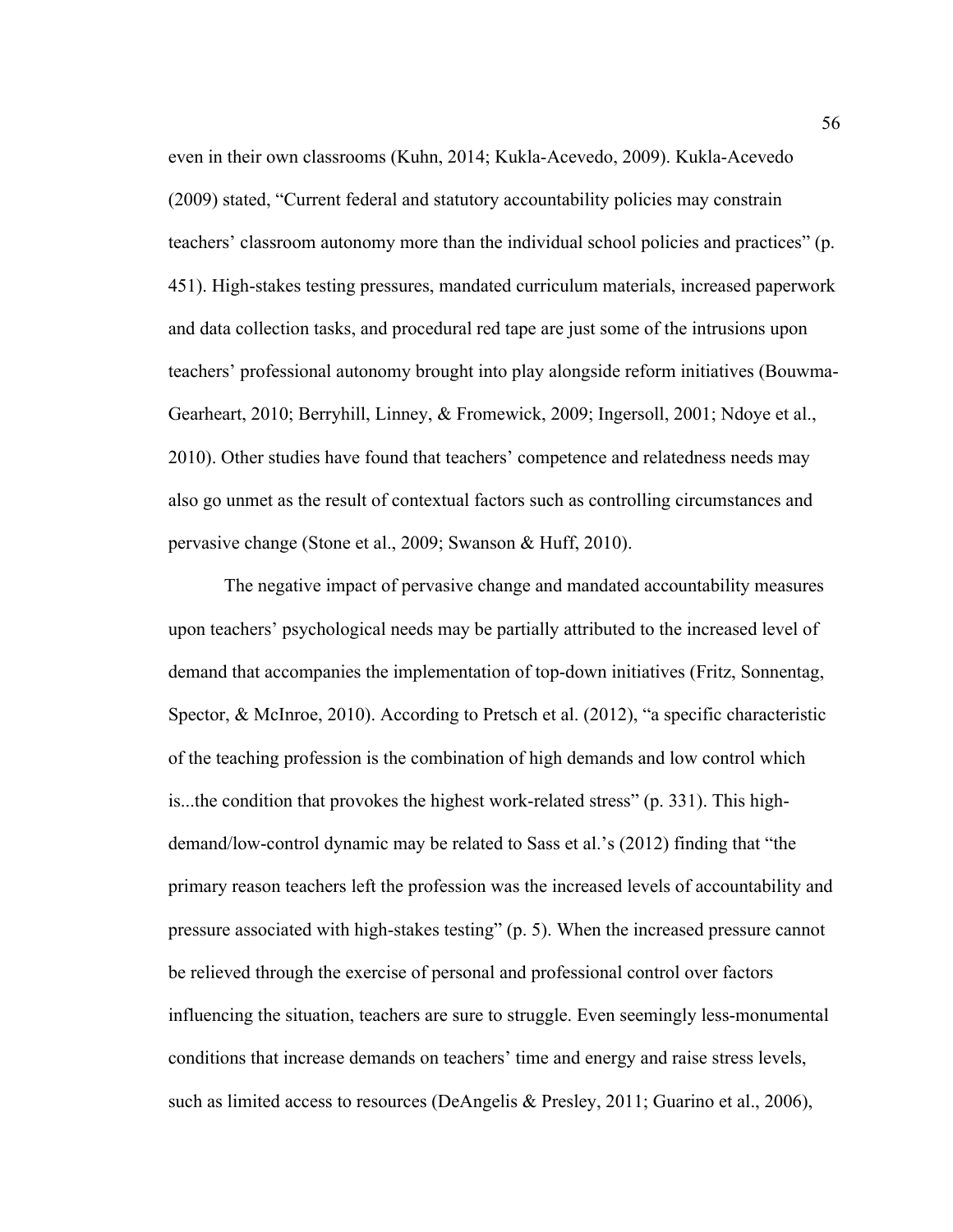large class sizes (Ingersoll, 2001; Pretsch et al., 2012), and overloaded course schedules (Berryhill et al., 2009; Pretsch et al., 2012) can give rise to problematic concerns about support and have a negative impact on teachers (Donaldson & Johnson, 2011, p. 50; Fisher, 2014). Opportunities for renewal, such as those provided through time off from work (Fritz et al., 2010) or positive experiences and interaction with others who share meaningful relationships (Pucella, 2011) help to combat the increased expenditure to accommodate increased demand. Unfortunately, these opportunities for renewal are themselves often precluded by the high levels of demand and accountability that now characterize public education.

## **Impact on Functional Equilibrium**

The current study found ample evidence that unresolved concerns about authenticity and support give rise to disequilibrium and diminish functionality, a conclusion that is supported in the literature as it relates to the indicators of disequilibrium: motivation, well-being, and fulfillment. External rewards and punishments such as those associated with mandated accountability initiatives and other top-down reforms in public education have been linked to decline in autonomous motivation (Ryan & Deci, 2000a). Fernet (2013) found a correlation between negative contextual factors and employee motivation and well-being, describing "a sequential effect of environmental work factors on motivational processes, which are then translated into positive or negative manifestations of psychological health" (p. 73). The literature provides ample documentation of the negative impact that pervasive changes in the work context can have upon employees' stress levels and sense of security (Hargreaves  $\&$ Fullan, 2012; Ragnarsdottir & Johannesson, 2014). Several studies have drawn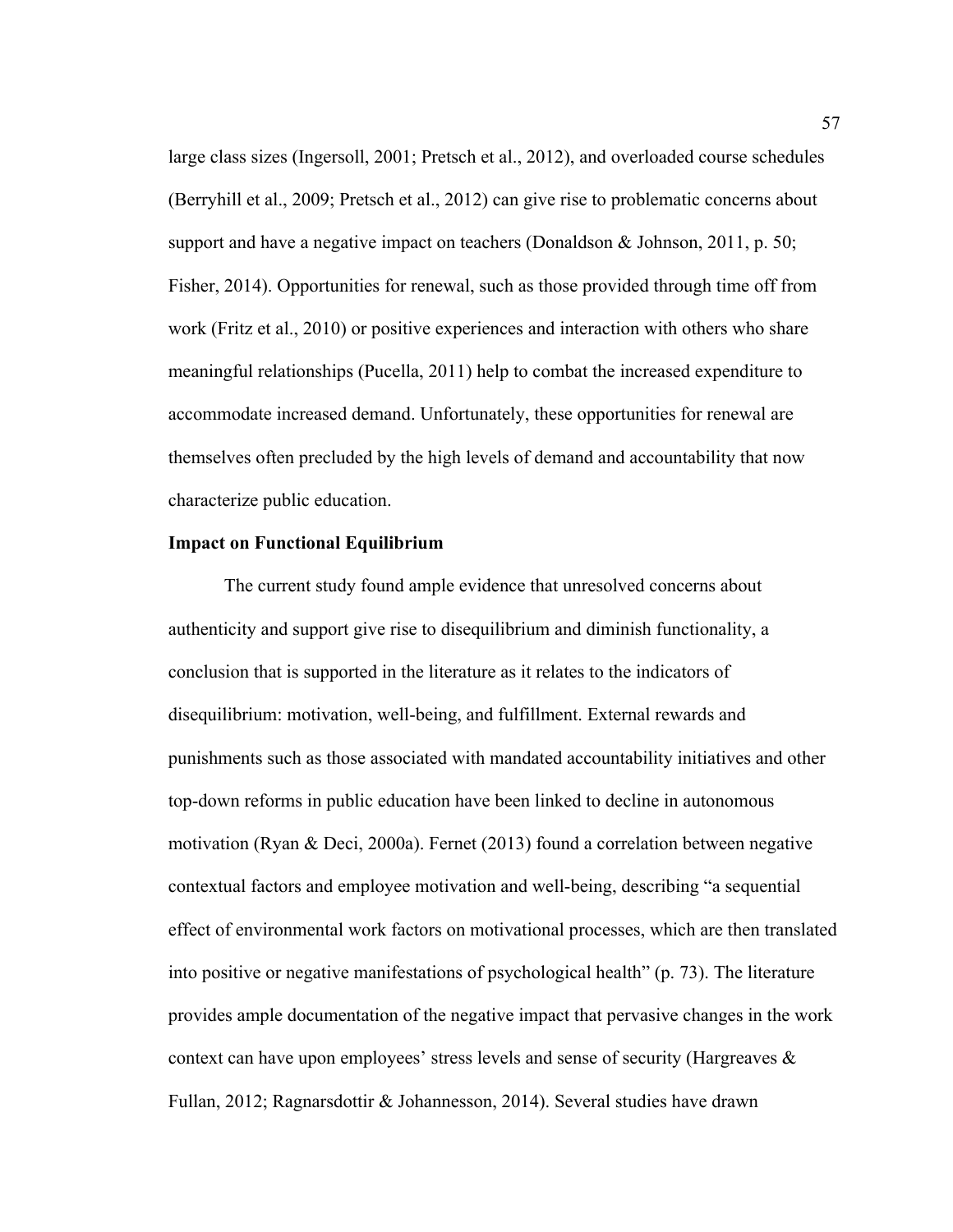correlations between the work environment and employee well-being (Biggio & Cortese, 2013; Wininger & Birkholz, 2013), while others have substantiated a specific link between high-levels of demand in the work context and decreased psychological health (Feuerhahn, Kuhnel, & Kudielka, 2012; Pan & Yeh, 2012; Pretsch et al., 2012). Like motivation and well-being, fulfillment can also suffer as the result of pervasive reforms and mandated policies in public schools (Houchins, 2010; Ololube, 2006).

# **Impact on Attrition**

The prevalence of mandated reforms in the public school environment has been shown in the literature to play a major role in teacher turnover (Ragnarsdottir  $\&$ Johannesson, 2012; Sass et al., 2012). Santoro (2011) emphasized that the question of teacher attrition should be "analyzed from the perspective of whether teachers find moral value in the actual work they are asked to perform," taking into consideration the many impediments to "doing good work" that currently exist in public schools (p. 3). Again, the literature indicates that the increased demand that accompanies the implementation of reform initiatives is also likely related to increased attrition from public schools. Although Ingersoll (2001) found that while teachers mentioned demanding conditions such as "large class sizes, intrusions on classroom time, lack of planning time..., and interference with teaching" as problematic concerns, these factors did not have a measurable impact on turnover rates (p. 22). More recent studies have substantiated a clear link between increased demand and attrition (Buchanan, 2012; Donaldson & Johnson, 2011; Fisher, 2014; Pan & Yeh, 2012; Ragnarsdottir & Johannesson, 2014; Swanson & Huff, 2010).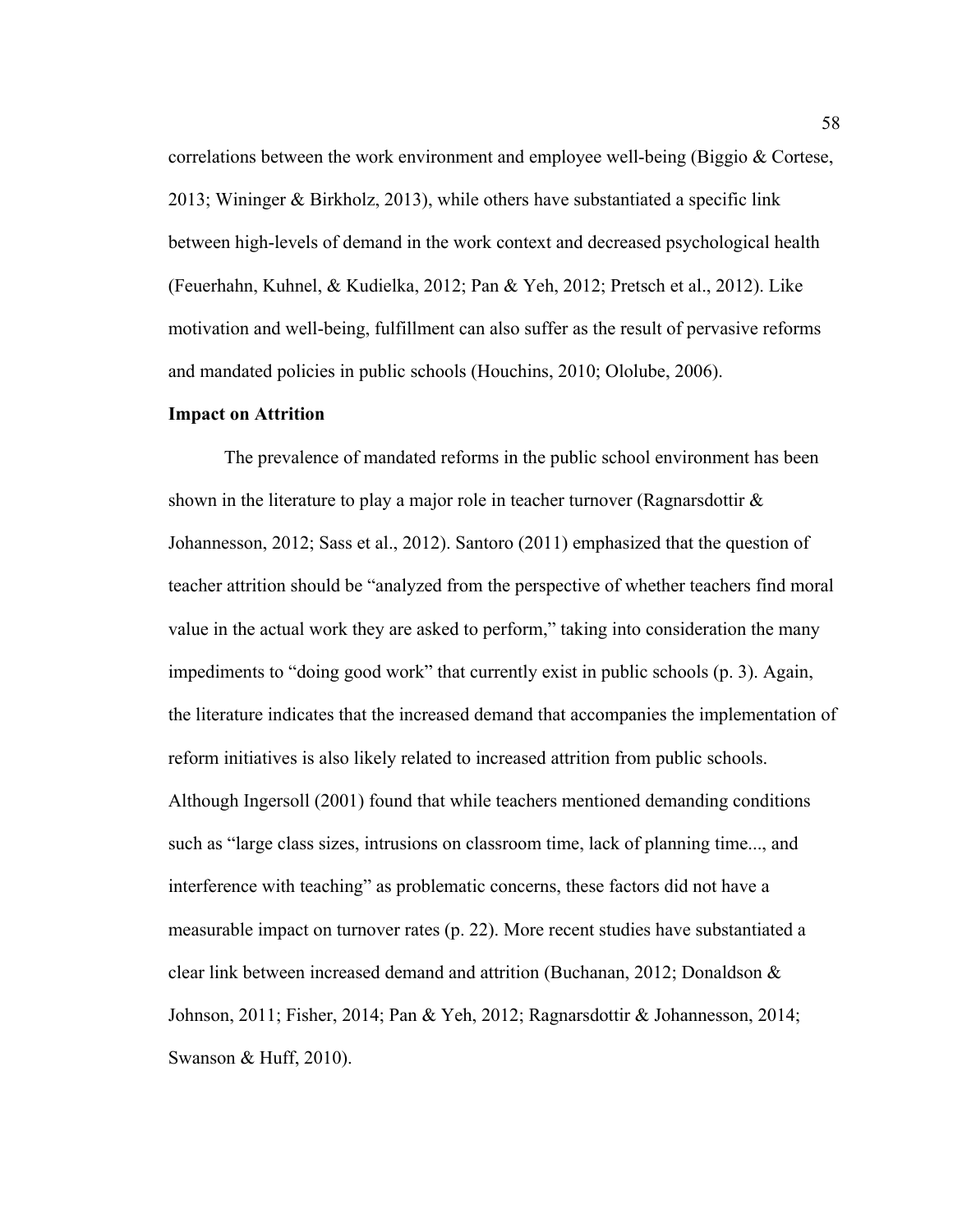#### **Summary**

Section 2 attempted to situate the current study's GT within the context of the existing literature. Many studies sought to determine predictors or demographic factors that indicated teacher turnover. Research showed that low-achieving or disadvantaged schools may experience higher rates of teacher turnover than higher-achieving schools, but that all schools are at risk of being negatively impacted by teacher attrition. Excessive teacher turnover has serious consequences for success of students, as well. The current study's area of interest centered on the experiences of former teachers during their employment in Georgia's public school system. Unfortunately, research committed to understanding the personal experiences and perceptions of former teachers is somewhat limited. The current study supplements the few existing studies involving former teachers by providing new insight into the lived experiences of an under-represented population and contributing to a clearer understanding of the processes by which teachers become leavers. Many studies explored the impact of the indicators of disequilibrium on teachers' functionality, substantiating the current study's assertion that when autonomous motivation, well-being, and fulfillment in teaching are compromised, teachers are less capable of sustainably coping with the demands and responsibilities entailed in their jobs in public school. The literature also supports the current study's hypothesis that teachers' needs for authenticity and support must be met in order for equilibrium and functionality to be sustained. Finally, the literature suggests that there may be certain conditions inherent to the public school context that tend to give rise to and sustain disequilibrium by raising teachers' concerns about authenticity and support. Based on the evidence in the literature, further researcher is needed to explore former teachers' experiences in the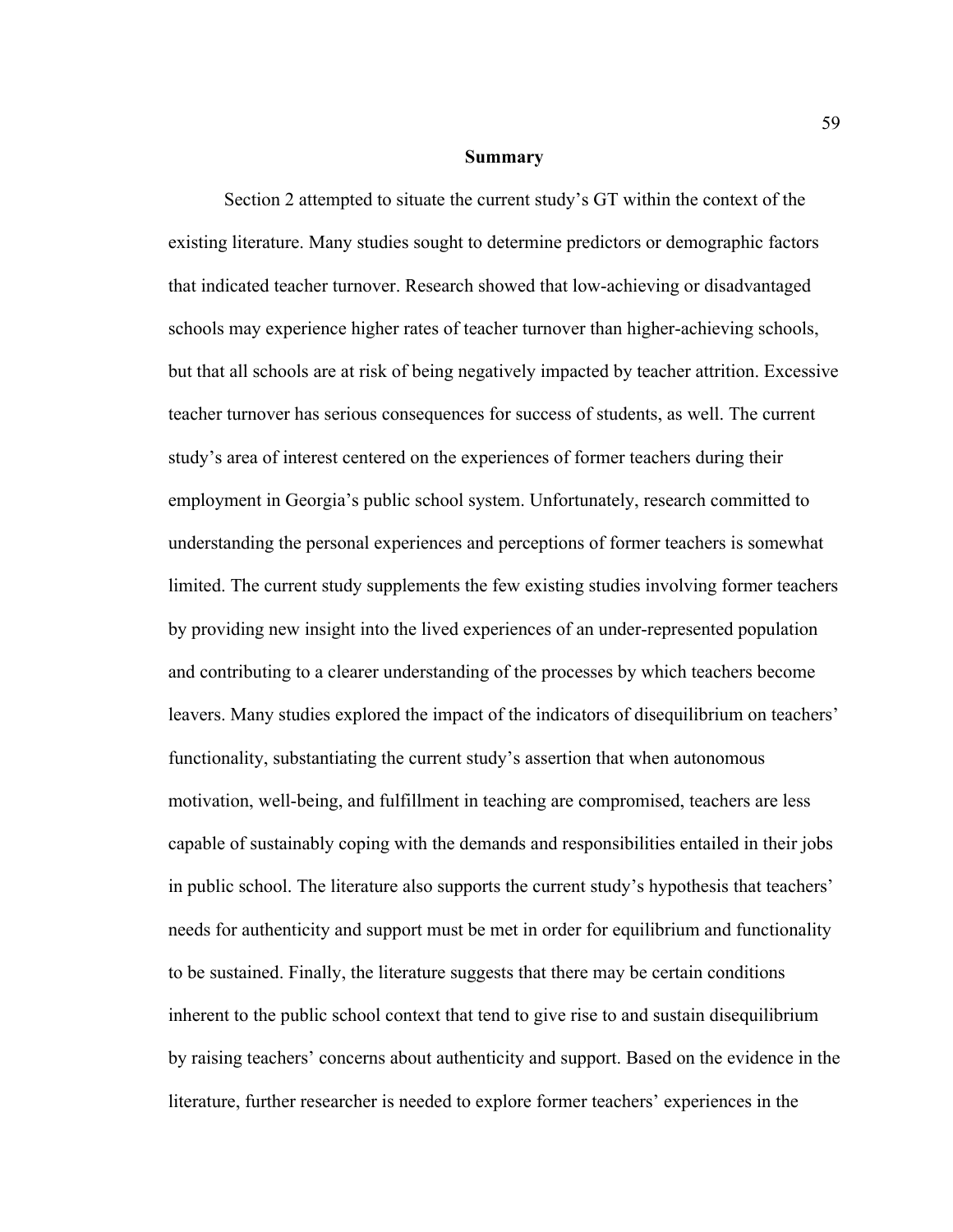public school system. A clearer understanding of these experiences and the circumstances that underpin teachers' decisions to quit may help education stakeholders develop effective reform initiatives that also provide adequate support for teachers' needs and minimize the conditions for decline. Section 3 will present information related to the justification and implementation of the GT methodology.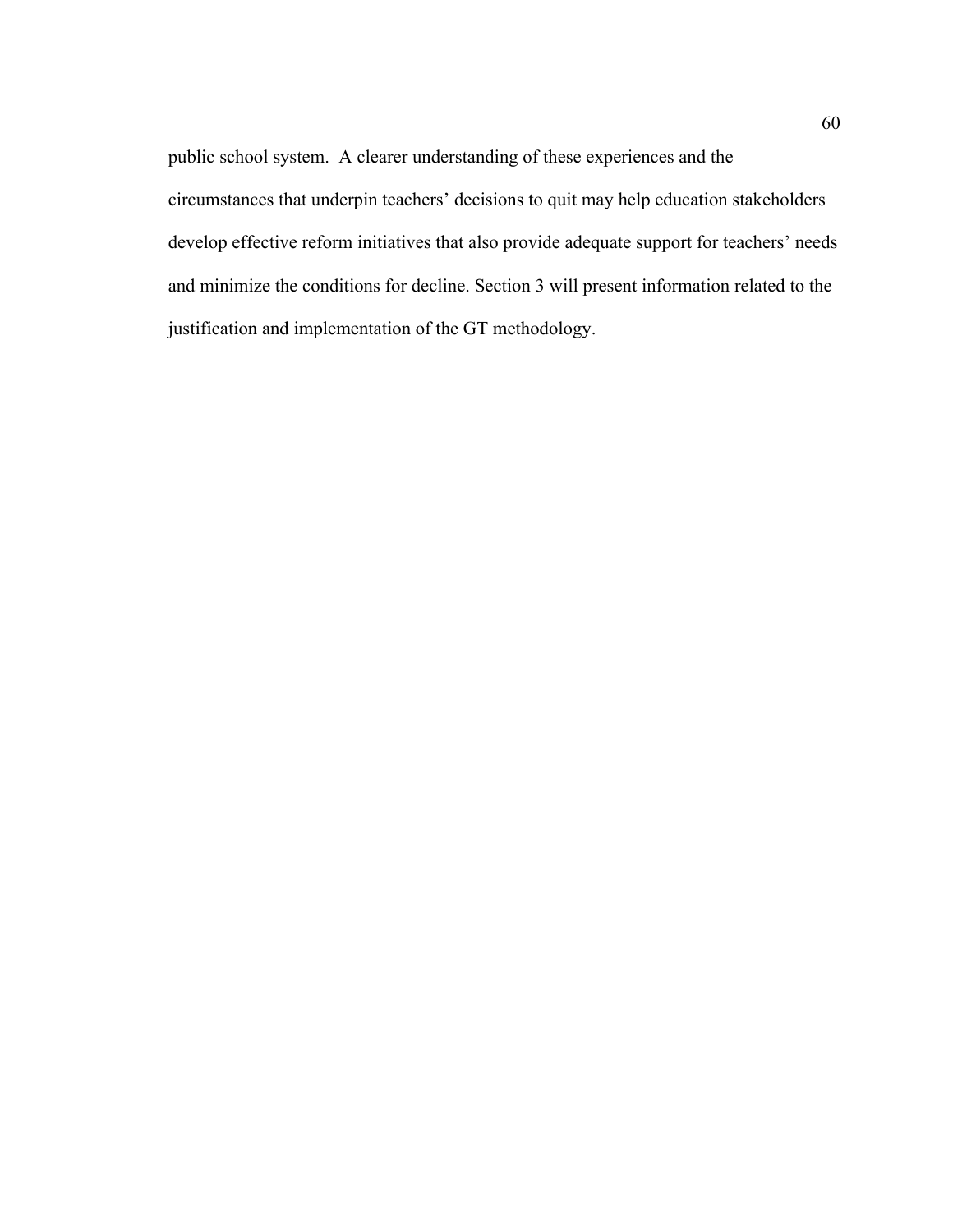#### Section 3: Methodology

The current study used classic GT as its methodological design (See Glaser, 1978, 1992, 1998, 2009, 2011; Glaser & Strauss, 1967). This methodology provided an openended, structured, and rigorous method for generating a grounded conceptual theory related to the study's area of interest: the experiences of former Georgia public school teachers. GT as a distinct methodology was outlined by Glaser and Strauss (1967) in their well-known work, *The discovery of grounded theory: Strategies for qualitative research*. Over time, Glaser and Strauss's common understanding of the methodology they jointly created began to diverge, leading some to make a distinction between Straussian and Glaserian (or "classic") GT (Raffanti, 2005). Although, Strauss's definition of GT (Strauss & Corbin, 1990) has diverged in some ways from the original tenets presented in *The discovery of grounded theory*, classic GT continues to adhere to the methodological constructs established and applied in the pair's earlier work (Raffanti, 2005). Glaser's contribution to the development of the GT methodology has consisted not of altering the core tenets of the methodology, but of expanding, elucidating, and illustrating the unique features and practical applications of this versatile and powerful research design (Glaser, 1978, 1992, 1998, 2009, 2011).

## **Research Tradition**

GT is distinct from other research methodologies in three different ways: (a) By design, GT studies *generate* rather than *verify* theory; (b) they use primarily inductive rather than deductive methods of inquiry; and (c) they focus on the conceptual core of the data rather than the surface descriptors of the data.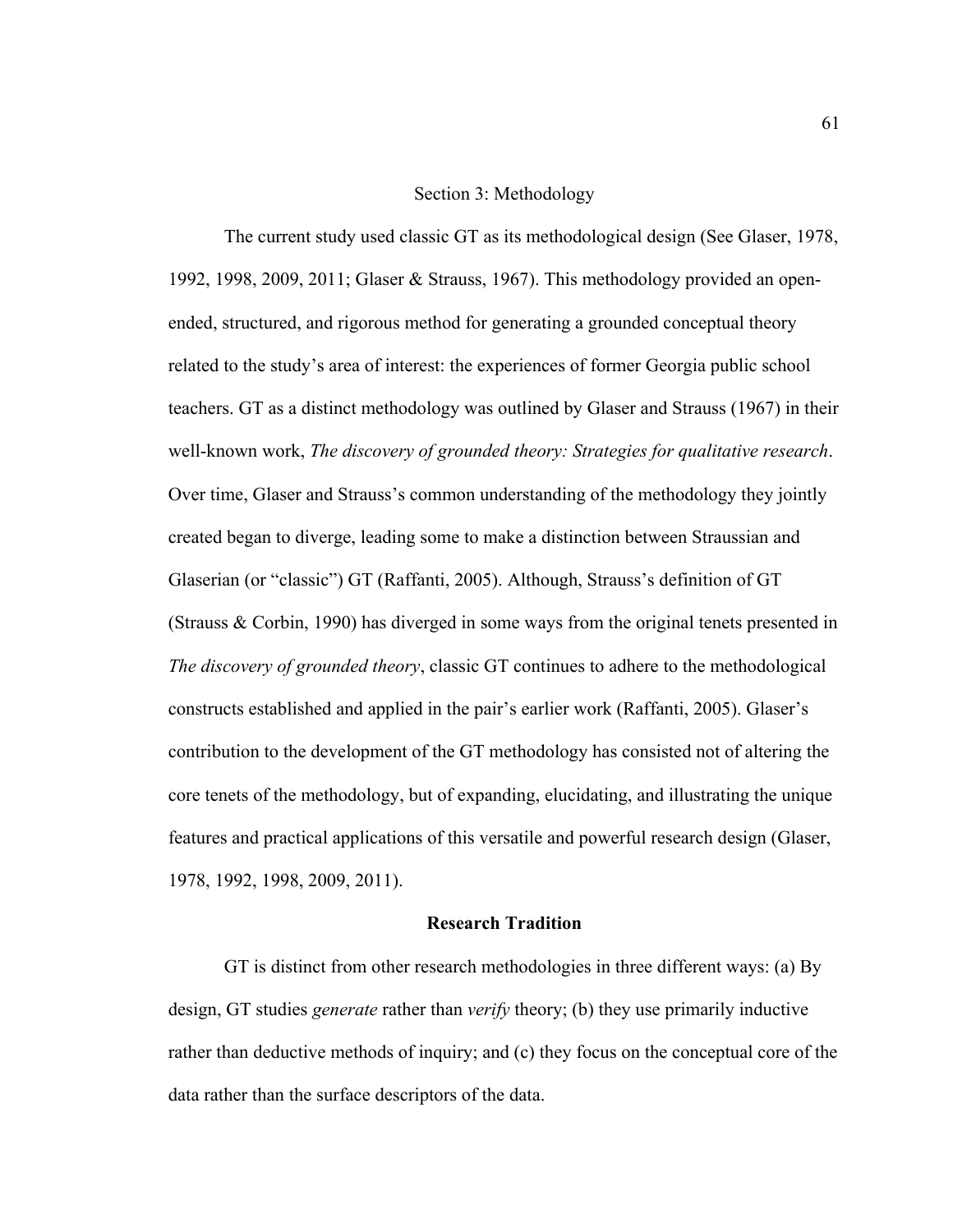GT differs from many other common research methodologies in that the GT researcher's primary objective is to generate a new theory from data, instead of testing or verifying existing theories or hypotheses (Glaser & Strauss, 1967, p. 28). Consequently, the results of a GT study cannot rightly be called *findings*, but must be understood as a theoretical product systematically generated from data that takes the form of "an integrated set of conceptual hypotheses," better known as a *grounded theory* (Glaser, 1998, p. 3). Even so, the GT "is not generated as a specific verificational check" and is not intended to support or disprove existing theory (Glaser, 2009, p. 40). Glaser (1992) explained that generative and verificational methodologies constitute sequential phases of the overall process of inquiry into an area of interest. Generative methodologies allow researchers to discover underlying patterns in the area of interest and then write theories about them; these theories can be applied and tested, in turn, by researchers using verificational methodologies (Glaser, 1992, p. 30). In conjunction, generational and verificational methodologies play complementary roles in advancing the general understanding of specific phenomena or areas of interest.

Methodologies that are designed to verify or substantiate claims are deductive in nature; those that seek to generate theory, such as GT, are necessarily inductive methodologies (Glaser, 1978, 2009; Glaser & Strauss, 1967, p. 114). Deductive studies begin with assumptions or preconceived questions that take the form of hypotheses to be tested. The findings of deductive studies are deduced from data collected specifically for the purpose of verifying or refuting the study's initial assumptions. Conversely, an inductive inquiry begins with no such preconceptions, but rather with a general area of interest that provides the initial direction for the research (Glaser, 1978, 1998; Olson,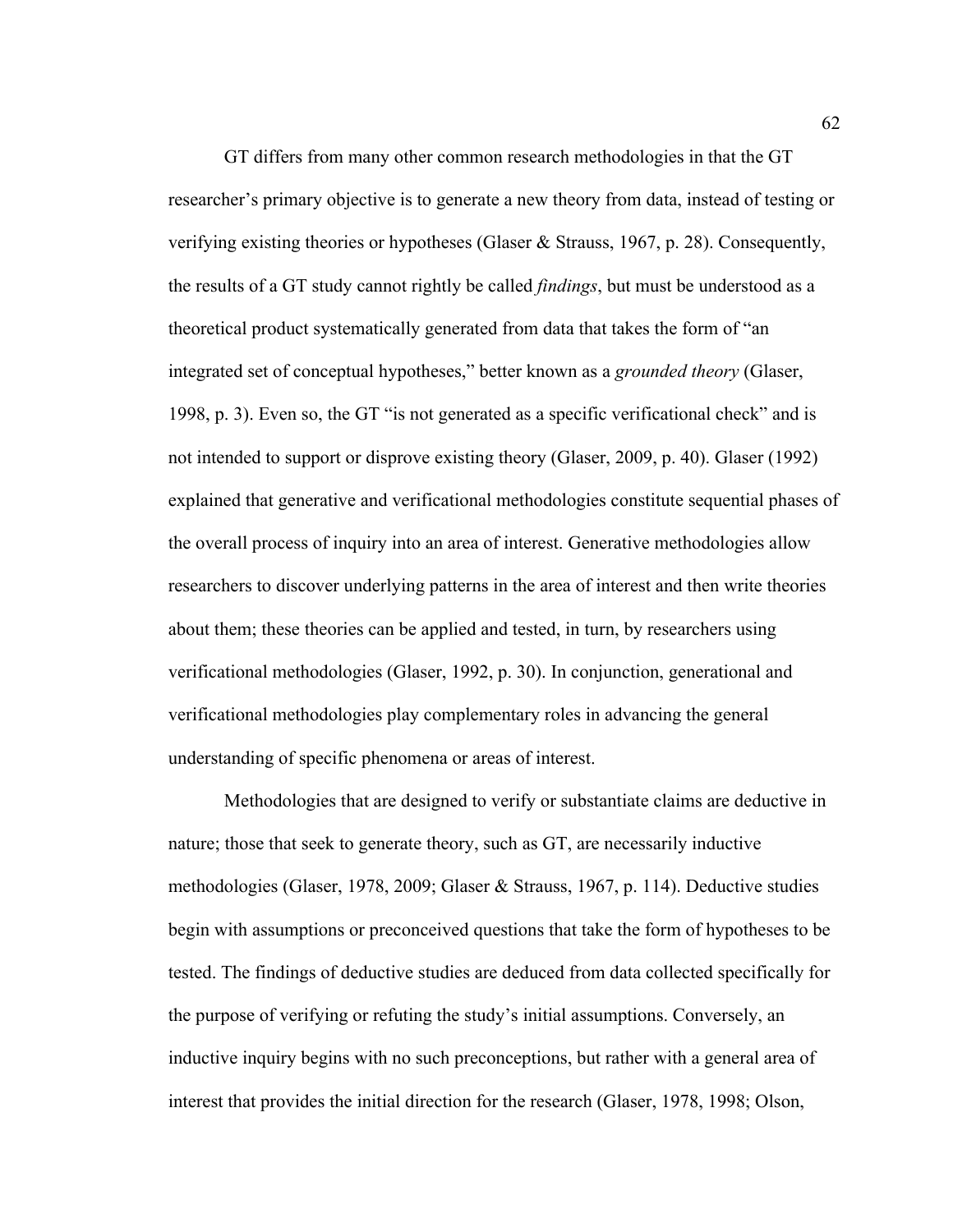2008). The purpose of an inductive study is to collect and analyze data from which a theory emerges through constant comparison of incidents and theoretical concepts occurring in the data (Glaser, 1978; Glaser & Strauss, 1967, pp. 37-38). Unlike the concrete verificational findings of deductive inquiries, the results of GT studies are grounded theories that "expose and conceptualize paradigmatic patterns operative within a system" (Olson & Raffanti, 2006, p. 536). Grounded theories are able to capture the theoretical essence of these underlying patterns because they are induced directly from data collected from within the system (Glaser & Strauss, 1967, p. 41). Although GT departs from the more traditional deductive research model in some ways, the opportunity to cultivate a deep, theoretical understanding of an area of interest ensures that undertaking an inductive study is a worthwhile endeavor.

Whereas traditional research methodologies often seek to capture and explain specific descriptive or statistical characteristics of the data, GT studies tease out and define the conceptual core of a general area of interest (Breckenridge & Jones, 2009; Glaser, 1978, 2009; Olson, 2008). Using constant comparative analysis, the GT methodology systematically conceptualizes descriptive data from the interest area to produce a framework of interconnected concepts that transcend the specific contexts from which they emerged (Glaser, 1978, 1998; Glaser & Strauss, 1967; Merriam, 2009). Because the results of a GT study are conceptual instead of descriptive, the theory is not bound by the specific social context or substantive area from which it was derived (Glaser & Strauss, 1967; Simmons, 2008b; Urell, 2006). A GT generated through the systematic conceptualization of data can potentially be used to inform a wide range of contexts to support positive social change.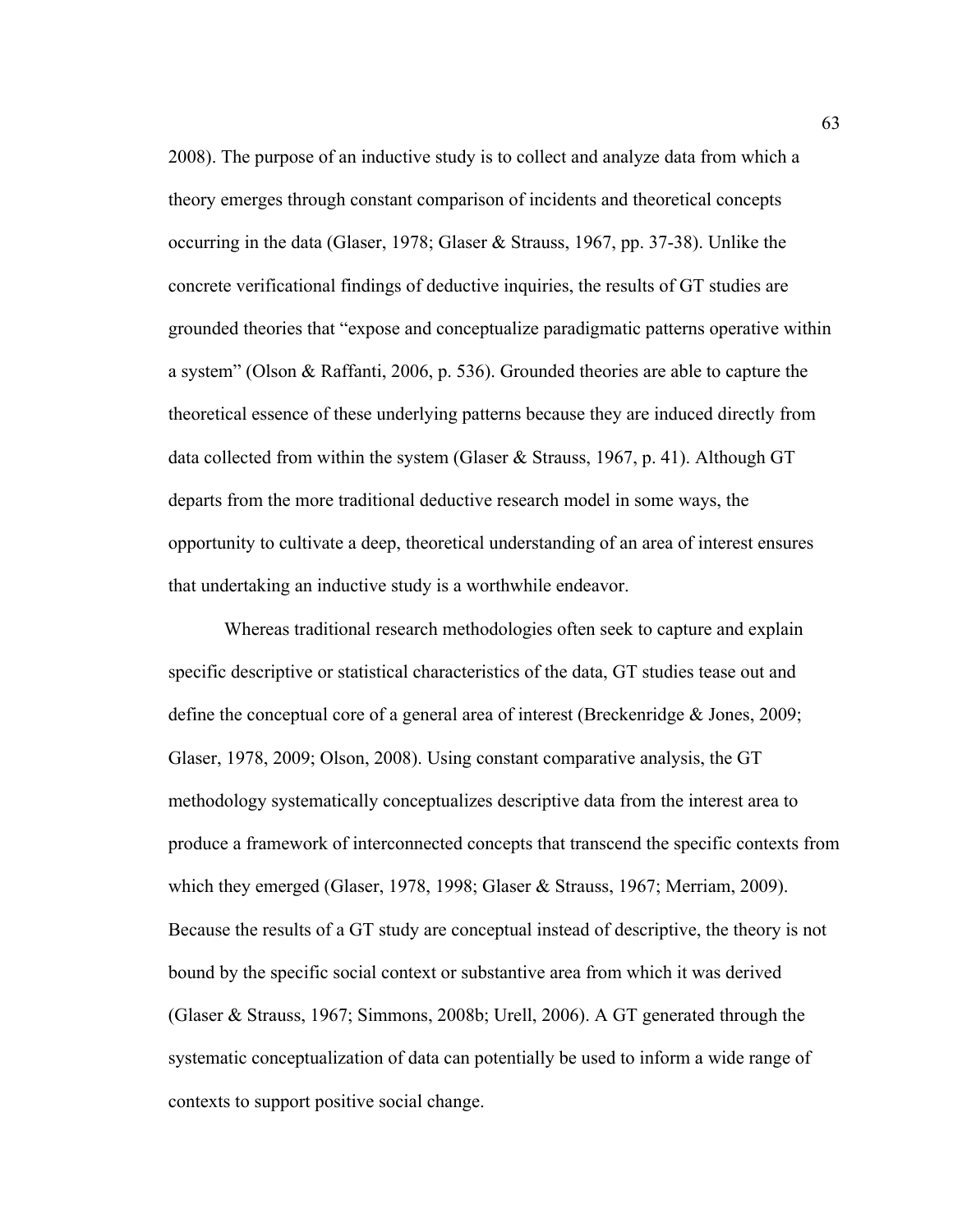#### **Rationale**

*Classic GT* is well suited to the current study's objective of supporting positive social change in education. Because GT is inductive, studies using this methodology can commence with nothing more than a general area of interest (Olson, 2008). By choosing an inductive design, I was able to refrain from posing preconceived research questions or hypotheses about the experiences of former public school teachers, as would be expected with most deductive research designs. Instead, the GT methodology permitted participants to "speak for themselves" about what was most relevant to them, rather than obliging them to respond to preconceived questions that may be more reflective of my interests than of the participants' own concerns. In this way, GT's inductive design provided me with the opportunity to gather first-hand data about the lived experiences of former teachers and to compose from this data a conceptual picture of the social and behavioral patterns underpinning participants' experiences in the context of Georgia's public school system.

The final result of a GT study, the grounded theory, is a set of conceptual hypotheses grounded in the lived experiences of participants that, most often, accurately reflects the main concerns of participants in the action scene under study (Glaser, 2010). Because they are grounded in data from participants in the action scene, grounded theories are usually highly relevant, easy for individuals in the action scene to identify with, and useful to stakeholders in the action scene. The current study's GT of navigating the cycle of decline in teaching synthesizes and conceptualizes the experiences of teachers who leave Georgia's schools, which means that it can provide valuable insight into the nature of teachers' quit decisions and even into the nature of teacher turnover in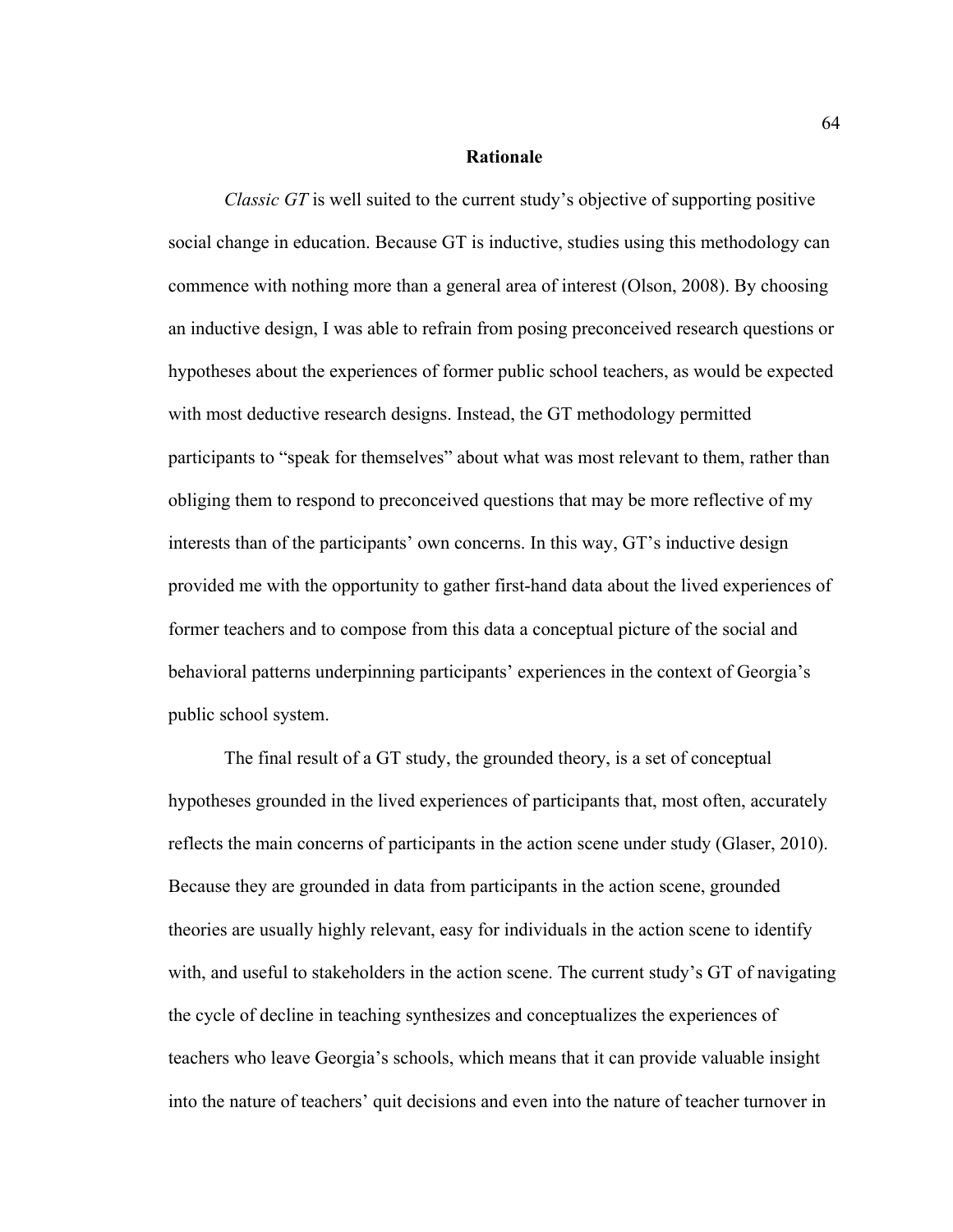general. Because it allowed me "to structure a social research study that will yield relevant information for educated and sustainable social change" (Urell, 2006, p. 525), GT was the optimal research design for the current study.

# **Measures for Ethical Protection**

I carefully ensured the privacy and safety of all participants involved in the study. The study's parameters presented no conflicts of interest among the participants, myself, and the objectives of the study, nor did the study require the participation of individuals from vulnerable populations. Measures for ensuring the ethical treatment, confidentiality, and security of participant data are outlined in the following section.

## **Informed Consent, Debriefing, and Benefits**

All participants were required to provide informed consent before participating in the study (see Appendix A). Participants were debriefed about the study before being interviewed and received a summary debriefing to communicate the results of the study when it was complete. Full copies of the final research report are available to participants upon request. Regarding potential benefits of participating in the study, participants may have experienced a catharsis or release after the interview regarding their experiences in the Georgia public school system; participants may also experience a sense of reassurance and solidarity with other former teachers upon reading the study's results.

# **Confidentiality**

Because the study's design required that data be collected in face-to-face interviews, complete participant anonymity was not possible. Potential participants were identified and invited to join the study via online networking, so they were not required to disclose any personal information prior to consenting to participate in the study. To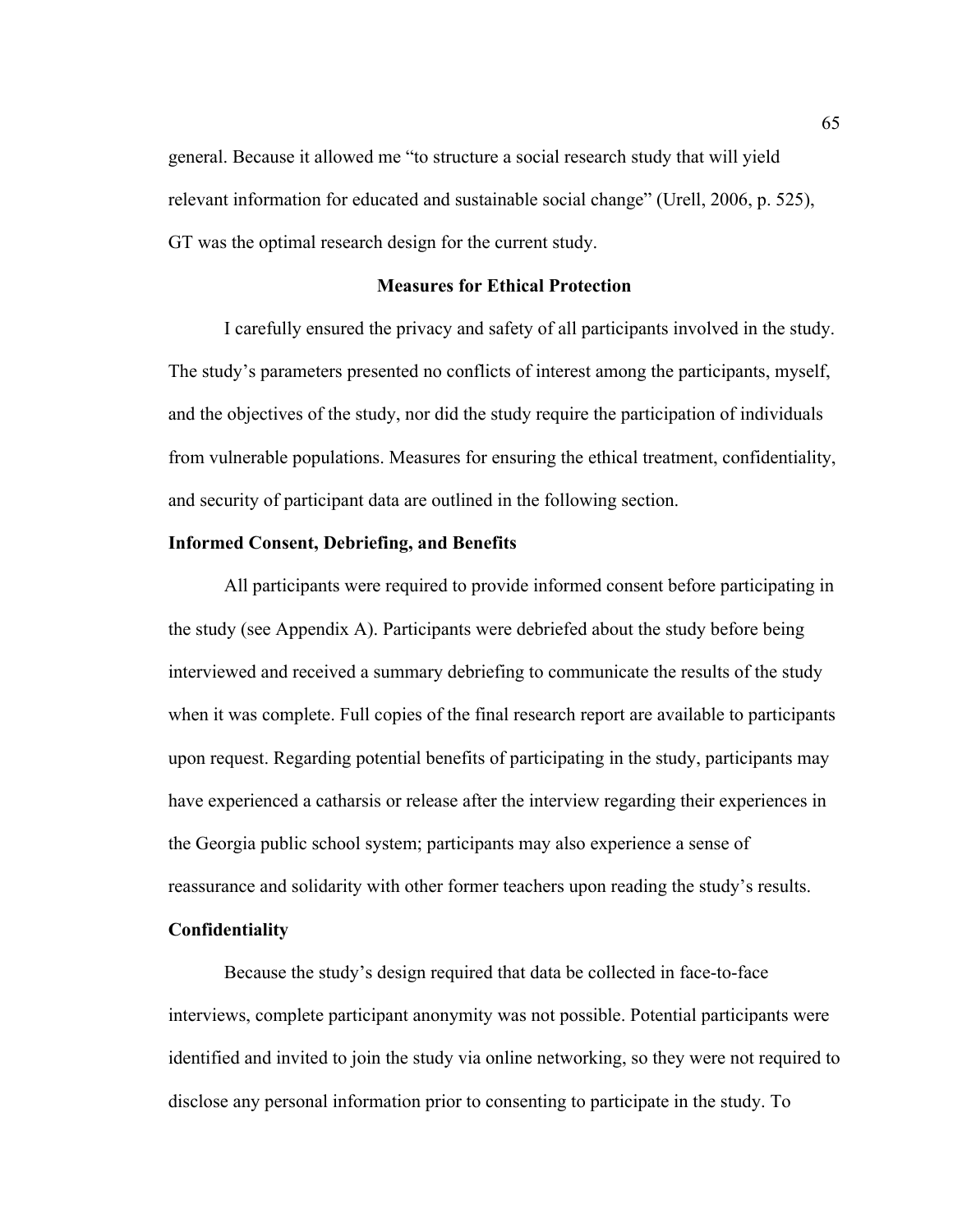ensure confidentiality during data collection and analysis, all identifying participant information was removed from interview transcripts and other written records. Because participants could withdraw their consent to participate in the study at any point, all documents were assigned participant-specific reference numbers that could be used to identify and pull information contributed by specific participants from the data pool. No identifying links to individual participants appear in the final research report.

# **Security**

All paper copies of participant-related forms, transcripts, and other documents were stored in a locked file cabinet at my home office. Electronic data files and documents were stored in password-protected folders on my laptop and backed up in password-protected folders to my home office desktop computer. All individuals with access to paper or electronic copies of participant documents or data were required to sign a confidentiality agreement.

## **The Role of the Researcher**

In a GT study, the researcher's primary role is that of a theoretical data analyst, skillfully elevating the disparate substantive codes in the data through the GT process to form an integrated explanatory theory. In order to facilitate the conceptualization of the study's data, I had to build working relationships with participants that were free from conflicts of interest. I also had to understand my own experiences and potential bias in relation to the study's area of interest so that their influence on the emergent theory could be minimized. Finally, I had to cultivate two key traits that mark the successful GT analyst.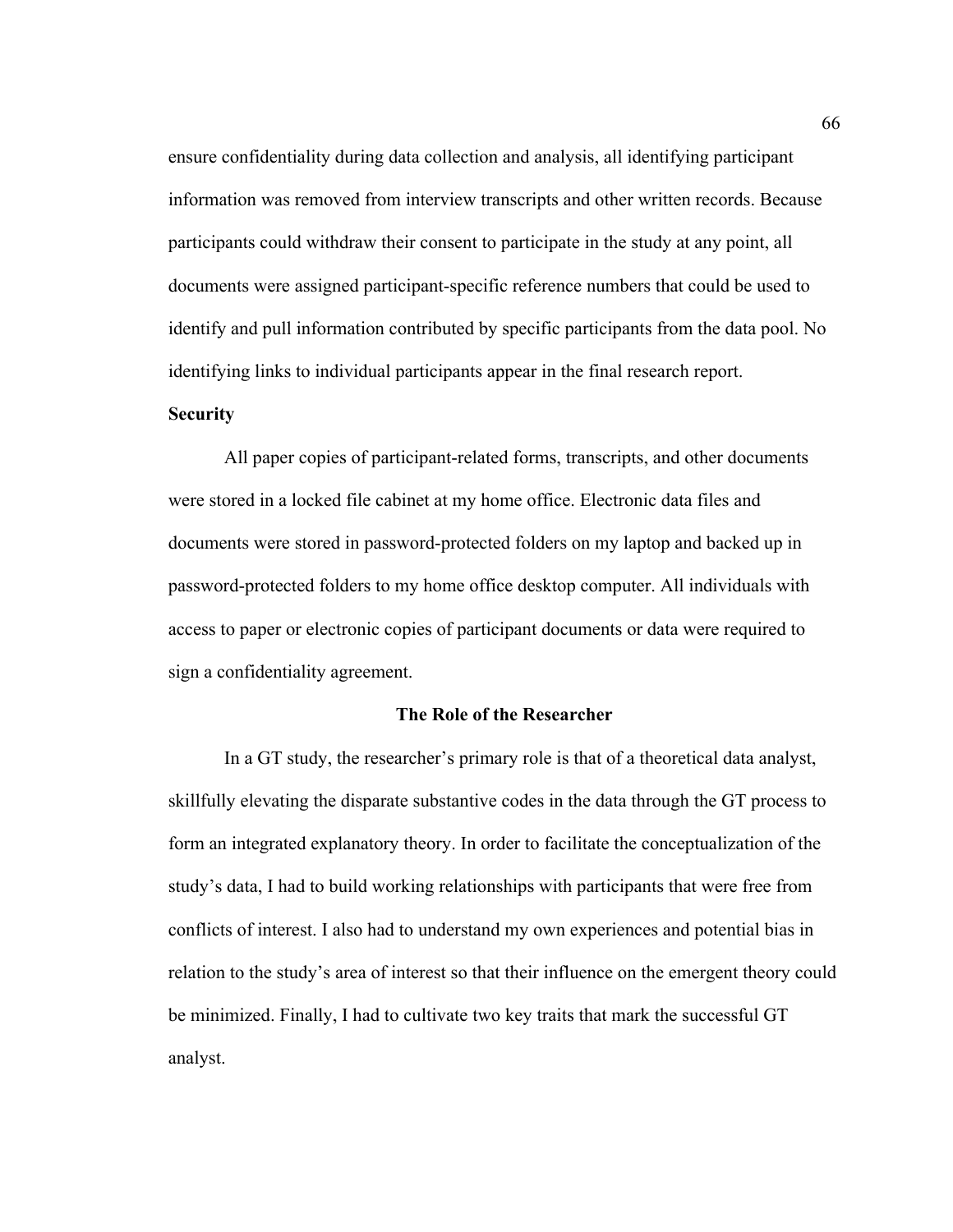## **Relationship with Participants**

Aside from sharing the common experience of having taught in Georgia's public school system, I had no professional affiliation with the study's participants nor was the study affiliated with or restricted to a particular school or system. The lack of a central research setting and the unaffiliated status of the participants significantly minimized the likelihood that conflicts of interest related to my role would arise over the course of the study. As a former teacher myself, I interacted with participants as a colleague and earnest listener with an intrinsic professional and personal interest in their experiences. The open-ended, conversational style of interview used in GT was helpful in establishing a sense of trust between participants and myself, which in turn, encouraged participants to freely and candidly share their main concerns.

#### **Personal Experience**

Although keeping preconceptions to a minimum is a necessity for generating theory, the GT researcher is by no means expected to somehow wipe his or her mind clear of all knowledge of the area of interest when the study commences (Glaser, 1998). Glaser (1998) pointed out that "it is a fantasy for the researcher to think he/she is not a part of the data," while emphasizing the importance of "keeping track of how one is part of it" (p. 49). Wiggins and McTighe (2005) described the process of keeping track of one's personal preconceptions and bias as "the wisdom to know one's ignorance and how one's patterns of thought and action inform as well as prejudice understanding" (p. 100). To promote self-awareness and cultivate a true openness to the emergent patterns in the study data, I conducted a thorough self-interview as part of the data collection phase of the research. Thorough the self-interview, my own personal experiences were effectively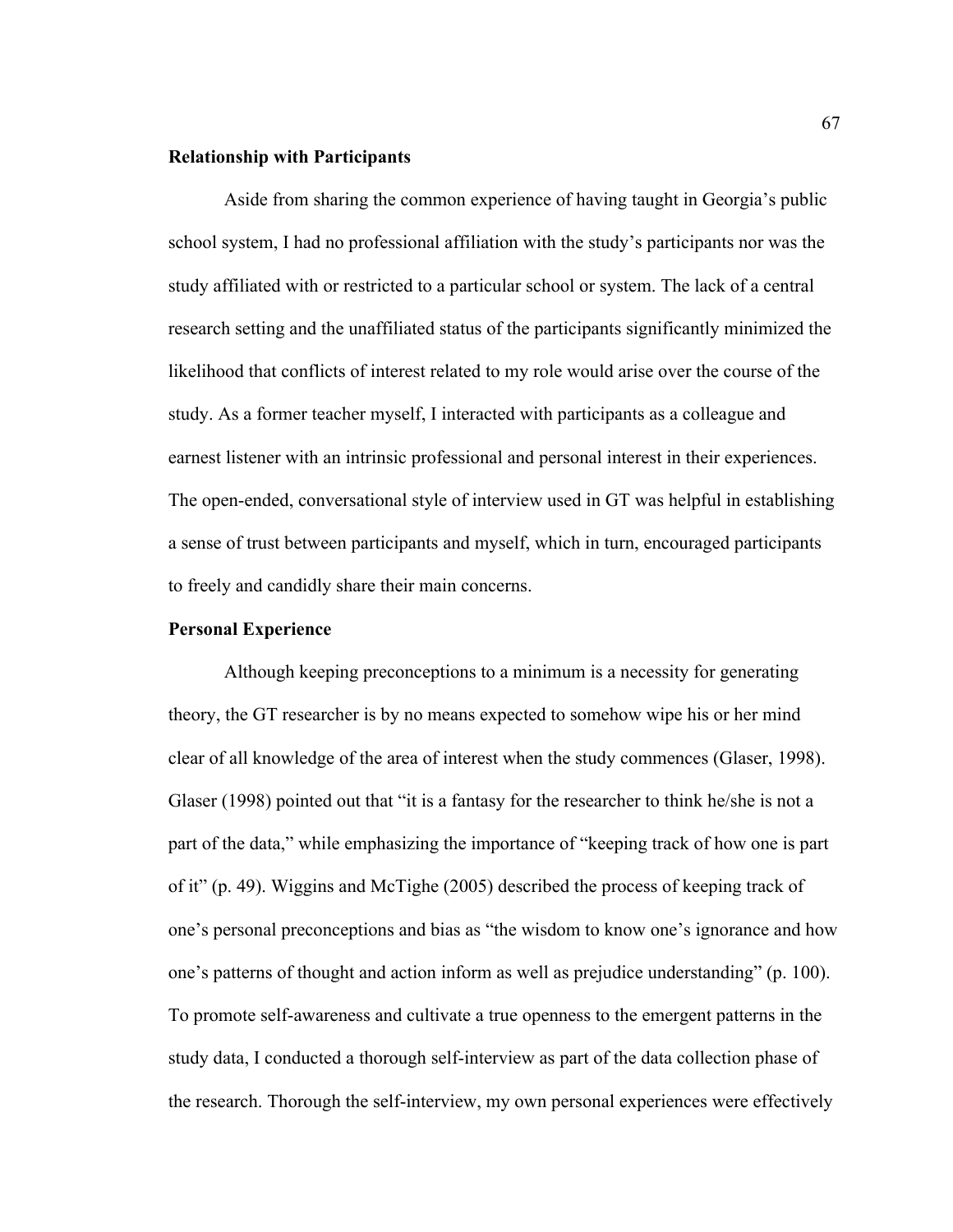pulled from the realm of subtle influence and transmuted into data that was processed using constant comparison (Glaser  $&$  Strauss, 1967). In this way, the self-interview allows a GT researcher to relinquish the baggage of prior experience and knowledge for the duration of the study and become a "non-citizen for the moment so he can come closer to objectivity and to letting the data speak for itself" (Glaser, 1978, p. 8). The selfinterview is a common strategy among GT researchers for systematically acknowledging, documenting, analyzing, and then setting aside prior experiences, expectations, and knowledge of the study's interest area, so that researchers are free to do the conceptual work of generating theory from data (Glaser, 1998; Simmons, 1993, p. 4).

## **Two Traits of the GT Analyst**

In a GT study, the researcher's ability to generate a useful GT is heavily dependent on his or her theoretical sensitivity and ability to tolerate confusion (Glaser, 2010). According to Glaser (1992), "theoretical sensitivity refers to the researcher's knowledge, understanding, and skill, which foster his generation of categories and properties and increase his ability to relate them into hypotheses, and to further integrate hypotheses, according to emergent theoretical codes" (p. 26). This definition of theoretical sensitivity encompasses all phases of the GT research study; the researcher's ability to "give conceptual insight, understanding, and meaning" to data underpins the entirety of the GT process (Glaser, 1992, p. 27).

It is not enough that a GT analyst have "the ability to have theoretical insight into his area of research"; this skill must also be combined with "an ability to make something of his insights" (Glaser & Strauss, 1967, p. 46). For this reason, Glaser (2010) maintained that among the most important traits a GT researcher possesses is "an ability to tolerate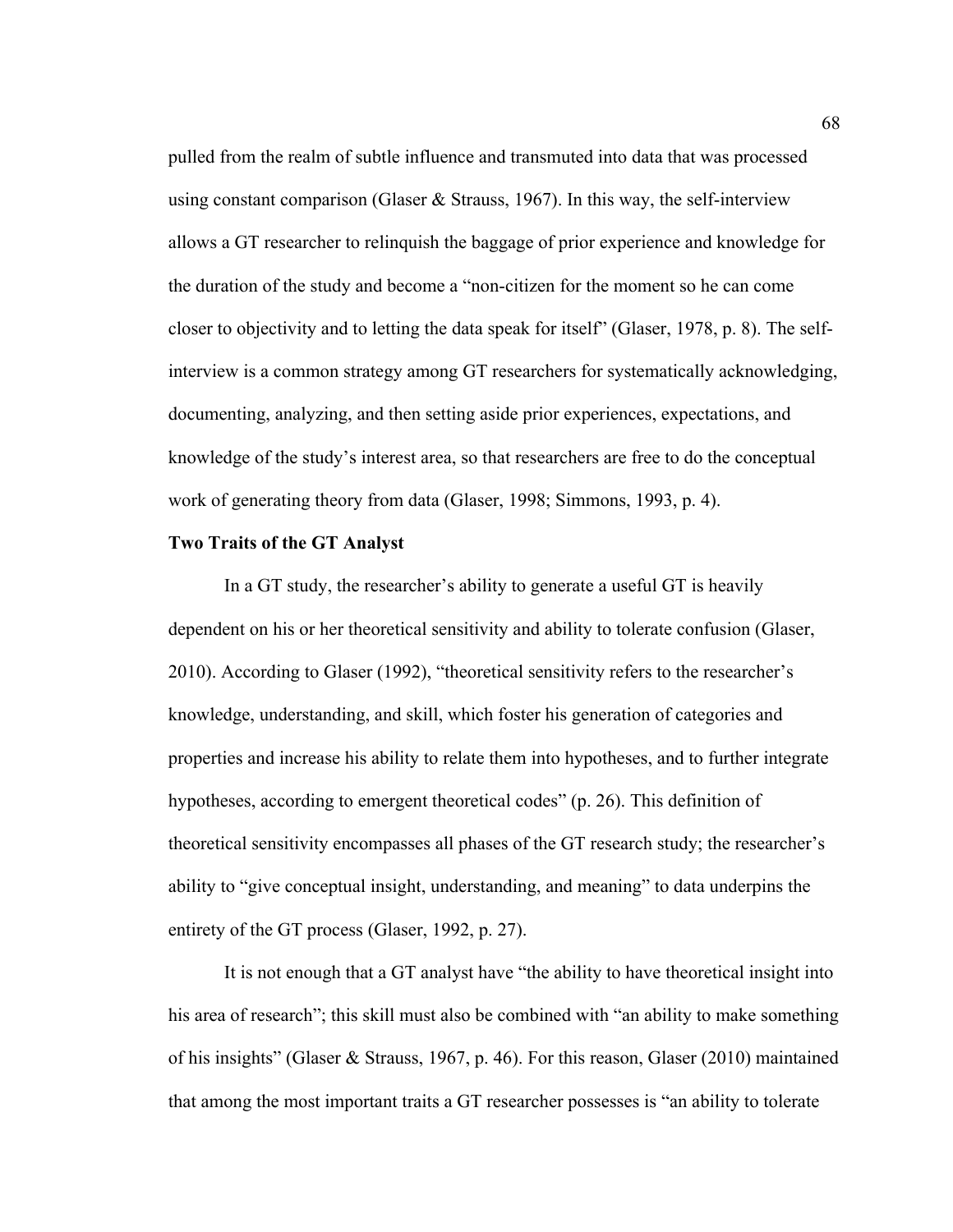some confusion" (p. 4). GT requires the researcher to collect and derive meaning from tremendous amounts of data without the clear guidance of specific research questions or hypotheses. Key codes and concepts may emerge from any data, but the researcher can never know in advance which codes and concepts are important and which are incidental. Constant comparison between codes, incidents, and concepts during GT analysis makes the process of analyzing the data confusing, intense, and critically important. This harrying circumstance is a necessary procedural consequence of discovering theory through induction. Glaser (1998) assures GT researchers that "uncertainty, ambiguity, and confusion are a useful path to being open to emergence" (p. 44). In the current study, the traits of theoretical sensitivity and the ability to tolerate ambiguity worked in conjunction as I navigated the constant comparative process and eventually reintegrated the multitude of scattered conceptual elements into a useful, relevant explanatory theory of navigating the cycle of decline.

#### **Grand Tour Question**

Although research studies are often structured around general research questions or hypotheses (Creswell, 2003), GT studies do not preconceive research questions to guide data collection and analysis. Instead, GT researchers embark upon an inquiry with nothing more than a well-defined, though general area of interest (Olson, 2008). In order to begin exploring the area of interest, I posed a "grand tour" question at the beginning of each interview. A grand tour question is a general question or prompt that introduces the area of inquiry to participants and is stated in general enough terms to avoid influencing participant responses down a preconceived path (Glaser & Strauss, 1967; Olson, 2006). Olson (2006) described a grand tour question as "the starting gate for the grounded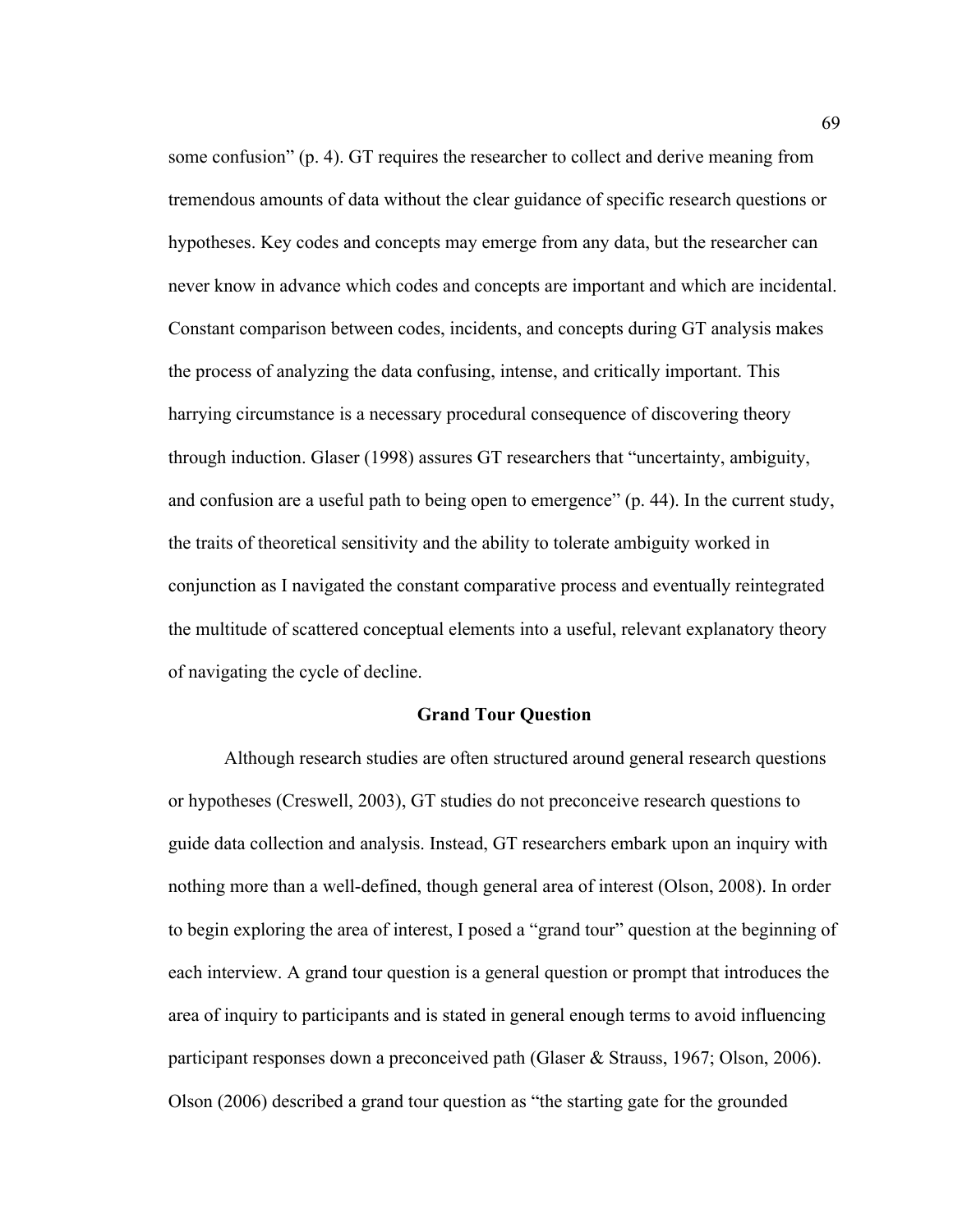theorist who wishes to obtain unforced or non-coerced interview data" because it "opens the door to discovering what is going on in the action scene" (p. 5). The current study's initial grand tour question took the form of a simple prompt: "Tell me about your experiences as a public school teacher*.*"

The prompt was intentionally broad, designed to encourage participants to select and share their most relevant experiences without feeling pressured respond in ways that conformed to leading questions, cues, or perceived expectations from the researcher. Since an abundance of participant data is the required to fuel the emergence of a GT, one of the most important characteristics of an effective grand tour question is that it "is designed to convey to the respondent that they are being invited to discuss *what is relevant to them* [italics in original] (not the researcher) about the general topic area, on their terms" (Simmons, 2008a, p. 16-17). For this study, the grand tour question was specifically designed to "instill a spill," as Glaser (2009, p. 22) concisely phrased it, encouraging participants to provide rich data on topics of personal relevance and concern.

# **Criteria for Selecting Participants**

The study's sample consisted of 12 participants who voluntarily left teaching positions in the Georgia public school system prior to becoming eligible for retirement. Although the number of participants in GT studies can vary widely, the core categories had reached saturation with data from 12 participants, so no further sampling was required. GT studies rely on a specialized sampling technique called theoretical sampling to guide the selection of participants. Theoretical sampling is continuous throughout a GT study and uses categories and concepts that emerge during data analysis instead of predetermined criteria to select subsequent participants and participant groups for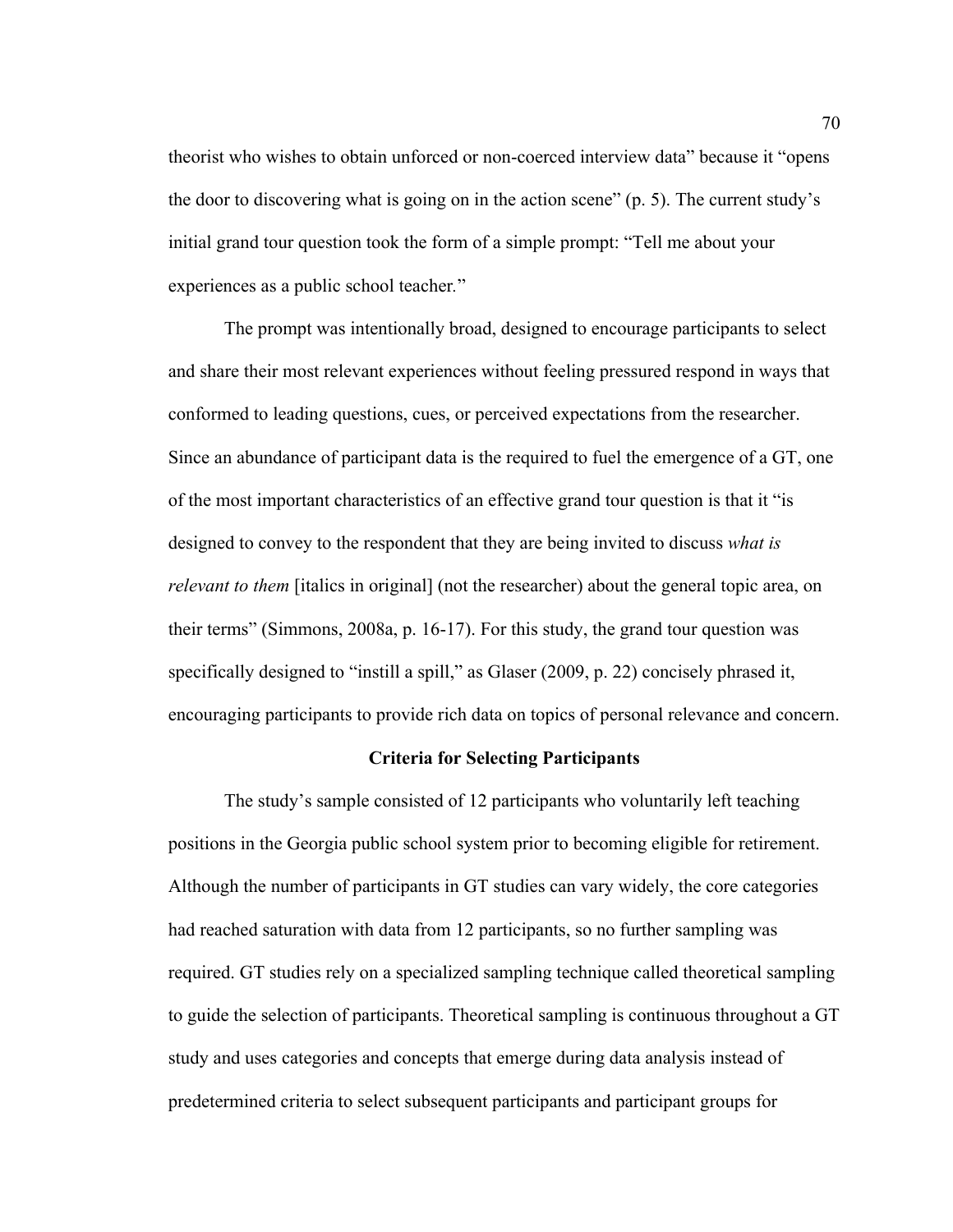inclusion. According to Glaser (1978), "initial decisions for theoretical sampling are based only on a sociological perspective and on a general problem area" (p. 44), so my first task in selecting participants was to identify former Georgia public school teachers who were willing to share their experiences. To locate potential participants, the study followed Gonzalez et al.'s (2008) precedent, in which the researchers successfully used snowball sampling to locate former teachers. Patton (2003) explained that snowball sampling entails networking among "people who know people who know people who know what cases are...good interview participants" (p. 243). I used snowball sampling through email and social networking websites including Facebook and LinkedIn to solicit recommendations for potential participants and locate an adequate sample of former Georgia public school teachers. I formally invited potential participants identified through snowball sampling to participate in the study via social media private messaging platforms or email. The first individuals to respond to my invitation to participate in the study became the first interviewees. After the initial interview data were collected and analyzed, GT's specialized practice of theoretical sampling took precedence. More detailed information on theoretical sampling is provided later in this section.

#### **The Seven Stages of the GT Methodology**

The following breakdown of the seven stages of a GT study presents a detailed overview of the GT process (see Olson, 2006, pp. 3-18; see Simmons, 2008b). GT's seven procedural stages include minimizing preconceptions, data collection, data analysis, memoing, sorting, outlining, and writing. The presentation of these steps in the process as distinct and strictly chronological may be misleading to individuals who are unfamiliar with GT. GT is a recursive, non-linear process that entails constant and fluid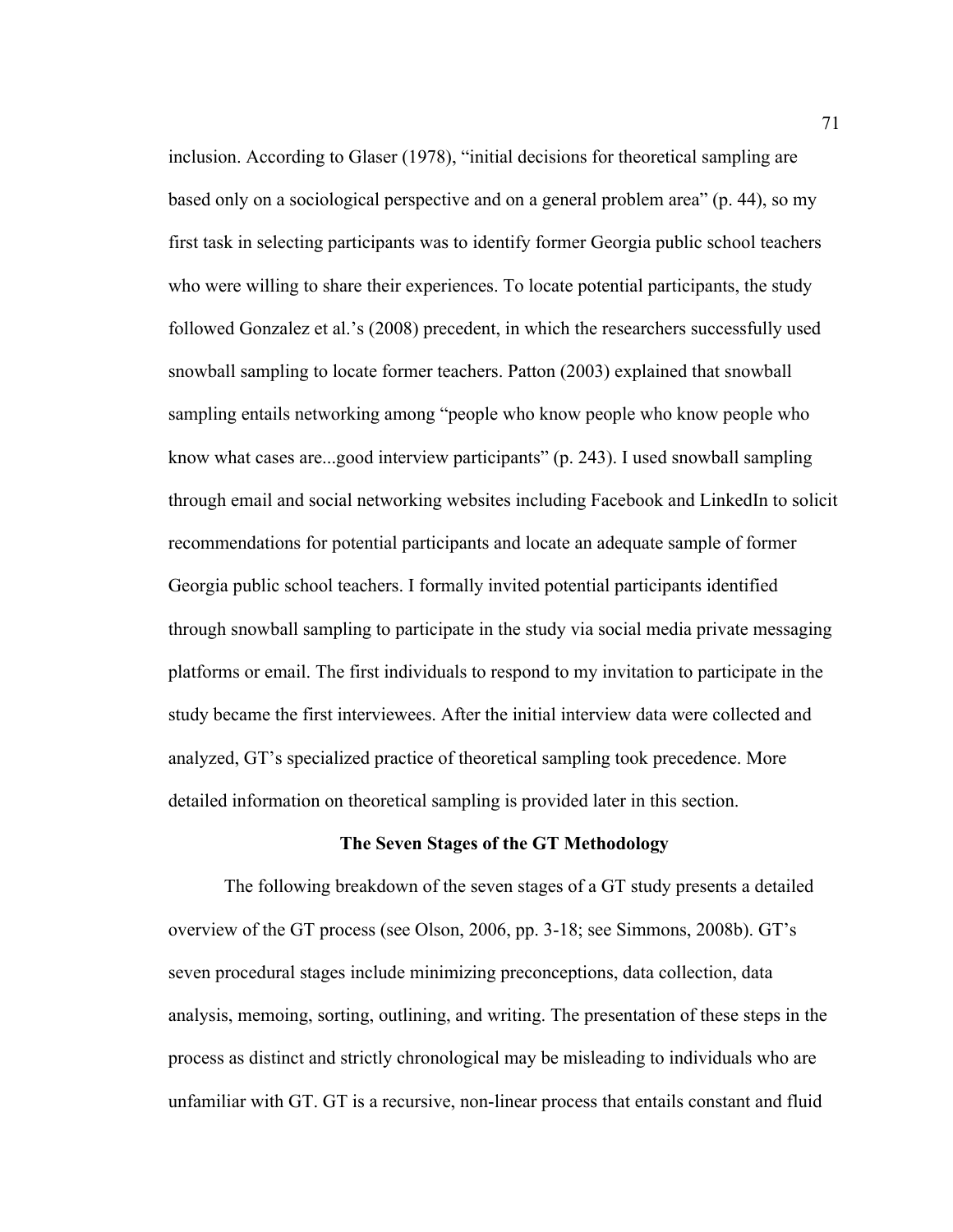shifting among the methodology's various stages (Becker, 1995; Holton, 2010). For instance, data collection, constant comparative analysis, and memoing can occur simultaneously, all while the researcher strives to minimize preconceptions and remain open to the emerging theory (Glaser, 1992; Holton, 2010; Stern, 1995). Even during the sorting and writing phases of the process, it is not uncommon for GT researchers to return to the field to collect data to round out an important code or concept (Glaser, 1992; Stern, 1995). Because of the inductive nature of a GT study, the prescribed stages are, in reality, quite flexible and often overlap to permit the researcher to discover, sample for, and saturate theoretical codes and concepts as they arise from the data. Holton (2010) affirmed the significance of GT's recursive design, citing the important role of the methodology's "cycling nature of constant comparison and theoretical sampling in progressing the analysis toward higher levels of conceptual abstraction, core emergence, and theoretical integration" (p. 23). The following section explains GT's processes of turning raw data into conceptual theory in detail.

#### **Stage 1: Minimizing Preconceptions**

In this initial stage of the GT process, the researcher prepares for the coming trials of conceptualizing data by minimizing preconceptions, delaying the initial literature review, and selecting an area of interest while avoiding a predetermined research "problem" or hypothesis. For the committed GT researcher, minimizing preconceptions is not a mandate or a burden, but a necessary step toward uncovering the conceptual patterns imbedded in the data. The GT researcher's own personal and professional ideals, interests, aspirations, and preconceptions will have no bearing on the emergence of a truly grounded GT; a theory influenced by ungrounded speculation and personal bias will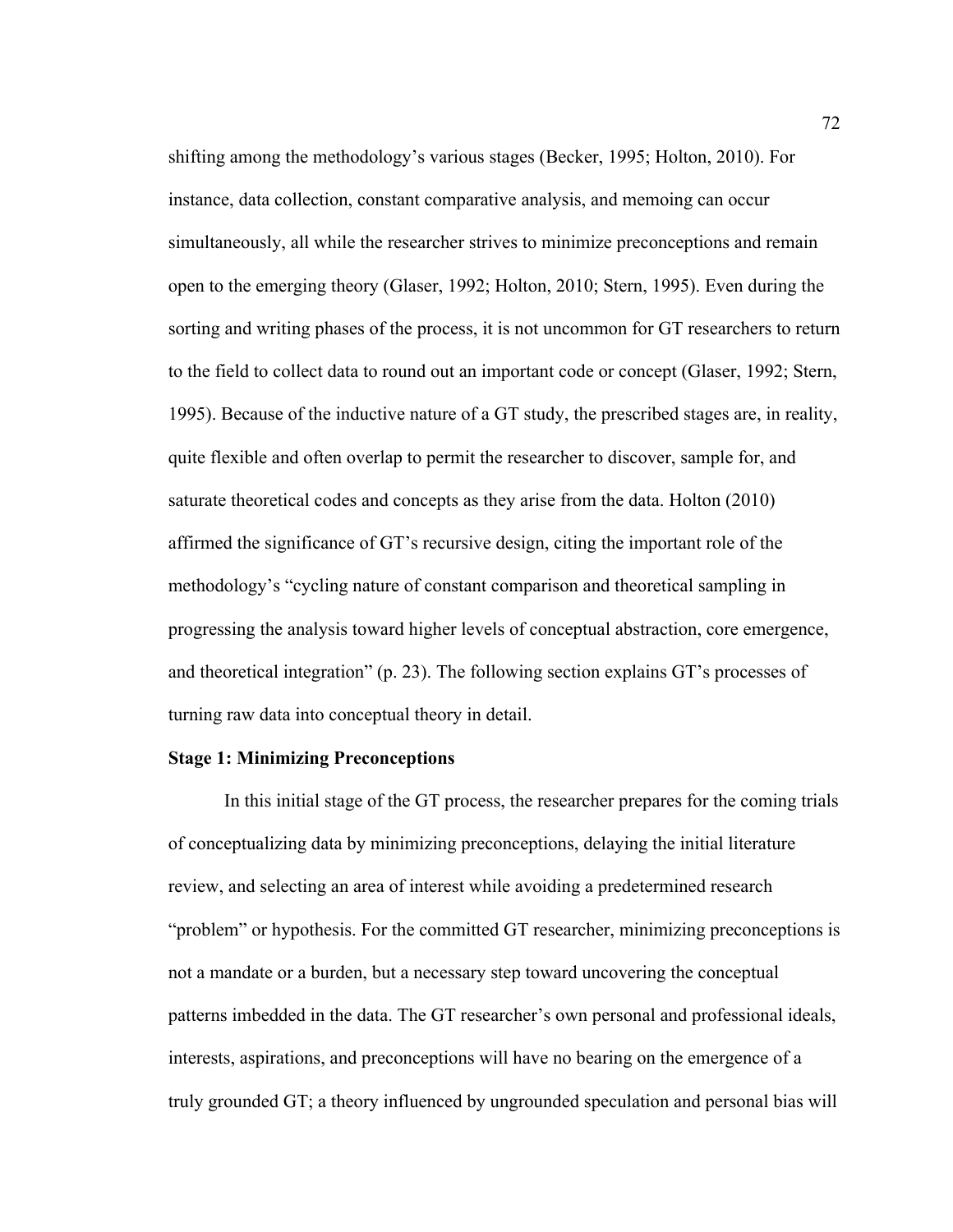suffer from diminished applicability and relevance in the social context from which it claims to be derived (Glaser, 1992, 2002).

#### **Stage 2: Data Collection**

The current study collected data through open-ended, intensive interviews with participants. Open-ended interviews are the most common method of data collection used in GT because they generate plentiful data that reflects participants' main concerns instead of prompting or leading participants with preconceived interview questions and protocols (Simmons, 2008b). Interviews were conducted in person whenever possible, but telephone and online interviews provided effective alternatives for accommodating several participants' preferences and schedules. Regardless of venue, all interviews were digitally recorded and transcribed before being coded. Interviews opened with a simple invitation to participants: "Tell me about your experiences as a public school teacher." Burgess (2011) stated that after posing the grand tour question or prompt, "the interviewer should follow the lead of the interviewed" (p. 40), in order to encourage and support the unimpeded sharing of participants' experiences. At all times, the interviewer should strive to maintain the neutral role of a passive, interested listener to participants' concerns (Burgess, 2011; Glaser, 1992, 2002, 2009). Glaser (1998) explained that, in most cases, participants will readily vent their concerns when they realize that they are being listened to. Since GT interviews tend to be conversational and emergent in nature (Glaser, 2009), researchers sometimes need to ask follow-up questions to clarify information or prompt participants to continue with or complete a thought (Burgess, 2011). Follow-up questions should be carefully phrased as "open-ended and probing, yet not leading the respondent or supplying her with a response" (Raffanti, 2005, p. 11). To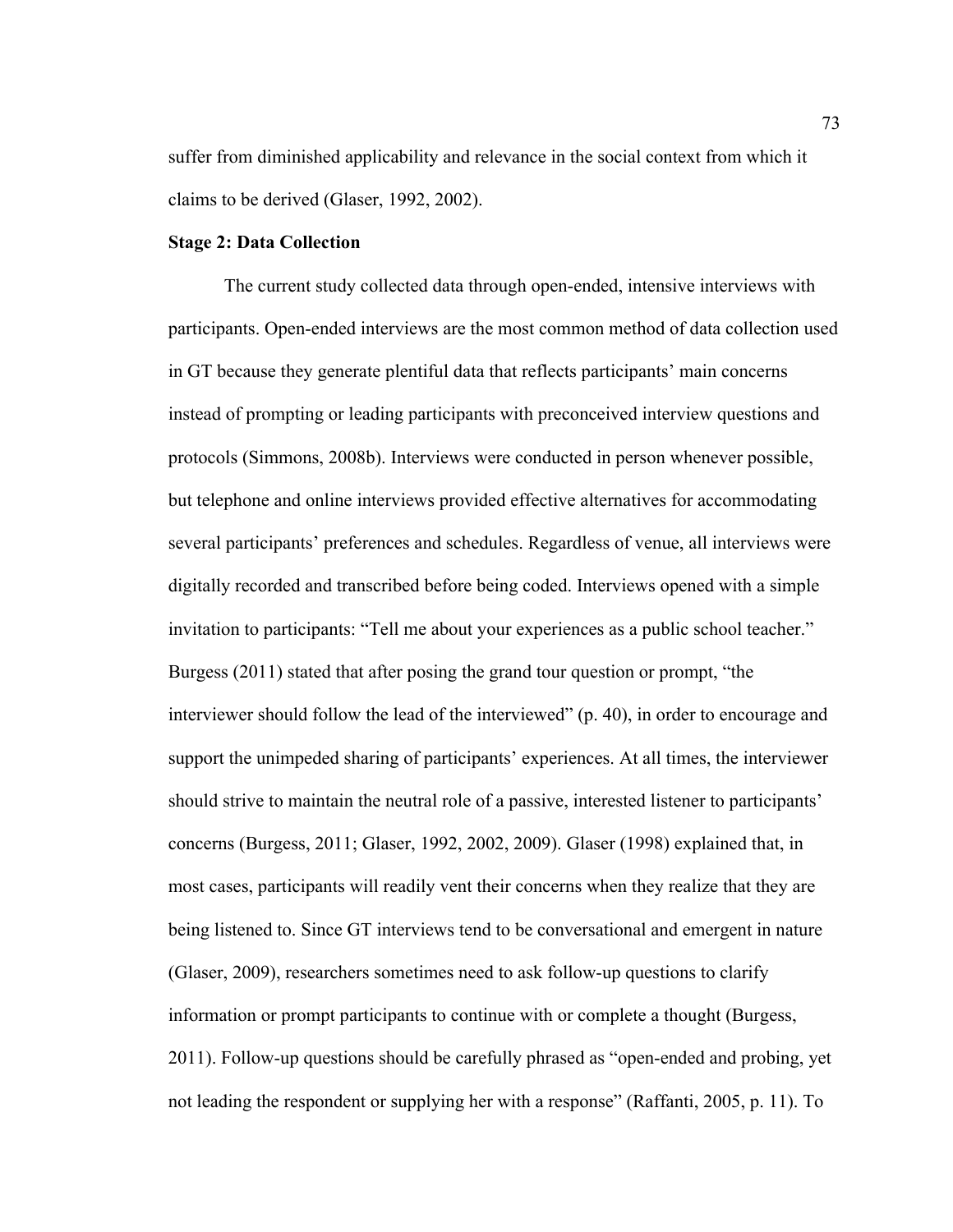avoid leading participant responses, follow-up questions should never be scripted or prepared in advance. Allowing participants to focus on their own central concerns, experiences, and interests is critical in gleaning unforced data from open-ended interviews in GT.

In a GT study, the earliest interviews open with a broad grand tour question that is designed to elicit an abundance of general data in the interest area. The direction and content of these interviews are determined only by what the interviewee's "problem is and how they are continuously trying to handle it" (Glaser, 1998, p. 124). However, as the research progresses and key concepts from the data emerge, interviews with participants tend to be shorter and more frequent, often focused on gathering data about specific components of the emerging theory. Accordingly, the researcher may modify or change the initial grand tour question to reflect the specific focus of each interview. In the current study, I used the initial grand tour prompt in all of the interviews; I also asked some more specific questions related to emergent concepts in the later interviews. Data from later interviews is often used to help define, expand, and saturate underdeveloped properties and categories and to explore potentially important concepts that need further grounding (Glaser & Strauss, 1967).

**Theoretical sampling.** The narrowed focus of interviews over the course of the study is the result of a GT practice known as *theoretical sampling* (Glaser, 2009). Theoretical sampling is an ongoing process by which "the analyst jointly collects, codes, and analyzes his data and decides what data to collect next and where to find them, in order to develop his theory as it emerges" (Glaser, 1978, p. 36). At the outset of a GT study, the researcher's initial decisions about sampling and the formulation of the grand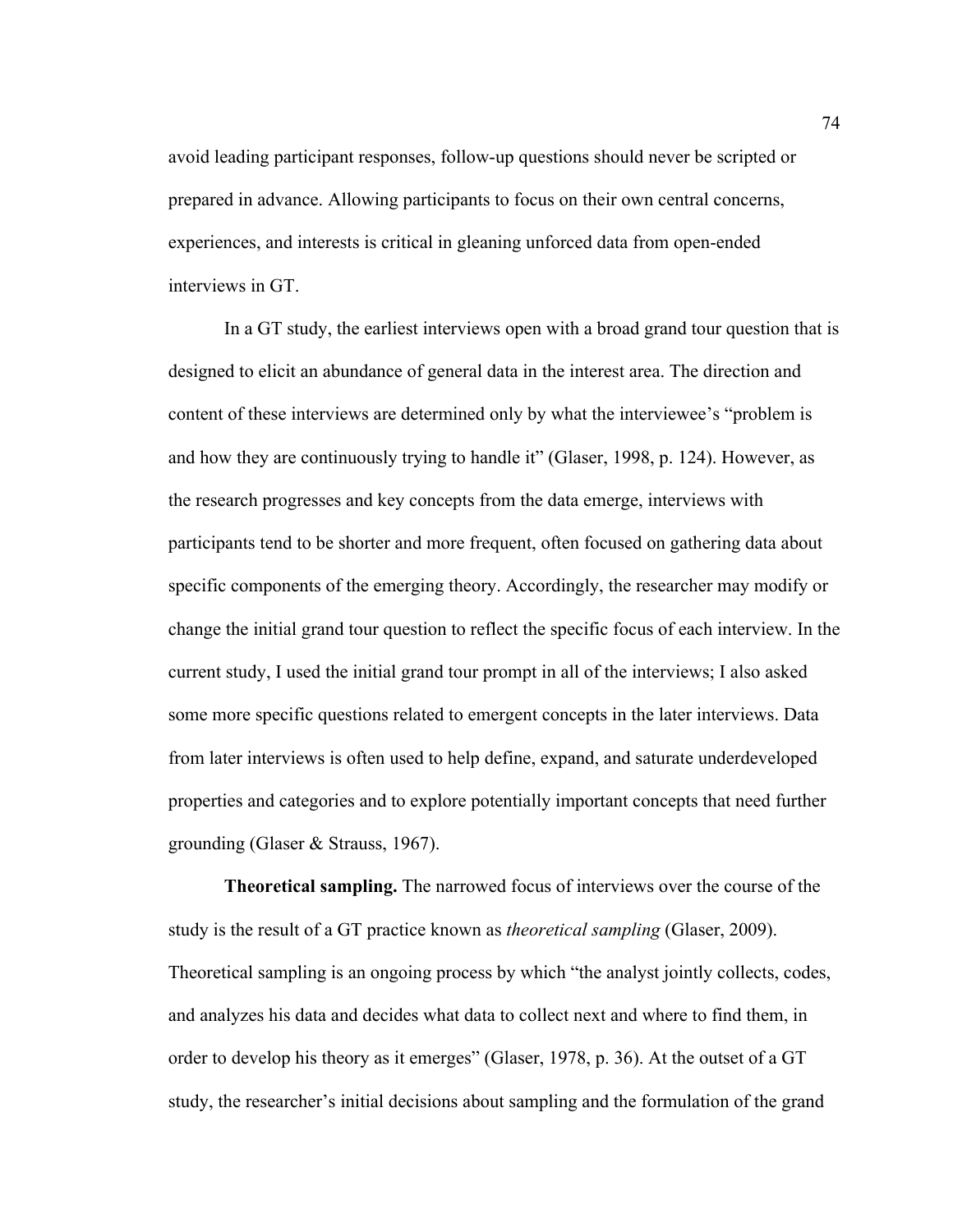tour question are based only the study's general area of interest (Glaser, 1978; Glaser & Strauss, 1967). Beyond these preliminary measures required to initiate data collection, "further collection cannot be planned in advance of the emerging theory" (Holton, 2010, p. 28). Instead, the GT researcher uses theoretical sampling to make informed decisions about the next steps in data collection based on emergent patterns and concepts from recently analyzed data. Theoretical sampling allows the researcher to select participants and participant groups that can assist in the development of emergent concepts (Becker, 1995; Glaser, 2002, 2009; Raffanti, 2005; Stern, 1995). In this way, data collection is controlled and guided by the emergent theory, while the theory is induced from concurrent and continuous data analysis (Becker, 1995; Breckenridge & Jones, 2009; Glaser, 1978, 1992, 1998, 2009; Glaser & Strauss, 1967; Vander Linden, 2005).

**Theory development.** Theoretical sampling plays a critical role in the expansion, integration, and saturation of the emergent theory. Early in the study, theoretical sampling allows the researcher to determine the relevance and fit of potential conceptual categories as they arise from data analysis (Olson, 2006; Stern, 1995). Olson (2006) explained that "following these emergent patterns and data collection and further comparing these concepts to one another will either serve to sharpen the category or deem it as irrelevant or a bad fit" (p. 11). Theoretical sampling also permits the researcher to identify and define the properties of relevant categories, thereby densifying the theory and filling in conceptual gaps revealed during analysis (Breckenridge & Jones, 2009; Glaser, 1992; Stern, 1995). The purpose of theoretical sampling is to expand, explicate, and refine the emerging theory within the interest area (Breckenridge  $\&$  Jones, 2009; Glaser, 1992), which often "leads the researcher into fertile areas that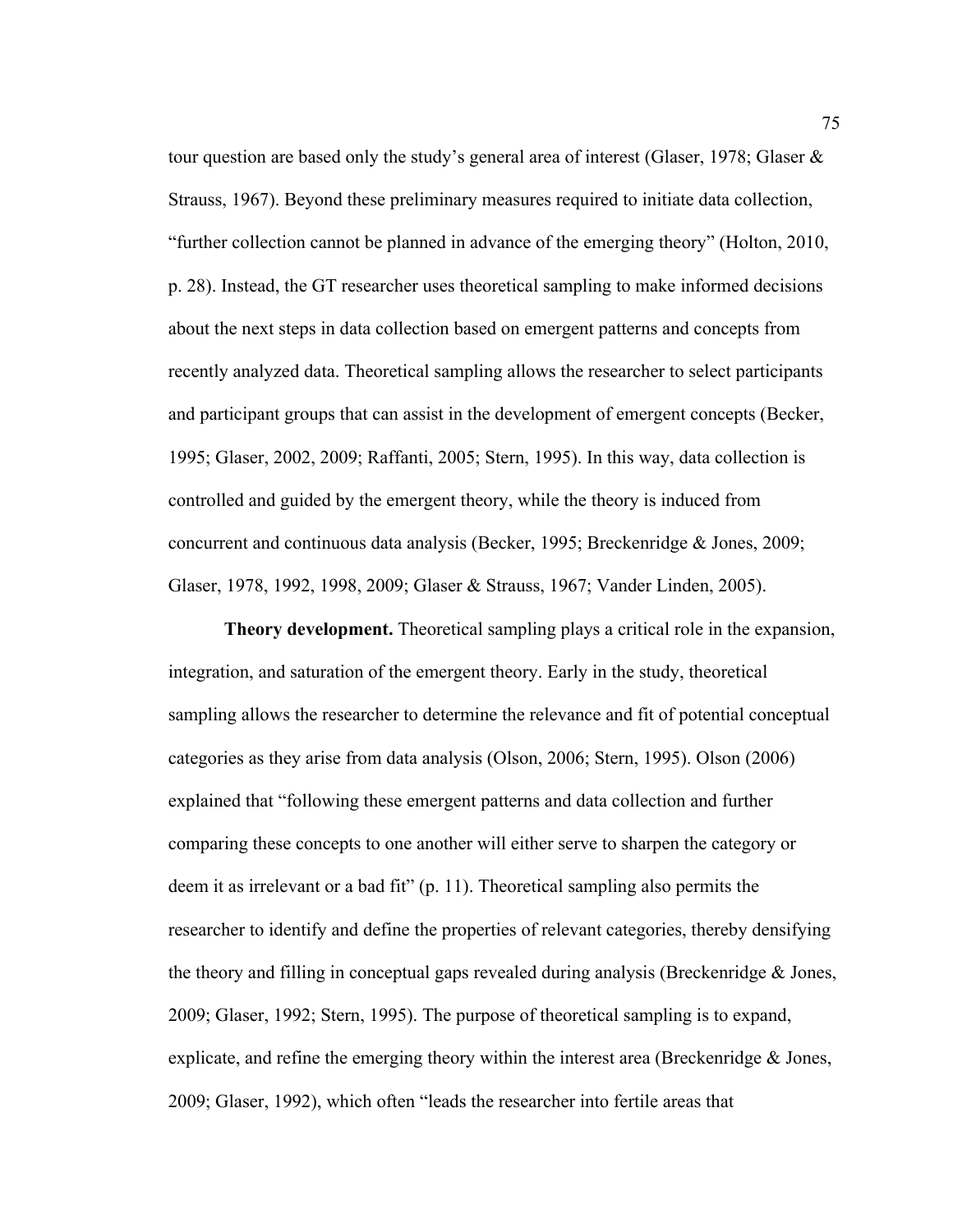preconception or forcing may have shut down" (Raffanti, 2005, p. 14). As data analysis yields fewer and fewer leads for the emergent theory's elaboration and expansion, theoretical sampling shifts to focus on saturating existing categories and exploring conceptual relationships among properties, categories, and patterns (Breckenridge  $\&$ Jones, 2009; Glaser, 1992, 1998). Formal theories, which seek to integrate conceptual patterns across a range of substantive areas, require a great deal of sampling from a wide range of participant groups, but theories grounded in a single substantive area, such as the current study, saturate with a more limited sample that reflects the bounds of the substantive area of inquiry (Glaser & Strauss, 1967). I used theoretical sampling to guide the selection of participants throughout the study process in order to maximize the theory's conceptual depth and scope.

#### **Stage 3: Constant Comparative Analysis**

The process of constant comparative analysis lies at the heart of the GT methodology. Constant comparative analysis refers to a systematic and rigorous process of coding, analyzing, and conceptualizing incoming data (Becker, 1995; Glaser, 1992; Glaser & Strauss, 1967). Constant comparative analysis is primarily concerned with "generating and plausibly suggesting...many categories, properties, and hypotheses about general problems" (Glaser & Strauss, 1967, p. 104). In GT, data analysis is inextricably intertwined with theoretical sampling and ongoing data collection, resulting in a cyclical progression or "matrix operation rather than a linear endeavor" (Stern, 1995, p. 36). Unlike many traditional research methodologies, in which data collection and analysis are distinct and sequential steps, GT requires the researcher to begin both coding and analysis as soon as the first data is collected (Glaser, 1978). Continuous data analysis guides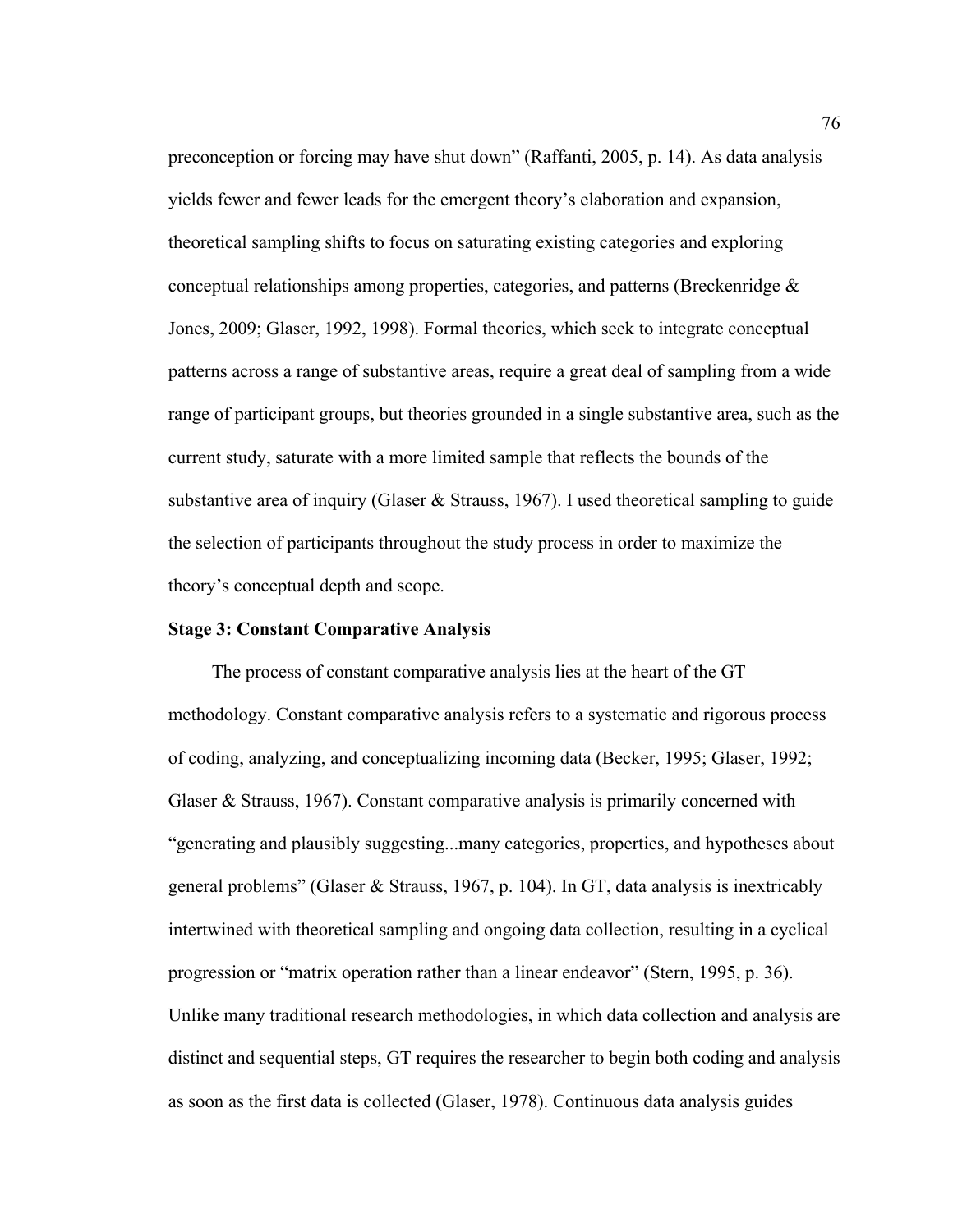theoretical sampling for more data collection, new data is analyzed, new leads emerge, and theoretical sampling takes the researcher back to the field to collect more data. Glaser and Strauss (1967) explained that, "At the beginning, there is more collection than coding and analysis; the balance then gradually changes until near the end when the research involves mostly analysis, with brief collection and coding for picking up loose ends" (pp. 72-73). This gradual shift in emphasis from data collection to analysis occurs naturally as the study progresses.

**Conceptualizing the data**. The focus of coding in a GT study is to elevate the underlying patterns in the data to an abstract, conceptual level (Glaser, 1978, 1992; Simmons, 2010). The systematic process of constant comparative analysis assists the GT researcher in conceptualizing substantive data. In order to effectively identify patterns and raise the conceptual level of the data, the GT researcher continually asks three neutral questions during data analysis (Glaser, 1978, 1992, 1998; Simmons, 2008b):

- 1. What is this data a study of?
- 2. What category or property does this incident indicate?
- 3. What is actually happening in the data?

By persistently asking these questions of the data, the researcher is able to "[raise] the empirical level of the data to a conceptual level suitable for theory generation" (Glaser, 1978, p. 59).

The elevation of substantive data to conceptual theory occurs in several distinct steps, each of which is related to a different type of coding occurring during constant comparative analysis. First, open coding entails meticulous line-by-line coding of incidents in the data to generate a range of substantive codes that signify emergent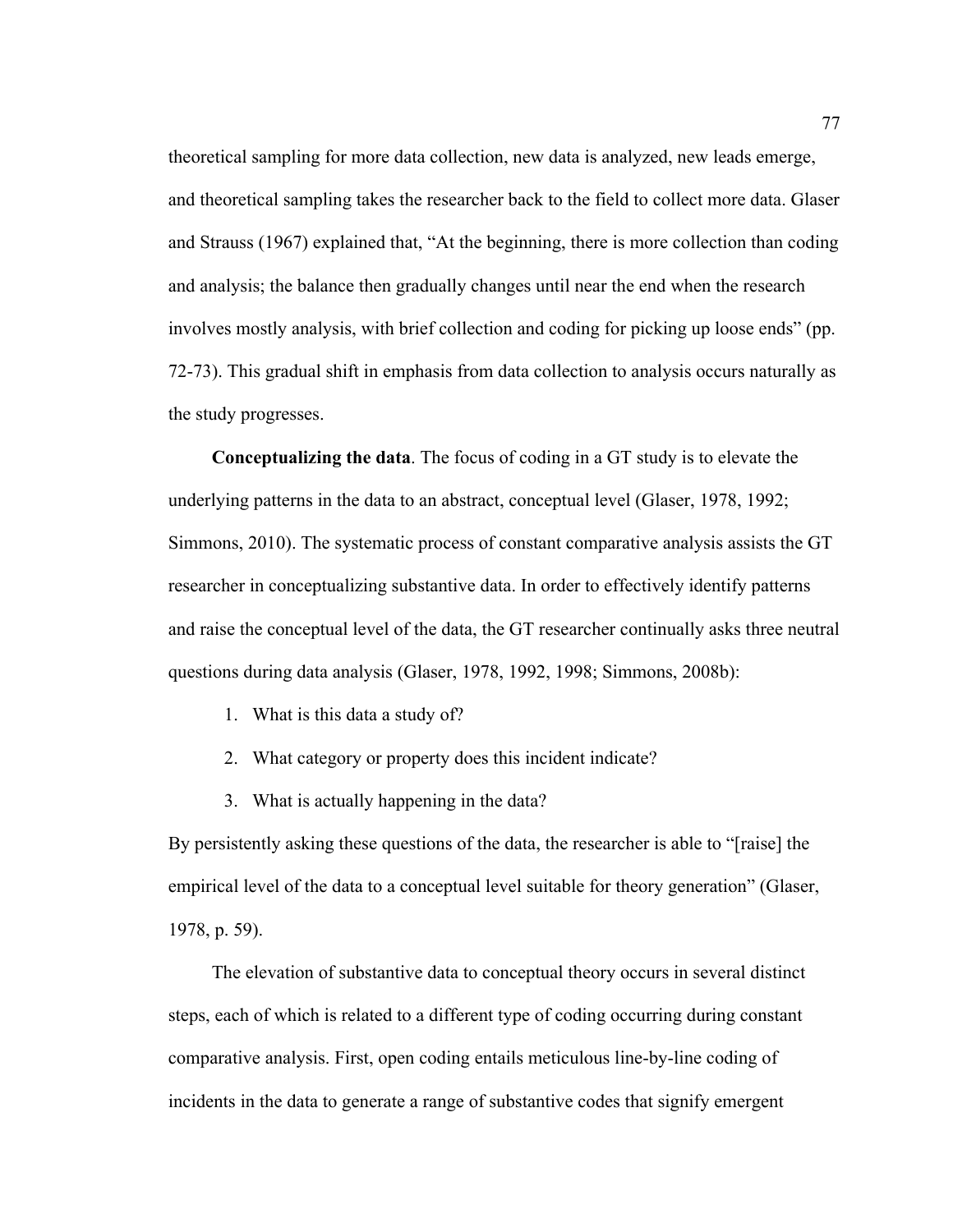categories and properties of categories. During open coding, the researcher focuses on first comparing incidents to incidents to generate concepts and, later, comparing the emergent concepts to incidents in the data to verify and develop the properties of each concept (Glaser, 1978). Raffanti (2005) explained that "this line-by-line or incident-byincident coding is an initial step that instigates the search for patterns" (p. 14). Open coding ceases when the researcher discovers the core category or core variable of the study, at which point selective coding begins (Glaser, 1978). Selective coding focuses on coding incoming data only for categories and properties that are relevant to the core variable (Glaser, 1978, 1992, 1998). As selective coding continues and the key categories of the theory develop and saturate, theoretical coding becomes the researcher's analytical focus. Theoretical coding involves comparing concepts to concepts to discover the relationships among categories and their properties (Glaser, 1992, 1978, 1998; Hernandez, 2009; Simmons, 2008b). Theoretical coding provides the foundation for the organization or integrated framework of the emerging theory and may overlap considerably with the memoing and sorting phases of the GT process (Glaser, 2009).

**Open coding.** Open coding is "the initial stage of constant comparative analysis, before delimiting the coding to a core category and its properties" (Glaser, 1992, p. 38). Until the core category emerges, the analyst codes for anything related to the general area of interest in the data (Glaser, 1978, 1998; Glaser & Strauss, 1967; Simmons, 2008b). Since the researcher is guided neither by preconceived research questions or hypotheses during open coding, open coding involves taking note of any and all potentially relevant categories or concepts. This process of open coding helps the researcher to identify recurrent patterns by comparing and categorizing numerous incidents and discovering the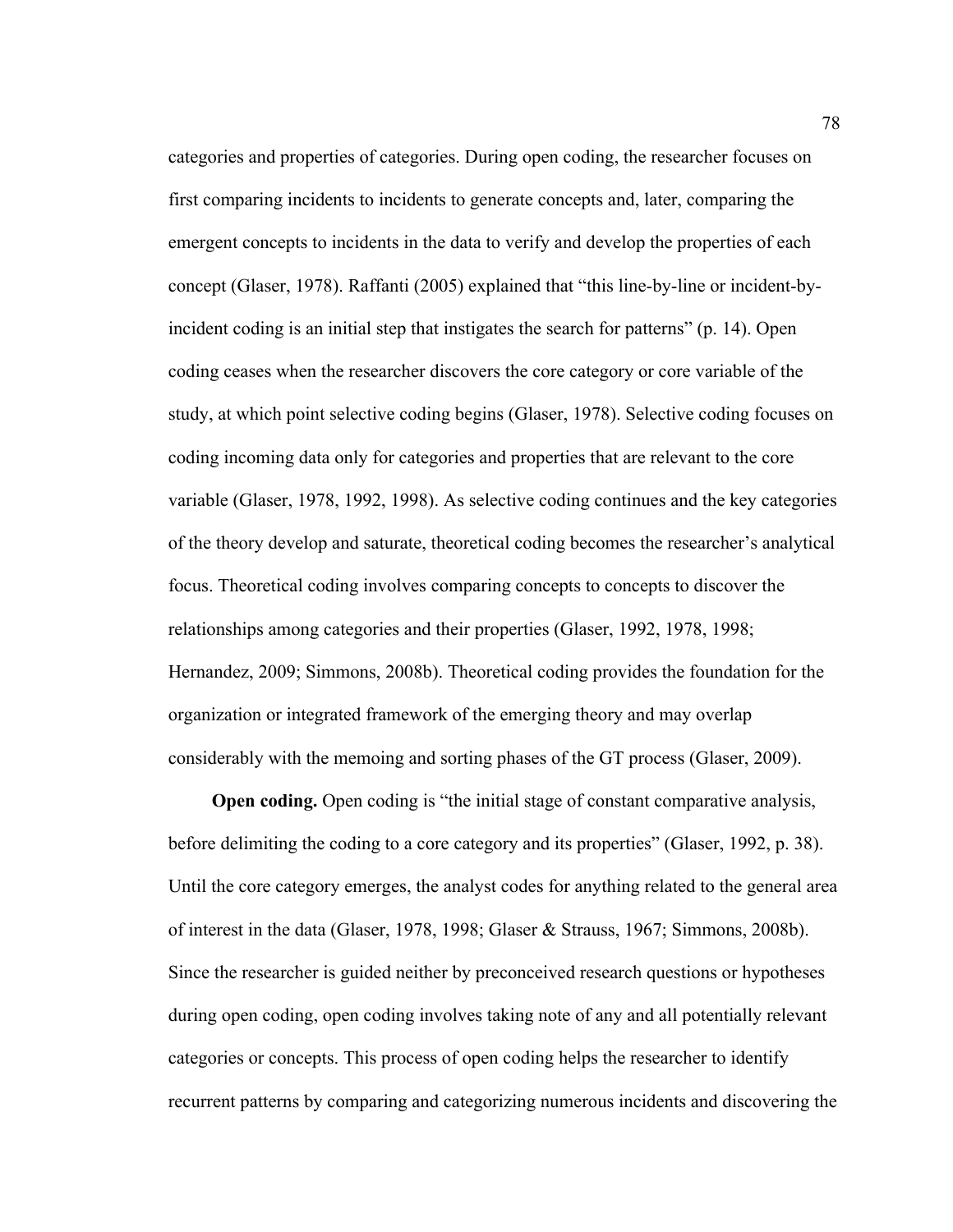common properties of the emerging categories (Glaser, 1998; Hernandez, 2009; Holton, 2010; Stern, 1995). By definition, "a category stands by itself as a conceptual element of theory"; "a property, in turn, is a conceptual aspect or element of a category" (Glaser, 1978, p. 153). Thorough the process of generating and verifying categories and their properties, open coding "allows the analyst to see the direction in which to take his study by theoretical sampling, before he becomes selective and focused on a particular problem" (Glaser, 1978, p. 56).

**Substantive codes.** The codes produced during open coding are known as *substantive codes* (Hernandez, 2009; Raffanti, 2005; Simmons, 2008b). Substantive codes can be defined as the conceptual labels or tags assigned to "categories and their properties, which conceptually sum up the patterns found in the substantive incidents in the field" (Glaser, 1992, p. 27; Holton, 2010). Substantive codes are often "in vivo" codes, meaning that they are derived directly from the language used by participants in the study (Glaser 1978, 1998). Although substantive codes represent early attempts to conceptualize the "substance of the data" (Stern, 1995) and serve as the starting-place for theoretical meaning making, they are distinct in origin and in purpose from theoretical codes, which are discussed in detail later in this section (Glaser, 1998).

*Comparing incident to incident.* GT theories are grounded in the data, which means that the conceptual building blocks of the theory must be "generated from the patterns of meaning coming from constant comparisons of micro incidents, not macro situations" (Glaser, 1998, p. 143). For this reason, it is standard procedure in GT analysis to meticulously code the data line by line for incidents during open coding (Glaser, 1978, 1998; Stern, 1995). In GT, an *incident* is the basic unit of comparison in constant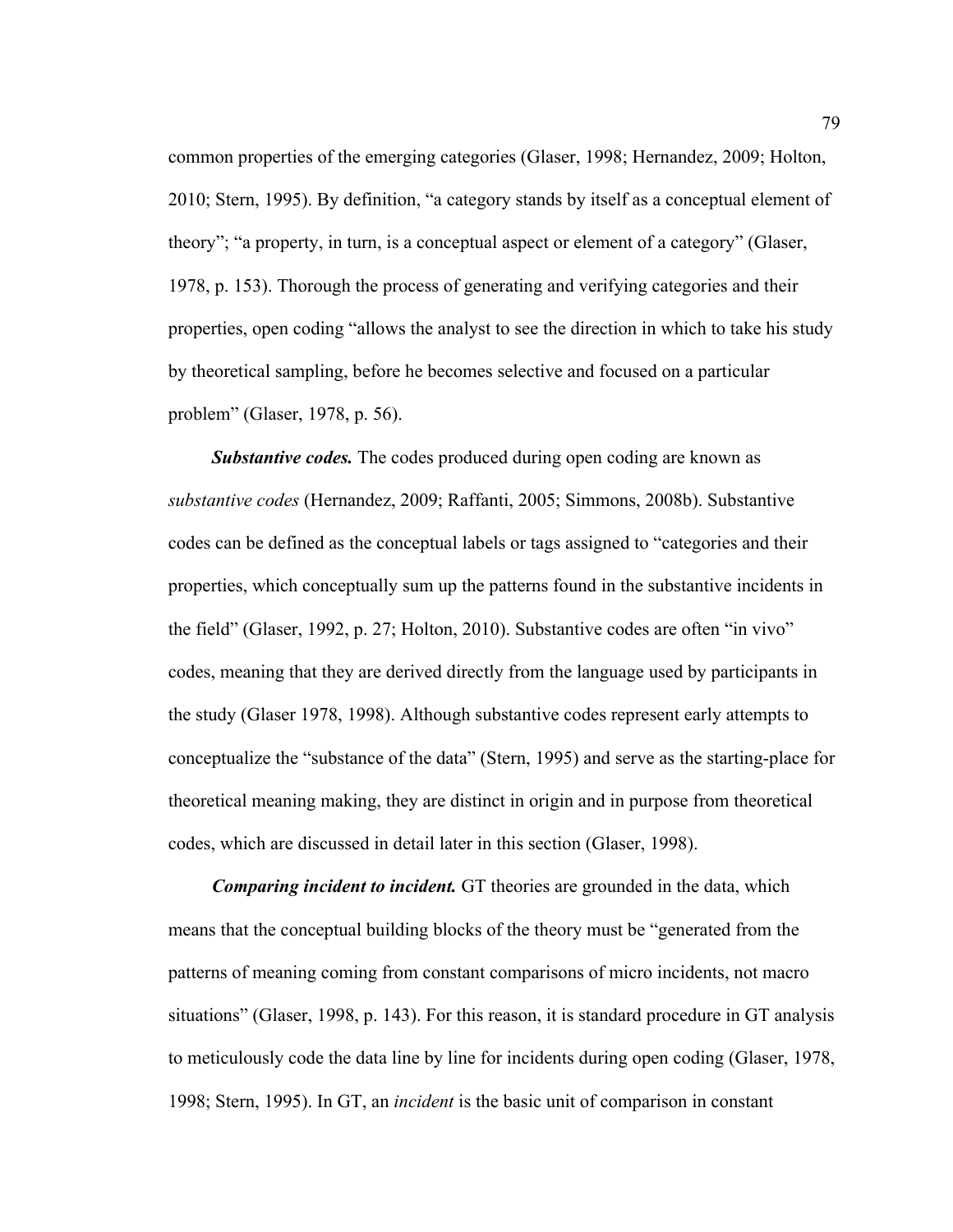comparative analysis, consisting of a small section of data from a source document, usually made up of a word, phrase, or sentence and rarely exceeding a full paragraph in length (Glaser, 1998; Scott, 2009). During GT data analysis, codes are generally recorded directly in the margins of source documents near the incident that indicated the code (Glaser, 1992, 1998).

*Comparing incidents to emergent concepts.* GT analysts engaged in open coding will "look for patterns so that a pattern of many similar incidents can be given a name as a category, and dissimilar incidents can be given a name as a property of a category" (Glaser, 1992, p. 40). Simmons (2010) stated that a concept is "simply a 'name' for a pattern indicated in the data" (p. 29), while Glaser and Strauss (1967) defined a concept as a "relevant theoretical abstraction about what is going on in the area studied" (p. 23). Based on these statements, it is helpful to define a concept as a name assigned by the analyst to a conceptual or theoretical pattern that has emerged from the substantive data. Emergent categories and their properties continue to develop during and after open coding as the researcher compares fresh incidents from incoming data to concepts that have already emerged from prior data analysis (Glaser, 1992, 1998; Glaser & Strauss, 1967). The comparison of incidents to emergent concepts has several purposes in constant comparative analysis (Glaser, 1998). First, it helps to verify concepts as actual categories by providing further instances of the conceptual categories in the data. Comparing incidents to concepts also helps to refine the fit of the names that the researcher has assigned to emergent conceptual categories and to generate properties of emerging categories. In time, repeated comparison of incidents to confirmed categories will cease to generate new properties for the category and the category will be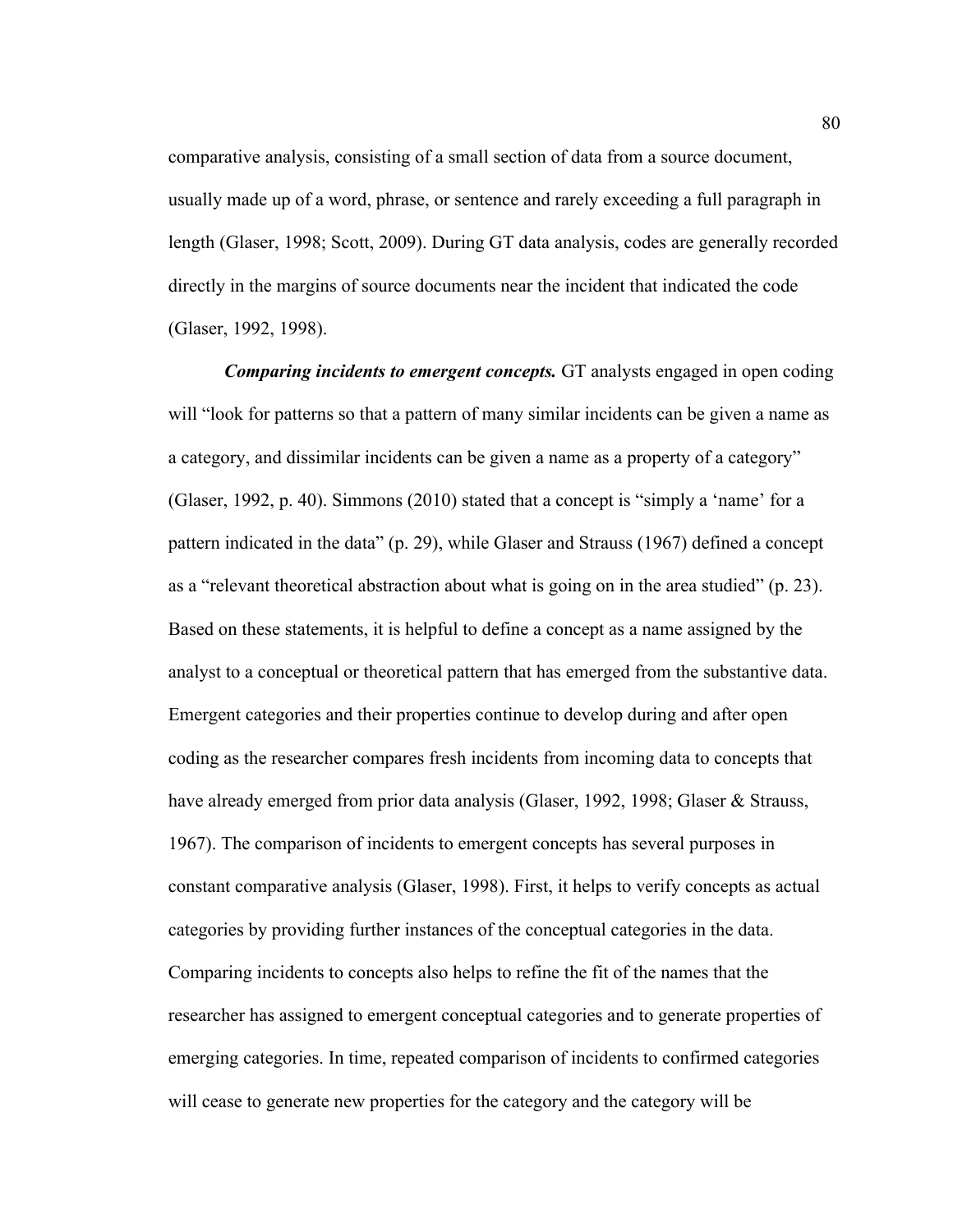theoretically saturated by comparison with incidents in the data (Glaser, 1998). Comparison of incidents to concepts ultimately elaborates "the full range of types or continua of the category, its dimensions, the conditions under which it is pronounced or minimized, its major consequences, its relation to other categories, and its other properties" (Glaser & Strauss, 1967, p. 106), making this type of comparison a critical component of in building GT.

*The core category.* The core category or core variable of a GT inquiry is the main conceptual pattern that accounts for most of the variation in the area of interest being studied (Hernandez, 2009; Simmons, 2010); essentially, the core category is what the study's emergent theory is actually about (Simmons, 2010). While open coding is responsible for producing a range of codes, categories, and properties, the constant comparative process will eventually advance a very small number of central categories that explain the majority of the variation in the area of interest (Glaser, 1978, 1992, 1998; Hernandez, 2009; Simmons, 2010). Generally, GT studies produce between one and three core categories that encompass and fully conceptualize the main problem in the substantive area (Glaser, 1978). In the current study, constant comparison and open coding led to the discovery of the core category *navigating the cycle of decline*. The emergence of the core category or categories and their related properties marks the end of open coding; further data collection and analysis is directed by selective coding, in which the analyst codes only for incidents and concepts that are relevant to the core category and its properties (Glaser, 1978, 1992, 1998; Hernandez, 2009; Simmons, 2008b).

**Selective coding.** In essence, selective coding commences when "the core variable becomes a guide to further data collection and theoretical sampling" (Glaser, 1978, p.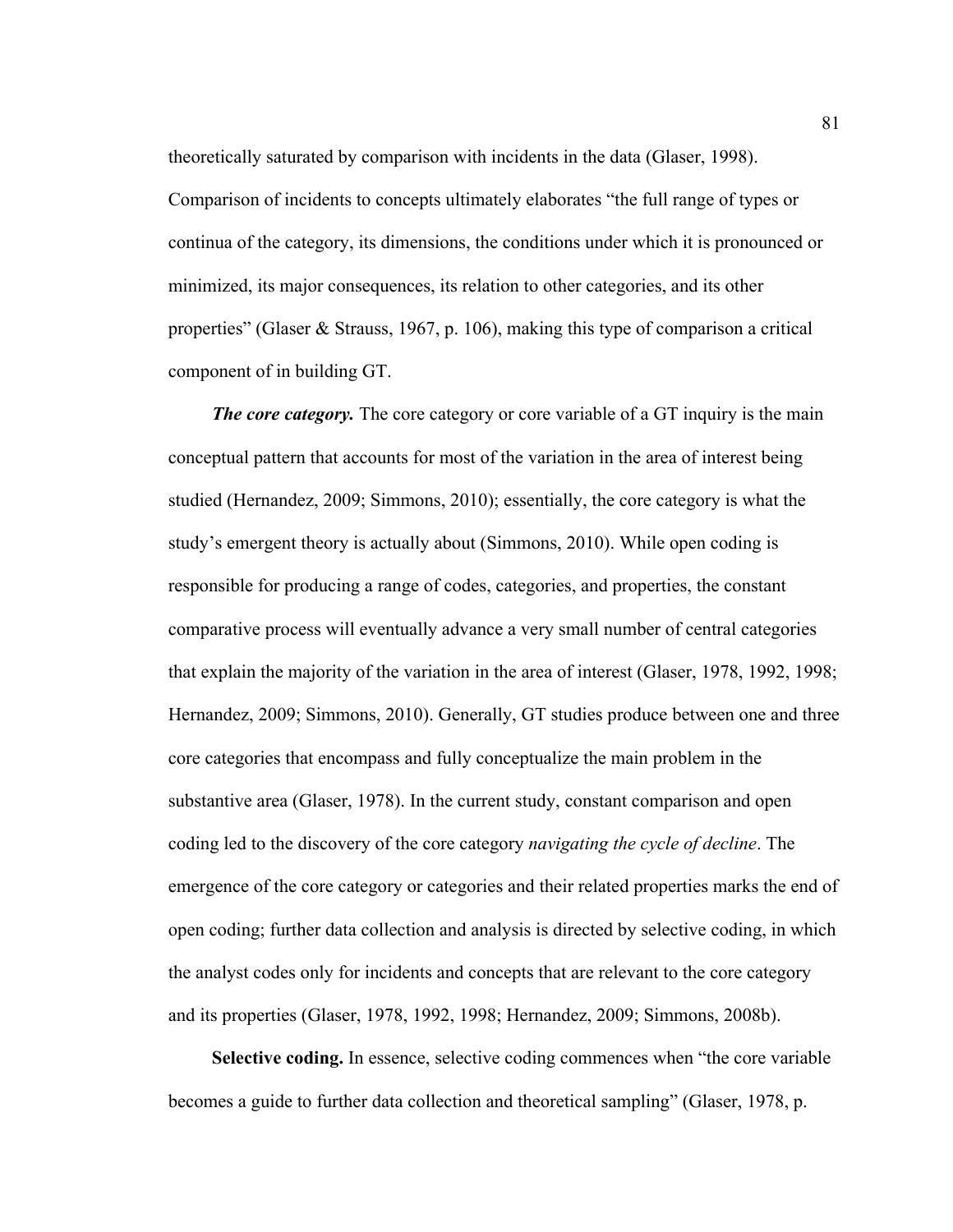61). Switching to selective coding allows the analyst to focus on the most central elements of the emergent theory. In this way, "the theory is boiled down and codified, by saturation, more focused memos, selective theoretical sampling and the shift to a more focused theoretical perspective" (Glaser, 1998, p. 150). During selective coding, the researcher's analysis begins to shift from primarily substantive codes based in the data to more theoretical codes that conceptualize and explore the relationships among conceptual categories and properties. Hernandez (2009) explained that, although substantive codes and theoretical codes have distinct purposes, they are not completely isolated, since they generally begin to overlap during the selective coding phase.

**Theoretical coding.** Theoretical codes capture and name relationships among substantive codes, categories, and properties, as well as provide the theoretical foundation for the organization of the emergent theory (Glaser, 1992, 1978, 1998; Hernandez, 2009; Simmons, 2008b; Stern, 1995). Glaser and Strauss (1967) explained that "different categories and their properties tend to become integrated through constant comparisons that force the analyst to make some related theoretical sense of each comparison" (p. 109). The names with which the researcher imbues the relational concepts that comprise this emergent "theoretical sense" are known as theoretical codes. Glaser (1978) further explained that exploring the properties of a theoretical code helps the researcher define its boundaries, as well as "the empirical *criteria* on which the code rests, the *conditions* under which it emerges or is evident, and its theoretically coded *connections* and *significance*" (p. 85). Discovering, verifying, extending, and saturating theoretical codes is the GT researcher's objective during the concluding phases of constant comparative analysis (Glaser & Strauss, 1967). Theoretical coding may continue well into the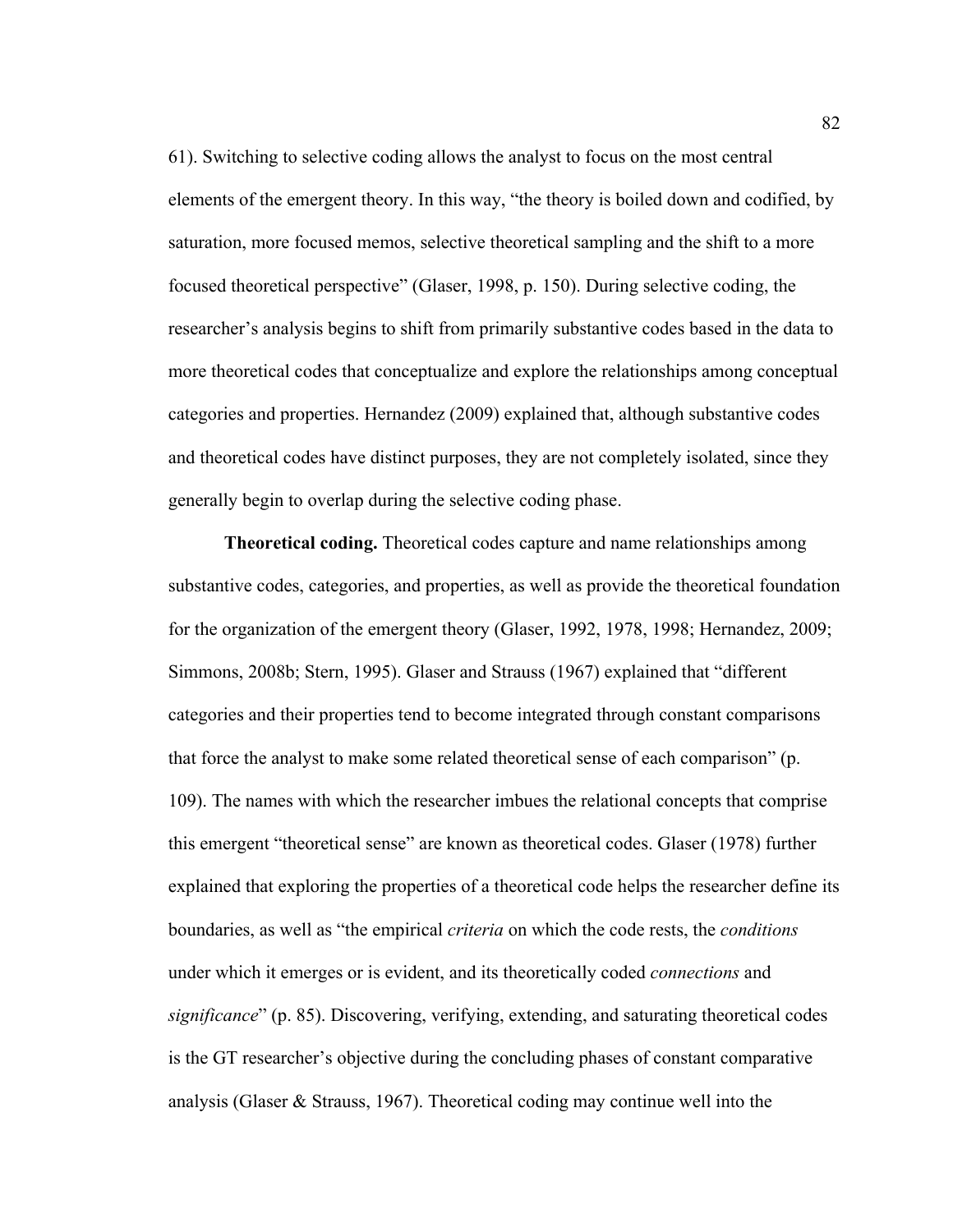memoing, sorting, and even writing stages of the GT process, allowing the researcher to explore the relationships among conceptualized codes that are elaborated in memo form as the theory develops (Glaser, 2009; Hernandez, 2009). Because they capture the conceptual scope of the significance of data gathered from participants in the area of interest, theoretical codes "potentiate [a grounded theory's] explanatory power and increase its completeness and relevance" (Hernandez, 2009, p. 55).

*Conceptualizing relationships***.** The defining trait of theoretical codes is that they are fully conceptualized identifiers for the relationships among existing codes, categories, and properties (Glaser, 1978, 1992; Hernandez, 2009). Like all elements of the GT process, theoretical codes are inherently grounded in the data because they denote "the essential relationship between data and theory" (Glaser, 1978, p. 39). Although Glaser (1978, 1998) provided researchers with numerous examples of common theoretical codes and coding families, every theoretical code must earn its way into a study's emergent theory through constant comparative analysis. Theoretical codes are generated when incidents from the data, substantive codes, categories, properties, and even memos are compared and relationships among these elements begin to emerge from these ongoing comparisons. This process of identifying and exploring the relationships among concepts accounts for much of a GT's power and relevance (Hernandez, 2009). By conceptualizing "the underlying pattern of a set of empirical indicators within the data," (Glaser, 1978, p. 55), theoretical codes permit the researcher to transcend the many disparate incidents in the data to discover the overarching conceptual framework underlying major concerns in the study's area of interest (Glaser, 1978, 1992).

*Providing a foundation for theory organization.* Theoretical coding is a critical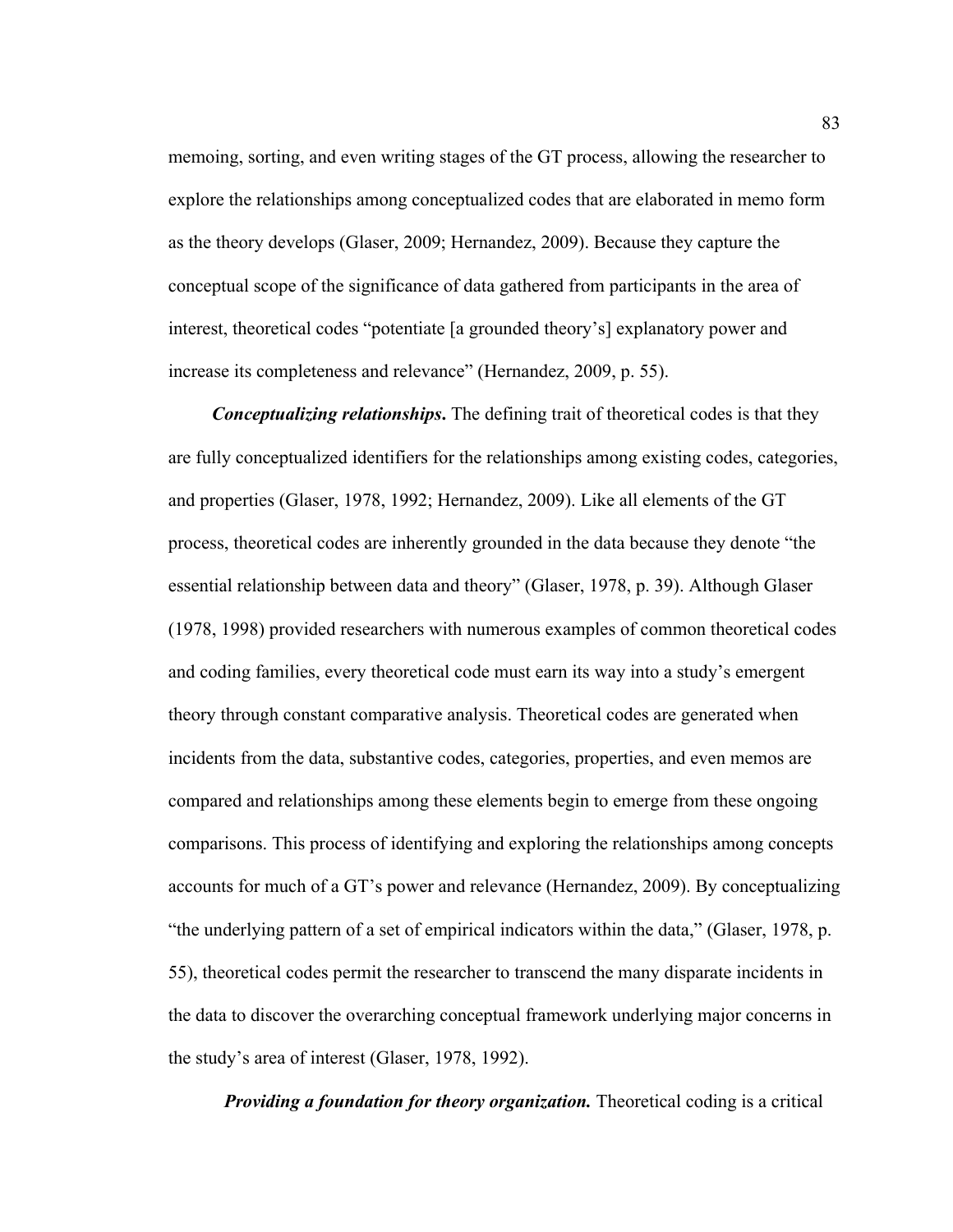step in developing an emergent theory's organizational framework (Glaser, 1978, 1992). In the early stages of constant comparative analysis, the researcher's job is to fracture or dis-integrate the data by coding a wide range of individual incidents in the data. As analysis progresses, the researcher's objective shifts from deconstructing data through conceptualization to re-integrating theoretical codes into an organized, coherent theory (Glaser, 1998). Reconstructing a theory from fractured data can be a harrying experience for GT researchers because of the amount of collected data, the multiplicity of codes resulting from analysis, and the complexity of the subtle patterns and relationships that proliferate from theoretical coding and memoing. Fortunately, "the potentially overwhelming complexity of data is made manageable by organizing theory using theoretical codes" (Scott, 2009, p. 106). As the conceptual relationships in the data develop during theoretical coding and, later, memoing, the rudimentary organizational structure of the GT study's theory begins to emerge.

**Saturation.** The concept of saturation is an important logistical and delimiting feature of constant comparative analysis. In GT, a category is considered to be *saturated* when no new data can be found that helps to further develop the category's properties or provide additional leads for further theoretical sampling (Glaser, 1978; Glaser & Strauss, 1967). As the core and sub-core categories that encompass the emergent theory become apparent through constant comparison, incidents from incoming data are used to expand and define the properties of these key categories, essentially identifying many different indicators that point to the same category. To help ensure the eventual integration and relevancy of the emergent theory, any category that is central to the theory should be pursued in the data until it saturates (Glaser & Strauss, 1967, p. 112). Through theoretical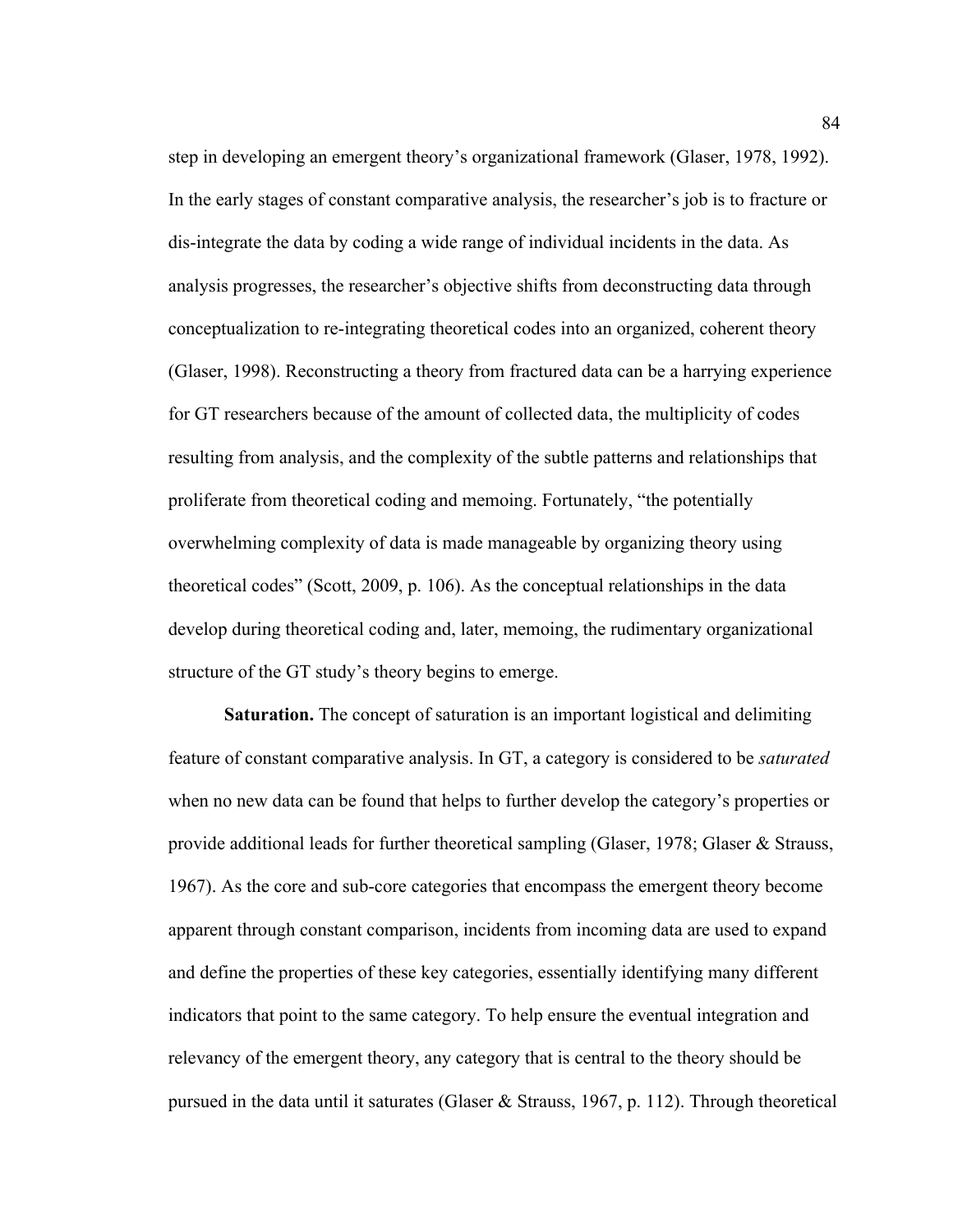sampling, a GT researcher can strategically select sample contexts and groups that will "maximize the difference in his data to help saturate the categories" (Glaser, 1978, p. 95). When the data yield little new insight and provide only repeated incidents as indicators of an existing, well-developed category, then that category is nearing saturation (Glaser  $\&$ Strauss, 1967; Glaser, 1998).

*Interchangeability of indices.* Obviously, theoretical saturation of categories cannot be achieved by cataloguing the specific contextual details of every possible incident that might indicate a particular category (Breckenridge & Jones, 2009; Glaser, 2009). Because an infinite variety of descriptive contexts yield infinitely varied incidents as data, GT researchers do not seek to achieve "descriptive redundancy" in their analysis (Breckenridge & Jones, 2009). Instead, they strive for "conceptual redundancy" by exploring the range of conceptual indicators (also called indices) that signify the study's emergent core category or categories. Although the descriptive and contextual specifics of each incident will vary widely, incidents that are quite heterogeneous on the substantive level can easily indicate a common conceptual category or property. This "interchangeability of indices" is the key element in theoretical saturation for a GT study. Glaser (1978) concisely explained the conceptual import of the interchangeability of indices in theoretical saturation: **"**The more the analyst finds indicators that work the same regarding their meaning for the concept, the more the analyst saturates the distinctions and properties of the concept for the emerging theory" (p. 64). The category becomes theoretically saturated and verified when indicators from the data, despite their descriptive variety, become interchangeable and can no longer expand the theoretical variance of the conceptual category and its properties (Glaser, 1978, 2009). At this point,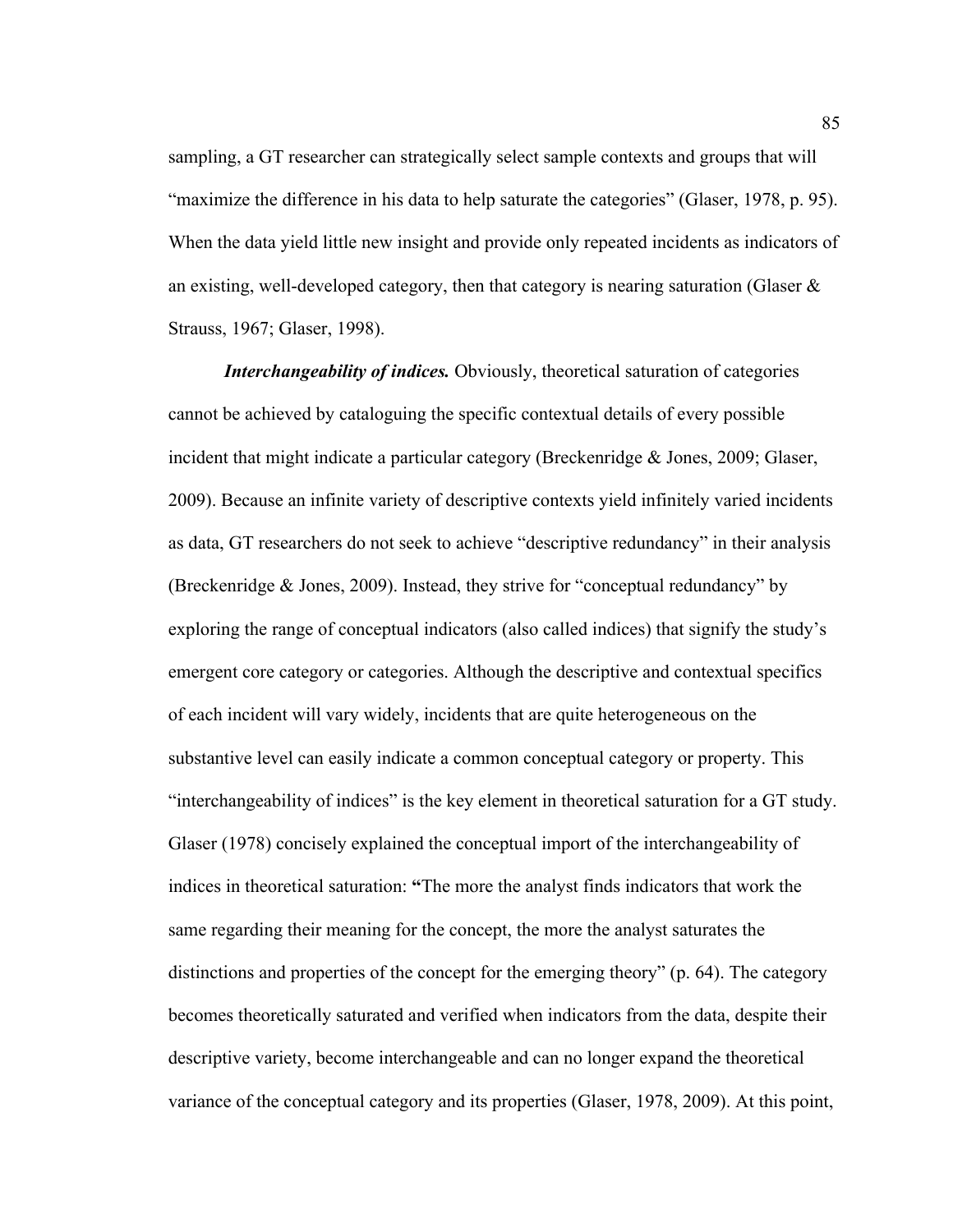the analyst can stop collecting data for the saturated category.

*Theoretical completeness.* Just as categories become saturated through constant comparative analysis, so too does the emergent theory. When all of the core and central categories have saturated and the theoretical bounds of the data have been reached, the emergent theory is "theoretically complete," which simply means that "the researcher can explain why most action goes on in a substantive area with his grounded theory" (Glaser, 1998, p. 86). As the theory itself saturates through constant comparison, it begins to transcend the substantive data from which it emerged. The conceptualization of the substantive data becomes theoretically complete when the data, despite careful and thorough theoretical sampling, no longer provides any new categories, properties, or leads to expand the theory. The GT researcher can confidently begin to wrap up the ongoing process of collecting and analyzing data "when considerable saturation of categories in many groups to the limits of his data has occurred, so that his theory is approaching stable integration and dense development of properties" (Glaser & Strauss, 1967, p. 64). Constant comparison allows the researcher to produce a well-developed GT that is fully saturated and theoretically complete.

**Saturation as a delimiter**. Fortunately, in GT there is no need to collect the amount of data that would be required to produce the "full coverage of descriptive generalization" that many qualitative studies aspire to capture (Glaser, 2009, p. 17). Breckenridge and Jones (2009) emphasized that, in GT studies, saturation is not a matter of "exhausting the description of a particular situation at a particular point in time" (p. 121). Saturation helps the researcher determine when the data is exhausted of conceptual wealth. When the data stop producing incidents that indicate new categories and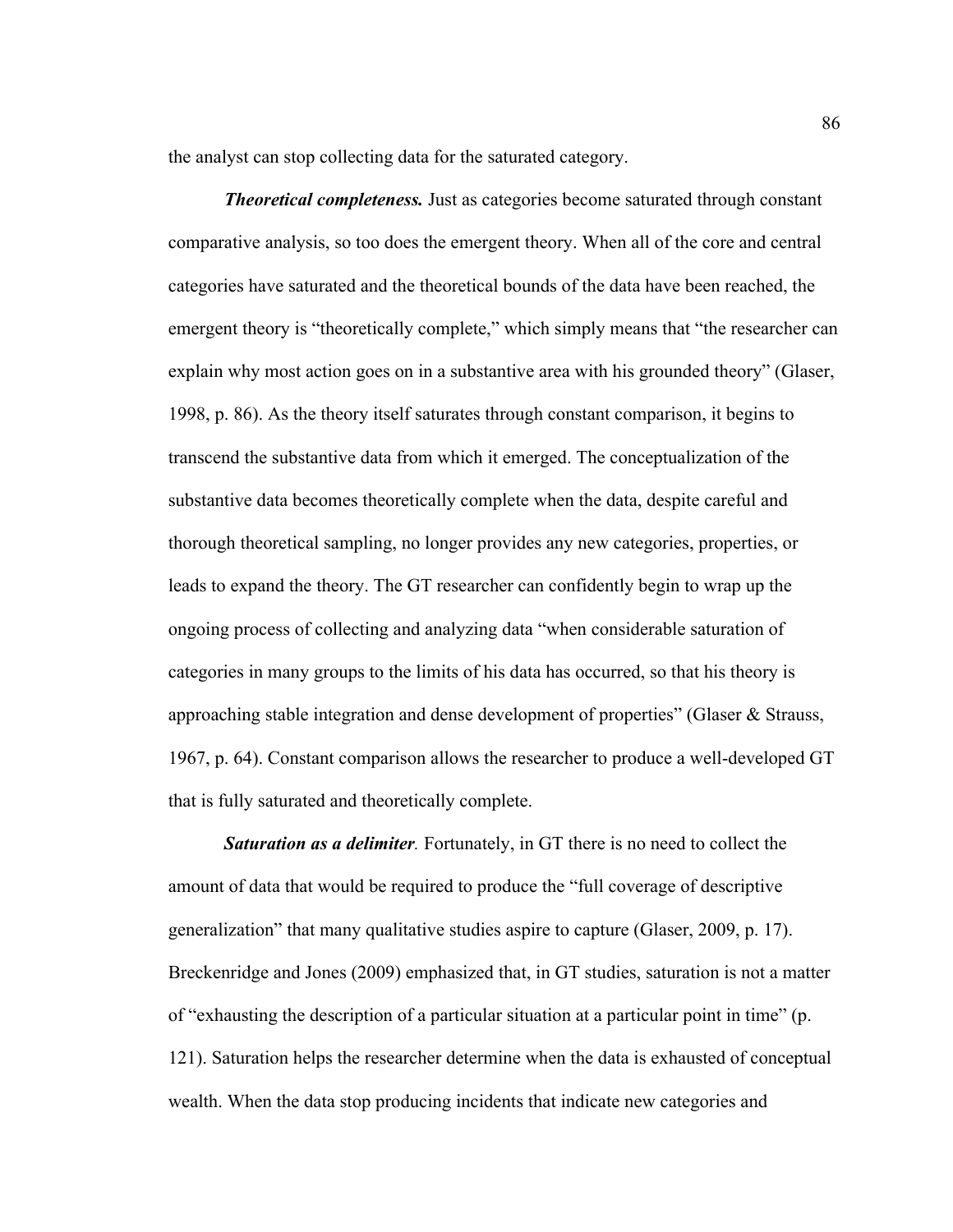properties, then no further incidents from the data need to be analyzed. Saturation ensures that the conceptual categories comprising the emergent theory have been confirmed and fully explored (Glaser, 1998). When constant comparative analysis generates only incidents that indicate the same categories over and over, saturation naturally delimits the data collection and allows the researcher to confidently move on the next phases of the study.

## **Stage 4: Memoing**

Glaser (1978) described memoing as "the core stage in the process of generating theory, the bedrock of theory generation, its true product" (Glaser, 1978, p. 83). Although memoing is sequentially the fourth stage of the GT process, the GT researcher may write memos throughout the process of constant comparative analysis and well into the concluding phases of the study (Glaser, 1978). Because memos are conceptual, the researcher must try to avoid logical speculation or elaboration, focusing instead on capturing any grounded connections or insights that arise from analysis of the data (Glaser, 1978, 1998; Simmons, 2010). The memoing process is important in GT because it accommodates the emergent theory's critical transition from descriptive to conceptual data (Glaser, 1978; Holton, 2010; Simmons, 2010). Memoing bridges the gap between description and conceptualization in two ways: 1) by helping the researcher track the development of the emerging theory in conceptual terms (Glaser, 1998), and 2) by elaborating and connecting theoretical codes that specify relationships among the theory's emerging conceptual components.

**Tracking the emergent theory.** Because of the profusion and complexity of the codes generated by constant comparison, the researcher must depend on memoing as a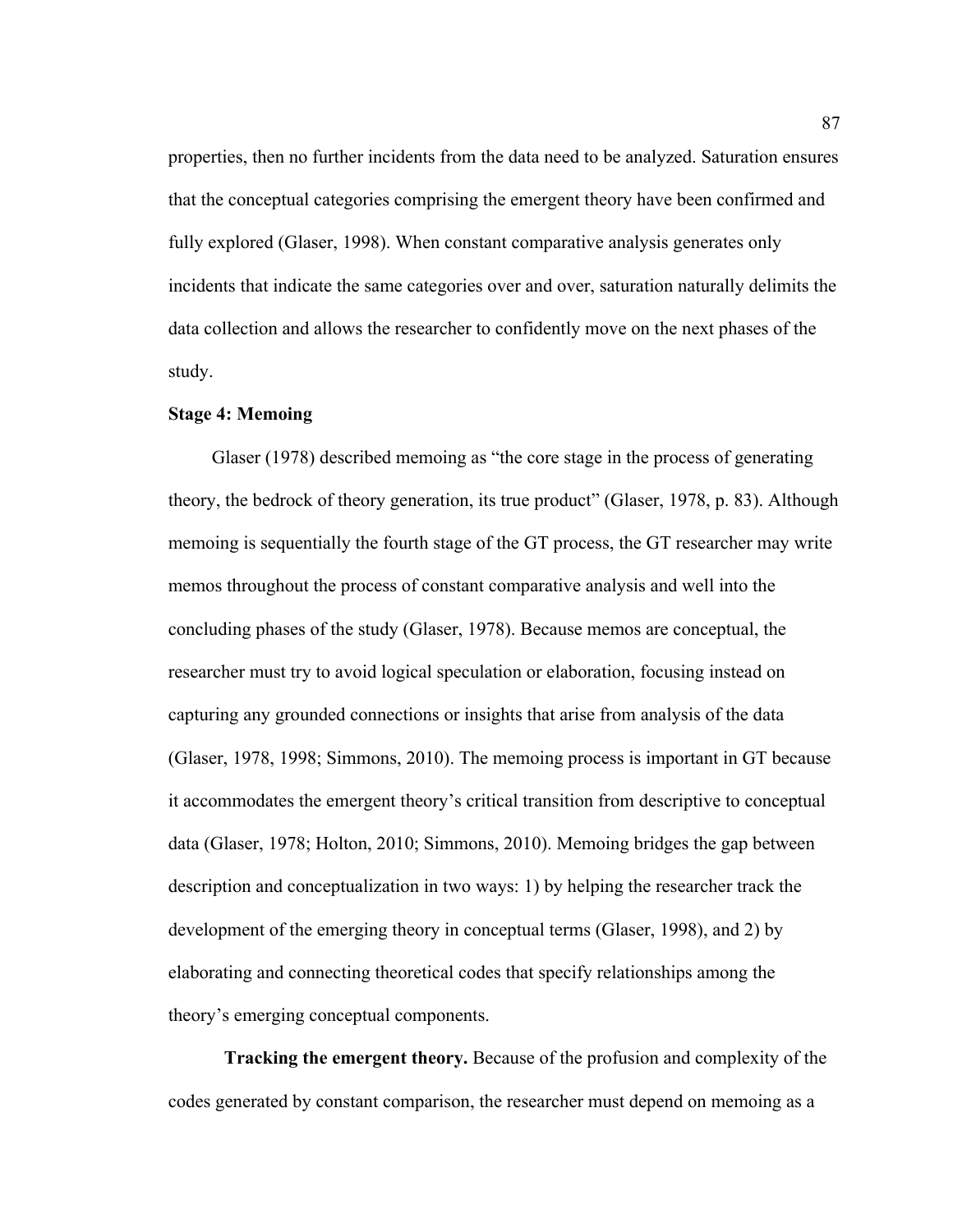means of tracking the many ideas and connections that emerge during data collection and analysis. Glaser (1998) explained that memos can serve as "an alter memory that greatly expands the researcher's capacity" (p. 182), while Olson (2006) described the researcher's collection of memos as a "theoretical diary where observation merges ideas and theory" (p. 9). In order to successfully capture emergent thoughts and connections in memo form, the researcher must be willing to consistently "[interrupt] coding and analyzing or any other activity at any moment to memo an emergent idea" (Glaser, 1998, p. 182). Although the conceptual patterns in the data will emerge repeatedly in constant comparative analysis, instances of momentary conceptual insight into the data tend to be fleeting (Glaser, 1978, 1998). By immediately recording conceptual memos when they occur, the researcher avoids losing or forgetting the idea (Glaser, 1978), takes advantage of "the initial freshness of the analyst's theoretical notions and...[relieves] the conflict in his thoughts" (Glaser & Strauss, 1967, p. 107). Consistent and disciplined recording of emergent memos results in an extensive collection or fund of theoretical memos which the GT researcher will eventually sort and organize to form the theory's conceptual framework. By exhibiting "creativity, keen observation, intuitive insight, and sensitivity to what is going on in the data," (Olson, 2006, p. 9), the researcher can generate a vast fund of memos that reliably captures the emerging theory's development and provides the raw material for sorting and outlining later in the GT process (Glaser, 1978, 1998).

**Developing theoretical codes.** Theoretical codes name the connections that exist among conceptual elements of theory; memos flesh out the details of these connections (Glaser, 1978). Although all conceptual categories and properties are assigned names or codes by the researcher, Glaser (1998) insisted that simply keeping a list of codes and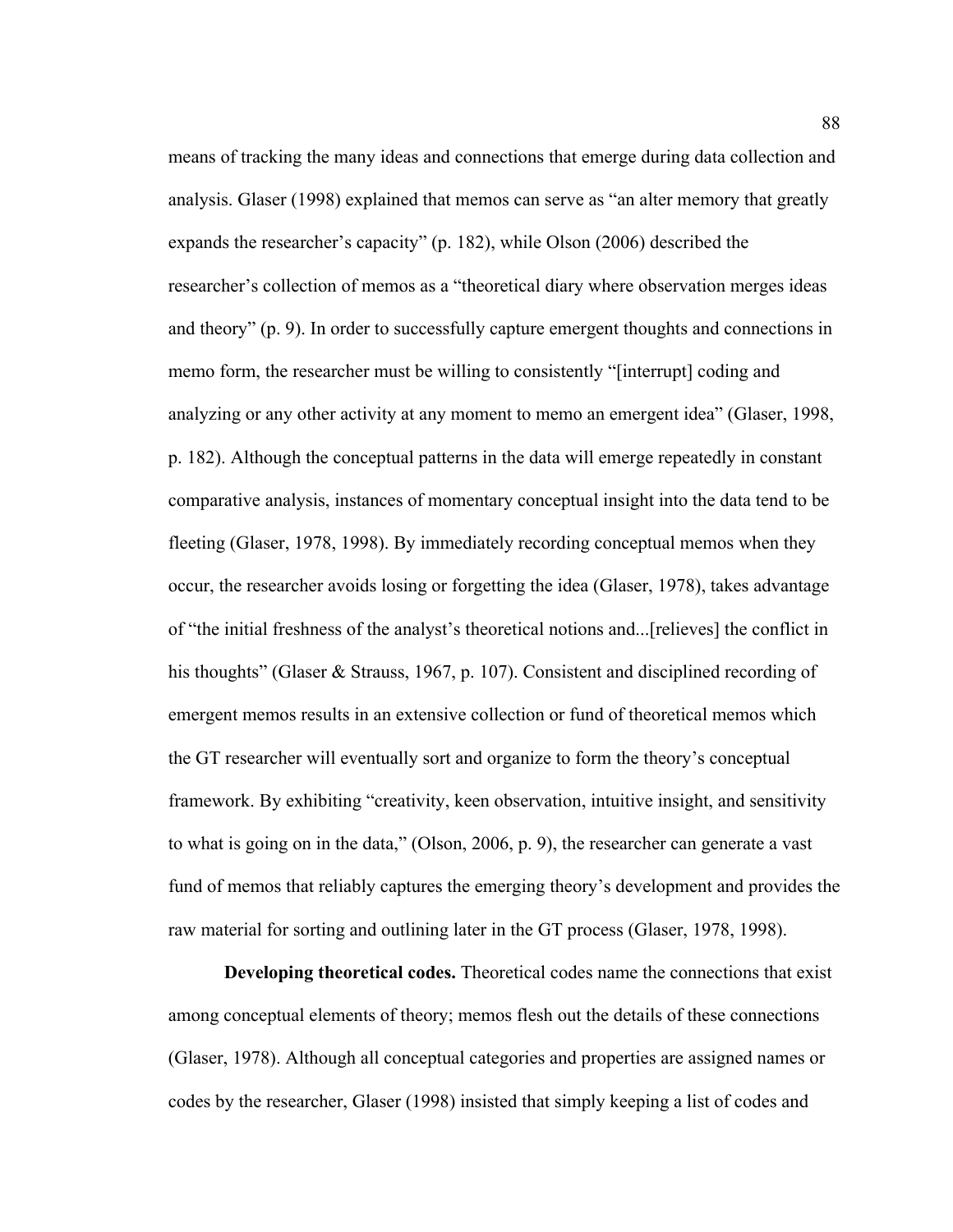properties is not sufficient for tracking the theory's emergence. Instead, theoretical codes "should be written about with their grounded meanings in memos and their relations to each other.... Relate these concepts in memos based on their meanings and use theoretical codes in relating them to other properties and categories" (Glaser, 1998, p. 142). The GT researcher memos extensively on emergent concepts, properties, and variations to capture theoretical nuances and insights into the interrelatedness of the emerging theory's conceptual components. When sorted, memos that capture connections among the theory's key concepts can assist the researcher in correctly placing specific categories in the emerging theory's organizational framework based on their relation to other theoretical components (Glaser, 1978). Early memos may develop the properties of categories (Glaser, 1978; Holton, 2010) or propose theoretical codes, while mature memos are more likely to "[present] hypotheses about connections between categories and other properties" or "integrate these connections with clusters of other categories to generate the theory" (Glaser, 1978, p. 84). Just as categories and properties become theoretically saturated through constant comparison, memoing will also eventually cease to yield new conceptual insight (Glaser, 1998). Memos mature as they saturate, revealing with increasing clarity and richness the relationships that link the core category and its properties with other key concepts in the theory (Glaser, 1998). Through extensive memo writing, the GT researcher begins to develop "a strong sensitivity to just how social organization, social structure, social processes and social interaction work in the 'real world'" (Glaser, 1978, p. 89). These valuable insights into relationships among conceptual variables allow the researcher to understand the underlying concerns of the stakeholders in the action scene under study.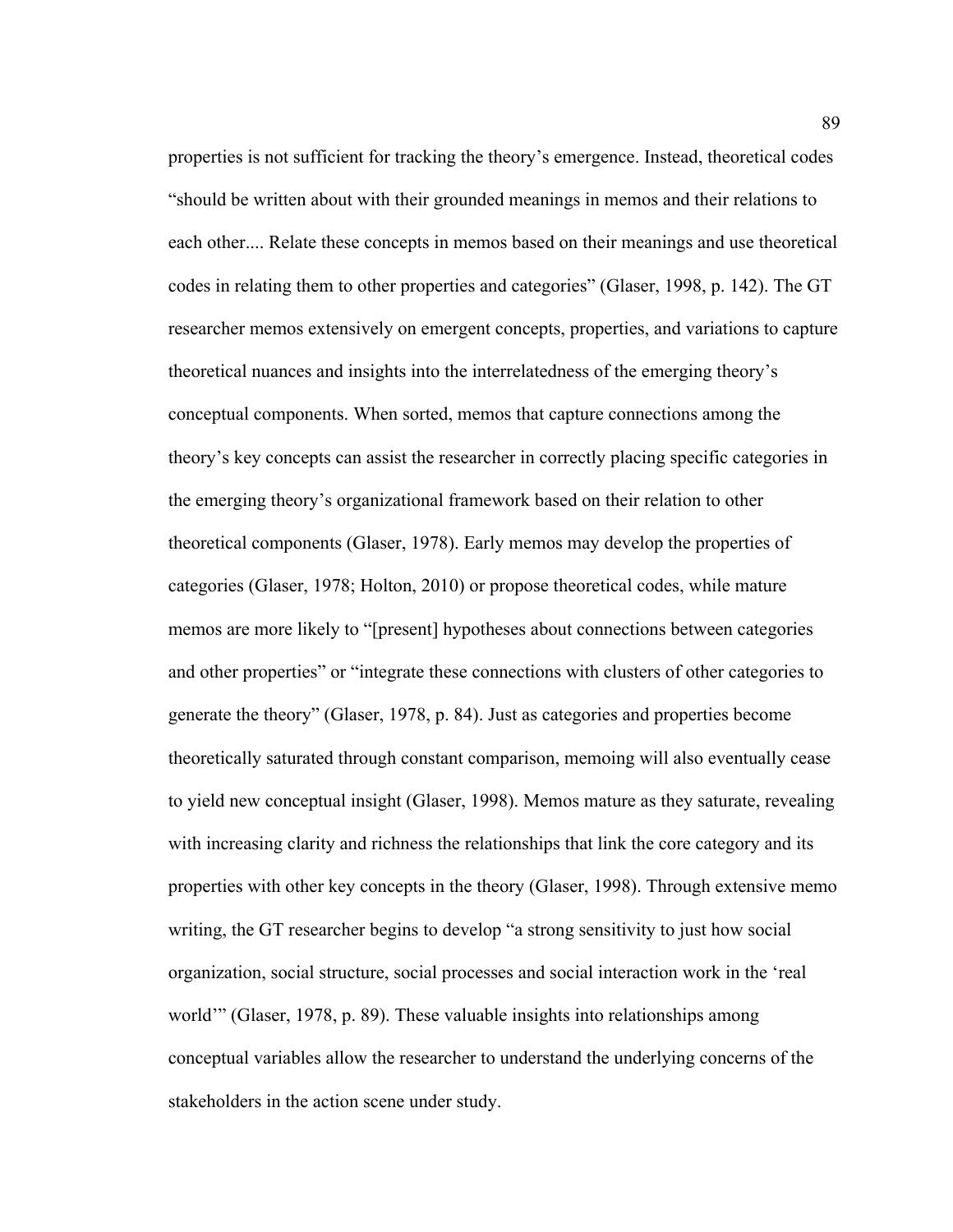**Integrating the literature.** GT researchers initially avoid reviewing the literature in their study's area of interest until the theory has begun to take shape to minimize preconception and protect the emergent theory's groundedness in the data from outside influence. During the memoing phase of a GT study, the emerging theory grows increasingly clear and substantial for the researcher, ensuring that the theory's groundedness is no longer endangered by the conceptual grab of existing literature relevant to its core category. Comparing extant research to components of the emergent theory generates additional memos exploring connections between the study's emergent patterns and the concepts embedded in the literature. The memos produced during this phase of the study are treated with the same consideration as memos arising from constant comparative analysis of incidents in the data. Both types of memos are subject to the rigors of constant comparative analysis, sorted into the emergent theoretical outline, and integrated into the theory (Glaser, 1978). As the study concludes, memos connecting the emergent theory with existing research help the researcher "[weave] his theory into its place in the literature" (Glaser, 1978, p. 137). Incorporating the literature at this stage in the GT process ensures the theory's groundedness in the data and establishes its contribution to the current body of knowledge relevant to the theory's core concepts.

#### **Stage 5: Sorting**

In constant comparative analysis, the GT researcher's job is to fracture and deconstruct the data so that he or she can discover the underlying conceptual patterns in the area of interest (Simmons, 2006). As the joint data collection and analysis phase of a GT study winds down, this deconstruction of the data leaves the researcher with a proliferation of categories, codes, and memos that, at best, "suffer from loose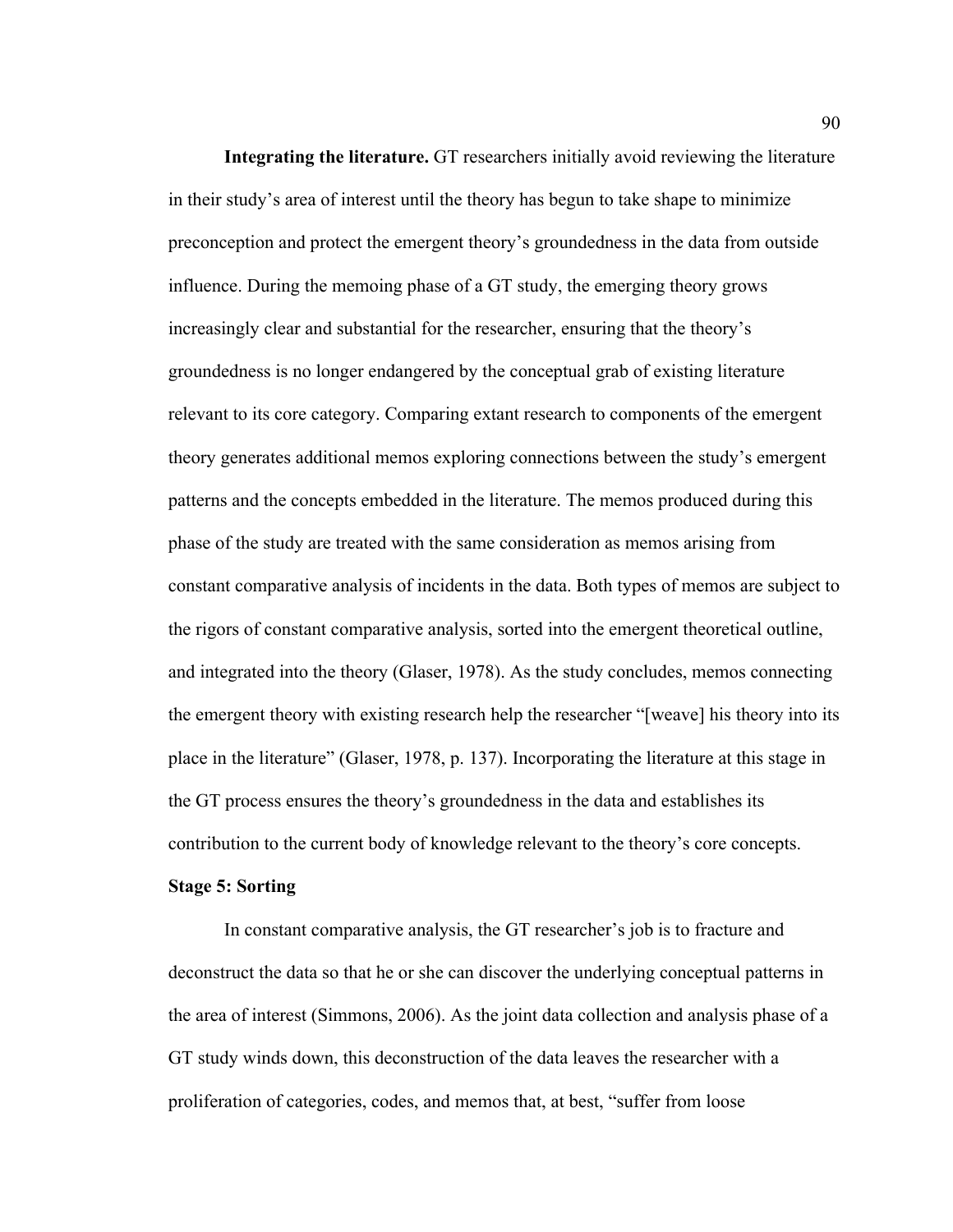construction" (Stern, 1995, p. 36). In order for the study to produce a theory that is both presentable and useful to stakeholders, the fractured data and the conceptual products of its analysis must be re-integrated into an organized theoretical whole (Glaser, 1978). The synthesis of the emergent theory into an integrated whole begins with the fifth stage of the GT process: sorting. During this important phase, the researcher finally "begins to put the fractured data back together" (Glaser, 1978, p. 116). Sorting memos into an integrated theoretical framework is much like solving a complex conceptual puzzle. In keeping with the conceptual focus of the GT methodology, the researcher sorts, not the data itself, but the ideas that emerged from the analysis of the data in the form of memos (Glaser, 1978). In this way, sorting transforms the scattered conceptual results of constant comparison into an organized, integrated outline of the study's theory (Glaser & Strauss, 1967, p. 225). Successfully sorting memos into an integrated outline requires skill and sensitivity to the subtle variations and latent interrelationships among the theory's categories and properties. During the sorting process, the researcher meticulously examines the conceptual content of each memo for subtle clues that reveal "where each concept fits and works, its relevance, and how it will carry-forward in the cumulative development of the theory" (Glaser, 1978, p. 120). These "theoretically discrete discriminations" empower the researcher to construct a working GT from concepts discovered through constant comparison and developed through memoing (Glaser, 1978, p. 118).

At the beginning of the sorting process, the conceptual components of the GT are dispersed throughout a ponderous accumulation of theoretical codes and memos. Fortunately, because memos are conceptual, not descriptive or chronological, the researcher may initiate the sorting process with any memo from his or her extensive fund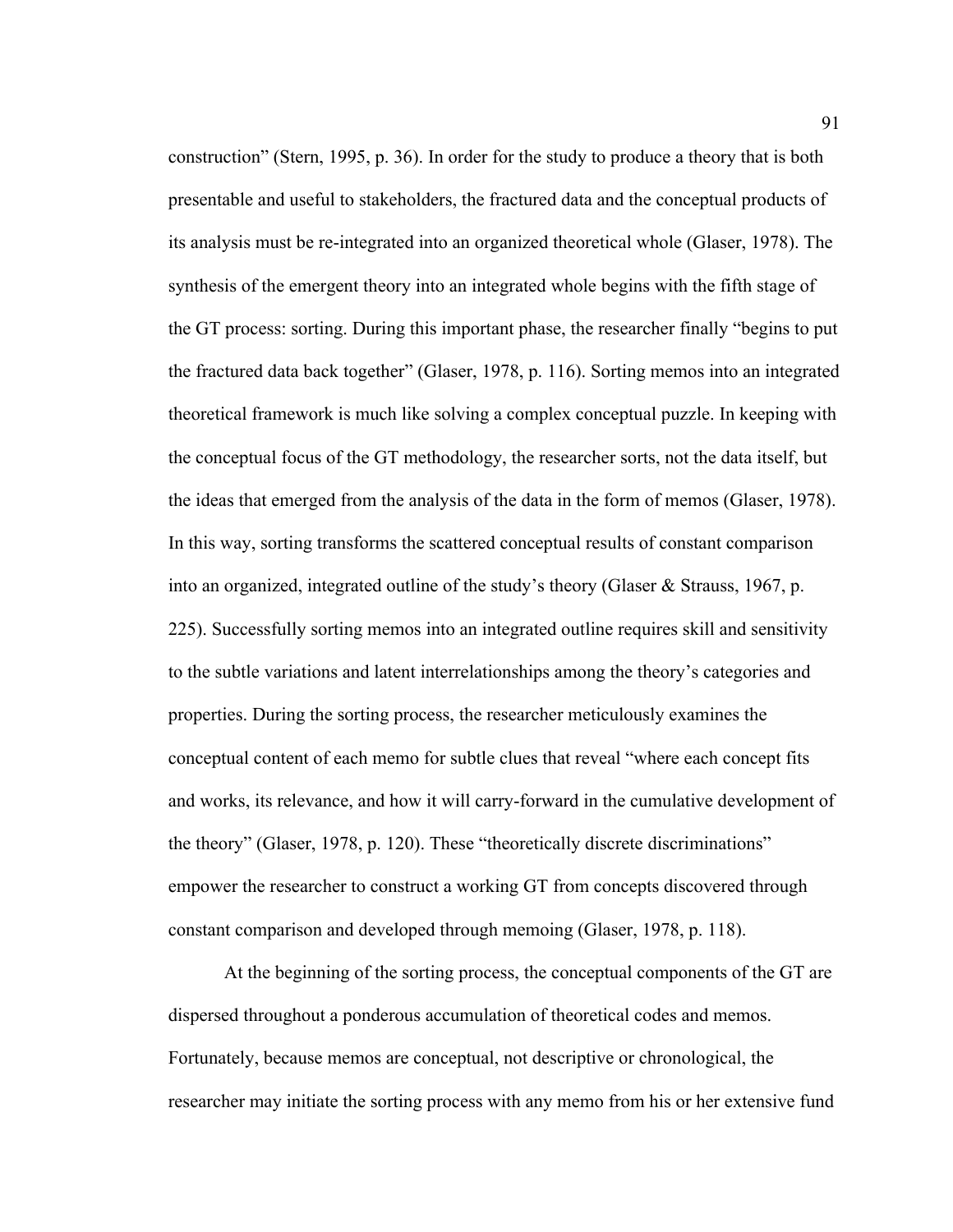(Glaser, 1978). Glaser (1978) suggested that initially, the researcher "should simply start sorting the categories and properties in his memos by similarities, connections, and conceptual orderings (p. 117). As the researcher sorts memos by their conceptual content and relationship to the theory's core category, a rough organizational structure uniting the theory's key conceptual components will begin to emerge (Glaser, 1978). In building the theory around the core category, the researcher will "sort for cumulative build-up in the use of concepts and the multivariate complexity of the theory" (p. 123). This means that once a category or concept is introduced and elaborated as an integral part of the theory, its overall theoretical role as defined by its interrelationships with other concepts is carried forward and integrated throughout the theoretical outline. Carrying concepts forward by integrating them throughout the sort helps to generate a complex theory that is dense enough to account for most of the variation related to the core category (Glaser, 1978). In this way, sorting memos results in a "rich multi-relation, multivariate theory" with "internal integration of connections among a great many categories" (Glaser, 1978, p. 116).

In addition to making sense of existing theoretical memos, sorting is in itself a method of further refining the relationships among the conceptual components of the theory. For this reason, the process of sorting often generates additional theoretical codes, which are in turn, further developed through memoing. These new memos are then added to the pile to be sorted into the emerging theoretical outline (Glaser, 1978). On occasion, sorting can even generate additional leads for theoretical sampling, prompting the researcher to return to the field to collect more data (Simmons, 2008b). In GT, methodological regressions such as this are not to be perceived as setbacks, but as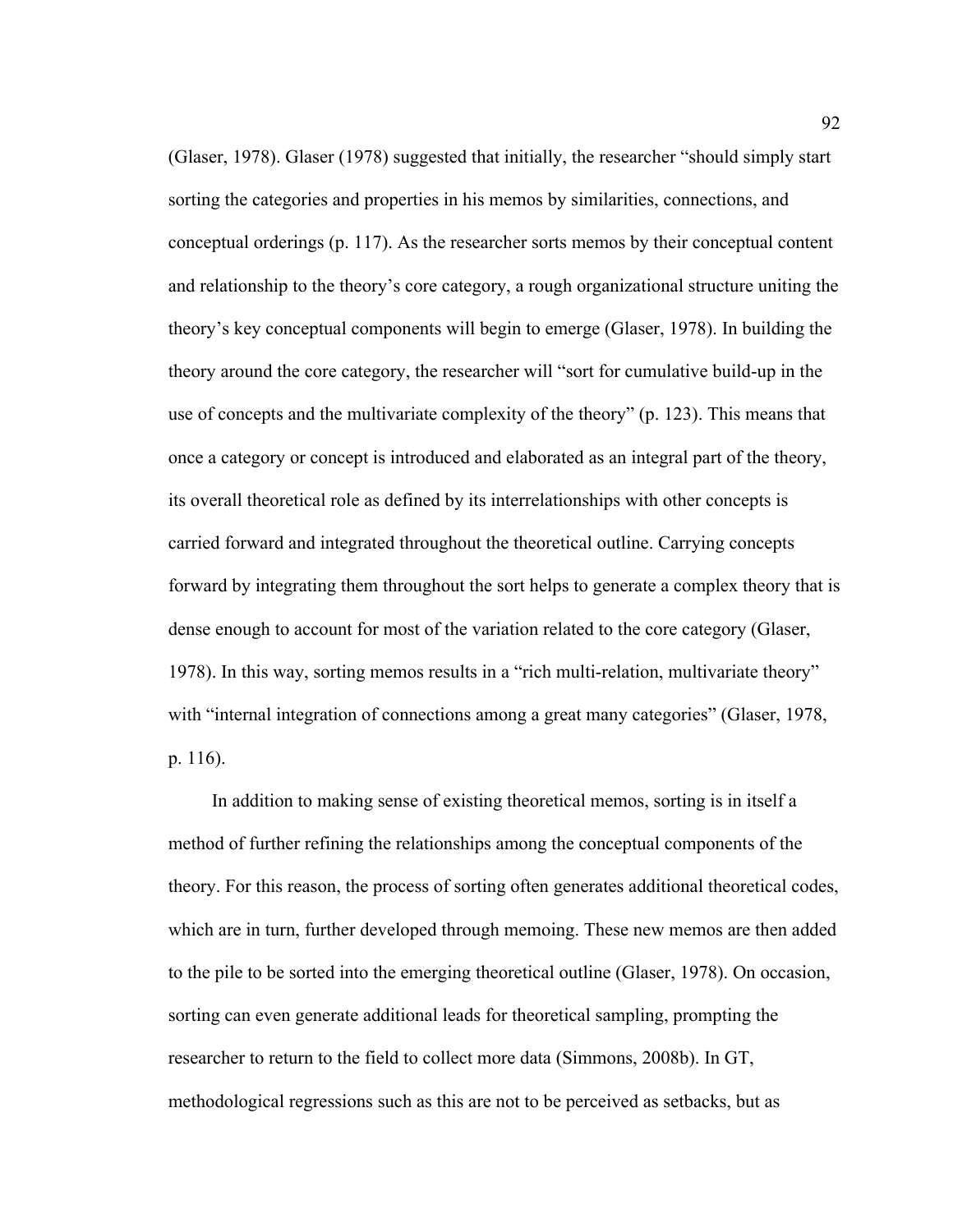indicators that the method is working; when a call to revisit a previous stage of the method emerges during sorting, the researcher must seize the opportunity in order to fully ground, condense, and saturate the theory. Memos generated during sorting generally relate a higher level of conceptual thought and reflect more discrimination among the subtleties of the emergent theory than those written earlier in the process (Glaser, 1978). The generation of new memos and the occasional return to the constant comparative phase of the method during sorting are essential, in the long run, to the theoretical completeness of the theory (Glaser, 1978).

# **Stage 6: Theoretical Outlining**

Although it is isolated as the sixth stage of the GT methodology, theoretical outlining actually takes place during sorting. In practice, the researcher constructs the theoretical outline while he or she sorts and reintegrates the theory's conceptual components into a theoretical whole (Glaser, 1978; Stern, 1995). Sorting memos into a theoretical outline eventually allows the researcher "to visualize the total integration of his grounded ideas, hence where each fits, as all ideas eventually integrate" (Glaser, 1978, p. 118). Ultimately, theoretical outlining results in a clear picture of the emergent theory's underlying organizational structure.

**Integrative fit.** Because theoretical outlining entails a conceptual integration of the underlying patterns discovered during the collection and analysis of the substantive data, the "groundedness" of the GT method becomes particularly apparent at this stage in the study. Glaser (1998) matter-of-factly explained that "the world is integrated whether the researcher likes it or not. It is the grounded theorist's task to discover it" (p. 189). Thus, if the categories, properties, and memos that the researcher generated in the earlier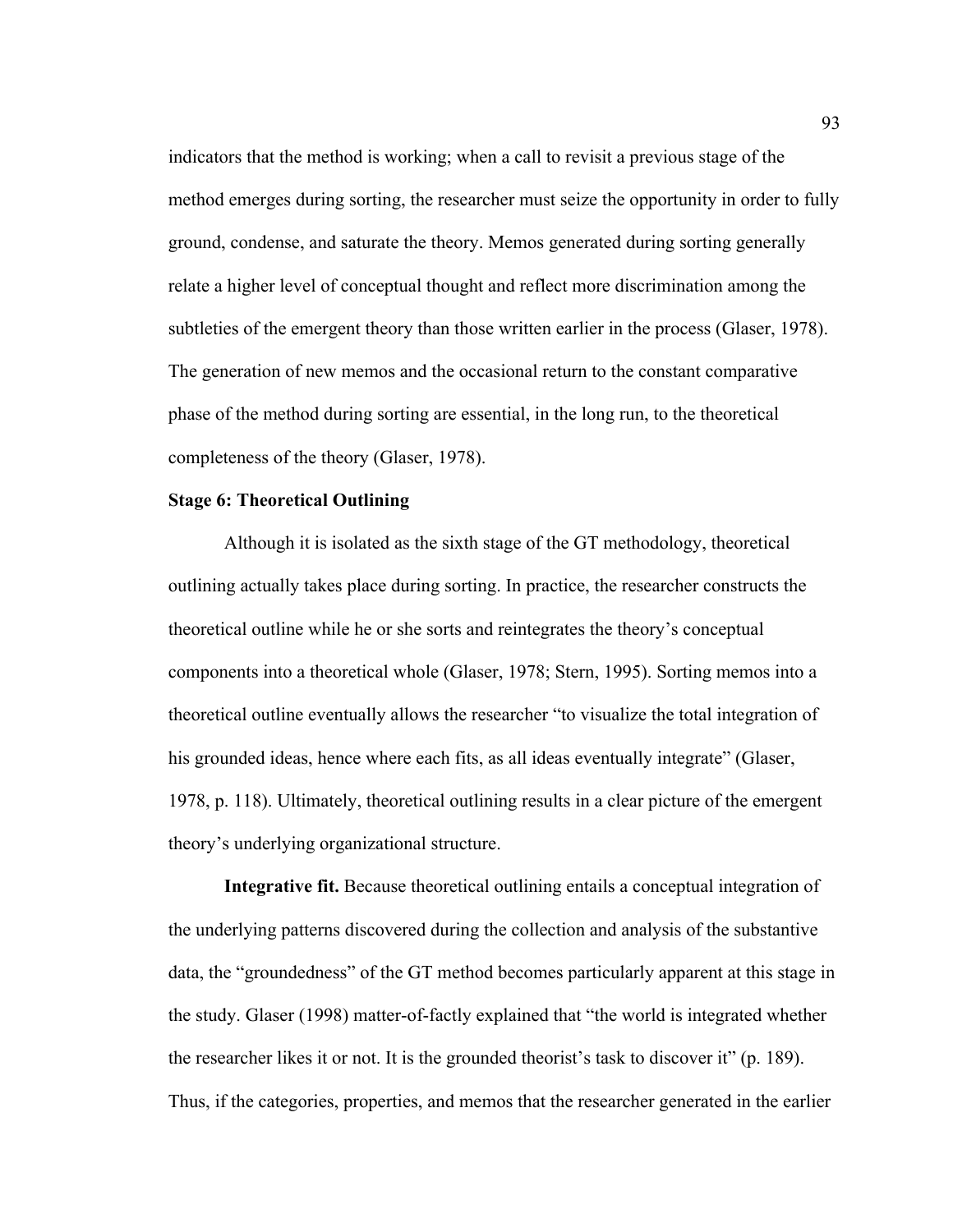phases of the study have emerged unforced from participant data, then the sorting of these conceptual products should produce an outline that ultimately reflects the existing reality under study. In Glaser's (1978) words**,** "Ideas that are grounded will integrate without many problems, simply because reality is integrated" (p. 118). The ability of the emergent theoretical outline to accommodate all grounded categories and properties is known as *integrative fit* (Glaser, 1978). Through integrative fit, theoretical sorting and outlining serve a "tremendous corrective function" in the theory's development and organization (Glaser, 1978); these processes help the researcher determine the proper placement of each of the theory's conceptual components in the complex web of interrelationships that forms the theory's organizational structure (Glaser, 1998). In the end, careful sorting into a theoretical outline "leads to intense densification of the theory and saturation of lines of thought within that theory" (Glaser, 1978, p. 118). The researcher can depend upon an integrated theoretical outline that fits and is grounded in the study's data to be a reliable guide during in the final stage of the GT process: writing.

# **Stage 7: Writing**

During the writing phase of a GT study, the researcher compiles a polished report to facilitate the public presentation of the study's theoretical product. Writing up and publishing one's GT is critically important because "the goal of grounded theory methodology, above all, is to offer the results to the public" (Glaser, 1978, p. 128). In preparing the theory for publication, the researcher must ensure that the "conceptual framework forms a systematic theory, that it is a reasonably accurate statement of matters studied, [and] that it is couched in a form possible for others to use in studying a similar area" (Glaser & Strauss, 1967, pp. 224-225). In order to demonstrate the GT's credibility,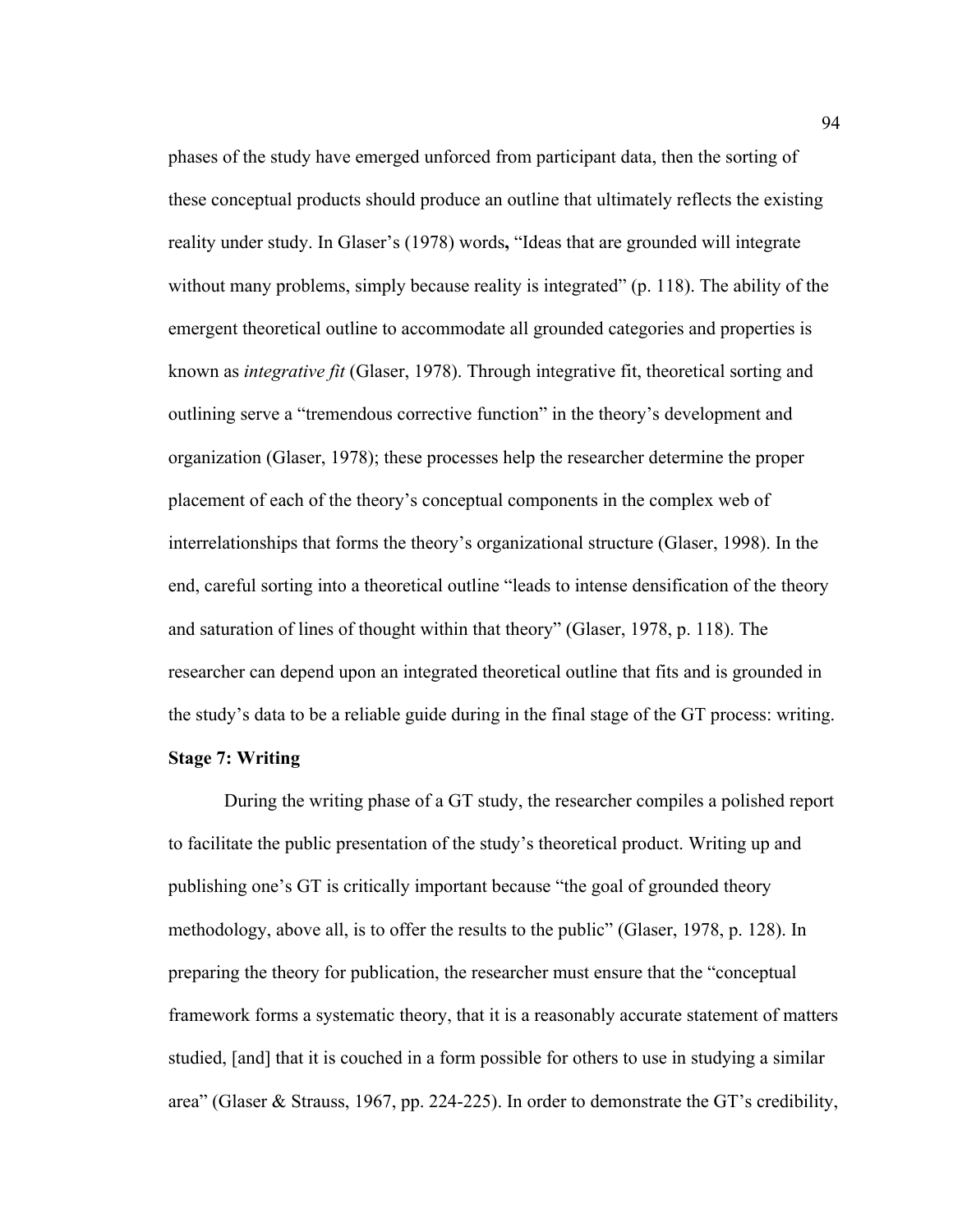the write-up must clearly communicate both the conceptual content and organization of the theory itself, as well as the methodological procedure by which the researcher derived the theory from data (Glaser & Strauss, 1967, p. 228-229). The process of writing a GT is, in many ways, as specialized to the GT method as are other aspects of the methodology (Glaser, 1978).

**Organization.** The organization of a GT report is relatively straightforward. Early on, the researcher establishes the purpose of the write-up, which is to demonstrate how the core variable explains behavior in the substantive area (Glaser, 1978). To structure a report that fulfills this purpose, the researcher will need to consult the study's theoretical outline, which should have, through the sorting process, attained an advanced level of conceptual development and theoretical completeness (Glaser, 1978, 1992; Stern, 1995). The theoretical outline is an invaluable guide to writing up a GT because it shows exactly "how the theory works and why each idea was placed as it is" (Glaser, 1978, p. 117). The written report should parallel the theoretical outline in delineating each major component of the theory and specifying how it relates to other conceptual components. Accordingly, Glaser (1978) recommended an organizational approach that he refers to as "funneling down" in writing up the content of the theoretical outline. Initially, the "general, grounded, most relevant properties of the core variable are discussed, to give the fullest meaning of [the core variable's] general nature" (p. 131). The core properties presented in this opening discussion are then individually developed in separate sections or chapters. Olson (2006) explained that "funneling down brings emphasis back to the broad problem - the core variable - and focuses all attention on the main concern of the participants of the study" (p. 13). In the course of writing up each of the major properties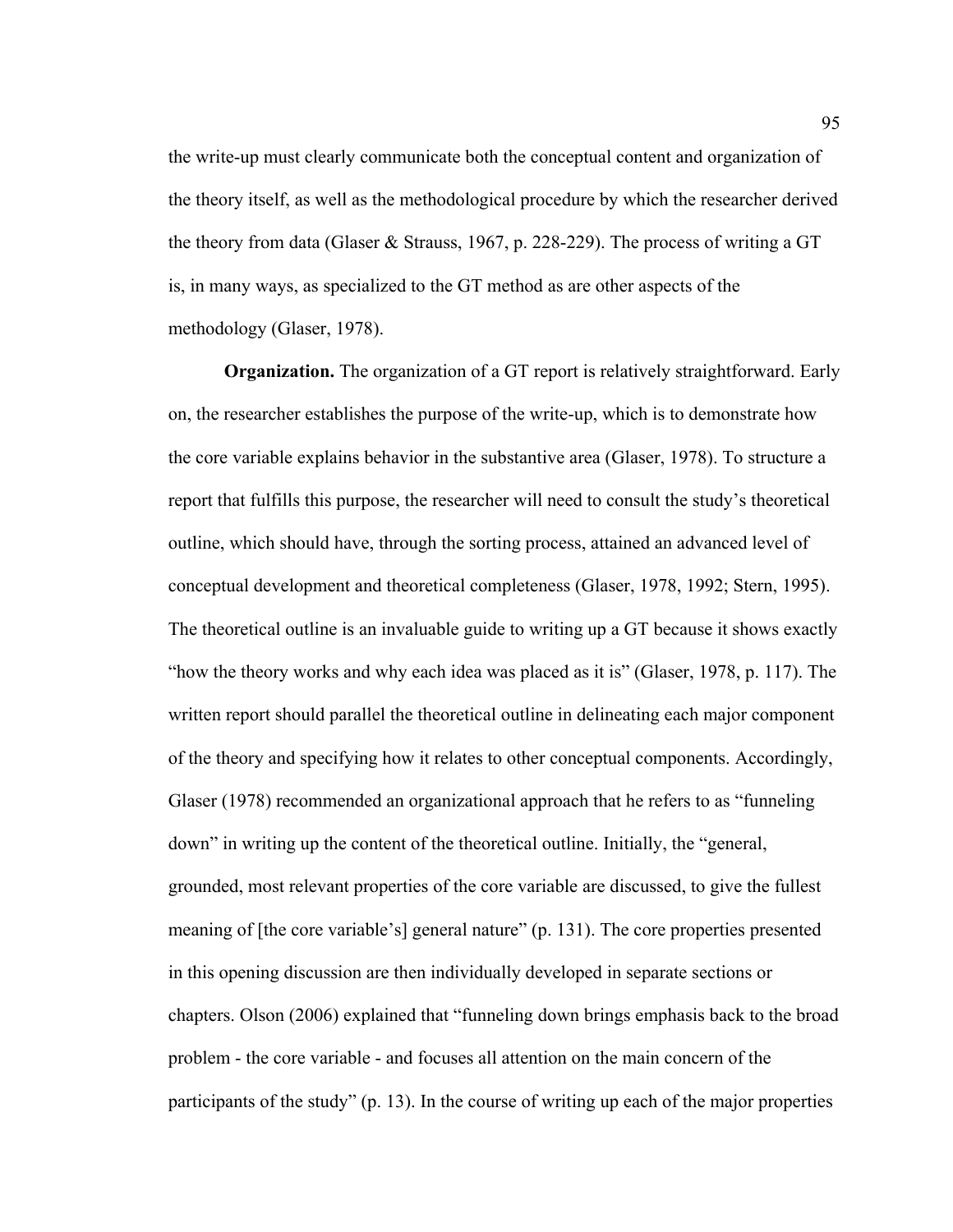of the core category, the researcher maps out the key conceptual interrelationships that make up the theory. Although the majority of a GT report is focused on presenting and developing the properties of the core category or categories, the conclusion may open up to include "generalized properties applicable to other substantive areas and conceptually elaborated through non-research comparisons" (Glaser, 1978, p. 133). This final section is comparable to the discussion and implications sections in scholarly research reports.

**Style.** GT reports use conceptual writing punctuated by descriptive instances from the data for the illustration of theoretical concepts. According to Glaser (1978), "The dictum is to write conceptually, by making theoretical statements about the relationship between concepts, rather than writing descriptive statements about people" (p. 133). Relating concepts to concepts allows the writer to maintain a conceptual focus in writing, while trying to convey concepts in descriptive terms diminishes the theory's conceptual scope (Glaser, 1998). Although a GT cannot be adequately communicated in purely descriptive terms, utilizing descriptive language to illustrate or support a concept is an acceptable practice in GT and can be used to "lighten" the sometimes dense conceptual content of a GT report (Glaser, 1998; Glaser & Strauss, 1967).

**Limitation and obligation.** One of the hallmarks of GT is that it produces theories that are rooted in and reflective of reality, which is in constant flux (Glaser, 1992). Consequently, grounded theories are never truly complete, but may be modified infinitely simply resuming constant comparison with new data from the substantive area. When writing a GT, the researcher must concede that "the published word is not the final one, but only a pause in the never-ending process of generating theory" (Glaser & Strauss, 1967, p. 40). Writing up a GT necessarily "freezes the ongoing for a moment,"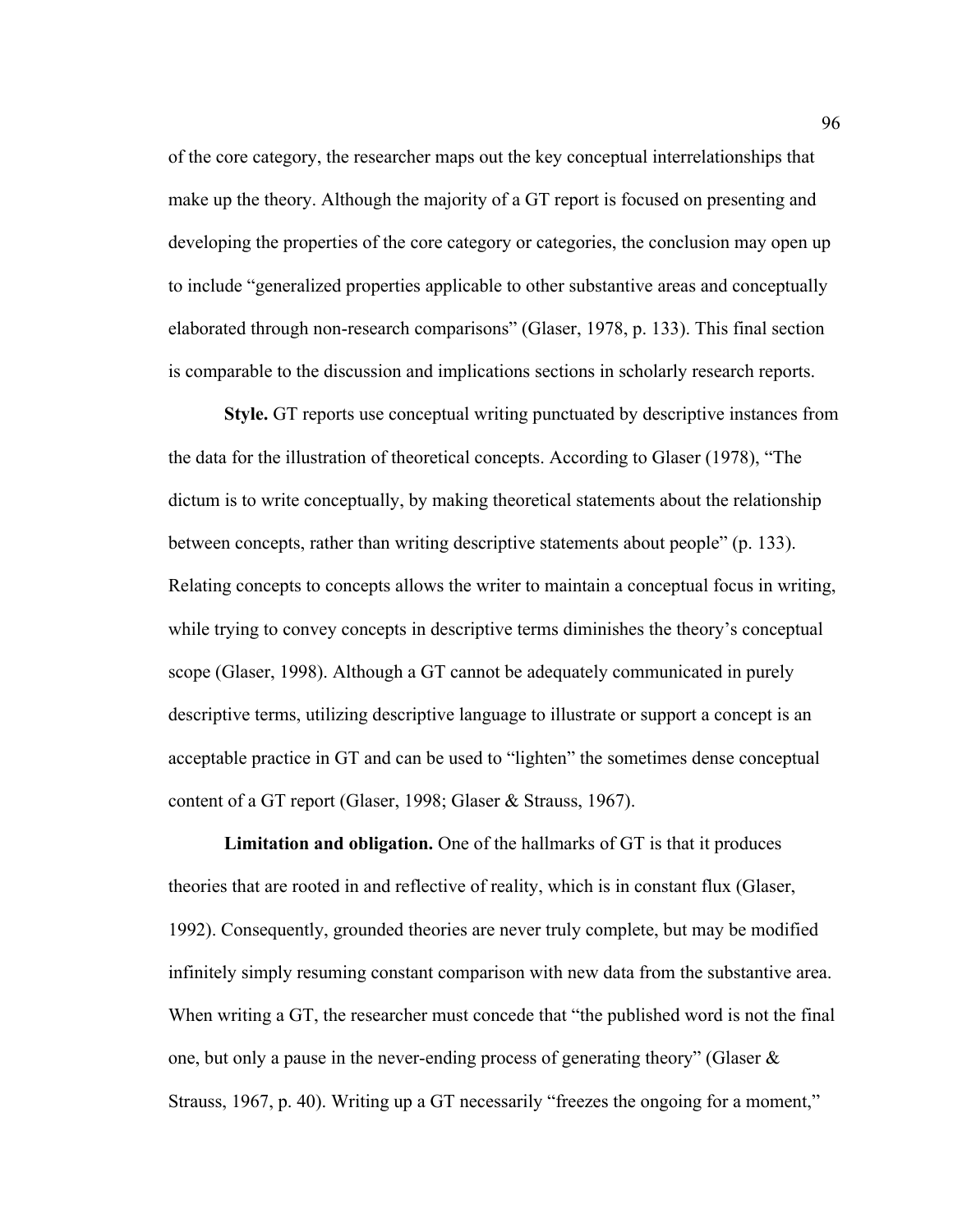but this logistical limitation does not relieve the researcher's obligation to report and share the write-up of the theory with colleagues and stakeholders in the substantive area (Glaser, 1978, 1992). Admittedly, a published version of a GT is a somewhat arbitrary representation of a living, changing theoretical framework; however, "what is arbitrary about writing and publishing a substantive theory is more than compensated for by the contribution of the grounded theory methodology by which the theory was generated" (Glaser, 1978, p. 141). Grounded theories are useful. They fit the reality of the area of interest, they work in helping stakeholders understand and resolve their main concerns, and they are relevant because they are grounded in data gathered from the substantive area. Whether the theory is presented as " a well-codified set of propositions or in a running theoretical discussion" (Glaser & Strauss, 1967, p. 31), a GT study must conclude with the composition and dissemination of a polished written report of the research's theoretical results. Once it is made available to the public, a GT can be applied by individuals in the substantive area, tested in verificational studies, and even expanded or modified in subsequent GT inquiries. Regardless of the theory's application, the researcher can remain confident that his or her GT theory is, by its inherent groundedness, imbued with the potential to serve as "the necessary theoretical foothold for optimal sustainable change" (Simmons, 2006, p. 485).

### **Validity and Trustworthiness**

The trustworthiness of a GT study's theoretical product is dependent on the methodology's effectiveness in generating theory that accounts for the conceptual patterns characterizing participant behavior in the area of interest (Glaser, 1978, 1998; Glaser & Strauss, 1967). Therefore, a GT's credibility can be determined simply by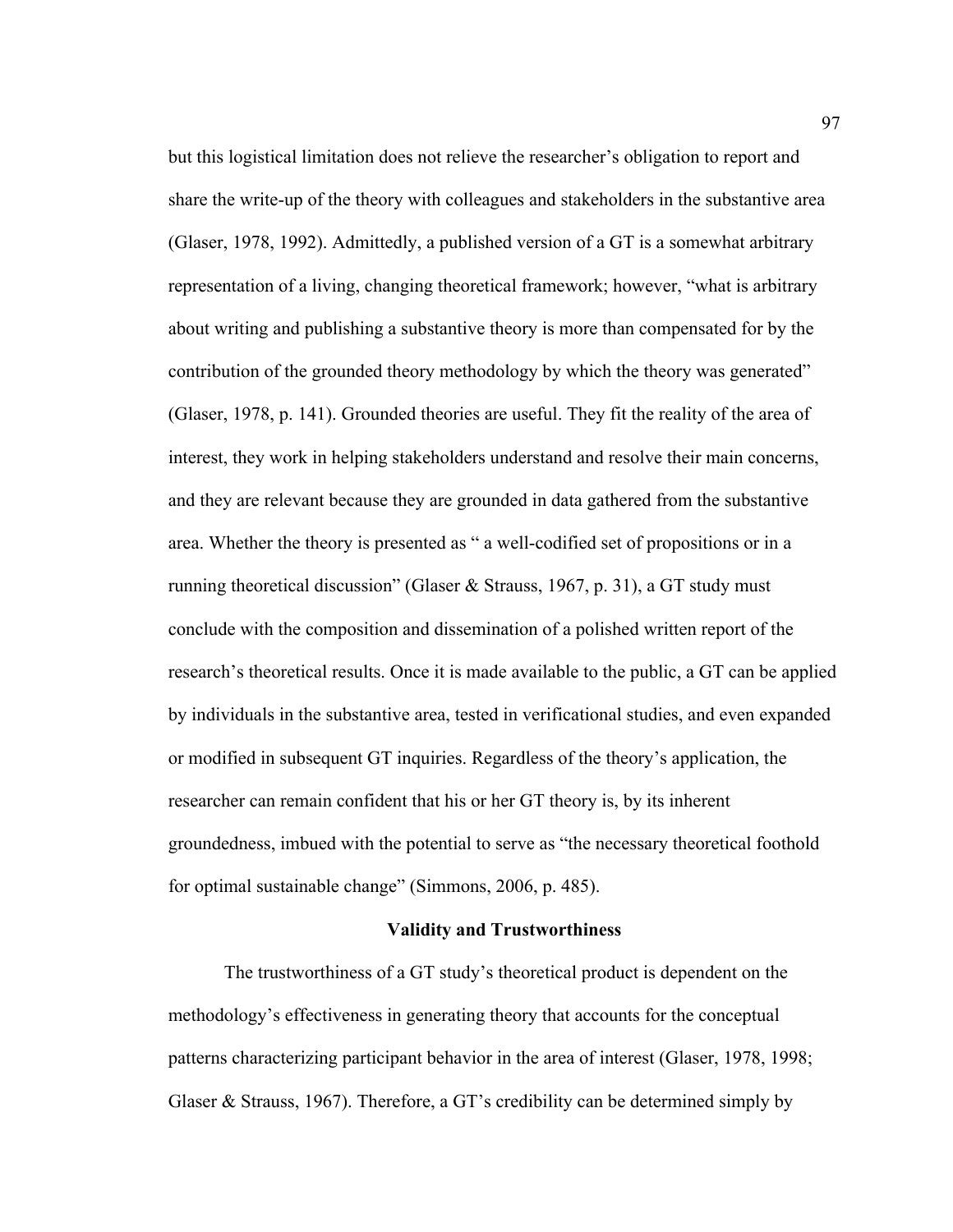examining the theory's fit, workability, relevance, modifiability, and, to a lesser extent, its grab (Glaser, 1978, 1998). A quality GT study will produce a useful, authentic theory that "fits the real world, works in predictions and explanations, is relevant to the people concerned, and is readily modifiable" (Glaser, 1978, p. 142). The following sections discuss each of these criteria in detail.

### **Fit**

Fit refers to how well the theory's conceptual components are grounded in the data from the substantive field (Glaser, 1979, 1998; Glaser & Strauss, 1967; Simmons, 2010). In some ways, the concept of fit is very similar to the more familiar research term, validity (Glaser, 1998; Simmons, 2010). Creswell (2003) explained that when applied to qualitative research, the term validity is used to indicate the degree to which a study's findings are authentic from the perspectives of the researcher, the participant, or the consumers of the study's results (pp. 195-196). Similarly, the criteria of fit indicates the degree of authenticity reflected in a GT study's theoretical product; essentially, a theory that *fits* will accurately reflect the conceptual patterns inherent in the action scene (Glaser, 1998, p. 18). In order to achieve fit, the components of a theory must be systematically derived and sharpened through constant comparison of incidents in the data. The GT process of constant comparative analysis is designed to ground each category, forcing each one to earn its way into the theory through repeated incidents in the data. In this way, the categories are systematically derived to reflect or *fit* the patterns inherent in the action scene (Glaser, 1978).

Another component of achieving fit between the theory and the reality of the action scene is the nuanced and precise naming of the conceptual components of the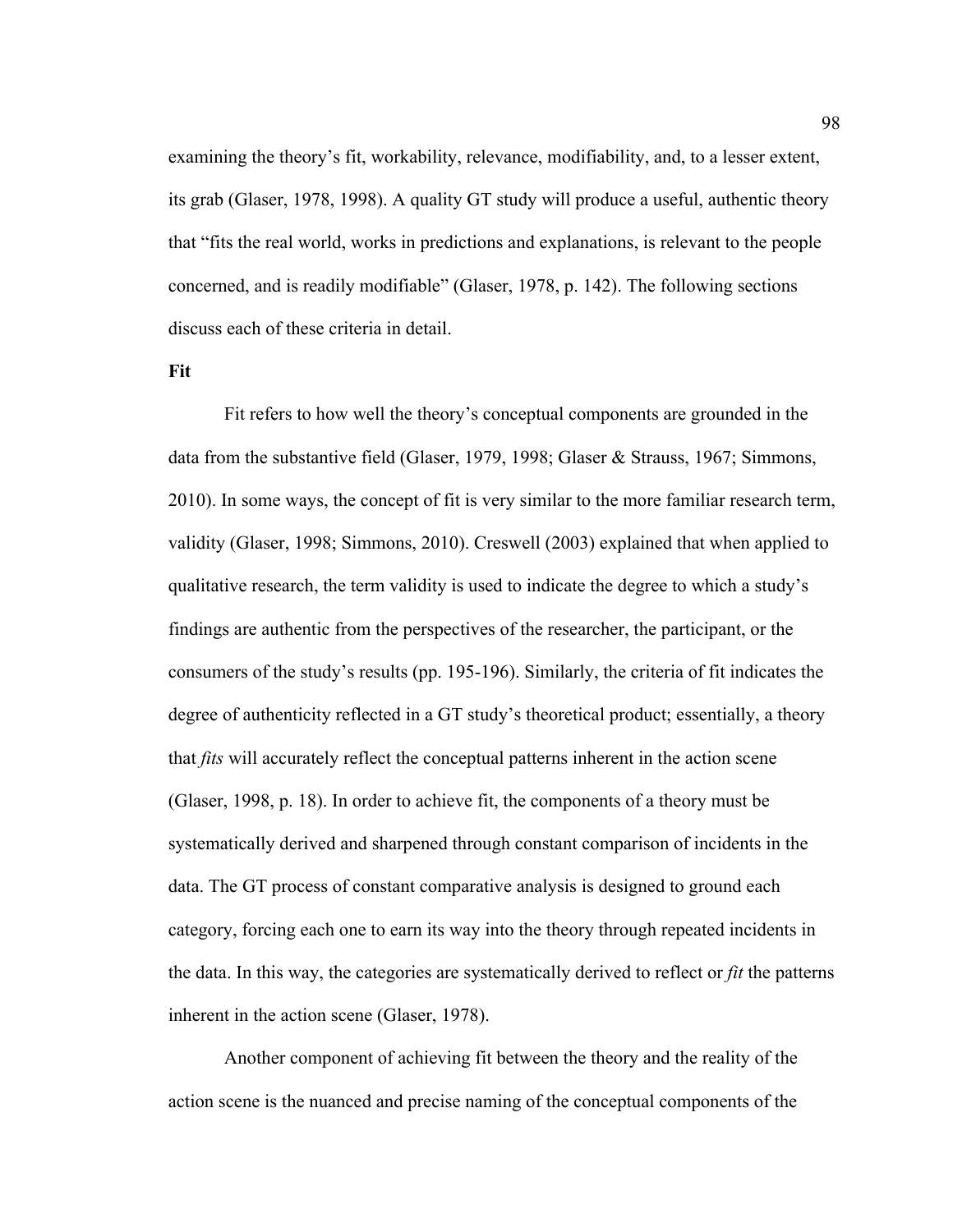theory. A GT researcher always strives to achieve the "best possible fit between the pattern being named and the word or phrase selected to represent it" (Simmons, 2008a, p. 18). As data collection, analysis, memoing, and sorting advance, the names for theoretically-relevant categories are continually refined and re-fitted to precisely reflect the nature of the conceptual patterns they indicate (Glaser, 1998, 2009; Simmons, 2010). Simmons (2010) emphasized that "poor fit between the pattern and the concept will at least partially un-ground the theory" (p. 30). Fortunately, the GT process is designed to eliminate conceptual components that do not fit the reality of the substantive area, resulting in a well-fitting GT comprised only of concepts that are fully grounded in data from the substantive area (Glaser, 1992, 1998; Simmons, 2010; Vander Linden, 2005).

## **Workability**

The workability of an emergent theory is a simple and authentic evaluation criterion for GT studies. A theory that works can be used by researchers and practitioners in the substantive area to effectively explain, interpret, and predict the major patterns and variations of behavior in the area (Glaser, 1978, 1992, 1998; Glaser & Strauss, 1967). For instance, the current study's theory of navigating the cycle of decline demonstrates its workability by explaining the important conceptual patterns underlying the lived experiences of former Georgia public school teachers. Because grounded theories really work when applied in the area of interest, GT is an especially apt choice for researchers seeking to support positive social change.

## **Relevance**

Because GT is directly linked to and induced from the data collected from participants in the study area, relevance is an innate characteristic of GT (Glaser, 1992,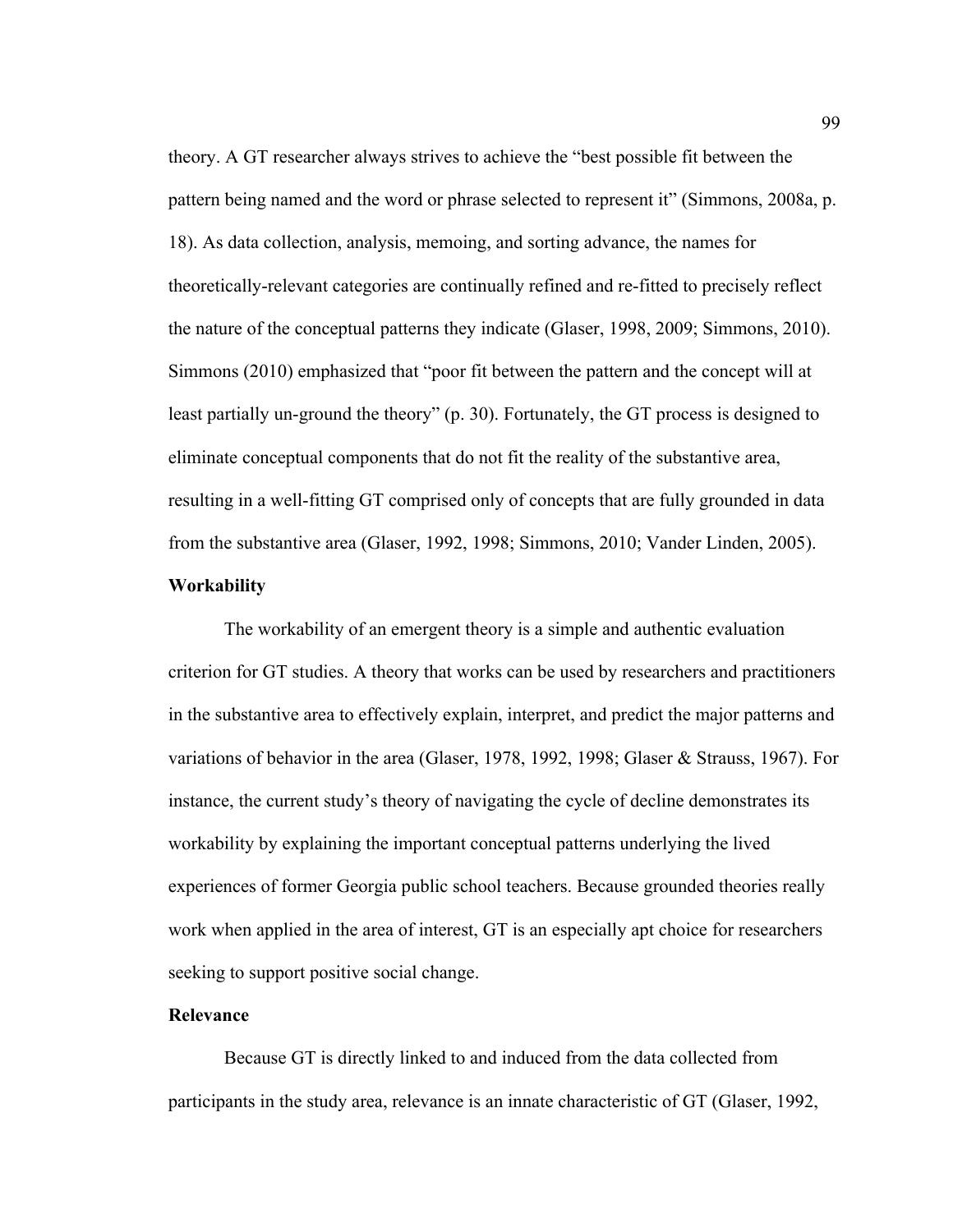1998). Carefully induced theory can be trusted to have immediate relevance to people in the substantive area because it addresses their main concerns thorough the discovery and resolution of the core variable (Glaser, 1978, 1998, 2009). The GT processes of constant comparison, theoretical sampling, and saturation ensure that the categories and properties that emerge are highly relevant to the participants' main concerns. Glaser (1978) explained that "what ideas emerge are relevant because of their theoretical power. What ideas did not emerge, did not because of lacking theoretical relevance - they accounted for nothing in the data" (p. 10). Like fit, the relevance of a GT is cultivated throughout the GT process and can be used as a reliable indicator of the viability of the methodology as a means of producing credible, useful theoretical products.

## **Modifiability**

One of the most important indicators of trustworthiness in GT is the modifiability of the GT (Glaser, 1992). Simmons (1997) explained that **"**grounded theories are about understanding and discovering variation, not making casual or absolute yes or no statements about a narrow subject" (as cited in Vander Linden, 2005, p. 9). Because reality is in constant flux, claiming that a GT study's outcomes represent any sort of conclusive findings is misguided; the theoretical product of a GT study is simply a set of hypotheses, suggestions, or probabilities that are grounded in and induced from substantive data (Glaser, 1992). As a criterion for determining credibility, modifiability simply means that a GT can be adapted to reflect significant and ongoing changes in the social scene (Glaser, 1978, 1992, 2009; 2010; Glaser & Strauss, 1967; Olson, 2008; Stillman, 2006). A study with results that are conclusively "written in stone" does not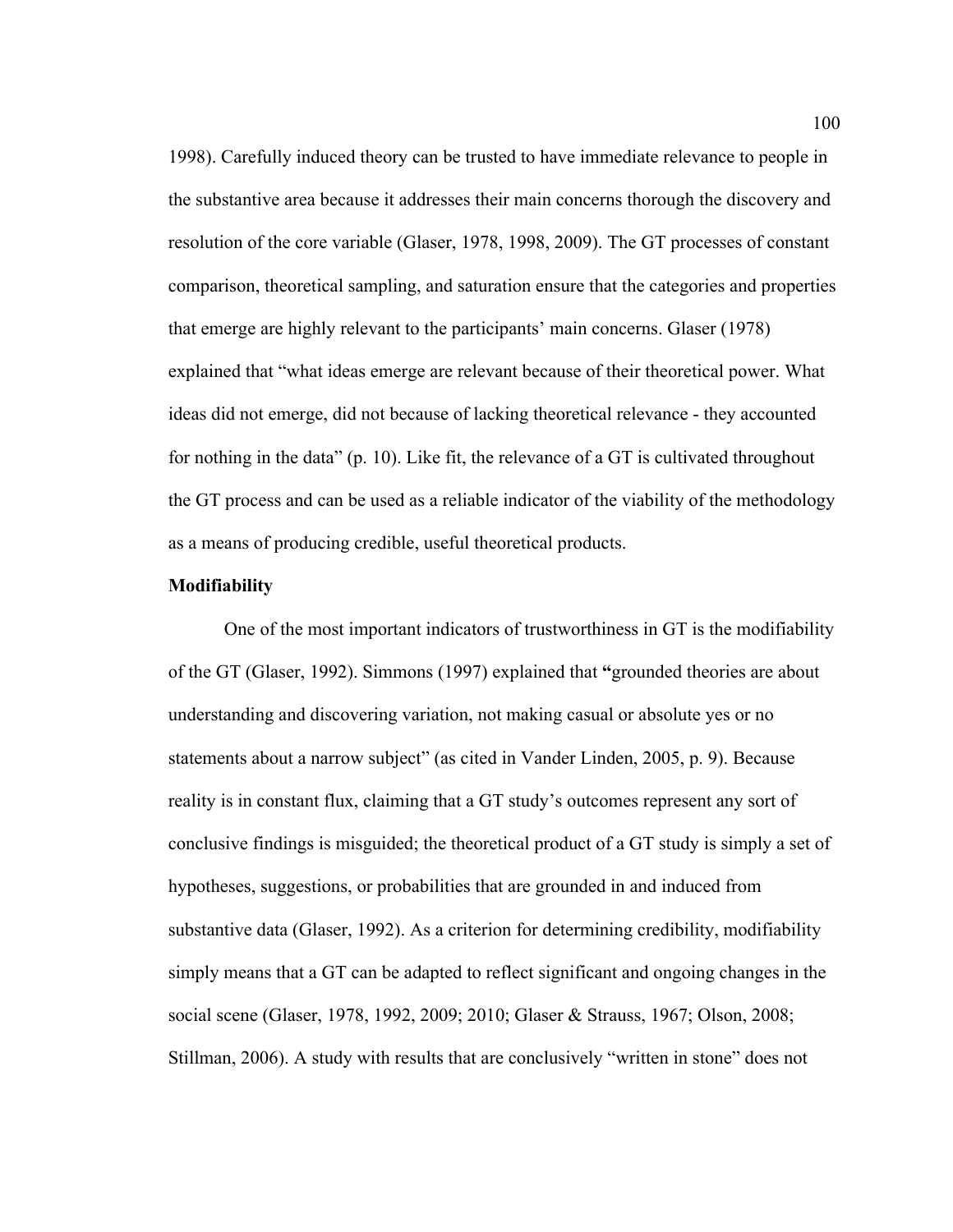meet the criteria for modifiability because it fails to give priority to new data (Glaser, 1978, 1992).

Although grounded theories are subject to modification, the process for modifying theory is no less rigorous than the process for generating it. Modifications to theory can only be made by integrating new data through constant comparative analysis (Glaser, 1998; Olson, 2008). Resuming constant comparative analysis of data from the substantive area can guide the researcher in discovering new categories, properties, and indicators that have become relevant in a changing action scene (Glaser, 1978, 1998). The modification of theory through constant comparison and integration ultimately increases the credibility and trustworthiness of the theory; as new data are integrated into its conceptual framework, the theory becomes increasingly dense and can account more fully for the range of variation and circumstances in the substantive area (Glaser, 1978, 1992). In this way, modifiability allows the researcher to "keep up with and manage the situational realities that he wishes to improve" (Glaser & Strauss, 1967, p. 242). Since the objective of GT is to generate a useful explanatory theory, modifiability is critical. It is the only way for the theory to maintain relevance and tractability over a changing social scene (Glaser, 1978).

### **Grab**

*Grab* is a fifth criterion that is used sometimes to informally assess the validity of GT. Olson (2006) eloquently captured the essence of this criterion: "A theory's grab captures one's attention and sparks interest and deeper understanding. Grab is what pulls the reader in, evoking ideas for application and images in the reader's own action scene" (p. 20). If a GT can be trusted as an accurate conceptualization of reality, it will have the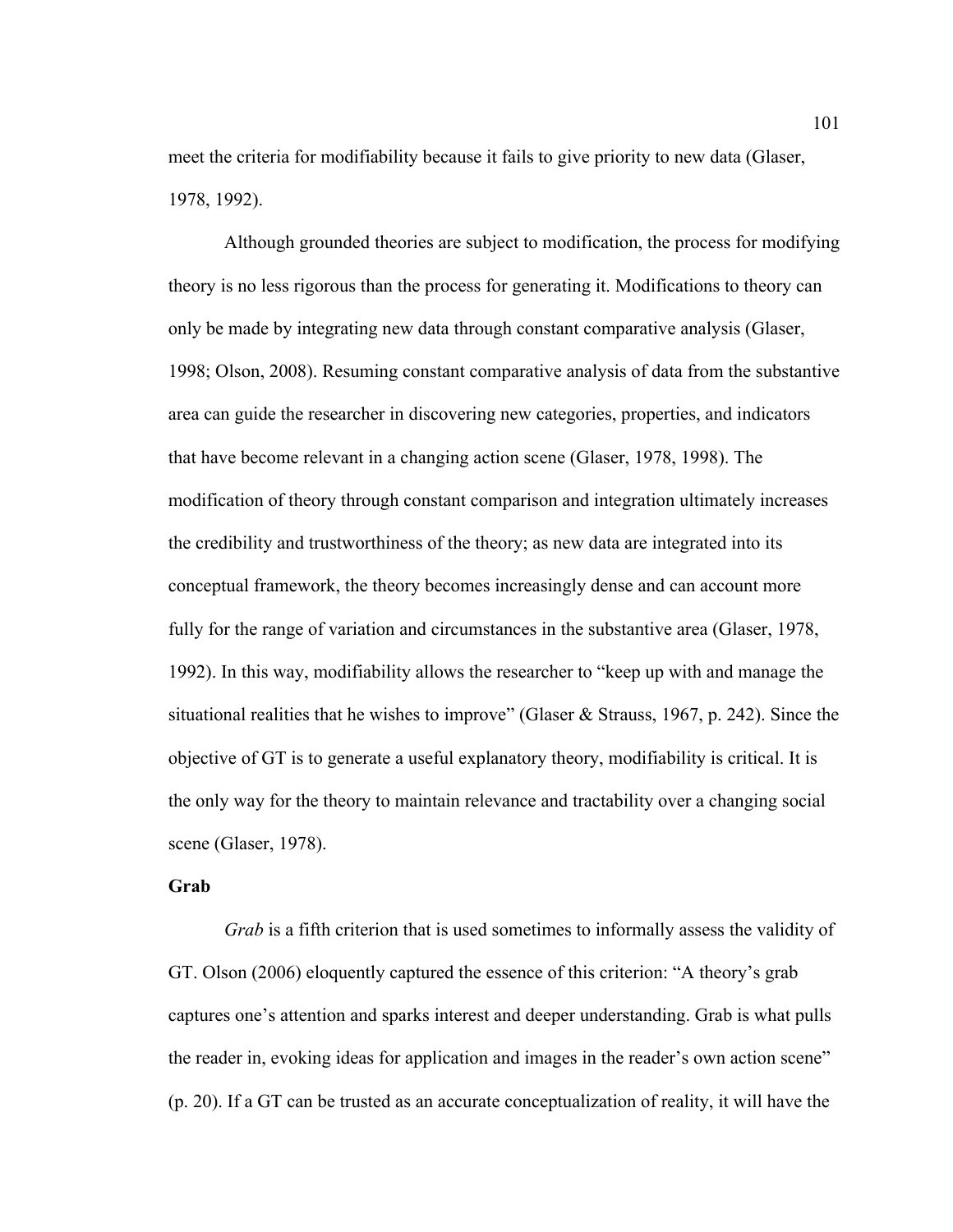power to "grab" the attention of people from the substantive area by articulating familiar patterns present in their real lived experiences (Glaser & Strauss, 1967, p. 239-240).

## **GT: A Self-Correcting Methodology**

A rigorous, systematic GT study is very likely to meet the criteria of fit, workability, relevance, modifiability, and grab (Glaser, 1992). By carefully adhering to the GT methodology and allowing it to work as designed, I am confident that these criteria attest to the trustworthiness and credibility of the current study's final theory. Many of the required processes and core tenets of the GT methodology have procedural characteristics that continuously verify and refine the emerging theoretical product of a GT study. The GT process itself is designed to self-correct for threats to credibility and trustworthiness (Glaser, 1992).

The constant comparison of incidents in the data is one example of the selfcorrecting processes of GT. Constant comparative analysis results in "a proportioned view of the evidence, since, during comparison, biases of particular people and methods tend to reconcile themselves as the analyst discovers the underlying causes of variation" (Glaser & Strauss, 1967, p. 68). In constant comparative analysis, no single bias, source, or incident from the data can justify a theoretical concept on its own, but is "merely an illustration of what might conceivably be a concept that could fit and work" (Glaser, 1978, p. 65, 2009). The categories and properties that merit being integrated into the theory are meticulously and rigorously proposed, verified, explored, and saturated based on the comparison of *many* incidents from an abundance of substantive data (Glaser, 1998). Glaser (2009) explained that "any emergent aberrant variable distorting the data is just a bias to be compared and conceptualized into the theory" (p. 24). The constant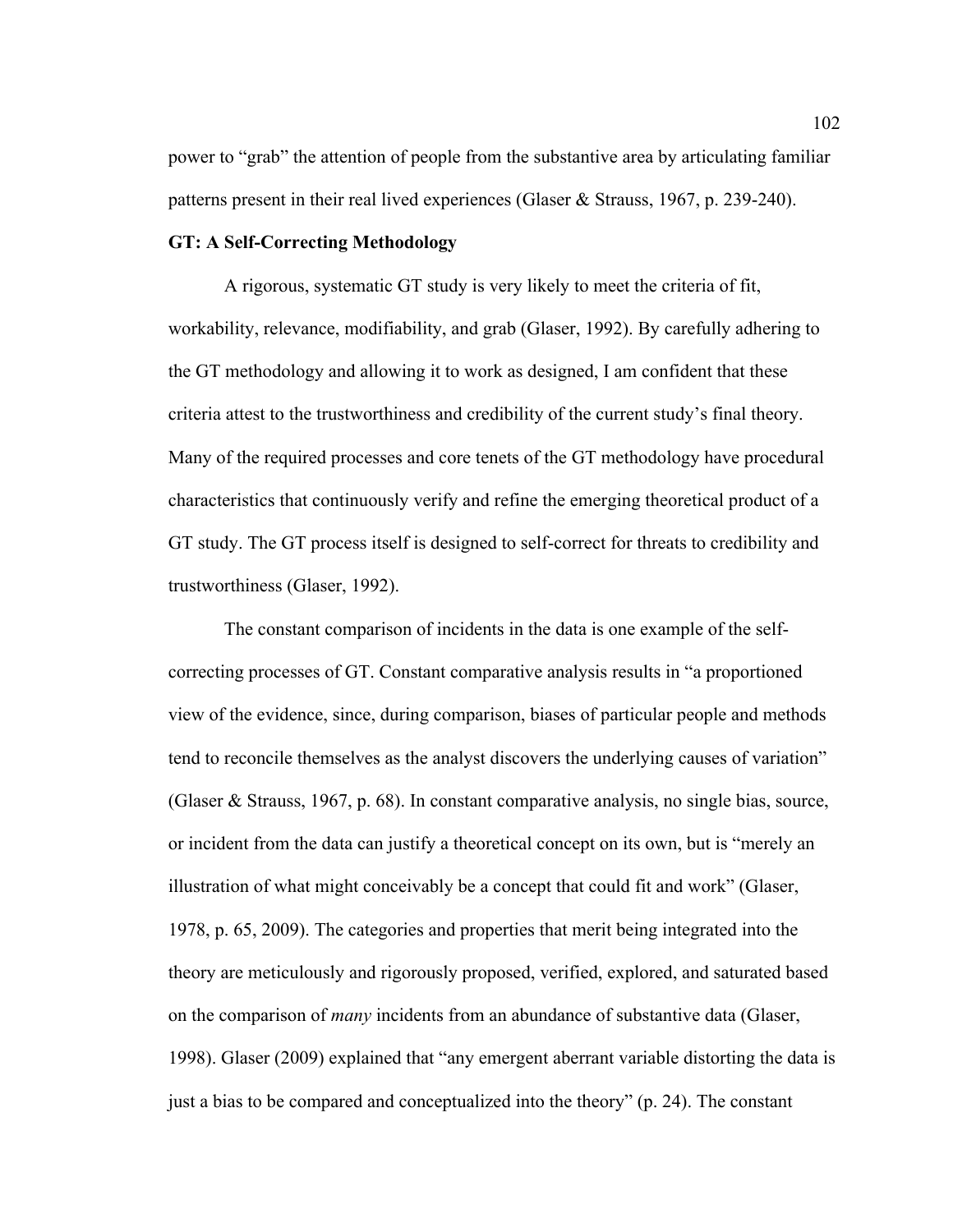comparative process is designed to adjust and evaluate emergent codes for fit, workability, and relevance, so that the resulting conceptualization of the data will have been continuously refined from the outset of constant comparative analysis (Glaser, 1998). As repeated incidents of a pattern emerge from the data, the pattern is named, becomes a category, and continues to be further refined, corrected, and verified (Glaser, 1998). By the conclusion of the study, the important conceptual patterns underlying the substantive area will have been systematically emerged and saturated (Glaser, 1978), while anomalous instances of bias, forcing, distortion, and preconception are systematically weeded out (Breckenridge & Jones, 2009; Glaser, 1992, 1998).

The later stages of GT have self-correcting features, as well. Memos provide the researcher with a means of expressing "non-grounded ideas occurring from personal biases, personal experiences of an idiosyncratic nature, logical conjectures or deductions, received preconceptions and so forth," so that these ideas can be objectively addressed and prevented from interfering with the emergence of the theory (Glaser, 1998, p. 182.) During sorting, memos that are un-grounded are difficult to integrate into the emergent outline, because they have no foothold in the data and therefore, no grounded relevance to the theory. A theoretical outline can accommodate all grounded concepts because they emerged from an integrated reality; concepts generated from memoing and constant comparison will fit, work, and be relevant to the theory because they are grounded in the substantive data (Glaser, 1978, 1992).

In many ways, the assessment criteria for GT serve to measure the researcher's skill in conducting a GT study, rather than the quality of the methodology itself. A GT study, when conducted systematically using the prescribed processes of the methodology,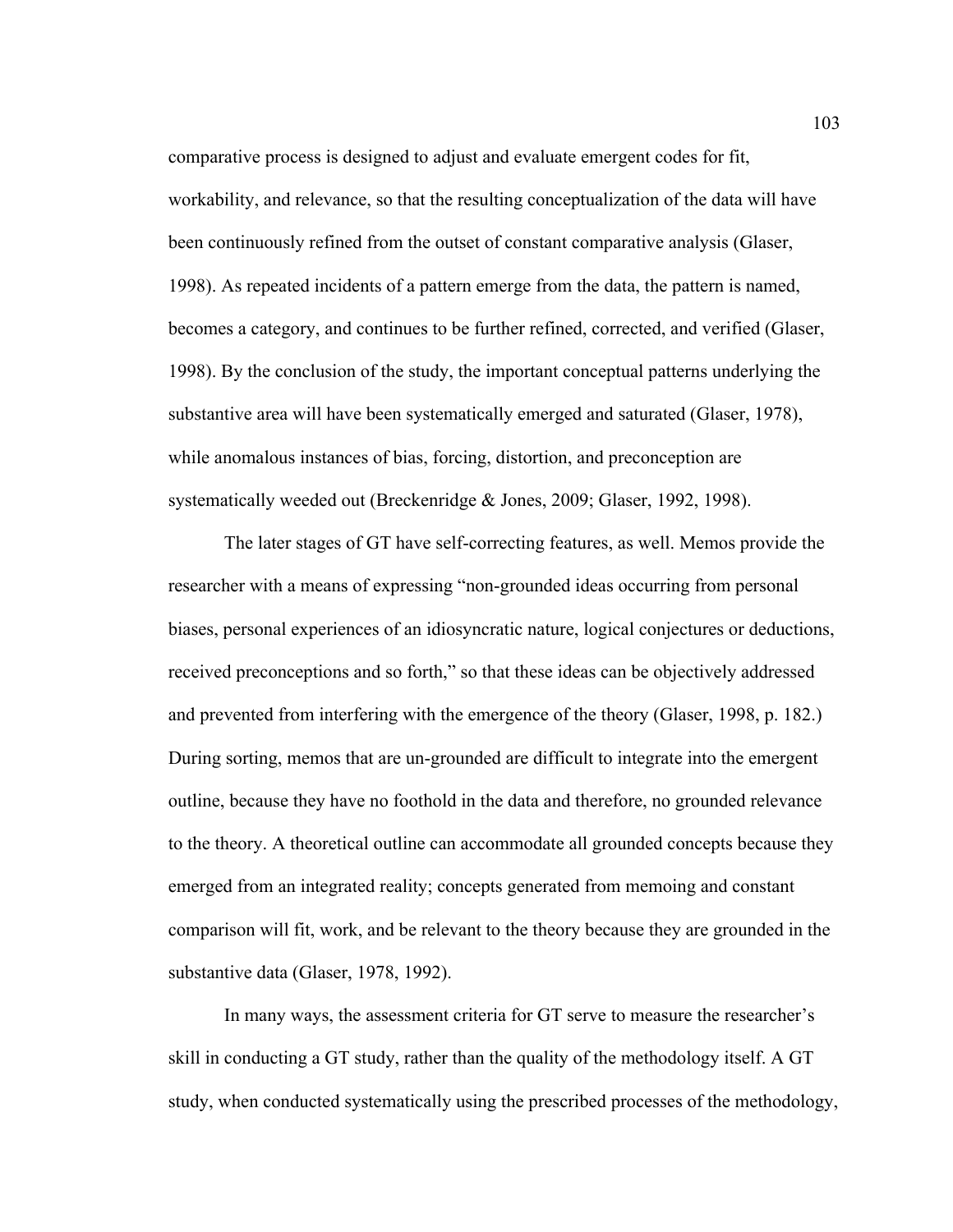is a rigorous and effective means of producing a theory exhibits fit, work, relevance, modifiability, and grab. Such a theory "renders quite well the reality of social interaction and its structural context" (Glaser & Strauss, 1967, p. 32), which is, after all, the desired outcome of GT.

### **Conclusion**

This chapter has sought to establish that classical GT "is not based on impressionism, nor conjecture, but on a rigorous methodology that empowers" (Glaser, 1998, p. 238). When a theory demonstrates fit, workability, relevance, modifiability, and grab in practice, it will be both meaningful and useful to people in the substantive area (Glaser, 1998). For this reason, GT researchers are obligated to share their grounded theories with stakeholders in the substantive area, which will allow the methodology to continue to "legitimize itself as it is doing in the health, education, and business professions, where it is crucial to have relevant research that works" (Glaser, 1998, p. 16). For the current study, GT proved to be a powerful methodology that provided relevant conceptual insight into the causes, nature, and potential import of the experiences of Georgia's former teachers in the arena of public education. Section 4 presents the current study's GT, the theory of navigating the cycle of decline, in detail.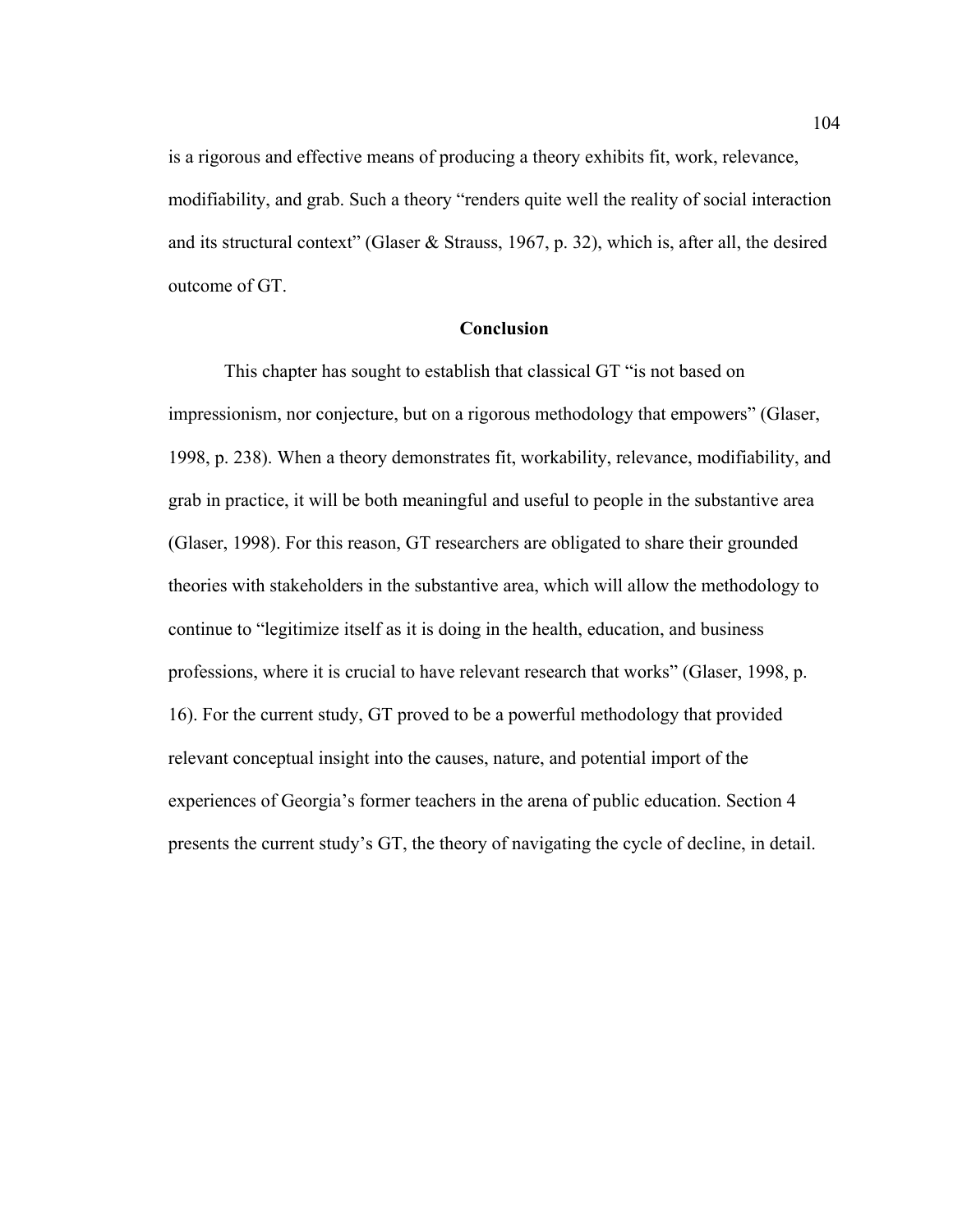#### Section 4: Navigating the Cycle of Decline

This section is divided into two parts. The first subsection begins by explaining how the classic GT methodology was used to develop the GT of navigating the cycle of decline. The second part provides a detailed explanation of the theory, beginning with an overview of the theory and a brief discussion of the conditions that perpetuate the cycle of decline: *experiencing disequilibrium* and *navigating*. This overview is followed by an explication of each of the four stages of the cycle of decline: *embarking*, *resolving*, *weathering*, and *opting out*. Collectively, these stages trace the underlying pattern of declining motivation, well-being, and fulfillment that ultimately leads many teachers to leave public education.

#### **The Grounded Theory Process**

While conducting this study, I adhered as closely as possible to the established procedures of the GT methodology to develop the theory of navigating the cycle of decline. First, I took steps to avoid preconceptions by foregoing an initial review of the literature related to the substantive area of interest: the experiences of former Georgia public school teachers (Glaser, 1978, 1998, 2009; Scott, 2009). Because of my personal experiences as a former public school teacher, I also opted to capture my own data through a self-interview, a practice which allowed me to acknowledge, record, and analyze my own experiences objectively and, more importantly, to put them aside as a means of preserving my theoretical sensitivity as I collected and analyzed interview data from other participants (Glaser, 1978, 1998; Glaser & Strauss, 1967). The self-interview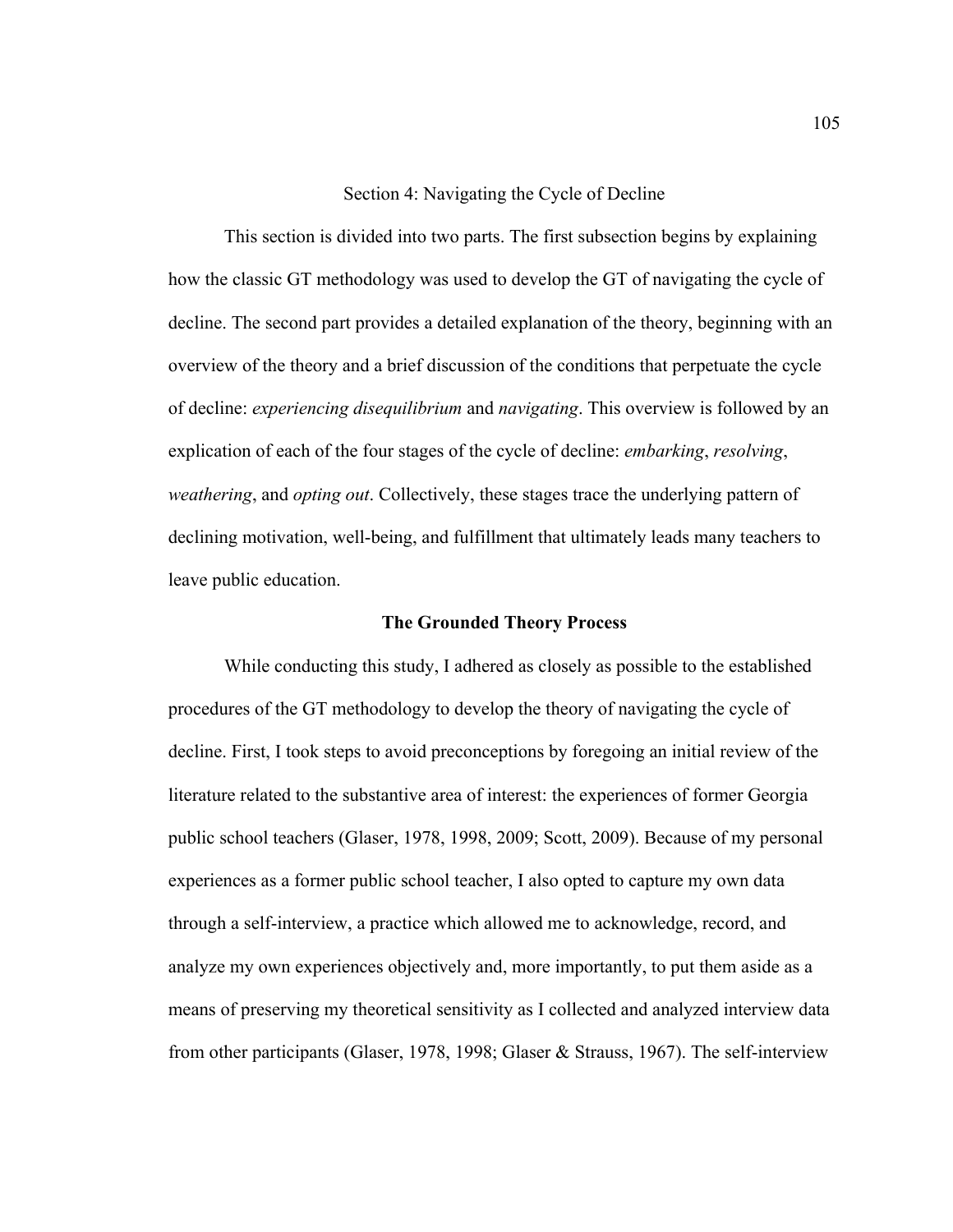is a common tool among grounded theorists for this purpose (Burgess, 2011; Hayes-Bautista, 1996; Maddy, 2007; Raffanti, 2005).

After receiving IRB approval (01-07-14-0075711), I began recruiting participants using snowball sampling, which allowed me to rely upon social networking connections and word-of-mouth to locate former teachers who fit the participation criteria for the study (Gonzalez et al., 2008; Patton, 2003). In combination with snowball sampling techniques, social networking as a means of locating and recruiting former teachers provided a groundbreaking opportunity for exploring this formerly elusive population's insider knowledge and experience. Over the course of 3 months, I conducted interviews with 12 former Georgia teachers who had voluntarily elected to leave their public school positions before becoming eligible for retirement. Interviews ranged from 30–90 minutes; most averaged an hour. A digital audio recording was made of each interview for transcription purposes. All interviews were initiated with an open-ended prompt, known in GT as a grand tour question, which gave the participant a general area of interest to discuss (Glaser, 2009; Glaser & Strauss, 1967; Olson, 2006; Simmons, 2008a). Participants controlled the direction and content of the interviews, as is standard protocol in the GT methodology, since GT research is primarily focused on discovering the conceptual patterns that underpin participants' main concerns and lived experiences (Glaser, 1978, 1998, 2009; Olson, 2006; Simmons, 2008b).

I began the data collection process by setting up my first interviews with former Georgia public school teachers. As is required by the process of constant comparison used in GT analysis, each interview was transcribed and coded before the next interview. This allowed me to select participants who would likely provide the most relevant data to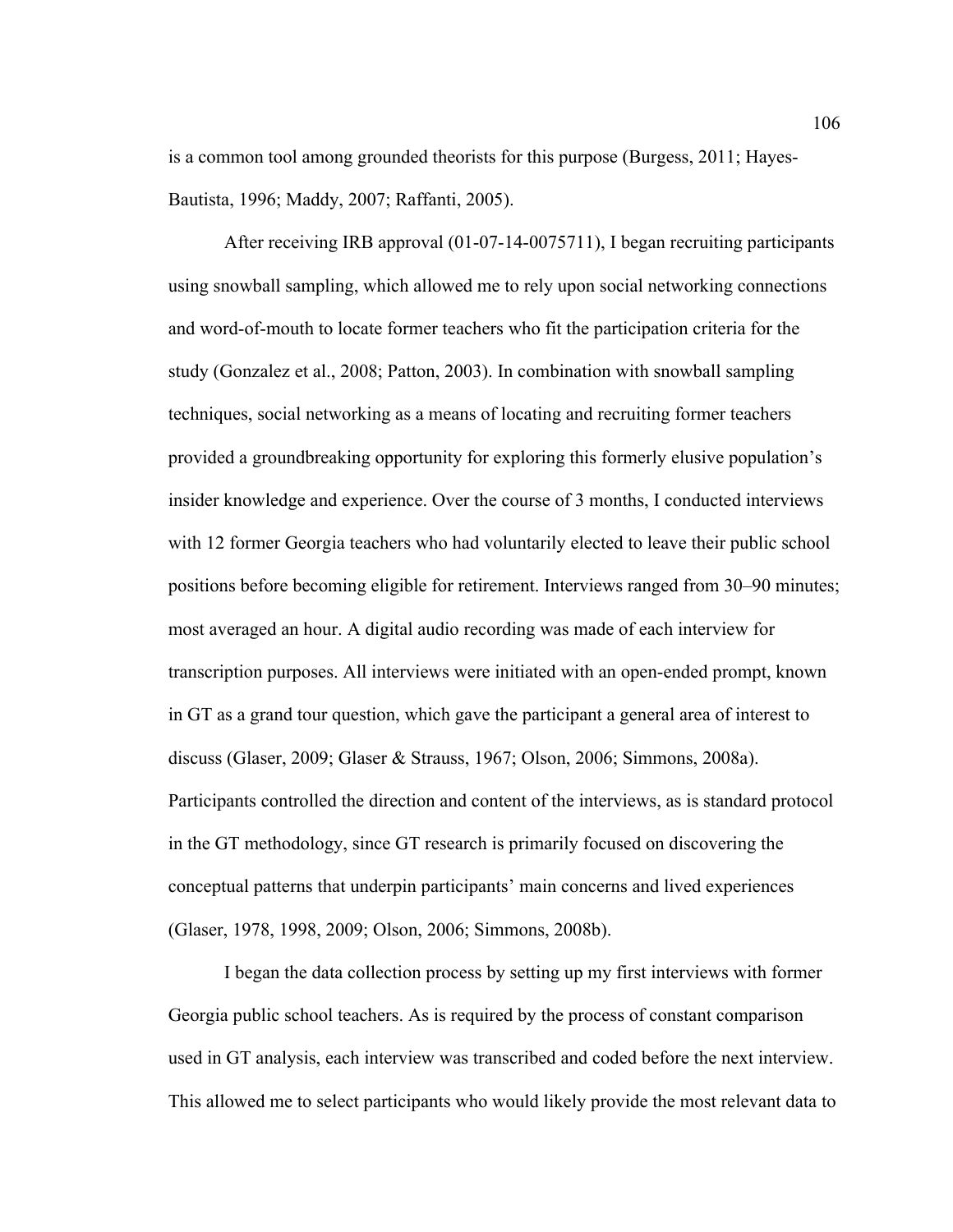inform the emergent theory (Glaser, 1978, 1998; Glaser & Strauss, 1967). The process of allowing ongoing data analysis to direct participant sampling is known as *theoretical sampling* in GT; it is the driving purpose of the joint collection and analysis of data upon which GT relies (Glaser, 1978).

In data analysis, I first focused on open coding, which is a line-by-line coding of all incidents in the interview data (Glaser, 1978, 2011; Raffanti, 2005). Through constant comparative analysis, I compared coded incidents to new incidents from incoming interview data; after a few interviews, several key categories and properties began to emerge. Between the fifth and sixth interviews, I discovered the study's core category of navigating the cycle of decline and, accordingly, switched from open to selective coding, which is the process of coding only those incidents that are relevant to the emergent core category (Glaser, 1978, 1992, 1998). At this point in the process, I also began to write memos about various codes and their properties that were emerging and developing from the data. Using theoretical sampling, participants for later interviews were selected based on their potential for providing information about unsaturated or underdeveloped categories and properties in the emergent theory. Constant comparative analysis of data from the eleventh interview yielded very little new information that had not already emerged in previous analysis, suggesting that the theory's main categories were nearing saturation. Saturation occurs when new data cease to provide incidents that indicate novel categories or properties related to the core category (Glaser, 1978, 1998, 2011; Glaser  $\&$ Strauss, 1967). Even so, I completed two additional interviews to ensure theoretical saturation. Although the final interviews provided ample indicators of existing categories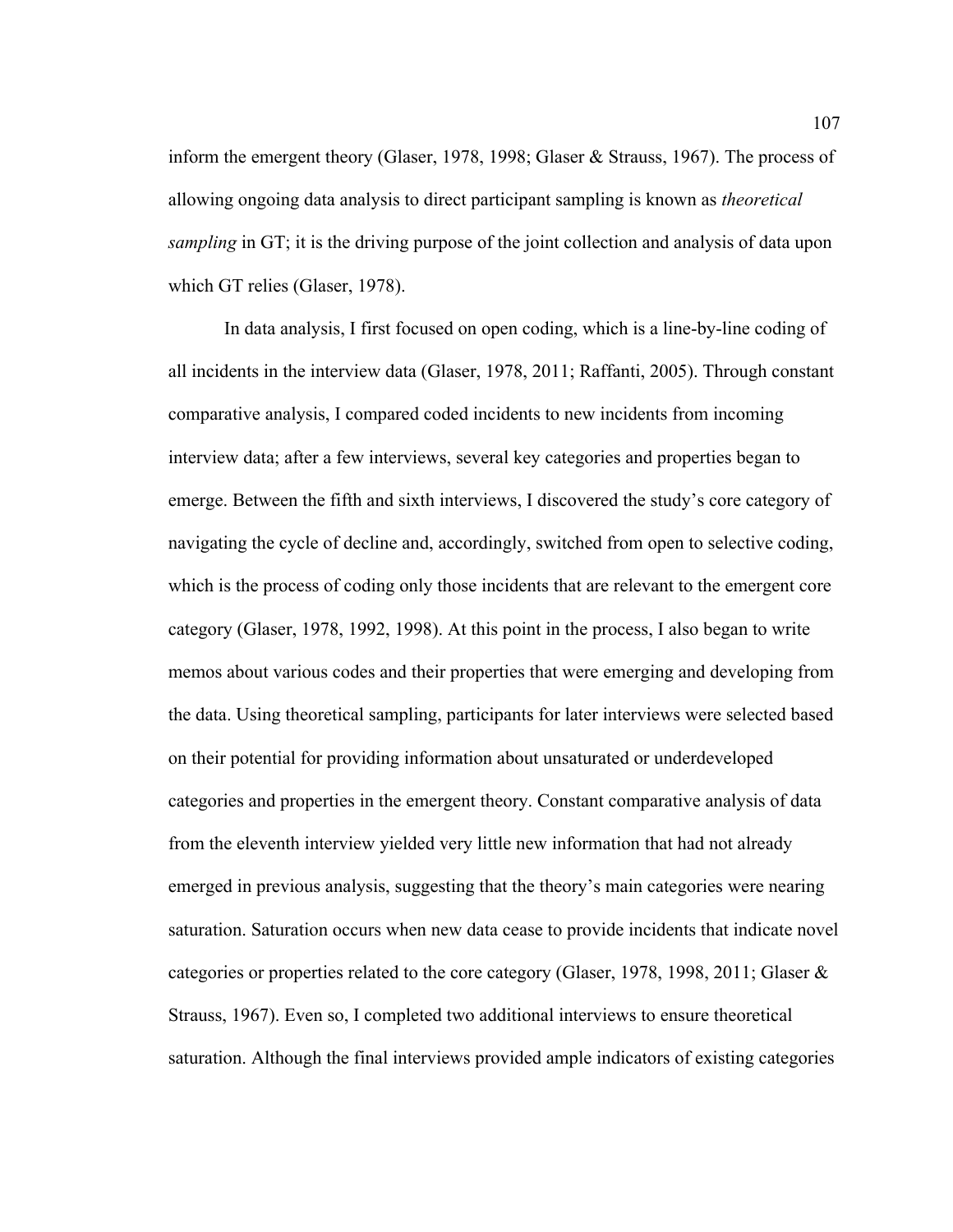and properties, they failed to yield any indicators of new conceptual territory related to the core category of navigating the cycle of decline.

As the data collection stage of the study came to a close, I continually wrote, combined, and matured memos of increasing depth and theoretical abstractness. From these memos, I developed a set of higher-level theoretical codes that delineated relationships between categories and properties I had derived from the data (Glaser, 1992, 1978, 1998, 2009; Hernandez, 2009; Simmons, 2008b). Over the course of the next three months, I wrote and sorted memos relating to the relationships of categories within the theory, while constantly organizing and re-organizing those memos and theoretical codes into a provisional outline that took on numerous configurations as I explored the complex interrelatedness of the components of the theory. Throughout the processes of sorting and outlining, I made a special effort to refine the names of the theory's key categories and properties to ensure that they are as perfectly fitted as possible to the concepts they are intended to represent (Glaser, 1998, 2009; Simmons, 2010). During this period, I followed Glaser's (1978, 1998) advice and began to review the literature as it was relevant to the emerging theory. Like the interview data itself, data collected through the review of existing research studies were incorporated into the theory through constant comparison, providing support and depth for the theory (Glaser, 1998).

Finally, I began to write up the theoretical product of my analysis. Careful application of the GT methodology equipped me with a solid theoretical outline to guide the process of writing up the theory (Simmons, 2008b). Following recommended procedures for conceptual writing, I presented the theory of navigating the cycle of decline using conceptual language with examples from participant data and the literature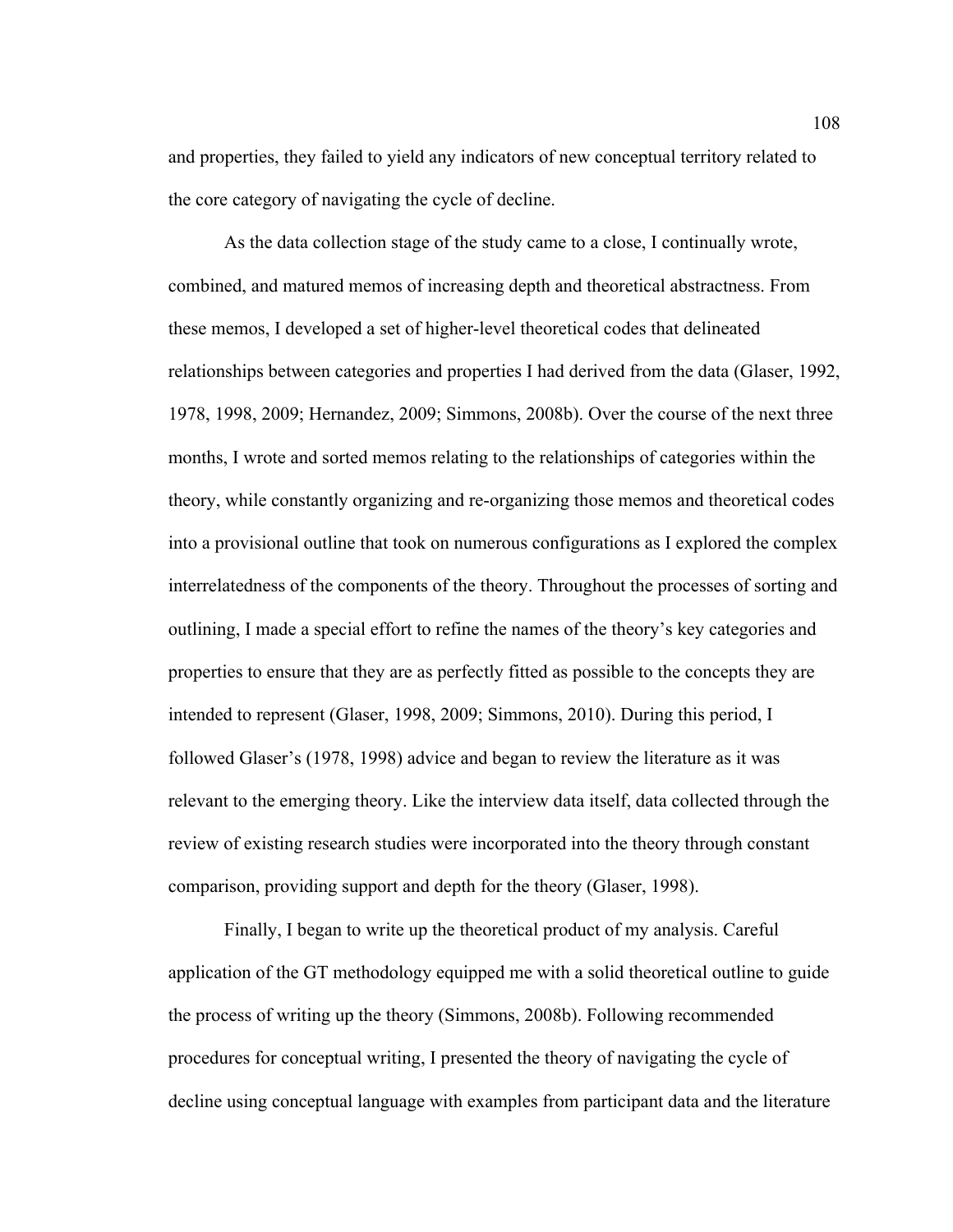for support and illustration (Glaser, 1998). As a result, I have carefully crafted what I hope will be received as a clear and comprehensive explanation of the theory of navigating the cycle of decline.

Because of GT's focus on generating theory, so-called "discrepant cases" in the data are handled through constant comparative analysis. In order for an incident, or a specific occurrence, of a behavior to merit being incorporated into an emerging GT, it must recur multiple times in the data (Breckenridge & Jones, 2009; Glaser, 1978, 2009). Multiple incidents indicating a concept suggest that a specific behavior is not an isolated anomaly, but that it is instead a recurring conceptual pattern in the data. Through constant comparative analysis, discrepant or isolated incidents that occur only once or twice in the data are passed over in favor of more pervasive and relevant patterns of behavior that account for the core of participants' behaviors and concerns. Further, the concept of discrepant cases is very nearly irrelevant in GT because conceptual theories are naturally inclusive, being grounded in and therefore able to accommodate a wide array of individual cases that may appear to be very different in specific, descriptive terms.

I used several strategies to ensure the quality of the study's data and final theory. In order to assure the accuracy of the data and its analysis, I used member checking and peer review (Creswell, 2003; Merriam, 2009). All participants were provided with copies of their interview transcripts and encouraged to change, qualify, or retract any data that they felt did not accurately capture their experiences or reflect their intended meaning. During the course of the study, I provided several participants, along with other former and current public school teachers and education stakeholders, with updates on emerging components of the theory for discussion. These member checks and peer review sessions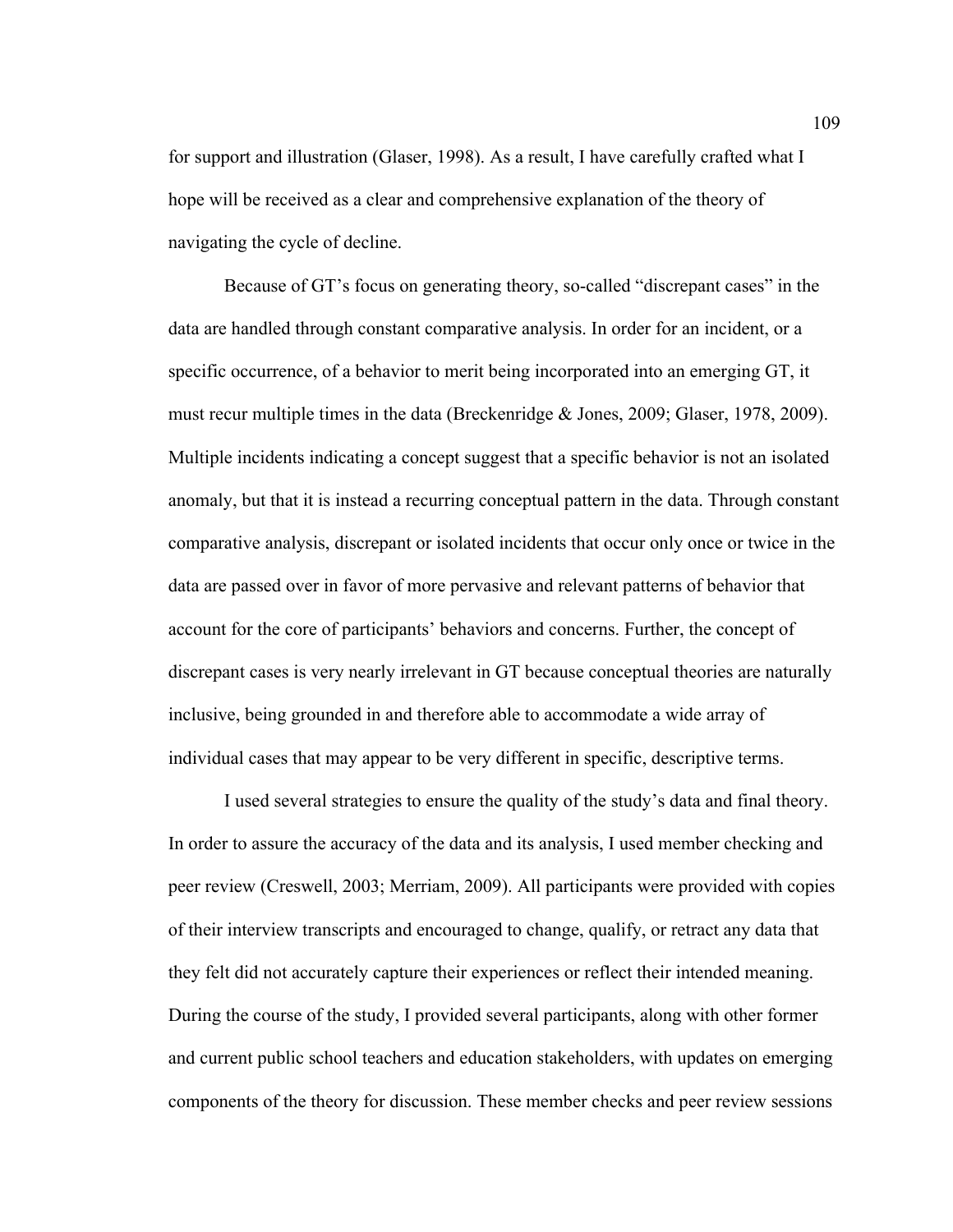helped to validate the theory's emergence and served to verify that constant comparative analysis was being used properly to ground the theory in the data. The conceptual components of the study's final theory were also triangulated through the integration of evidence from the literature review. Since the literature review is delayed until after the theory has emerged from participant data in the GT methodology (Glaser 1978, 1998; Glaser & Strauss, 1967), findings in the literature actually serve as an additional source of data to be incorporated into the theory through constant comparative analysis. The review of the literature revealed ample support for the concepts of disequilibrium and the cycle of decline among public school teachers and even served to link these concepts to the pervasive problem of teacher attrition.

## **Navigating the Cycle of Decline**

High rates of teacher attrition are having a negative impact on public schools in Georgia and across the nation (Ingersoll, 2001; Ingersoll et al., 2012; Scafidi et al., 2010). In order to gain clearer insight into the behaviors and circumstances that may be related to teacher attrition, the current study was designed to explore the experiences of former teachers during their employment in Georgia public schools. The inductive GT methodology accommodated the need to explore this area of interest without posing specific research questions or objectives; this freedom from establishing a preconceived direction for the research permitted participants' most central concerns about their work in the public school system to emerge in the data. The remainder of this chapter presents the findings of this study, which take the form of a grounded, conceptual theory: the theory of navigating the cycle of decline. The theory of navigating the cycle of decline accounts for the behaviors and circumstances that culminate in many teachers' decisions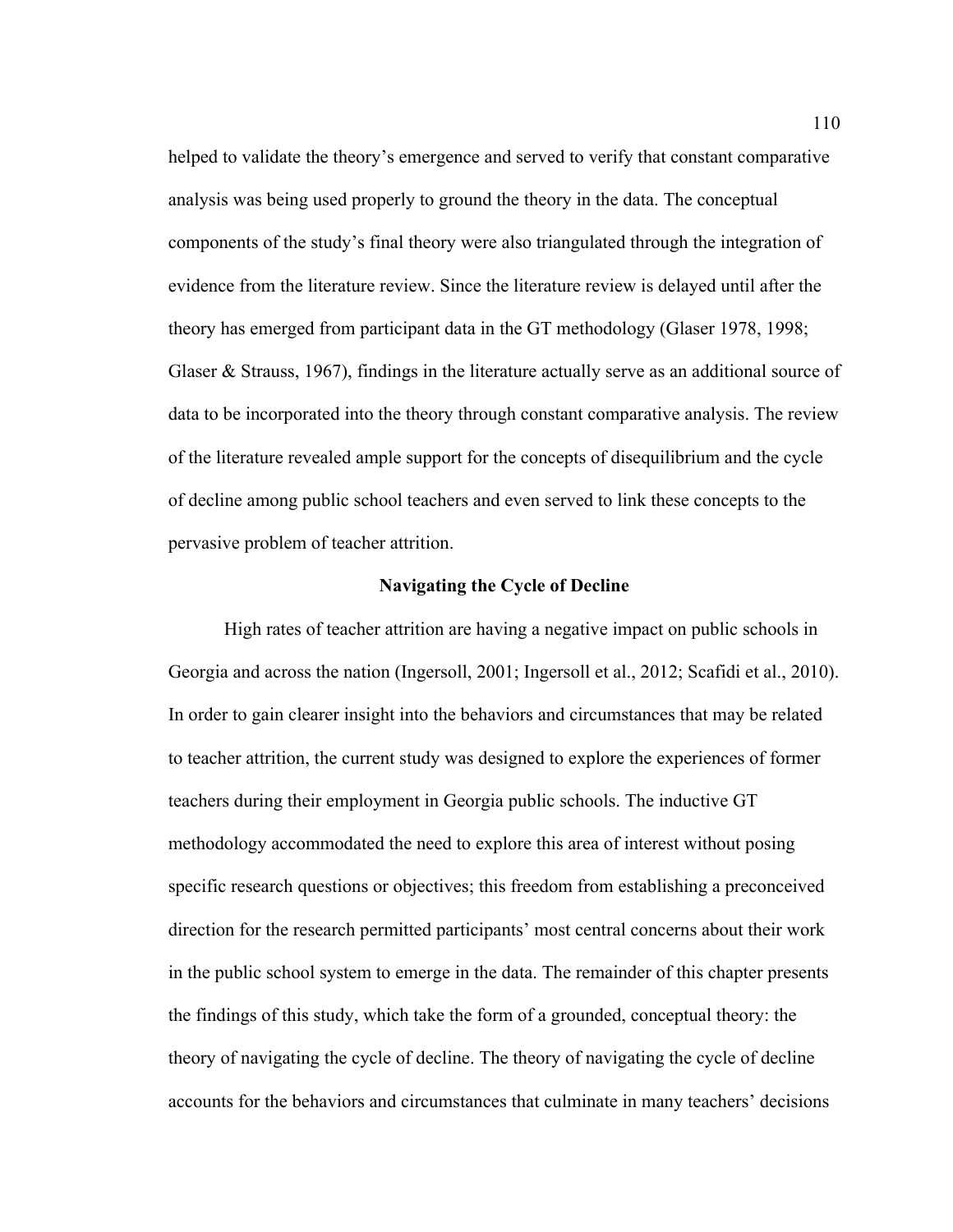to terminate their employment in Georgia's public schools. For teachers who end up leaving the public school context, navigating the cycle of decline may be best be conceptualized as a series of stages in which motivation, well-being, and fulfillment are continuously eroded over time, which gradually diminishes teachers' functionality and success in the public school context. The four stages of the cycle of decline are *embarking*, *resolving*, *weathering*, and *opting out*.

As teachers embark upon their careers, they are likely to be autonomously motivated and have high expectations for authentic work in a supportive context. Consequently, new and inexperienced employees are often willing to invest considerable time and energy in the work context, anticipating meaningful experiences and fulfillment in return. However, concerns about authenticity and support arise as individuals encounter and orient themselves to new experiences that conflict with their initial expectations for the work context. These concerns can give rise to disequilibrium, a sense of tension, stress, or imbalance indicated by diminished functionality in terms of motivation, well-being, and fulfillment. In an attempt to relieve disequilibrium and regain balance, teachers often leave the embarking stage behind to engage in resolving behaviors such as aligning, nesting, and sheltering. However, when these behaviors fail to resolve disequilibrium, functionality in the work context is often diminished to an even greater extent. In this compromised state, individuals may shift away from trying to resolve disequilibrium and focus more on weathering disequilibrium through complying. Weathering through compliance represents a less autonomously motivated and less fulfilling approach than resolving, since complying is an externally-regulated behavior fueled by the desire to retain the benefits of employment and avoid negative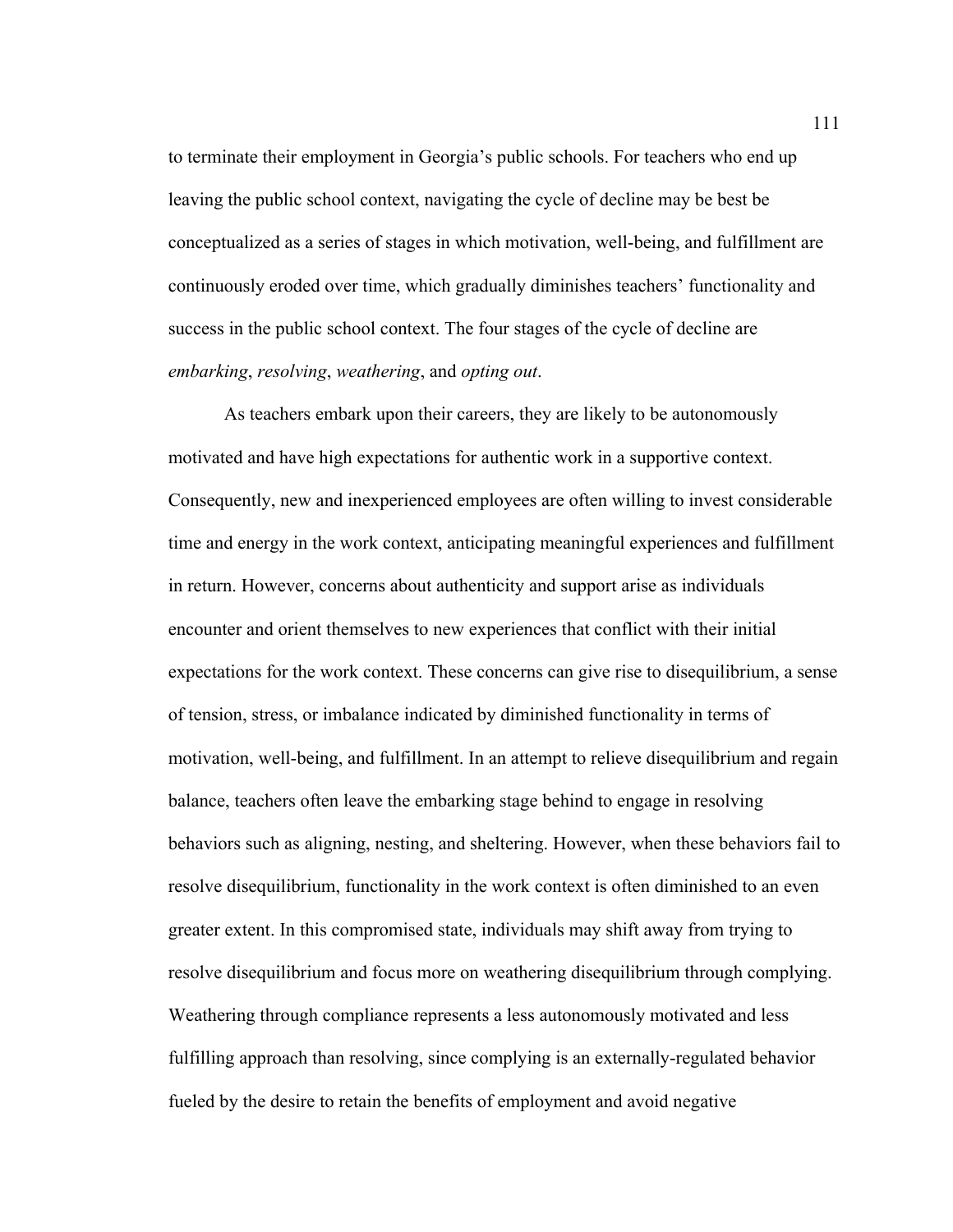consequences. When compliance also proves unsatisfactory for addressing concerns that give rise to disequilibrium, individuals' motivation, well-being, and fulfillment are further compromised and their expectations for authenticity and support in the work context tend to be low. At this point, individuals may shift from complying to weathering disequilibrium by mentally and emotionally disengaging from the work context. Disengaging is an even more defensive and less fulfilling behavior than compliance, but for individuals who are experiencing unresolved disequilibrium, it may represent a means of self-protection in a context that fails to offer adequate authenticity and support. When expectations for authenticity and support are minimal and motivation, well-being, and fulfillment are severely diminished, many individuals decide to opt out of the work context entirely to avoid further decline or to seek a more supportive and fulfilling context for employment.

All participants experienced this general trend of decline in their motivation, wellbeing, and fulfillment that resulted in their engagement in increasingly less autonomous, less healthy, and less fulfilling navigating behaviors over time. This progression moved each of the study's participants through the embarking, resolving, and weathering stages of the cycle of decline and terminated in their decisions to opt out of the public school context altogether. Although a particular individual's progression through the cycle of decline may vary somewhat from the order in which the stages are presented herein, navigating the cycle of decline, the core variable of the study's theory, is at the heart of former teachers' experiences in the public school context.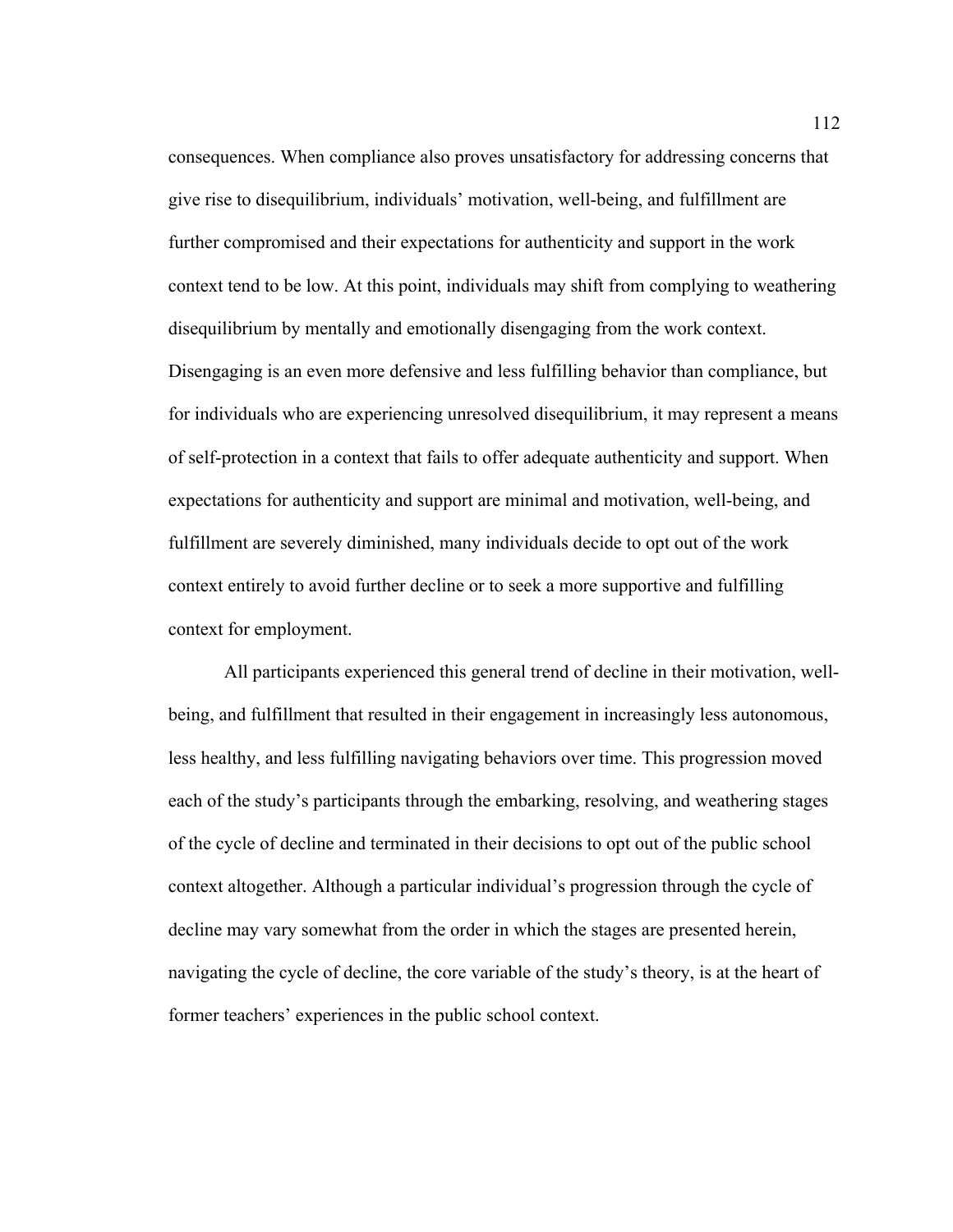## **Conditions for Decline**

The study data revealed that many former teachers were fundamentally concerned with navigating the cycle of decline in their experiences in Georgia's public schools. The cycle of decline is perpetuated by two conditions. First, teachers who are progressing through the cycle of decline are often experiencing unresolved disequilibrium, which is indicated by diminished functionality in terms of motivation, well-being, and fulfillment. Second, teachers who are immersed in decline are engaged in navigating behaviors that determine their expectations for the work context.

**Experiencing disequilibrium.** Disequilibrium is a state of imbalance and tension indicated by diminished functionality in terms of motivation, well-being, and fulfillment. Disequilibrium occurs when individuals encounter experiences in the work context that give rise to concerns about authenticity and support. According to Kernis (2003), authenticity can be defined in psychological terms as "the unobstructed operation of one's true, or core, self in one's daily enterprise" (p. 13). In light of this definition, any context-related task, expectation, or limitation that obstructs the "operation of one's true self" can become a contributor to perceived inauthenticity in the work context. When the expectations and priorities of the work context are misaligned with employees' personal altruistic values, perceptions of inauthenticity emerge, which, in turn, give rise to disequilibrium (Kanchana, 2013). Another underlying condition of disequilibrium that arises from the work context is a lack of support for individual autonomy, competence, and relatedness. According to Ryan and Deci (2000b), these three psychological needs are the "essential nutrients" for motivation, well-being, and fulfillment (p. 75). Work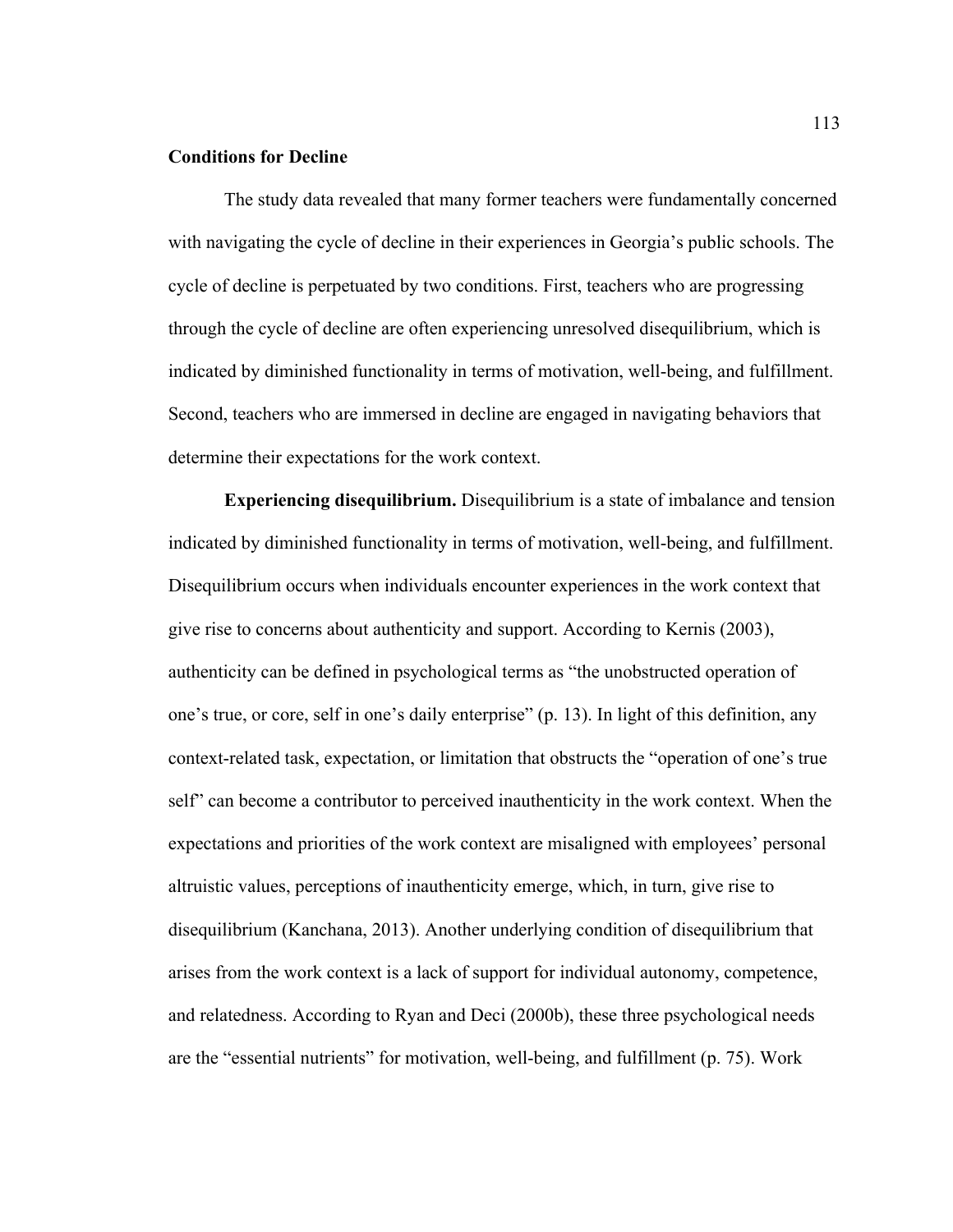contexts that undermine or fail to provide support for autonomy, competence, and relatedness tend to promote disequilibrium.

When teachers' concerns about authenticity and support are satisfactorily addressed, disequilibrium is resolved and functional equilibrium can be restored. However, when individuals' concerns persist, disequilibrium persists, as well. Unfortunately, working in a state of unresolved disequilibrium can have a degenerative effect on individuals' motivation, well-being, and fulfillment over time. As individuals grow less motivated, less healthy, and less fulfilled, they also become less capable of sustaining the basic level of functionality required for their jobs. Decreased functionality means that teachers' needs for support are increased and their ability to respond to the demands of teaching in the public school context is undermined. Essentially, working in unresolved disequilibrium can render teachers less and less capable of recovering their functionality without additional support. The diminished functionality that attends unresolved disequilibrium is a key factor fueling teachers' progression through the cycle of decline.

**Navigating.** In navigating, previous experiences help to establish new understandings and expectations that drive behavior in the work context. Navigating begins when individuals encounter experiences in the workplace that cause disequilibrium, tension, and confusion. These experiences often tend to conflict with individuals' values or initial expectations for the workplace. Individuals attempt to navigate these experiences through orienting, in which they reframe their understanding of the workplace, take stock of their current levels of functionality, and finally make projections that shape their future expectations for the work context. Finally, changing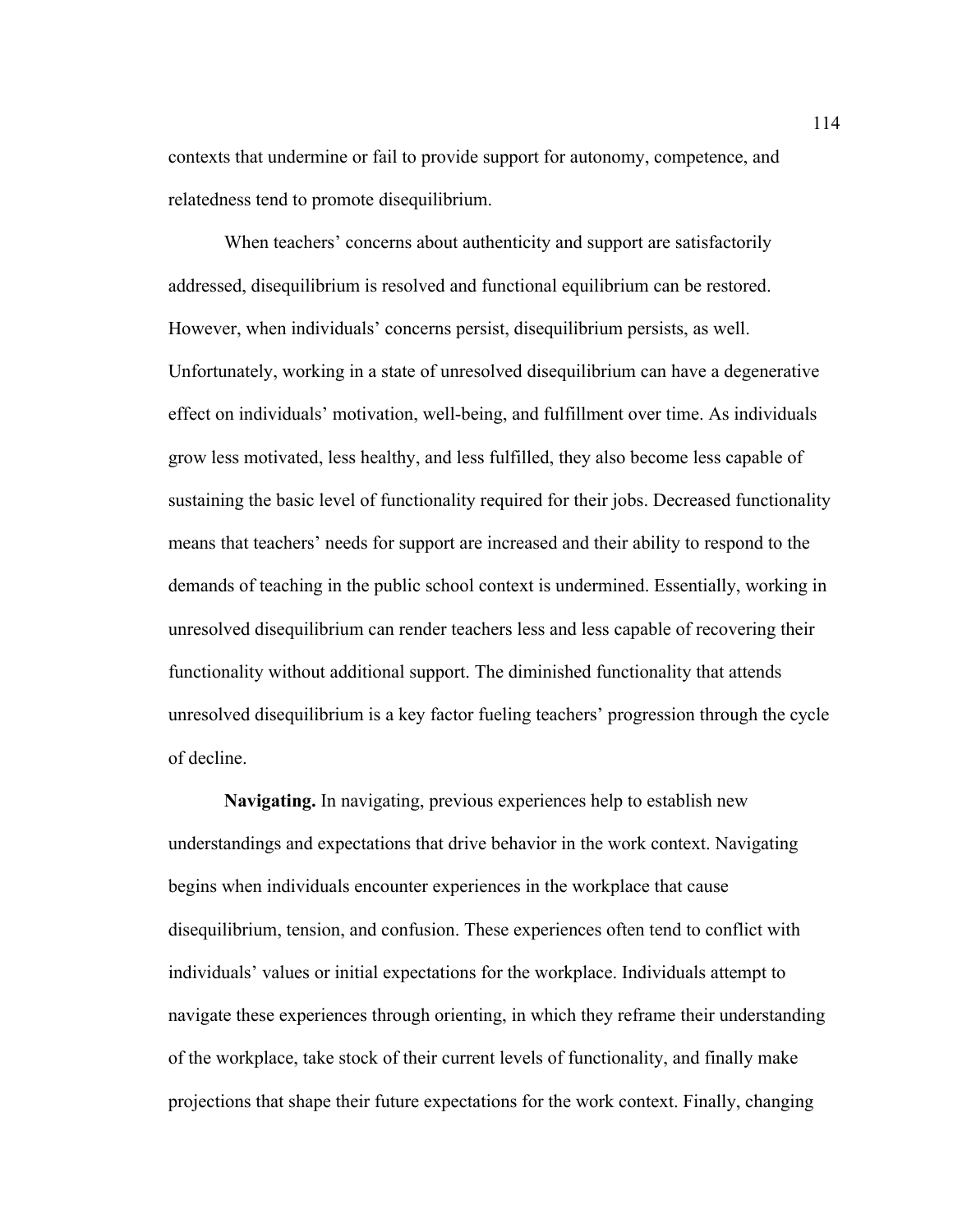course involves moving from one stage of the cycle of decline to another in search of potentially effective strategies for resolving, weathering, or opting out of disequilibrium. Each stage in the cycle of decline is defined by its overarching objective and behavioral strategies for managing disequilibrium. The particular stage a teacher enters is influenced by his or her expectations for authenticity and levels of motivation in the work context, while the specific behaviors associated with each stage are determined based on expectations for support and current levels of well-being.

*The role of expected authenticity and motivation in navigating. Teachers'* expectations for authenticity determine which stage of the cycle of decline they enter because expectations for authenticity relate to teachers' motivation. When individuals perceive the work they are doing in a given context to be in alignment with their personal values, they tend to view the work as "authentic" and meaningful (Dahlgaard-Park, 2012). Consequently, the locus of control for such work is most likely internal or voluntary, as opposed to external or mandated, since the purpose and importance of the work are already an accepted part of the individual's value framework. Thus, individuals are likely to be intrinsically or highly autonomously motivated to do authentic work. In contrast, work that is perceived to be mandated, imposed, or in any way inauthentic is likely to be approached with less autonomous forms of motivation or even amotivation (Benita et al., 2014; Deci & Ryan, 2008b; Ryan & Deci, 2000a). As can be seen in Table 1, expectations for authenticity are associated with the level of motivation individuals experience in a particular stage of the cycle of decline. Together, these factors determine which stage in the cycle of decline teachers experience next.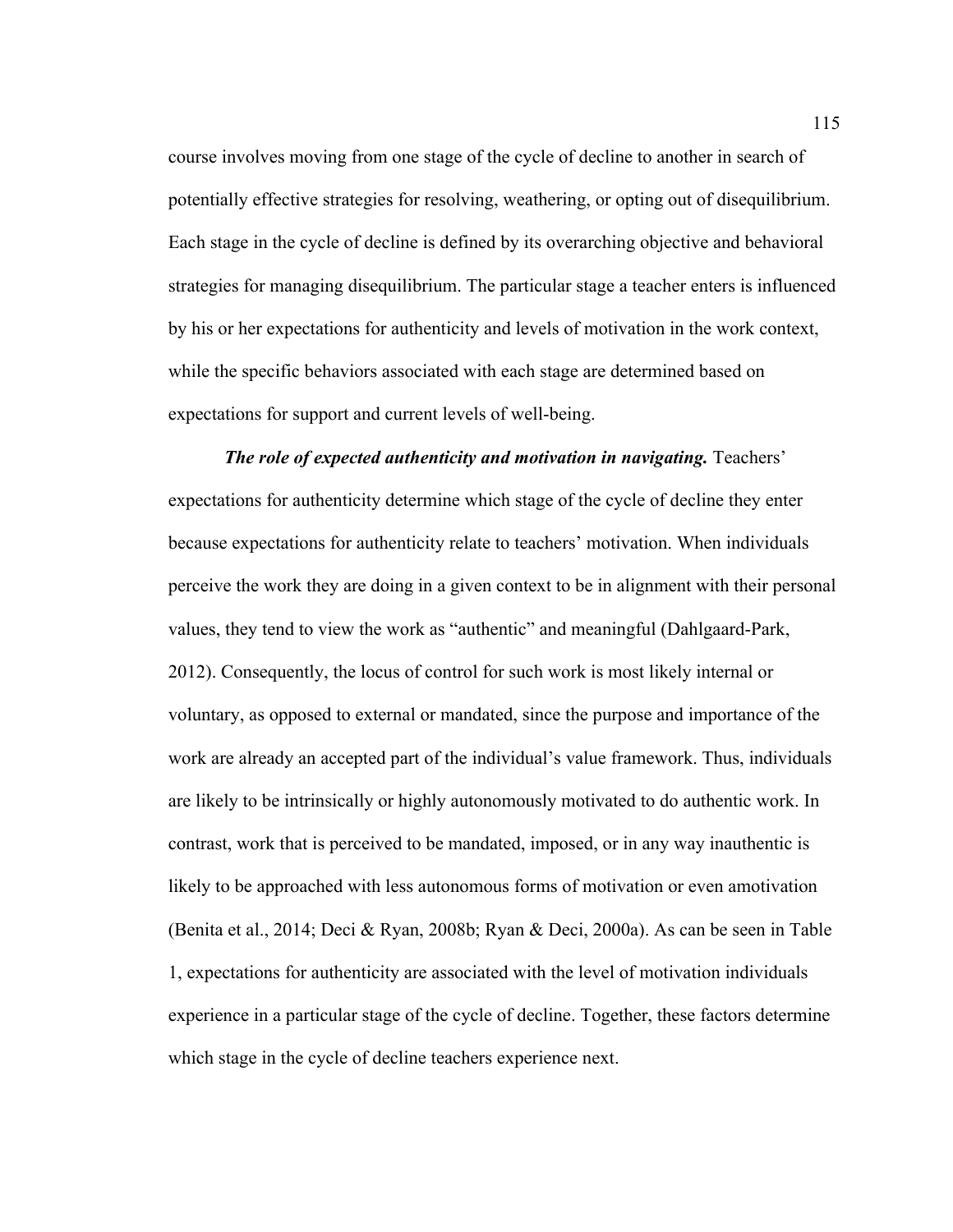Table 1

# *The Interrelatedness of Expected Authenticity, Level of Motivation, and Associated*

## *Stages in the Cycle of Decline*

| Expectations for<br>Authenticity | Level of Motivation<br>(SDT) | Associated<br>Stage in the Cycle of<br>Decline |
|----------------------------------|------------------------------|------------------------------------------------|
| High                             | Autonomous                   | Resolving                                      |
|                                  | Intrinsic regulation         |                                                |
|                                  | Integrated regulation        |                                                |
|                                  | Identified regulation        |                                                |
| Moderate/Low                     | Non-autonomous               | Weathering                                     |
|                                  | Introjected regulation       |                                                |
|                                  | External regulation          |                                                |
| Low/None                         | Amotivation                  | Opting Out                                     |
|                                  | Non-regulation               |                                                |

## *The role of expected support and well-being in navigating.* Expectations for

support determine specific behaviors for managing disequilibrium within each stage of the cycle of decline. Expectations for support encompass two dimensions. First, individuals must consider their own needs for support based on their objectives and their level of functionality in the work context. The more diminished an individual's functionality, specifically in terms of well-being, the more support the individual will need to recover from disequilibrium. Second, individuals must consider, based on past experiences, the amount of support they are likely to receive in the future in the work context. When estimated needs for support are balanced with projected availability of support, individuals are likely to perceive their work as sustainable and adopt more ambitious behaviors that require higher levels of expenditure. However, if individuals project that their needs for support outweigh the level of support they are likely to receive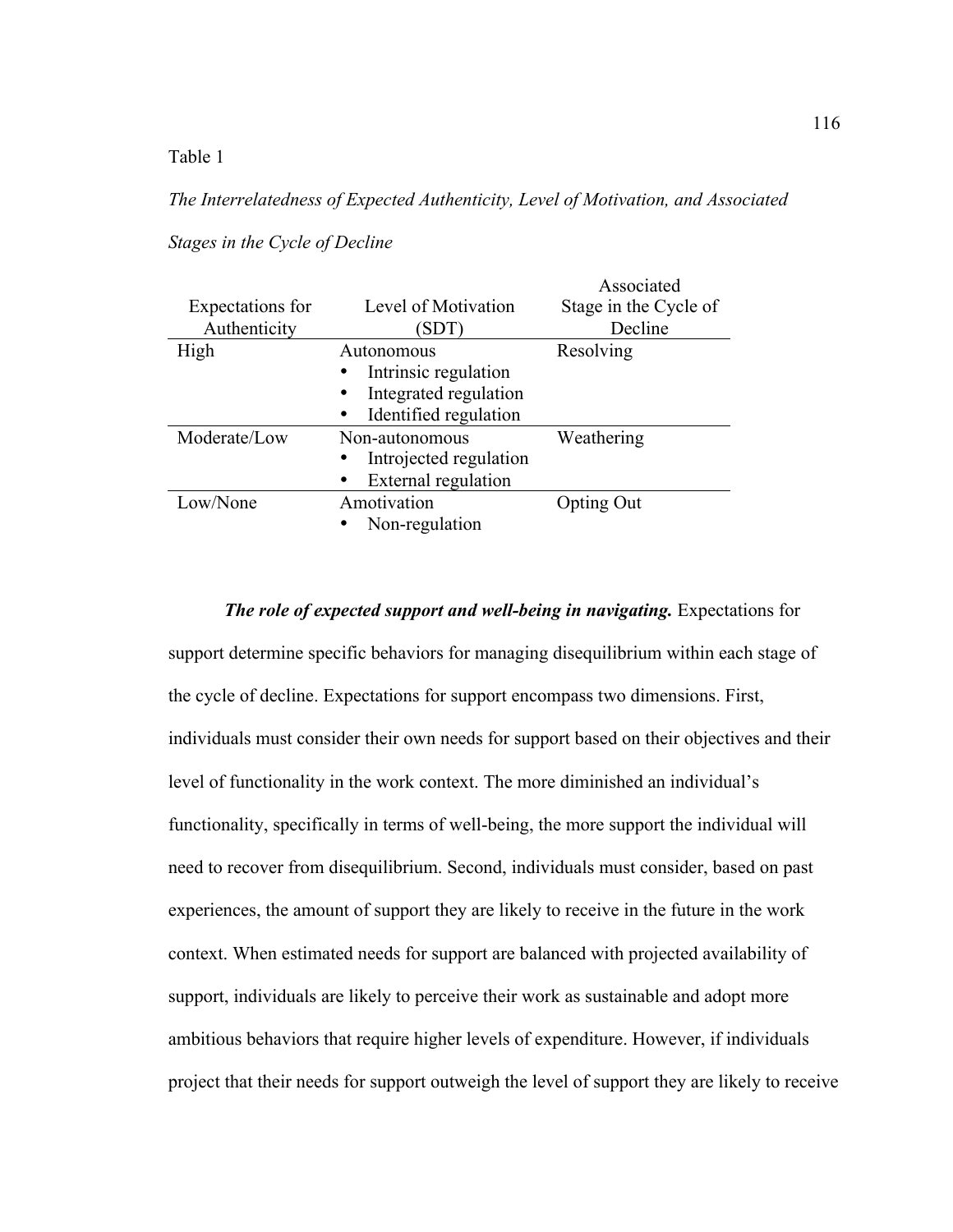in the work context, they may be inclined to embrace more conservative behaviors for navigating disequilibrium. Table 2 illustrates how expectations for support are associated with varying levels of functionality in terms of well-being, which together help to determine navigating behaviors within the various stages of the cycle of decline.

## Table 2

*The Interrelatedness of Expected Support, Level of Functionality, and Associated* 

# *Behaviors*

| <b>Expectations for</b> | <b>Level of</b>            |           | <b>Associated</b>           |
|-------------------------|----------------------------|-----------|-----------------------------|
| <b>Support</b>          | <b>Functionality</b>       |           | <b>Behaviors</b>            |
| High                    | Functional/Adequate        |           | Aligning (Resolving)        |
|                         |                            |           | Complying (Weathering)      |
| Moderate/Low            | Somewhat Functional/       | $\bullet$ | Nesting (Resolving)         |
|                         | Somewhat Diminished        | $\bullet$ | Complying (Weathering)      |
|                         |                            |           | Re-envisioning (Opting Out) |
| Low/None                | Somewhat                   |           | Sheltering (Resolving)      |
|                         | Dysfunctional/             | ٠         | Disengaging (Weathering)    |
|                         | <b>Severely Diminished</b> |           | Escaping (Opting Out)       |

Together, expectations for authenticity and support in the work context determine which stage of the cycle of decline teachers are likely to enter next and which specific behaviors for navigating teachers are likely to adopt within a particular stage of the cycle of decline (see Table 3).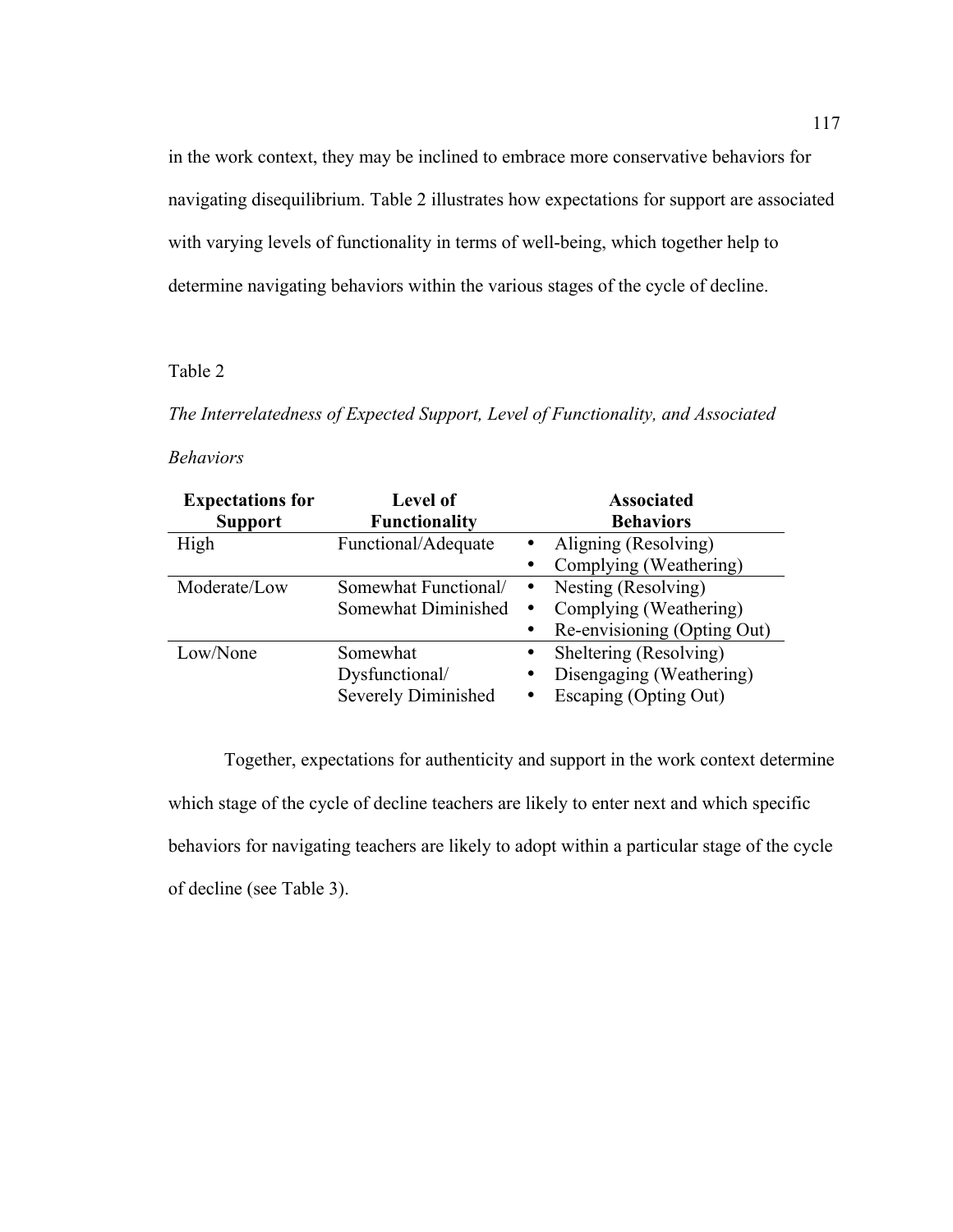Table 3

*The Role of Expectations for Authenticity and Support in Determining Stages of the Cycle of Decline and Associated Behaviors*

|              | Expectations for<br>authenticity |              |                |
|--------------|----------------------------------|--------------|----------------|
| Expectations | High                             | Moderate/Low | Low/None       |
| for support  | (Resolving)                      | (Weathering) | (Opting Out)   |
| High         | Aligning                         | Complying    | Re-envisioning |
| Moderate     | <b>Nesting</b>                   |              |                |
| Low          | Sheltering                       | Disengaging  | Escaping       |

Declining functionality and dwindling expectations for authenticity and support in the work context are the conditions that drive the cycle of decline, which can eventually lead teachers to opt out of their jobs in public education. The following sections demonstrate how experiencing disequilibrium and navigating expectations for the public school context can cause teachers to spiral progressively downward through the stages of the cycle of decline.

## **Embarking**

The first stage in the cycle of decline is embarking (Olson, 2006). Not surprisingly, the embarking stage occurs most often at the outset of teachers' employment, when teachers lack direct experience in the public school context. Participant 6 noted this lack of experience, stating, "I was fresh out of college and had absolutely no idea what I was doing." Another commented on her lack of teacher training in preparation to embark on her public school journey: "My first day in the classroom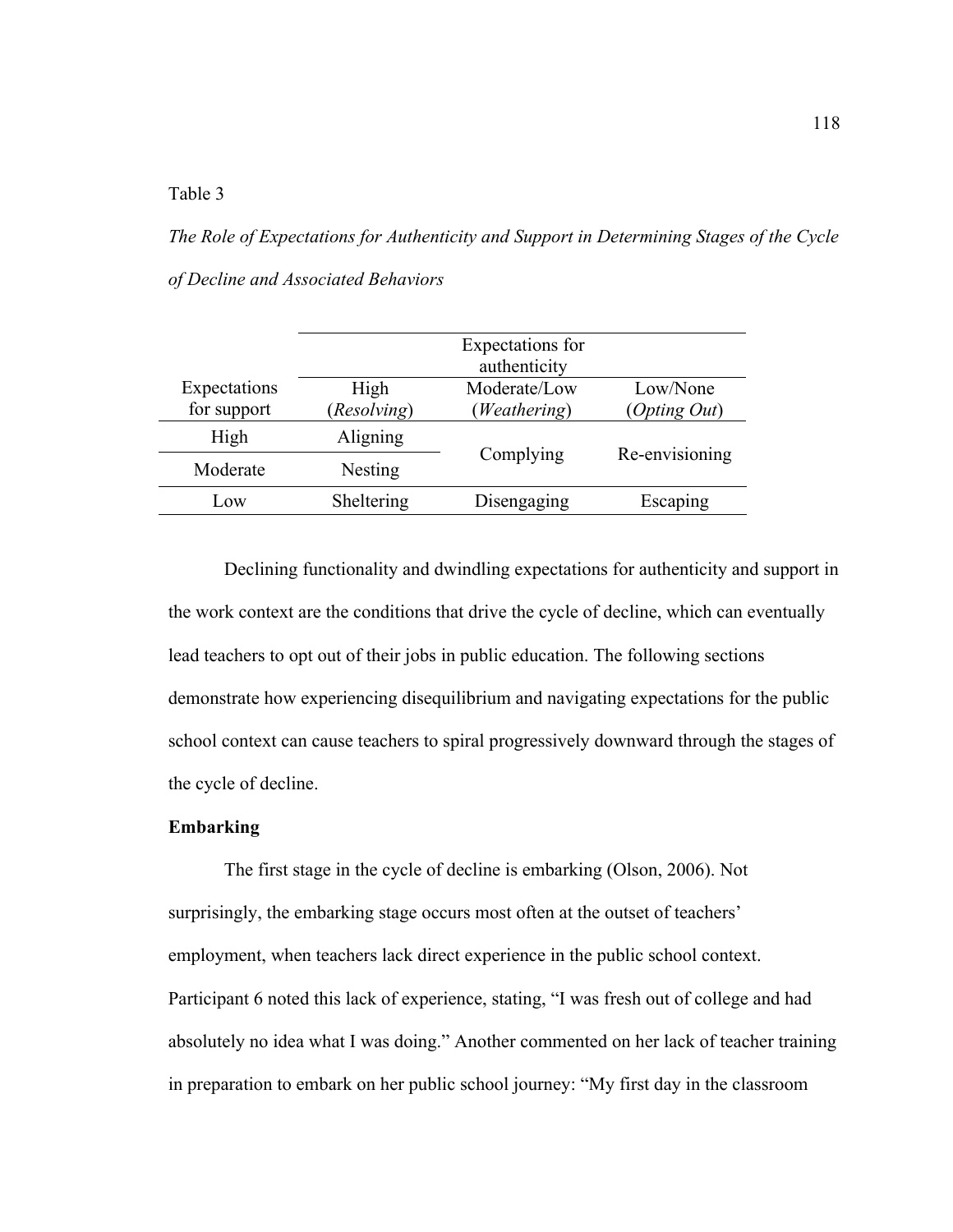was literally my first day in the classroom. And through that year, it was just trial by fire" (P8). Although they lack experience, teachers in the embarking stage often have the advantage of being fresh and hopeful, an outlook that can support functionality and bolster positive expectations under the right conditions. During the embarking stage, as the cycle of decline begins to take hold, new teachers have their first direct experiences in the public school context and, thereby, discover concerns about authenticity and support that give rise to disequilibrium and affect expectations for their work.

**Initial expectations.** In the embarking stage, teachers' expectations for authenticity and support are based, not upon actual experiences in the work context, but upon other factors. In the absence of direct experience by which to set expectations for the work context, individuals rely on their personal values and previous experiences as a basis for their expectations (Coulter & Lester, 2011). New and inexperienced public school teachers tend to base their early expectations for teaching on their student-centered values for teaching and upon their previous positive experiences in education. These early expectations are often somewhat "rose-colored" or idealized (Buchanan, 2012; Picower, 2011), since teachers in the embarking stage are largely unaware of potential concerns about authenticity and support that might give rise to disequilibrium.

Individuals in the embarking stage tend to have high expectations for authenticity in the work context because they often base their initial expectations for the work context on their personal values, which are largely shaped through positive early experiences in education (Curtis, 2012). Participant 2 explained that her positive experiences with educators in the past influenced her to become a teacher herself. She stated,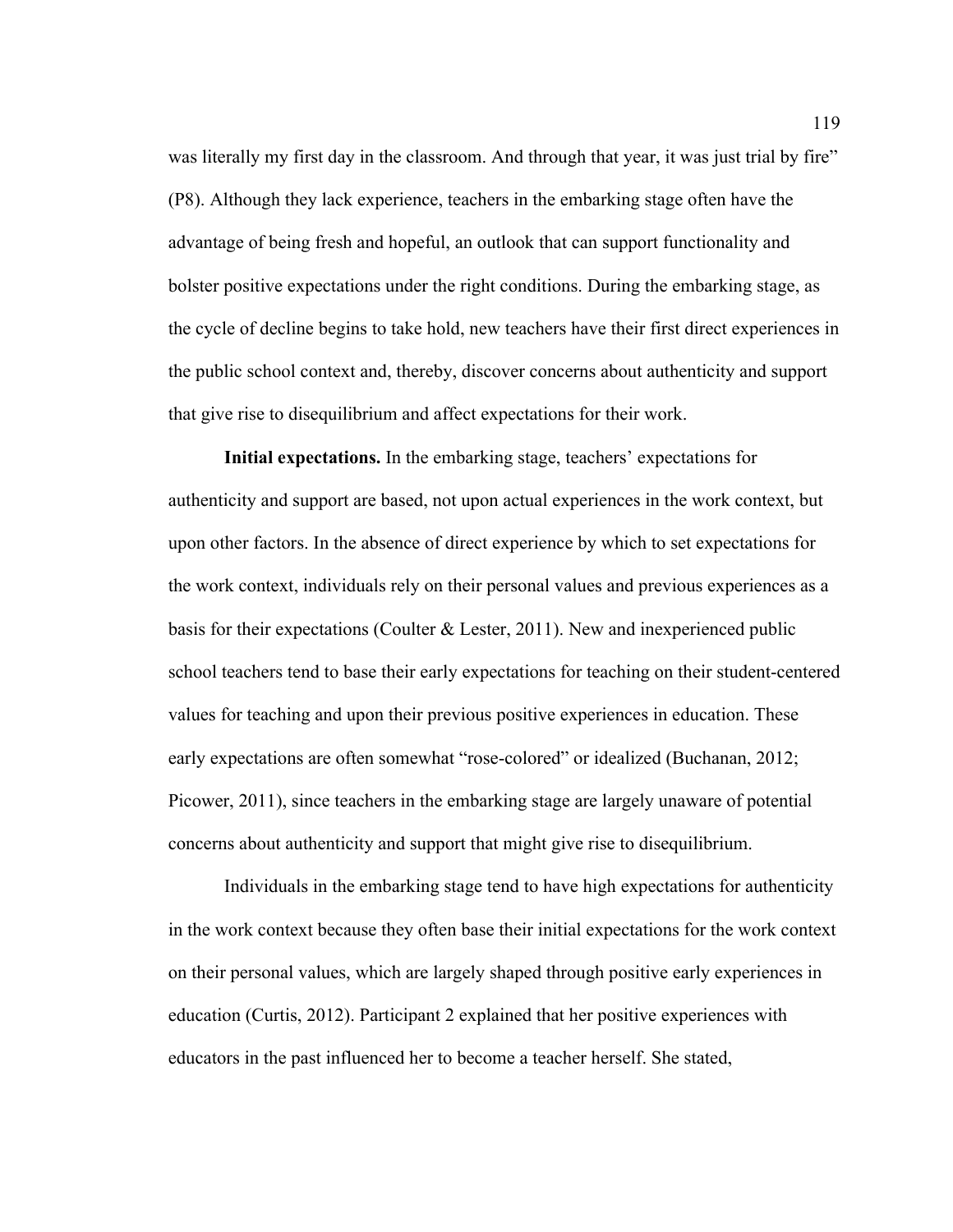I had teachers who cared about me... It was a big deal. I had teachers who knew the struggles I was having – multiple different kinds of struggles – and they reached out to me and found ways for me to access what I needed.

Another participant envisioned the impact she expected to make in the public school context in light of her own past experiences with influential teachers. She said, "[They] were so good to me and so encouraging and just... loving. I mean, they loved us. Even when we totally didn't deserve it and made their faces turn red... I wanted to be that for somebody" (P6). Because they model their expectations for teaching on their own best experiences as students, new teachers tend to anticipate authenticity and fulfillment as the inevitable result of their work with students in the public school context. When reflecting upon her reasons for becoming a teacher, Participant 10 said, "I just knew that I liked it. That it seemed fun, that it seemed intriguing, but just being able to help people, being able to serve others, um, that's really what drew me to education." At the outset of the embarking stage, authenticity is often taken for granted, since new teachers generally anticipate that their work will allow them to actualize their student-centered values for teaching in the public school context by demonstrating respect and care for students, providing relevant and meaningful learning opportunities, and advocating for students whose needs are not being met. New teachers envision themselves having a positive influence on students' lives by inspiring a passion for learning and providing the support, care, and respect that students need.

As in all stages of the cycle of decline, teachers' expectations for authenticity in embarking are indicative of their level of motivation for work in the public school context. Behaviors in the embarking stage are often intrinsically motivated because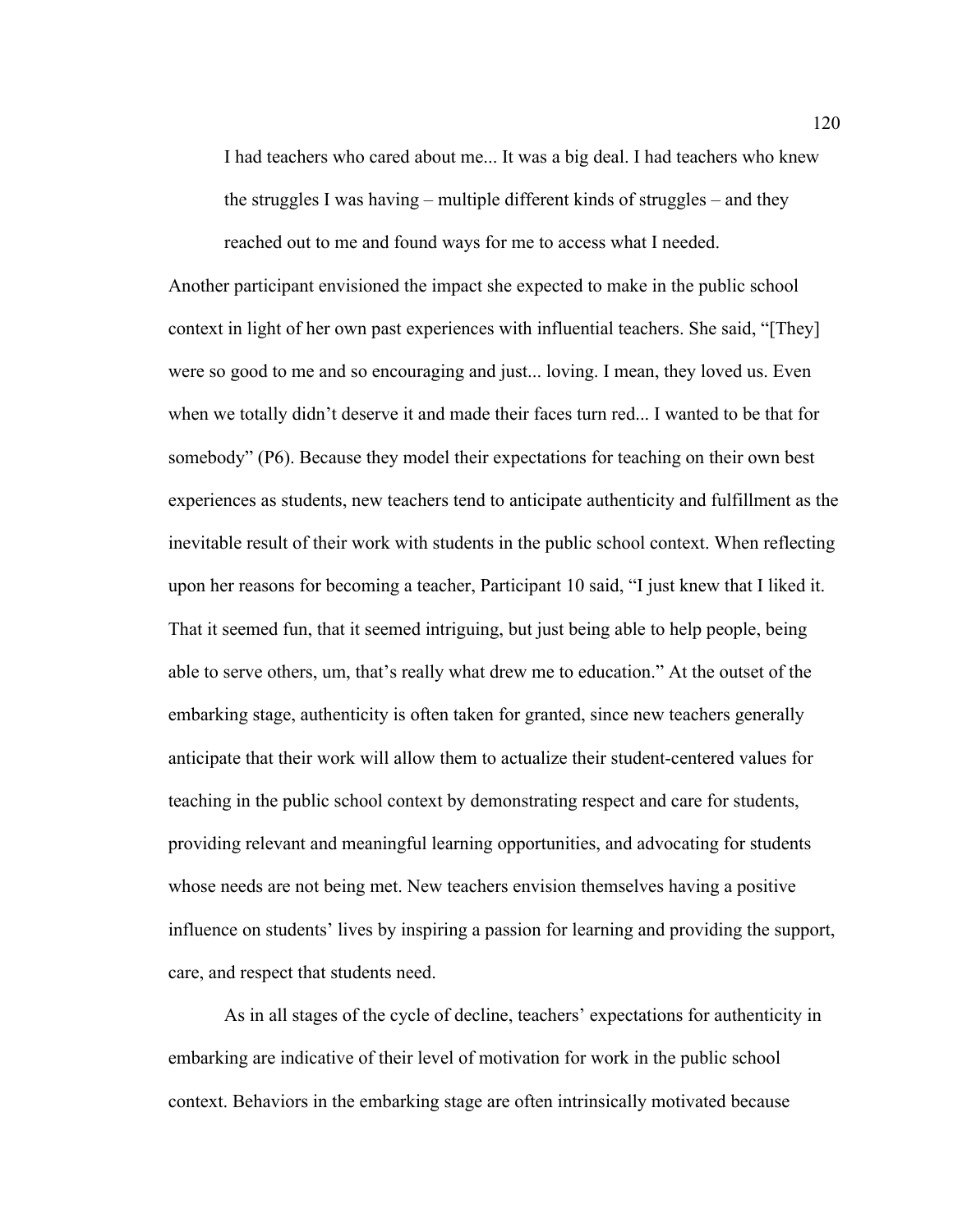teachers expect to be engaged in work that is inherently authentic and meaningful. Participants described their anticipated fulfillment in the public school context not in terms of extrinsic payoff such as monetary compensation and benefits, but in terms of the intrinsic enjoyment and gratification they expected to derive from "making a difference" in students' lives and inspiring them to find success. Participant 12 reflected this intrinsic motivation as she explained her reasons for becoming a middle school science teacher:

I was very motivated to try to get to girls to connect with them at the middle school level when they start saying that math and science are for boys or that they're dumb, or that they can't do this. Because I felt like by high school, for a lot of them, it's so engrained by then, so this is like our last chance to catch them and show them that they can do it and empower them. So they were a big focus for me.

Put simply, new teachers are often highly autonomously motivated because they expect that the work they have been hired to do will authentically align with and support their student-centered values for teaching and reflect their own best experiences in education. As a result, teachers are often intrinsically or autonomously motivated for their work in education at the outset of their public school careers.

Because individuals who are new to the work context have no experiences upon which to base their expectations for support, they may have few expectations or concerns about support at all at the beginning of the embarking stage. Because their sense of wellbeing is usually intact at the outset of their careers, many new employees neglect to give much thought to their own needs for support until after they encounter experiences in the work context in which these needs are not met. Further, new employees have no reason to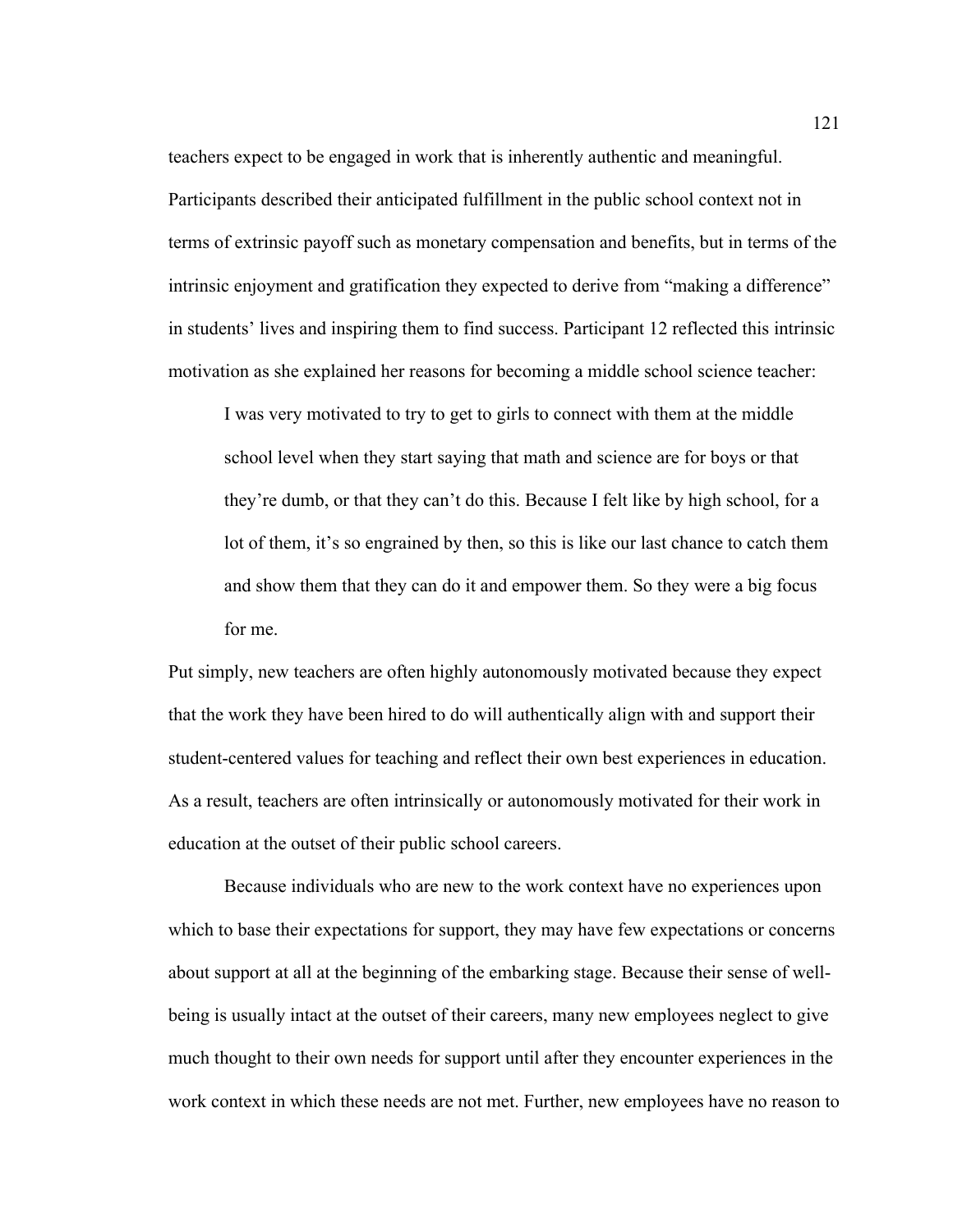expect that the work context might not furnish ample support for their work, because they assume that their desire to do authentic work in a sustainable manner is shared by their employing organization. Participant 7 said,

I thought that I was going to be able to go into the classroom and build all these great relationships and great rapport with my students... just really be able to see a visible difference in children, being obviously more than growth in academics – just as people and as citizens.

Teachers in the embarking stage are often more concerned with the support they expect to provide to their students than with the support they themselves will need to operate in the public school context. During embarking, high expectations for providing inspirational levels of care and support to students are foremost; new teachers' concerns about the support they themselves will require in the work context are scarcely on the radar.

**Investing.** Investing is an intrinsically motivated embarking behavior that reflects individuals' initial hopefulness and enthusiasm based on positive expectations for authenticity and support. Because they have no direct experiences to suggest otherwise, individuals may initially view the work context as a supportive environment that will allow them to invest time and energy in meaningful work that is aligned with their core values. Accordingly, individuals are likely to engage in the free expenditure of time and energy as an investment in the work context. When new public school teachers embark on their careers, they generally envision themselves doing work that is meaningful and fulfilling in a teaching context that will support the personal investment they expect to make in teaching. One of Buchanan's (2012) teacher participants said she thought she was "going into a life-long vocation that would be rewarding, exciting, challenging, and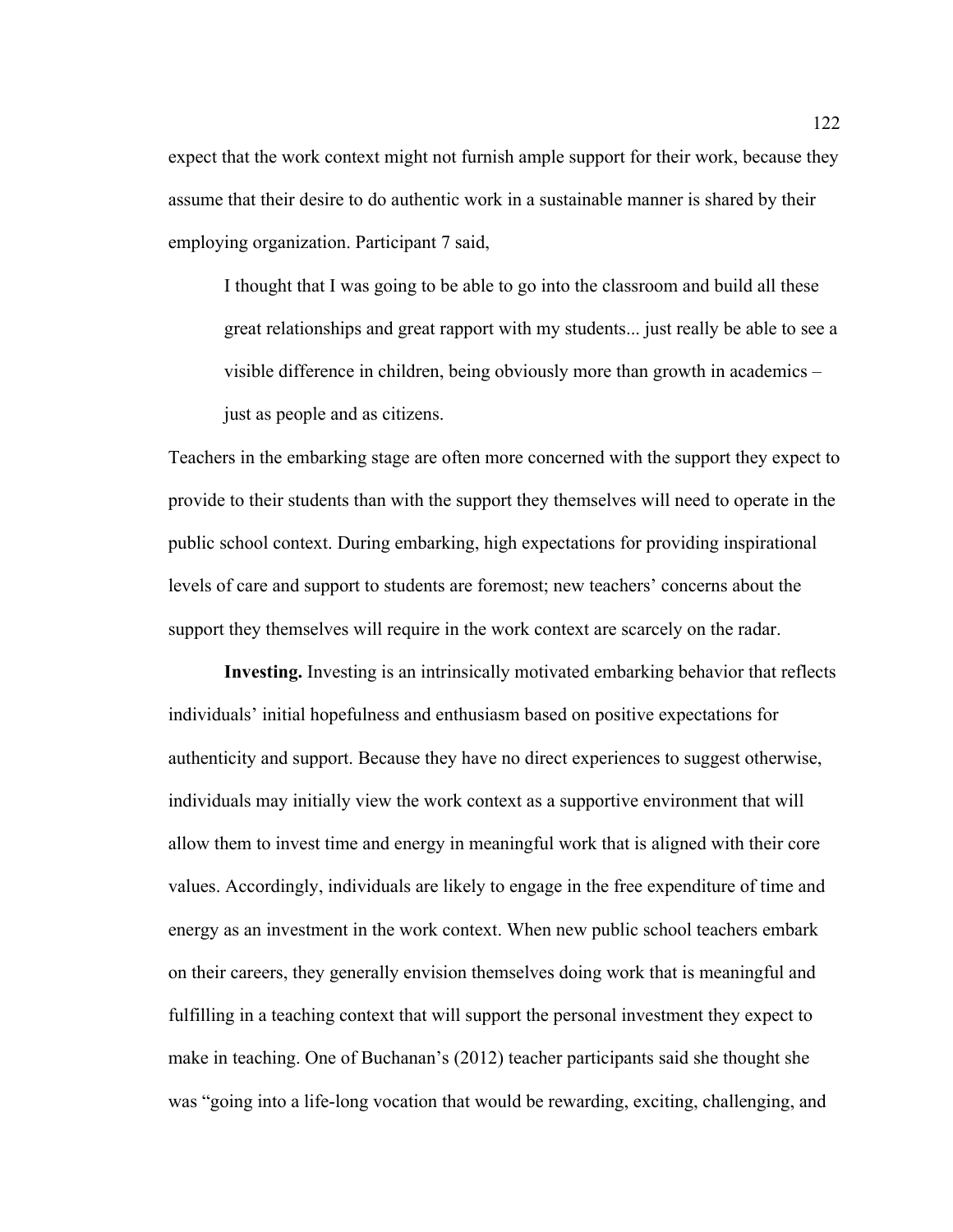always changing" (p. 210). Since new teachers initially envision the public school context as a favorable setting in which to actualize their student-centered values through respectful, relevant, and supportive teaching, they often anticipate fulfillment and plan on working in the teaching context for the "long haul" (Raffanti, 2005, p. 70).

The defining property of investing as an embarking behavior is the free expenditure of time and energy on efforts that are perceived to be authentic and worthwhile. Thus, if time and energy are the capital for intrinsic investing, then fulfillment is the anticipated payoff. In order to confidently invest time and energy without restriction, individuals must believe that the intrinsic value of the investment justifies long hours and hard work. Participant 1 related her investment behaviors from her early public school career, saying, "I would get there at seven in the morning. I wouldn't leave until five, six, seven o'clock at night. Of course I was single. I was twenty years old, with all these 'gonna change the world' ideas." This participant's belief that her extra time and effort were going to help her "change the world" is reflective of the idealized expectations of new teachers who are unfamiliar with the public school context. Under these assumptions, new teachers often invest their time and energy in the public school context because they believe that their investment will pay off in terms of fulfillment and student success. Participant 9 illustrated this inherent expectation for fulfillment when he explained that even though teaching is a difficult job, "it really is worth it, because of the... children that you've positively impacted." Because they see inherent value in their work, teachers who are investing often go above and beyond their assigned teaching duties in order to put out roots and establish themselves and their student-centered values in the public schools in which they are employed. Participant 2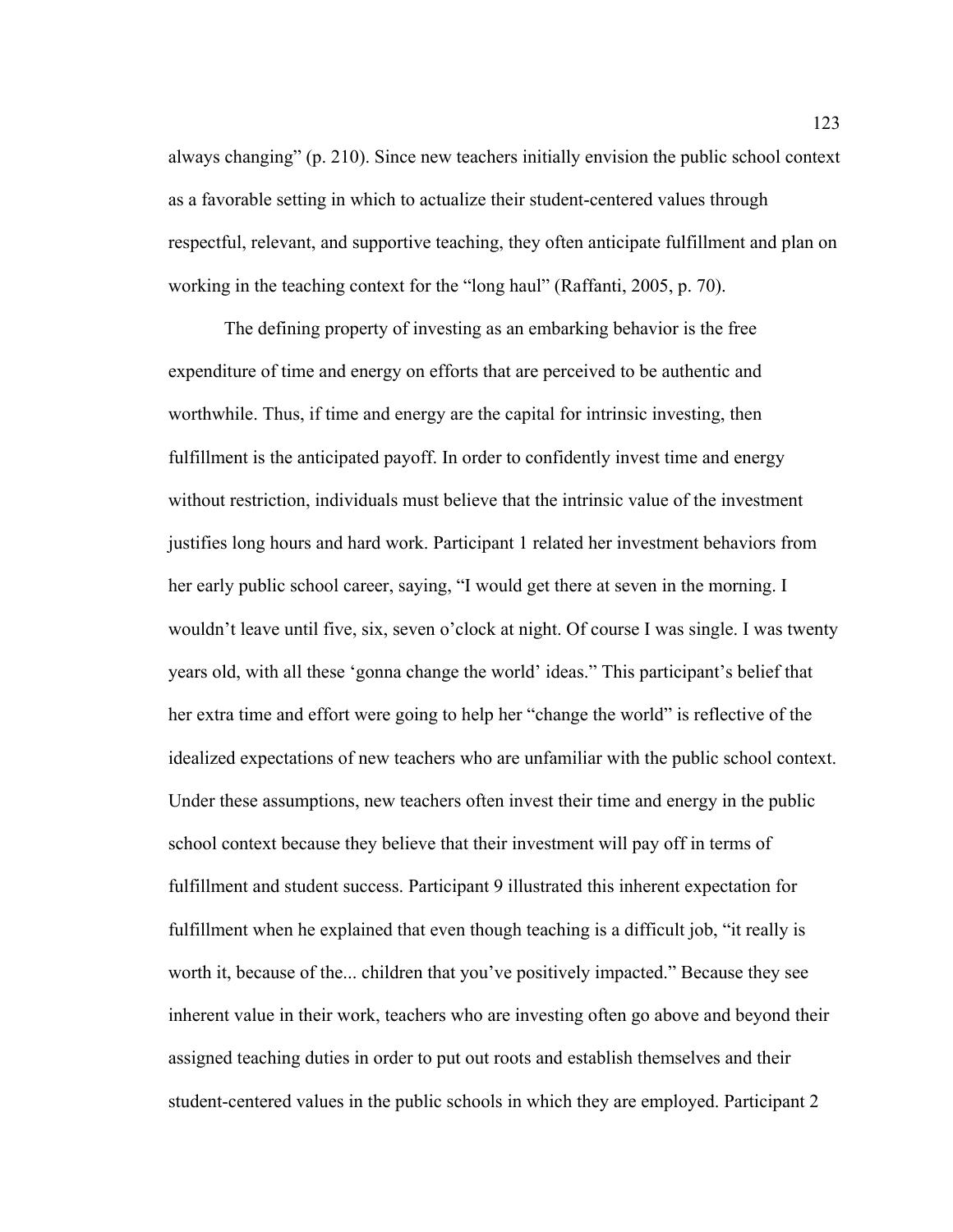related her investment in the public school where she taught ESOL: "I was working nonstop to try to create scaffolded study guides for all the content areas, all the grade levels, in the middle school." Although this project was not part of her official job responsibilities, this former teacher knew that the student-centered study guides she invested time and energy in creating would make her future work with students more successful and more fulfilling. The promise of fulfillment made this difficult and taxing work appear to be a sound investment in the public school context.

Despite the largely-unregulated expenditure of resources that may occur during investing, new teachers generally have few concerns about the sustainability of their actions. They have no reason to anticipate that they will not have the support they will need to find fulfillment by actualizing their values in the public school context. Unfortunately, the embarking behavior of investing is often "based on a fictitious ideal rather than an accurate portrayal of the qualities and characteristics needed to navigate the experience" (Vander Linden, 2005, p. 62). For this reason, teachers in the embarking stage soon tend to encounter circumstances in the public school context that have the potential to diminish or prevent them from making the meaningful impact they anticipated they would have on their students' lives. For participants, the hopeful expectations that characterize the beginning of the embarking stage were largely left behind as new experiences in the public school context began to raise concerns about the authenticity and sustainability of their investments.

**Encountering.** Navigating begins in the embarking stage when individuals encounter disequilibrium through experiences in the work context. In many ways, unrealistic expectations for the work context set individuals up for a fall when their first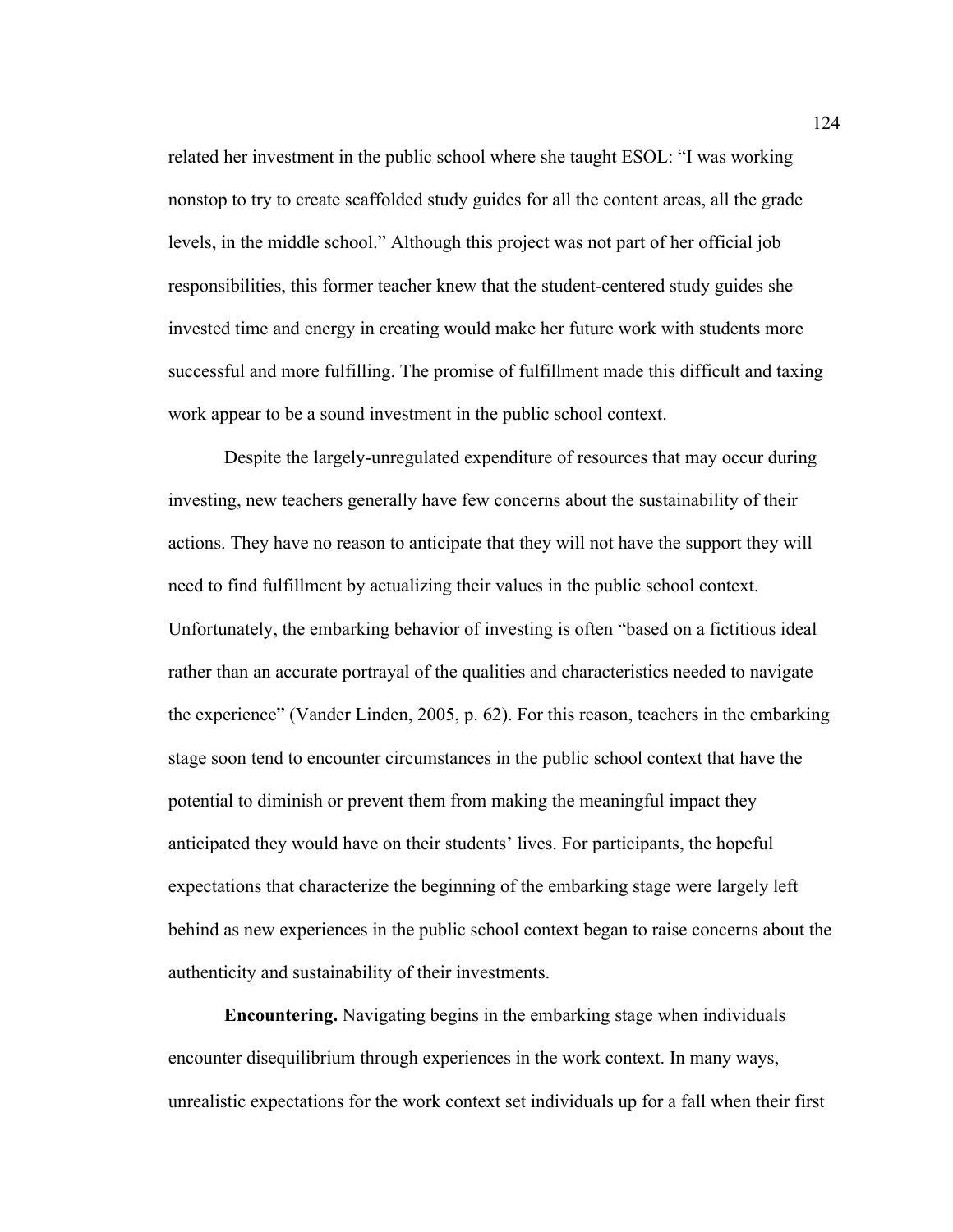encountering experiences occur. Vander Linden (2005) explained that with many new experiences, "the concept or idea that we have of how something may be...is really changed or challenged by the experience of doing it, of going through it" (p. 68). New and inexperienced teachers often base their expectations for teaching upon their own positive, authentic experiences with education and fail to take into account potential deterrents and obstacles that may impede their efforts in the public school context (Curtis, 2012). Consequently, new teachers are likely to encounter experiences that give rise to disequilibrium as they begin to teach in the public school context.

Many participants specifically referred to their first year as a difficult time as the result of unanticipated encounters with disequilibrium in the workplace. Participant 10 reflected on the disappointment and frustration that unfulfilled expectations can bring for new teachers:

That first year... it's always hard because you always go in with, I guess, in a sense, rose-colored glasses. Every teacher does it. You're going to make a difference, you're going to reach out and touch these kids and make a difference in their lives, and...we don't see it. And that's hard that first year.

Participant 10 referred to her early experiences in the public school context as a process of coming "back to reality" from the idealized expectations she had harbored upon entering teaching. Clearly, teachers' investments during the embarking stage are not always as fulfilling or as meaningful as initially anticipated. Participant 7 even confessed to reconsidering her career path at this early stage:

I looked up many times what to do with an education degree besides teaching. Yeah, there weren't many cheerful days, my first year teaching. I had a very hard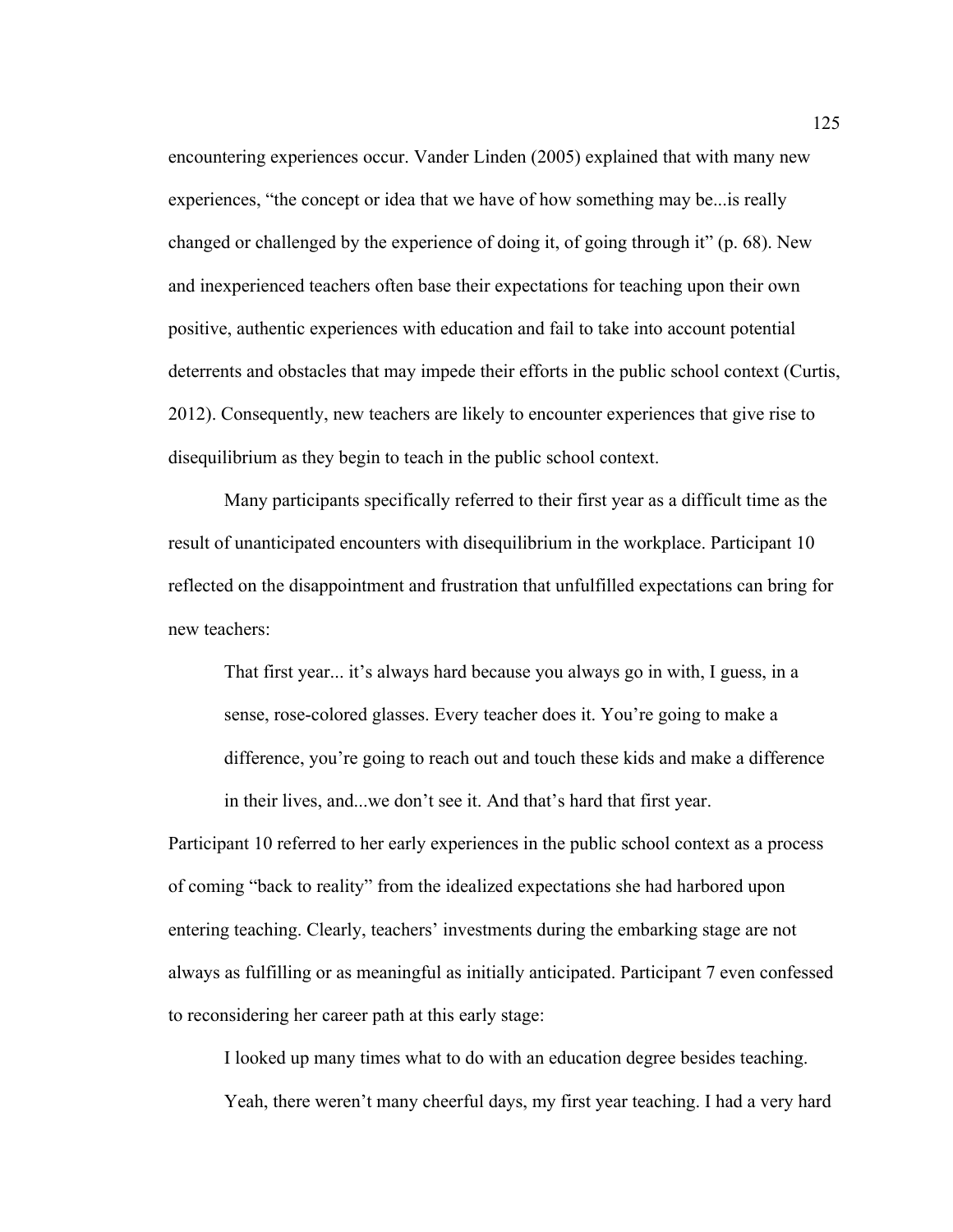class, academic and behavior-wise, um, so yes, my first year, absolutely, was like, okay, what else can I do with a teaching degree?

In the embarking stage, encountering experiences in the work context that do not align with initial expectations interrupts investing and initiates attempts to navigate these unexpected currents of disequilibrium. In all stages of the cycle of decline, experiences that give rise to disequilibrium and initiate navigating can be divided into two categories. First, *devaluing experiences* reveal aspects of the work context that devalue teachers' commitment to working authentically in ways that uphold and align with their core values. Devaluing experiences often occur when teachers encounter circumstances conflict with their student-centered values or expectations for teaching. Second, *undermining experiences* cause teachers to feel unsupported in the work context. Undermining experiences often occur when individuals encounter circumstances in the work context that undermine or fail to support their needs for autonomy, competence, and relatedness or when overwhelming demands threaten the sustainability of their work.

*Devaluing experiences***.** In embarking, individuals often encounter experiences that reveal misalignment between their personal values and the operational priorities of the work context through devaluing experiences, which give rise to concerns about authenticity and decrease individuals' functionality in the work context. Swanson and Huff (2010) explained that many new public school teachers "experience a professional jolt. Such shocks to the system are centered on a conflict between new teacher beliefs and values and the reality of teaching" (p. 19). In the embarking stage, devaluing experiences often make a considerable impression on newer, less-experienced teachers who expect to do authentic, meaningful work with students. Experiences that conflict with, trivialize, or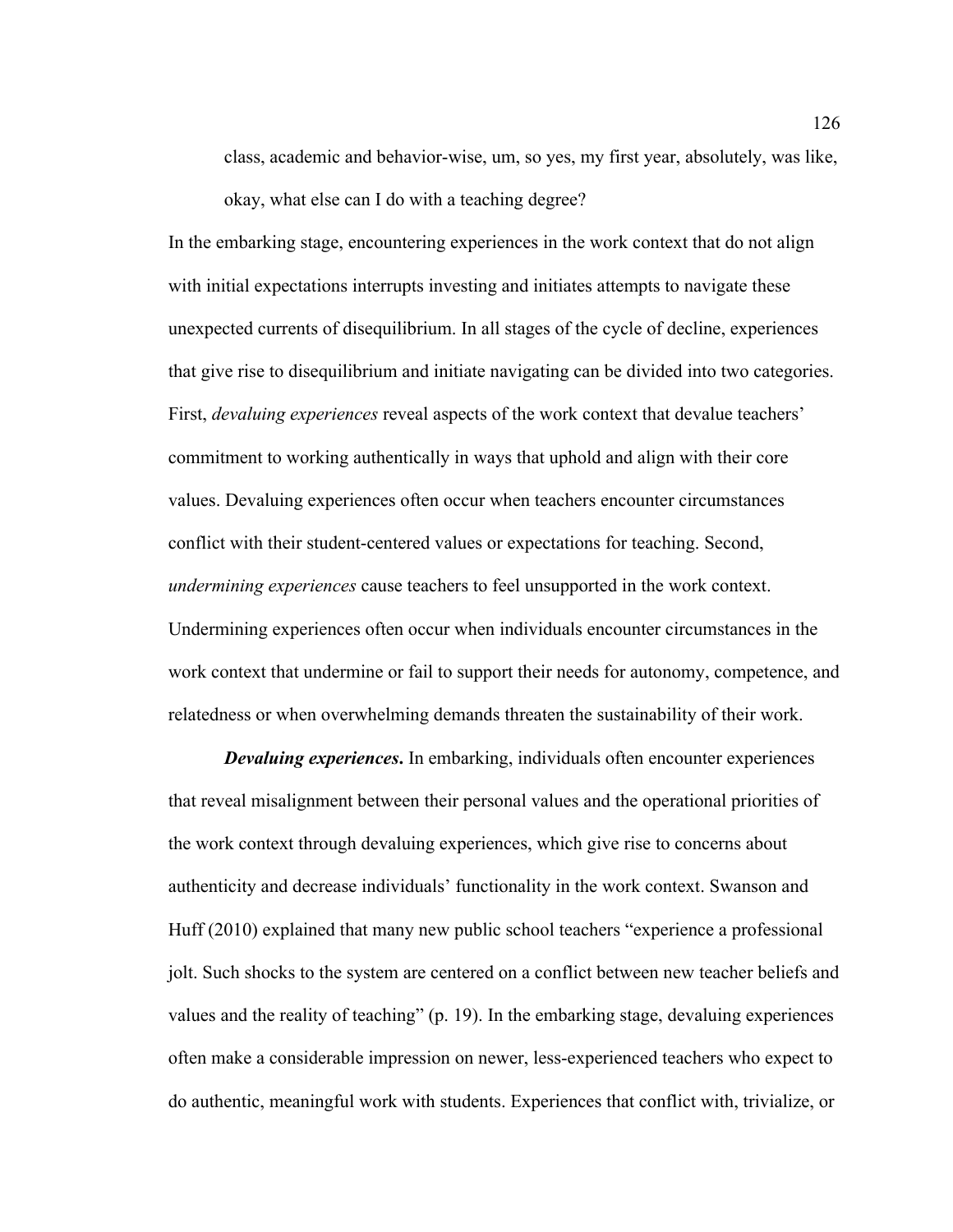disregard teachers' student-centered values in education may be considered devaluing experiences.

Early devaluing experiences in the public school context often relate to aspects of the organization and management of public schools that many new teachers perceive to be fundamentally at odds with their initial expectations for a shared common goal of improving students' lives. Participant 3 related an experience during her first year in the public school system in which her focus on providing authentic and relevant learning opportunities for students was devalued:

There was a college prep track for people who were going to go to college and there was a vocational track for people who were training for a vocation.... It was immediately clear to me that the expectations for the vocational classes in academic core classes were *far below* those of college prep classes.... It was almost as if the mentality was whatever you do with these students is okay as long as you stay under the radar and they don't cause any trouble. It felt like babysitting.

For new teachers with high expectations for having a positive impact on students' lives, it is not surprising that experiences like these give rise to concerns about authenticity in the public school context.

Another common devaluing experience in embarking involves public school systems' compliance with top-down mandates and reform policies that appear to place priority upon quantifying and collecting student data over serving the students themselves. Participant 10 said,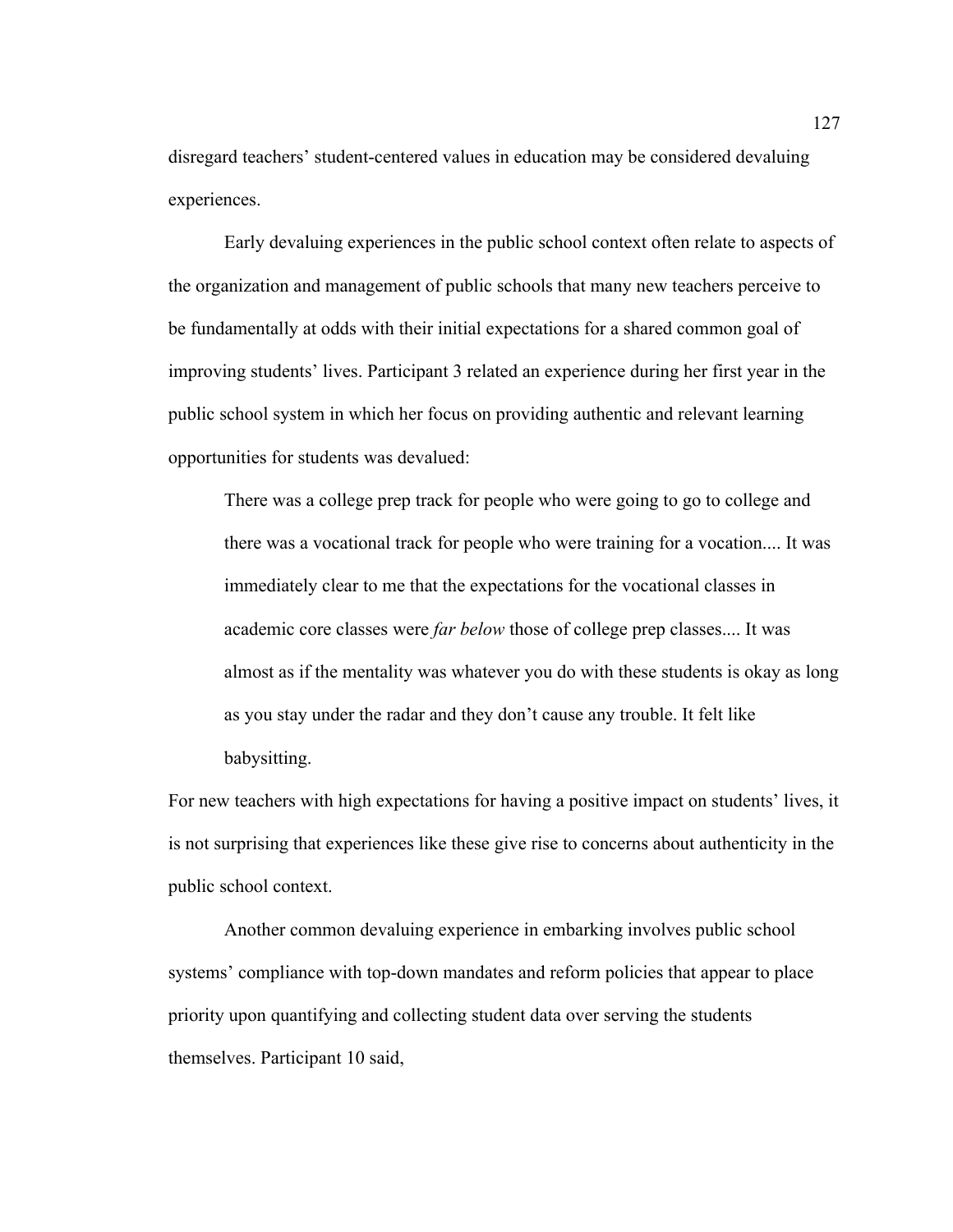We have standards we have to meet and, as educators, we can completely understand that. But at the same time, not as much emphasis is put on [students'] social and emotional well-being..., the other things that are very important to a child's development, because we tend to lose that somewhere in the mix.

Another participant's concerns about the authenticity of her work were aroused regarding her new school system's oversight in failing to provide her students with even the most basic classroom necessities:

So they took me down the hall and showed me to my little closet, where my children had to stay, all day. And we didn't even have desks. We had those plastic, fold-down tables. You can't write on those. The pencil goes right through, because it's textured on top. That's the only thing we had to write on all year. (P4) Devaluing experiences such as these can lead teachers to perceive that public school contexts in which they are employed do not value their authentic commitment to students, which often results in diminished motivation and fulfillment.

Many teachers' realizations about the public school context's priorities occur when their time and energy are diverted from authentic student-centered efforts to accommodate other school or system concerns. During the embarking stage, many teachers have misconceptions about how they will be able to allocate their time and energy, assuming that their resources will be invested in authentic, fulfilling work with students. When teachers discover that they are expected to expend their time and energy on efforts that are irrelevant to or in conflict with their student-centered values, concerns about authenticity often arise. Participant 10 described how the emphasis that her school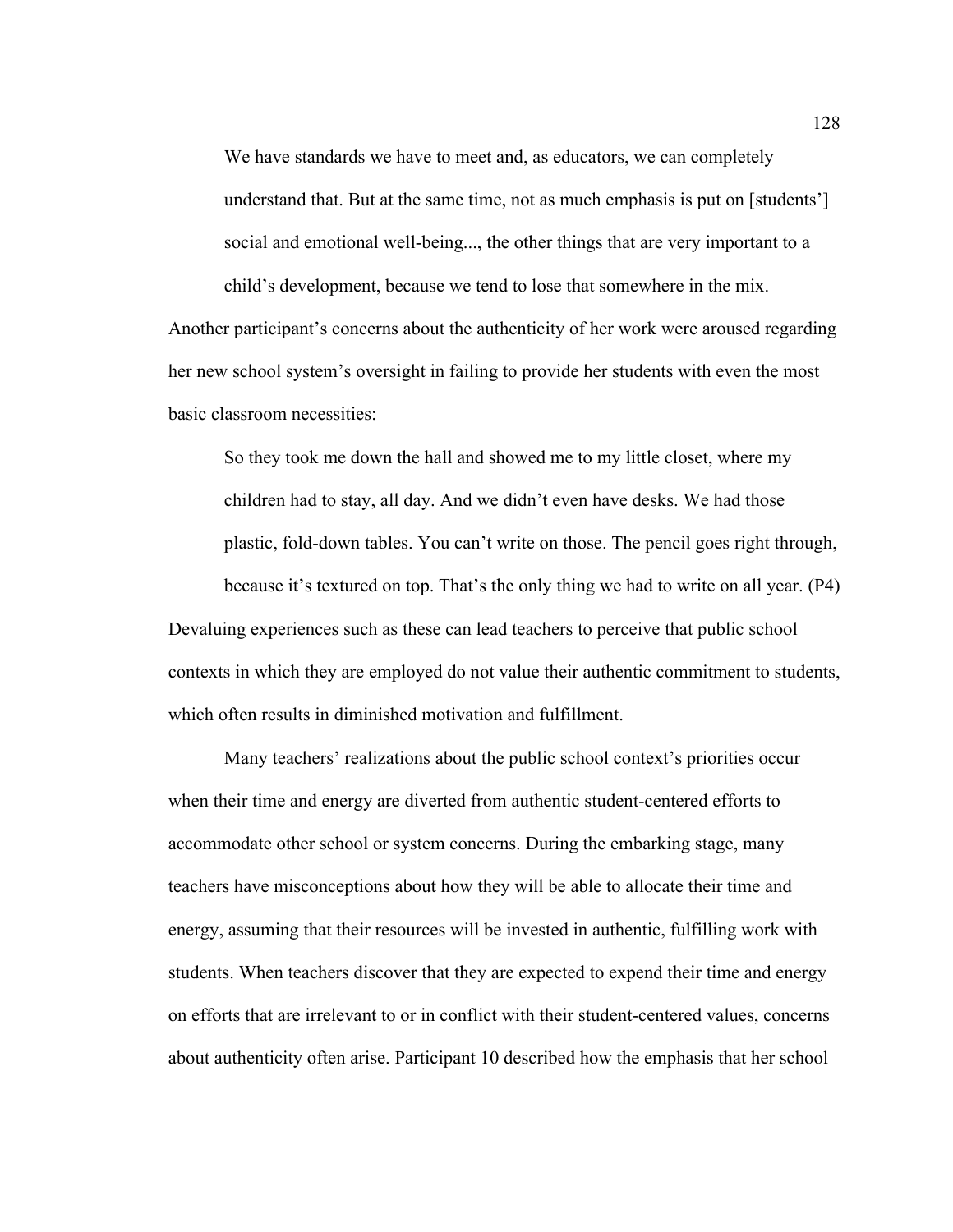placed on standardized testing and curriculum forced her to divert time and energy away from her students:

With the data and with the paper work, you just became spread so thin. You didn't have the mental energy to address educating the whole child like you wanted to. You could feel the pressure. You know, the scores have to be good. And, of course, where you're feeling the pressure is where you're gonna have to put more of your mental energy and your time and your focus.

In cases such as these, teachers receive the unspoken but clear message that providing meaningful learning experiences and support for students should take a back seat to overarching systemic concerns about standardization and accountability. For this reason, devaluing experiences can often leave new teachers feeling as if their time and energy are wasted on inauthentic pursuits in a context that does not embrace the same studentcentered values that drive their work as educators.

*Undermining experiences*. In embarking, many individuals encounter undermining experiences that reveal the work context's lack of support for basic needs and functionality, which is often exacerbated by newer employees' tendency to underestimate their own needs for support and overestimate the availability of support in the work context.

Ryan and Deci (2000b) explained that autonomy, competence, and relatedness are the three psychological needs that provide the "essential nutrients" for human motivation, well-being, and fulfillment (p. 75). Unfortunately, teachers' basic psychological needs for autonomy, competence, and relatedness are often unsupported or undermined in the public school context. When Participant 3's duties were unexpectedly changed and she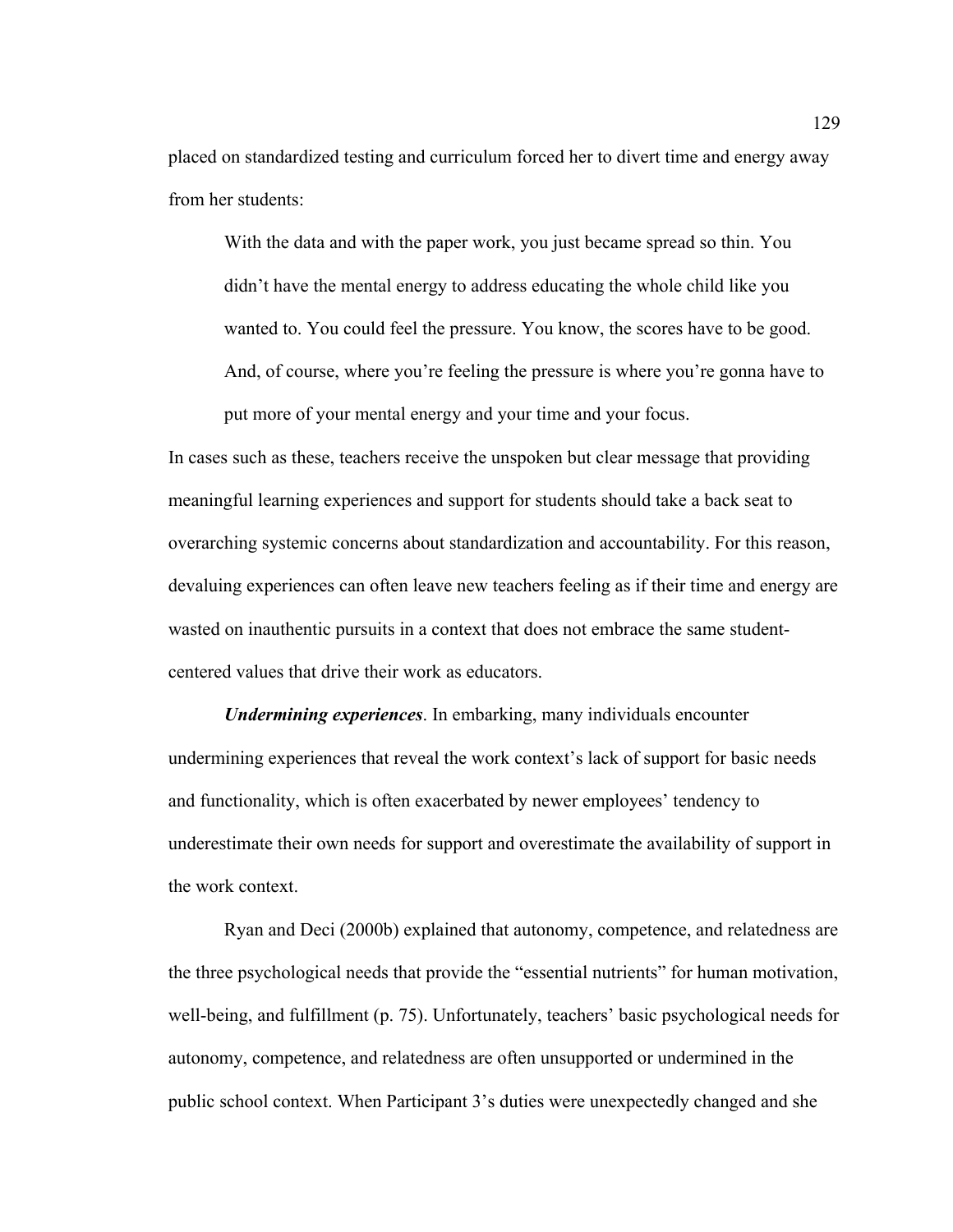attempted to find out the reason, she received what she referred to as a "really ugly, hateful kind of response" in which she was told, "That's none of your concern. You're an employee of the county. You'll work where we tell you to work. We made this decision and you're going to have to live with it." This former teacher commented that this reply made her feel like "a moron for asking or being invested." In this example, the teacher's need for autonomy was undermined because she had no control over the change in her duties. Her competence needs were affected because she was treated as if her concern about the change and her investment in her previously assigned duties were ignorant and inappropriate. Experiences like this one can cause relatedness needs to go unfulfilled as well, contributing to expectations for opposition and division instead of shared mattering and unity (Feiman-Nemser, 2012).

In addition to compromising individuals' basic psychological needs for autonomy, competence, and relatedness, undermining experiences in the embarking stage can also reveal unexpected demands on teachers' time and energy. Undermining experiences related to the over-expenditure of time and energy are common for newer teachers, who often do not know what to expect in terms of the amount of time and energy that will be required by their jobs. Participant 6 related how her lack of experience translated into a heavier workload than she had anticipated:

My first year I was told that I would have no planning period.... Because I was a brand new teacher, I was not 100% on questions that I should ask during the interview, so I ended up actually teaching on extended day.

Unexpected and overwhelming demands such as this former teacher experienced tend to undermine teachers' needs for support by increasing responsibility and workload,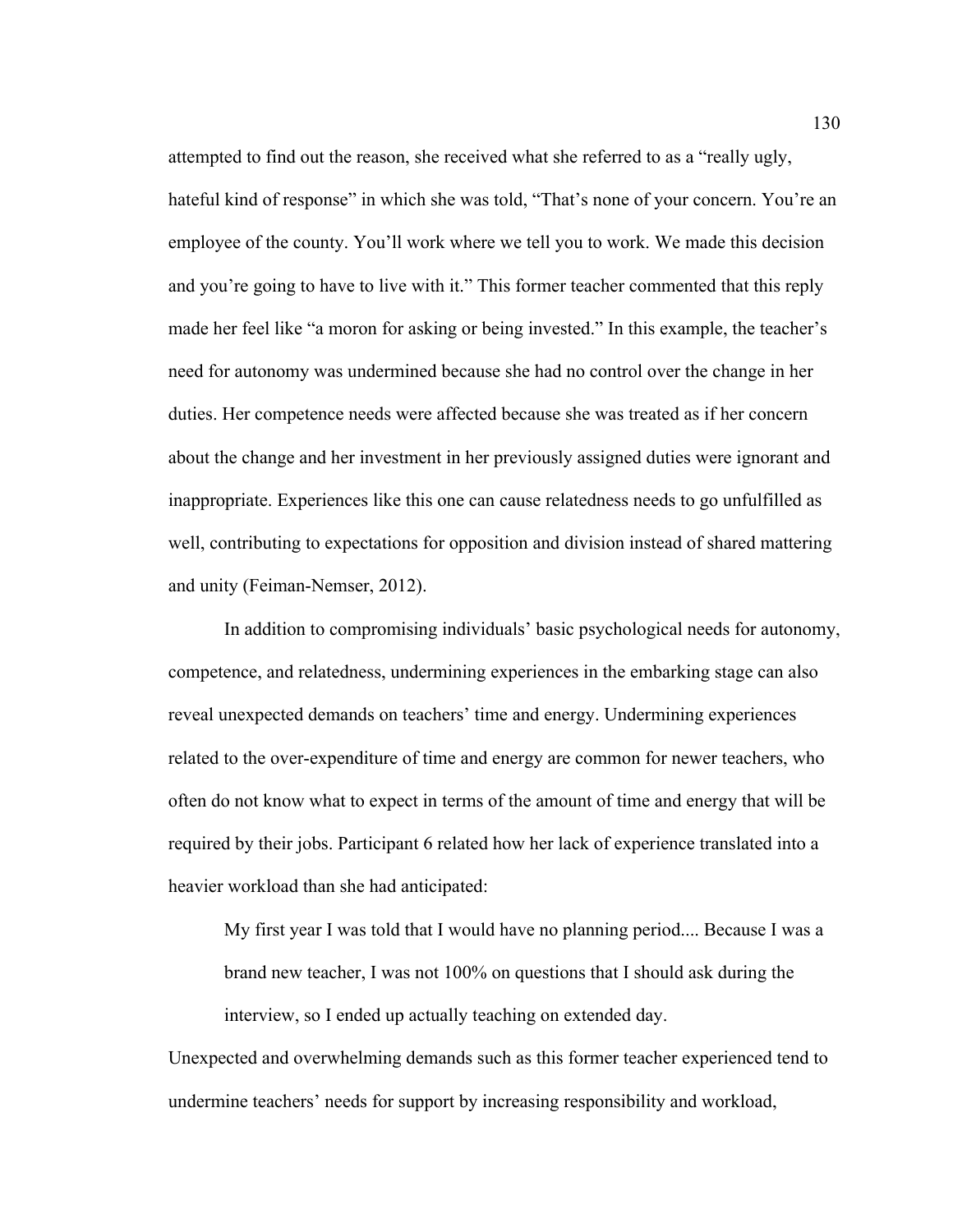restricting opportunities for rest and renewal, and diminishing functionality in terms of well-being and fulfillment. Undermining experiences in the embarking stage are often intensified through the unrestricted expenditure of time and energy that occurs with investing behaviors. Teachers in the embarking stage tend to over-invest valuable time and energy in endeavors that they perceive to be meaningful and authentic, but which ultimately fail because the level of expenditure required to sustain them is not supported in the public school context. New teachers often begin to experience their first concerns about support in the public school context as the result of undermining experiences that leave basic psychological needs unmet and place unsustainable demands on teachers' time and energy.

Encountering devaluing and undermining experiences in the embarking stage marks the beginning of the cycle of decline. As new experiences in the work context give rise to unprecedented concerns about authenticity and support, many newer teachers discover that their initial expectations and framework of understanding for teaching in the public school context are unrealistic. The necessity of making sense of these disorienting experiences often prompts teachers in the embarking stage to continue navigating by attempting to orient themselves by developing new expectations for the public school context.

**Orienting.** During the embarking stage, navigating by orienting helps teachers make sense of early devaluing and undermining experiences in the work context and modify their existing expectations for the work context accordingly. Simmons' (2003) theory of orienting demonstrates the relationships among the equilibrium phase, the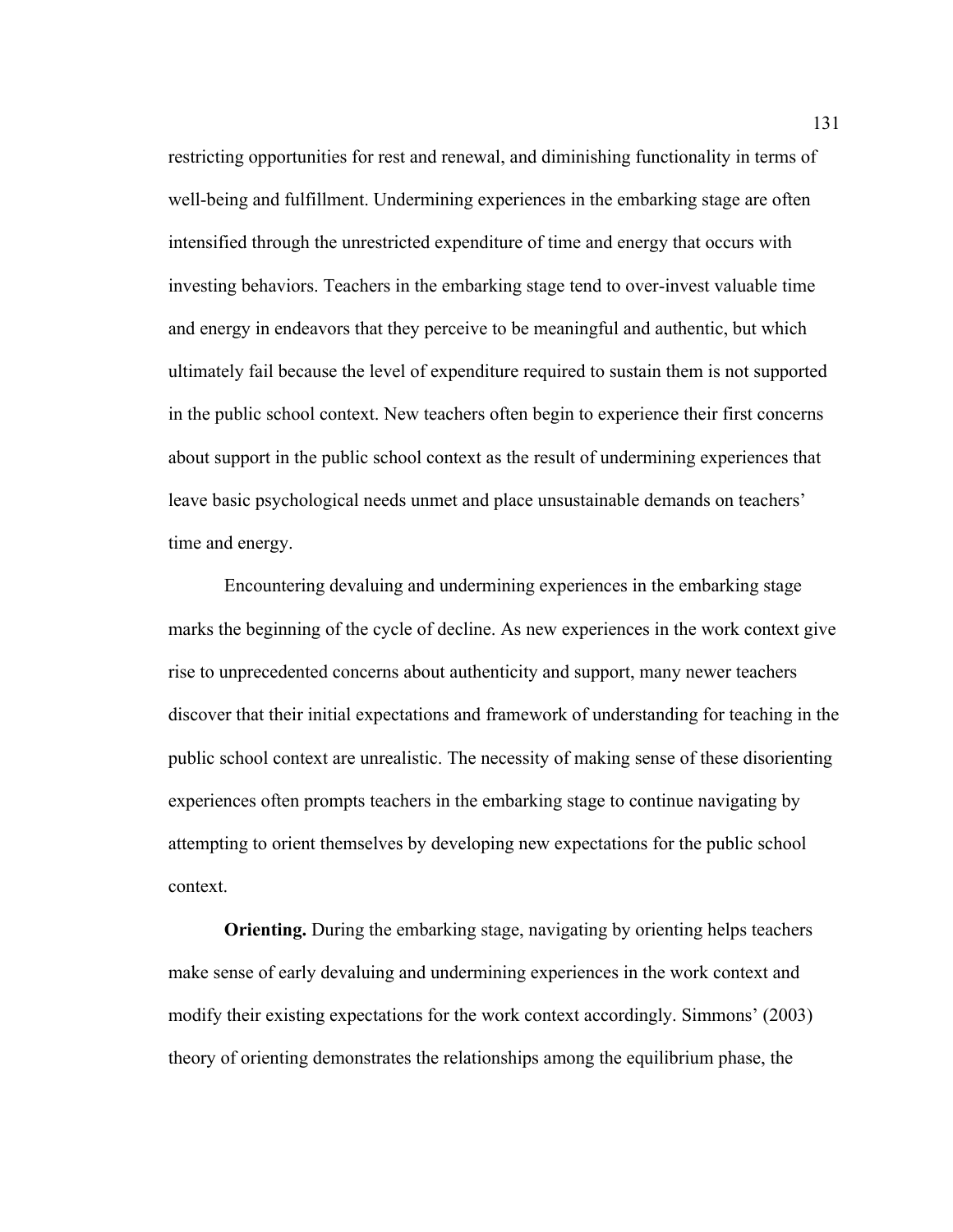disorienting phase brought on by encountering, and the re-orienting phase that occurs as part of navigating in each stage of the cycle of decline (see Figure 1).



*Figure 1.* The theory of orienting. From Simmons (2003).

Through the orienting strategies of reframing, taking stock, and projecting, teachers in the embarking stage are able to develop more grounded expectations for their work in the public school context, which can lead them deeper into the cycle of decline.

*Reframing***.** During the embarking stage, the orienting strategy of reframing provides individuals with an opportunity to modify and expand their initial, often idealized understanding of the work context through careful reflection upon their experiences. Teachers' initial expectations for the public school context can be fairly far removed from reality because they are based, not on direct experiences, but upon positive memories, sincere intentions, and high hopes. Because of this gap between expectations and direct experience, the disorientation and frustration that follows initial encounters in the public school context during the embarking stage can be considerable. In Participant 3's words, "My first year was one of the most discouraging and daunting experiences of my life." Because these encounters can contradict individuals' initial expectations and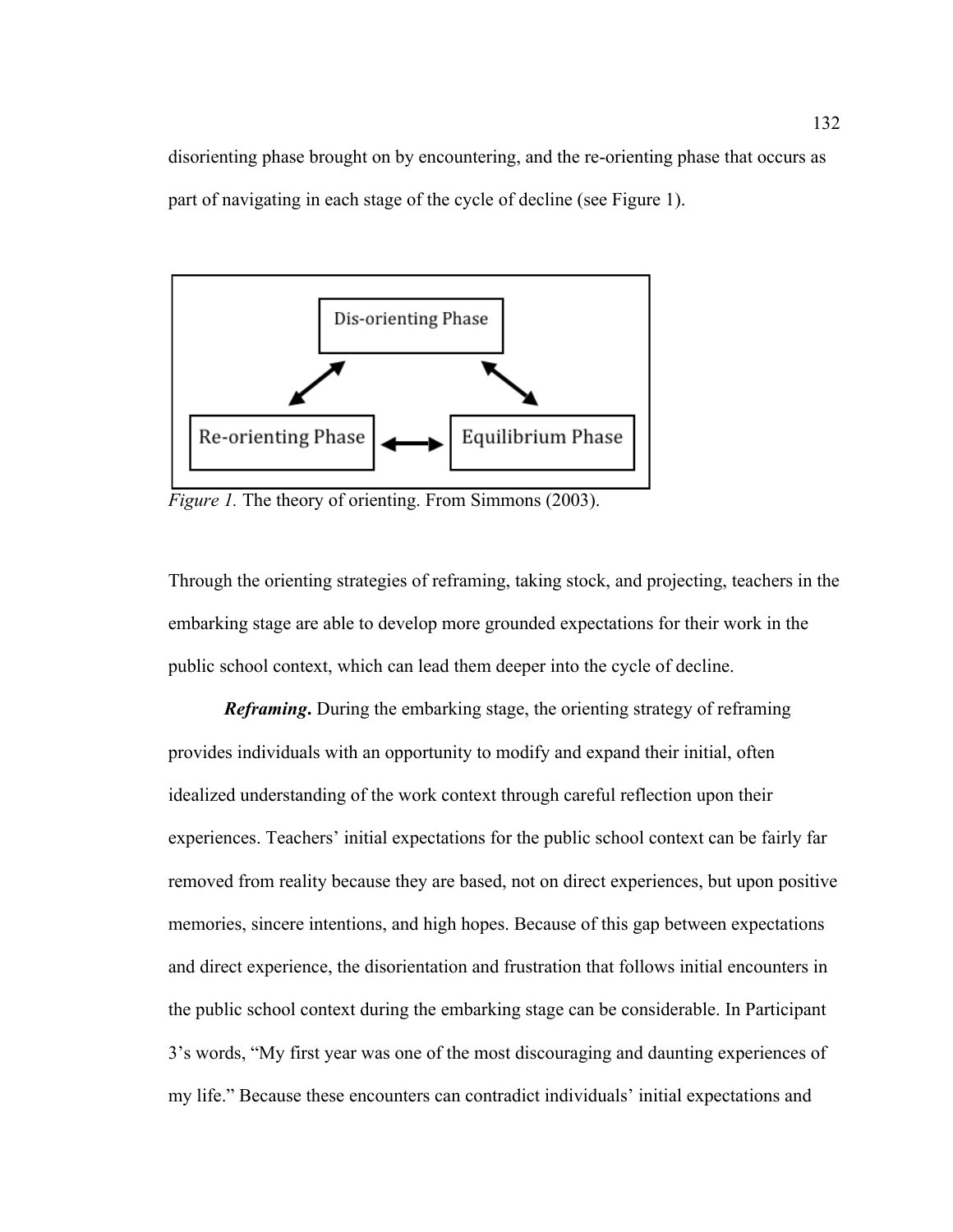fracture existing frameworks of understanding, reframing is especially important during the embarking stage as a means of making sense of disorienting and potentially demoralizing experiences in the work context. Several participants noted that this initial reframing of their perspectives of public schools was momentous and difficult, but worthwhile. Participant 10 said, "Once you get past that, that first year, it gets easier. You kind of grow that thick skin and, um, learn to have patience, I guess." Another teacher's reframing efforts in her early career were even more successful: "After the first year, you realize what kind of teacher you have to be to get the results that you want" (P6).

Although reframing allows teachers to develop a clearer understanding of the realities of their work contexts, this process does not necessarily modify their core values for teaching. Instead, reframing allows teachers to more clearly perceive the work context as it is and, within that reframed perspective, determine how (or if) their values fit. Reframing helped Participant 3 better understand her encounters with policies that undermined authentic learning and teaching in the public school where she worked; however, the process of figuring out how to respond to this inauthentic construct did not change her student-centered values or her commitment to authenticity. She said,

I really struggled...the first couple of years I taught because I wasn't ready to, nor will I ever be, I hope, buy into the idea that these kids have to be here, so let's

pacify them, keep them out of trouble, and maybe they'll pick up a few...skills. Participant 8's reframing experiences helped her to better understand support issues that new teachers often face:

So looking back on my first year, I think...that new teachers should be protected and are not protected. They're the ones that are, in fact, given way too many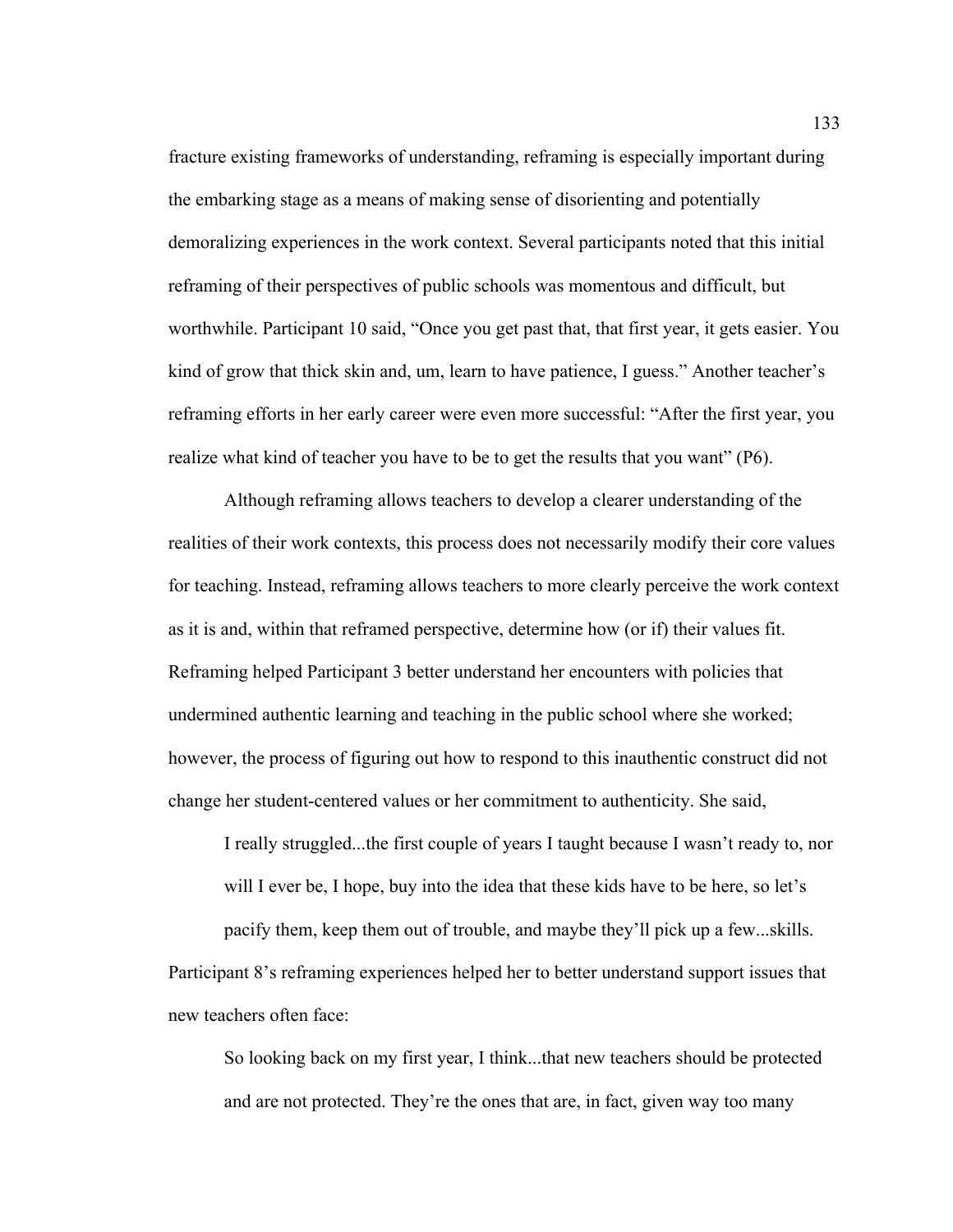responsibilities. I don't feel like I was mentored enough and I feel like I was just given way too much responsibility without enough direction, which unfortunately, made the year more trying than I think it should have been.

Although reframing her expectations for support did not resolve her concerns, this teacher's careful reflection upon her undermining experiences in the embarking stage gave her a more clear understanding of her situation upon which to base future action.

*Taking stock.* Experiences encountered in embarking can give rise to disequilibrium, which is indicated by diminished functionality in terms of motivation, well-being, and fulfillment. Teachers often take stock of their level of functionality as a part of orienting. In the embarking stage, many teachers find that they are still highly motivated to actualize their student-centered values, even after encountering devaluing experiences in the public school context. Participant 11 explained his motivation to keep working in a context that, at times, felt inauthentic: "I enjoy seeing people learn and discover new interests. I love allowing learning to be fun, what it naturally is, versus making it a drag." For Participant 3, early encounters with disequilibrium seemed to take more of a toll on her psychological well-being as her framework of understanding for the public school context expanded to encompass experiences with social injustice and practices that undermined student-centeredness. She explained, *"*As a first/second year teacher grappling with all of this sort of philosophical stuff and social stuff that really hadn't been on my radar before, it was all sort of... very stressful." Participant 6 realized that administrators placed little value on the vocational courses she taught in her public school, saying, "Because [vocational classes] are not on the end of course tests or the graduation tests, they are deemed much less worthy or important, which, just that in and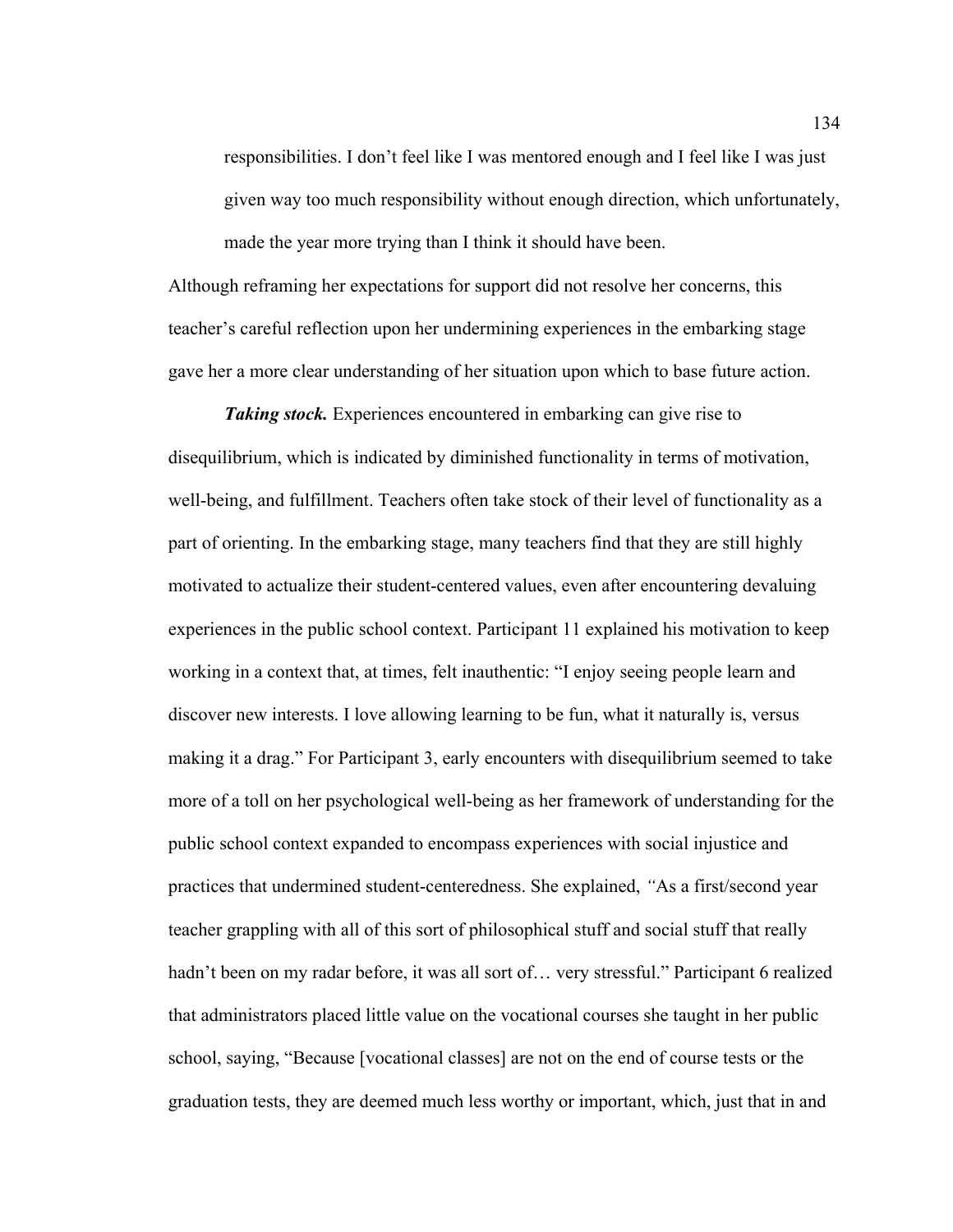of itself is demoralizing." These experiences indicate not only diminished psychological well-being, but a diminished capacity for fulfillment, as well. Because diminished motivation, well-being, and fulfillment can impact individuals' ability to function in sustainable ways over time, taking stock of the impact of these diminished qualities, even in the embarking stage, is a critical step in creating a solid and realistic foundation upon which to base projections for authenticity and support in the work context.

*Projecting.* Like reframing and taking stock, projecting is a critically important step in navigating the embarking stage. Because individuals' initial expectations for the work context are often based on hopeful ideals, projecting during embarking allows individuals to formulate new expectations for authenticity and support that are grounded in first-hand experience and based on careful consideration. While reframing and taking stock tend to help teachers make more accurate projections about their needs for and the availability of support in the work context, expectations for authenticity may not be altered as much as might be anticipated through unsettling encounters with inauthenticity in the embarking stage. Even toward the end of the embarking stage, teachers may have a difficult time relinquishing their hopeful expectations for authenticity and fulfillment in the public school context, despite their encounters with inauthenticity and inadequate support. After reframing their understandings to accommodate disorienting experiences in the embarking stage, many teachers are still able to maintain a hopeful outlook for the authenticity of their work in the public school context. Despite several discouraging experiences early in her career, Participant 1 said, "I still thought that education, teaching was everything. You still needed teachers. Teaching was still wonderful. It was still worthwhile. We were still valued." Just as before, this participant's hopes for the public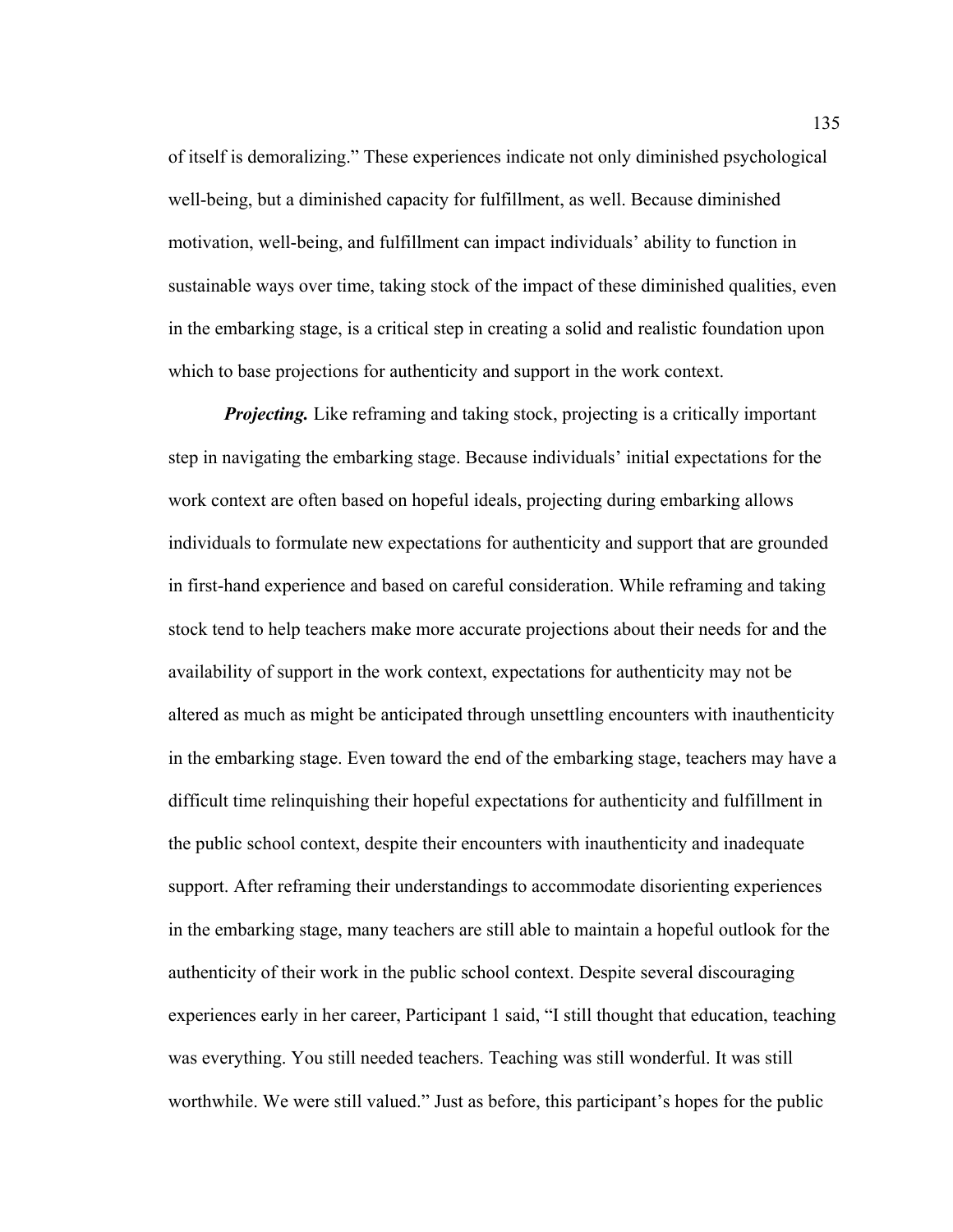school context as a venue for authentic, valuable work held firm, despite previous encounters in that context that suggested otherwise. For teachers in the embarking stage, this tenacious commitment to the hope for fulfillment in the public school context plays a key role in the next step in navigating the cycle of decline: changing course.

**Changing course.** Changing course is related to the behavioral approaches teachers take in their attempts to navigate disequilibrium caused by unresolved concerns about authenticity and support in the public school context. Each stage in the cycle of decline can be conceptualized as a specific course of action, which allows individuals to tackle the problems associated with disequilibrium and unresolved concerns about authenticity and support in different ways. Teachers' expectations for authenticity in the work context are related to their level of motivation; combined, these factors help to explain how individuals move between the various stages in the cycle of decline. Since most teachers' expectations for authenticity near the end of the embarking stage are still hopeful and autonomous motivation is still largely intact, the stage of the cycle of decline that conceptually follows embarking is resolving.

## **Resolving**

Like embarking, resolving is a general course of action for navigating disequilibrium and represents the second stage in the cycle of decline. The primary objective of resolving behaviors is to overcome disequilibrium by resolving concerns about authenticity and support to re-establish a sense of functional equilibrium or balance in relation to the work context. Resolving behaviors are often adopted in response to prior experiences that reveal misalignment between individuals' personal values and the priorities of the work context. Encounters with inauthenticity in the work context give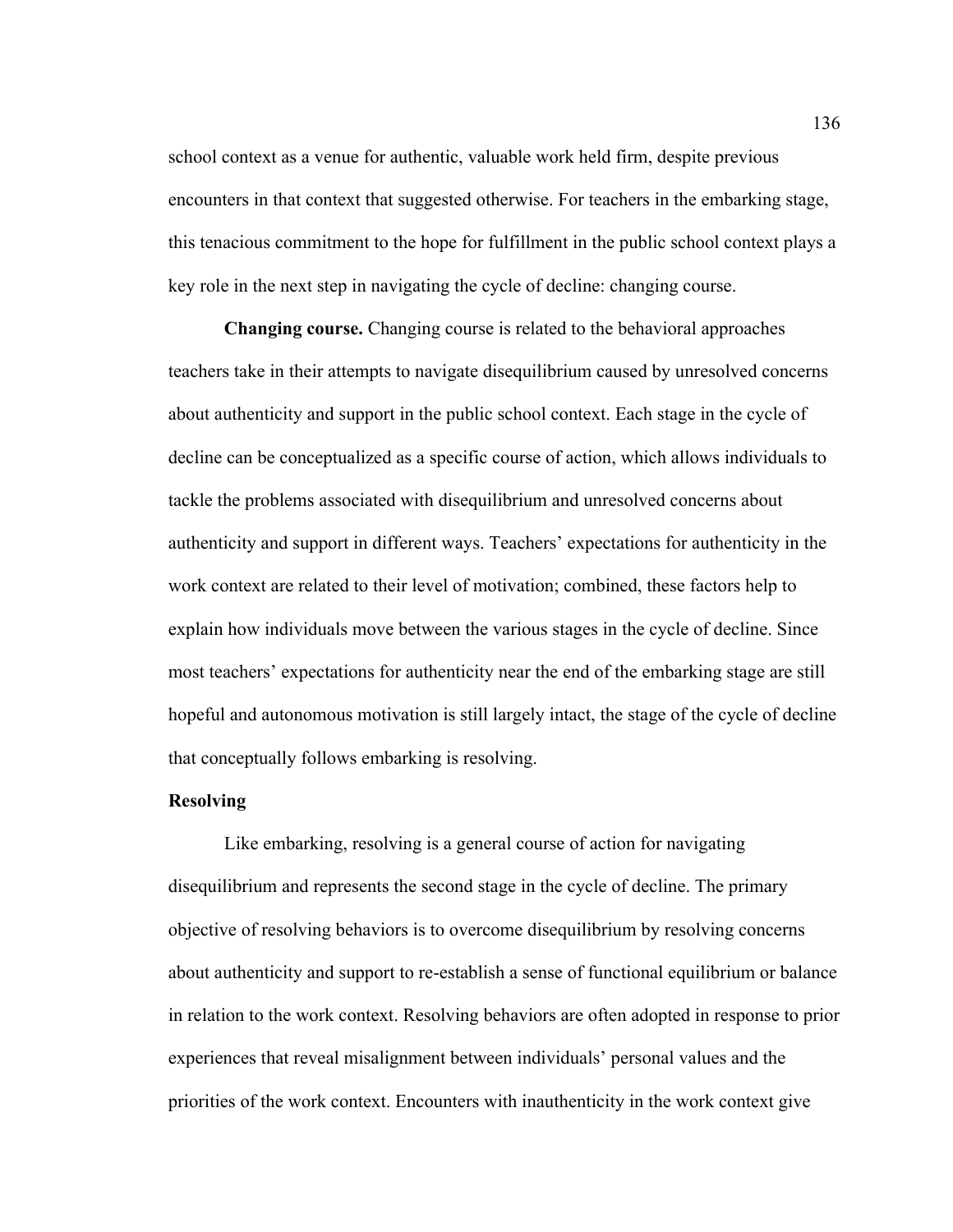rise to disequilibrium, which resolving behaviors are then intended to rectify. The resolving stage occurs when teachers strategically invest time and energy for the purpose of bringing their values into practice in the work context and enhancing the authenticity of their work.

**Initial expectations.** Individuals' expectations for authenticity are formed prior to entering the resolving stage and are based on previous experiences in the work context. Initial expectations for authenticity in the resolving stage are generally high, meaning that individuals still believe in and expect to find opportunities within the work context to actualize their personal values in ways that make their work meaningful and worthwhile. As in the embarking stage, high expectations for authenticity in the work context are indicative of highly autonomous motivation in the resolving stage. In fact, a high level of autonomous motivation is a defining property of the resolving stage. This means that resolving behaviors are fundamentally autonomous and internally regulated. Public school teachers perceive an internal locus of control over their attempts to resolve disequilibrium because these efforts are in line with and supportive of their personal values for teaching. Nothing about a teacher's values is imposed; the decision to actualize one's values through teaching lies with and within each individual teacher. Participant 1's passionate reflection upon her work with students revealed her autonomous motivation to actualize her student-centered values. She spoke of being motivated to challenge her students and

to come up with more that will spark their mind or give them that spark of learning or just...make them love science or make them love school. Give them those experiences that they'll never forget.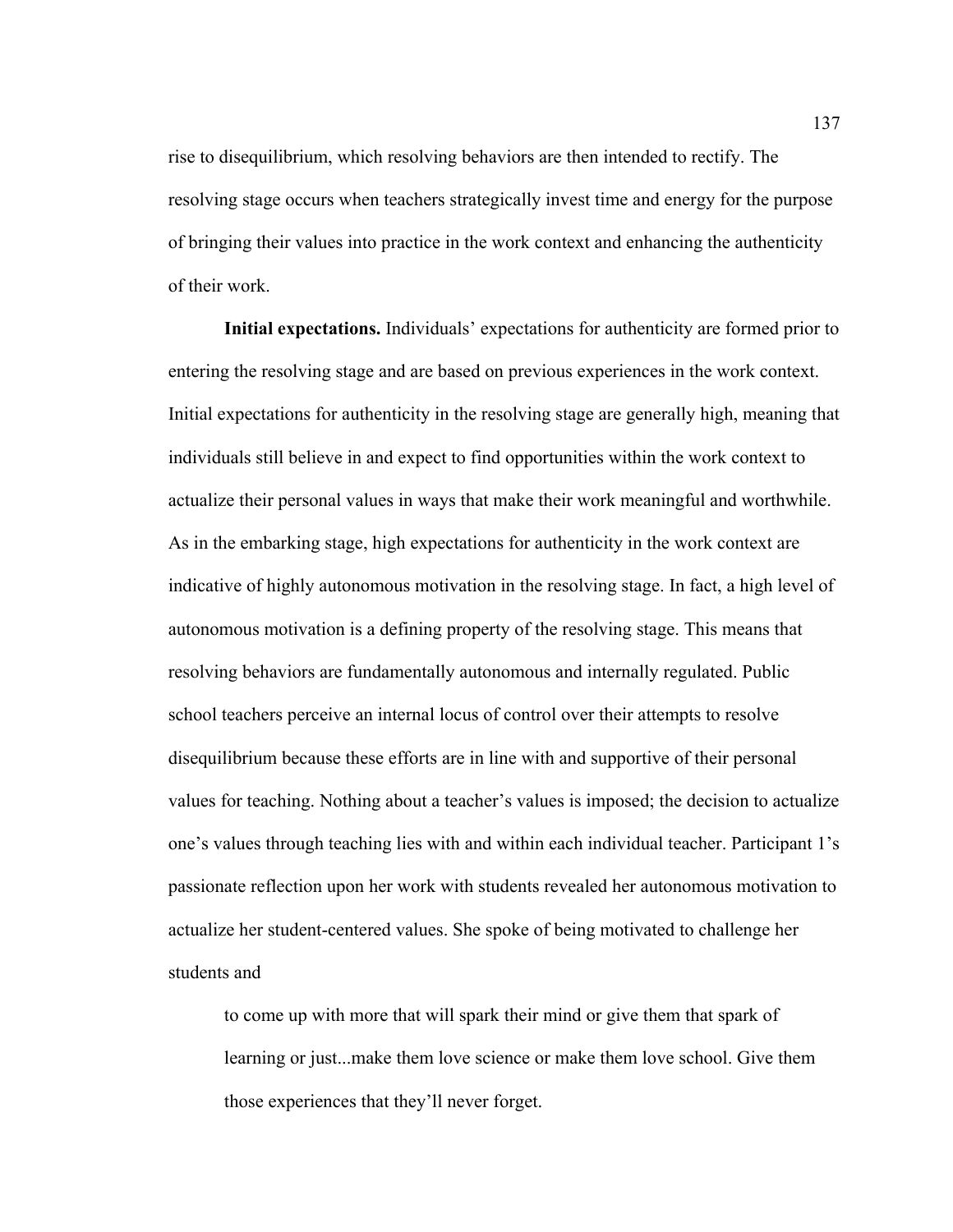The resolving stage reflects teachers' genuine interest in and commitment to resolving disequilibrium by actualizing their values for teaching in the public school context.

Expectations for support are shaped by reframing one's perspective to accommodate new information about the work context, taking stock of the impact of disequilibrium upon one's functionality, and making projections about likely levels of support in the work context. While expectations for authenticity lead teachers into the resolving stage of the cycle of decline, the degree of support individuals expect in the work context plays a critical role in determining which resolving behaviors are perceived to be sustainable in the work context. Thus, each of the three resolving behaviors – *aligning, nesting,* and *sheltering* – reflects a different level of expected support. Aligning requires confident expectations of adequate levels of support, while nesting is often the result of more cautious or conservative expectations for support. When individuals have low expectations or serious reservations about the level of support that will be available in the work context, they are likely to engage in sheltering, which, though limited, still provides opportunities for resolving disequilibrium by actualizing values in the classroom environment. Each of these behaviors is discussed in further detail in the following section.

**Resolving behaviors.** There are three behaviors associated with the resolving stage of the cycle of decline: *aligning, nesting,* and *sheltering***.**

*Aligning***.** When individuals are autonomously motivated to actualize their values and project that their efforts will be sustainable through adequate support, they may engage in aligning. Aligning is a resolving behavior in which individuals attempt to reform aspects of the work context to align with their values as a means of ensuring

138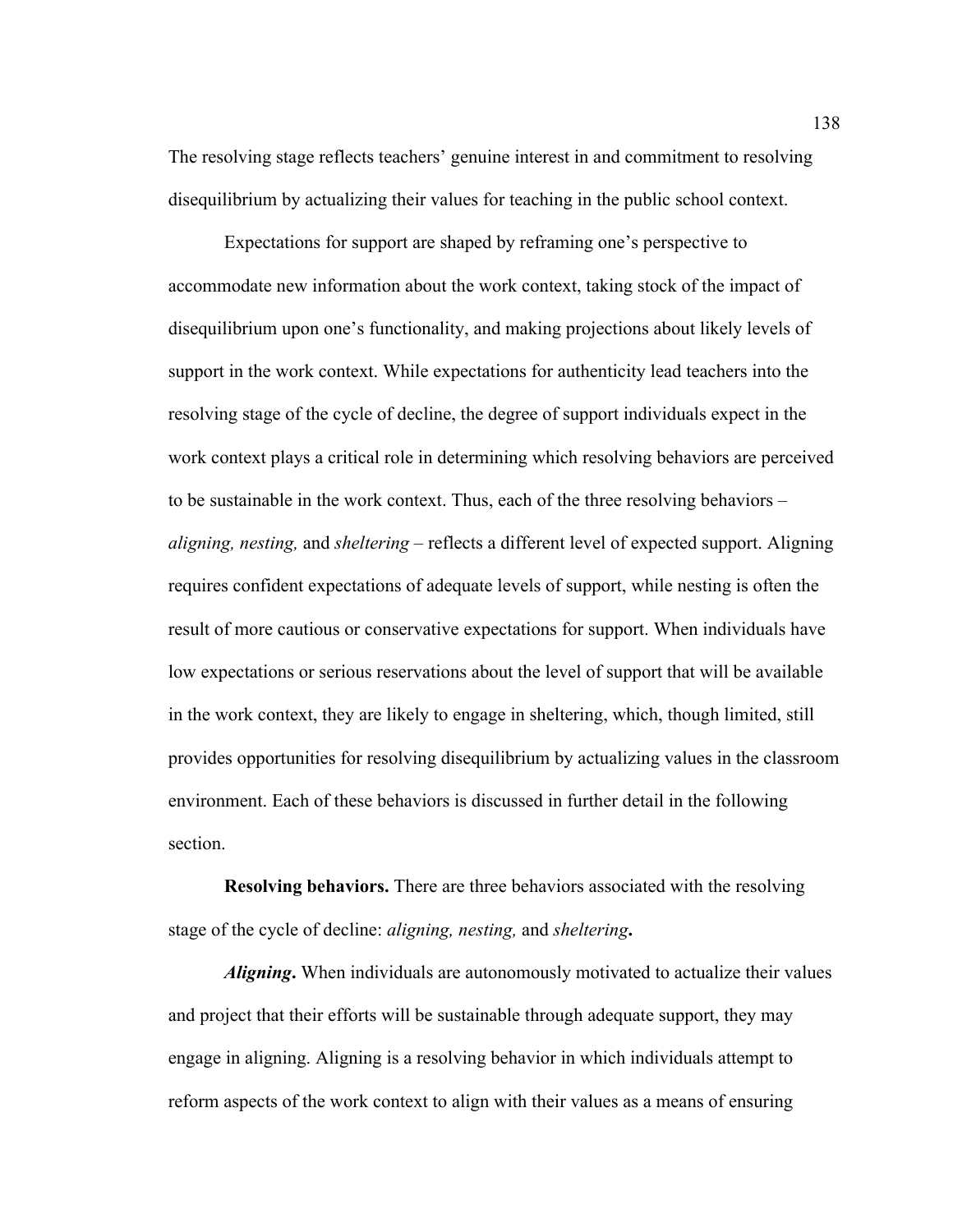authenticity and resolving disequilibrium. High expectations, or at least low levels of concern, for support play a pivotal role in aligning because, in order to attempt the ambitious and demanding labor of transforming the work context, individuals must feel confident in the sustainability of their efforts.

Teachers who are autonomously motivated in the public school context often engage in aligning behaviors to improve the authenticity of their work. Participant 12 reflected upon an attempt to actualize her values for teaching in the public school where she worked part-time by aligning the instructional model to more authentically meet the needs of her students. She and a colleague wrote up a formal proposal for their idea and presented it to the principal:

When [the principal] got it she was kind of like, "wow," because we were each giving three full-time days for two and a half days of pay, so that the transition day we would have the kids, both of us in there. And we're teaching science, so it's a chance for one person to remediate while the other person is teaching everybody else. Or it's a chance for us to all day long do experiments that we otherwise don't feel comfortable doing with just one person. We would still do all of the required meetings as if we were full-time. And the things that you have to sign up for extra, like working the basketball games, we would do that. All conferences would be done together, so we just really gave her a lot and she said yes!

This team of teachers demonstrated their willingness to sacrifice their own personal time, accept reduced pay, and take on full-time responsibilities in order to make changes that allowed them to work in an authentic way to meet students' needs for support and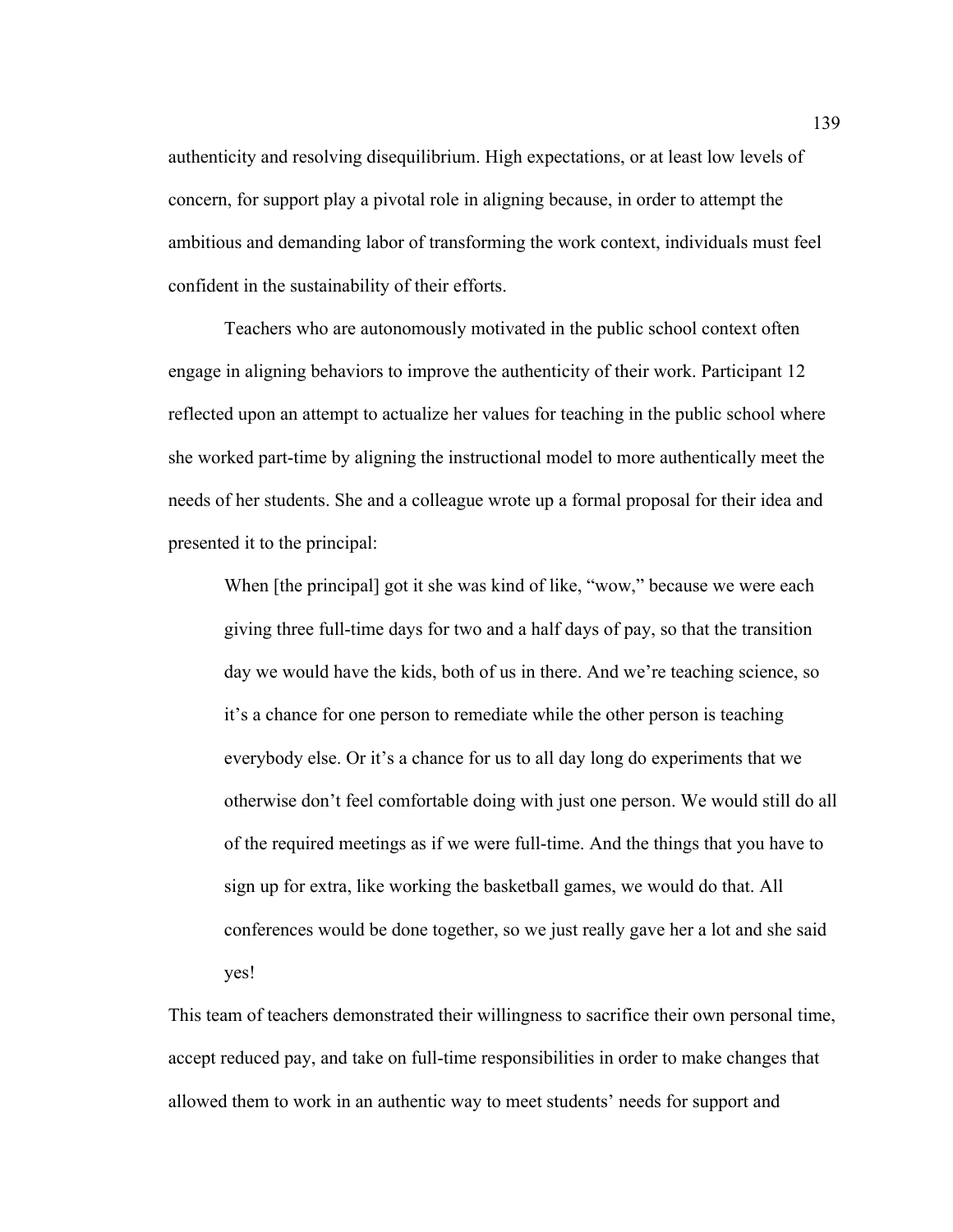continuity in the classroom. Participant 2 related her aligning experience in advocating for an additional support position for ESOL students in her school: "I went to the county office multiple times. Met with leadership about what we need. We need a coordinator position. I helped to instigate the understandings of what we needed and how we could make that happen." Although there were too many examples of aligning in the study data to include in this report, the fundamental drive behind all of these incidents was clear: individuals who engage in aligning behaviors are committed to bringing about change to improve the authenticity of their work.

These examples provide evidence of another characteristic of aligning: the heavy expenditure of time and energy. Although less-autonomously motivated individuals may shy away from the idea of long hours and difficult work, belief in the intrinsic value of work in the resolving stage can support individuals in achieving their goals, despite the increased demands these goals place on their time and energy. While reflecting on her teaching experiences in an impoverished island community, Participant 8 stated,

I taught four classes a day on block scheduling, forty plus kids in the classroom with very limited resources, very limited pay, air conditioning that didn't work half the time, but these kids on that island...truly valued education and their families truly valued teachers. So that experience was by far one of the most rewarding experiences I've ever had as a teacher.

Because this teacher perceived the work she was doing in these adverse circumstances to be worthwhile and fulfilling, she was able to sustain her efforts to bring meaningful learning experiences to her students, despite many obstacles that may have been dealbreakers in a less promising context.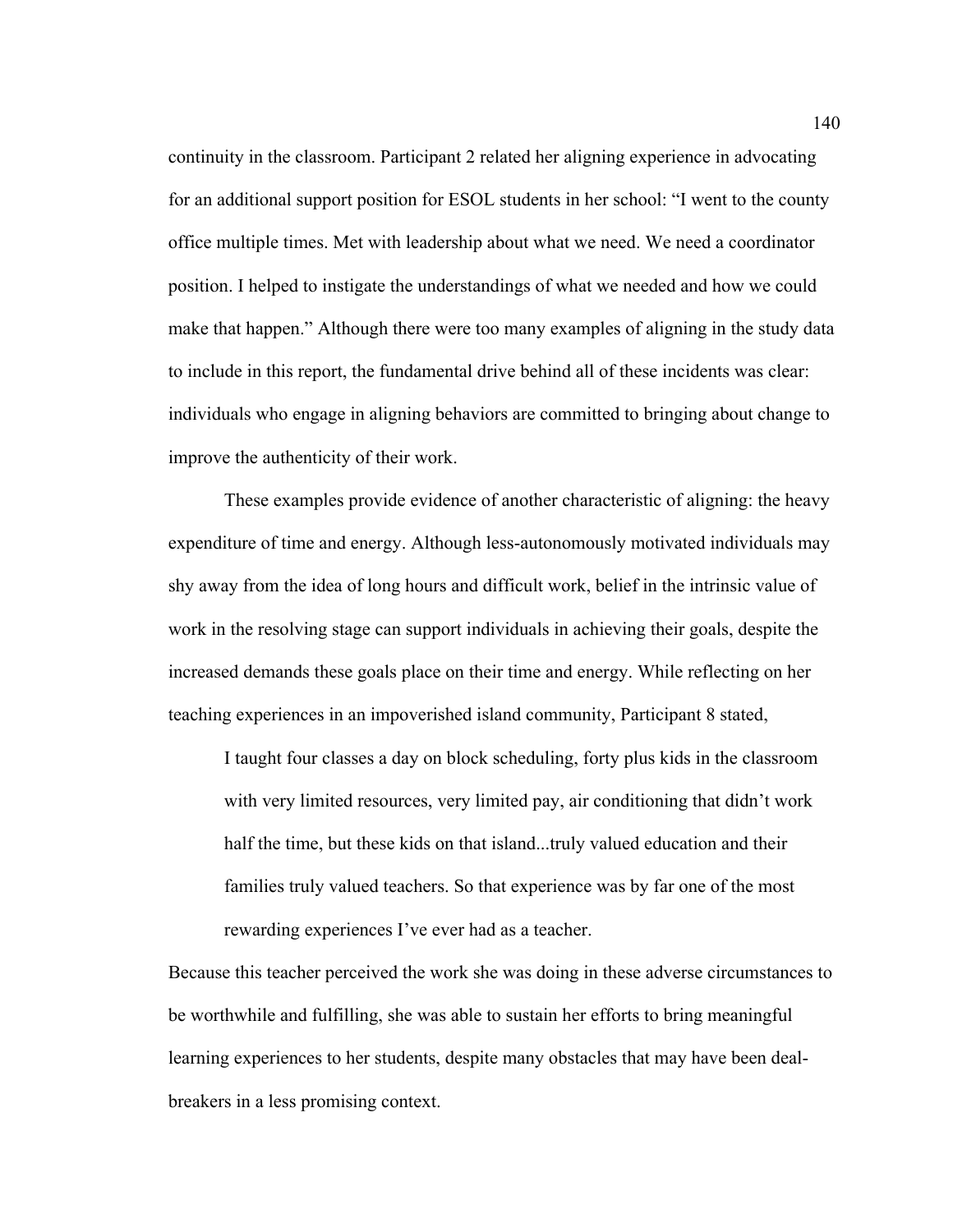As long as autonomously motivated efforts to align aspects of the work context with their personal values remain sustainable, individuals are likely to persist in this demanding approach to resolving disequilibrium. However, trying to resolve conditions in the work context that underpin disequilibrium can constitute an excessive drain on individuals' resources of time and energy and increase their needs for support. Because this kind of uphill climb against "the system" is exhausting and potentially demoralizing, individuals who remain committed to their values must either be extraordinarily creative in their management of time and energy or suffer diminished functionality in the work context. When alignment efforts become unsustainable in the work context, autonomously motivated employees may shift to less demanding resolving behaviors to renew their resources while continuing to actualize their values on a less ambitious scale.

*Nesting***.** While goal of aligning is to resolve perceived inauthenticity by changing or modifying aspects of the work context, individuals who are engaged in resolving disequilibrium through nesting seek to actualize their values within the existing framework of the work context. Like all resolving behaviors, nesting represents autonomously motivated attempts to resolve concerns about authenticity in the workplace. However, nesting may be a more sustainable behavior than aligning when individuals' expected needs for support are elevated or when previous experiences in the workplace indicate that adequate support may not always be available. Although nesting behaviors have lower stakes and may lack the excitement and high sense of purpose that often accompany attempts at reform, nesting is also considerably less demanding of individuals' time and energy than aligning. For many teachers, nesting in public education is about selecting manageable objectives and working on a smaller scale to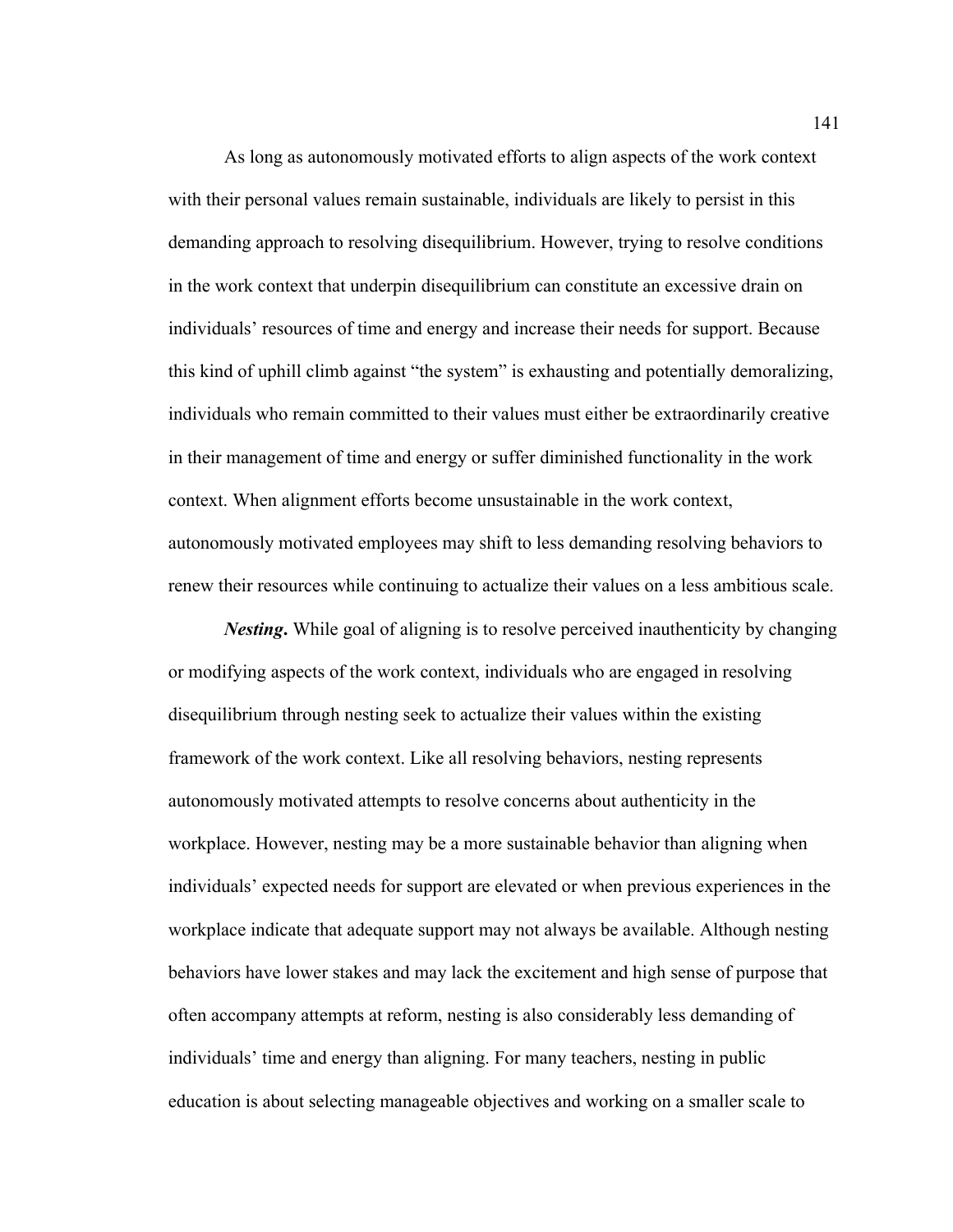actualize student-centered values in an authentic way. As Participant 3 noted, in the public school system, "there are a lot of obstacles..., some of which I can't do anything about." Although teachers engaged in nesting behaviors are as committed to providing respectful, caring, relevant, and supportive education to students as they would be if they were attempting reform, they simply perceive that the effort required to change certain fixed constructs of public schools' organization and management to be unsustainable.

After encountering inauthentic aspects of public education that appear to be too entrenched to reform through aligning, many teachers instead commit to nesting efforts to actualize their values within the parameters of the public school's imposed regulations and mandated policies. Participant 9 expressed his autonomous commitment to authenticity by seeking reasonable justifications for mandated policies in his school and attempting to ground these policies in his own value framework:

A lot of other people would just go like sheep or not worry about being able to explain it. You know, they would just explain it like, "This is a rule and it has to happen." I wanted to have some sort of reasoning behind it.

This former teacher's experience indicates that by justifying mandated school policies in light of his own personal values, he was able to at least partially resolve his concerns about authenticity and conserve some of the time and energy that a more confrontational attempt to change or oppose the regulations would have required. He said that, using a nesting approach, "things went a lot smoother for me, because people realized that I wasn't being argumentative. I was just looking for a little more information" (P9). Another teacher related her attempts at nesting her personal values for teaching within mandated curricular changes, saying,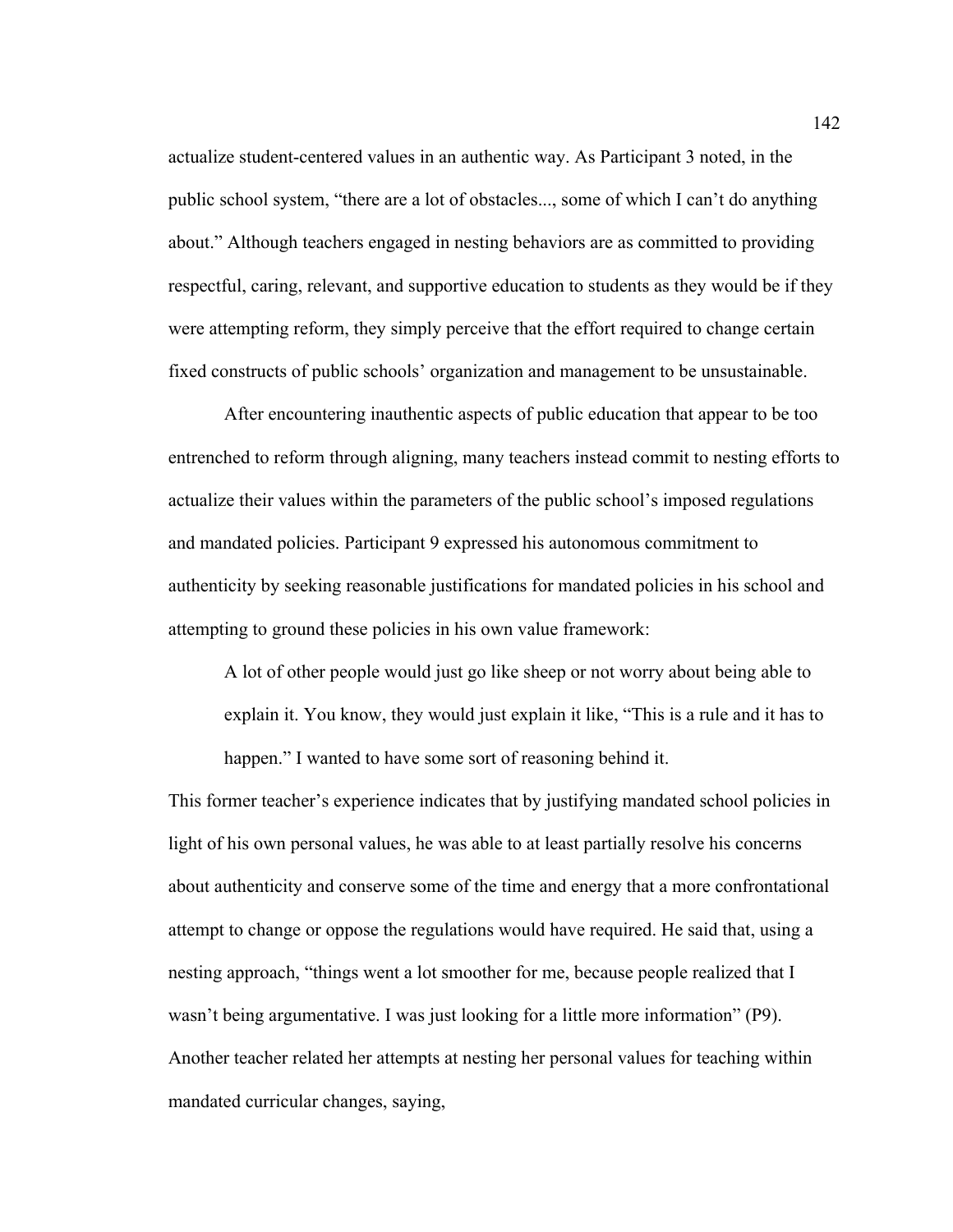Oh my gosh, there's something new. I explore it a bit and make adjustments. I never say 'no this is not workable.' If it is research based there must be some good in it. I always look for the value in it...even if I hated the idea. (Raffanti, 2005, p. 97)

Participant 9 captured the concept of nesting when he said,

I will jump through whatever hoop is given to me, because I remember at the core, the reason I'm jumping through the hoop is not for me, but for the children that I'm affecting.... It's not about the hoop. It's about the children. It's about the students.

This focus on the bright side of mandated policies is characteristic of many teachers who are engaged in nesting behaviors as they attempt to make the best of seemingly nonnegotiable aspects of the work context while still upholding their autonomous commitment to student-centered teaching.

*Sheltering***.** When individuals are autonomously motivated to actualize their values, but have serious concerns about support in the work context, they are likely to engage in sheltering. Sheltering is a resolving behavior in which individuals attempt to actualize their values within their own sphere of influence, while protecting the authenticity of their work by "closing the door" on potentially conflicting or draining demands in the work context. Teachers engage in resolving through sheltering as a means of providing students with the care, respect, and meaningful learning opportunities they need, despite obstacles in the teaching context that are perceived to be in conflict with these student-centered objectives. Santoro (2011) described a potential impetus for sheltering behaviors: "Given the logic of limited resources, teachers must take honest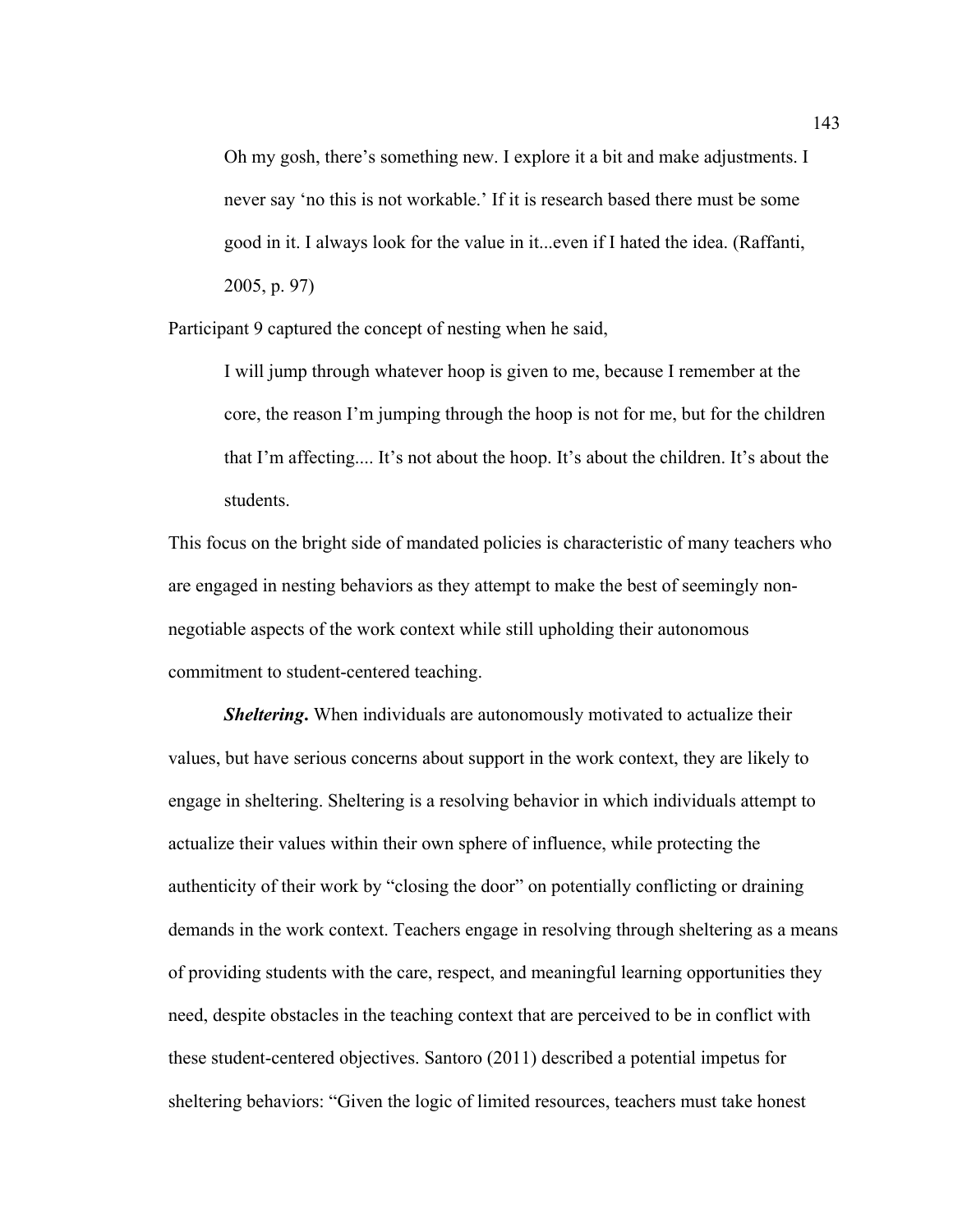stock of the scope of their influence and what degree of good they can do so as not to burn out" (p. 10). In many cases, sheltering behaviors tend to emerge in response to mandated policies that impose upon classroom pedagogy and practice, such as those related to standardized curriculum and assessment. Participant 8 described her sheltering behavior in frank terms:

I went into my classroom and I closed the door.... I just went into my classroom and I taught my kids and if they performed well on the test, they did, and if they didn't, they didn't. At the end of that year, I realized that was how I wanted to teach. I didn't want to teach to the test.

This teacher adopted sheltering as a means of resolving the disequilibrium she experienced after perceiving the inauthenticity of the assessment-driven culture of the public school system. Another teacher's comment echoes a similar sentiment:

I don't teach to the test. That's what other teachers are doing. They teach students formulas for writing that will help them score well on the WASL. I don't follow that line of reasoning. I focus on making them good writers.... My core belief is that I'm preparing each student for college. They all know that it's my expectation they will go to college. I'm too young to compromise my ideals. I'm too young to give up on my beliefs about teaching. (Raffanti, 2005, p. 67)

This teacher's commitment to her personal values is readily apparent in this example, despite her outright rejection of the "teach to the test" model of instruction embraced by other teachers in her school. Participant 1 reveled in the freedom she felt from disequilibrium when she sheltered herself and her students from inauthentic work and impositions: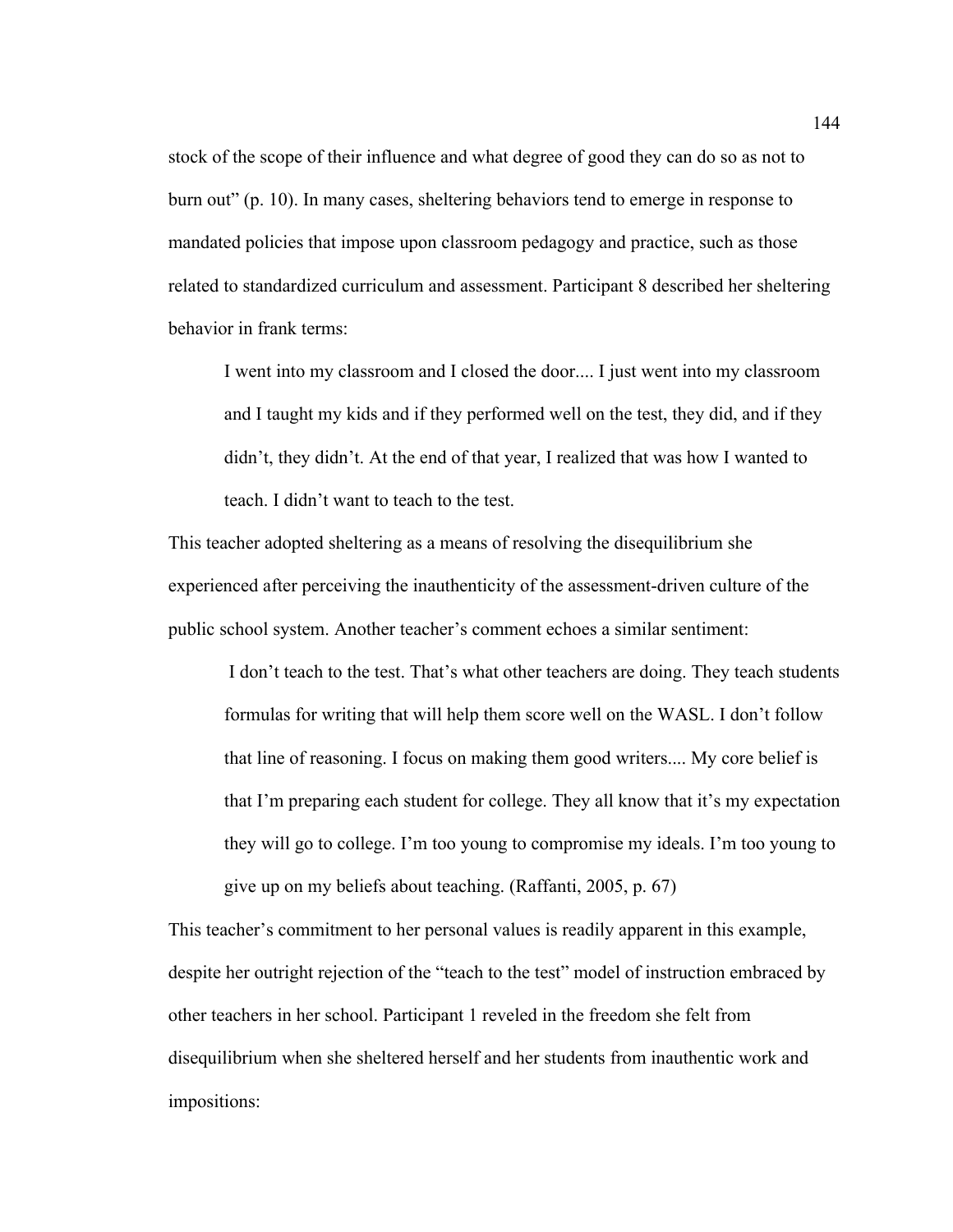In your classroom you've got to make sure you're doing this, this, and this because it's gonna be on the test..., but there were a lot of us that we closed the door and we taught. And the kids were learning, and we were… making these kids think. We were making them do things that stretched their minds rather than just memorizing. But we were also having fun.

Like many other former public school teachers, this participant "closed the door" on the perceived inauthenticity of the school system's imposition upon her teaching practice in order to teach in a way that was authentic to her student-centered values.

While sheltering and other resolving behaviors appear to offer benefits and may even bolster the perceived authenticity of the work of teaching, many public school teachers discover that resolving behaviors can be difficult to sustain, which prevents them from fully resolving their concerns about authenticity that perpetuate disequilibrium in the work context. Further, many individuals experience a continued decline in functionality during the resolving stage, which increases their needs for support and decreases their ability to cope effectively with challenges in the workplace. When concerns about authenticity and support are not adequately resolved, and teachers must navigate new encounters that perpetuate disequilibrium in the resolving stage.

**Encountering.** When individuals in the resolving stage encounter disequilibrium through new experiences in the work context, they are propelled once again into the process of navigating. Both devaluing experiences, which give rise to concerns about authenticity, and undermining experiences, which give rise to concerns about support, are common encounters in the resolving stage and tend to erode functionality in the work context by diminishing motivation, well-being, and fulfillment.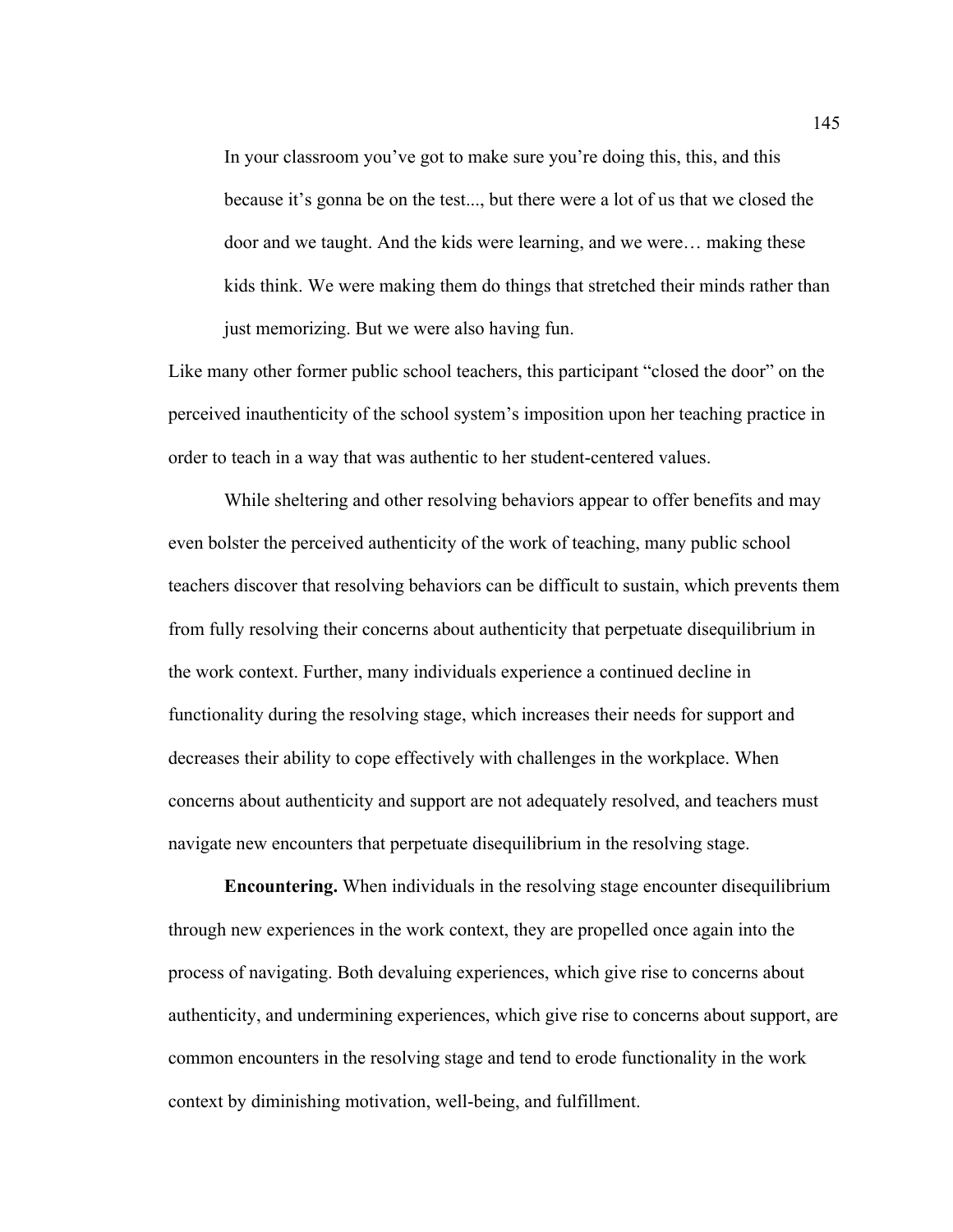*Devaluing experiences.* Individuals who are engaged in the resolving behaviors of aligning, nesting, and sheltering often encounter devaluing experiences in the work context that perpetuate, rather than resolve, existing concerns about authenticity. Some devaluing experiences may indicate that certain resolving behaviors are inadequate for resolving concerns about authenticity because they are, in and of themselves, inadequately authentic. Although autonomously motivated, nesting and sheltering behaviors may soon be perceived as ineffective methods for resolving disequilibrium because their restrictive parameters chafe and conflict with teachers' values, especially when students suffer as a result. For instance, teachers who are engaged in nesting may discover that they are unable to reconcile their responsibilities as public school employees with their authentic values for teaching. One participant who had attempted to find harmony between these conflicting commitments noted, "As educators, we struggle with the balance between what we know we have to teach and what we know the children need" (P9). Sheltering may also be revealed as an inadequate approach for resolving disequilibrium because the classroom is only part of a network of resources that are necessary to authentically support and advocate for students. Although Participant 4 took great pride in doing authentic work with her special education students despite school policies that she perceived to be inauthentic and detrimental to their progress, she was snapped out of her sheltering behavior when she discovered that her principle simply "didn't feel there was a need for a sub" in her classroom during her scheduled absence for surgery. She recounted,

I was still on crutches at that time and I went hopping up to the office and I go, "Okay, hold up. I was approved for a long-term sub from county. I have the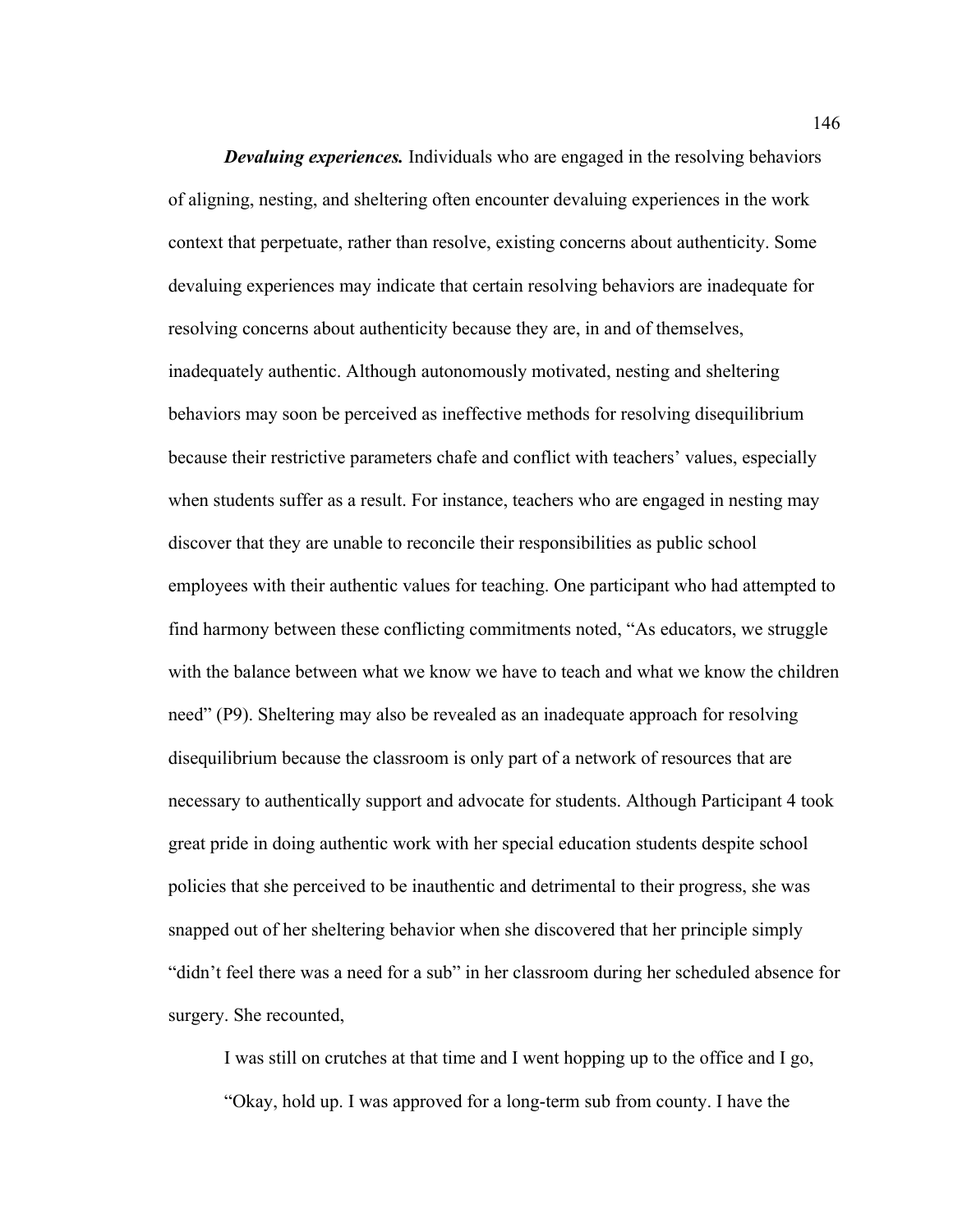paperwork. My para just told me that there was no sub!" What they did was they pulled paras from kindergarten and they would rotate in every hour. So you had two uncertified people in there for three weeks. That was it. I was livid. (P4) This kind of devaluing experience captures a persistent inauthenticity in the public school context that prevents many teachers from successfully resolving disequilibrium.

Teachers' concerns about authenticity may also be perpetuated when they have devaluing experiences that reveal a lack of shared values among colleagues and administrators in the public school context. Participant 3, who had volunteered to work with struggling students outside of school, had a devaluing experience when she told her colleagues about her efforts to actualize her student-centered values:

They were like, "Well, you don't need to coddle them like that. If they're not going to try, then they deserve to fail." And I don't completely subscribe to that. Because they're young. And allowing them to make some of their own choices right now without any support and without any effort to give them the backup that they need…, it's sort of a failure on our part.

Participant 8 noted,

There are people in public education..., because it's tied to federal funding and all these rates are tied to federal funding, they have to protect themselves, and so it just becomes a numbers game and it doesn't become a human game. And that really, really concerned me.

Devaluing experiences such as these tend to exacerbate teachers' concerns about authenticity in the work context by revealing that not all stakeholders in public schools are committed to student-centeredness as a guiding principle for their work.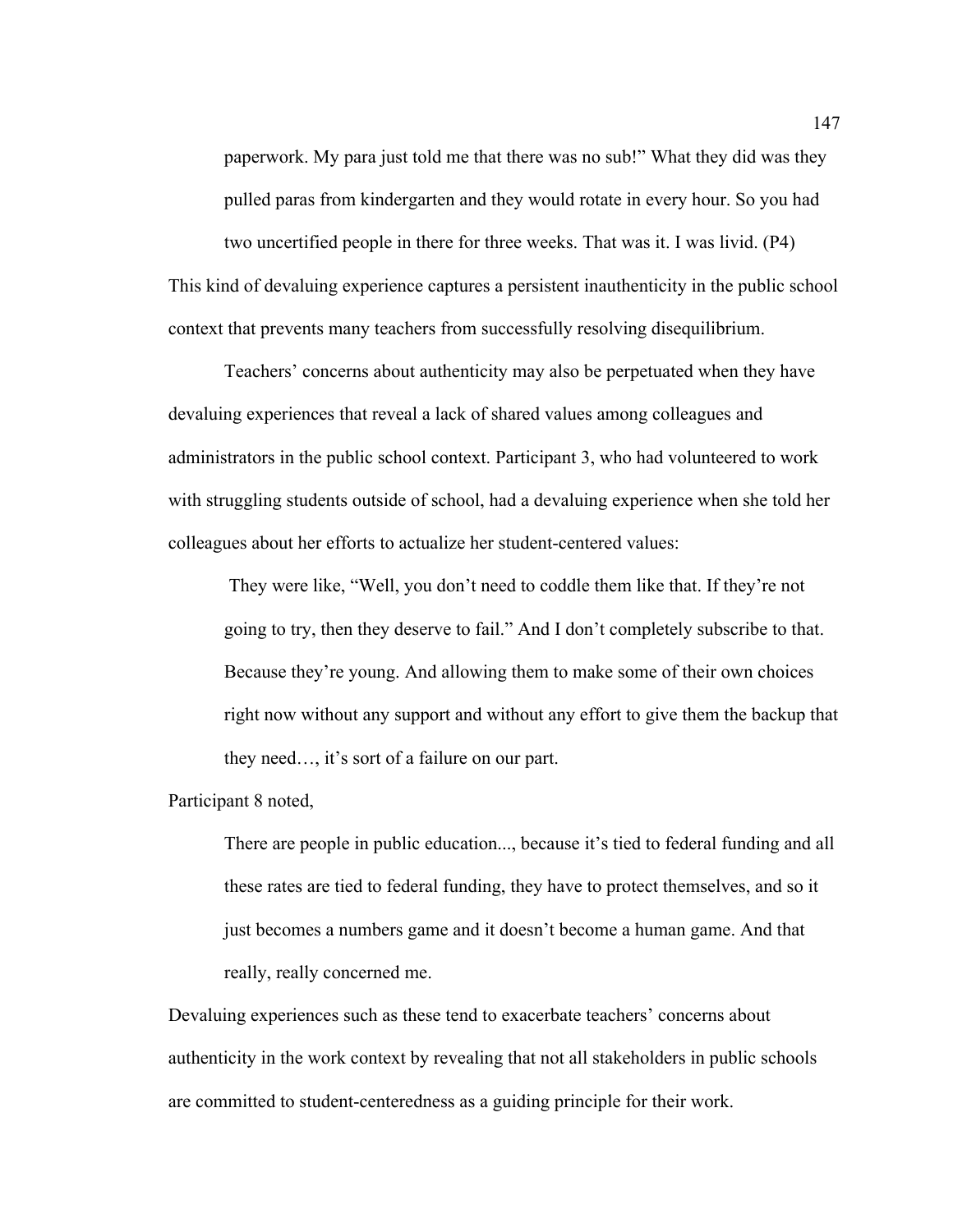*Undermining experiences.* Because resolving behaviors are autonomously motivated and perceived to be inherently fulfilling, teachers are often only minimally concerned about support in the work context at the outset of the resolving stage. However, because unresolved disequilibrium continually diminishes functionality, teachers' needs for support may increase as the resolving stage progresses and disequilibrium persists. In addition to growing needs for support, individuals often encounter experiences that reveal a lack of support in the work context, which raise additional concerns about support and further perpetuate disequilibrium.

Many undermining experiences in the resolving stage relate to a lack of support for the basic human need for autonomy and control. Although teachers in the resolving stage are autonomously motivated to actualize their values in the work context, undermining experiences in the public school context may reveal that teachers are limited in the ways they can counteract or improve upon inauthentic circumstances. When these undermining experiences occur, support for individuals' sense of professional autonomy is unavoidably compromised. Participant 3 mentioned that her attempts to implement new ideas were continuously thwarted by her colleagues:

A lot of times I felt like, "I've got a great idea," and "I have all this energy," and "let's do this," and "wouldn't it be cool if we could pull everybody else on board?" But that was never the consensus among the administration or even among my fellow teachers. They didn't want to do anything extra.

Other participants noted a lack of control over their teaching circumstances in the public school context. Participant 1 revealed how her hard work and student-centered values actually drew the attention of school leadership and brought on changes that undermined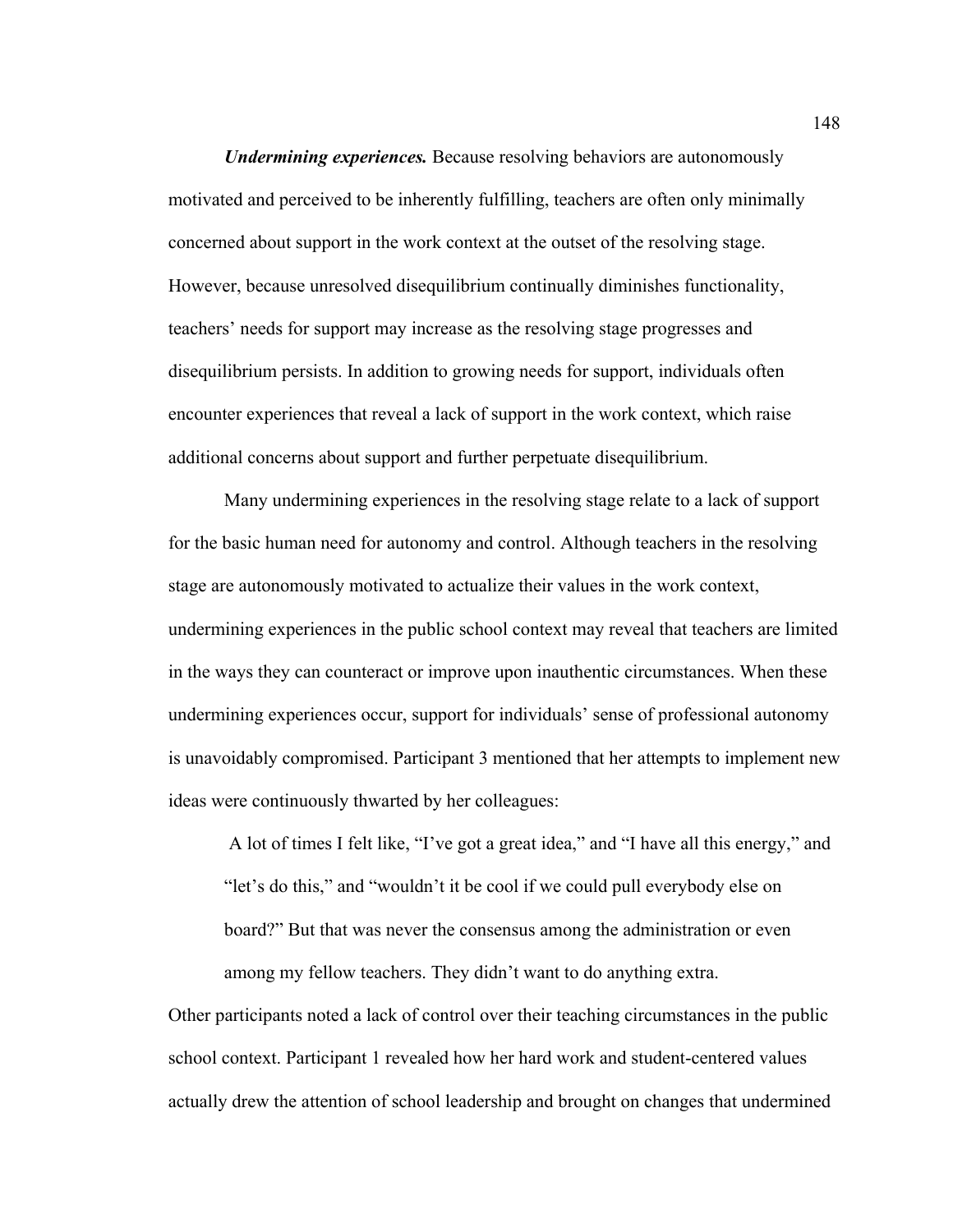her need for autonomy: "I taught sixth grade and they decided that they wanted the sixth grade teachers who were dynamic and energetic and they wanted to spread that...they broke it up! And they moved me to eighth grade." Similarly, an ESOL teacher who had been struggling to cultivate a more supportive culture for English language learners in her school was approached several times by her principal, who continued to pressure her to give up her aligning efforts for a full-time position in a classroom:

And then the principal came in a third time, and I finally said, 'What do you want me to do?" and I think I said it with attitude. And she just very quickly said, 'Fifth grade.' And I finally caved. (P12)

Although this former teacher attempted to exert control over her situation by refusing the transfer, she was ultimately unable to do so.

Another basic psychological need that is often under-supported during the resolving stage is the need for competence. In order to serve and educate students and actualize their core values for teaching, teachers must possess self-efficacy and confidence in their ability to meet these objectives. However, undermining experiences during the resolving stage can strip away teachers' sense of competence, especially when teachers' time and energy are diverted or depleted. For instance, Participant 2 pointed out that the limited planning time provided during the workday is often insufficient for competently meeting diverse student needs: "You cannot plan differentiated activities and all the levels of scaffolding and rubric creation and special needs, ELL, gifted – if you really want to take all those kids into account...five hours a week isn't enough." Several participants pointed out that when planning time is diverted to meetings or other seemingly inauthentic tasks, the ability to competently manage responsibilities in the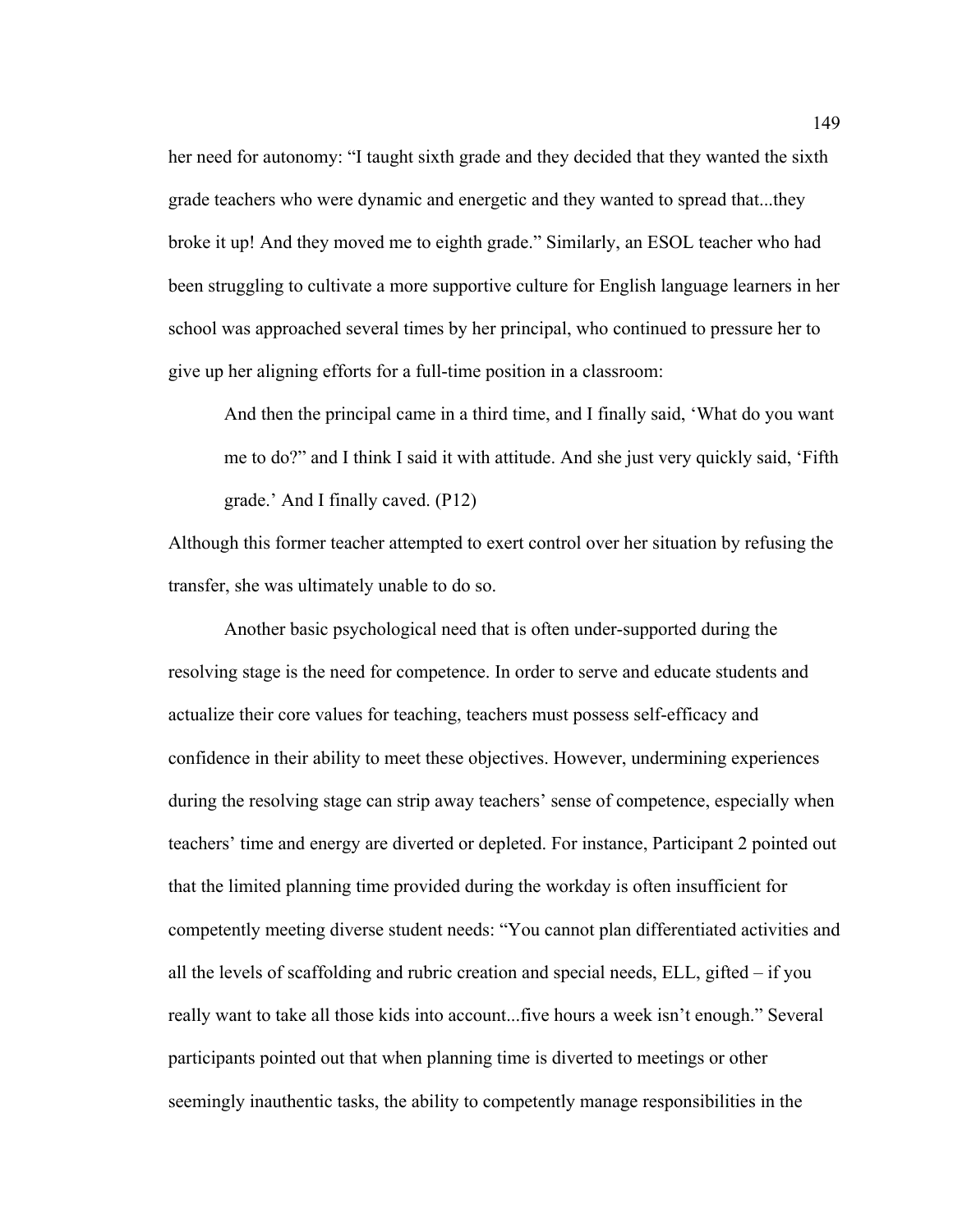allotted time is even further diminished. Participant 12 explained how her overloaded work schedule, combined with several other circumstances, made it difficult for her to do her job well in the time she had been allotted:

So other kids kept on moving into that school, and so after the first three weeks of school, I was teaching all five subjects in my four hours with no planning on the fifth grade wing..., not sitting there with fourth grade teachers with their planning and all of their resources. I had to request certain books, and basically I was having to make up the whole thing and do what they do in a full day, in a half a day.

Unfortunately, when committed teachers in the resolving stage cannot complete their work at school, they often opt to deplete their time and energy further by bringing their work home with them. Participant 7 commented on the dangers of allowing work to encroach upon free time for renewal and rest:

It really can be all encompassing; if you bring it home, it's gonna take up all your home time. You're either grading papers or researching new activities to do or writing lesson plans... I think that's the overwhelming part is that, if you don't cut it off, it really can take up all your time and all your thought processes and just be all-consuming.

At times, teachers' commitment to resolving disequilibrium by proactively resolving authenticity concerns can undermine teachers' needs for competence. When time and energy are diverted to inauthentic pursuits or depleted in attempts to actualize studentcentered values, concerns about support in the work context necessarily arise.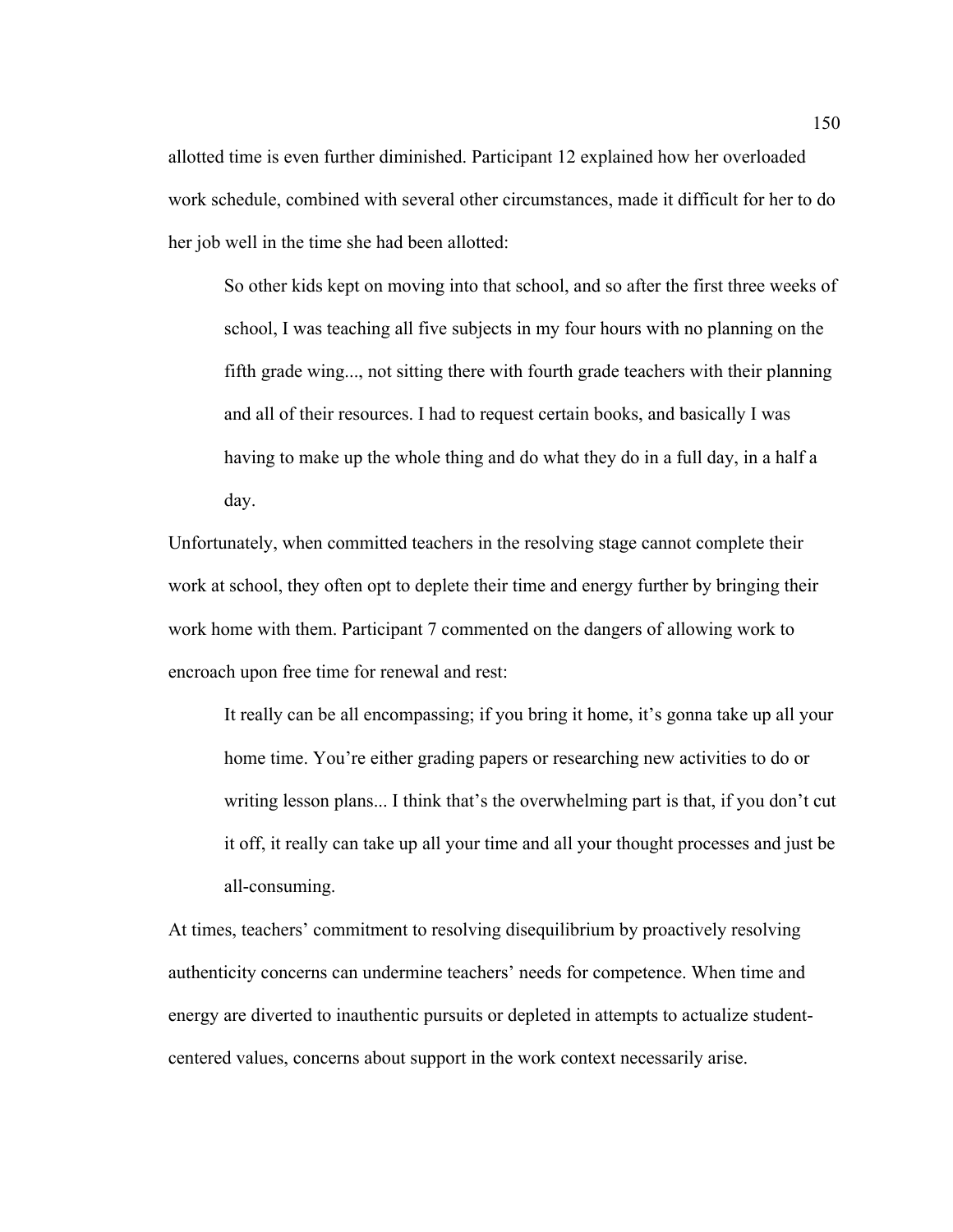Like autonomy and competence, relatedness is another basic psychological need that is undermined during the resolving stage. Both devaluing and undermining experiences can encompass elements that prevent teachers' relatedness needs from being met. In previous examples, participants encountered other individuals in the work context who either inadvertently or intentionally undermined opportunities for the cultivation of supportive and meaningful relationships. When teachers' time and energy are diverted or depleted, they have fewer opportunities to seek support for relatedness needs by interacting and collaborating with their peers. Some resolving behaviors, such as aligning and nesting, require interaction with others in the work context, which provide opportunities for collaborative relationships to emerge. However, other people in the school context may not be receptive to these opportunities. When Participant 2 extended an offer of support to other teachers in her school, the icy response from her peers undermined her need for relatedness: "I was met with resistance. I was talked about behind my back. I was talked about in front of me. They didn't have to be that far away from me. I could see what was going on." Divisive undermining experiences such as this raise concerns about support for relatedness needs and diminish teachers' functionality by leaving them lonely and isolated in the workplace.

Devaluing and undermining experiences thwart resolving behaviors and perpetuate concerns about authenticity and support by demonstrating that aligning, nesting, or sheltering behaviors have failed to resolve disequilibrium. Since these kinds of encounters in the resolving stage confirm that concerns about authenticity and support are still present and as troublesome as before, individuals in the resolving stage soon move to orienting as a means of navigating unresolved disequilibrium and gaining a clearer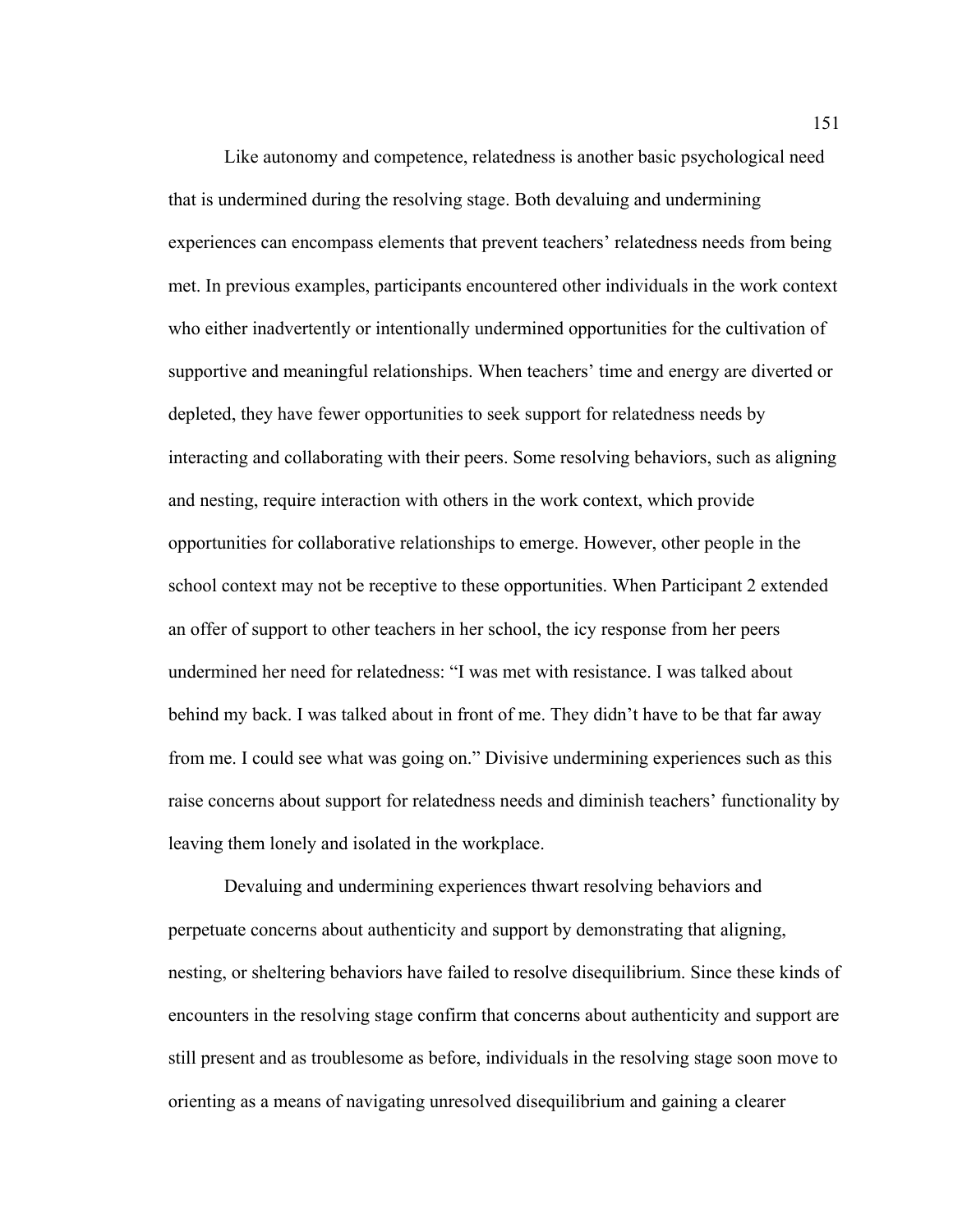picture of how their efforts and experiences in the work context continue to perpetuate disequilibrium.

**Orienting.** In the resolving stage, encountering soon gives way to orienting, in which individuals navigate by reframing their understandings of the work context to accommodate new information gained in the encountering stage, taking stock of the impact of disequilibrium upon their functionality, and projecting modified expectations for authenticity and support in the work context.

*Reframing***.** New information gained through experiences in the resolving stage often requires teachers to once again reframe their understandings about authenticity and support in the workplace. Participant 5 reflected on how her initial frame of reference for the public school context compared to her new experiences:

I could see my vision of what it was like when I was in education. The lack of respect for authority and no backup for that bothered me, because I felt like these kids could never advance in the real world if they didn't respect other people.

And, um, I had no backup for that. And so I was constantly fighting that battle. In this example, the teacher's experiences with a lack of support in the work context caused her to reconsider her previous expectations regarding the support for discipline she could expect in her school. Participant 4's negative experiences with administration in her public school after trying to resolve concerns about the unfair treatment of her special education students caused her to drastically reframe her formerly hopeful perception of the support structure in which she was working. She stated,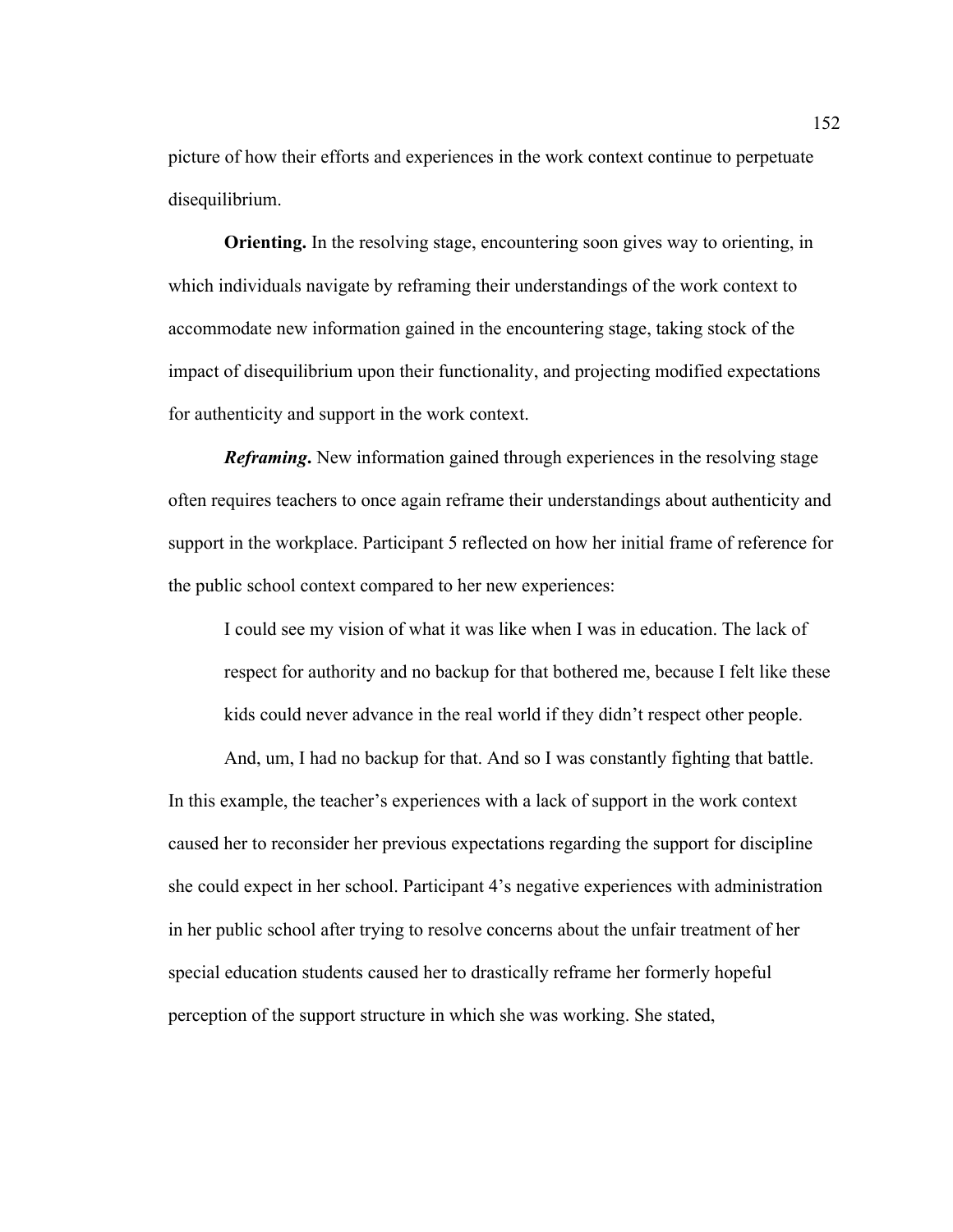If you showed any potential for anything, they squashed it because that would make you look better than them, or they took your ideas and passed them as their

own, and if you ever crossed them, they would write you up for insubordination. Participant 5's less dramatic undermining experiences still prompted her to reframe her understanding of the work context: "What I learned was the paperwork was overwhelming. And it changes often." Reframing understandings of authenticity and support during the resolving stage of the cycle of decline allows individuals to have a clearer and more realistic understanding of how the public school environment is managed and how individuals in the environment behave and react. This reframed understanding often provides the foundation for many teachers' movement from the resolving stage to more advanced stages in the cycle of decline.

*Taking stock***.** Individuals who are in the resolving stage take stock of the impact of unresolved disequilibrium in terms of decreased functionality while navigating this stage of the cycle of decline. Many teachers who exhibit considerable passion and commitment to teaching during the resolving stage tend to exhibit diminished motivation, well-being, and fulfillment after encountering disequilibrium, having failed to resolve their concerns and having reserved no resources for their own renewal and sustainability.

Unresolved concerns about authenticity tend to diminish individuals' autonomous motivation during the resolving stage. Perceived inauthenticity can move teachers toward non-autonomous forms of motivation as their sense of ownership over their work erodes and they feel pressure to accommodate the demands of less authentic aspects of their work in public schools. Participant 9 reflected on how many teachers are caught between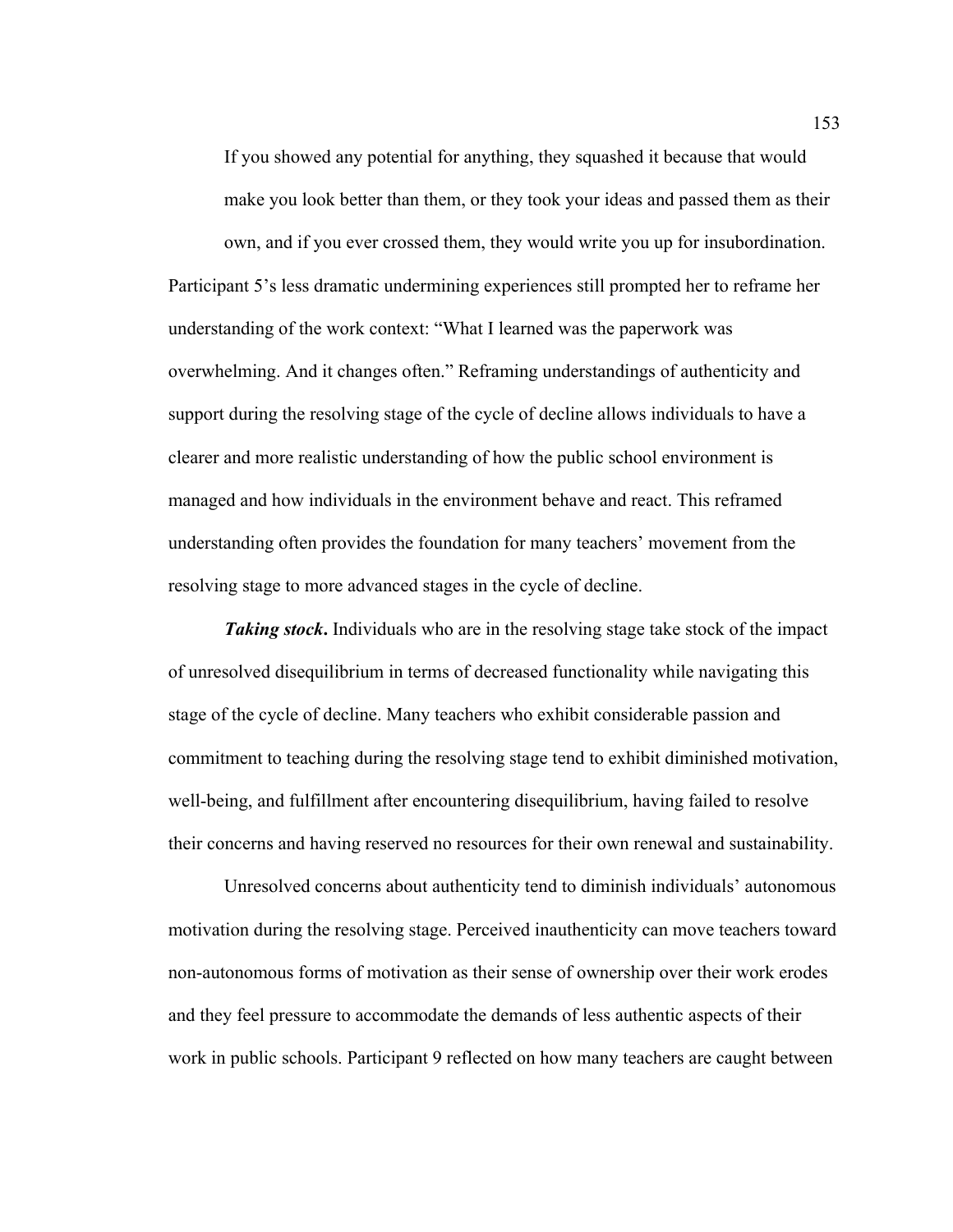their efforts to teach authentically and the pressure they feel in the public school context to adhere to more inauthentic demands related to standardized testing:

Especially with educators today, a good portion of how they're graded is how these young men and women do on one test on one day. So in walking that fine line between making sure they have what they need and have what is expected for the test, you just want to make sure that you're able to walk that balanced line. And it's hard.

When the work teachers are asked to do in public schools is mandated and, therefore, less internally-regulated by teachers' values, their autonomous motivation to teach in the public school context is likely to be diminished (Ryan & Deci, 2000a). Participant 7 reflected on the erosion of her internally-regulated efforts to serve her students as whole, complex individuals during a push for accountability and improved scores on standardized tests. She stated, "I struggle with being able to truly invest in them other than just academics." This former public school teacher's confession is evidence of a decline in autonomous motivation resulting from her perceived inauthenticity of the onedimensional relationship to which she was limited with her students.

Encounters with disequilibrium in the resolving stage can cause teachers to take stock of diminished well-being in the work context, as well. Undermining experiences often occur when teachers' limited resources of time and energy are depleted as the result of their attempts to actualize their values in the work context. Too often, the work context does not provide support for or allow opportunities for renewal, which is necessary for high levels expenditure. Participant 9 said, "There's such a fine line between caring as much as you possibly can and not burning yourself up entirely." Participant 6 reflected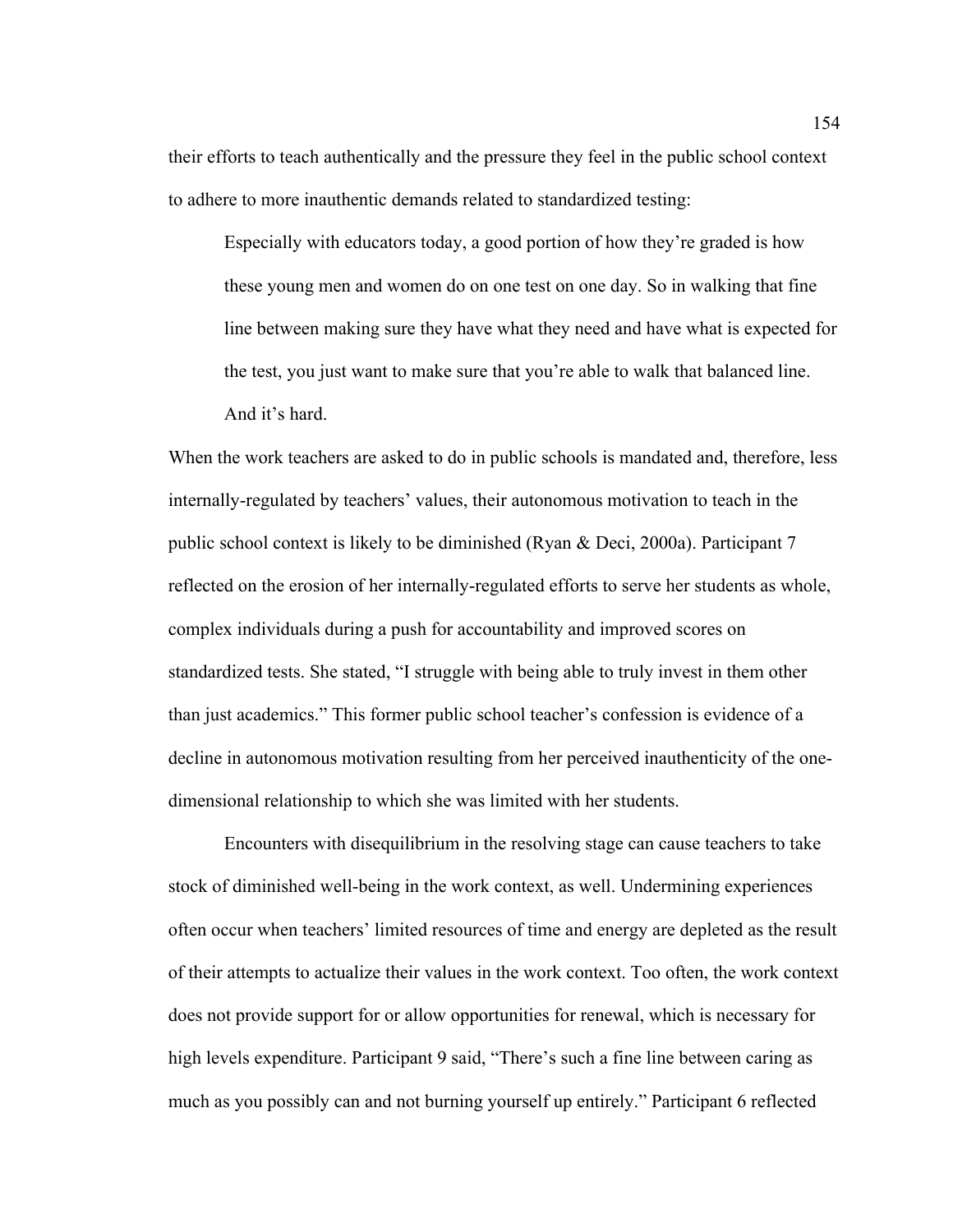upon the unexpected demands that were placed upon her as a teacher of elective classes, over teachers of "more important" core classes:

The vocational teachers and the art teachers in my school were constantly the ones that were asked to not have a planning or not have a lunch even sometimes, because this teacher didn't have a sub and we need you to cover her class or it's standardized testing and I really need you to do three or four proctorings today instead of the one that the other teachers have to do.

Participant 6 described her experience as "just demeaning," indicating diminished psychological well-being. Participant 10 said, "I almost felt like I almost cared too much, because I just put so much into it that it was like my home life, my time with my family suffered." Teachers who over-extend their resources of time and energy in the resolving stage often suffer from diminished well-being.

Experiences that reveal work to be inauthentic and overly taxing can also teachers to take stock of their levels of fulfillment in their work. At the outset of the resolving stage, teachers expect that their work in the public school context will be fulfilling and meaningful. However, when devaluing and undermining experiences during the resolving stage perpetuate teachers' concerns about authenticity and support, fulfillment in teaching often declines. Participant 3 reflected on her failure to actualize her student-centered values despite her best efforts, stating that the collective impact of her experiences in the public school where she was employed shattered her expectations for fulfilling, authentic work: "It broke my heart, made me resentful, made me bitter." When taking stock during the resolving stage of the cycle of decline, many teachers discover that working in ways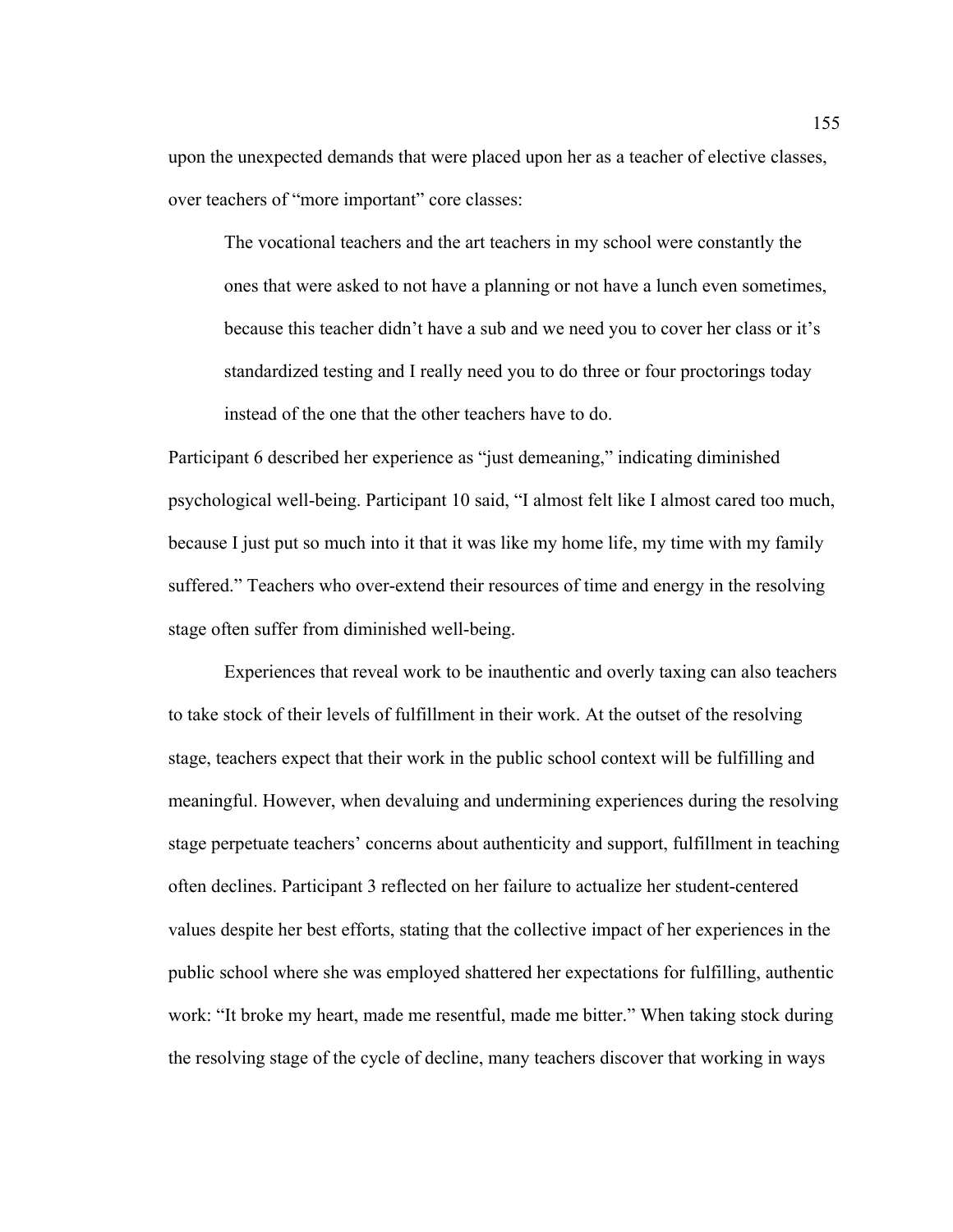that are no longer motivating, healthy, or fulfilling can take a toll on their ability to uphold the level of functionality required to pursue resolving behaviors.

*Projecting*. Orienting through projecting is a critically important step in navigating and ultimately abandoning the resolving stage of the cycle of decline. During the embarking stage, initial devaluing experiences in the work context tend to have little effect on individuals' expectations for authenticity. However, this is not the case during the resolving stage. When resolving behaviors fail to address concerns about inauthenticity in the work context, as is evidenced by continuing devaluing experiences and growing concerns about authenticity, individuals' expectations for authenticity at work begin to decline. Participant 4 projected lowered expectations for authenticity based on what she perceived to be the inauthentic origins of mandated public school policies:

Everyone at the top said, "Okay, we will fix education by making everyone take the same test and that will tell who is behind and who is on schedule." Well, these are people who have never been in the classroom or haven't been for years. Realizations such as this are rooted in devaluing experiences, take shape during reframing, and tend to lower teachers' general expectations for authenticity in the work context as the resolving stage draws to a close.

As the resolving stage progresses, undermining experiences also have an effect on individuals' expectations for support in the work context. As mentioned earlier, expectations for support are based on two factors: individuals' needs for support and the anticipated level of support that is available for the chosen course of action in the work context. Working in unresolved disequilibrium during the resolving stage can diminish individuals' functionality in terms of motivation, well-being, and fulfillment, which, in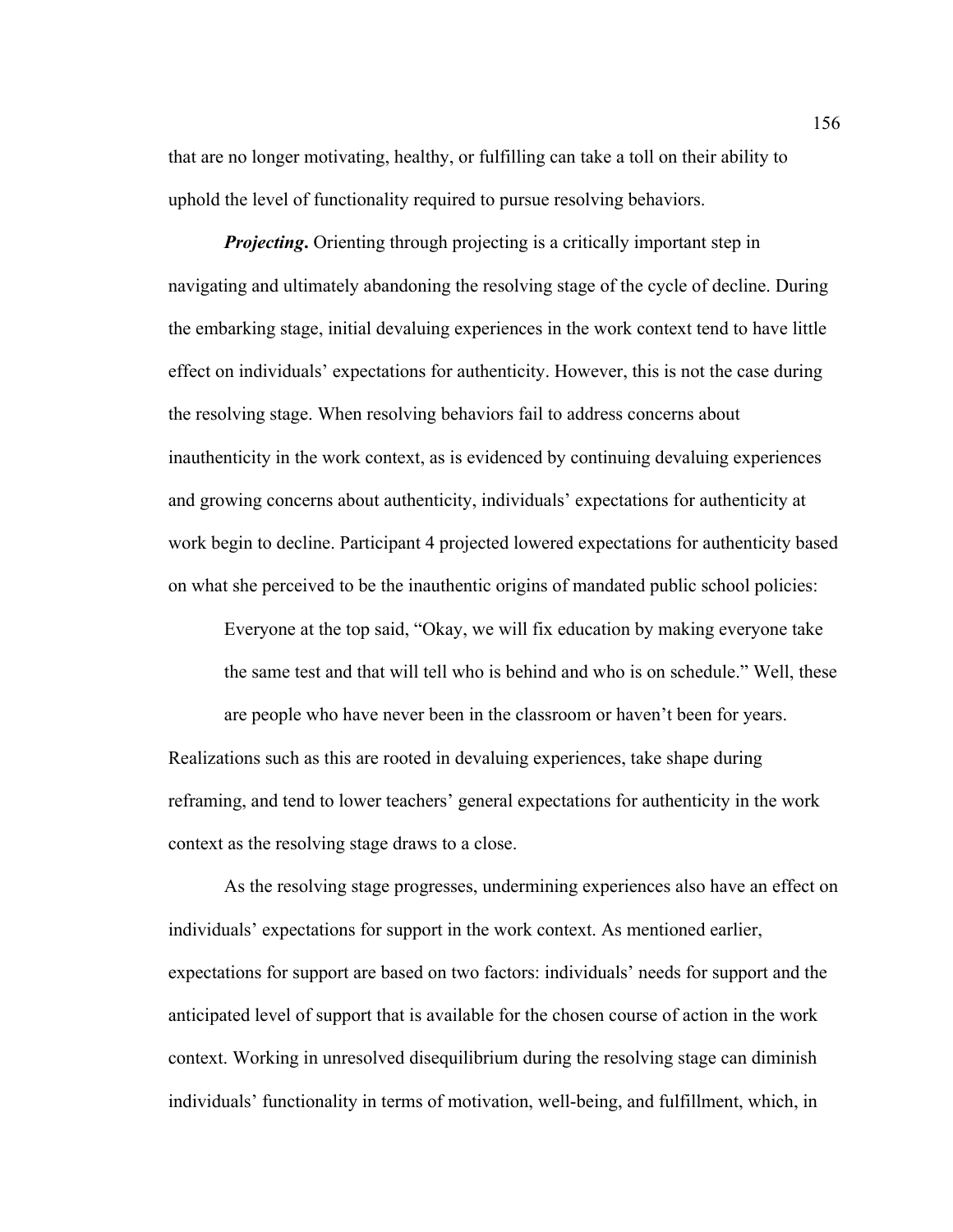turn, increases individuals' needs for support. Further, continued undermining experiences during the resolving stage tend to raise individuals' awareness of the amount of support that they require, whereas in embarking and at the outset of resolving, they often lack a clear understanding of their own support needs. Participant 8's expectations for support shifted during the resolving stage toward a more defensive stance. She said, "I just think you have to start protecting yourself and so you just start to withdraw piece by piece." Further, undermining experiences during the resolving stage can raise teachers' awareness of the level of support that is available to them in the work context. In some cases, teachers projected a dearth of support based on increased demands in the work context. Participant 4 said,

I saw this kind of progression coming in when I was teaching and we would have walk-throughs and say they were walking through all of the second grade classes. You all had to be on page 43 at 9:45.

This type of mandated imposition on teachers' efforts to resolve disequilibrium by teaching authentically can cause teachers to project low expectations for the public school context's ability to support teachers' basic needs for autonomy, competence, and relatedness.

For teachers in the resolving stage of the cycle of decline, becoming re-oriented after devaluing and undermining experiences in the public school context through reframing, taking stock, and projecting determines the point at which teachers abandon the resolving stage in search of more effective ways to cope with disequilibrium in the public school context.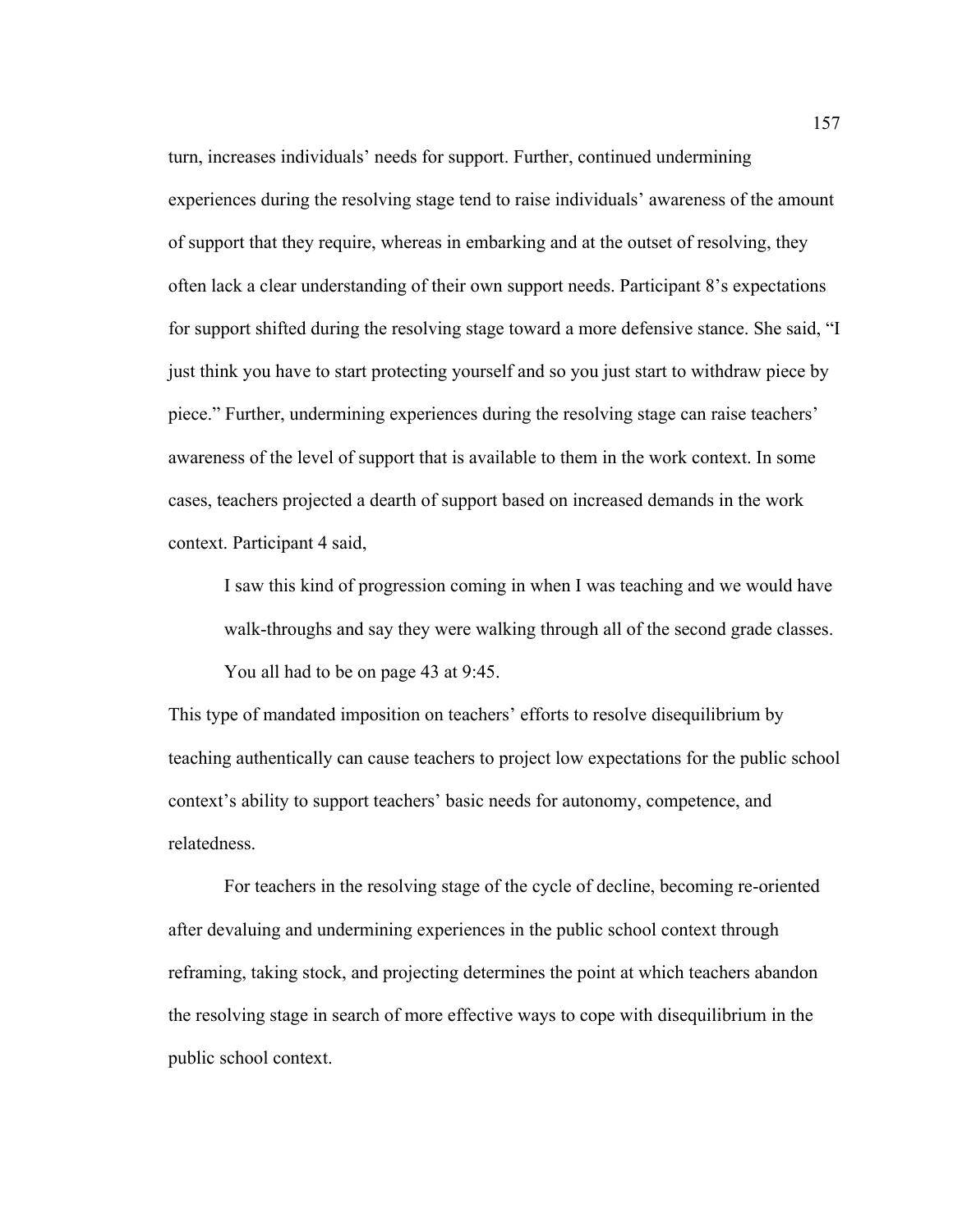**Changing course.** Individuals' expectations for authenticity in the work context are related to their level of motivation; combined, these factors help to determine individuals' general course of action for navigating disequilibrium. In cases where resolving behaviors fail to successfully navigate disequilibrium in the work context, some individuals may "compromise their behaviour and gravitate towards more extrinsically motivated, less autonomous behaviour and, therefore, begin to disconnect with their authentic self" (Kinsler, 2014, p. 97). Through encountering and orienting in the resolving stage, many teachers' expectations for authenticity decline, causing them to shift from autonomous, internally-regulated motivation to more extrinsic forms of motivation within the work context. Consequently, the next stage in the cycle of decline that follows resolving is the weathering stage, in which the effects of the cycle of decline begin to become more apparent.

## **Weathering**

The main objective of weathering behaviors in this stage of the cycle of decline is to endure, either temporarily or indefinitely, the presence of disequilibrium in the work context. According to Raffanti (2005), weathering "is a basic social-psychological process that enables individuals to endure changes in a manner consistent with their personal and professional needs, goals, and values" (p. 38). While the weathering stage in the cycle of decline is concerned with enduring, weathering behaviors are not always conducive to or supportive of teachers' personal and professional goals, values, and needs. Teachers often enter the weathering stage in response to experiences revealing circumstances in the work context that make working authentically unsustainable for the time being. These experiences perpetuate disequilibrium, which individuals who adopt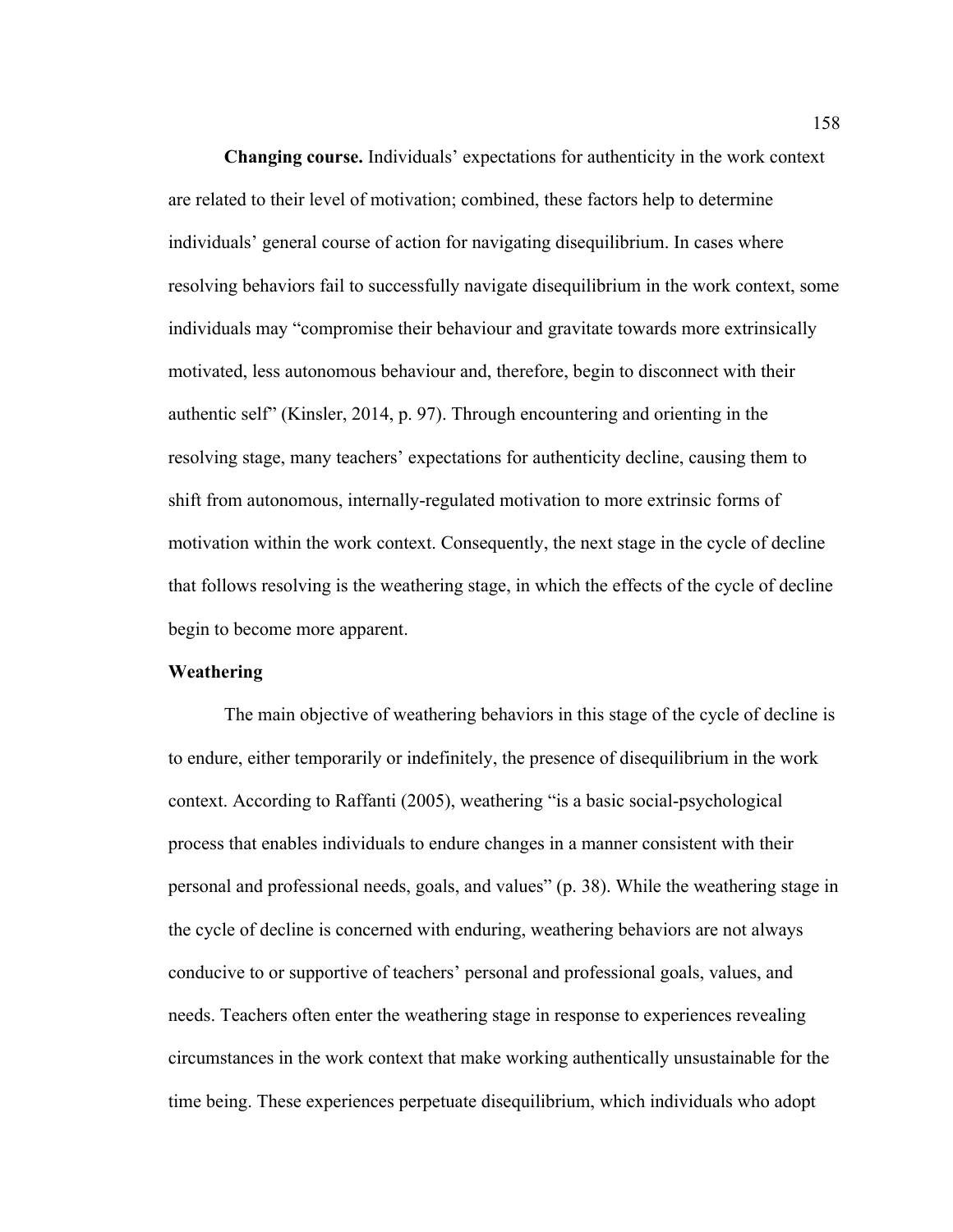weathering behaviors prepare themselves to endure. In order to accomplish this objective, individuals may attempt to comply with the demands of the work context to protect their employment or disengage from the work context to conserve resources and prevent further decline.

**Initial expectations.** Expectations for authenticity at the outset of the weathering stage are generally low, meaning that individuals' previous experiences in the workplace have indicated limited opportunities for authentic engagement. For this reason, teachers in the weathering stage see little reason in attempting to resolve disequilibrium by actualizing their values or seeking meaningful and authentic work in the public school context. Instead, low expectations for authenticity cause teachers who choose to remain in the public school context to either "play along" or "lay low" in their efforts to endure disequilibrium and its attendant decline in functionality.

While low expectations for authenticity lead teachers into the weathering stage, the degree of support they anticipate in the work context plays a critical role in determining which weathering behavior is perceived to be most sustainable. There are two primary weathering behaviors, complying and disengaging, which each reflect different levels of expected support from the work context. Individuals whose expectations for support are not extensively diminished may attempt to weather disequilibrium by simply complying with the expectations and priorities of the work context; individuals who have very low expectations for support may elect to weather disequilibrium by mentally and emotionally disengaging from the work context. Each of these weathering behaviors is discussed in more detail in the following section.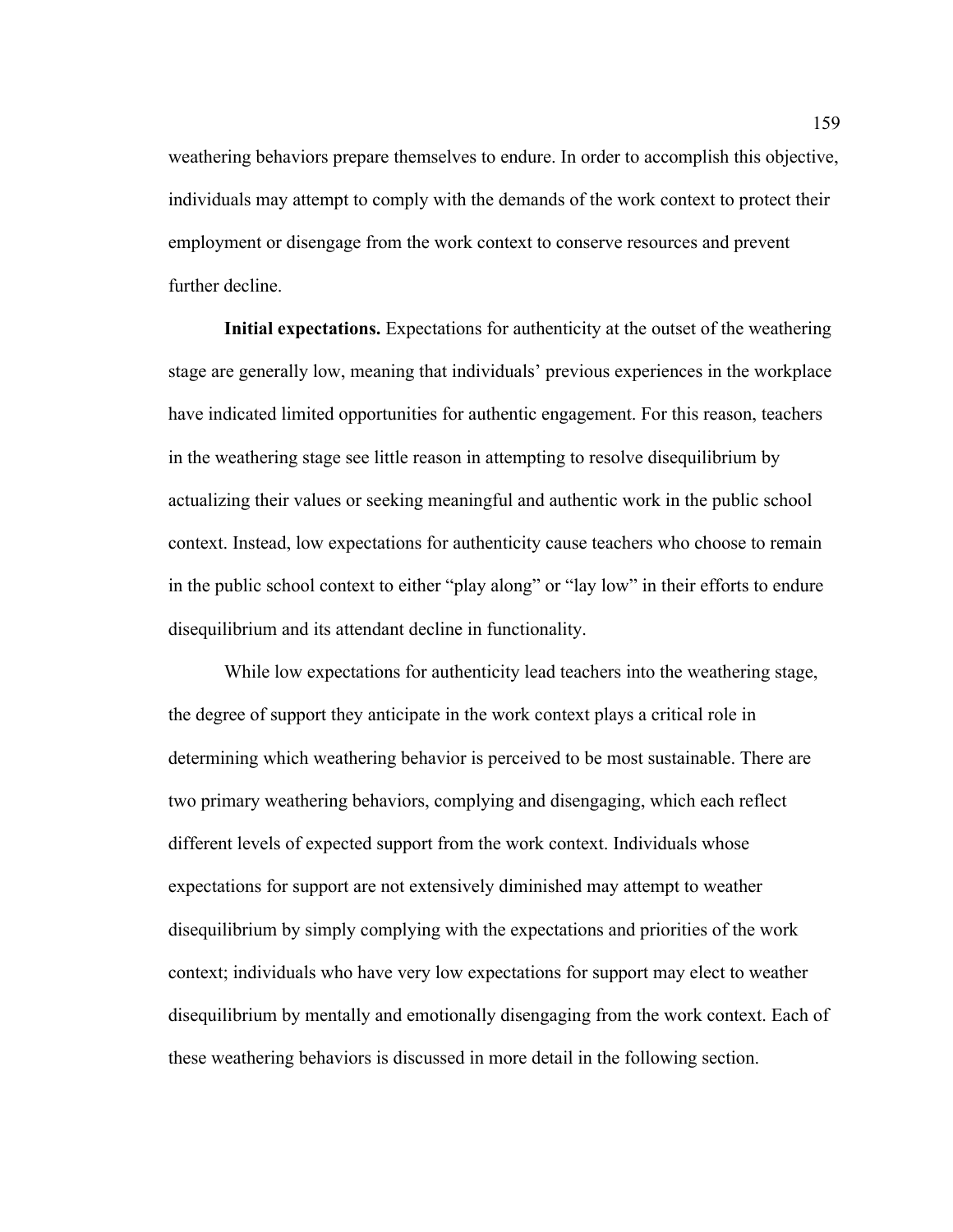**Weathering behaviors.** There are two behaviors associated with the weathering stage of the cycle of decline: *complying* and *disengaging*.

*Complying***.** When teachers are experiencing diminished autonomous motivation and have only moderate concerns about support, they may engage in complying. Complying is a weathering behavior in which teachers focus on sustaining their employment by placing higher priority upon the demands and expectations of the public school context than upon working in ways that align with their values for teaching. Complying can be temporary or it can serve as a more permanent behavioral strategy for dealing with disequilibrium. Weathering through complying involves meticulously meeting the demands and adhering to the expectations of the work context because this strategy can help to ensure continued employment and protection from adverse consequences. For teachers, this may mean complying with inauthentic mandates and policies that are not conducive to student well-being or achievement. Participant 9 captured the underlying philosophy of compliance, saying, "If your superintendent and the state expect certain things to be happening in the classroom, those things have to happen." McCrickerd (2012) explained that some educators abandon efforts to teach authentically "in favor of those things they believe will be rewarded by their institutions" (p. 57). Raffanti's (2005) code *good little soldiering* captures the type of compliance that the teachers often exhibit in the weathering stage:

Although one may disagree with the initiative on professional grounds, and although the changes may create personal hardship, one chooses good little soldiering out of a sense of organizational duty: "I accept the changes. My job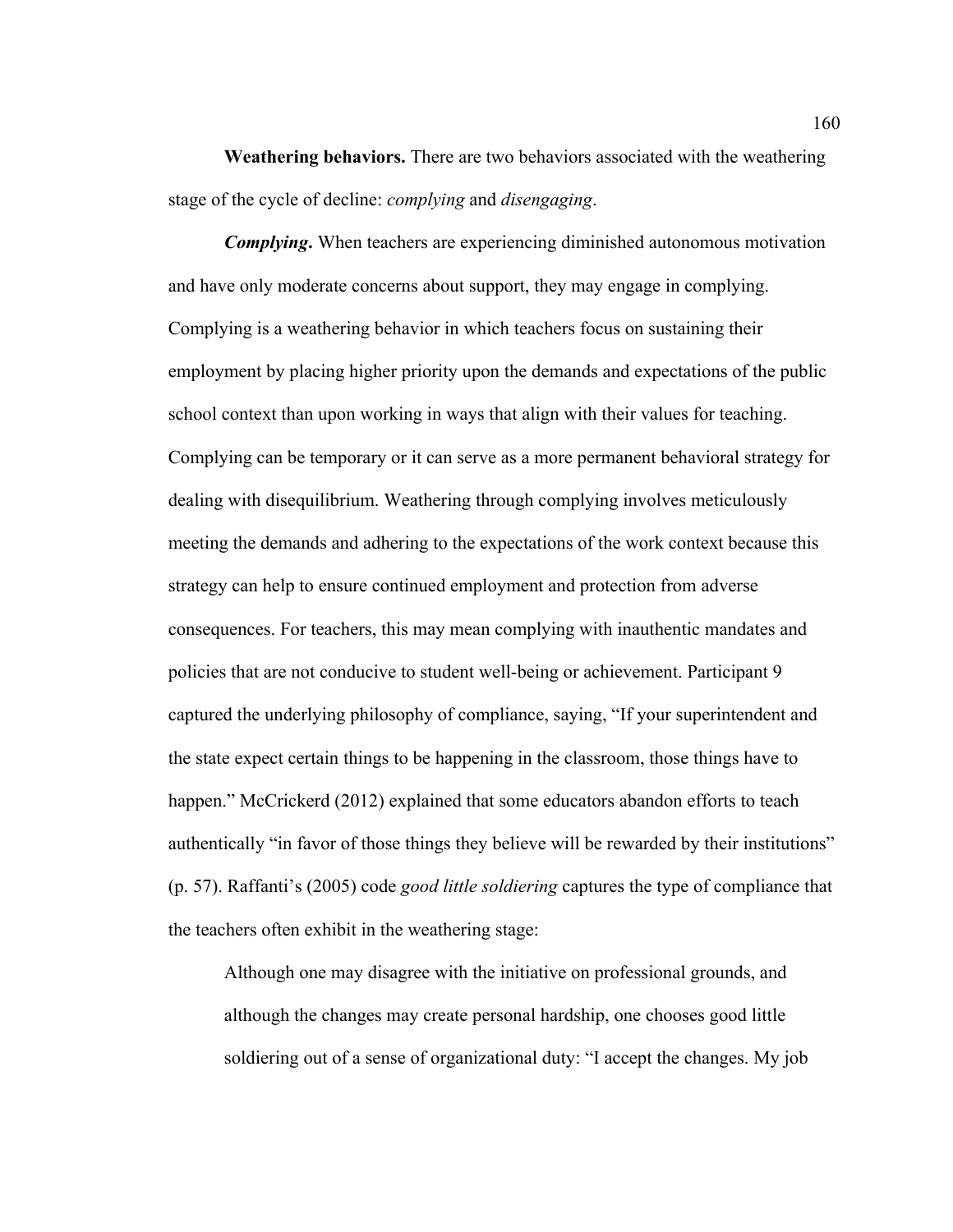depends on my ability to follow the rules that are set by the state, the district, and the school."  $(p. 96)$ 

Many teachers see compliance as the path of least risk for weathering disequilibrium; however, compliance often leads individuals to discover that they have diverged considerably from their personal values for teaching during the weathering stage. Participant 5 reflected on the lack of authenticity and student-centeredness she experienced in her work as she attempted to weather disequilibrium through compliance:

The curriculum maps were so dictative that it became to where you couldn't do fun things. A kid comes in in the morning and says, "Can we do something fun today?" and I say, "Everything we do is fun." But, you know, that's not entirely true.

Teachers who are engaged in complying tend to perceive their work as inauthentic because, instead of focusing on developing and delivering meaningful student-centered learning experiences, compliance entails giving priority to external demands and expectations. Because compliance behaviors are often perceived as inauthentic, weathering through compliance generally offers little fulfillment and has little autonomous holding power. For this reason, when individuals' needs for support increase or their expectations for the availability of support are diminished through experience, they may leave compliance behind and slip into disengaging, a more defensive behavior for weathering disequilibrium.

*Disengaging***.** Disengaging is a weathering behavior in which individuals disengage mentally and emotionally from the work context as a protective measure arising from diminished functionality. Teachers may attempt to weather disequilibrium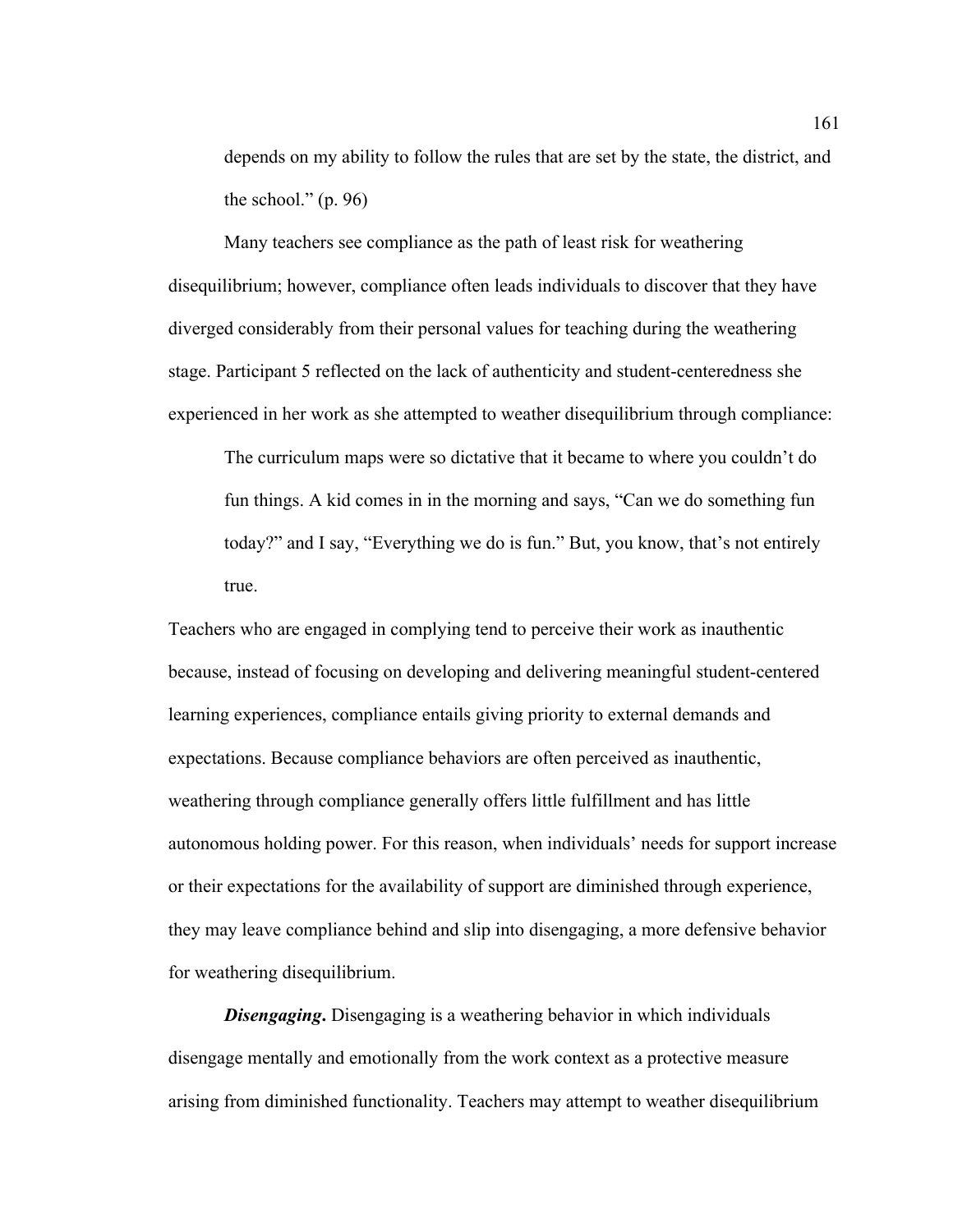by disengaging when they lack the motivation, well-being, or fulfillment to pursue other courses of action. Disengaging is very similar to Vander Linden's (2005) code *docking*, which "is the process of temporarily or permanently disengaging from an experience by staying in or returning to a 'safe harbor'" (p. 75). Low expectations for authenticity and support cause teachers to seek a "safe harbor" from the demands of the public school context through disengaging. According to Vander Linden (2005),

A safe harbor is an area of safety and security where the person does not feel exposed. It can be a physically safe location, or it can be an emotionally or mentally safe area. It is a place that is relatively predictable because it is familiar to the person. (p. 75)

For teachers, this "safe harbor" for disengagement may be a physical classroom, a defensive attitude, or simply a set of entrenched habits of mind. Participant 2 offered a description of the safe harbor concept in disengaging:

You can create your own little queendom out in the trailer that they give you or in the little closet that they give you to work in and you can stay as far away from

everyone else as possible. Because that's really where they would like you to be. Raffanti (2005) described disengaging when he referred to a way to "create an invisible shield that teachers hope will protect them from unwanted forces...so that frailties and imperfections remain unexposed" (p. 86). Disengaging is primarily a defensive or protective strategy that allows individuals avoid unwanted stress, responsibility, and criticism. In order to preserve this low profile and mitigate risks that might be too demanding in the work context, Participant 5 offered straightforward advice: "Do not rock the boat. You have to stay under the radar because everything is about radar."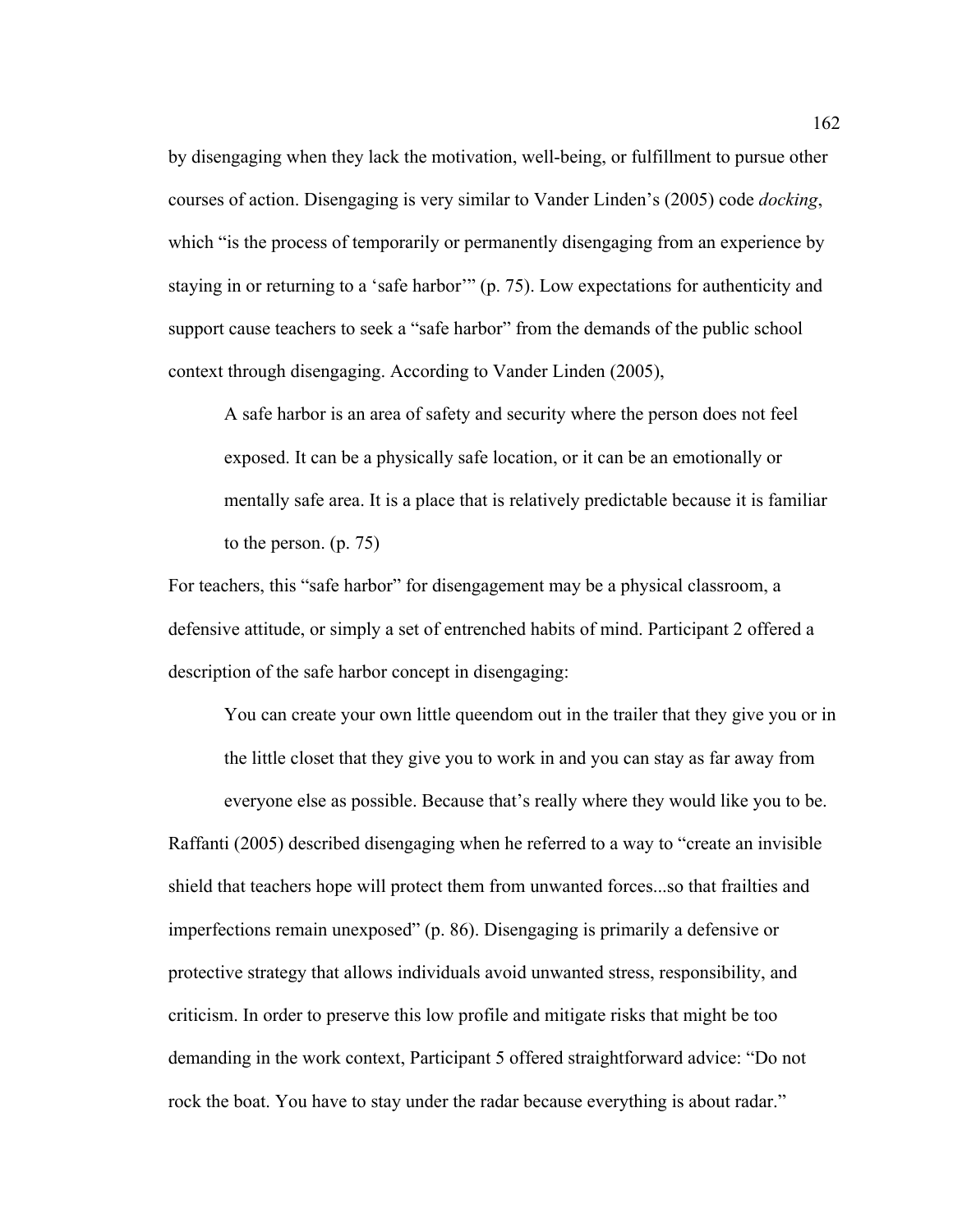It is when teachers resort to disengaging that the negative impact of the cycle of decline is most apparent. Despite their efforts to protect themselves, individuals who are weathering through disengaging often exist in "survival mode," a desolate state of severely diminished functionality that Participant 5 described quite clearly: "There were days when I left work that I thought, 'Well, was there any benefit to today? I am alive, I am breathing, but I'm not on a much higher level than that.'" Because expenditure in this state is minimal, many teachers anticipate that weathering through disengaging will be more sustainable than other, more proactive courses of action. Although they are still employed in the public school context, teachers who are in survival mode are mentally and emotionally disengaged from their commitment to their own values and from the demands and expectations of the teaching context. Disengagement is indicative of a loss of hope for fulfillment and mattering in the teaching context; teachers who are disengaged spend as little time and energy as possible in the teaching context because they do not view their work in that context as authentic or sustainable over time.

Several participants offered reasons to explain why some public school teachers disengage from the work context instead of simply quitting their jobs. Participant 8 reflected on the disengaged teachers she encountered in her experience in the public school system: "There's a lot of teachers who, once you get to the 20 year mark, you realize, okay, well the retirement package is good and I've got to stay in it." Another participant shared her thoughts on why some teachers persist in teaching for the financial benefits, saying,

They had been there so long and they were so locked, there was nothing else they could do. Once you're in public school and you've got that security, literally, you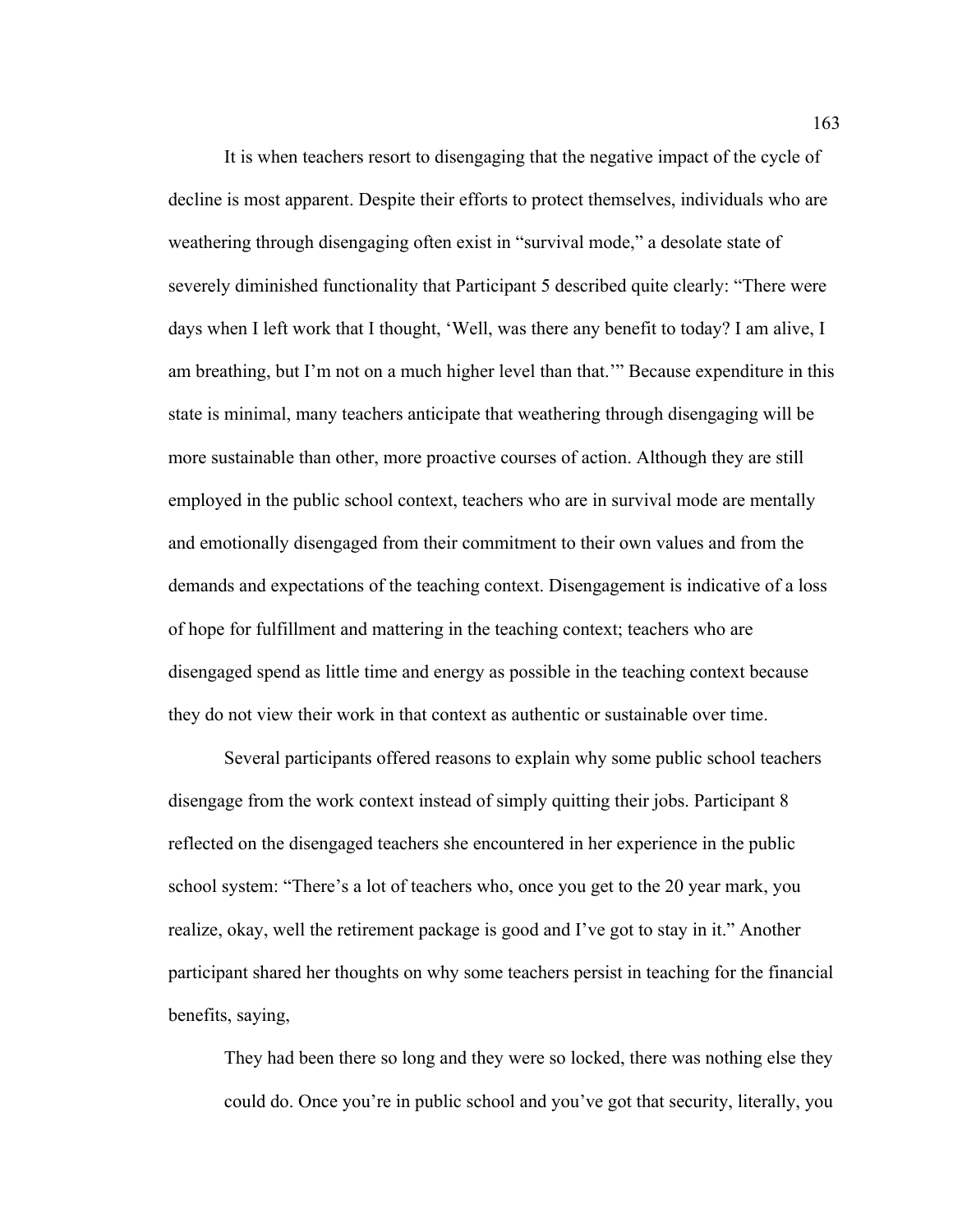know, once you've got that tenure or once you've got that retirement plan sitting there, you don't feel like you have an out. (P1)

Participant 5 illustrated this concept of being "locked" from her own perspective: "I just don't think you have a choice. Everybody has to make a living. And when [my husband] wasn't working and I was sick, I didn't have a choice. So I know what that feels like." Although these participants each eventually decided to leave the public school systems in which they were employed, there are likely legions of teachers who persist in weathering disequilibrium for years until they become eligible for retirement.

Like complying, disengaging can be a temporary defensive measure to be set aside if circumstances change or it can be adopted as a long-term solution for seemingly irresolvable disequilibrium. According to Raffanti (2005), teachers often opt to disengage or "bide their time" when "their personal and/or professional needs, goals, and visions do not align with those of the leadership" (p. 86). In other cases, a teacher may disengage from the teaching context "in order to rest and recuperate during a difficult experience so that he/she has the energy to continue through the experience" (Vander Linden, 2005, p. 77). In either case, pervasive concerns about authenticity and support drive individuals toward disengagement as a last effort to safeguard themselves against diminished functionality without leaving the public school context.

**Encountering.** By the time they enter the weathering stage, individuals generally have had multiple encounters with perceived inauthenticity and project fairly low expectations for authenticity in the work context. Even so, devaluing experiences that reveal the extent of inauthentic practices in the workplace are still possible during the weathering stage. However, undermining experiences may be more influential in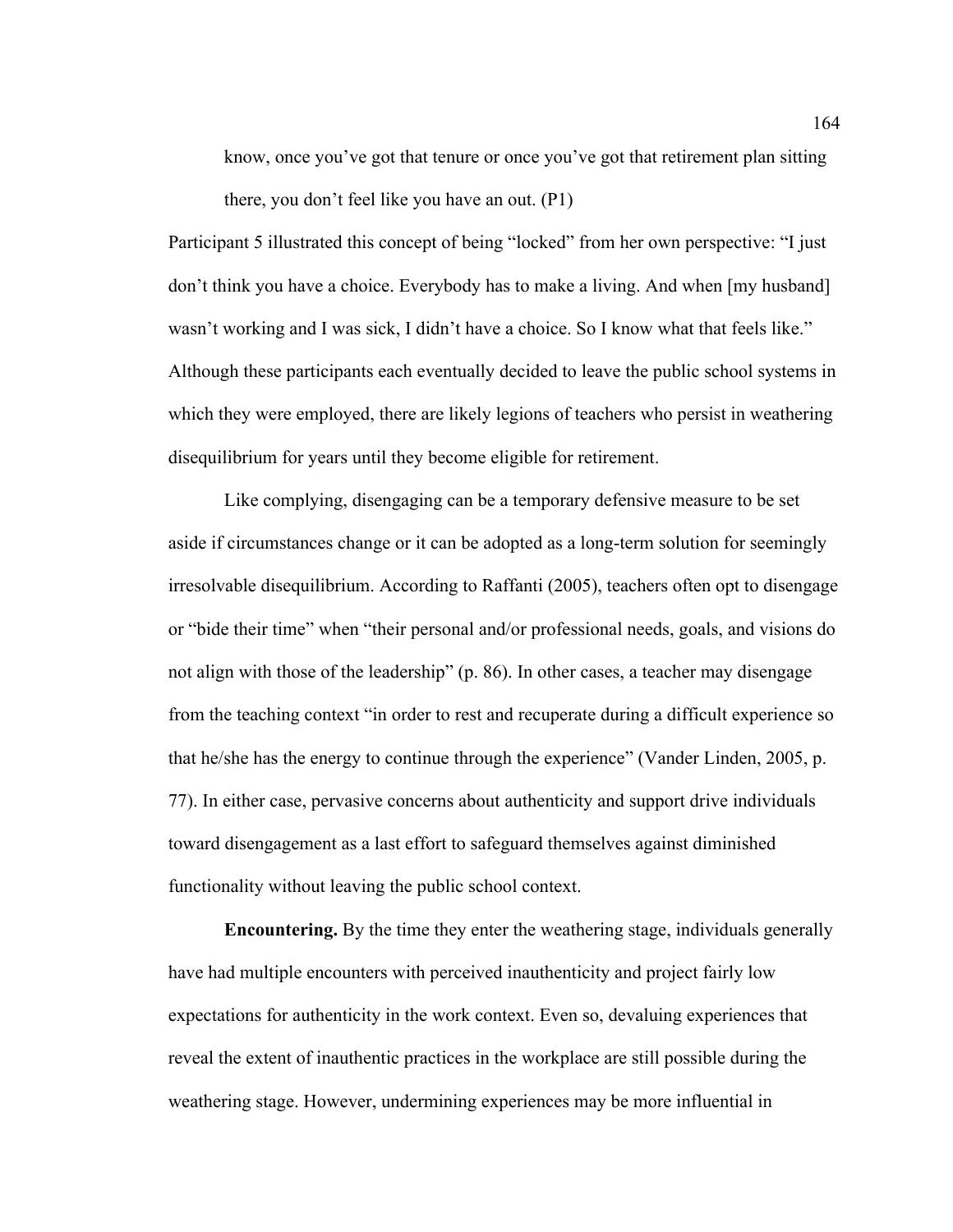perpetuating disequilibrium than devaluing experiences during the weathering stage. When teachers take up weathering behaviors, they are already experiencing diminished functionality from working in unresolved disequilibrium in previous stages of the cycle of decline, which increases their needs for support. In addition to this initial disadvantage, new encounters with disequilibrium during the weathering stage can continue to fuel existing concerns about authenticity and support, which further erode functionality in the work context by diminishing motivation, well-being, and fulfillment. As functionality declines during the weathering stage, individuals who previously attempted to weather disequilibrium by complying may shift instead to disengaging. Devaluing experiences may prompt this shift from complying to disengaging by revealing that individuals' compliance is an overt imposition or insult to their sensibilities as professionals or that individuals' needs for support outweigh the support they receive in the work context.

*Devaluing experiences.* In previous stages of the cycle of decline, devaluing experiences tended to involve some revelation about the misalignment between teachers' student-centered values and the operational priorities of the public school context. However, by the time they enter the weathering stage, most teachers are already fully aware of the presence of inauthentic elements in the management and operation of public schools. Instead, devaluing experiences in weathering often relate more to the seemingly inauthentic expenditure of teachers' time and energy. The fact that compliance is, in and of itself, an extrinsically motivated behavior explains why complying tends to exacerbate, rather than mitigate, concerns about authenticity. Participant 5 reflected that, despite her low expectations for authenticity in public school where she was employed, she was still troubled about the inauthenticity of her compliance because it conflicted with her student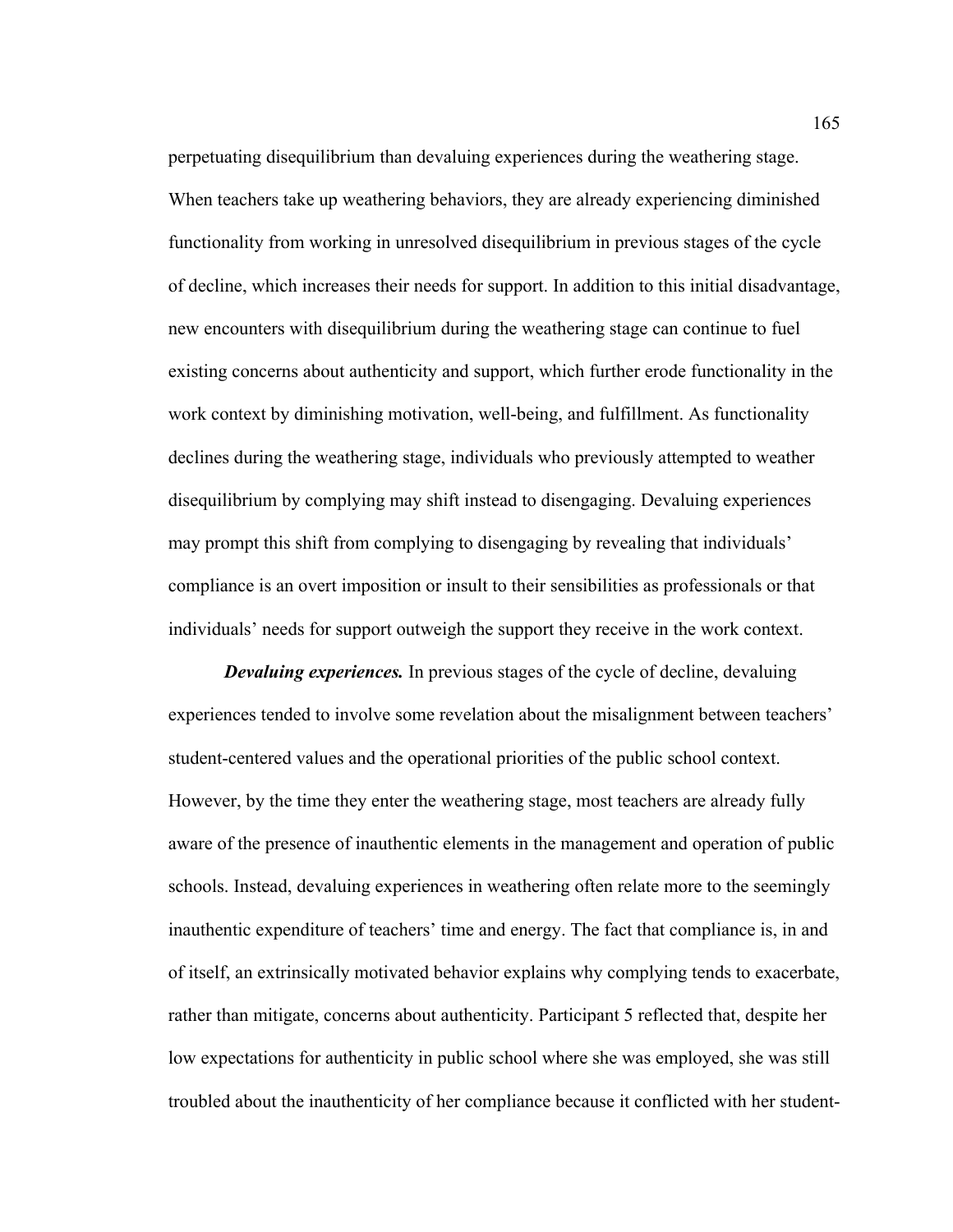centered values. She explained, "I didn't have time to value my students the way I wanted to." She went on to say that, in her experience, "Paperwork and other things have gotten to be more of a priority" than meeting student needs. Devaluing experiences can occur when teachers' time and energy are spent in complying with inauthentic mandated policies and procedures that are of higher priority in the work context.

 Some devaluing experiences may prompt individuals to reject complying in favor of disengaging. Participant 1 recalled the specific experience that caused her to begin to disengage from the public school context:

The day that they told me that I had a 55 minute class, I had to spend the first five minutes, the middle five minutes, and the last five minutes saying a sentence called a standard and having the kids write the standard in their notebooks, and making sure that the kids knew the standard and could say the standard was when I got cynical and said, this is not teaching.

This teacher perceived such an invasive policy to be too much of an imposition upon her teaching and abandoned her attempts to comply. She shifted instead toward adopting the cynical outlook that is often associated with teachers who are disengaged. Some devaluing experiences cause teachers to consider leaving the public school context altogether. When one former teacher who had become an administrator was reprimanded for attempting to support teachers' in their compliance with state standardized testing policies, his concerns about the authenticity of his work were overwhelming. He said,

At this point, I was like, you know what? Guys, I...guys, I think I've had enough. I've had enough fun. When I got into education, I got in to educate children. To make a good living in education, administration is the path. But it takes you away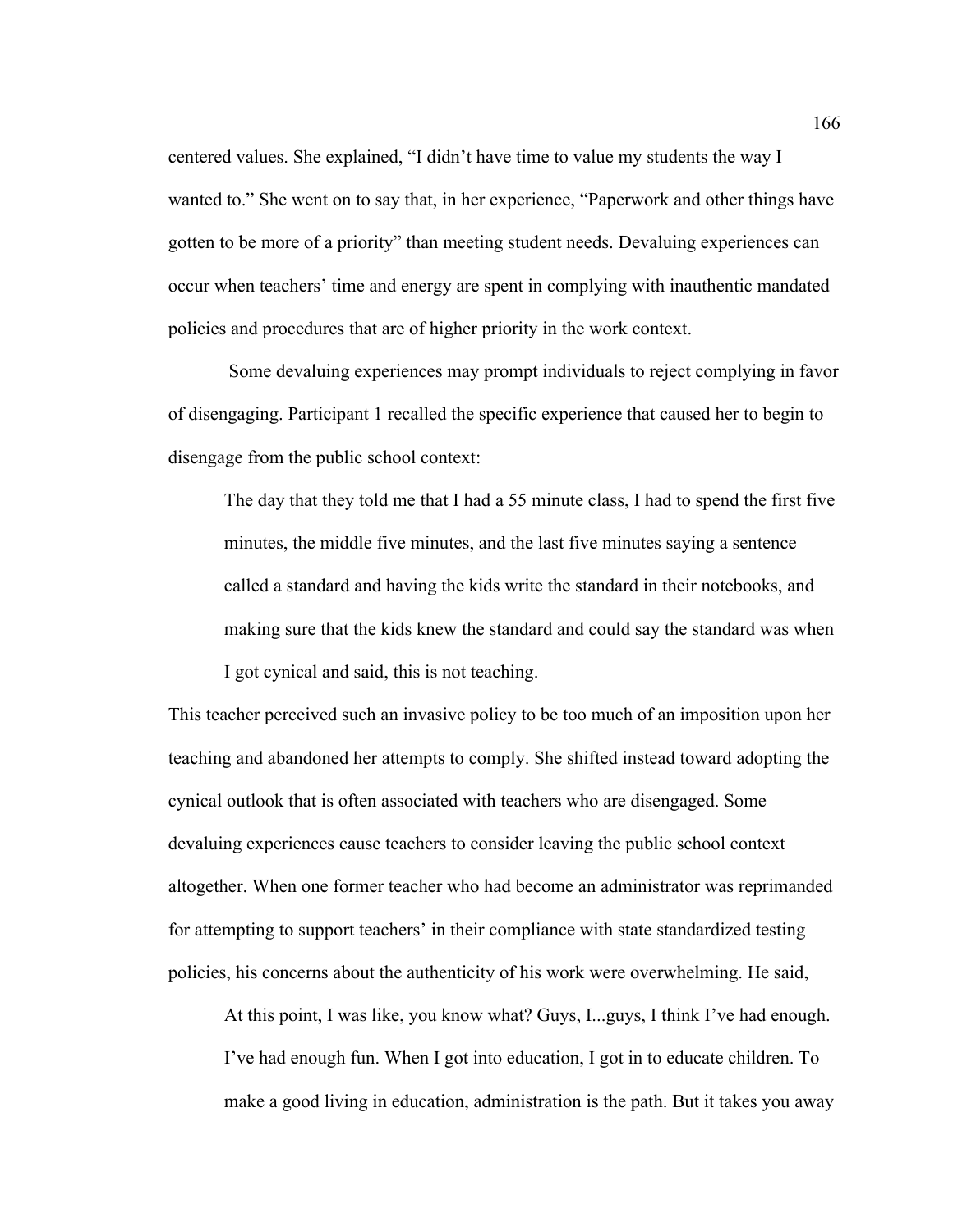from the core of what took you to be a teacher in the first place, which is your

love of children, your love of teaching, and your love of learning. (P9) This kind of devaluing experience can cause "cognitive dissonance, including the confusing sense of dissonance that occurs when a person's own behavior becomes incongruous with his… values" (Henning, 2011, p. 446). Devaluing experiences that expose inauthenticity in the public school context can cause teachers to reconsider weathering as a viable course for navigating disequilibrium.

*Undermining experiences.* In the weathering stage of the cycle of decline, undermining experiences promote disequilibrium by exposing demands that increase individuals' needs for support and by revealing the lack of support for individuals' autonomy, competence, and relatedness in the work context.

Many undermining experiences during the weathering stage relate to a lack of support for the basic human need for autonomy and control in the workplace. The objective of weathering is to endure disequilibrium and mitigate its impact on functionality. Unfortunately, some undermining experiences reveal that individuals lack even the most basic level control over the circumstances in which they operate, which prevents them from making changes or adaptations that would allow them to alleviate disequilibrium. Teachers who are weathering by complying with their school's mandated policies and expectations often face compromised autonomy. Participant 1 commented on the type of mandated policy that infringes upon teachers' autonomy needs: "About my fifteenth year teaching was when they started saying, 'Oh, you have to do it this way. You have to teach out of this book and you have to make sure they know this, this, this, and this.'" In Participant 4's case, autonomy in classroom practice was completely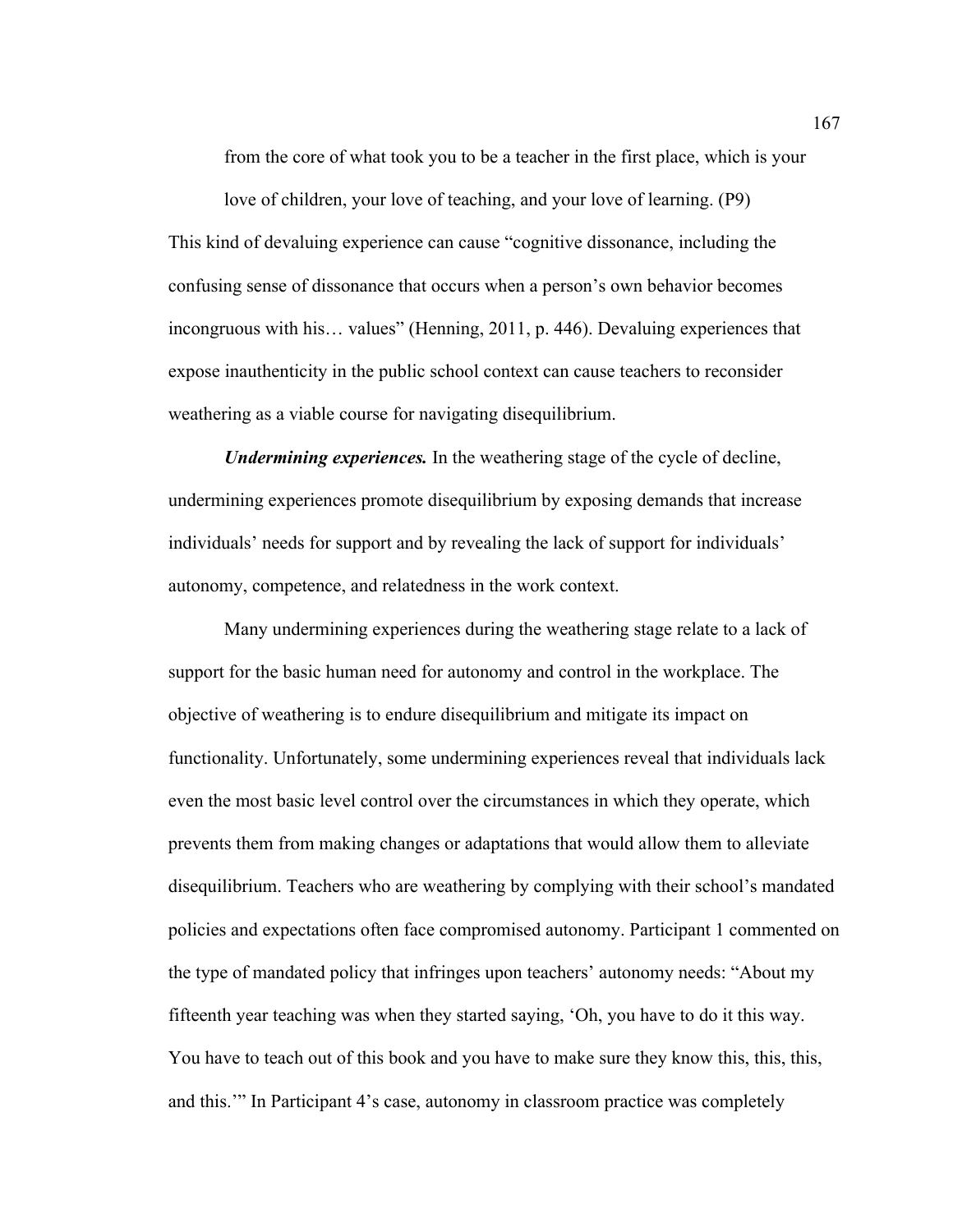stripped from teachers when the school adopted a new "teacher-proof" curriculum. She stated, "These books are scripted. You have to read the script." For teachers who are attempting to weather disequilibrium by complying, imposing policies such as these that restrict teachers' autonomy even in their own classrooms tend to perpetuate disequilibrium by raising further concerns about support.

Like the need for autonomy, teachers also often experience a lack of support for competence during the weathering stage of the cycle of decline. Teachers' competence can be undermined in the public school context in many ways during the weathering stage. First, teachers who are constantly overloaded with time-consuming responsibilities such as excessive paperwork, meetings, and teaching assignments suffer from a diminished sense of competence, because they are rarely able to "get everything done" (P5, P7). In some cases, individuals may perceive that their obligations in the work context cannot be competently met, regardless of the amount of time or energy expended upon them. Participant 5 talked about how the number of classes for which she had to prepare diminished her sense of competence in the classroom: "I would have three different grade levels of a subject. And if that was a new year for that, you stayed one or two nights ahead of them. That's the best you could do." The diversity and newness of this teacher's class load prevented her from planning ahead and preparing effective lessons for her students. Many participants also mentioned overcrowded classrooms as a source of diminished competence. Participant 4 recounted her frustration when faced with the challenging task of managing a special education classroom competently with no support after her school allowed for an increase in class sizes: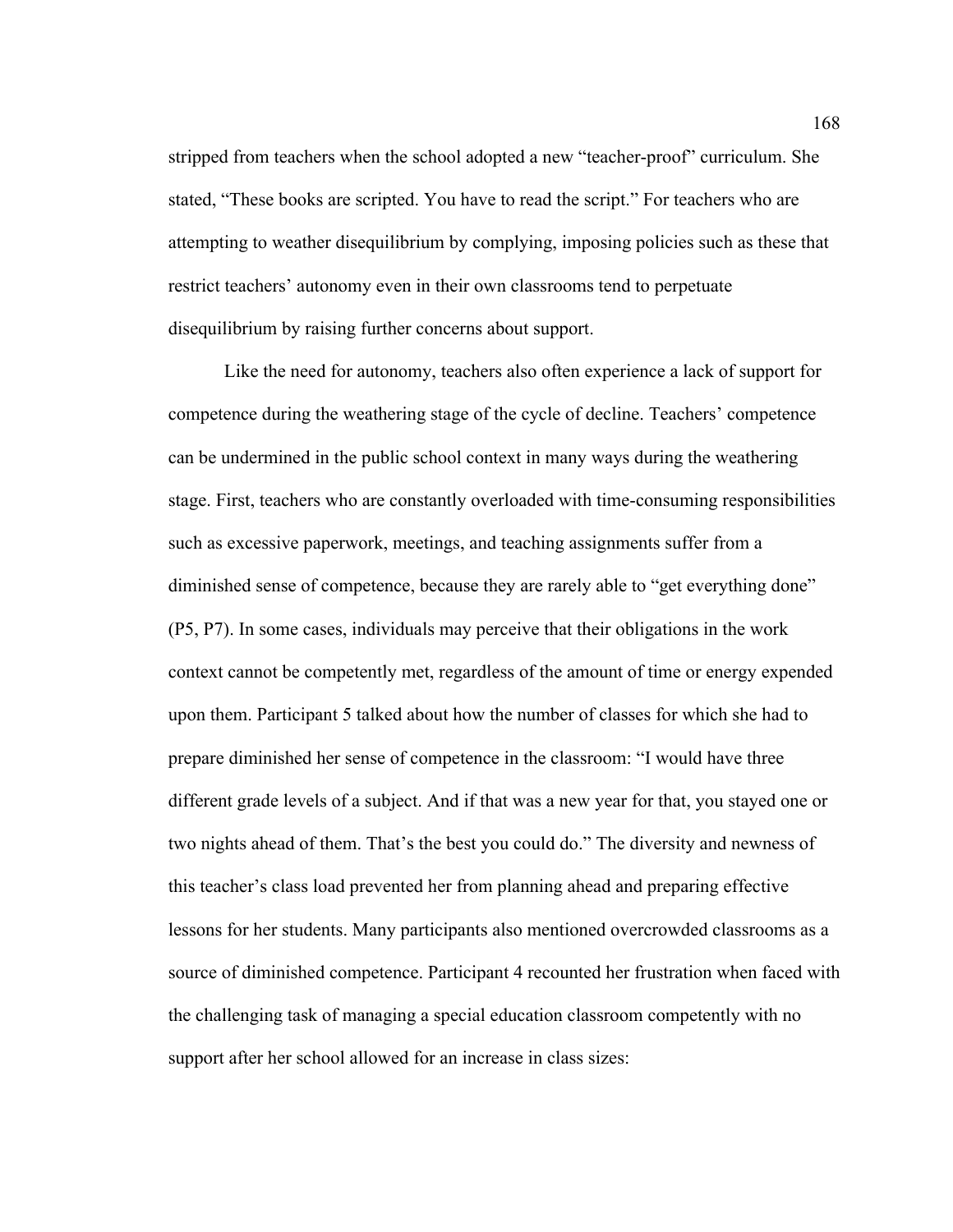In special education, you went from having 8 kids in a self-contained room with a [paraprofessional educator] to having 12 kids in a self-contained with no parapro. I could have 12 children in a self-contained classroom by myself, and they would only have to get me a parapro if I had 13 or more. Self-contained children are the ones too severe to be in the general classroom, and you think one teacher can handle 12?

Competence can also be undermined when the "rules" for teaching competently change unexpectedly or are in constant flux, as often occurs with the continual implementation of education reform in public schools. Participant 9 elaborated on the difficulty of competently navigating the constant currents of reform in public schools: "I can see why, you know, [teachers] would want to get off the hamster wheel, because you can never get ahead." Participant 1 echoed this frustration, saying, "Oh, this is just the pendulum swinging. They'll do this for a while and then we'll go back and we'll do something else. And then we'll do something else." Even when teachers attempt to comply with and uphold the mandated changes, they may still encounter the competenceundermining experience of having the game changed. Participant 2, who was responsible for ensuring that certain mandated policies in her school were enforced, related a disorienting experience that left her feeling incapable of doing her job well because she was no longer sure what her responsibilities were. She said,

I'll never forget sitting down in the principal's office and she said, "You've gotta stop bringing up the law. People don't want to hear about the law." They didn't want to hear the law. I don't know what they wanted to hear. I felt like that was sort of my job.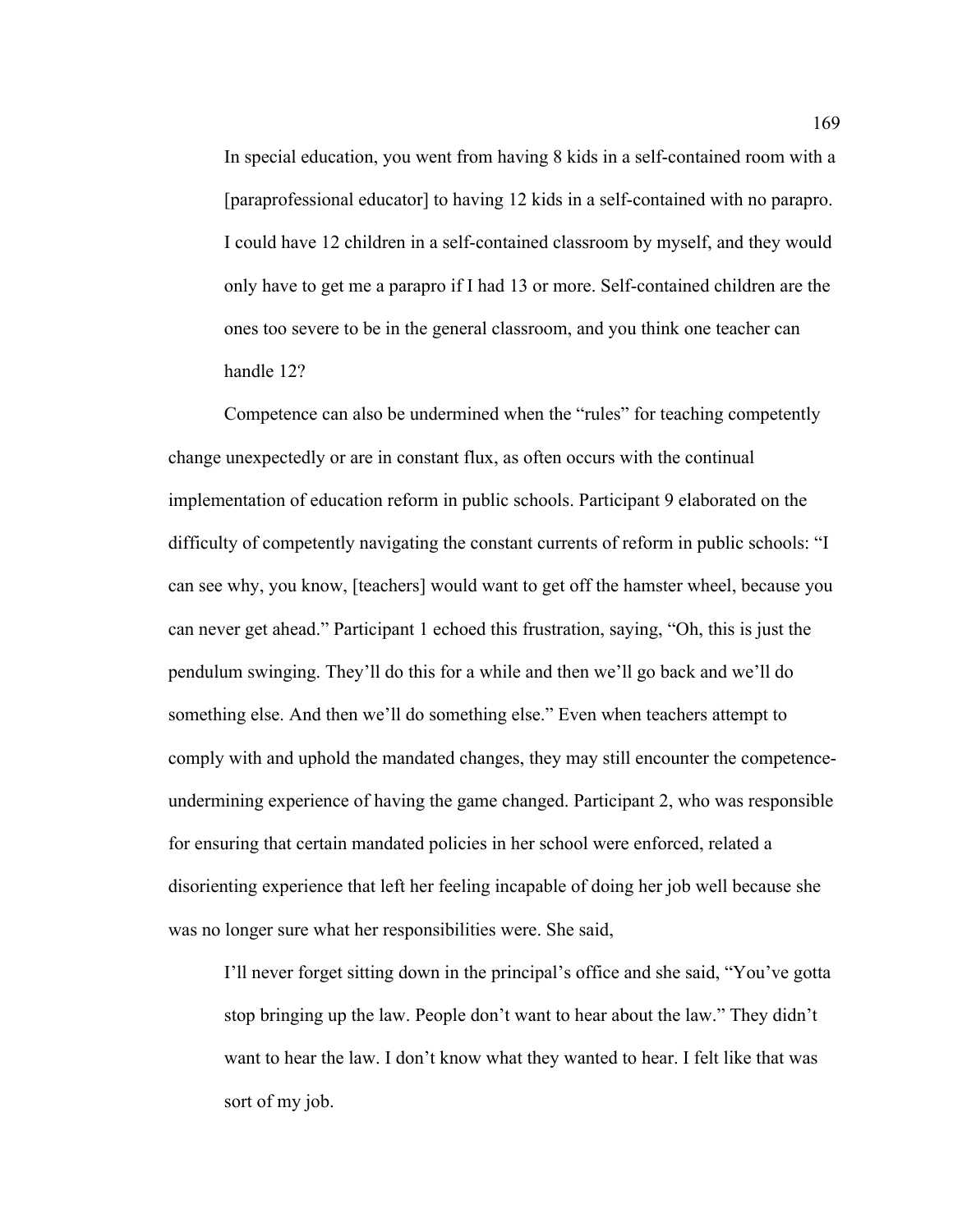Competence can also be undermined when supervisors and administrators simply refuse or neglect to provide basic support for teachers' needs in the work context. When Participant 5 asked for a planning period, administrators simply refused to address the issue: "It just didn't happen. They weren't going to try to work it out. They just weren't gonna do it." In the participant data, abandoning teachers by refusing to provide support for classroom discipline problems was a common theme. According to Participant 5,

The school system didn't really back you up on discipline problems. If you referred students, you were seen as someone who couldn't control the classroom. They wanted it handled in the classroom and to handle it, you had to back up behavior plans with a lot of written documentation and a lot of correspondence with the parents, with documentation of that.

Participant 1 said this lack of support caused her to consider quitting her job: "At one point, I even thought it was safer for me to stay at home because the kids that I was teaching could not be disciplined. There was no pulling them out of the classroom for misbehavior." Clearly, a lack of support for basics like planning and discipline undermines teachers' competence in the public school context, giving rise to pervasive concerns about support and diminishing teachers' ability to do their jobs well.

Support for competence is also lacking when teachers are made to feel ashamed in the public school context. Teachers who are perceived to have failed are sometimes made to feel ashamed for their inability to avoid making mistakes or encountering problems. Participant 5 said, "I was just human and I would make mistakes and my mistakes were just magnified to the extent that everybody just jumped on you like crazy when something happened." Another former teacher related an experience that diminished her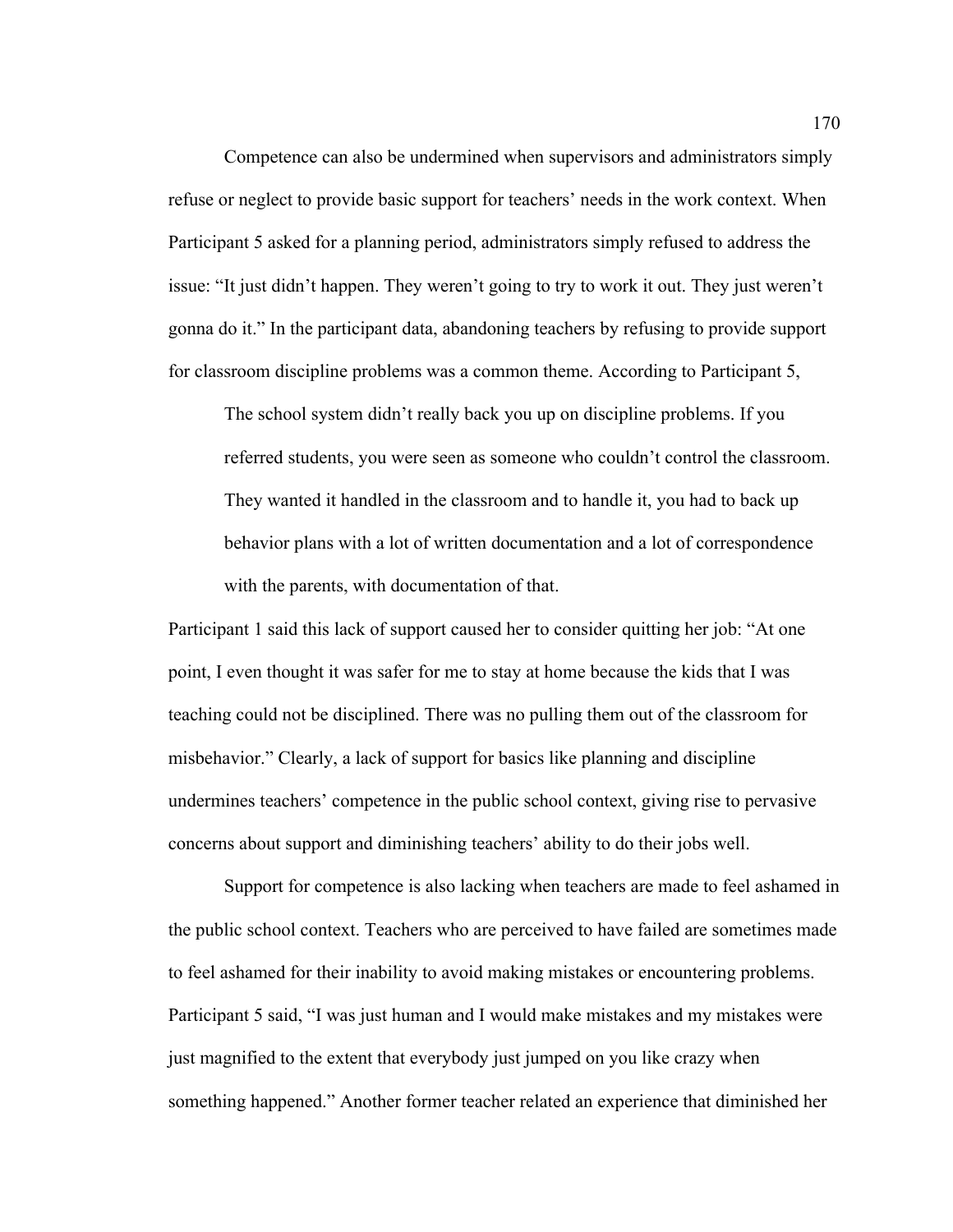sense of competence over a situation that arose in her classroom over which she had no control:

I was not treated like a professional who had run into a problem. I was fully blamed by the administration in front of the parents, like, "We don't condone this sort of behavior. Mrs. doesn't watch her doors. She doesn't keep up with her class. This kind of thing is her fault. (P3)

Regardless of where the actual fault may lie for problems in education, blaming and shaming teachers can be destructive to their sense of competence and may cause them to retreat into more defensive weathering behaviors or even consider opting out of the public school context.

Relatedness, the third basic psychological need, is also often unsupported or undermined during the weathering stage. In many of the previous examples of undermining experiences, teachers encountered other individuals in the work context who either inadvertently or intentionally undermined opportunities for the cultivation of supportive and meaningful relationships. Concerns about support for relatedness needs often contribute to teachers' decisions to disengage. Participant 7 stated,

I kind of had the mentality of if you get in a school with other teachers, it can be a very gossipy place, a very competitive place, just with an atmosphere with that many women, I kind of learned, or tried to, it can be hard, but just kind of stayed in my room and did my own thing.

Some public schools are so prohibitive of relatedness needs that providing support for colleagues or seeking to build relationships can be dangerous. When recalling a difficult time in her own public school experience, Participant 5 remembered a colleague who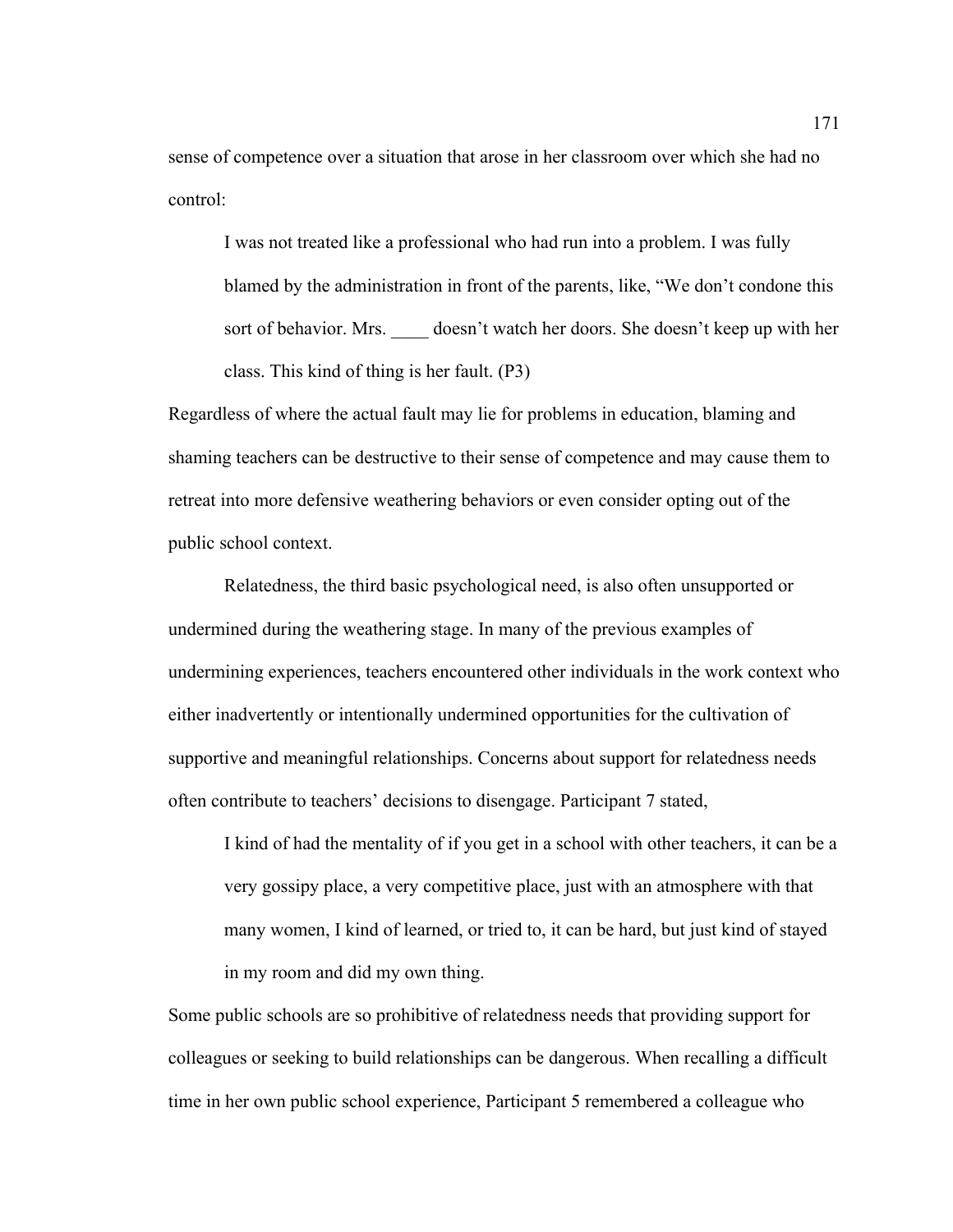attempted to offer support: "She would do it in ways to where it was kind of secret, incognito sometimes. But to really step out on a limb to support [me] would have jeopardized her job." Building meaningful relationships in the work context can provide individuals with opportunities for renewal and support; however, when relationships prove to be insubstantial, relatedness needs are undermined and organizational commitment can be negatively impacted. Participant 3 explained how her attempt to connect with her principal on a meaningful level about her stress at work finalized her decision to leave her job as a public school teacher:

So one day, last ditch effort, I go into the principal's office. Not as a threat or anything. I was just like, "I'm struggling with whether or not I want to renew my contract." My principal said, "Well, I hate to hear that. Make sure you put your resignation in writing so that we can file it." And I did. I didn't renew my contract.

When relatedness needs are neglected and relationships are undermined, individuals may feel disconnected from the workplace. By severing crucial threads of shared mattering, undermining experiences can plunge individuals into a disoriented state of disequilibrium and leave them consumed with concerns about support in the workplace.

For teachers in the weathering stage of the cycle of decline, continuing devaluing and undermining experiences may provide evidence that complying and disengaging have failed as sustainable strategies for enduring disequilibrium. Since the encountering stage in weathering heightens and intensifies existing concerns about authenticity and support, individuals in the weathering stage soon move to orienting in their attempts to understand and better cope with unresolved disequilibrium.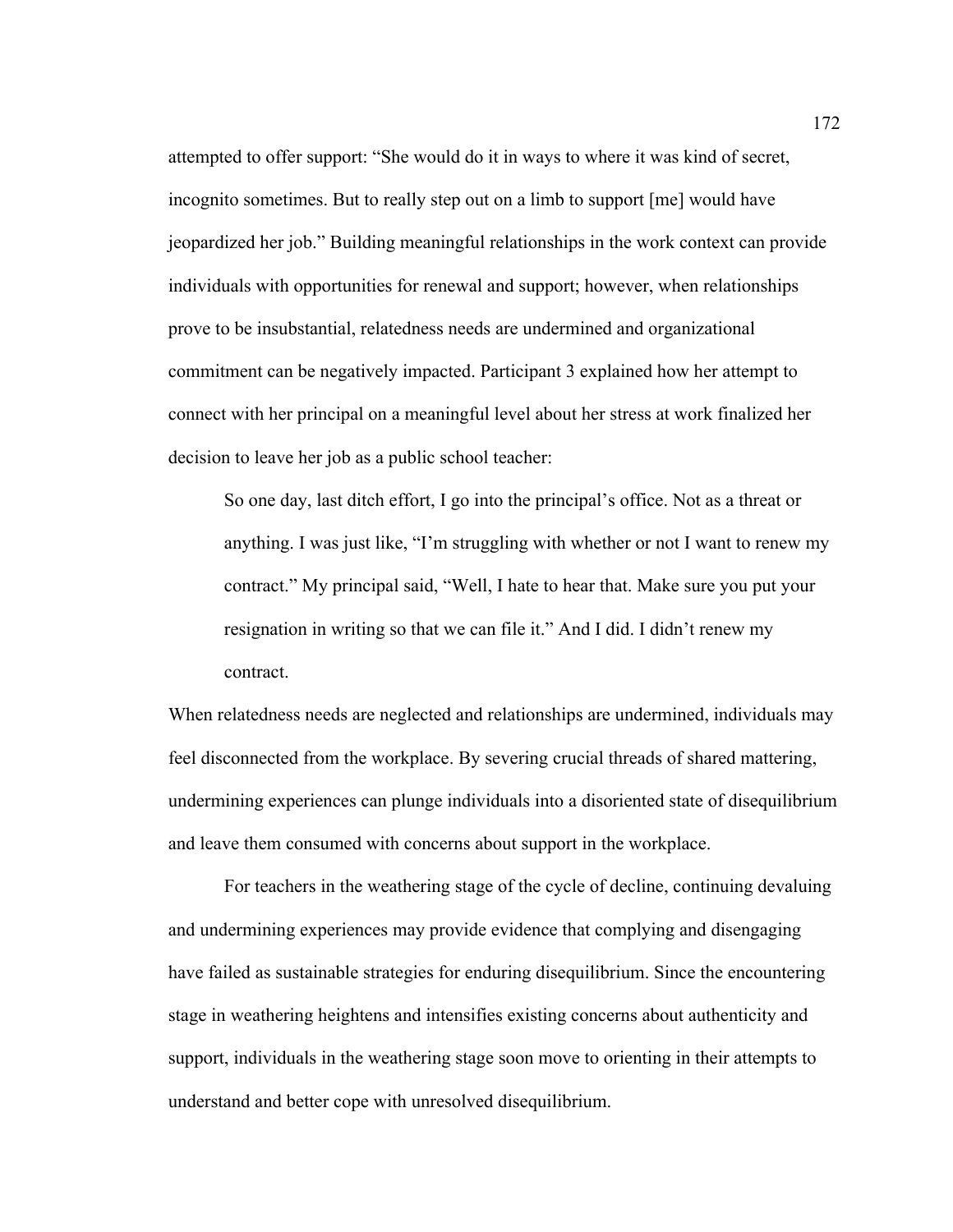**Orienting.** Encounters with disequilibrium in the weathering stage soon give way to orienting, in which individuals reframe their understandings of the work context to accommodate new information gained in the encountering stage, take stock of the impact of disequilibrium upon their functionality, and project modified expectations for authenticity and support in the work context.

*Reframing***.** In the weathering stage, individuals initially anticipate that they will be able to sustainably endure disequilibrium by mitigating their concerns about inauthenticity and support in work context through complying or disengaging. However, as they continue to encounter inauthentic and undermining experiences, many individuals begin to be overwhelmed by the inauthenticity and lack of support they are attempting to endure. Thus, new information gained through experiences in the weathering stage often requires teachers to reconstruct their framework of understanding about authenticity and support the workplace. In terms of reframing understandings of authenticity and support in the work context, many participants finally came to terms with the fundamental misalignment between the priorities of the work context and their own core values for teaching in the weathering stage. Participant 4 said,

It's messed up. The kids are learning the stuff, but it doesn't make any sense to them. And you know it doesn't make any sense to them, because it doesn't make any sense to us. I don't think anybody really knows what to teach.

Participant 5's reframing required her to process the reality that, despite an overwhelming workload, she was also expected to function without a planning period: "You don't always get a planning period. So, I was working 10 to 12 hours a day, no planning." Participant 2 reframed her understanding of the work context on more global terms: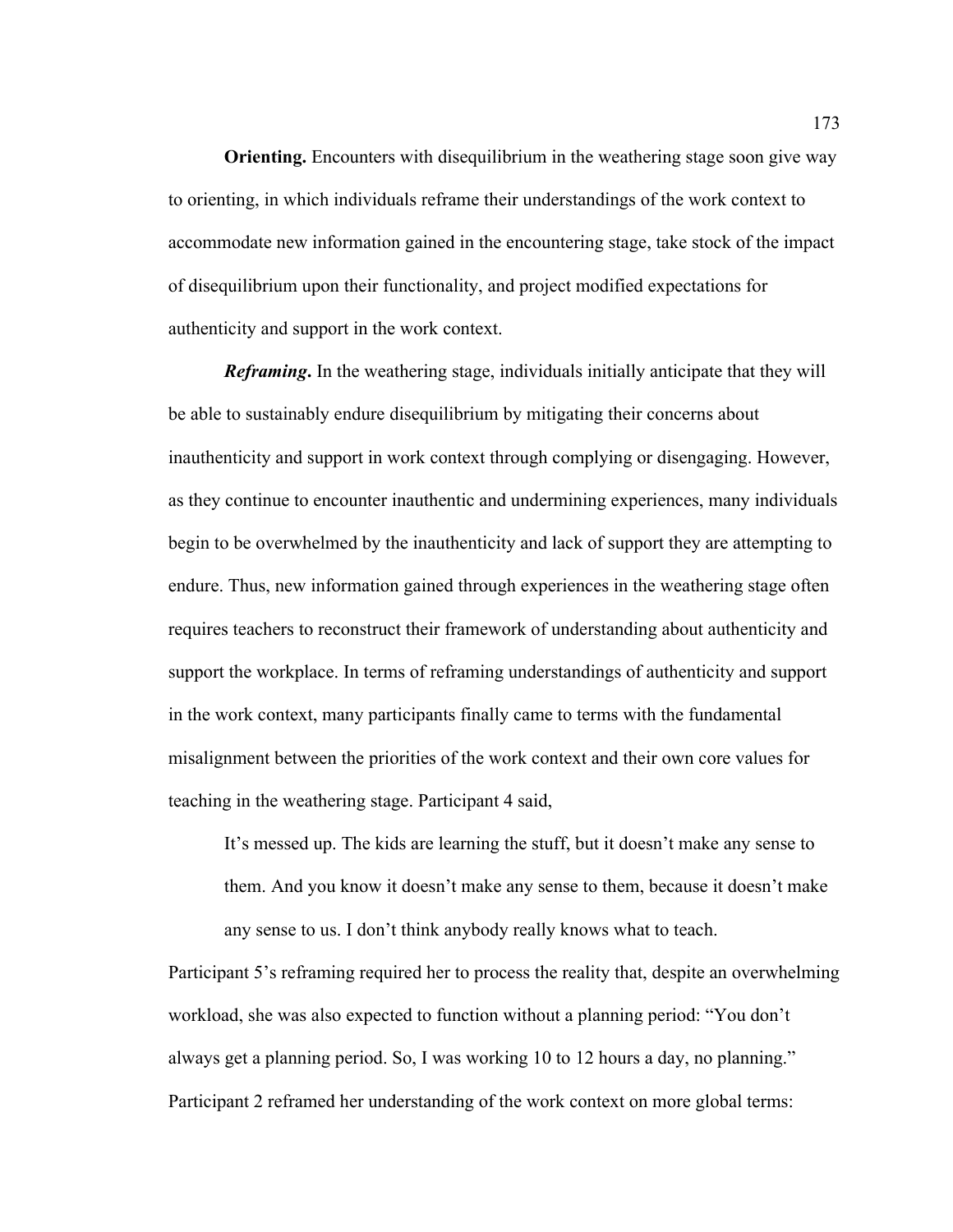The last few years, I think that the challenges with the students, plus the changing dynamics on the hallway, more cliques, just teachers seeming to be less passionate about social justice. Just people seeming to be so surface-oriented. I had a hard time working in that. I just really wasn't enjoying it anymore. In each of these cases, the participants' reframed understandings of authenticity and support in their work served as the foundation for their eventual quit decisions.

*Taking stock***.** Devaluing and undermining experiences in the weathering stage likely indicate that disequilibrium remains unresolved by weathering behaviors. As a result, many individuals who previously projected being able to sustainably weather disequilibrium in the work context continue to exhibit increasingly diminished motivation, well-being, and fulfillment. Participant 3 indicated this diminished functionality as she discussed the stress she was experiencing in the public school context, saying, "I should be able to fix it. I'm so overwhelmed that I don't necessarily see a way to do that." Participant 12 demonstrated the impact of diminished functionality when she said, *"*I got to one of those points where I just felt like there was no balance in my life whatsoever." This lack of balance is indicative of diminished motivation, wellbeing, and fulfillment. Individuals who are in the weathering stage take stock of these key indicators of disequilibrium during orienting.

Unresolved concerns about authenticity can further diminish individuals' motivation during the weathering stage. Perceived inauthenticity can move teachers further from autonomous motivation for their work toward more extrinsic forms of motivation and even amotivation as their hopes for working authentically begin to fade. The shift from extrinsic motivation toward amotivation often occurs when external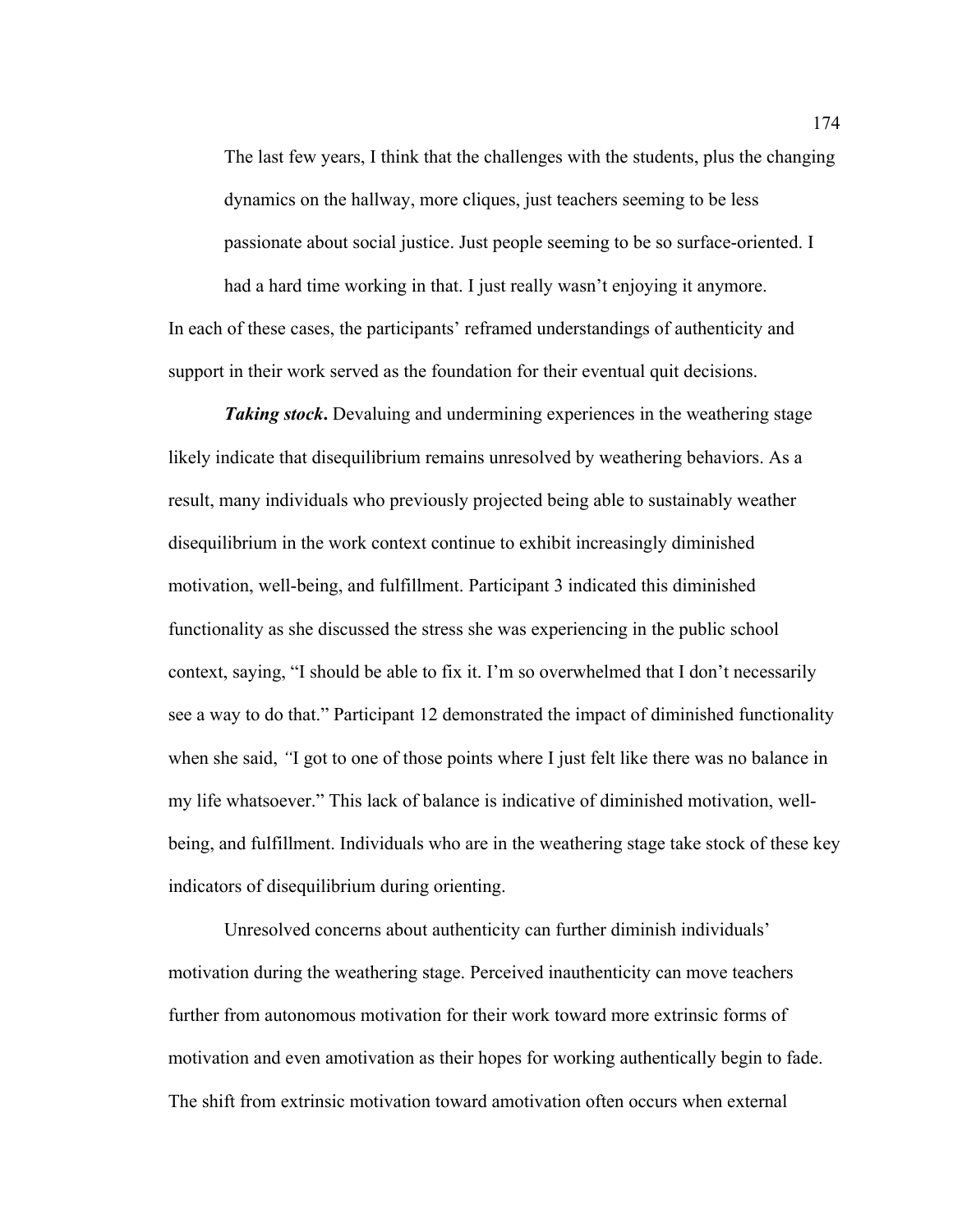motivators such as employment benefits and protection from adverse consequences are stripped away. Participant 1 commented on her shift toward amotivation as her extrinsic motivators were removed:

I was no longer going to get paid for being a National Board Certified teacher. I was about to take a \$12,000 pay cut. It was painful. It was painful, um, to know that that was coming and to have to put up with what I was putting up with in the classroom.

When this teacher's pay was cut, a key extrinsic factor that was motivating her to continue to work in the public school context was eliminated. As is evidenced in previous examples of undermining experiences in the weathering stage, many individuals encounter evidence that their complying and disengaging behaviors are ineffective at protecting them from adverse consequences in the public school context, as well. When extrinsic factors such as securing benefits and avoiding negative outcomes are no longer effective motivators for individuals in the work context, amotivation often begins to take root.

During the weathering stage, the increased stress and pervasive disequilibrium that arise during encountering often have a considerable impact upon individuals' wellbeing in the work context (Ragnarsdottir & Johannesson, 2014). The primary reason for this decline in well-being relates to working in circumstances characterized by high levels of demand combined with low levels of control or autonomy (Pretsch et al., 2012). In public schools, it is often assumed that "high demands should lead to work motivation and willingness to take action, but in the case that no action can be taken because control is lacking, this will lead to stress symptoms" (p. 332). In their attempts to comply with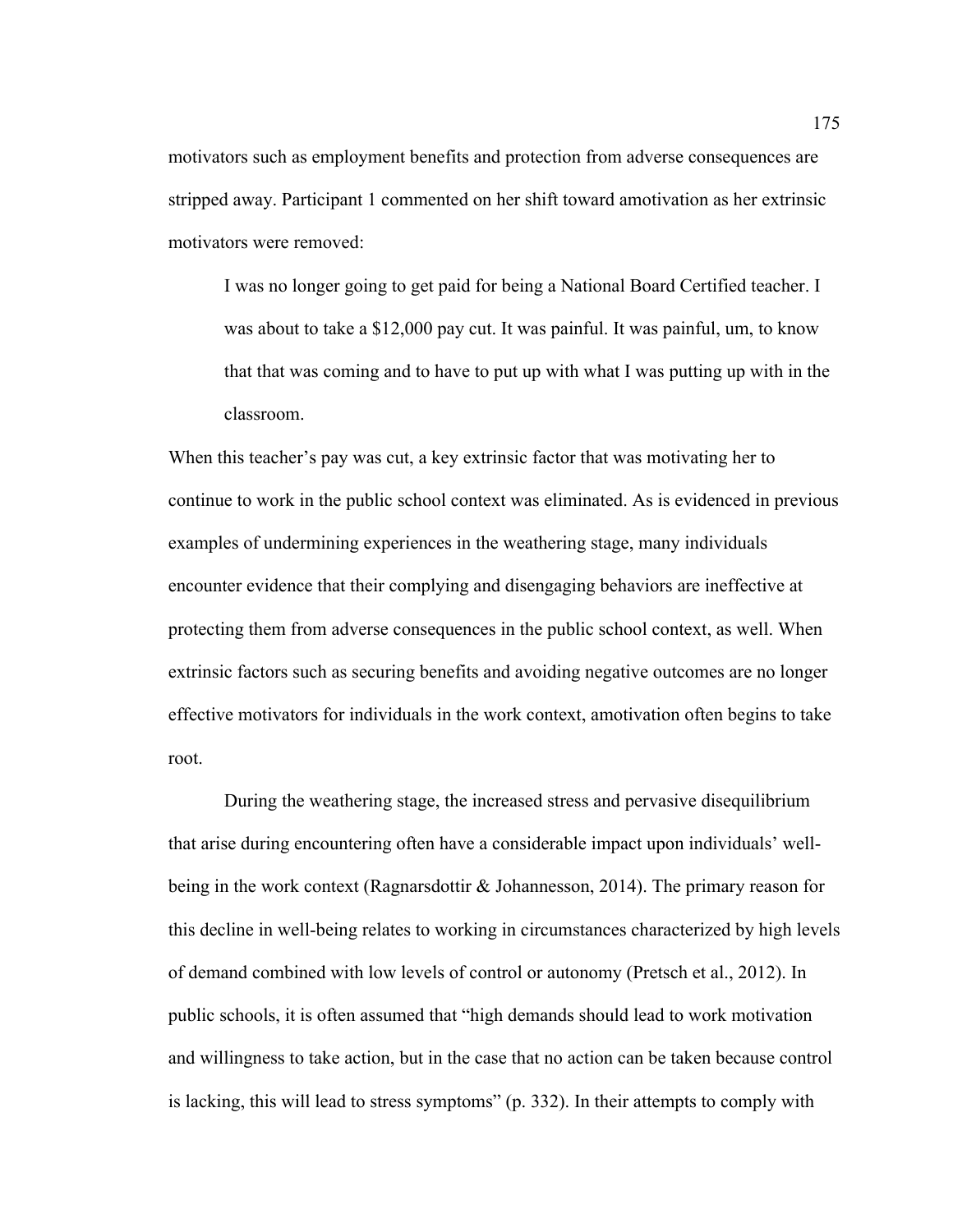high levels of demand, many teachers establish a habit of over-expending time and energy during weathering. Participant 3 experienced a prolonged struggle that forced her to confront the unsustainability of her work in the public school system. She explained,

I really felt like more expenditure for a long time was the answer..., but there comes a point when you logically and physically and emotionally and realistically cannot give anymore than you're giving. And what do you do then, if your only answer is to do better, do more? It's a bad trap to be in.

Participant 8 stated, "There are so many pressures put on you as a teacher...most of which are really out of your control." Even so, many teachers' attempts to cope with these pressures cause their work to spill over into their time at home, consuming opportunities for renewal and further diminishing well-being and functionality. Participant 5 recalled, "I was working 10 to 12 hours a day every day. I still didn't stay caught up, and then I would take stuff home with me." Participant 3 explained that her attempts to comply with demands at work "consumed a lot of energy and since I wasn't ever able to replenish, I didn't have any support, I didn't have anybody backing me up, it did wear me out." Teachers in the weathering stage often feel exhausted, "beaten down" (P3, P4), and apathetic toward their work because their attempts to weather disequilibrium have depleted their resources and precluded their opportunities for renewal.

Depleting may occur when over-expenditure becomes unsustainable and cannot continue. Teachers who have depleted their time and energy exhibit numerous indicators of severely diminished well-being and compromised functionality in the workplace. Participant 3 talked about her frustration at being unable to improve her circumstances in the public school context, despite the time and energy she put into the attempt. She said,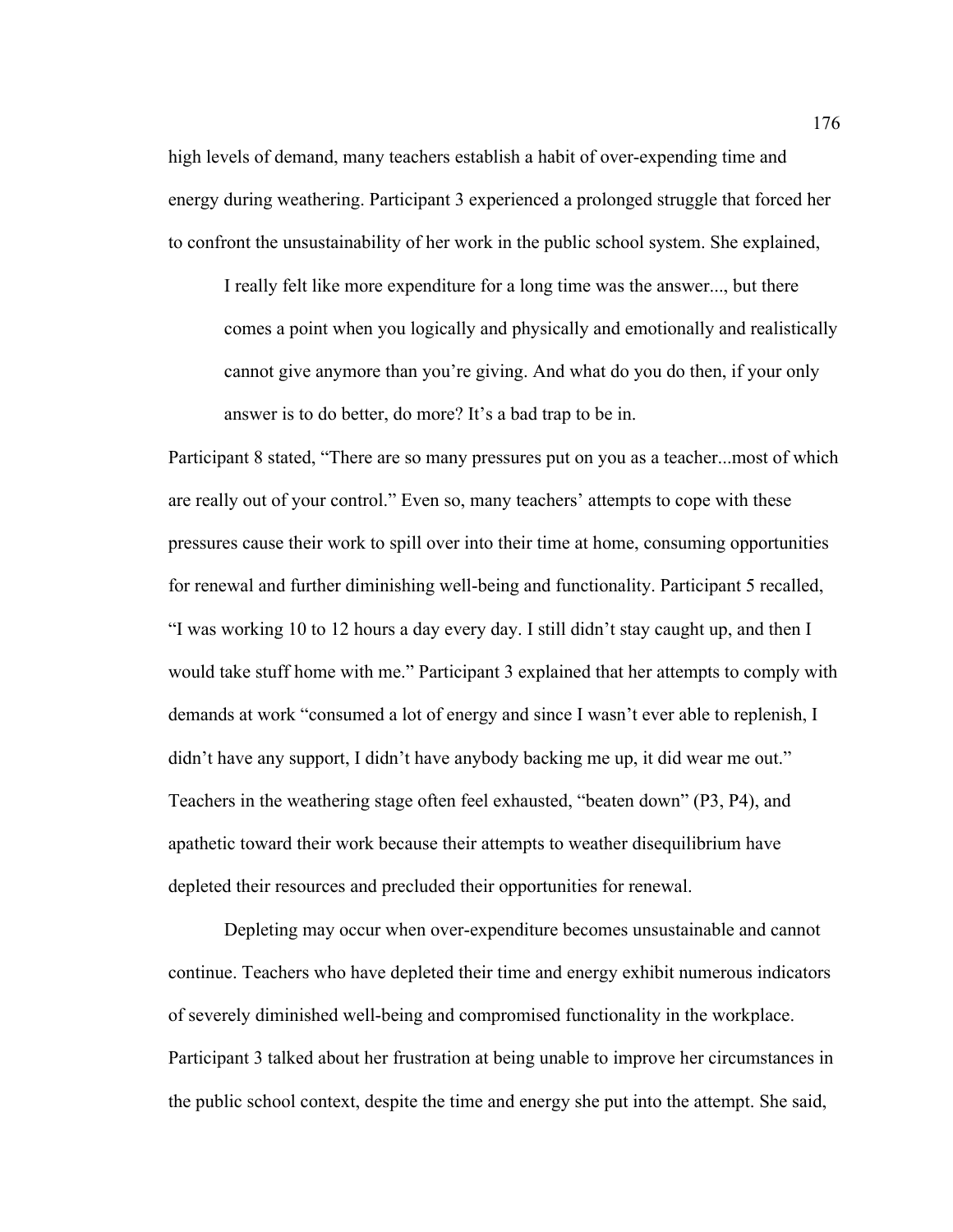"I don't have the means to, to solve, to resolve the anxiety about what I'm doing and the situations that I'm in. So, it's kind of a downhill slide." As Participant 5 indicated through her own experience with diminished functionality, the effect of depleting upon teachers' well-being can have a life-altering impact and often weighs heavily in teachers' decisions to leave public education.

I think it finally caught up with me. I would go home and go to bed and stay until I got up the next morning. And that's when I decided I couldn't do that anymore. I just didn't have a life.

Individuals in the weathering stage often suffer from diminished fulfillment when their weathering behaviors ultimately prove to be unsustainable. Low levels of fulfillment in weathering are partially due to the fact that the main objective in weathering is just to get through the day. Because weathering tends to be inherently less authentic than previous courses for navigating disequilibrium, it is also inherently less fulfilling. Teachers who are engaged in weathering disequilibrium have generally shifted their focus away from upholding their core values by teaching authentically in order to concentrate upon simply surviving in the work context. Participant 2 talked about how diminished functionality in the workplace even reduced her fulfillment in working with students, which was a primary motivator for her in the beginning of her career:

All along there were times when I was like, "I can't do this." Just the way it is in the classroom, working with kids, learning how to negotiate things with them, and having a hard time. It's hard. Middle school children are difficult to work with and it was not always fun.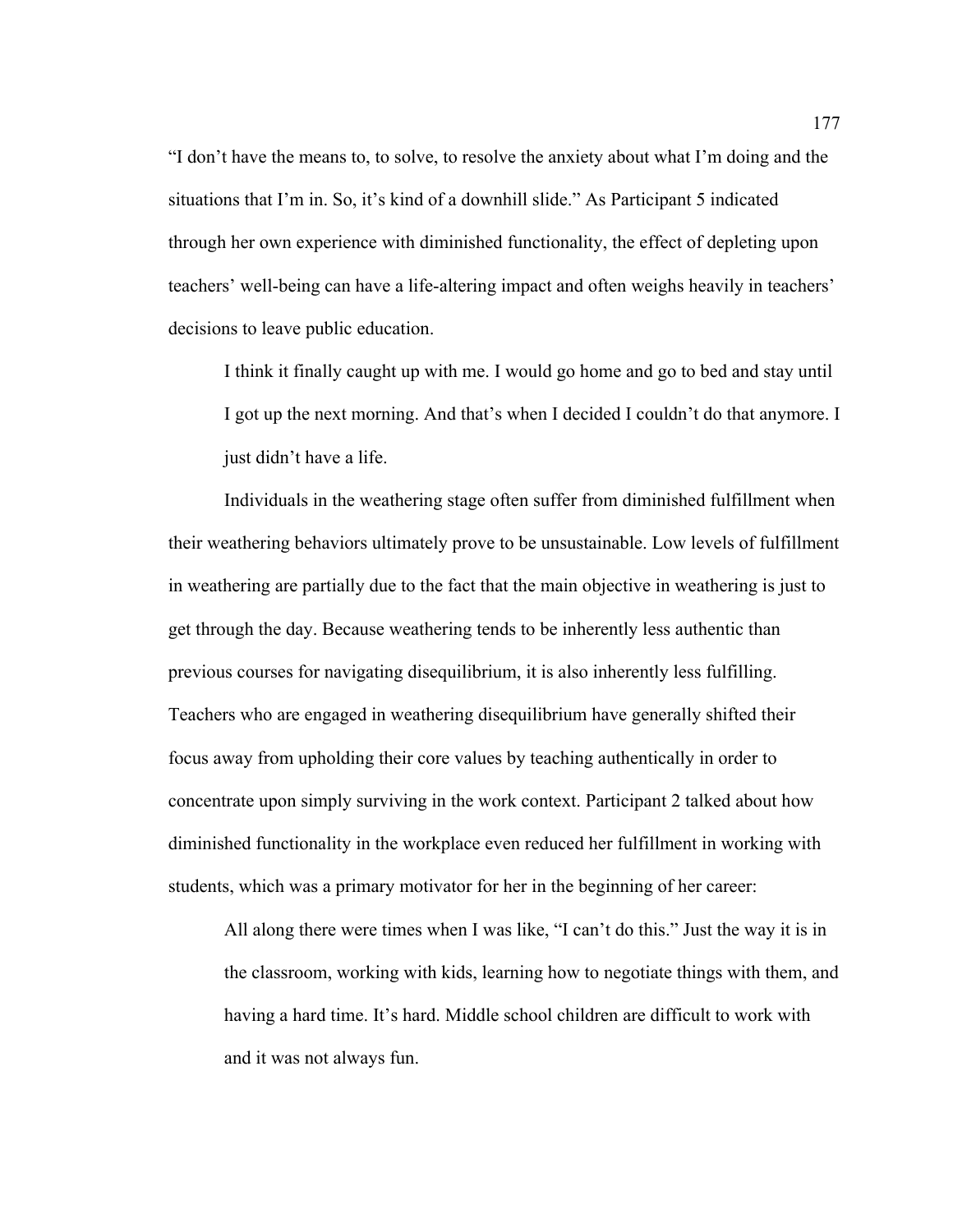Fulfillment in teaching tends to decline further when devaluing and undermining experiences during the weathering stage continue to perpetuate concerns about authenticity and support. Participant 9 reflected on his diminished fulfillment in teaching after encountering a lack of support for his efforts to comply with the system's mandated policies:

I felt it had gotten to such a level of ridiculousness.... I'm to a point now where I don't dwell on that, because I did for a while. It really ate me up. I was working harder. I was putting in more hours. And that was a problem. And I'm like, okay, this makes no sense, because I can't work any harder than I'm already working and then I'm being slapped on the wrist for it.

Severely diminished fulfillment in teaching, such as is common during the weathering stage, has a negative impact on teachers' ability to sustain adequate levels of functionality in the public school context over time. Participant 4's diminished functionality in terms of motivation and psychological well-being clearly influenced her ability to enjoy her work in the public school system: "I would sit out in the car every morning for, like, 45 minutes, dreading going in the building." This example provides a crystal clear illustration of the potential negative impact that working in unresolved disequilibrium can have on individuals' sense of fulfillment and level of functionality in the work context.

*Projecting*. Along with reframing and taking stock, projecting is a key orienting behavior in navigating the cycle of decline. At the outset of weathering, expectations for authenticity and support in the work context are already considerably diminished. Based on devaluing and undermining experiences that occur during weathering, projecting leads to further modified expectations for authenticity and support based on first-hand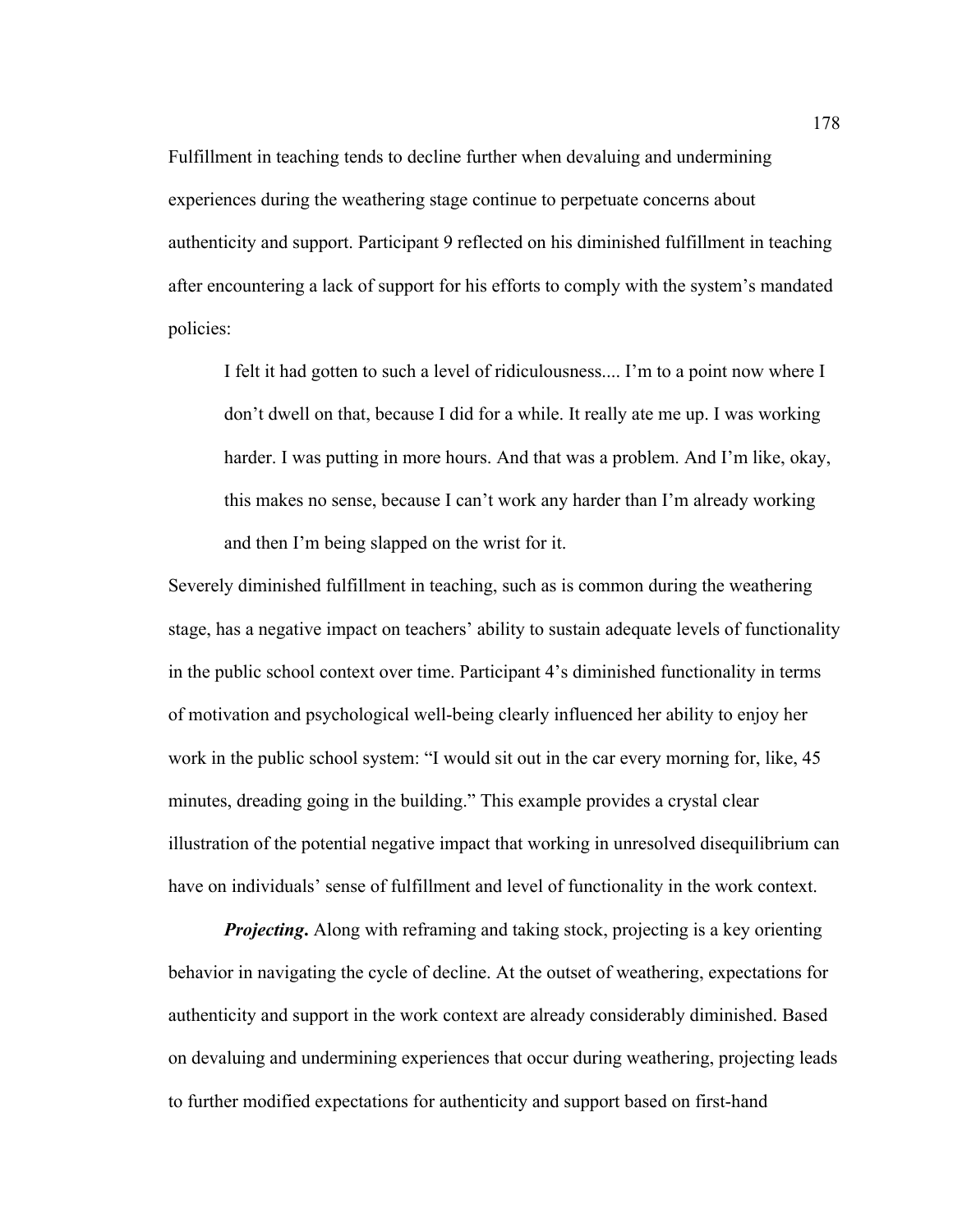experience. Unfortunately, repeated devaluing experiences during the weathering stage tend to confirm and perpetuate concerns about inauthenticity in the work context. Participant 10 began to project concerns about authenticity in the future after continued devaluing experiences diminished her motivation, well-being, and fulfillment in teaching:

It was just that by the third year in, I was like, okay these things should be getting easier, and they're not. What am I gonna do if it doesn't get easier? So I kind of had started thinking along the lines then, you know, what do I do if it doesn't get easier?

Individuals' projections for authenticity at this point in the cycle of decline are often so low that teachers may feel inclined to give up the hope of teaching authentically in the work context at any point in the future. Very low or no expectations for authenticity in the work context reflect the impact of diminished functionality in terms of an almost complete departure from any type of motivation for teaching in the work context.

In addition to low expectations for authenticity, individuals' projections for support at the end of the weathering stage are considerably diminished, as well. Continued undermining experiences during the weathering stage tend to heighten individuals' awareness of the amount of support that they require in light of the extent of the demands that are placed upon them, moving concerns about support to a more central place in their consciousness. Participant 3 related how her projections for support in the work context influenced her quit decision:

It was like a major light bulb.... I realized at that point that I was trying to be reasonable in a system that did not value me at all, as a person, as a professional, as an educator, for what I contributed to the system. And I realized that if I was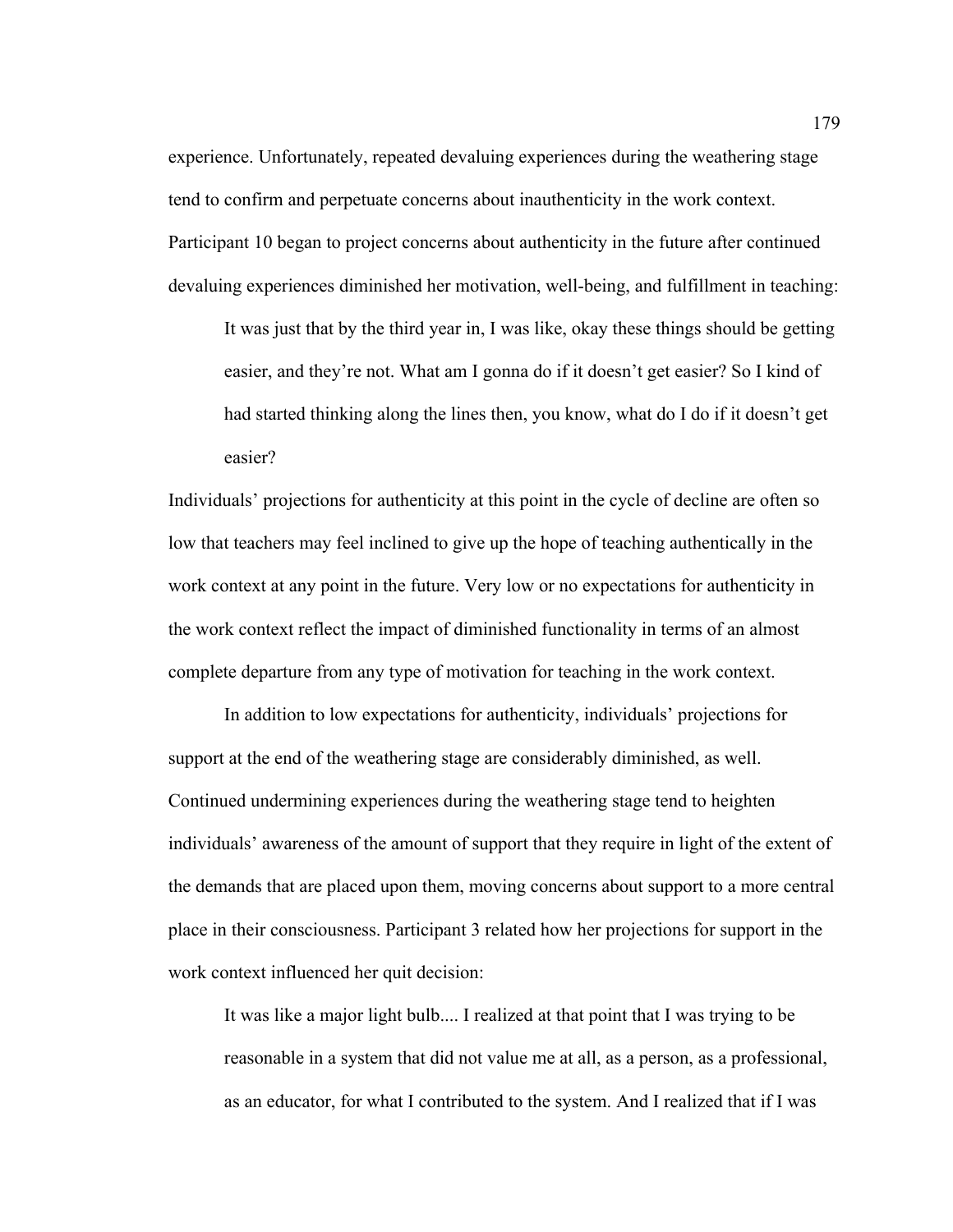going to recover my self-confidence and regain my self-respect that I was going to have to leave.

Since diminished functionality increases individuals' needs for support, concerns about support are often at their peak near the end of the weathering stage. Participant 1 said, "I'm not saying that public school teachers are not wonderful. They are wonderful. It's the demands that are being put on them that they're having to try to recover from." Another participant echoed this concern about the lack of opportunities for recovery, lamenting that for many public school teachers in her experience, there wasn't even time "to lick your wounds at the end of the day" (P2). The lack of support for renewal and recovery, combined with high levels of demand and inauthentic priorities, cause many teachers in the cycle of decline to project very low expectations for authenticity and support in the public school context at the end of the weathering stage. In one participant's revealing words, "I just knew that I couldn't keep doing that for 24 more years"  $($ P10 $).$ 

**Changing course.** Through encountering and orienting in the weathering stage, many individuals project very low expectations or have no anticipation at all for authenticity in the public school context. When extrinsic factors such as the benefits of employment or the need for self-protection are no longer effective motivators, amotivation toward the work context is likely to replace other forms of motivation. Amotivation refers to "the state of lacking the intention to act" (Ryan & Deci, 2000b, p. 72). When individuals are amotivated in relation to the work context, they may enter the final stage of the cycle of decline: opting out.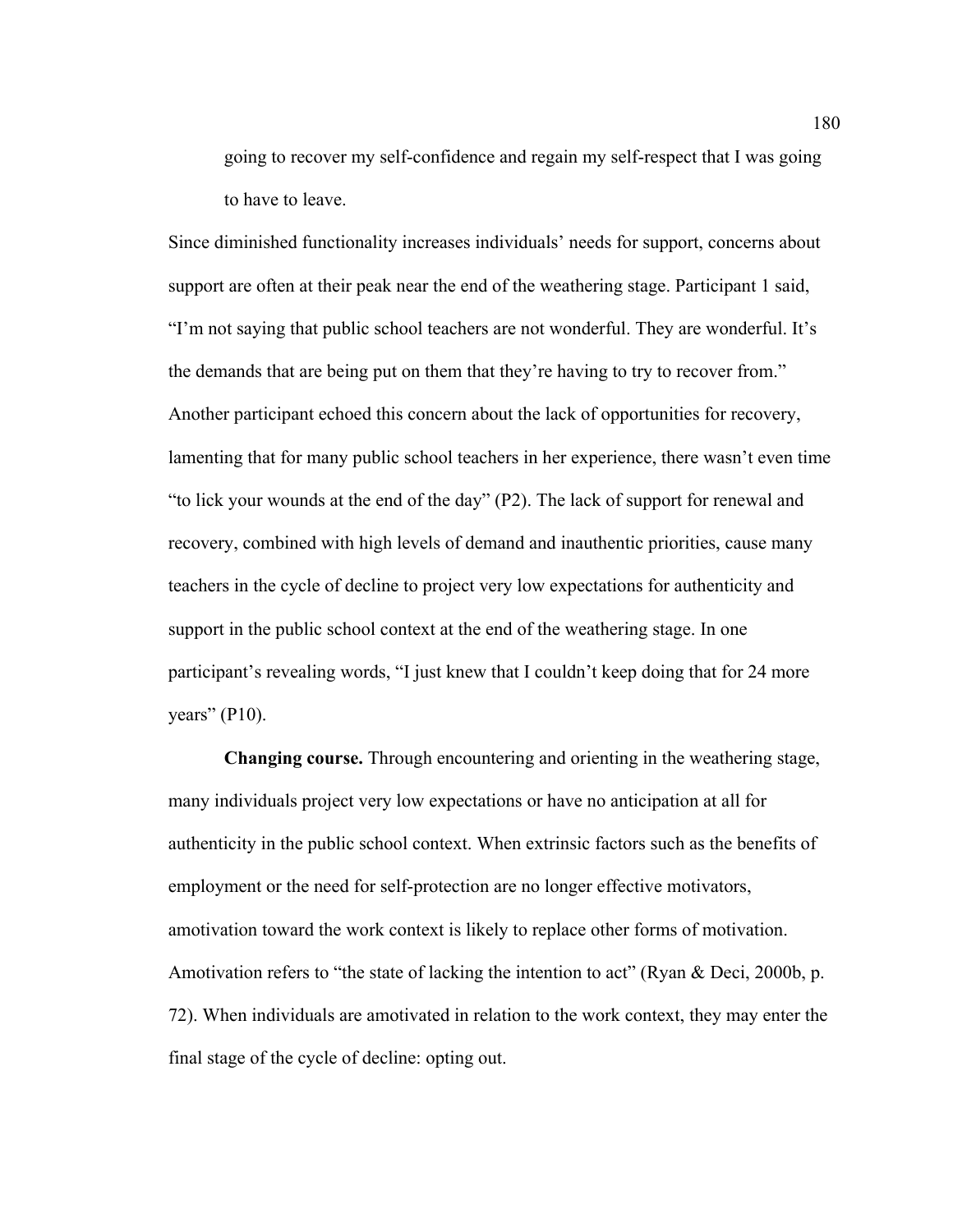# **Opting Out**

The primary objective of the opting out stage of the cycle of decline is to avoid disequilibrium and its negative consequences by leaving the work context. Opting out behaviors are often adopted in response to prior undermining and devaluing experiences that reveal seemingly irreconcilable concerns about authenticity and support in the work context. These encounters give rise to and perpetuate disequilibrium that may appear, based on previous experiences in the work context, to be fundamentally irresolvable. In this case, individuals may "opt out" of seemingly immutable circumstances associated with the work context by resigning from their positions. In Santoro's (2011) words, many teachers "leave when they view their current work as unrecognizable in relation to their ideals" (p. 6). The decision to opt out can occur at any point in an individuals' career, but is most common when expectations for authenticity and support are low and functionality in the work context is considerably diminished. For this reason, opting out is the final stage in the cycle of decline. Opting out allows individuals to re-envision their potential as employees in more authentic and supportive circumstances or to escape from the work context and the disequilibrium it engenders.

**Expectations.** Prior to opting out, expectations for authenticity in the work context are formed based on previous encounters with disequilibrium. Opting out is often determined to be the most effective course for overcoming disequilibrium when expectations for authenticity in the work context are very low, meaning that teachers perceive they will be unable to work in ways that are supportive of their student-centered values for teaching at any point in the future. Henning (2011) described how perceived inauthenticity can motivate individuals to opt out: "Fear of remaining stuck in a stage of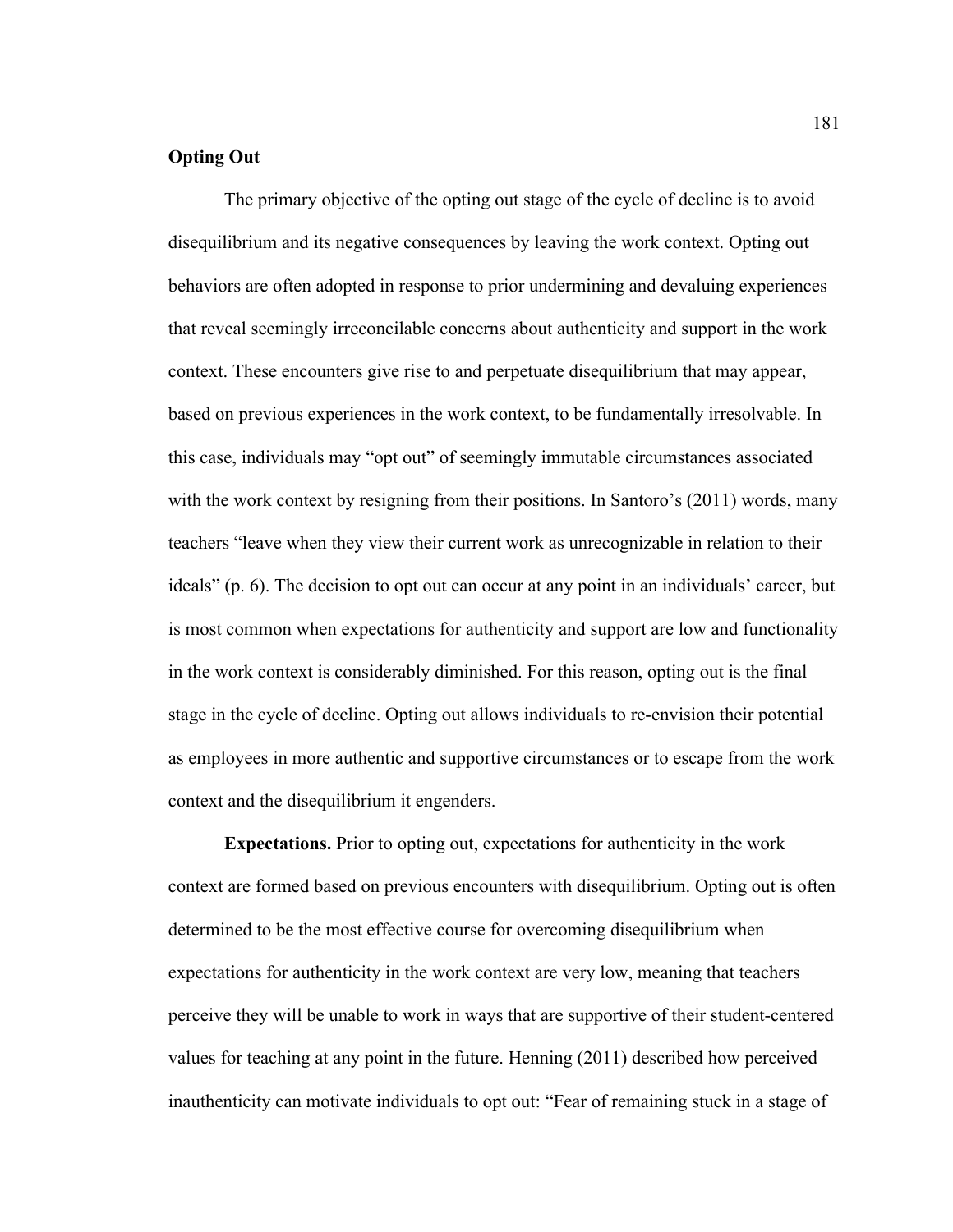life that no longer 'fits' may be impetus to face the…fear of an uncertain future" (p. 447). The lack of value congruence or authenticity faced by many public school teachers can, over time, simply become too much to bear.

For teachers who are opting out, the level of motivation for work in the current context may be nonexistent. Ryan and Deci (2000b) referred to this condition as *amotivation*. Amotivation toward the work context is a definitive property of the opting out stage. Teachers who are amotivated in relation to the work context are no longer moved to action by factors inherent to the current work context, such as the potential for authentic and fulfilling work with students. Participant 7 said, "I feel like if I had been able to make the difference in public education that I thought I was going to be able to when I graduated, probably would have motivated me to stay a little bit longer." At this advanced stage in the cycle of decline, most teachers have all but abandoned their initial hopes for "making a difference" (P1, P10) in students' lives by actualizing their core values in the work context. Instead, the impetus for opting out is motivated by factors outside of the work context, such as the promise of more authentic and meaningful work, more supportive working conditions, or the opportunity to recover from the stress and frustration of working in unresolved disequilibrium. Thus, motivation for opting out reflects teachers' desire to leave the work context, rather than any sort of motivation to pursue further struggles against inauthenticity within its parameters.

The degree of support individuals expect in the work context plays a critical role in determining which opting out behavior is embraced as a means of making an exit from the work context. Re-envisioning and escaping, the behaviors associated with the opting out stage of the cycle of decline, each reflect different levels of expected support from the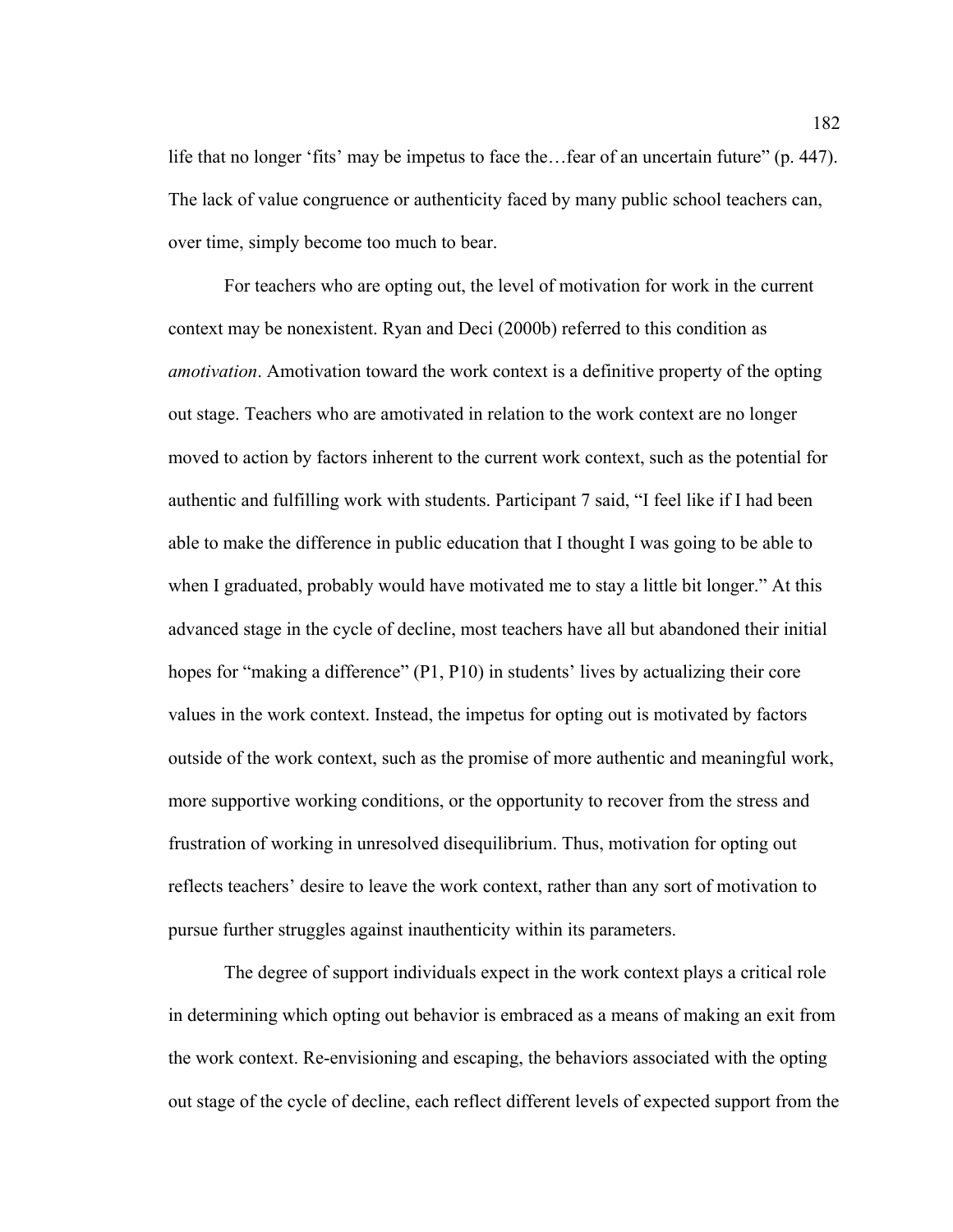work context. Re-envisioning entails moderate expectations for support, which can allow for a carefully orchestrated and relatively orderly exit from the work context. In contrast, escaping may be precipitated by very low expectations for support combined with a generally dysfunctional state arising from working in unresolved disequilibrium. Each of these opting out behaviors is discussed in detail in the following sections.

**Opting out behaviors.** There are two behaviors associated with the opting out stage of the cycle of decline: *re-envisioning* and *escaping*.

*Re-envisioning***.** Re-envisioning is an opting out behavior in which individuals project moderate support in their immediate future in the work context, which allows them to have some degree of flexibility in the manner in which they plan and execute their departure. Teachers who opt out of the public school context through re-envisioning are primarily focused on leaving the current work context behind in search of more authentic and supportive conditions for employment. For instance, Participant 11 explained that his primary reason for leaving the public school system was to search for "curricular flexibility that allowed for self-expression as a teacher." Another teacher who had decided to opt out engaged in re-envisioning when she began to ask herself, "If I can't stay in the classroom forever, what else could I do to still be of service to others?" (P10). In re-envisioning, the altruistic inclinations that prompt individuals to seek careers in education in the first place often dictate the type of careers they pursue after public school (Tyink, 2006). The vast majority of participants continue to teach in venues outside of K-12 public education, such as private schools, colleges and universities, consulting firms, tutoring agencies, and in other capacities that center on helping people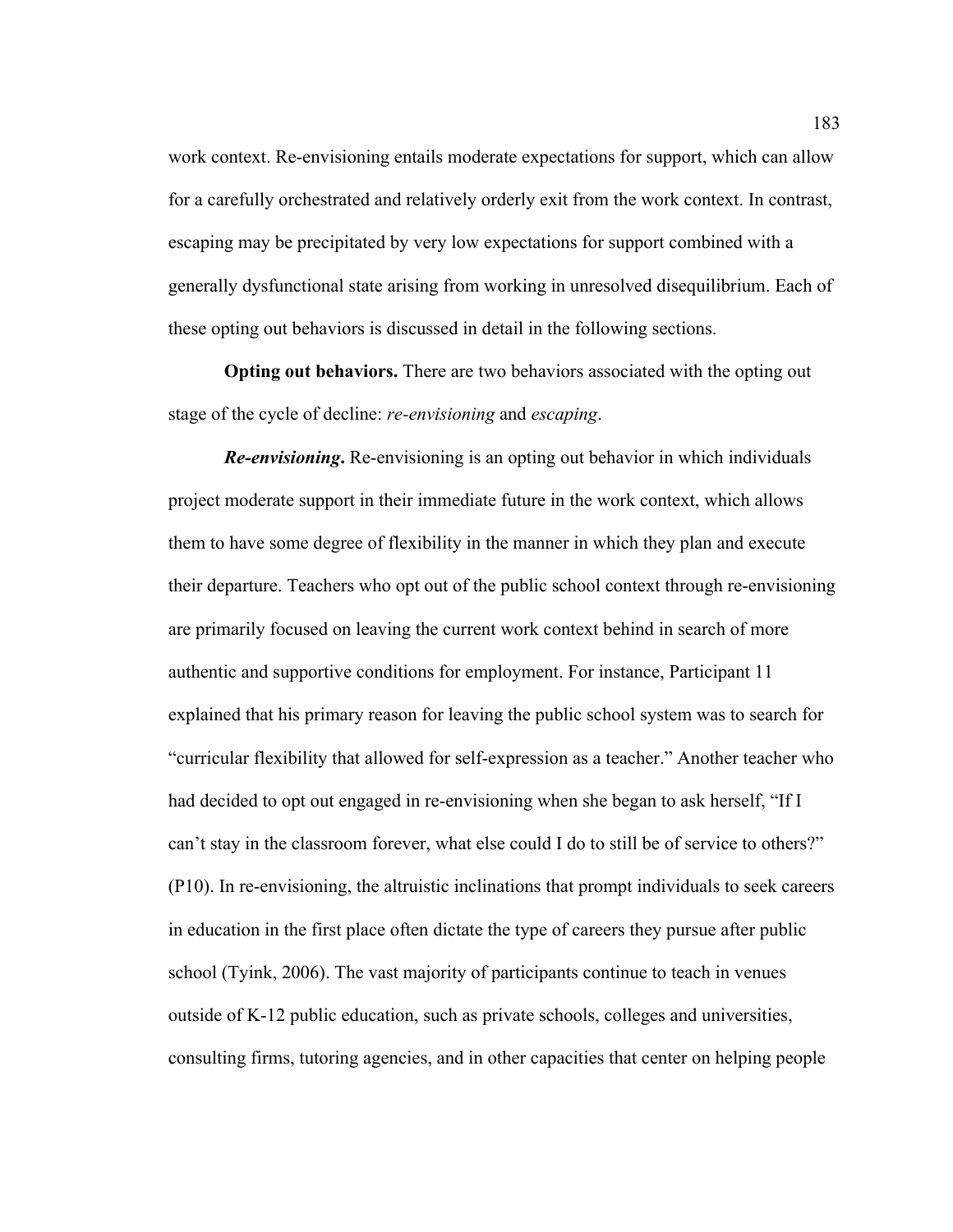learn and grow. Re-envisioning allows individuals to consider options for the future and tie up loose ends in the current work context.

One benefit of re-envisioning is that individuals often have the opportunity to line up new employment before notifying the previous employer of their decision to opt out. Prior to resigning from her public school teaching position, Participant 1 secured a new teaching engagement at a private school where the work conditions are supportive of her desire to work authentically by focusing her time and energy on student-centered teaching. Of this new teaching context, she said,

I have an hour class time. I only have four classes. I have right at 60 kids. They can write essays and I can read them and have time to grade them and comment on them. We write research papers. We build, we construct, we think... I mean, I'm a teacher again. I am back to, "I can change the world. I can make a difference."

Opting out often gives the appearance of being a terminal decision that marks an unfortunate end, especially in the literature on teacher attrition and turnover, which characterizes former public school teachers as *leavers* and which is focused primarily on the health and sustainability of the public school system (Henry, Bastian, & Fortner, 2011; Ingersoll, 2001; Shen, 1997). However, for individual teachers who have been navigating the downhill slide of the cycle of decline, leaving the public school system through re-envisioning often feels more like a new beginning than an end. Long before acting upon her decision to opt out of her position in the public school system, Participant 2 had already begun to re-envision her potential as an influential force in education. She said, "I was going to get my degree and I was going to find a way to go past teaching in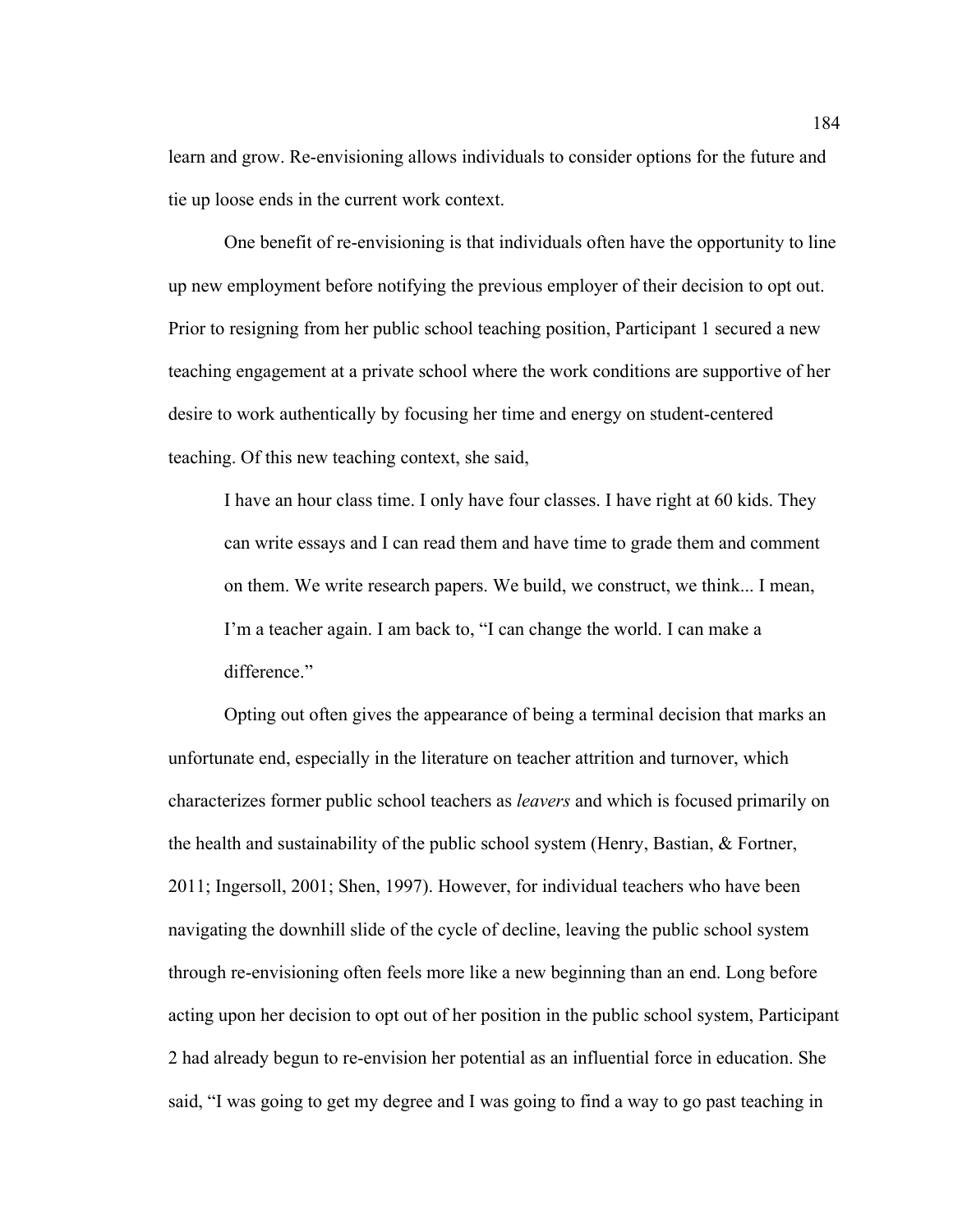the classroom." She later explained how this vision for the future helped to sustain her during the remainder of her employment in the public school context, describing a feeling of "relief in knowing that I had alternate paths that I had worked hard to create. I could do something else." For many teachers who resolve the cycle of decline by opting out, reenvisioning simply represents a pathway to a better future after the motivation to contend with disequilibrium in the public school context is gone.

*Escaping.* In contrast to the orderly departure that characterizes opting out through re-envisioning, opting out by escaping from the work context is a more pressing matter and often entails a more chaotic exit. Escaping is an opting out behavior in which individuals leave the work context at the earliest opportunity to avoid further decline. For teachers who are escaping, "The stress of working in schools erodes their resources and leaves them without energy to continue in their jobs" (Santoro, 2011, p. 10). When expectations for support are extremely low and the expenditure of time and energy required to meet the level of demand in the context has become unsustainable, opting out through escaping from the work context may become necessary. Teachers' growing concerns about the sustainability of their work, the high level of demand, the lack of support for basic psychological needs, and the over-expenditure of time and energy combine to create the state of disequilibrium, which, when left unresolved over time can lead to a steady decline in motivation, well-being, and fulfillment. In escaping, teachers leave the teaching context primarily to avoid this continued decline. For example, Participant 1 began to see the toll that working in disequilibrium had begun to take on her psychological well-being and general outlook. This realization increased the pressure she felt to opt out of the public school system: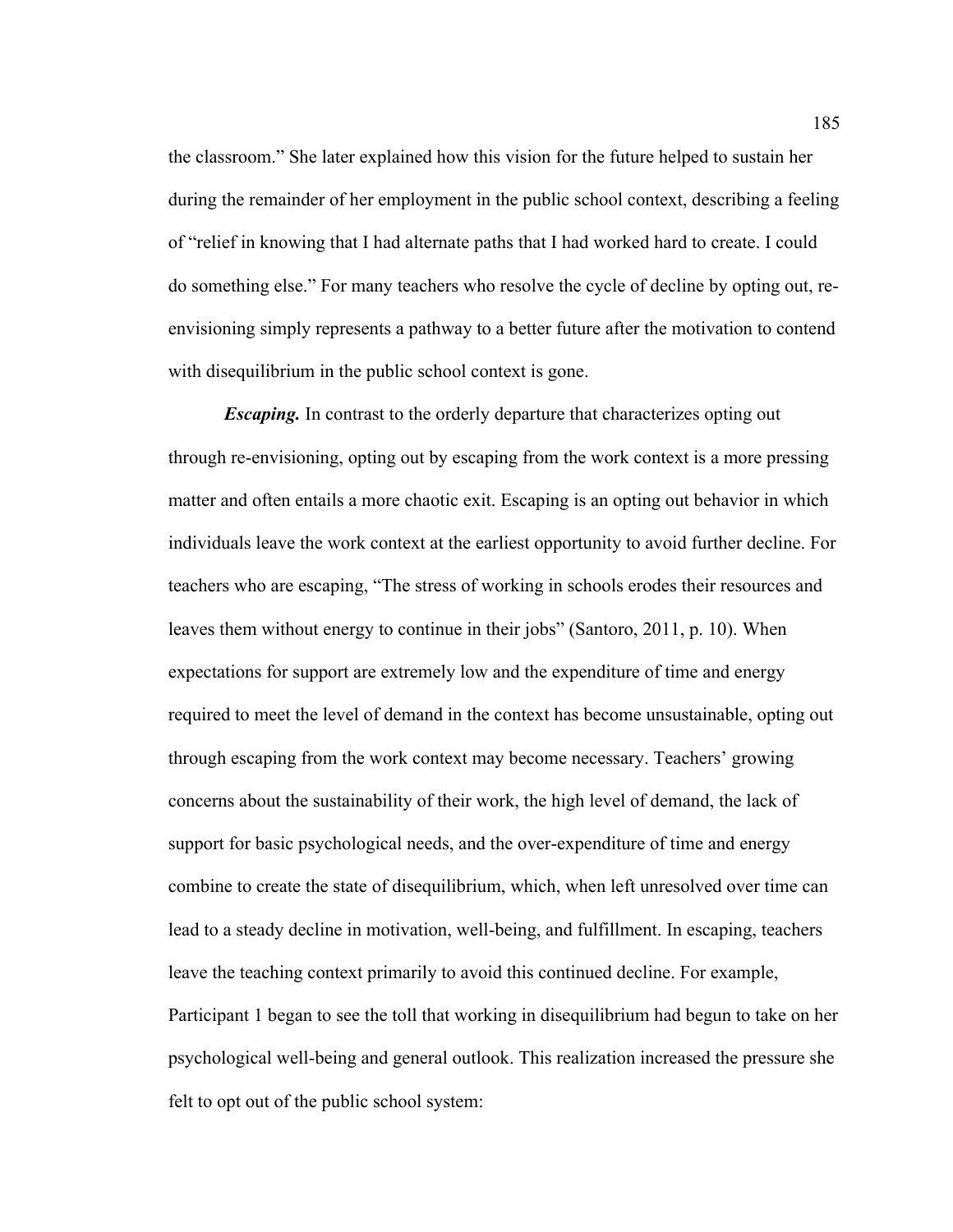I had become very negative. And that was what I had to get away from. I could not do that. I couldn't be that negative teacher that I dreaded seeing in the morning that was like, "Oh, I hope today's better than yesterday." I just couldn't stand that.

Teachers who are caught up in the cycle of decline eventually encounter a point when their functionality is so diminished and their resources so depleted that they must "draw the line" (P7, P8) on efforts to resolve and weather disequilibrium in order to seek renewal outside of the public school context.

Some teachers experience escaping as a traumatic and sudden event, often occurring soon after significant devaluing and undermining experiences in the work context. When work responsibilities routinely began to encroach on family time, Participant 10 left the public school context as soon as she was able. She said, "The deciding factor in me leaving was just me being able to be with my children and spend time with them and not have anything else hanging over me." Because of a stressful series of devaluing and undermining experiences, Participant 3 decided to act on her decision to opt out several weeks before the end of the school year. In her words, this choice was made "not because I didn't love teaching and not because I didn't love my students. I left because I was broken by the system."

The abruptness and intensity of the need to escape the public school context can leave some teachers with a sense of loss and regret. Participant 3 described the psychological impact of her escape from public school, saying,

I chose to quit because that was the best thing for me at that time. Even so, it was the worst break up of my life. I've never had a boy hurt my feelings that bad. I've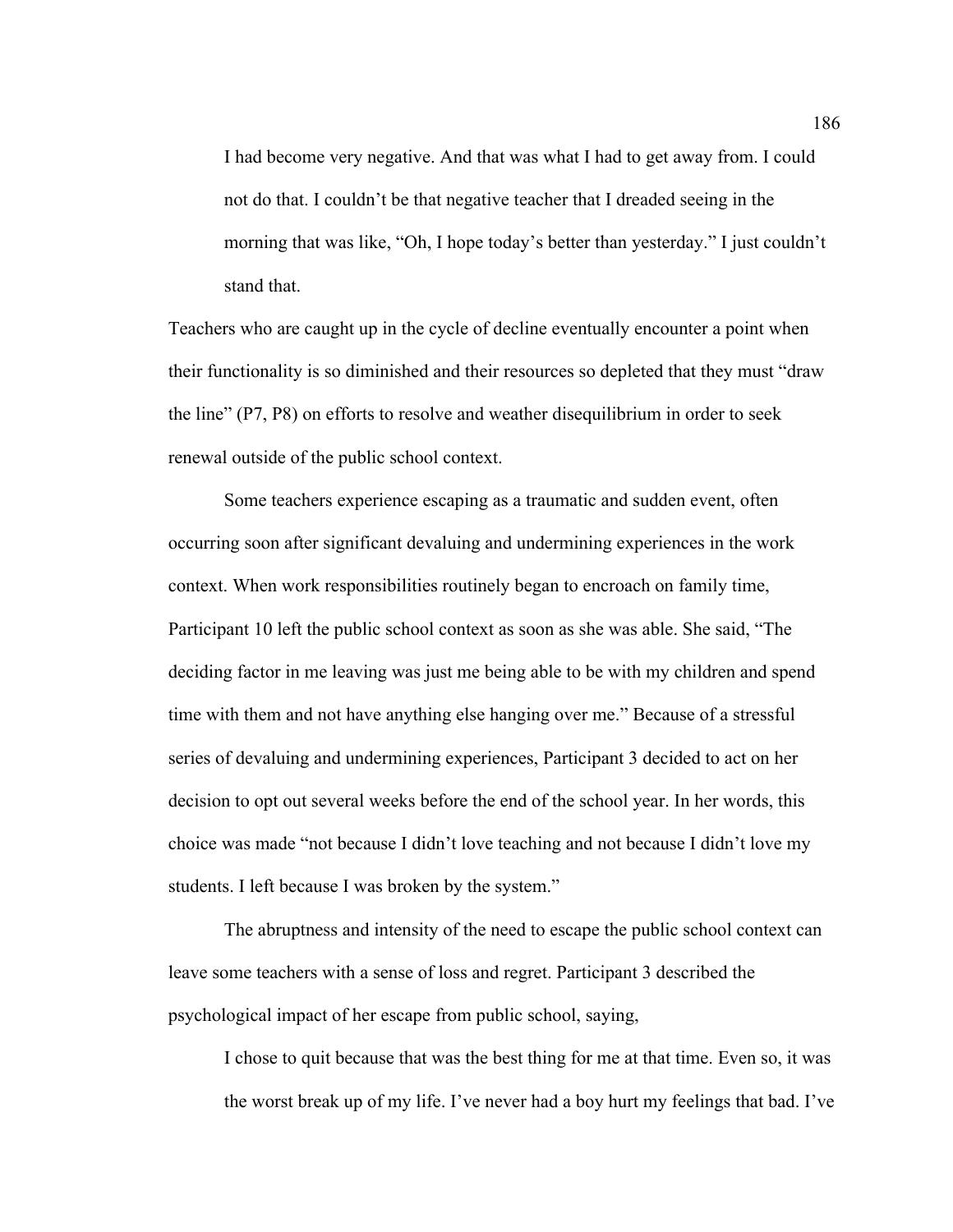never had anything ever break my heart that bad. I mourned for that job. I still mourn for that job.

When Participant 4 was asked if she would consider returning to teach in the public school context, she replied,

I've been thinking about it just because, you know, the money, but...I don't know. I have just kind of been soured by it right now. Just even the thought of going back in, like, makes your stomach curl.

Although some teachers' may view their eventual decision to leave public education as a failure to uphold and follow through on their student-centered values, many also recognize the obvious necessity of preserving and honoring one's own needs and values when they are threatened:

It was good that I quit. I didn't want to quit, but it was good that I did. If I was going to continue to be a self-respecting human being and do right by myself, I could not stay there. (P3)

Through the cycle of decline, countless public school teachers fall out of love with their jobs as the result of unresolved disequilibrium. Diminished motivation, well-being, and fulfillment ultimately cause many teachers to opt out of the context that undermines their efforts to uphold student-centered values for teaching.

# **Conclusion**

There are four stages in the cycle of decline: embarking, resolving, weathering, and opting out. In the context of public education, teachers often embark upon their careers with high expectations for authentic work in a supportive environment. However, many teachers soon encounter experiences in the work context that give rise to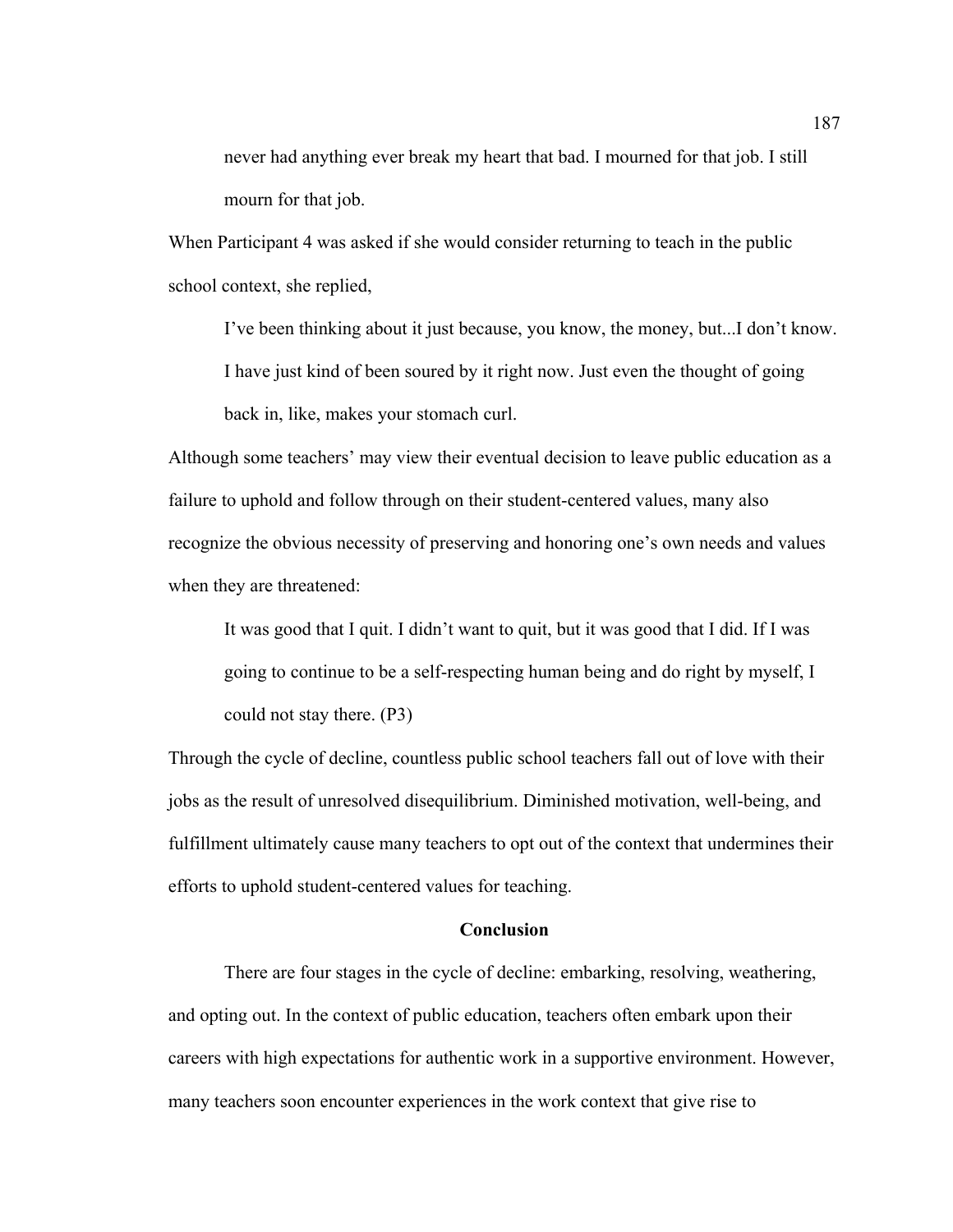disequilibrium by diminishing their motivation, well-being, and fulfillment in their work. After discovering disequilibrium through experiences in the work context, teachers proceed through the stages of orienting and changing course to determine new ways of navigating disequilibrium in the public school context. After the embarking stage, teachers often attempt to resolve disequilibrium by actualizing their values through their work in the public school context. If efforts to resolve disequilibrium are unsuccessful or unsustainable, teachers may adopt a weathering approach to navigating. Some teachers weather disequilibrium by complying with the sanctioned objectives of the public school system, while others simply disengage mentally and emotionally from the teaching context in order to survive. When persistent disequilibrium is deemed too unbearable to weather any longer, many teachers determine that opting out of the public school context altogether may be the only viable option for safely navigating free of the dangerous waters of disequilibrium.

Although not all individuals move through the stages of the cycle of decline in the order they are presented here, this progression of stages represents a general conceptualization of teachers' experiences with decline arising from disequilibrium. Once established, this cycle of decline can lead to diminished persistence, turnover intentions, and quit decisions among employees who are experiencing unresolved disequilibrium. Participants' failed attempts to navigate disequilibrium in the public school context resulted in their entrapment in the cycle of decline and in their eventual decisions to leave their jobs in the public school context.

Section 5 will provide my conclusions and interpretation of the theory of navigating the cycle of decline in the context of the existing body of relevant literature,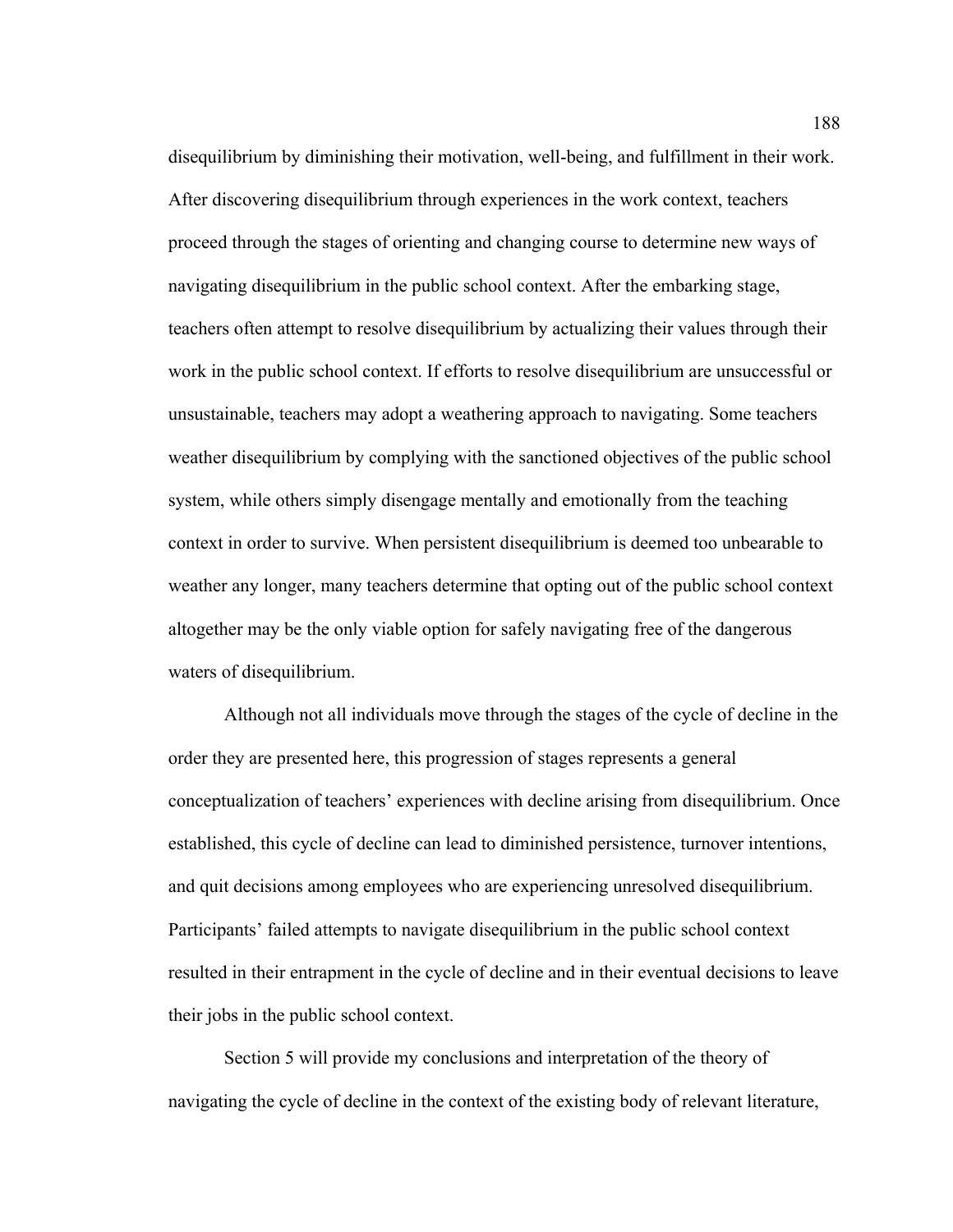followed by a discussion of the theory's implications for social change, recommendations for action, and recommendations for further study. Section 5 will conclude with my personal reflection on the research experience and the resulting conceptual theory of navigating the cycle of decline.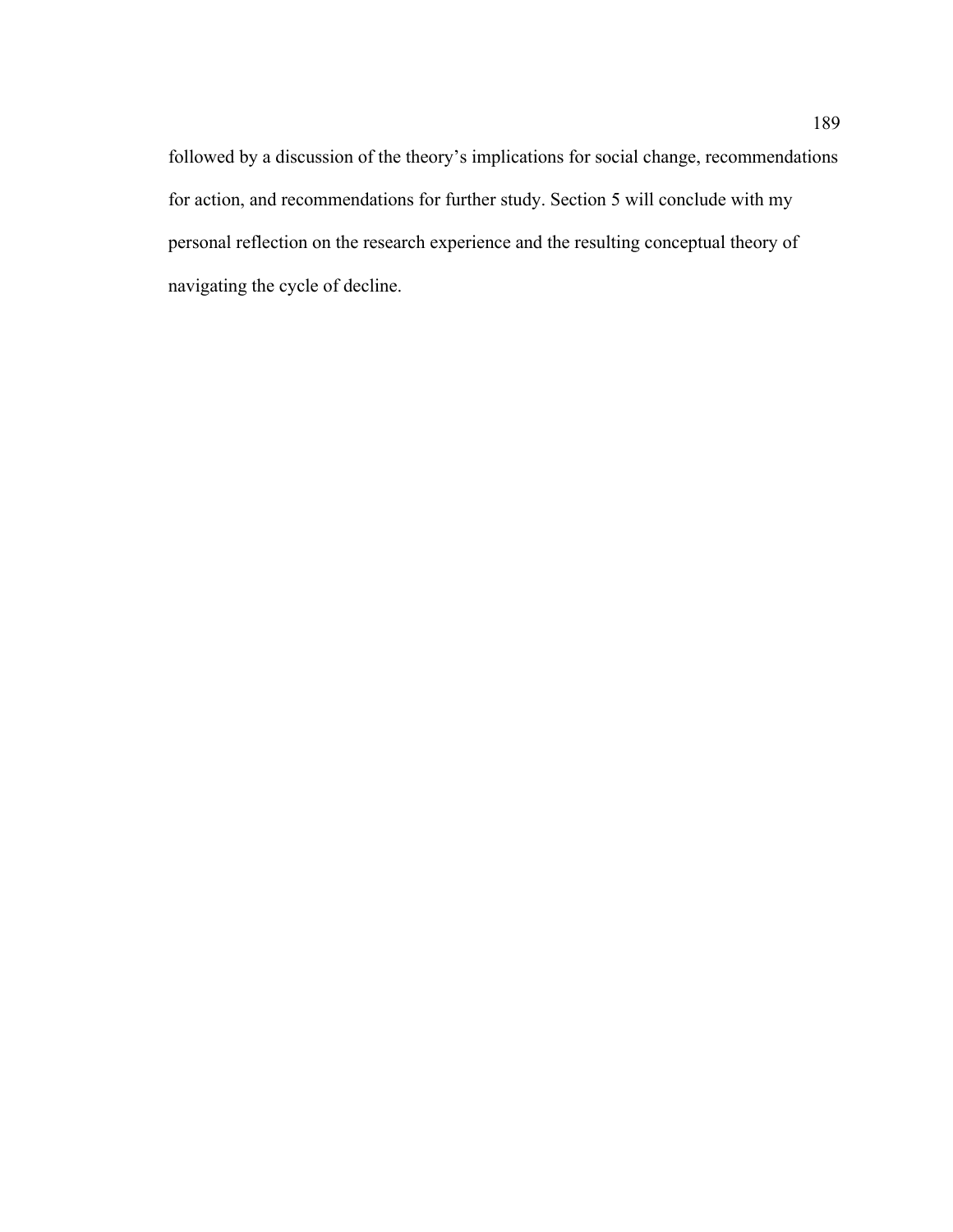Section 5: Implications and Recommendations for Further Study

# **Overview**

The purpose of this GT study was to generate a relevant, useful theory that accounted for underlying conceptual patterns in the experiences of former Georgia public school teachers. Continuing research on the circumstances and behaviors that contribute to teachers' decisions to leave public education is critical to fully understanding and ultimately minimizing the negative impact of teacher turnover in Georgia's public schools. The current study's GT of navigating the cycle of decline can help satisfy the urgent need for relevant and applicable scholarly research in education as a foundation for positive change. The theory of navigating the cycle of decline provides a conceptual framework for understanding and discussing the experiences of teachers who ultimately choose to leave public education.

The study used classic GT methodology to produce the theory of navigating the cycle of decline through constant comparative analysis of participant data. The study's final product conceptualizes former Georgia teachers' attempts to navigate the cycle of decline in the public school context. In navigating, teachers perceived, made sense of, and attempted to cope with disequilibrium, an internal sense of functional imbalance indicated by diminished motivation, well-being, and fulfillment. Navigating is comprised of three steps: encountering, orienting, and changing course. In encountering, teachers encounter devaluing and undermining experiences in the school context that give rise to concerns about authenticity and support in the workplace. During orienting, teachers attempt to work through the disorientation and tension that arise from experiences in the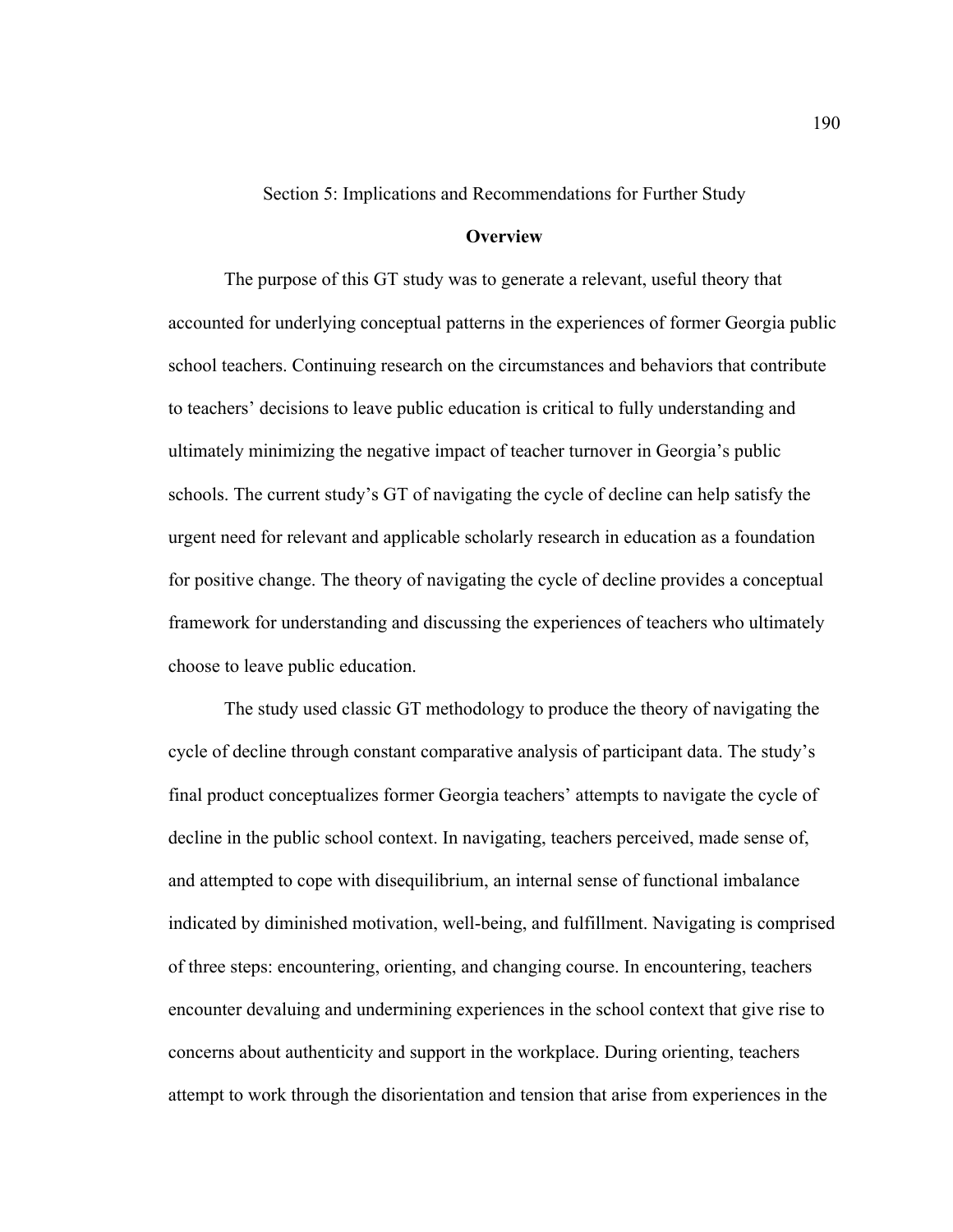encountering stage by reframing their understandings of the teaching context, taking stock of the impact of disequilibrium on their functionality, and then making projections about the authenticity and support they can expect in the work context in the future. In changing course, teachers select or adopt new courses of action that they perceive to be potentially viable means of managing disequilibrium based on their expectations for the work context and current level of functionality. Changing course entails moving to a different stage in the cycle of decline. This process of navigating occurs cyclically throughout many teachers' careers.

As they navigate, some teachers progress through the four stages of the cycle of decline: embarking, resolving, weathering, and opting out. Each stage is defined by a specific motivational orientation and objectives. At the outset of the embarking stage, teachers have not yet begun to experience disequilibrium in the teaching context; however, navigating is initiated as teachers begin to encounter devaluing and undermining experiences in relation to their work in the public school context. Resolving is often the next stage of the cycle of decline, in which teachers attempt to resolve disequilibrium by addressing their underlying concerns about the authenticity of their work. Resolving behaviors are autonomously motivated; teachers in the resolving stage are attempting to teach authentically in ways that align with their personal values for teaching. When disequilibrium persists and concerns about authenticity and support remain unresolved, weathering generally follows resolving as the next stage in the cycle of decline. In weathering, teachers simply attempt to endure concerns about authenticity and support by complying with or disengaging from the work context. When weathering proves to be an ineffective course of action for mitigating disequilibrium, many teachers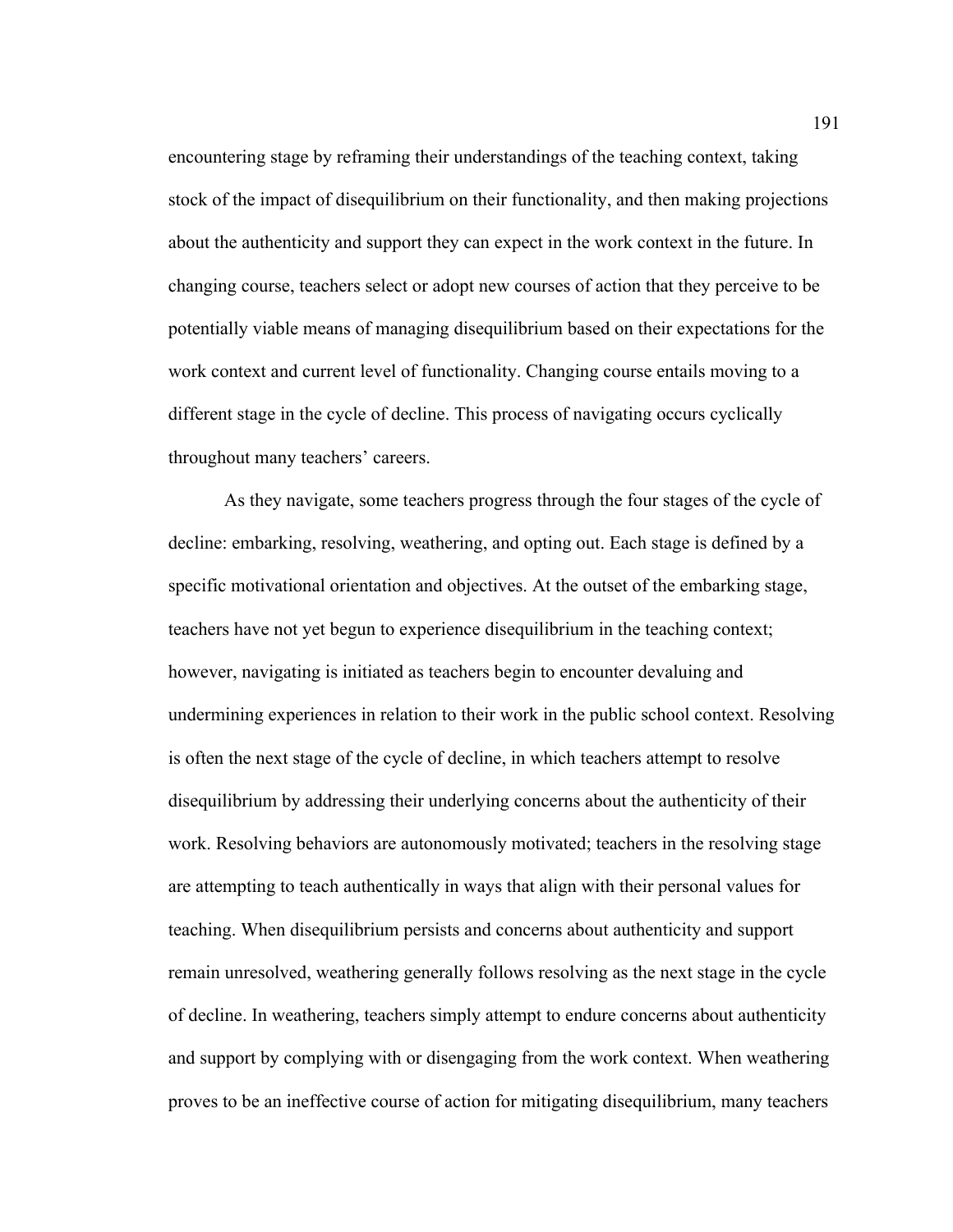enter the final stage in the cycle of decline: opting out. Opting out of the public school context occurs when teachers perceive that their concerns about authenticity and support in the work context cannot be resolved sustainably or that their diminished functionality prevents them from effectively coping with the demands of the public school context. This progression through the various stages of the cycle of decline provides a conceptualization of the process through which public school teachers become leavers.

#### **Interpretation of Findings**

The study's final theory is grounded in the lived experiences of former public school teachers. Data were gathered through open-ended interviews that were initiated with the following grand tour prompt: "Tell me about your experiences as a public school teacher." In place of preconceived guiding research questions, this broad prompt captured the study's initial area of interest and allowed participants to select relevant topics that were of the most interest and concern from their perspectives. This groundedness and the careful application of the GT procedure of constant comparative analysis allow me to confidently present several key conclusions for consideration.

First, the theory of navigating the cycle of decline reveals a clear link between disequilibrium, which arises from concerns about authenticity and support, and the trend of decline that many teachers experience as they work in public schools. The study suggests that teachers need to do authentic, meaningful work that is aligned with their student-centered values for teaching. They need to have adequate support for exercising their professional autonomy, demonstrating and developing competence, and cultivating meaningful, positive relationships with colleagues, students, administrators, and parents. When these needs for authenticity and support are met, teachers are more likely to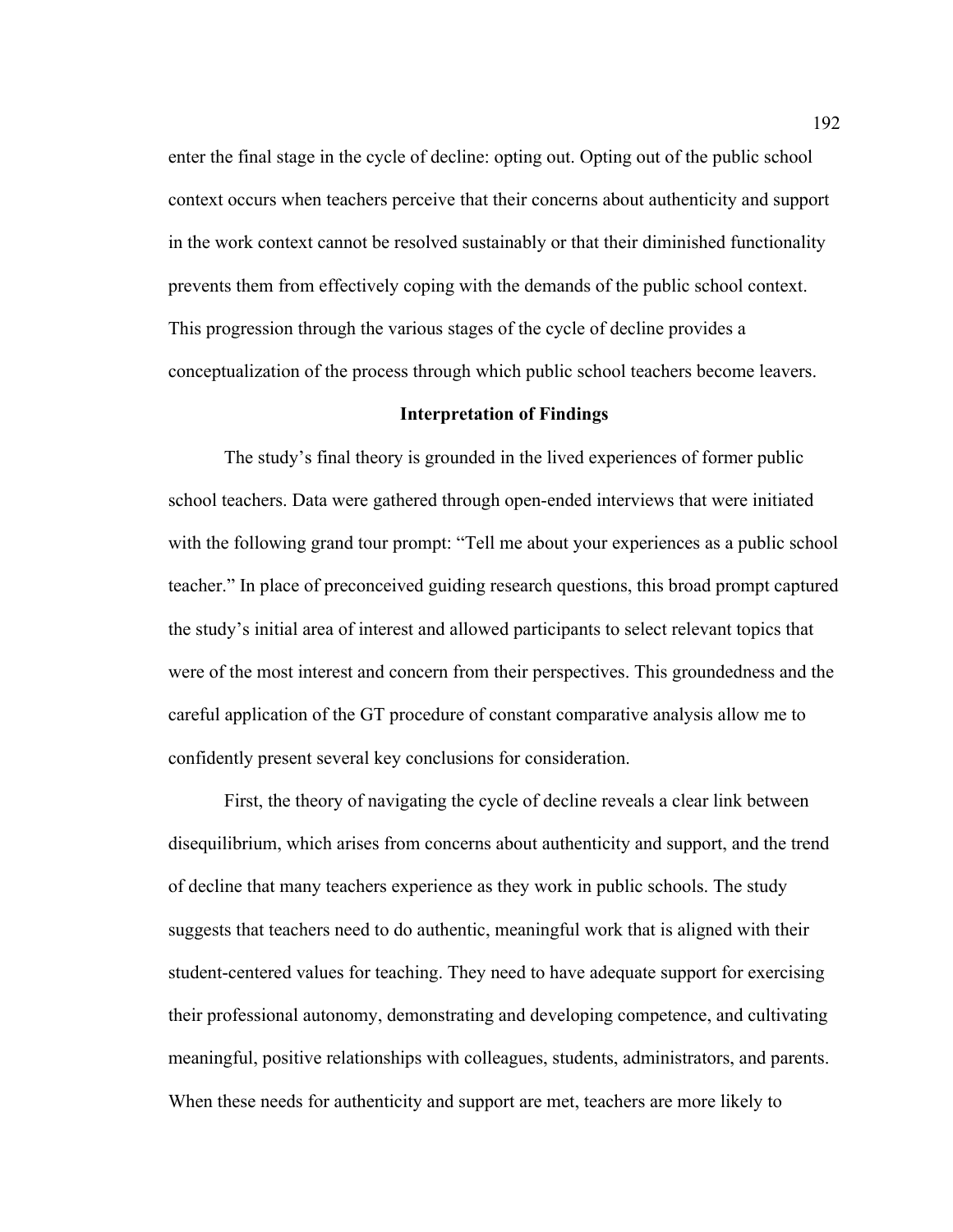experience and maintain functional equilibrium, a state that allows them to consistently rise to the challenges of teaching in public schools with resilience and confidence.

The link between disequilibrium and decline is specifically related to teachers' functionality in terms of motivation, well-being, and fulfillment. Numerous studies have substantiated clear links between authenticity (value congruence) and positive outcomes like optimal functioning (Ren, 2010; Supeli & Creed, 2014), autonomous motivation (Dahlgaard-Park, 2012; Parks & Guay, 2012; Suar & Khuntia, 2010), well-being (Kinsler, 2014; Peachey & Bruening, 2012; Vveinhardt & Gulbovaite, 2013), and job satisfaction (Bao et al., 2013; Kanchana, 2013). The same holds true for the link between positive outcomes and adequate support for psychological needs (Ryan & Deci, 2000b; Skaalvik & Skaalvik, 2014; Wang & Liu, 2008). When teachers' basic needs go unsatisfied, however, teachers begin to experience disequilibrium. Because of the struggles, stress, and tension that accompany unresolved disequilibrium, teachers can become less capable of sustaining their efforts to successfully manage their myriad responsibilities over time.

If teachers can resolve their concerns about authenticity and support and find ways within the public school context to meet their basic needs, then they can rally from their encounters with disequilibrium and recover their lost functionality. Unfortunately, in cases where teachers' concerns about the authenticity of their work or the level of support they receive in the public school context cannot be resolved, disequilibrium persists and functionality is continually diminished over time, making it more and more difficult for teachers to reestablish equilibrium, especially in light of their waning motivation, compromised well-being, and dwindling fulfillment. Declining functionality tends to be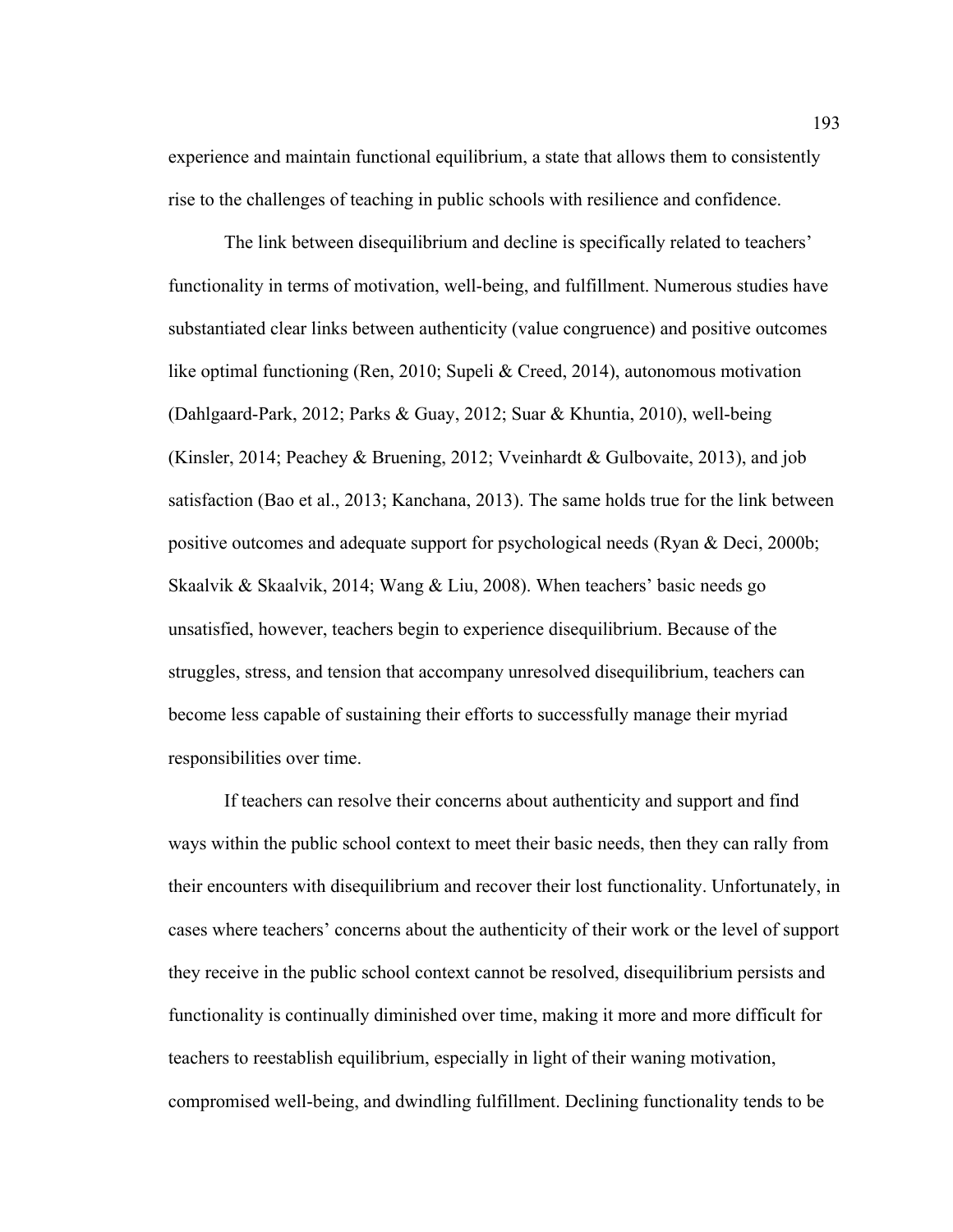the deciding factor in many teachers' progression through the stages of the cycle of decline, moving them from more motivated, positive, and fulfilling behaviors, such as those associated with the embarking and resolving stages, toward the less motivated, less healthy, and less fulfilling behaviors related to the weathering stage. When teachers become trapped in decline, they may soon discover that their persistence and commitment to teaching in public schools are in decline, as well, which often leads them into the final stage of the cycle of decline: opting out.

Another conclusion afforded by the current study's theory is that teachers who are sincerely committed to their student-centered values for teaching may be at special risk of succumbing to attrition from public schools. Participant 9 reflected,

The teachers that care the most are the ones that burn themselves up. They're the ones that take it personally. Those are the best teachers and those are the ones that

find it the hardest to accept the fact that there are so many challenges.

Buchanan (2012) echoes this sentiment that passionate teachers are prone to attrition, saying, "Ironically, these ex-teachers' enthusiastic, idealistic, star-crossed love of teaching might have been the root of their downfall" (p. 214). The current study indicated that teachers who are intensely committed to actualizing their values in public schools risk taking a hard fall after encountering devaluing experiences in their work. Teachers' values have an authentic, intrinsic authority that many aspects of the public school system, such as bottom-line reform initiatives and other imposed changes, do not (McCrickerd, 2012; Mitchell et al., 2012; Santoro & Morehouse, 2011). The greater discrepancy between a teacher's values and the expectations and demands of the teaching context, the more likely it is that the teacher will experience the apprehension, instability,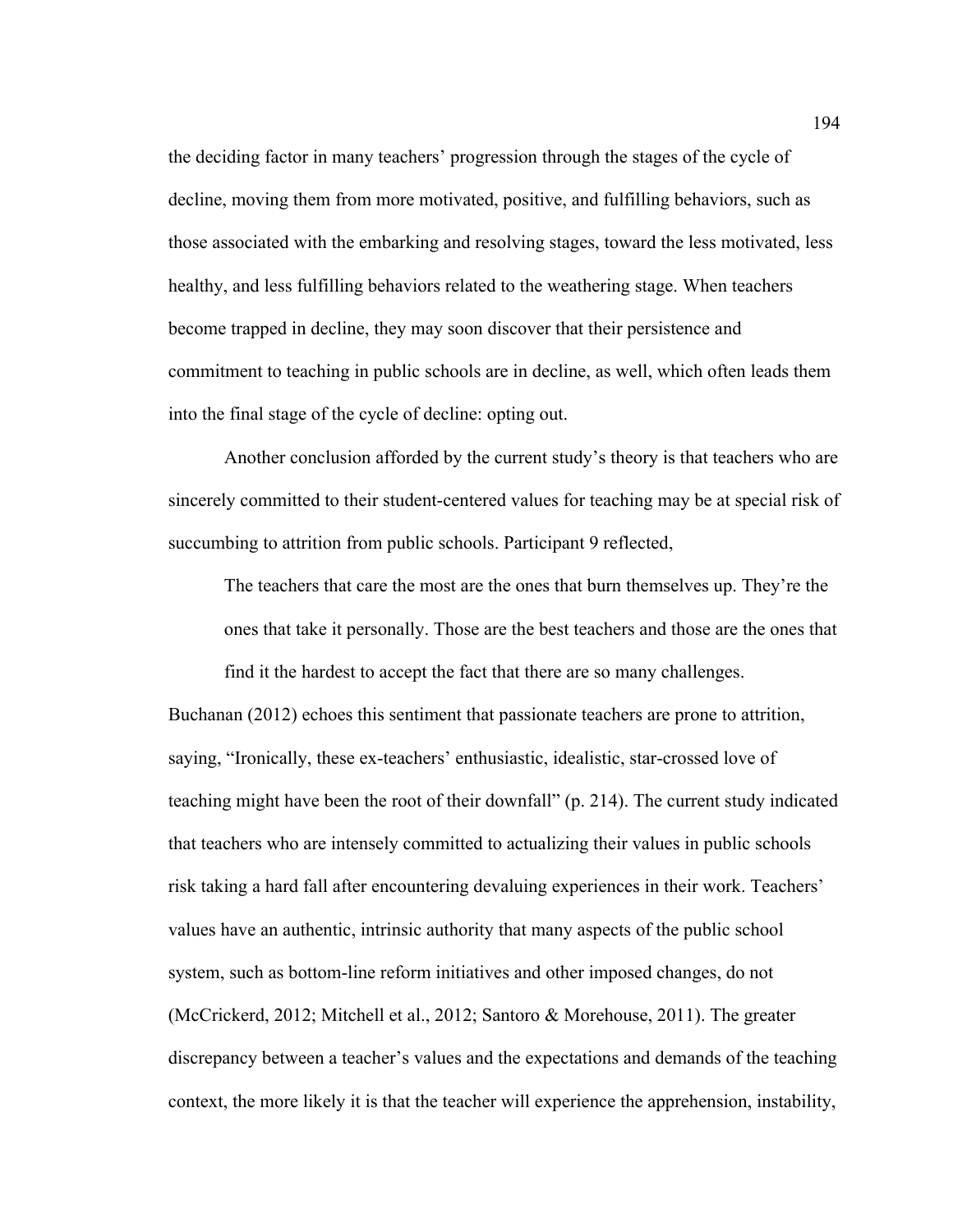and duress that characterize disequilibrium. Unfortunately, many of the seemingly lessauthentic aspects of public education are related to factors outside of teachers' control (Kuhn, 2014; Kukla-Acevedo, 2009; Stone et al., 2009; Swanson & Huff, 2010). Upon perceiving that many of their most troubling concerns about public education are outside the realm of their influence, teachers who are deeply committed to upholding their intrinsic values for teaching in the public school context may be at risk of becoming leavers. To some, resigning may simply present the most practical approach to casting off the burden of disequilibrium in public schools.

Third, the theory of navigating the cycle of decline suggests that the further decline progresses, the more difficult recovering from decline becomes. Early in the cycle of decline, in the resolving stage for instance, teachers are generally still autonomously motivated to teach as they seek ways to work authentically and sustainably in the public school context. At this early stage, the impact of disequilibrium is likely to have only minimally diminished their psychological well-being and they still anticipate that they will find ways to do fulfilling and meaningful work. At this stage, resolving disequilibrium and recovering from decline is possible with adequate intervention and support to help teachers resolve their concerns about the authenticity of their work. However, once teachers abandon their autonomous efforts to resolve disequilibrium in favor of more passive tactics such as complying and disengaging in the weathering stage, redressing the damage inflicted upon teachers' motivation, well-being, and fulfillment and restoring their hopes for doing authentic work may require more extensive intervention and greater levels of support.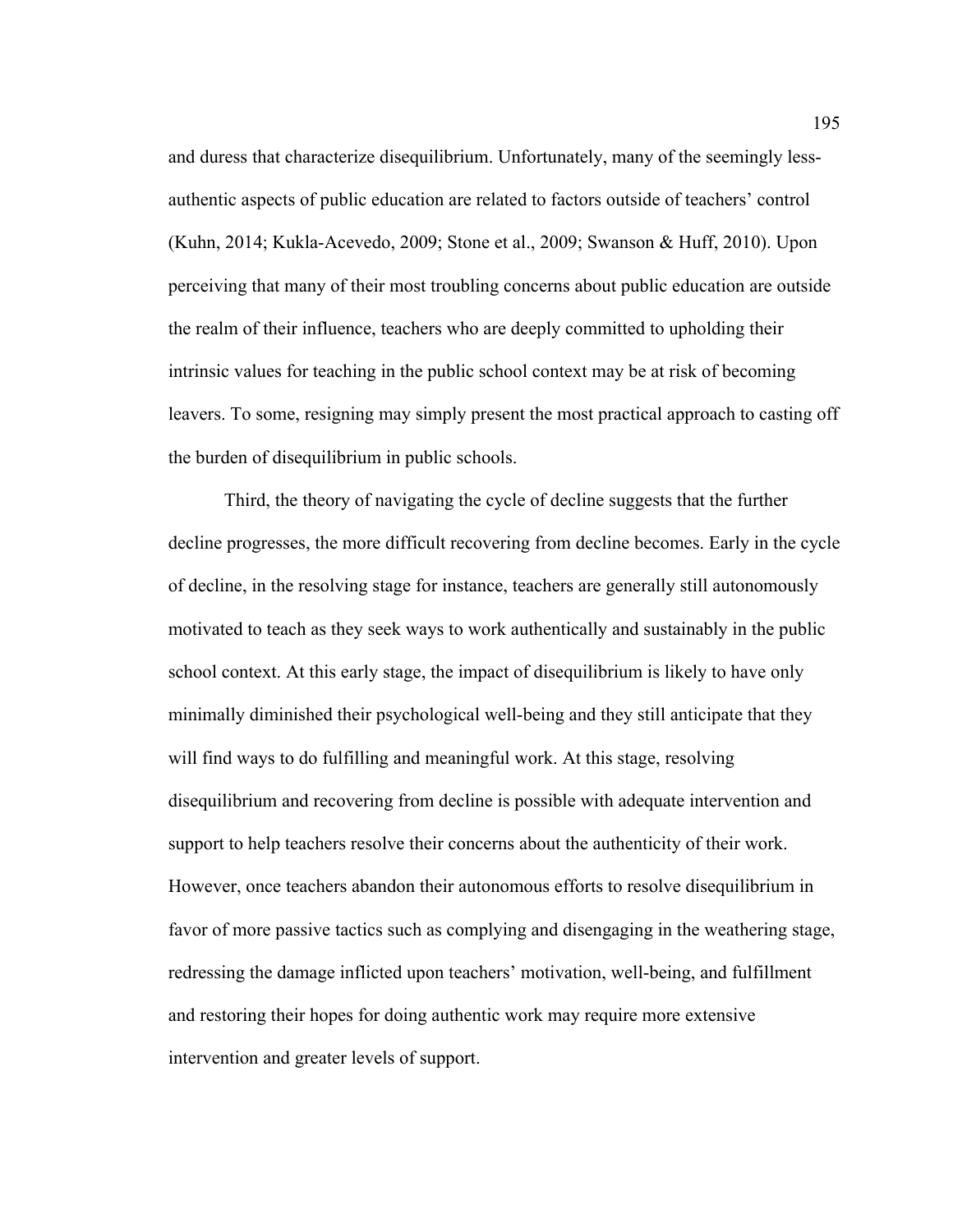One reason that decline can become harder to combat as it progresses may be that diminished functionality increases teachers' needs for support. As functionality declines because of unresolved disequilibrium, challenges that previously seemed stimulating and exciting may begin to seem uninteresting or even threatening; workloads that previously seemed manageable may represent hopeless endeavors for teachers who are experiencing unresolved disequilibrium. In this compromised state, teachers need additional support and decreased demands to allow them to recover from the impact of disequilibrium. Unfortunately, many teachers do not receive the support they need in the public school context and therefore begin to fail, which further perpetuates the cycle of decline. Several studies have noted that failure begets further failure, just as decline perpetuates further decline (Benabou, 2002; Swanson & Huff, 2010). As they grow less motivated, less healthy, and less fulfilled, teachers are often left to contend with seemingly overwhelming challenges in the public school context with little or no support. Eventually, teachers who are in decline and foresee no improvement in their prospects for recovery or support may feel as if they have no choice but to leave the public school context altogether to escape the cycle of decline and find relief from their continual struggles with disequilibrium.

Fourth, the current study's data yielded numerous instances where former teachers encountered circumstances that impacted their sense of autonomy or competence, but the third psychological need, relatedness, held a much less prominent place in the data. After careful analysis of the data, I propose that many of the participants may have had very little positive social interaction with others in their public school positions. Collaboration, friendship, supportive colleagues, and other evidence of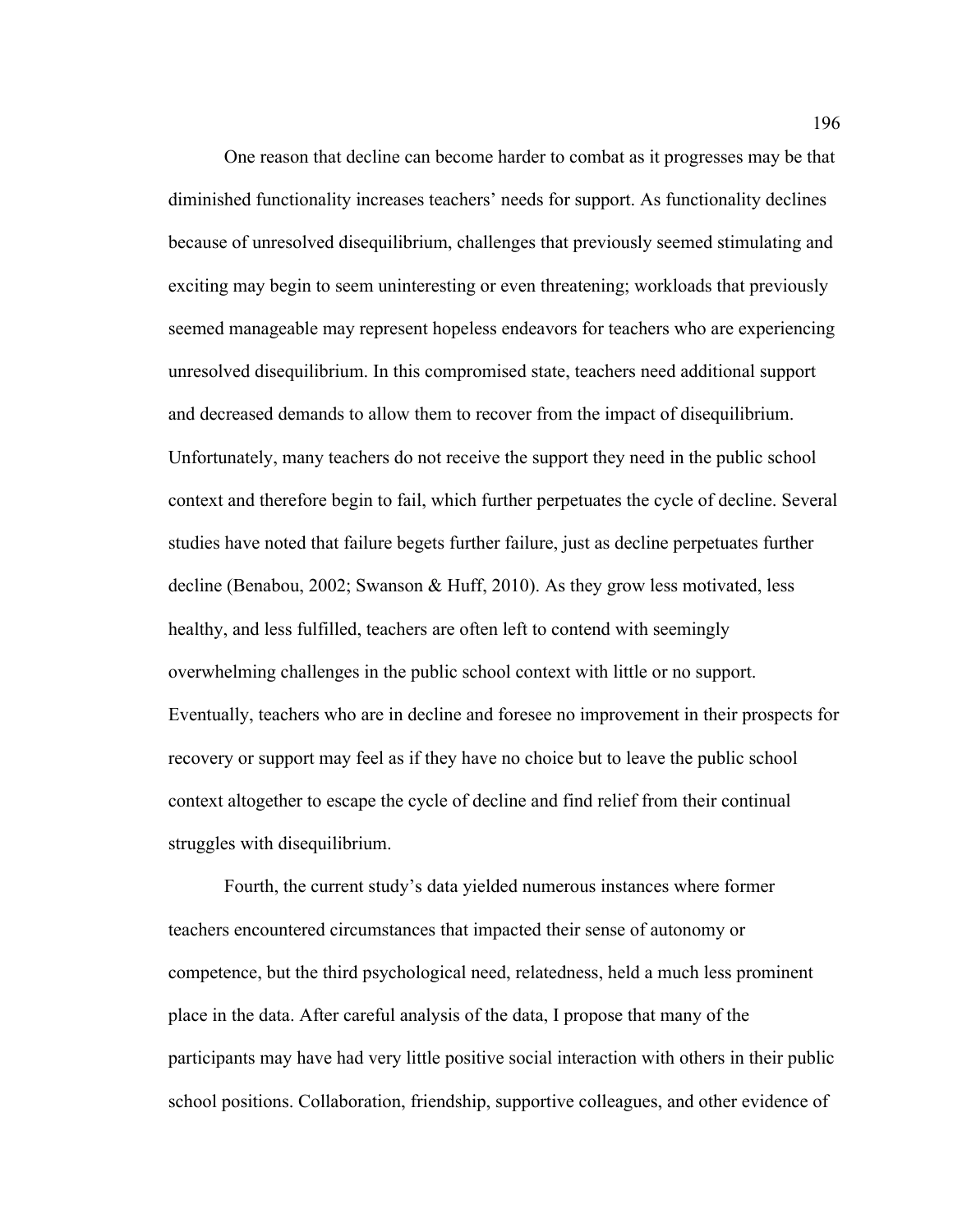fulfilled relatedness needs were mentioned very rarely in the data. Although participants did not often specifically mention the impact of unfulfilled relatedness needs, it is possible that they may not have realized their relatedness needs were going unmet. A lack of support for relatedness is problematic because interpersonal support that is integral to meaning making processes. Conklin (2012) explained that "the world of meaning is created through talk, action, and image" (p. 302) and many of these teachers may have been unable to actualize this meaning-making domain because of their isolation and diminished functionality. Since high levels of demand tend to isolate teachers by limiting opportunities for collaboration or camaraderie (Pucella, 2011), participant data hinted at a considerable lack of social support in the public school context. A lack of social support from working in circumstances that undermine relatedness may be closely related to participants' tendency toward decline.

# **Implications for Social Change**

The primary purpose of the current study was to generate a theory that is useful in supporting positive social change in the field of education, so it is not surprising that the theory of navigating the cycle of decline has strong implications for social change at both the local and professional levels.

As the product of a GT study, the theory of navigating the cycle of decline is designed to "make sense and be understandable to the people working in the substantive area" (Glaser & Strauss, 1967, pp. 239-240). The appeal of a GT study is that it can be understood and used by stakeholders in Georgia's public school system to address local problems by providing "relevant conceptual and perceptual empowerment over the continual resolving of their concerns" (Glaser, 1998, p. 8). The cycle of decline is a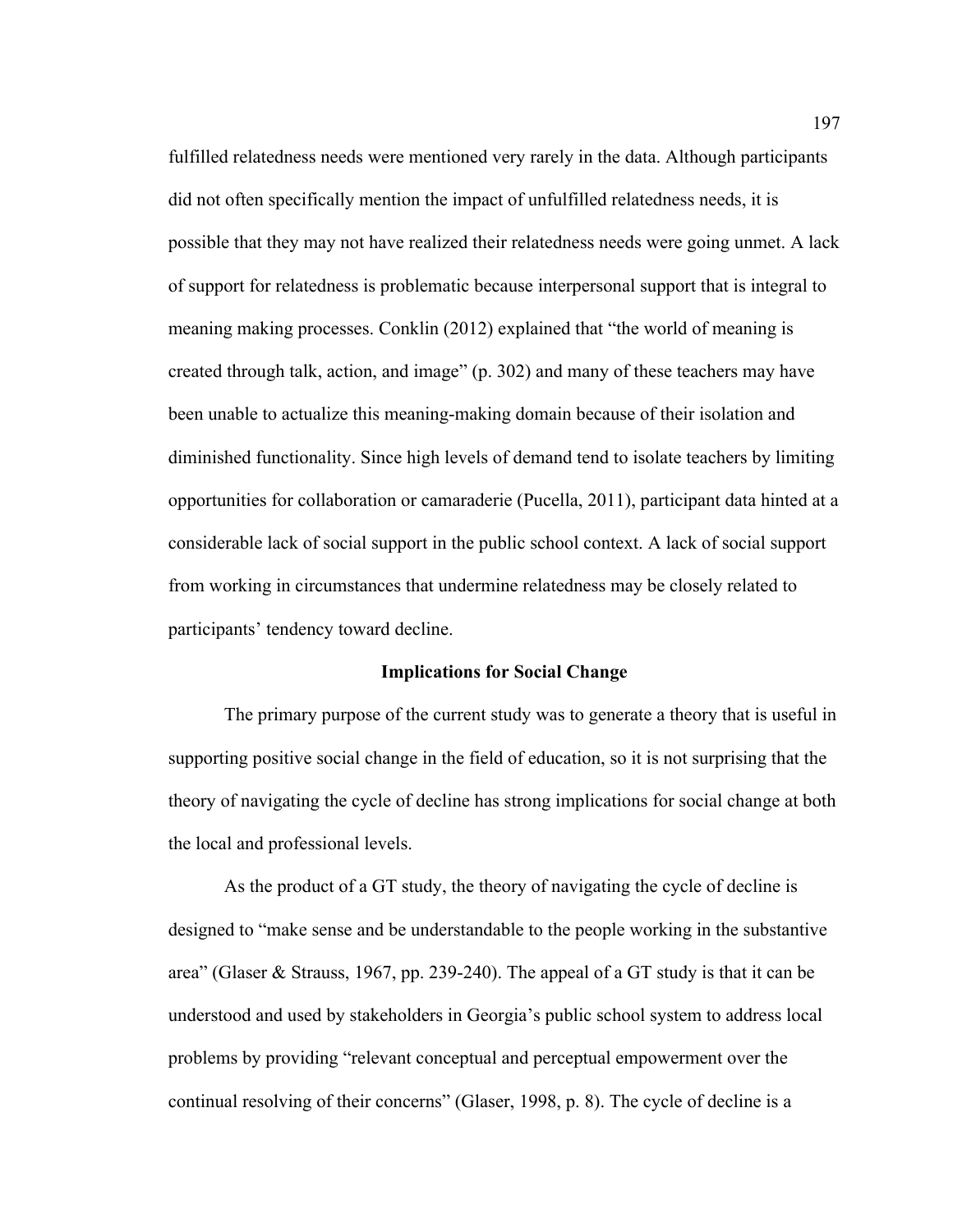daunting but reversible trend. The current study revealed that teachers leave their public school jobs because their operational functionality is compromised from the impact of unresolved disequilibrium, which fuels the cycle of decline. By acknowledging and responding to the tell-tale signs of this degenerative cycle, stakeholders on the local level in public education can help to arrest decline, resolve disequilibrium, and retain experienced teachers who care deeply about serving students well. By helping to combat teacher attrition, applying the theory of navigating the cycle of decline may be useful in supporting public schools' efforts to bolster student performance and achievement (AEE, 2005; Davidson, 2007; Guarino et al., 2006; NCTAF, 2010; Truscott et al., 2012) and may even contribute to the resolution of other problems that are related to high teacher turnover.

On a professional level, this GT's theory can potentially contribute to the development of practices and policies designed to increase teacher retention in public schools across the nation (Cherubini, 2008; Glaser, 2011). Although the theory of navigating the cycle of decline is grounded in data collected through interviews with former Georgia public school teachers, it is comprised of concepts relating to general patterns of human behavior, rather than specific substantive details that bind it to its context of origin. The conceptual nature of the theory expands its reach to address the conceptual import of teachers' experiences in the broader context of public education (Glaser, 1978, 1992, 1998, 2011). The theory of navigating the cycle of decline can help education stakeholders perceive the complex interconnectedness among the institutions and individuals that comprise the public education system in the broadest sense.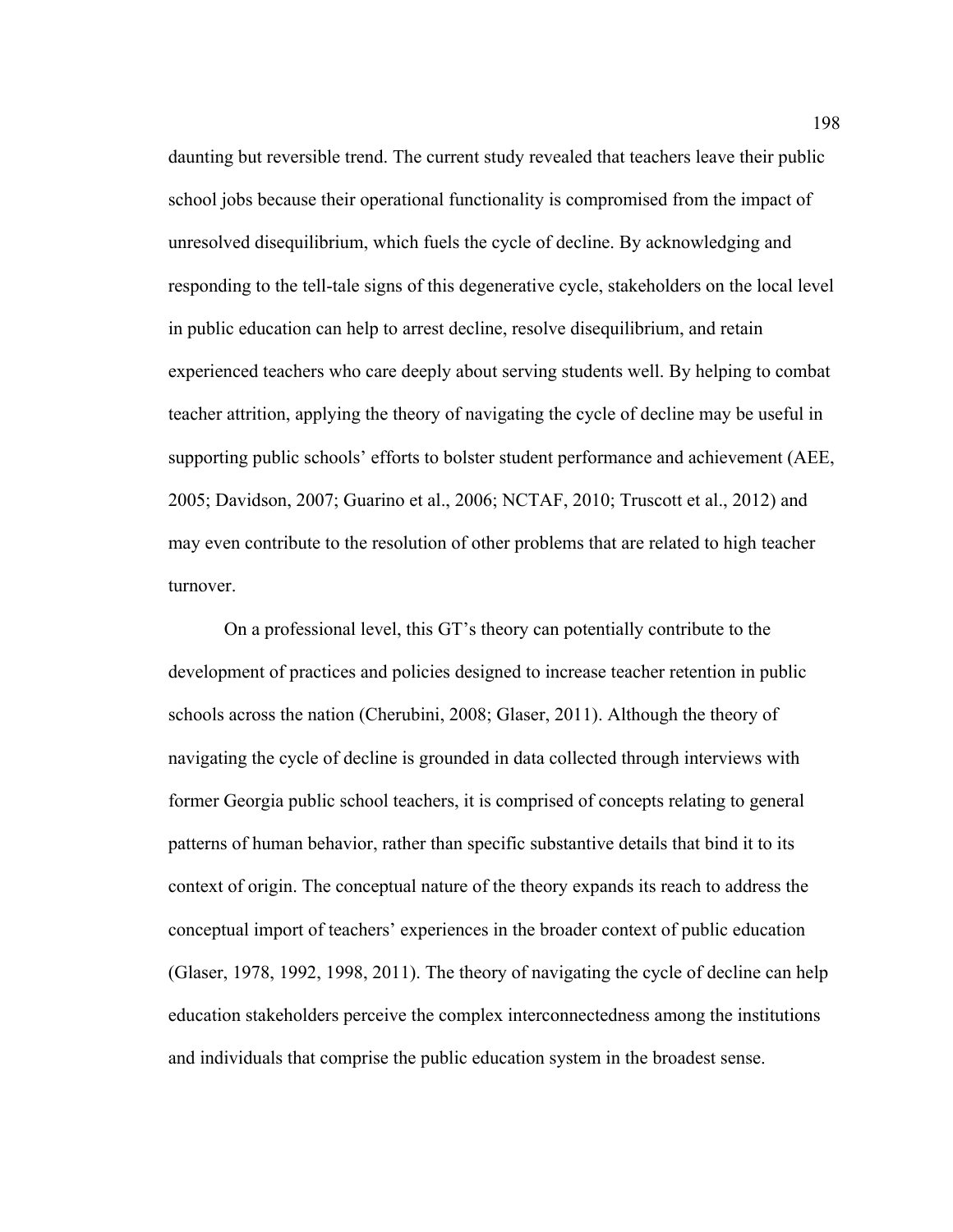# **Recommendations for Action**

I have several recommendations for the practical application of the theory of navigating the cycle of decline in the context of public education. By identifying teachers who are in decline, providing opportunities for authenticity and support for basic psychological needs, and intervening early to help resolve teachers' concerns, education stakeholders and policymakers can use the theory of navigating the cycle of decline to address some of the underlying problems in education that have been shown to lead to early teacher attrition.

First, applying grounded action (GA) would create an opportunity to develop a grounded action plan for utilizing and extending the current study's theory in the public school context. The theory of navigating the cycle of decline could be "applied to a specific problem or issue, as discovered during the research process, thereby generating an operational theory" that explains what needs to be done in the social context (Simmons, 2006, p. 488). An action plan could then be developed for implementing this operational theory. The action plan is concerned with the actual circumstances, time, power, and other resources necessary to operationalize the theory and "provides an opportunity for making informed decisions about how to practically and systematically achieve constructive outcomes" (Simmons, 2006, p. 488). Next, action is taken to implement the action plan; this action "constitutes an empirical test of the explanatory and operational theory" (Simmons, 2006, p. 488). Finally, transformative learning is instituted as an ongoing practice in GA because "actions produce changes in systems that, in turn, produce new and/or unexpected outcomes" (Simmons, 2006, p. 488). GA is a responsible and powerful approach to implementing a GT such as the theory of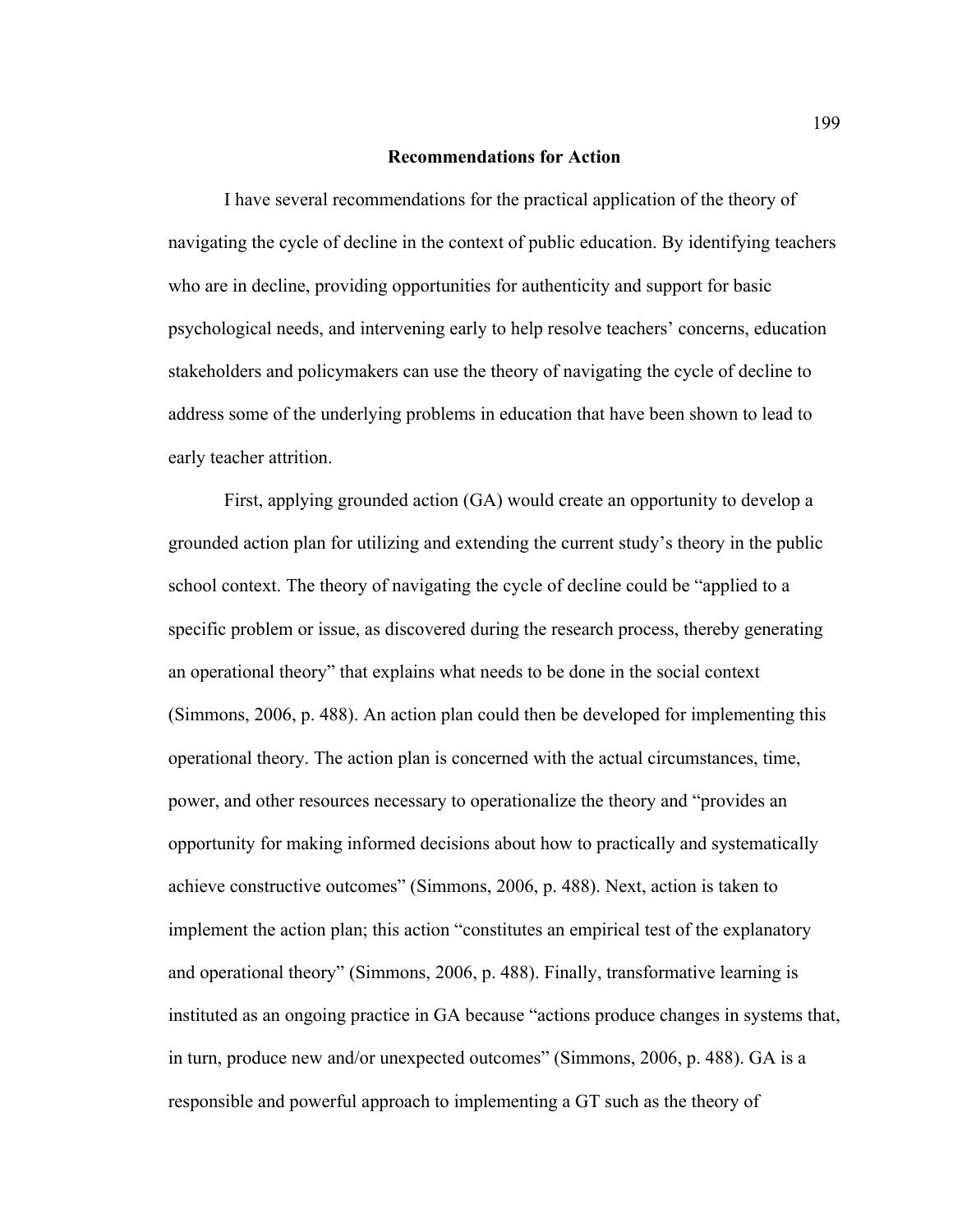navigating the cycle of decline in the context of the public school system. GA recognizes the importance of acknowledging the impact of an intervention and takes advantage of the opportunity to monitor the consequences and benefits that arise through reform. This extension of the GT methodology can provide a powerful bridge between theory and practice in education that can lay the foundation for meaningful social change in public schools.

Although the practical application of the theory of navigating the cycle of decline would be thoroughly explored in the grounded action process, there are several straightforward possibilities for application suggested by the theory itself. For instance, the theory of navigating the cycle of decline could be used as a diagnostic tool for identifying teachers who are at risk of succumbing to the cycle of decline. By considering teachers' levels of autonomous motivation, well-being, and fulfillment, administrators, policymakers, and even teachers themselves might be able to better assess the impact of working in unresolved disequilibrium upon functionality in the public school context. As a roadmap to the various stages of decline in public school teaching, the theory of navigating the cycle of decline can help teachers better understand their experiences in the public school context in terms of their impact on functionality. More importantly, understanding the conceptual contributors to the cycle of decline, such as perceived inauthenticity and inadequate support for basic psychological needs, may be able to help teachers identify resourceful ways to meet their own needs for authenticity and support.

The third recommendation is that education stakeholders seek ways to identify and address teachers' concerns about authenticity in public education. One possible method for identifying potentially inauthentic aspects of public education would be by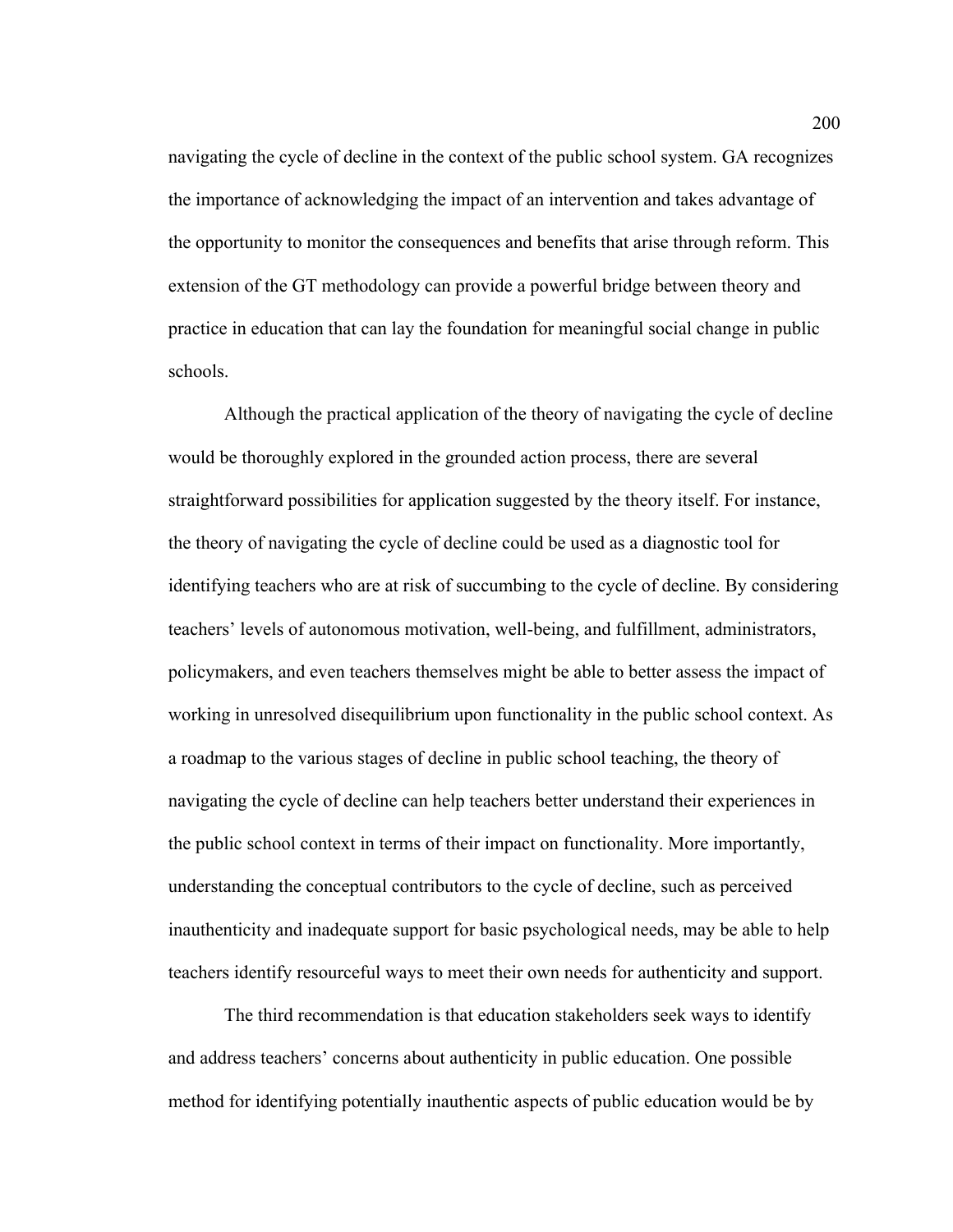gaining a clearer understanding of teachers' core values for teaching and the impact of these values upon teaching beliefs and practice. This strategy could provide schools and education systems with information that will allow them to guard against inherently inauthentic influences in education, while seeking ways to promote authentic teaching opportunities within the parameters of the public school context. Several attrition studies have suggested that stakeholders use value surveys or diagnostics to assess employees' personal values so they can better align organizational practices with these values (Bao et al., 2013; Ilangovan & Durdoss, 2009).

Another recommendation for action would be that stakeholders in public education seek out ways to identify and address teachers' concerns about support. Since teachers' needs for support in the work context can vary based on their level of motivation, well-being, and fulfillment, teachers may perceive an increasing lack of support as their functionality declines, even if the degree of demand in the work context stays the same. Unresolved concerns about support can cause teachers to perceive their efforts to function effectively in the work context as increasingly difficult to sustain; as a result, many teachers may begin to adopt less effective and less functional ways of coping with the demands and responsibilities of their jobs, as is indicated by the stages of the cycle of decline. According to Brien et al. (2012), "The needs of teachers must be taken into account in order to ensure that they have the psychological tools necessary to perform adequately without being overwhelmed by the demands and stressors particular to the scholastic environment" (Brien et al., 2012, p. 288). The current study's concept of the cycle of decline can help education stakeholders understand the relationship between functionality and perceived need for support, thereby improving the likelihood that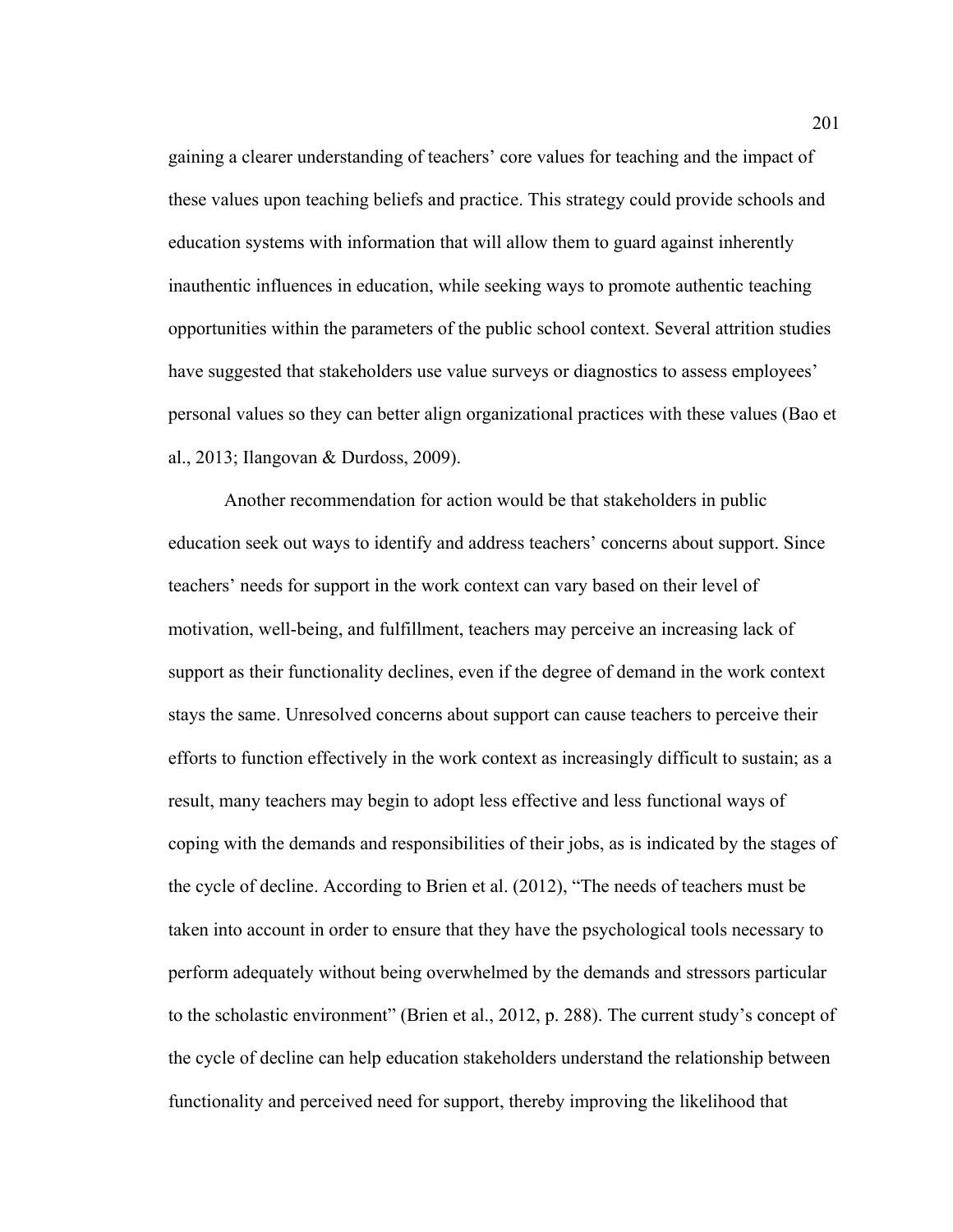increased support can be provided to those teachers who are suffering from decline. Bao et al. (2013) recommended that organizations address employees' concerns about support by attempting to reduce sources of work-related stress and by adjusting work conditions to entail less demand and increased support. Roffey (2012) suggested that, "teacher resilience might be enhanced by specific actions that promote positive feelings of belonging, respect, value, and trust" (p. 8). If policy makers and administrators could design policy and procedures that are intentionally respectful of teachers' limited time and energy and supportive of teachers' needs for autonomy, competence, and relatedness, then teachers might be less likely to suffer from unresolved concerns about support and, thereby, less likely to lapse into the cycle of decline. Further, support-centered policymaking and school management strategies might allow teachers who have been in decline to recover and ultimately be retained.

Because disequilibrium can become more difficult to resolve the longer it persists, the final recommendation for action is that education stakeholders find ways to intervene early in teachers' careers, before the cycle of decline advances and teachers' functionality in terms of motivation, well-being, and fulfillment becomes too diminished. Decreased functionality raises needs for support, so the further the cycle of decline advances, the more support teachers are likely to need to recover from the impact of unresolved disequilibrium. Understanding the nature of decline may help public school administrators and policymakers to provide additional support to teachers at every stage of the cycle of decline as teachers struggle to resolve their concerns and overcome disequilibrium. If teachers who are experiencing decline are provided with support interventions that bolster autonomous motivation, well-being, and fulfillment, they may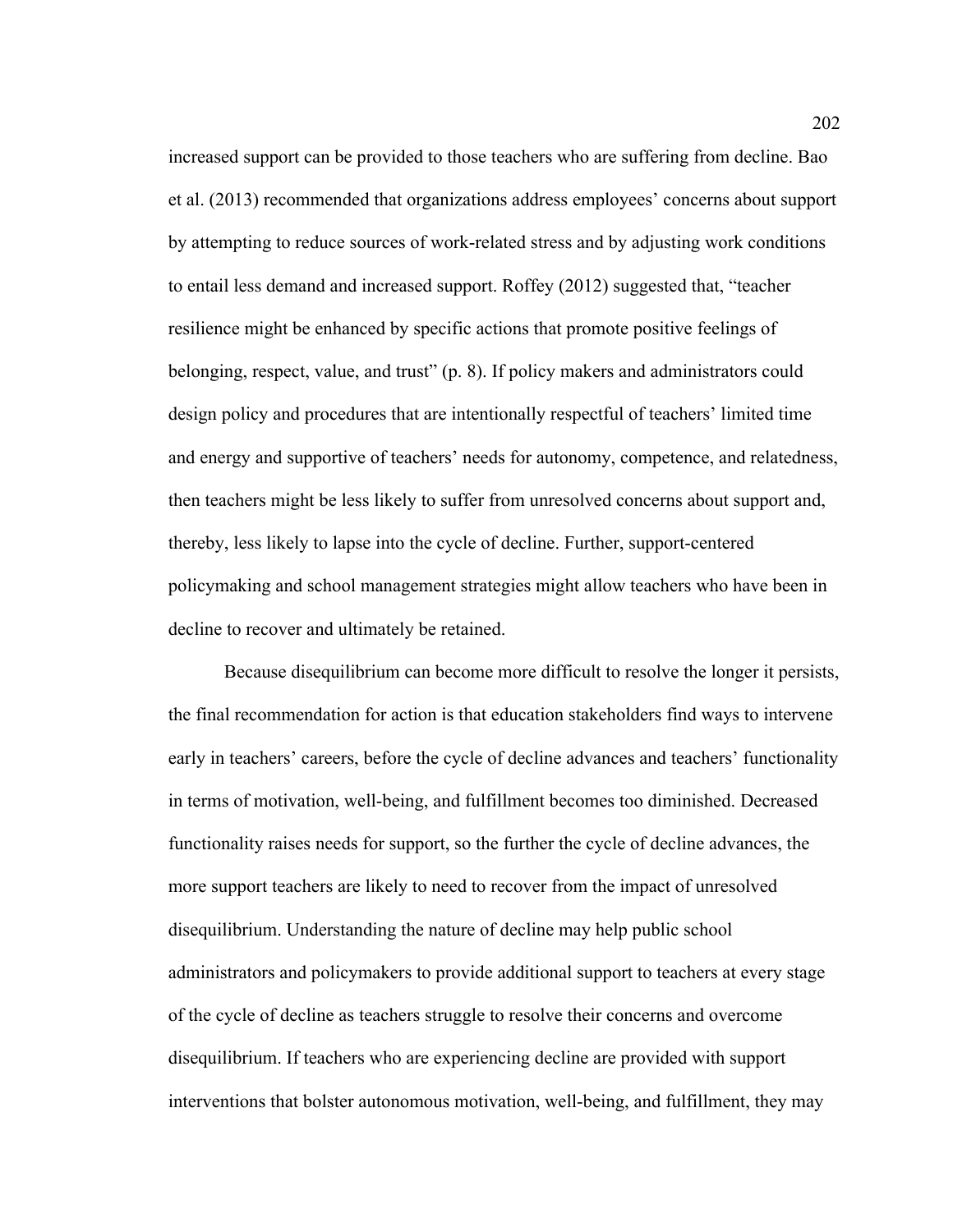be able to overcome their struggle with decline and be retained in the public school system, instead of simply enduring their frustrating circumstances or opting out.

#### **Recommendations for Further Study**

The current study's limitations and delimitations, combined with the potential of the theory of navigating the cycle of decline to inform positive social change in education, give rise to several key recommendations for further study.

First, the current study revealed that, using modern social networking platforms such as Facebook and LinkedIn, a long-neglected population of former teachers may be more accessible for education research than in the past. To date, former teachers have been the focus of very little scholarly education research, perhaps because they are unaffiliated with any particular organization, which may have made them difficult to locate and recruit. However, the advent and widespread use of social networking technology has provided an unexpected avenue for reaching out to and learning from this population. For this reason, I recommend that education researchers conduct additional studies using new avenues and technologies for sampling former teachers to garner the benefit of the rich data that can be provided by the members of public education's lost workforce.

Second, the current GT study's delimitation to former public school teachers could be broadened in future research endeavors to include teachers who are still employed in public education. Examining the various conceptual components of the theory among a population of educators that is still experiencing the influence of the public school context would provide a more complete picture of the cycle of decline. Such a study would make the existing theory more useful and complete by exploring how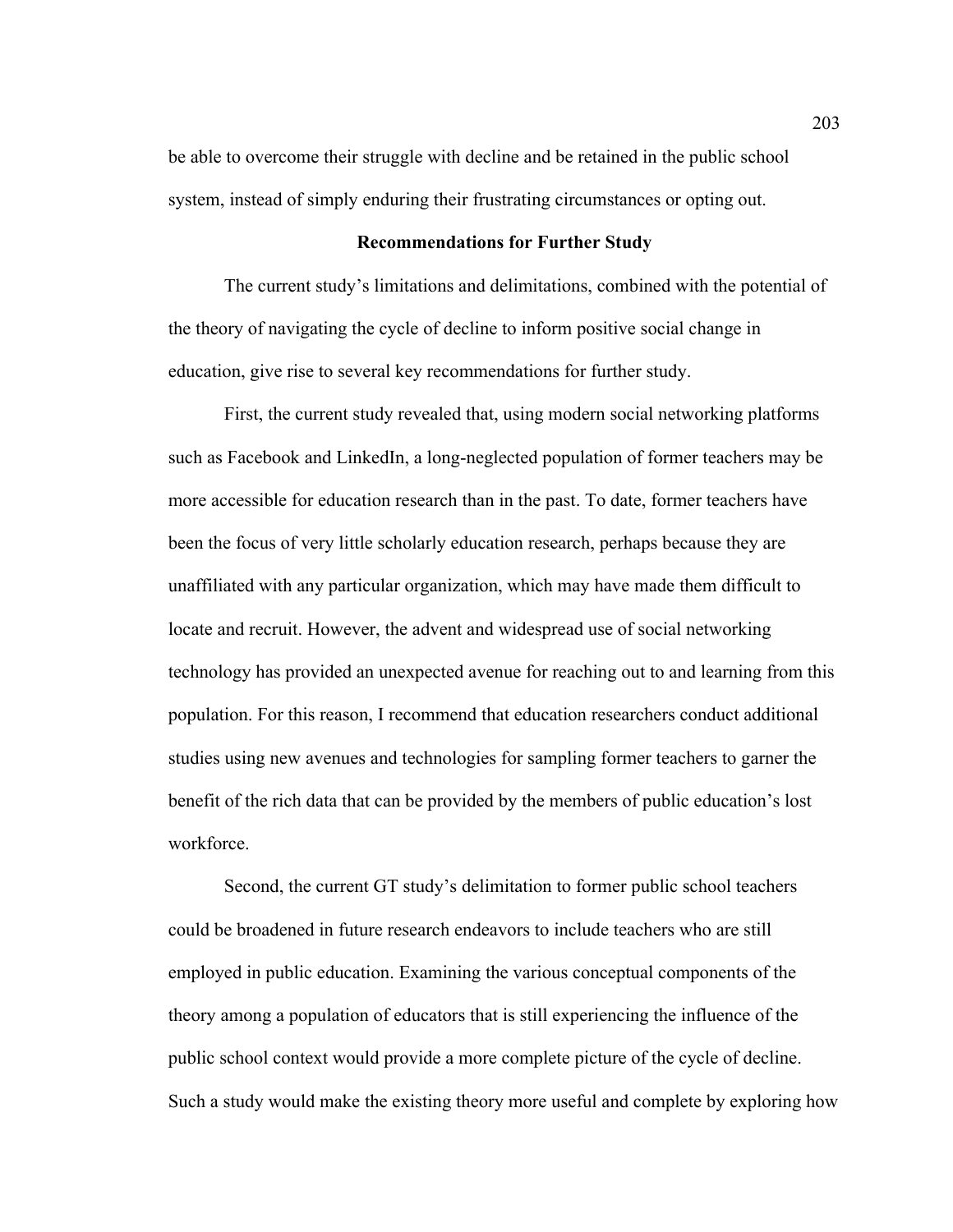continuing teachers may avoid or recover from the cycle of decline. At the present time, the theory of navigating the cycle of decline accounts only for the impact of negative encounters and the negative outcomes of working in unresolved disequilibrium that result in the cycle of decline. By analyzing the experiences of practicing teachers, the expanded GT study could provide insight into the nature of positive encounters in the public school context that may allow individuals to resolve concerns and reestablish functional equilibrium in teaching. The current study offers no account of the teacher qualities that help teachers resolve their concerns or endure the public school context despite their concerns. However, Pretsch et al. (2012) found that "resilience can buffer the negative consequences of the specific characteristics of the teaching profession and therefore contributes to the maintenance of general health and job satisfaction" (p. 332). Although the concept of resilience, which is associated with equilibrium and retention in the literature (Henning, 2011; Pretsch et al., 2012), did not emerge in the current study, this potentially relevant teacher quality may emerge in an expanded GT study to round out a more complete conceptualization of the theory of navigating the cycle of decline. Further, there are likely legions of teachers who are simply weathering disequilibrium and persisting in the cycle of decline until they become eligible for retirement. If this is the case, further study of the cycle of decline might shed light on these teachers' predicament and provide insights on how we might support and encourage teachers who are seemingly locked into the weathering stage of the cycle of decline.

Third, verificational quantitative and qualitative methodologies might provide additional insight into the nature of the cycle of decline. For instance, a comparative quantitative study using data from surveys or questionnaires might be useful for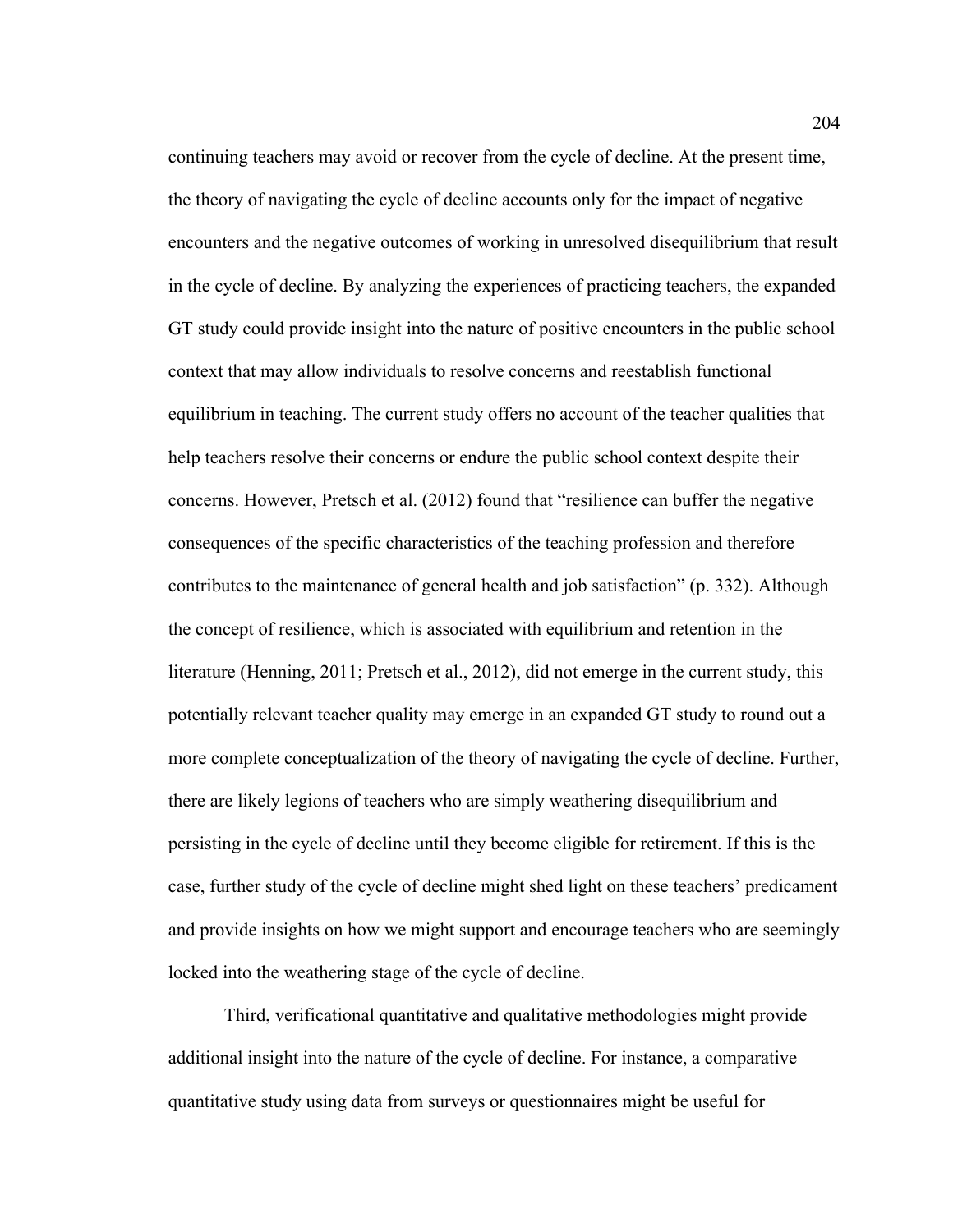determining if various components of the cycle of decline are more prevalent in former or practicing teachers. A qualitative follow-up study might provide compelling case studies of former and practicing teachers' experiences with components of the cycle of decline, which would allow researchers to explore how teachers attempt to navigate disequilibrium in descriptive, rather than conceptual, terms. This recommendation is in line with Glaser's (1992) suggestion that verificational studies can be a useful way of extending and validating the theoretical results of GT research.

The fourth recommendation arises from a need to study the cycle of decline in other disciplines. The data from which this theory emerged was derived from the experiences of former teachers in Georgia's public school system, but the theory itself reflects patterns of human behavior that account for and conceptually elevate the experiences of specific people, places, and things in the data (Glaser, 1978). The theory of navigating the cycle of decline can help to explain and predict the behavior of individuals in any discipline that has the potential for misalignment between employees' personal values and the work they are expected to do in a given context (Glaser, 1978, 1998; Glaser & Strauss, 1967). For instance, service-oriented or fundamentally altruistic professions in disciplines such as education, medicine, journalism, or research are theoretically concerned with "making a difference" in the world and in other people's lives. However, in the practical setting of the work context, such high ideals may be swept aside in favor of other obligations and priorities espoused by an employing organization. For individuals employed in these fields, the conflicting commitments between their personal values for the profession and the operational norms of the work context often lead to concerns about authenticity and support in relation to the work

205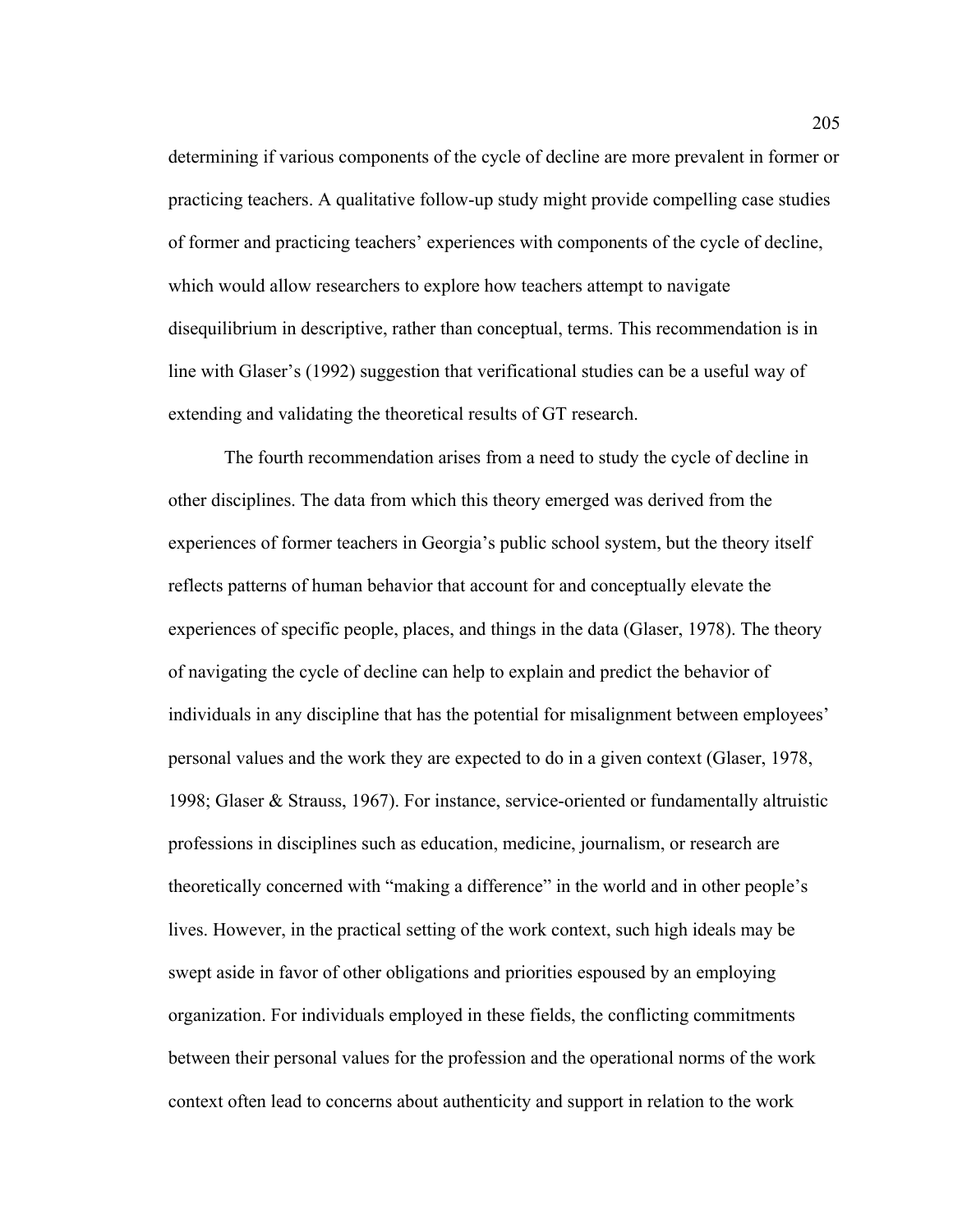context. These concerns may cause individuals to experience disequilibrium, which, if left unresolved, may result in decline. Understanding the cycle of decline as a human behavioral pattern emerging in response to certain circumstances in the work context may have considerable implications for education, as well as a range of other disciplines, in future research.

### **Reflection**

Conducting a GT study was a richly rewarding experience that presented a range of stimulating intellectual and organizational challenges. Although I had studied the GT methodology at length before conducting the study itself, I soon discovered that the methodology in practice is much more dynamic and responsive to the data than I had anticipated. As constant comparative analysis progressed and new data came pouring in from interviews, I soon understood Glaser's (1998) caution about the importance of being able to tolerate confusion and ambiguity during a GT study, as well. The profusion of data, codes, and memos at times had the potential to become overwhelming, but through the systematic application of the GT methodology, I was able to fracture the data into codes, discover the underlying patterns, and then re-integrate the resulting theoretical codes and illustrations from the data into a coherent theory. From the beginning, I have been a staunch believer in the power of GT as a tool for understanding the root of problematic trends in education. My personal experience with the application of the methodology only reinforced this belief.

My interest in former teachers' experiences was kindled when I became a leaver myself after 7 years as a teacher in a public high school in rural North Georgia. As I reflected upon my own experiences and witnessed other teachers leaving the profession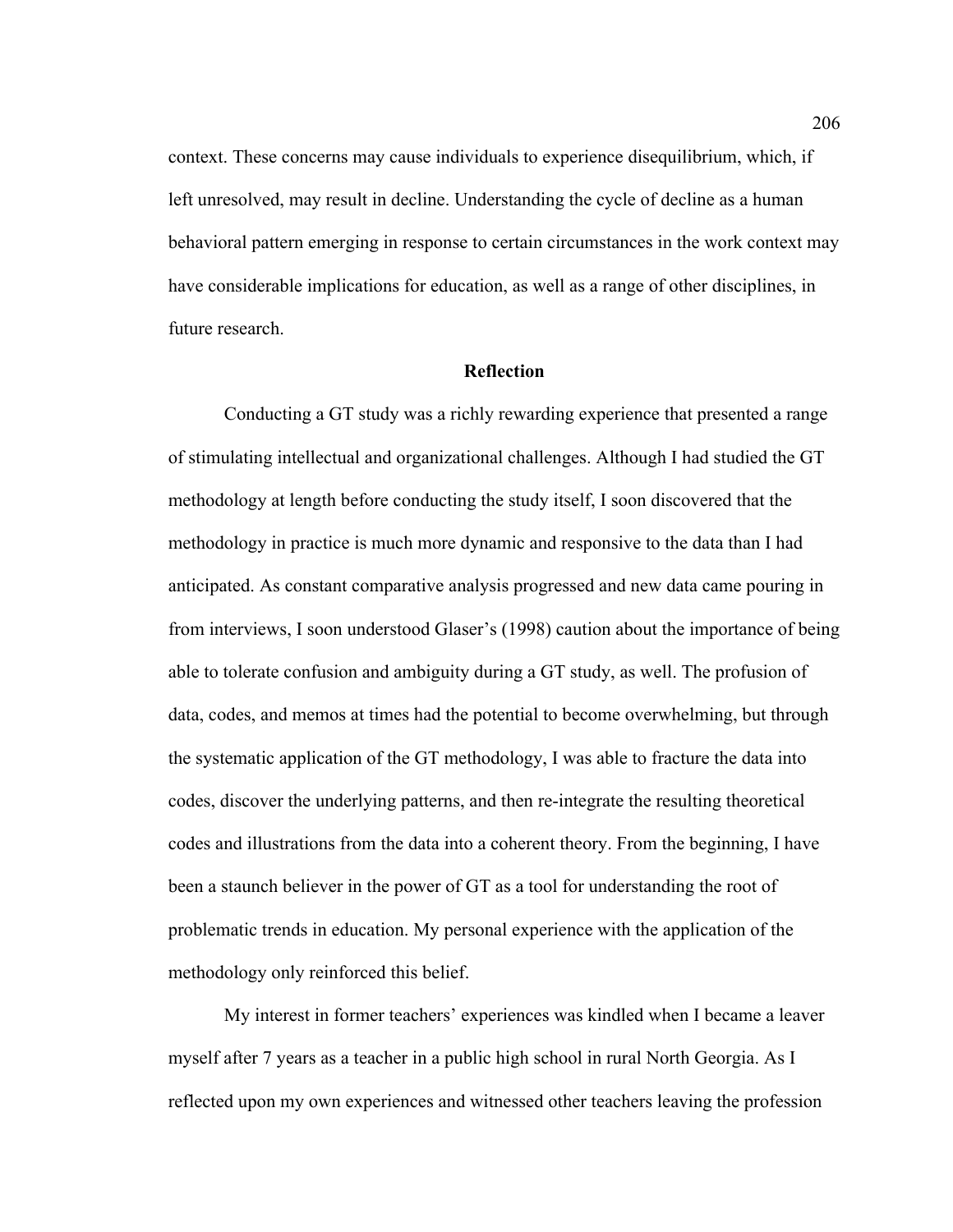as I had, I began to wonder why so many seemingly competent and caring teachers end up opting out of their jobs in public schools. A combination of personal experiences, observations, and curious informal study on the topic gave rise to a lingering personal and professional concern that has culminated in the current study. Although I have a strong love for the profession of teaching and am a committed believer in the work of teachers, I was careful to minimize my preconceptions and set aside my personal experiences through several GT strategies and techniques. My sincere interest in discovering the trends in teachers' experiences that lead them to the decision to leave their public school careers only further motivated me to control carefully for biased perspectives and preconceived expectations as I collected and analyzed data. Thankfully, many of the mechanisms of the GT methodology are designed to help researchers minimize bias and preconception.

In the researcher role, I also placed high value on participants' first-hand experiences and took steps to safeguard their narratives from any influence or guidance on my own part. Since the participants I interviewed were fellow former teachers and tended to share my interest in education, our interactions were enjoyable and the interview process often felt more conversational than formal. Since I was professionally unaffiliated with my participants and since the majority of them were already involved in new careers outside of public education, I believe that the data I gathered through interviews was candid and genuine.

When I undertook this study, I was looking for an explanation that would account for the attrition of those teachers who appear to be "on fire" when they enter the public school context. Starting out, I was passionate, energetic, and committed, but, somewhere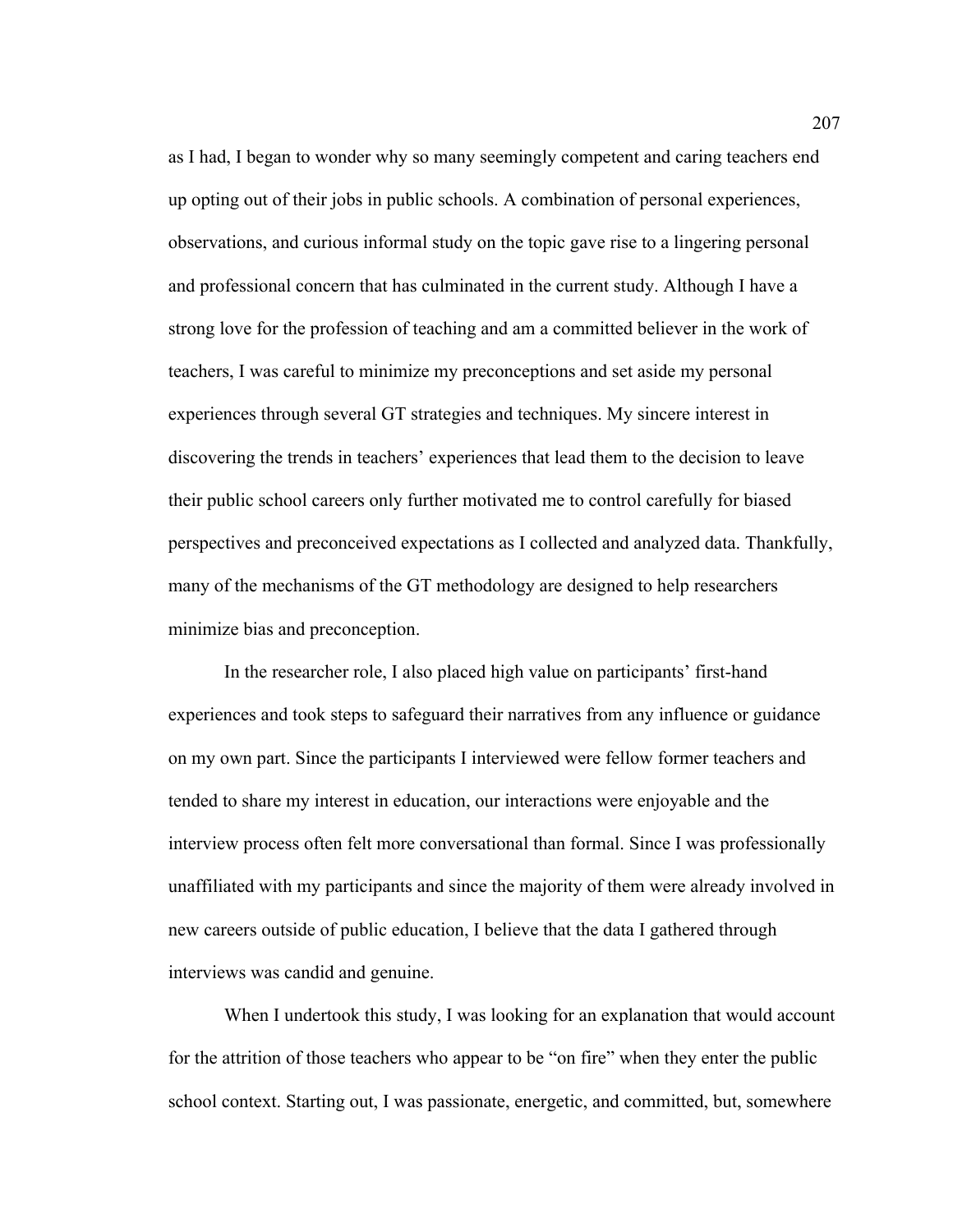along the way, I had become weary, frustrated, and pessimistic. When I left the public school system, I felt like a failure. I still cared deeply about my students, so I felt as if I had abandoned them, especially since improving the lives of my students was the aspect of my job that I cared about the most. I was plagued by the thought that I just couldn't "cut it," and that my students and my school lost out in the bargain. However, in the process of conducting this study, I discovered that passion, no matter how genuine, no matter how compelling, simply isn't enough to fuel the incredibly challenging work of teaching in public schools. Opportunities to teach authentically in line with studentcentered values, along with support for pedagogical experimentation, professional growth, and shared relationships are the keys to a sustainable, dynamic career in public education. This realization is perhaps the most significant personal outcome of this research for me.

#### **Conclusion**

Most educators choose to teach because they are intrinsically motivated to help others and aspire to have a positive impact on the lives of their students. Because teachers often view their work as a personal calling rather than a simple job, teachers tend to identify themselves as educators outside the context of a particular teaching position, school, or system (Ahmad  $\&$  Ahmad, 2014). For this reason, the term "leaver" may be an inaccurate representation of many former public school teachers' commitment to education. Although they are certainly leaving the pattern of decline they encounter in public schools behind, former teachers might be more accurately described as *goers* who are heading out into the world to seek new venues where they can continue their work of serving others. Although leaving the public school system does not necessarily constitute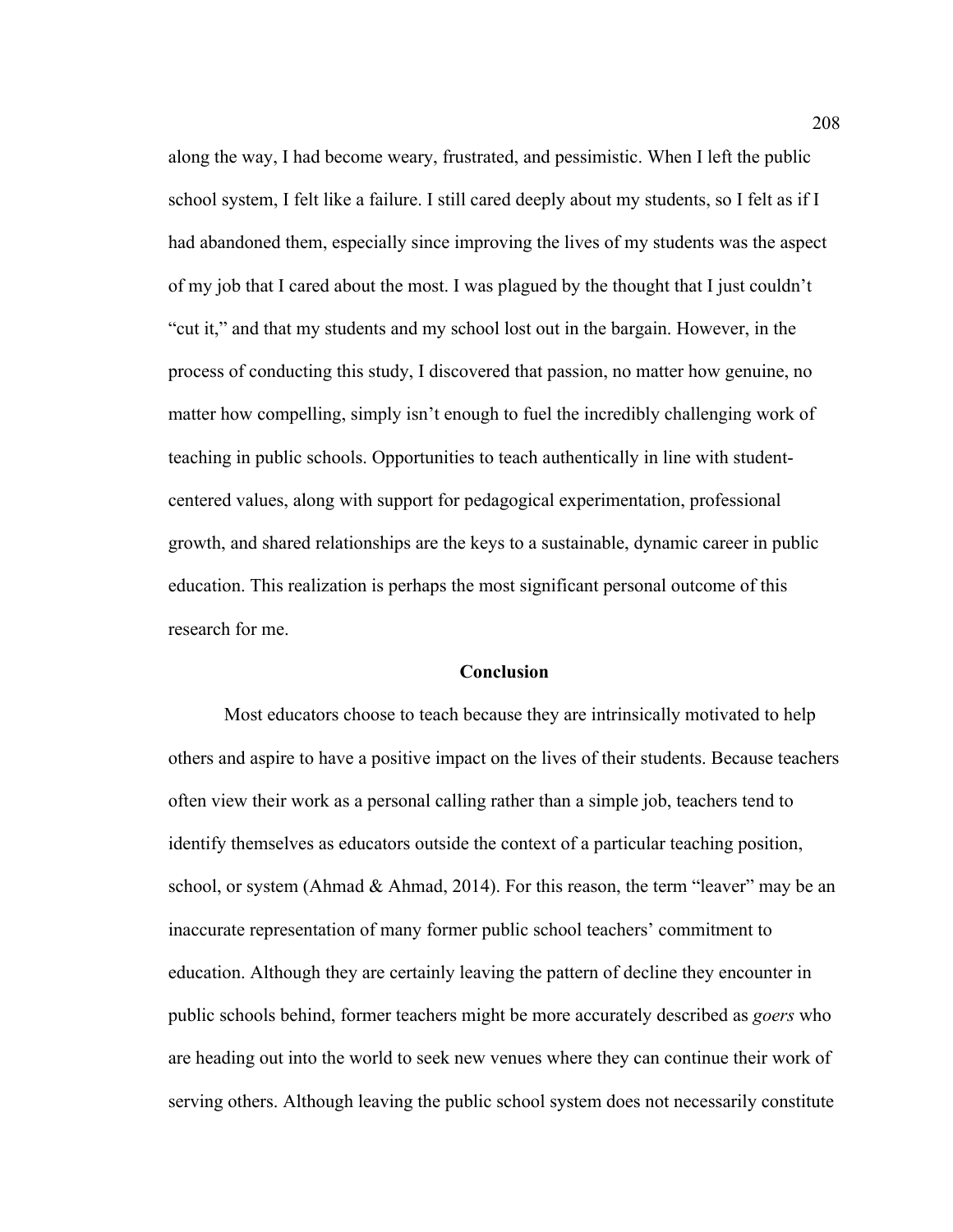a serious professional loss for individual teachers who opt out, the effects of teacher attrition have far reaching consequences for schools and students.

Finding ways to support and retain teachers who are in decline is critical for stemming the exodus of qualified, caring teachers from our public schools. All teachers have tremendous potential to make a positive impact and bring their best selves to work in service of students in America's public schools. Ryan and Deci (2000a) capture the essence of this essential human tendency toward self-actualization and success:

The fullest representations of humanity show people to be curious, vital and selfmotivated. At their best, they are agentic and inspired, striving to learn, extend themselves, master new skills, and apply themselves responsibly. That most people show considerable effort, agency, and commitment appears, in fact, to be more normative than exceptional, suggesting some very positive persistent features of human nature. (p. 68)

This view of humanity as fundamentally productive and actualized is at the heart of the current study's focus on the experiences of Georgia's former public school teachers. In light of this belief, the widespread prevalence of early, voluntary attrition and general teacher turnover indicates that something is amiss in America's public schools. More importantly, this view of humanity and its educators, represents a ray of hope among the often overwhelming challenges that seem to characterize public education: if the social context of our public schools can somehow be reformed to support and sustain teachers as professionals *and* as human beings, America's educators will likely demonstrate their ability, and perhaps even inherent inclination, to excel in their professional responsibilities with effort, enthusiasm, creativity, and commitment.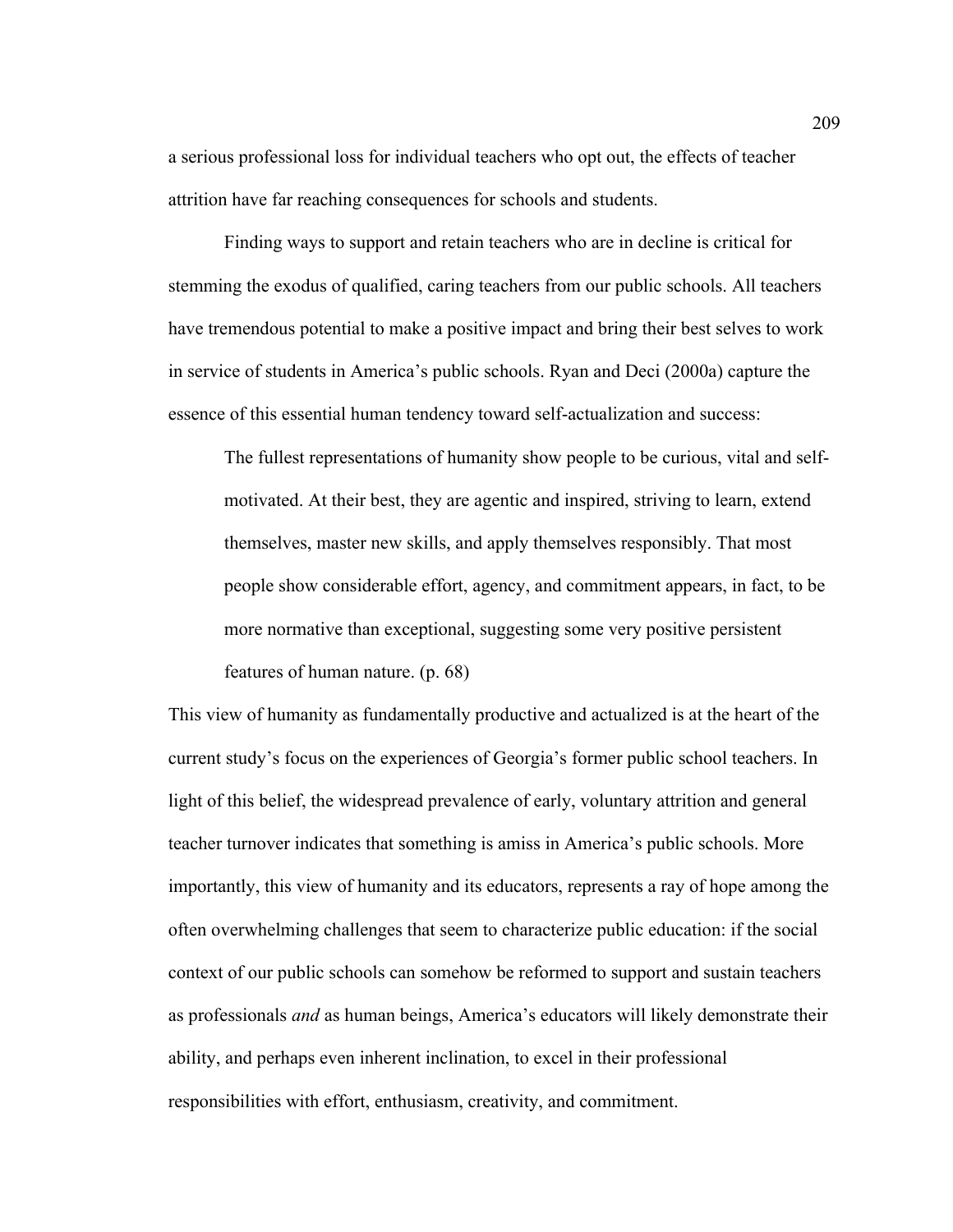#### References

Adams, G. J. (1996). Using a Cox regression model to examine voluntary teacher turnover. *Journal of Experimental Education, 64*(3), 267–285.

Afolabi, C., Nweke, W., Eads, G., & Stephens, C. (2007, May*). The cost of teacher attrition and savings from reducing teacher attrition.* Atlanta, GA: Georgia Professional Standards Commission, Educator Workforce Recruitment, Research and Development.

- Ahmad, A., & Ahmad, R. (2014). Which is the better predictor of employee turnover intentions: Job satisfaction or organizational commitment? A literature review. *International Journal of Information, Business & Management*, *6*(1), 2-10.
- Allen, D. G., & Shanock, L. (2013). Perceived organizational support and embeddedness as key mechanisms connecting socialization tactics to commitment and turnover among new employees. *Journal of Organizational Behavior*, *34*(3), 350-369. doi:10.1002/job.1805
- Alliance for Excellent Education. (2005, August). *Teacher attrition: A costly loss to the nation and to the states.* Washington, DC: Author.
- Alliance for Excellent Education. (2008, February). *What keeps good teachers in the classroom? Understanding and reducing teacher turnover.* Washington, DC: Author. Retrieved from http://www.all4ed.org/files/TeachTurn.pdf
- Angus, D., & Mirel, J. (1999). *The failed promise of the American high school.* New York: Teachers College Press.
- Arnold, C. L., Choy, S. P., & Bobbit, S. A. (1993). *Modeling teacher supply and demand, with commentary.* Washington, DC: National Center for Education Statistics.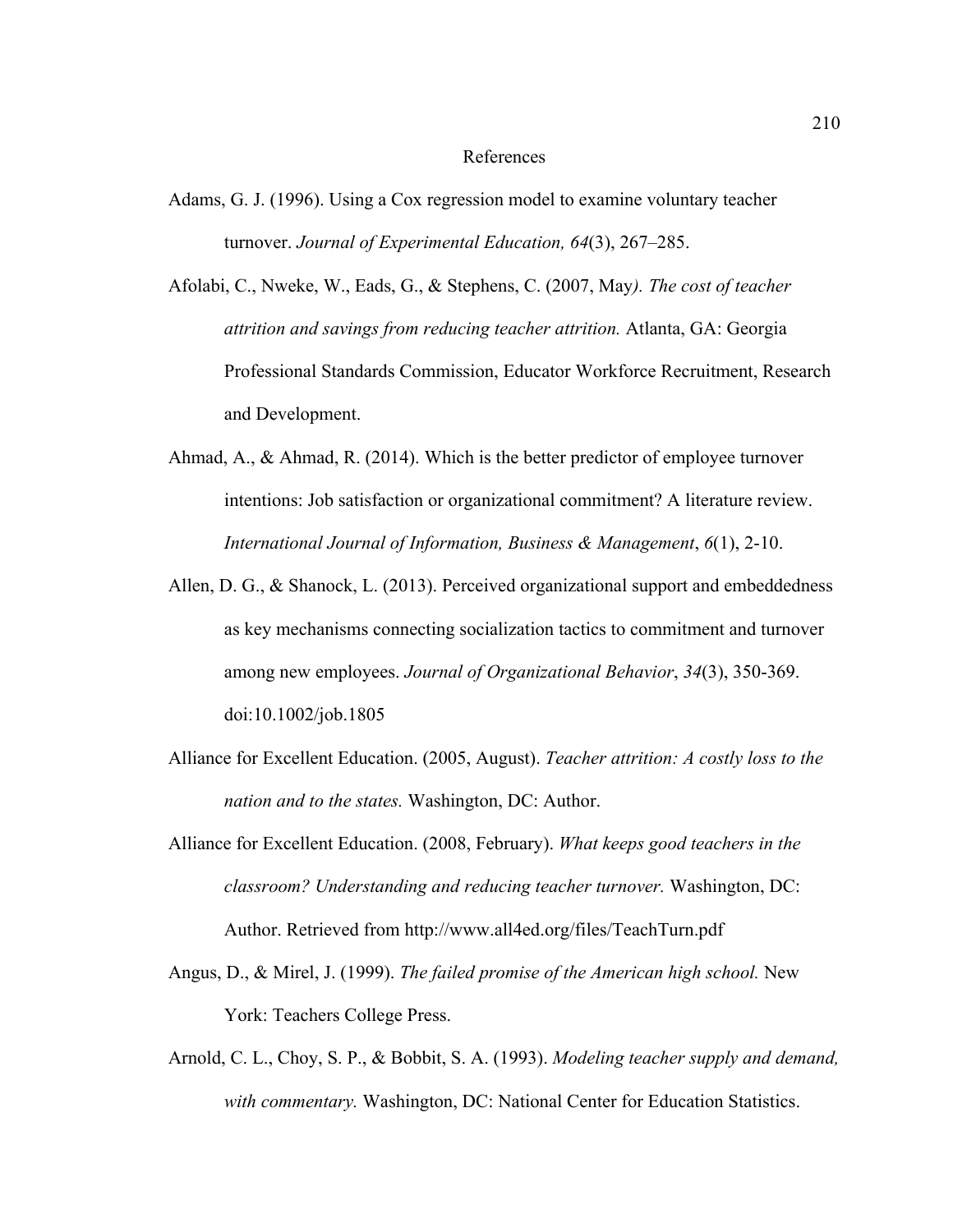- Aud, S., & Hannes, G. (Eds.) (2011). *The condition of education 2011 in brief* (NCES 2011-034). U.S. Department of Education, National Center for Education Statistics. Washington, DC: Government Printing Office. Retrieved from http://ies.ed.gov/pubsearch/pubsinfo.asp?pubid=2011034
- Bao, Y., Vedina, R., Moodie, S. & Dolan, S. (2013). The relationship between value incongruence and individual and organizational well-being outcomes: An exploratory study among Catalan nurses. *Journal of Advanced Nursing, 69*(3), 631-641.
- Becker, P. (1995). Pearls, pith, and provocation: Common pitfalls in published grounded theory research. In B. Glaser (Ed.), *Grounded theory 1984-1994*, Vol. 1 (pp. 135- 140). Mill Valley, CA: Sociology Press.
- Beltman, S. (2009). Educators' motivation for continuing professional learning. *Issues in Educational Research, 19*(3), 193-211.
- Benabou, R. (2002). Self-confidence and personal motivation. *Quarterly Journal of Economics*, *117*(3), 871. doi:10.1162/003355302760193913
- Benita, M., Roth, G., & Deci, E. L. (2014). When are mastery goals more adaptive? It depends on experiences of autonomy support and autonomy. *Journal of Educational Psychology*, *106*(1), 258-267. doi:10.1037/a0034007
- Berry, B., Noblit, G. W., & Hare, R. D. (1985). A qualitative critique of teacher labor market studies. *Urban Review 17*(2), 98-110.
- Berryhill, J., Linney, J., & Fromewick, J. (2009, June). The effects of accountability on teachers: Are policies too stress provoking for their own good? *International Journal of Education Policy and Leadership, 4*(5), 1-14.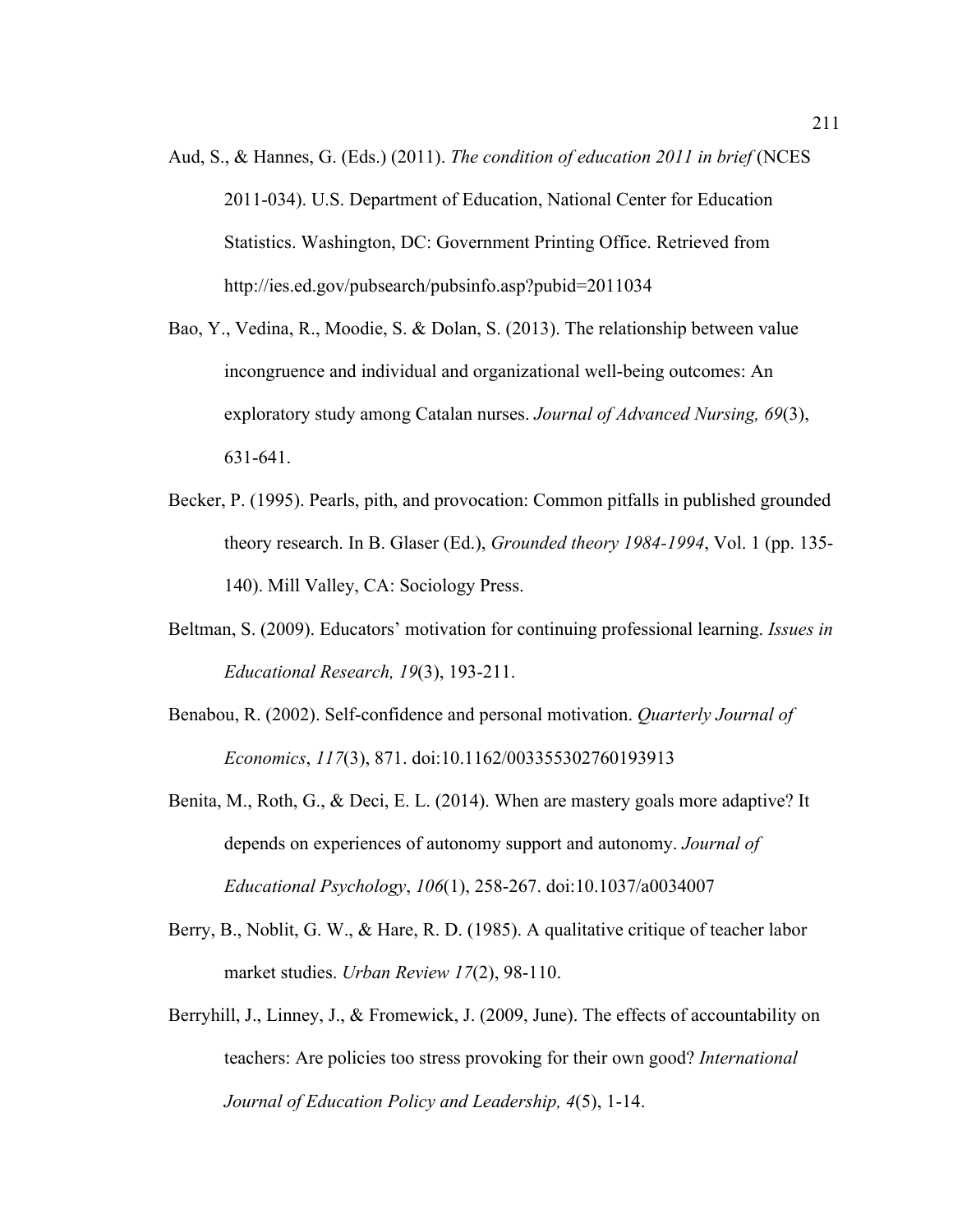- Biggio, G., & Cortese, C. G. (2013). Well-being in the workplace through interaction between individual characteristics and organizational context. *International Journal of Qualitative Studies on Health & Well-Being*, *8,*1-13. doi:10.3402/qhw.v8i0.19823
- Boe, E., Bobbit, S., Cook, L., Whitener, S., & Weber, A. (1997). Why didst thou go? Predictors of retention, transfer, and attrition of special and general education teachers from a national perspective. *Journal of Special Education, 30*(4), 390- 411.
- Borman, G., & Dowling, N. (2008, September). Teacher attrition and retention: A metaanalytic and narrative review of the research. *Review of Educational Research, 78*(3), 367-409.
- Boruch, R., Merlino, J., & Porter, A. C. (2012). Where teachers are treated like widgets, education suffers. *Education Week, 31*(27), 20-21.
- Bouwma-Gearheart, J. (2010). Pre-service educator attrition informed by selfdetermination theory: Autonomy loss in high-stakes education environments. *Problems of Education in the 21st Century, 26*, 30-41.
- Boyd, D., Grossman, P., Lankford, H., Loeb, S., Wyckoff, J., & Urban, I. (2009, March). "Who leaves? Teacher attrition and student achievement" [Working Paper No. 23]. Retrieved from Urban Institute website: http://www.urban.org/UploadedPDF

/1001270\_teacher\_attrition.pdf

Breckenridge, J., & Jones, D. (2009). Demystifying theoretical sampling in grounded theory research. *The Grounded Theory Review, 8*(2), 113-126. Retrieved from http://groundedtheoryreview.com/wp-content/uploads/2012/06/GT-Review-Vol8-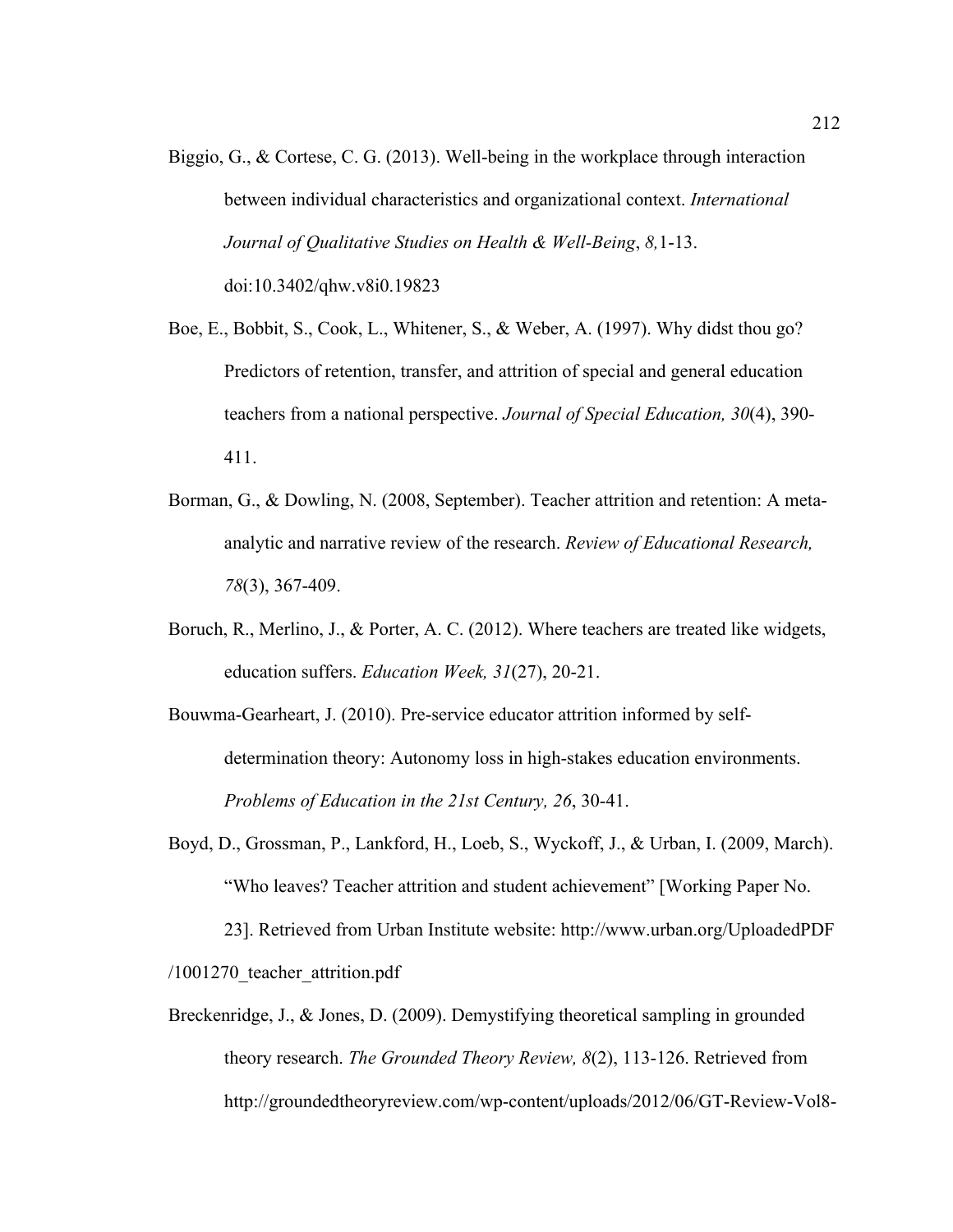- Brien, M., Hass, C., & Savoie, A. (2012). Psychological health as a mediator between need satisfaction at work and teachers' self-perceptions of performance. *Canadian Journal of Behavioural Science*, *44*(4), 288-299.
- Brown, K. M., & Wenn, S. R. (2009). Finding, supporting, and keeping: The role of the principal in teacher retention issues. *Leadership and Policy in Schools, 8*, 37-63. doi: 10.1080/1570076701817371
- Buchanan, J. (2012). Telling tales out of school: Exploring why former teachers are not returning to the classroom. *Australian Journal of Education*, *56*(2), 205-217.
- Bullough, R. R., Hall-Kenyon, K. M., & MacKay, K. (2012). Head start teacher wellbeing: Implications for policy and practice. *Early Childhood Education Journal*, *40*(6), 323-331.
- Burgess, E. (2011). *Teacher leadership in modern education: A grounded theory study*  (Unpublished doctoral dissertation). Baltimore, MD: Walden University.
- Cancio, E. J., Albrecht, S., & Johns, B. H. (2013). Defining administrative support and its relationship to the attrition of teachers of students with emotional and behavioral disorders. *Education & Treatment of Children*, *36*(4), 71-94.
- Capel, S. (1987). The incidence of and influences on stress and burnout in secondary school teachers. *British Journal of Special Education, 57*, 279-288.
- Carpentier, J., Mageau, G., & Vallerand, R. (2012). Ruminations and flow: Why do people with a more harmonious passion experience higher well-being?. *Journal of Happiness Studies*, *13*(3), 501-518. doi:10.1007/s10902-011-9276-4

Charters, W. (1956). What causes teacher turnover? *School Review, 64*, 294-299.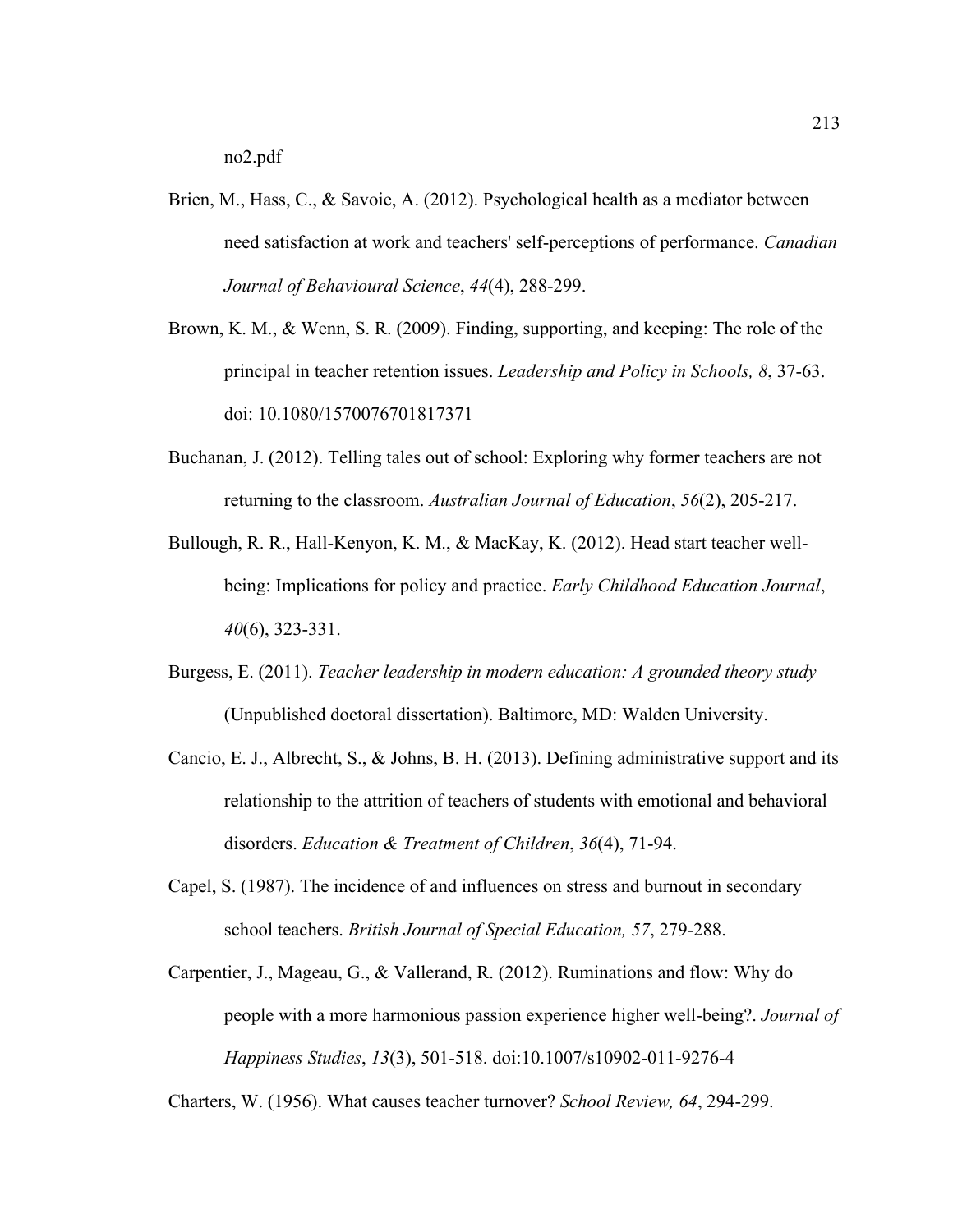- Cherubini, L. (2008). A grounded theory analysis of beginning teachers' experiences: Illuminating leadership capacities. *International Journal of Teacher Leadership, 1*(1), 22-38.
- Christiansen, O. (2011). The literature review in Classical Grounded Theory studies: A methodological note. *The Grounded Theory Review, 10*(3), 21-25. Retrieved from http://groundedtheoryreview.com/wp-content/uploads/2012/06/vol-10-no-3.pdf
- Coman, D. C. (2010). *Teacher commitment and burnout: Their effects on the fidelity of implementation of comprehensive treatment programs for preschool children with autism spectrum disorders* (Masters thesis)*.* University of Miami, Coral Gables, FL.
- Conklin, T. A. (2012). Work worth doing: A phenomenological study of the experience of discovering and following one's calling. *Journal of Management Inquiry*, *21*(3), 298. doi:10.1177/1056492611414426
- Connelly, V., & Graham, S. (2009, August). Student teaching and teacher attrition and special education. *Teacher Education and Special Education, 32*(3), 257-269.
- Cooper, J., & Alvarado, A. (2006). *Preparation, recruitment, and retention of teachers*  (Education Policy Booklet 5). Retrieved from http://www.unesco.org/iiep/PDF /Edpol5.pdf
- Corbell, K. (2009). *Strategies that can reduce new teacher attrition in North Carolina* (Friday Institute White Paper No. 3). The William and Ida Friday Institute for Educational Innovation, North Carolina State University College of Education, Raleigh, NC. Retrieved from http://www.learningace.com/doc/2604037

/ a991ff7ec38fcf989a9d7ce08db9733b /strategies-that-can-reduce-new-teacher-attrition-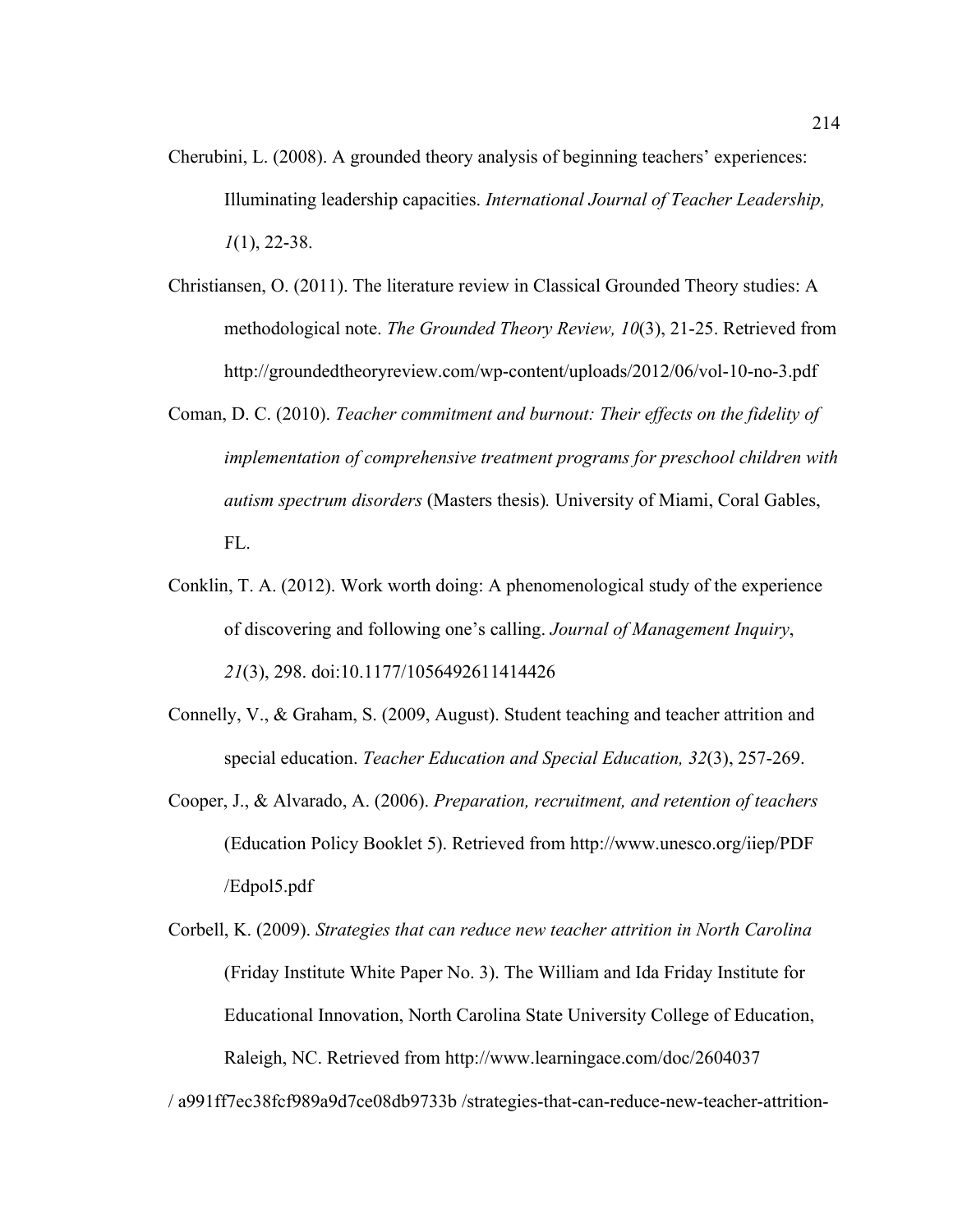in-north-carolina

- Coulter, S., & Lester, J. N. (2011, November). Finding and redefining the meaning of teaching: Exploring the experiences of mid-career teachers. *Journal of Curriculum and Instruction, 5*(2), 5-26.
- Cowan, T. (2010). Teacher perspectives on factors that affect teacher attrition and retention in rural middle schools of North Carolina (Unpublished doctoral dissertation).Cullowhee, NC: Western Carolina University.
- Creswell, J. (2003). *Research design: Qualitative, quantitative, and mixed methods approaches* (2nd ed.). Thousand Oaks, CA: Sage Publications.
- Curtis, C. (2012). Why do they choose to teach and why do they leave? A Study of middle school and high school mathematics teachers. *Education*, *132*(4), 779-788.
- Dahlgaard-Park, S. (2012). Core values the entrance to human satisfaction and commitment. *Total Quality Management & Business Excellence*, *23*(2), 125-140. doi:10.1080/14783363.2012.655067
- Davidson, E. (2007). The pivotal role of teacher motivation in Tanzanian education. *Educational Forum, 71*(2), 157-166.
- DeAngelis, K., & Presley, J. (2011). Toward a more nuanced understanding of new teacher attrition. *Education and Urban Society, 43*(5), 598-626. doi:10.1177 /0013124510380724
- Deci, E., & Ryan, R. (1985). *Intrinsic motivation and self-determination in human behavior.* New York: Plenum.
- Deci, E., & Ryan, R. (2008a). Facilitating optimal motivation and psychological wellbeing across life's domains. *Canadian Psychology, 49*(1), 14-23.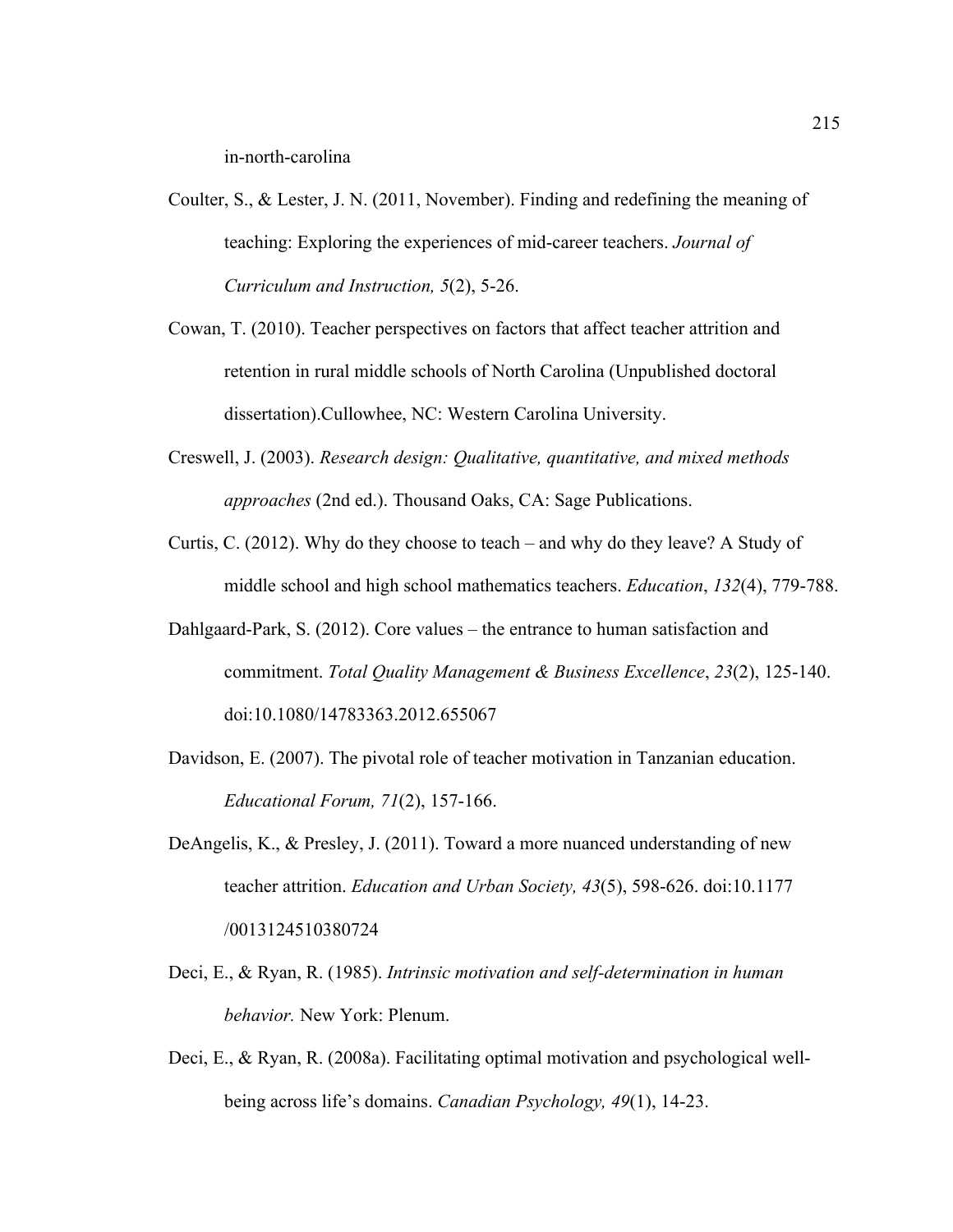- Deci, E., & Ryan, R. (2008b). Self-determination theory: A macro-theory of human motivation, development, and health. *Canadian Psychology, 49*(3), 182-185.
- De Cooman, R., De Gieter, S., Pepermans, R., Du Bois, C., Caers, R., & Jegers, M. (2007). Graduate teacher motivation for choosing a job in education. *International Journal of Educational Vocational Guidance, 7*, 123-136. doi: 10.1007/s10775- 007-9117-5
- Donaldson, M. & Johnson, S. (2011, October). Teach for America teachers: How long do they teach? Why do they leave? *Phi Delta Kappan, 93*(2), 47-51. Retrieved from http://www.kappanmagazine.org/content/93/2/47.full.pdf+html
- Farber, K. (2010). *Why great teachers quit and how we might stop the exodus.* Thousand Oaks, CA: Corwin.
- Feiman-Nemser, S. (2012). Beyond SOLO teaching. *Educational Leadership*, *69*(8), 10- 16.
- Feinberg, O., Assor, A., Kaplan, H., Kanat-Maymon, Y., & Roth, G. (2005, August). *SDT as a basis for comprehensive school reform: Principles, description, and some outcomes of the community growth pattern.* Poster session presented at the meeting of the European Association for Learning and Instruction, Nicosia, Cyprus.
- Feldmann, D. (2011). The maintenance of teacher autonomy in a policy-driven era. *Mid-Western Educational Researcher, 24*(1), 2-4.
- Fernet, C. (2013). The role of work motivation in psychological health. *Canadian Psychology*, *54*(1), 72-74. doi:10.1037/a0031058

Feuerhahn, N. Kuhnel, J., & Kudielka, B. M. (2012). Interaction effects of effort–reward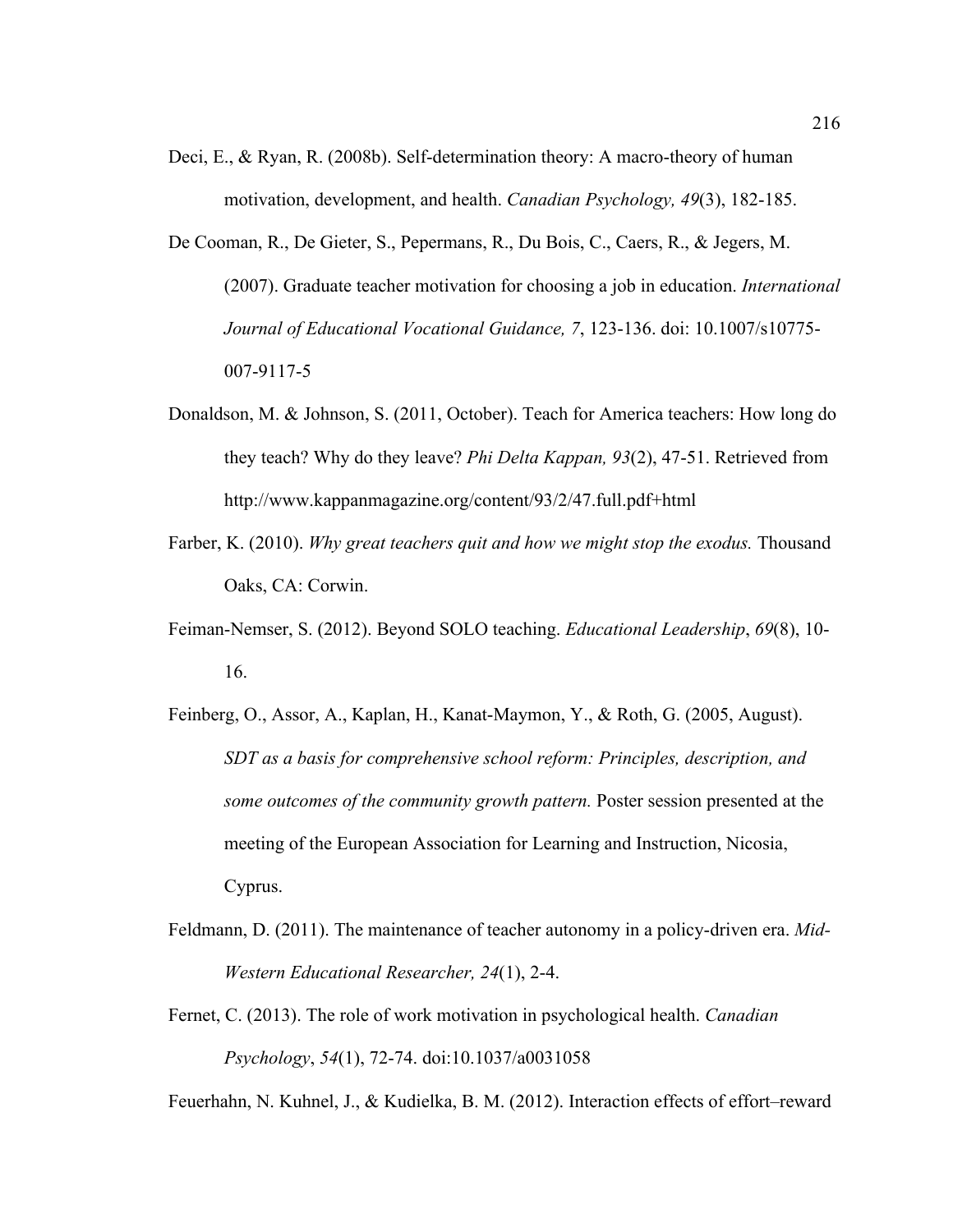imbalance and overcommitment on emotional exhaustion and job performance. *International Journal of Stress Management*, *19*(2), 105-131. doi:10.1037/a0028338

Fincher, M. (2014, May). Assessment Update: Georgia's Changing Assessment Landscape. Retrieved from http://www.gael.org/app/webroot/media/useruploads/files/ Assessment%20Update%20May%202014%20.pdf

- Fisher, D. M. (2014). A multilevel cross-cultural examination of role overload and organizational commitment: Investigating the interactive effects of context. *Journal of Applied Psychology*, *99*(4), 723-736. doi:10.1037/a0035861
- Fontaine, S., Kane, R., Duquette, O., & Savoie-Zajc, L. (2012). New teachers' career intentions: Factors influencing new teachers' decisions to stay or leave the profession. *Alberta Journal of Educational Research, 57*(4), 379-408.
- Fritz, C. Sonnentag, S., Spector, P. E., & McInroe, J. A. (2010). The weekend matters: Relationships between stress recovery and affective experiences. *Journal of Organizational Behavior*, *31*(8), 1137-1162. doi:10.1002/job.672
- Garritz, A. (2010). Pedagogical content knowledge and the affective domain of scholarship of teaching and learning. *International Journal for the Scholarship of Teaching & Learning*, *4*(2), 1-6.
- Georgia Department of Education. (2014). *Teacher keys effectiveness system implementation handbook*. Retrieved from http://www.nctq.org/docs /TKES\_Handbook\_-\_FINAL\_5-30-14.pdf

Ghana National Association of Teachers. (2009). *Teacher attrition in Ghana: Results of a*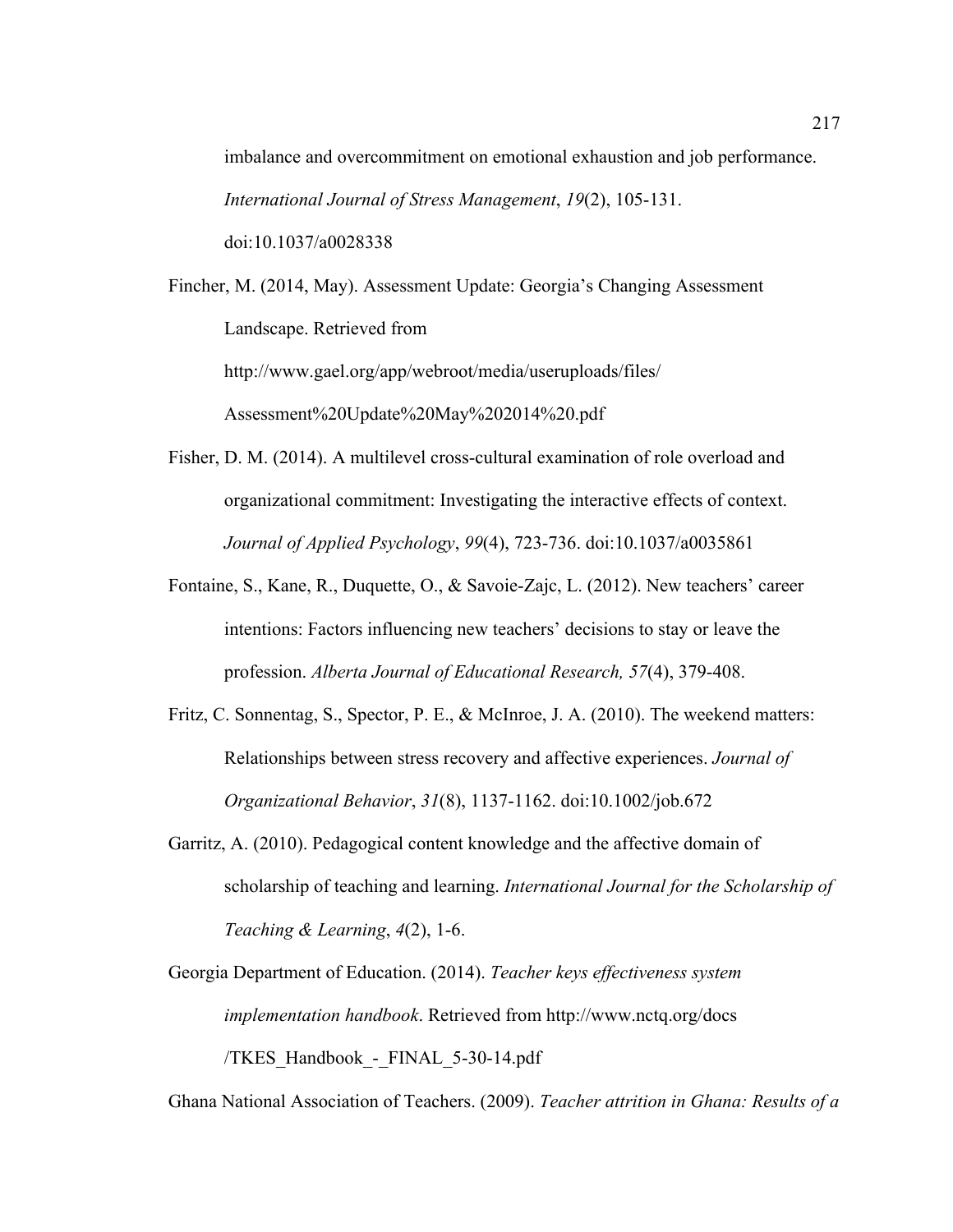*questionnaire survey.* Retrieved from http://www.teachersforefa.unesco.org /resources/ All/GNAT\_2010\_TEACHER\_ATTRITION\_\_REPORT.pdf

Glaser, B. G. (1978). *Theoretical sensitivity.* Mill Valley, CA: Sociology Press.

- Glaser, B. G. (1992). *Basics of grounded theory analysis: Emergence vs. forcing*. Mill Valley, CA: Sociology Press.
- Glaser, B. G. (1998). *Doing grounded theory: Issues and discussions*. Mill Valley, CA: Sociology Press.
- Glaser, B. G. (2002, September). Constructivist grounded theory? *Forum: Qualitative Social Research, 3*(3). Retrieved from http://www.qualitativeresearch.net/index.php/ fqs/article/view/825
- Glaser, B. G. (2009). *Jargonizing: Using the grounded theory vocabulary*. Mill Valley, CA: Sociology Press.
- Glaser, B. G. (2010). The future of grounded theory. *The Grounded Theory Review, 9*(2), 10-14. Retrieved from http://groundedtheoryreview.com/wpcontent/uploads/2012/06/ GT-Review-vol-9-no-21.pdf
- Glaser, B. G. (2011). *Getting out of the data: Grounded theory conceptualization.* Mill Valley, CA: Sociology Press.
- Glaser, B. G., & Strauss, A. L. (1967). *The discovery of grounded theory: Strategies for qualitative research.* Chicago, IL: Aldine Publishing Co.
- Gonzalez, L., Brown, M., & Slate, J. (2008, March). Teachers who left the teaching profession: A qualitative understanding. *The Qualitative Report, 13*(1), 1-11.
- Goodlad, J. (1984). *A place called school.* New York: McGraw-Hill.
- Goodpaster, K. S., Adedokun, O. A., & Weaver, G. C. (2012). Teachers' perceptions of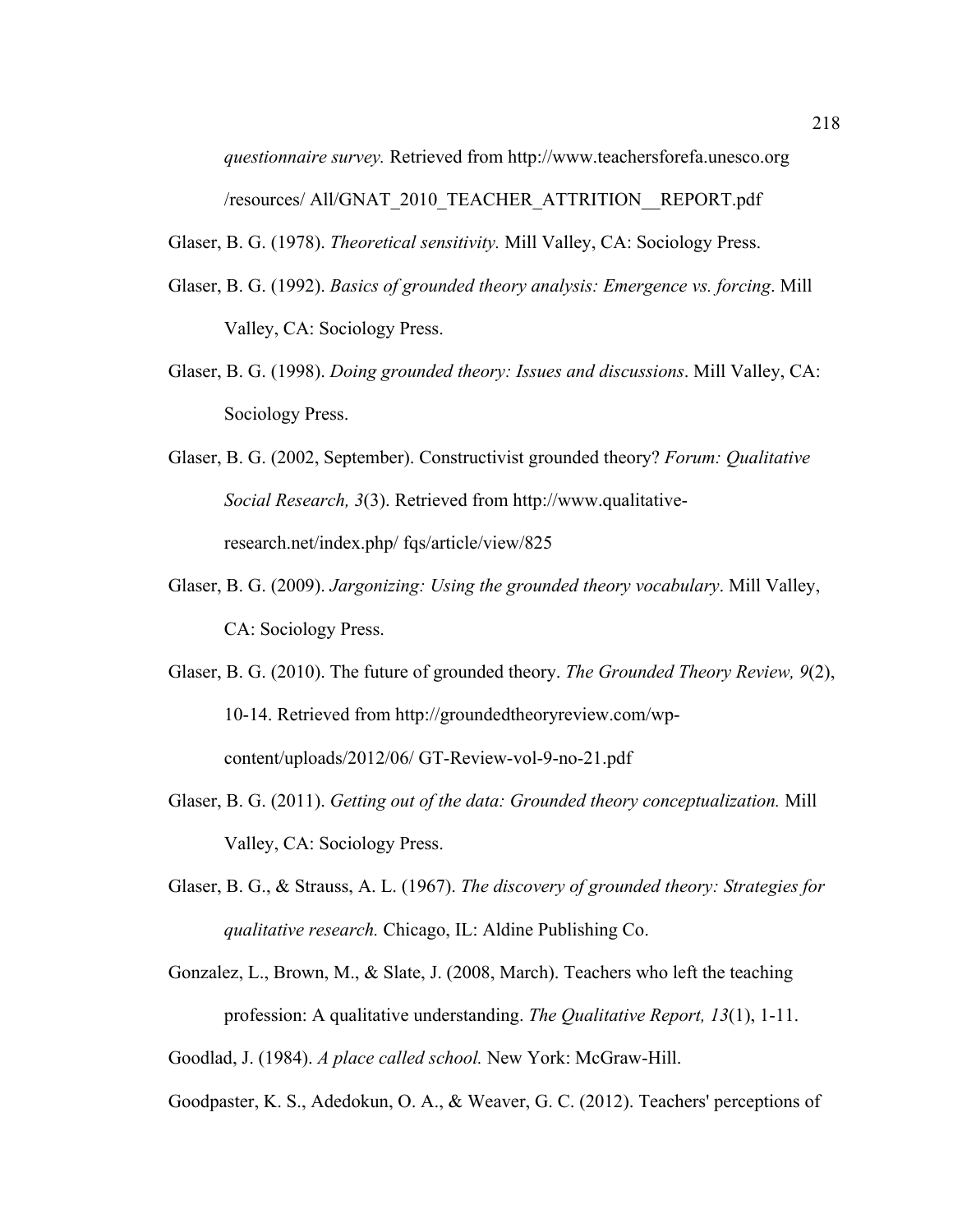rural STEM teaching: Implications for rural teacher retention. *Rural Educator*, *33*(3), 9-22.

- Grolnick, W. S., Deci, E. L., & Ryan, R. M. (1997). Internalization within the family: The self determination perspective. In J. E. Grusec & L. Kuczynski (Eds.), *Parenting and children's internalization of values: A Handbook of contemporary theory* (pp. 135-161). New York: Wiley.
- Guarino, C., Santibañez, L., & Daley, G. (2006). Teacher recruitment and retention: A review of the recent empirical literature. *Review of Educational Research, 76*(2), 173-208.
- Guarino, C., Santibañez, L., Daley, G., & Brewer, D. (2004, May). *A review of the research literature on teacher recruitment and retention* (TR-164-EDU). Santa Monica, CA: Rand. Retrieved from http://www.rand.org/content/dam/rand /pubs/technical\_reports/2005/ RAND\_TR164.pdf
- Hahs-Vaughn, D. L., & Scherff, L. (2008). Beginning English teacher attrition, mobility, and retention. *The Journal of Experimental Education, 77*(1), 21-53.
- Hancock, C. B., & Scherff, L. (2010). Who will stay and who will leave? Predicting secondary English teacher attrition risk. *Journal of Teacher Education, 61*(4), 328-338.
- Hargreaves, A. & Fullan, M. (2012). *Professional capital: Transforming teaching in every school*. New York: Routeledge.
- Hayes-Bautista, D. (1996). Becoming Chicano: A dissimilation theory of transformation of ethnic identity. In B. G. Glaser (Ed.), *Gerund grounded*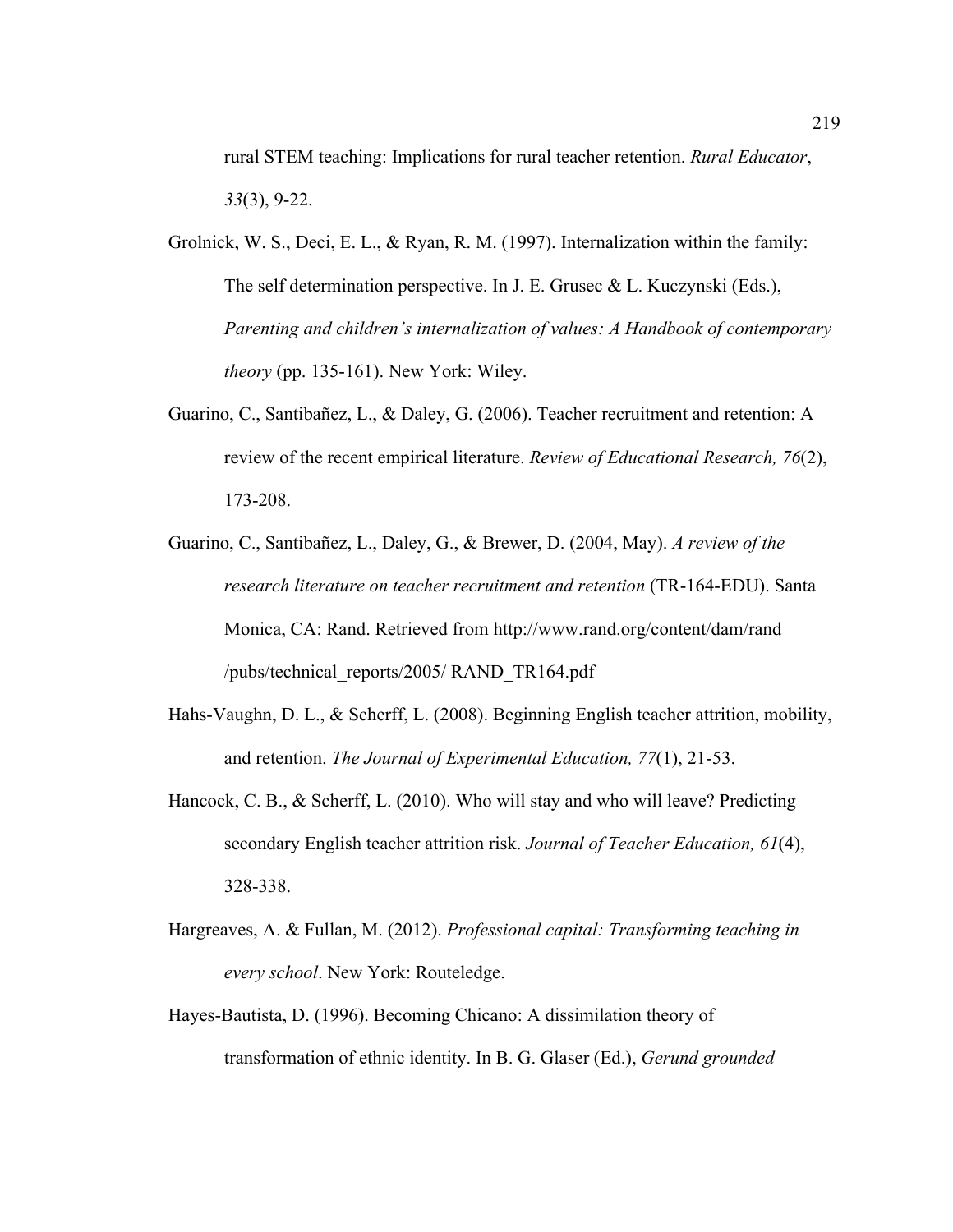*theory: The basic social process dissertation* (pp. 1-13). Mill Valley, CA: Sociology Press.

- Henning, P. (2011). Disequilibrium, development and resilience through adult life. *Systems Research & Behavioral Science*, *28*(5), 443-454. doi:10.1002/sres.1108
- Henry, G. T., Bastian, K. C., & Fortner, C. K. (2011). Stayers and leavers: Early-career teacher effectiveness and attrition. *Educational Researcher, 40*(6), p. 271-280. doi: 10.3102/0013189X11419042
- Hernandez, C. (2009). Theoretical coding in grounded theory methodology. *The Grounded Theory Review, 8*(3), 51-66. Retrieved from http://groundedtheoryreview.com/wp-content/uploads/2012/06/GT-Review-vol8 no3-Nov-09.pdf
- Hildreth, R. (2011). What good is growth? Reconsidering Dewey on the ends of education. *Education & Culture*, *27*(2), 28-47.
- Hoffman, B. J., Bynum, B. H., Piccolo, R. F., & Sutton, A. W. (2011). Personorganization value congruence: How transformational leaders influence work group effectiveness. *Academy of Management Journal*, *54*(4), 779-796. doi:10.5465/AMJ.2011.64870139
- Hohman, M., Packard, T., Finnegan, D., & Jones, L. (2013). The effect of mandatory furloughs on self-determination, financial strain, and decision to leave the California State University System in social work faculty. *Journal of Social Work Education*, *49*(4), 748-759. doi:10.1080/10437797.2013.812907
- Holton, J. (2010). The coding process and its challenges. *The Grounded Theory Review, 9*(1), 21-40. Retrieved from http://groundedtheoryreview.com/wp-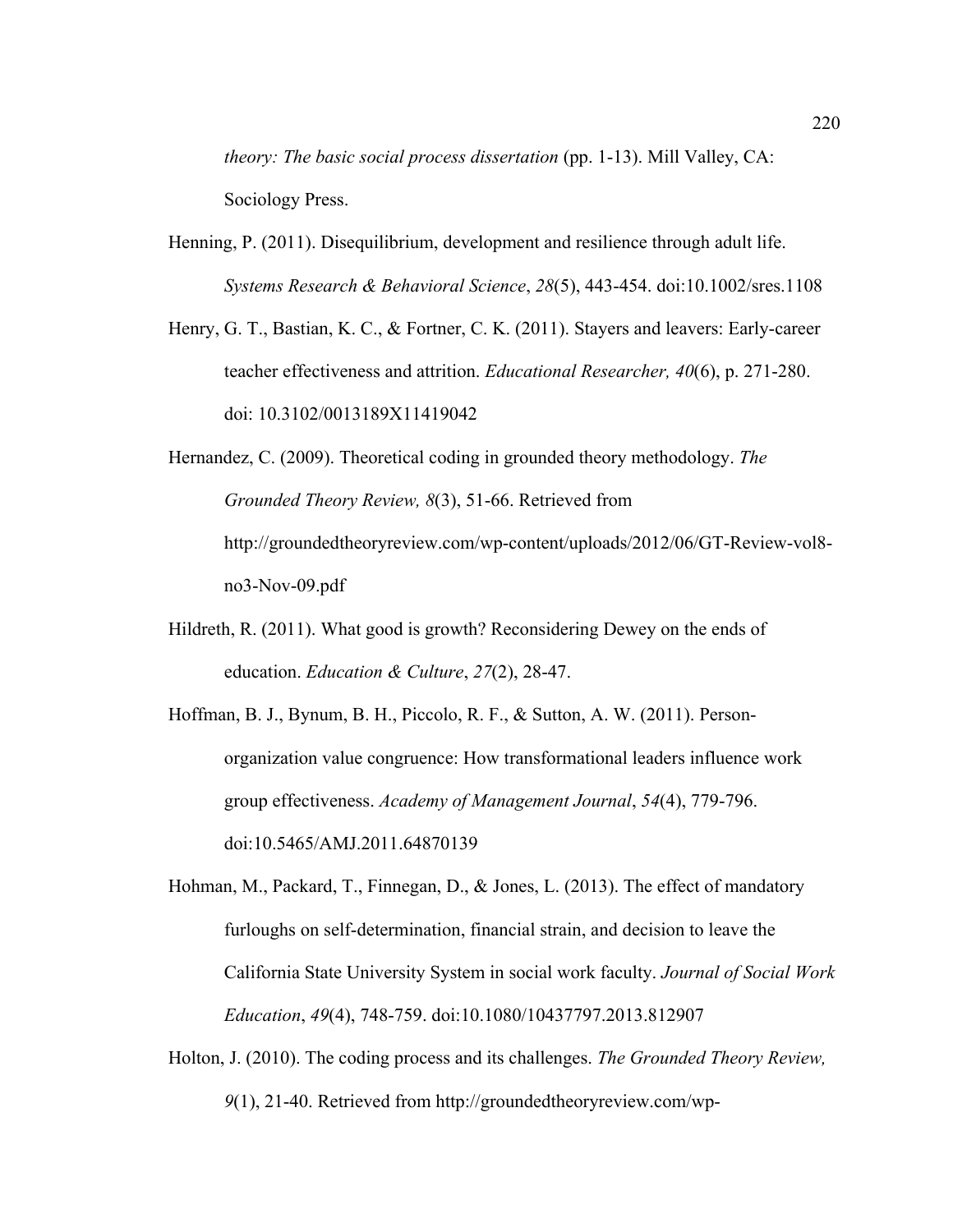content/uploads/ 2012/06/GT-Review-vol-9-no-13.pdf

- Houchins, D. J. (2010). Juvenile justice teachers' job satisfaction: A comparison of teachers in three states. *Education & Treatment of Children*, *33*(4), 623-646.
- Ilangovan, D. D., & Durgadoss, R. R. (2009). Value congruence personal values and corporate values. *CURIE Journal*, *1*(4), 92-95.
- Ingersoll, R. M. (2001). *Teacher turnover, teacher shortages, and the organization of schools.* (Report No. CTP-W-99-1). Seattle, WA: Center for the Study of Teaching and Policy.
- Ingersoll, R. M. (2007). *Misdiagnosing the teacher quality problem* (CPRE Policy Brief No. RB-49). University of Pennsylvania, Consortium for Policy Research in Education. Retrieved from

http://www.cpre.org/sites/default/files/policybrief/889\_rb49.pdf

- Ingersoll, R., Merrill, L., & May, H. (2012). Retaining teachers. *Educational Leadership*, *69*(8), 30-34.
- Ingersoll, R. M., & Smith, T. M. (2003). The wrong solution to the teacher shortage. *Educational Leadership, 60*(8), 30-33.
- Jennings, J. (2012). *Reflections on a half-century of school reform: Where have we fallen short and where do we go from here.* Washington, DC: Center on Education Policy.
- Johnson, S., Berg, J., & Donaldson, M. (2005, February). *Who stays in teaching and why: A review of the literature on teacher retention.* Washington, DC: The Project on the Next Generation of Teachers.

Kanchana, K. K. (2013). Values that make employees more valuable in the organization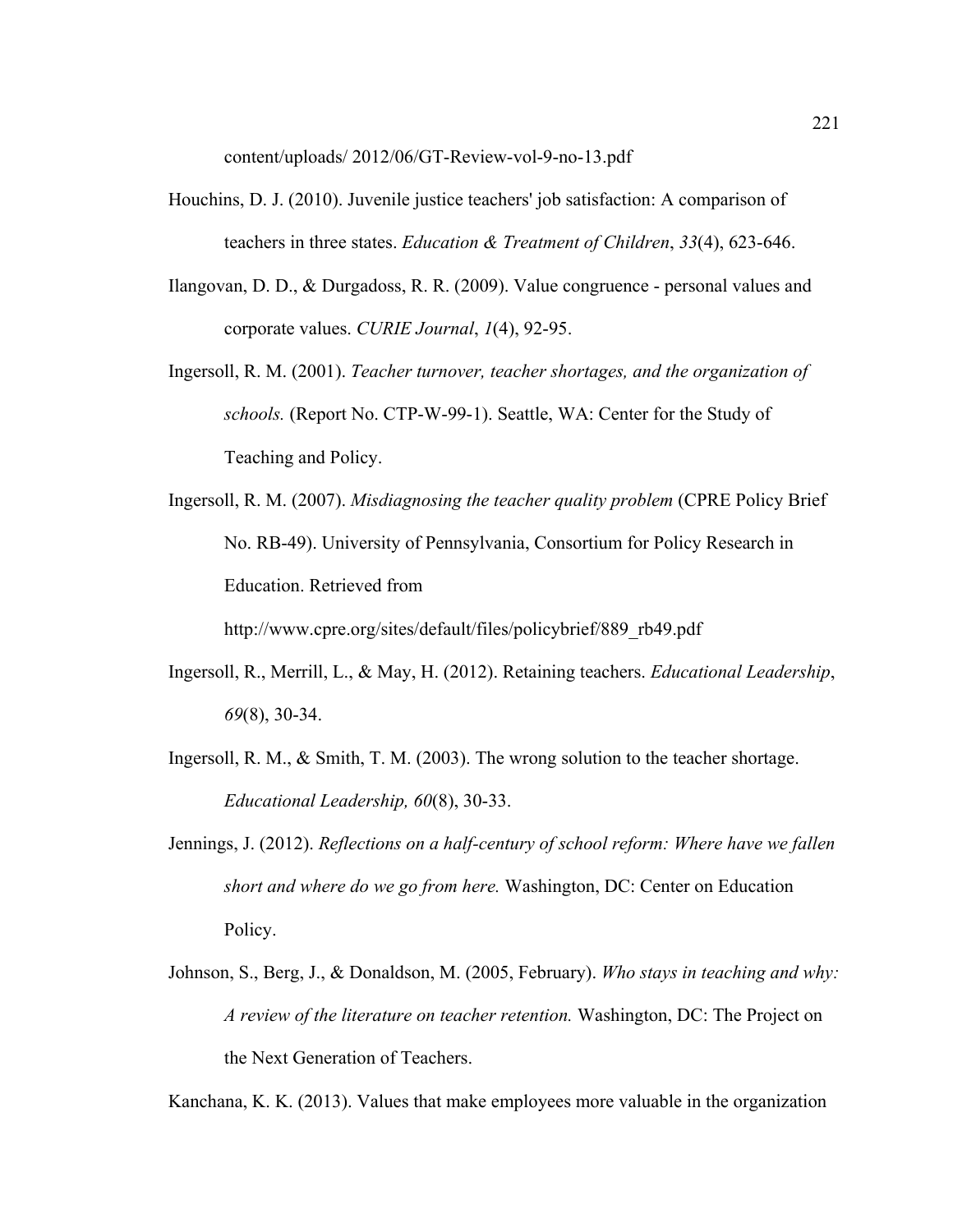– a conceptual analysis. *International Journal of Educational Research & Technology*, *4*(4), 41.

- Kernis, M. H. (2003). Toward a conceptualization of optimal self-esteem. *Psychological Inquiry, 14*, 1-26.
- King, S. H. (1993). Why did we choose teaching careers and what will enable us to stay? Insights from on cohort of the African-American teaching pool. *Journal of Negro Education, 62*(4), 475-492.
- Kinsler, L. (2014). Born to be me...who am I again? The development of authentic leadership using evidence-based leadership coaching and mindfulness. *International Coaching Psychology Review*, *9*(1), 92-105.
- Klassen, R. M., Frenzel, A. C., & Perry, N. E. (2012). Teachers' relatedness with students: An underemphasized component of teachers' basic psychological needs. *Journal of Educational Psychology*, *104*(1), 150-165. doi:10.1037/a0026253
- Koole, S. L., Jostmann, N. B., & Baumann, N. (2012). Do demanding conditions help or hurt self-regulation? *Social & Personality Psychology Compass*, *6*(4), 328-346. doi:10.1111/j.1751-9004.2012.00425.x
- Kuhn, J. (2014). *Fear and learning in America: Bad data, good teachers, and the attack on public education.* New York: Teachers College Press.
- Kukla-Acevedo, S. (2009). Leavers, movers, and stayers: The role of workplace conditions in teacher mobility decisions. *Journal of Educational Research, 102*(6), 443-452.
- Laszlo, E. (1996). *The system's view of the world: A holistic vision for our time.*  Cresskill, NJ: Hampton Press.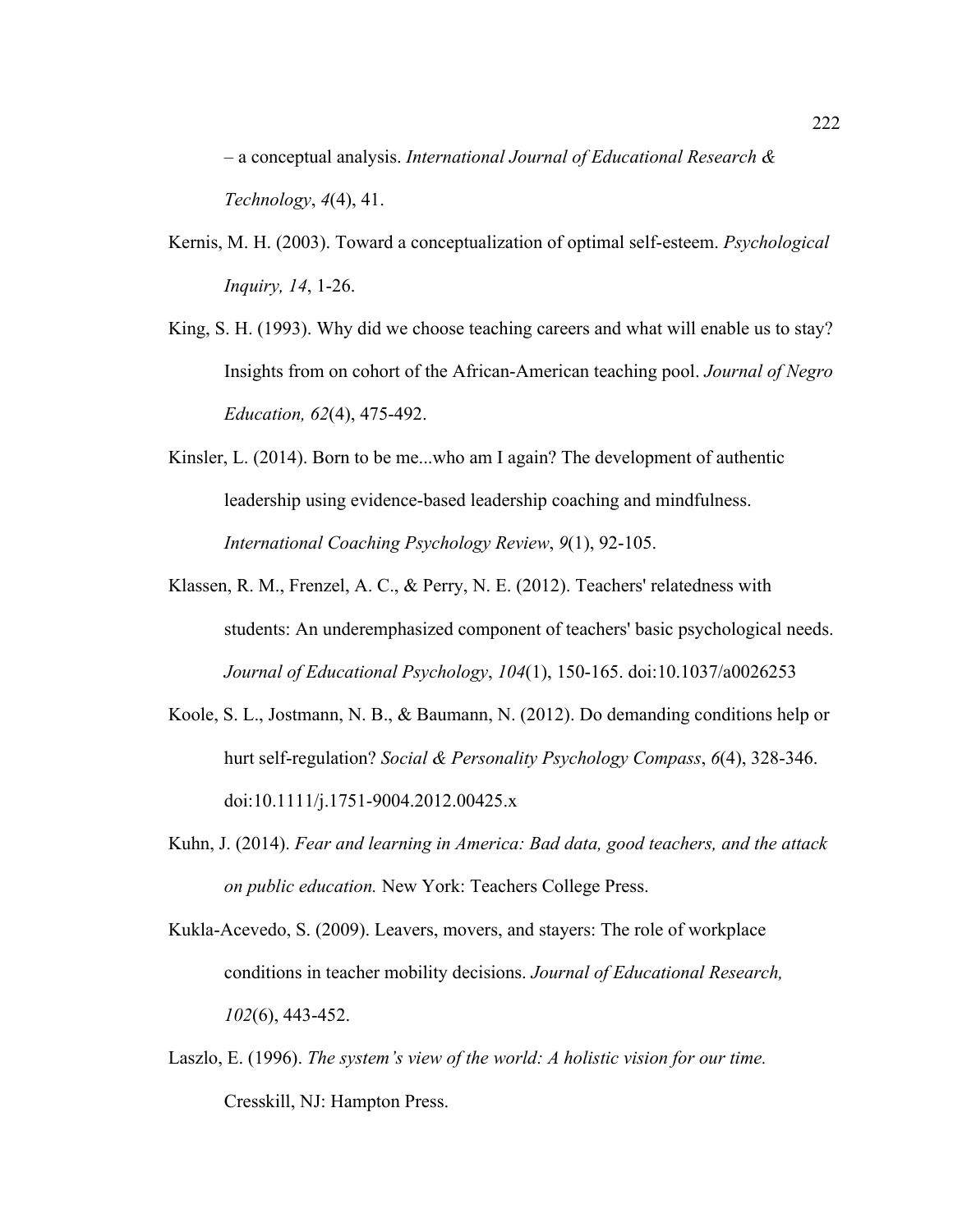- Liu, D., Zhang, S., Wang, L., & Lee, T. W. (2011). The effects of autonomy and empowerment on employee turnover: Test of a multilevel model in teams. *Journal of Applied Psychology*, *96*(6), 1305-1316. doi:10.1037/a0024518
- Locklear, T. (2010). *Factors contributing to teacher retention in Georgia* (Doctoral dissertation). University of Alabama, Tuscaloosa, AL.
- Lynch, M. (2012). Recruiting, retaining, and fairly compensating our teachers. *International Journal of Progressive Education*, *8*(2), 121-135.
- Macdonald, D. (1999). Teacher attrition: A review of literature. *Teaching and Teacher Education, 15*(8), 835-848.
- Maddy, M. (2007). *Maximizing potential: A grounded theory study*. (Doctoral dissertation). Available from ProQuest Dissertations & Theses. (AAT 3300310)
- Malanowski, J. R., & Wood, P. H. (1984). Burnout and self-actualization in public school teachers. *Journal of Psychology, 117*, 23-26.
- McCrickerd, J. (2012). Understanding and reducing faculty reluctance to improve teaching. *College Teaching*, *60*(2), 56-64. doi:10.1080/87567555.2011.633287
- Merriam, S. (2009). Qualitative research: *A guide to design and implementation*. San Francisco, CA: Jossey-Bass.
- Metlife. (2012, March). The Metlife survey of the American teacher: Teachers, parents, and the economy. New York: Author.
- Mezirow, J. (1997). Transformative learning: Theory to practice. *Adult Basic Education,*  (74), 5-12.
- Miller, S. (2010). *The revolving door: How leaders push teacher turnover* (Unpublished doctoral dissertation). Atlanta, GA: Georgia State University.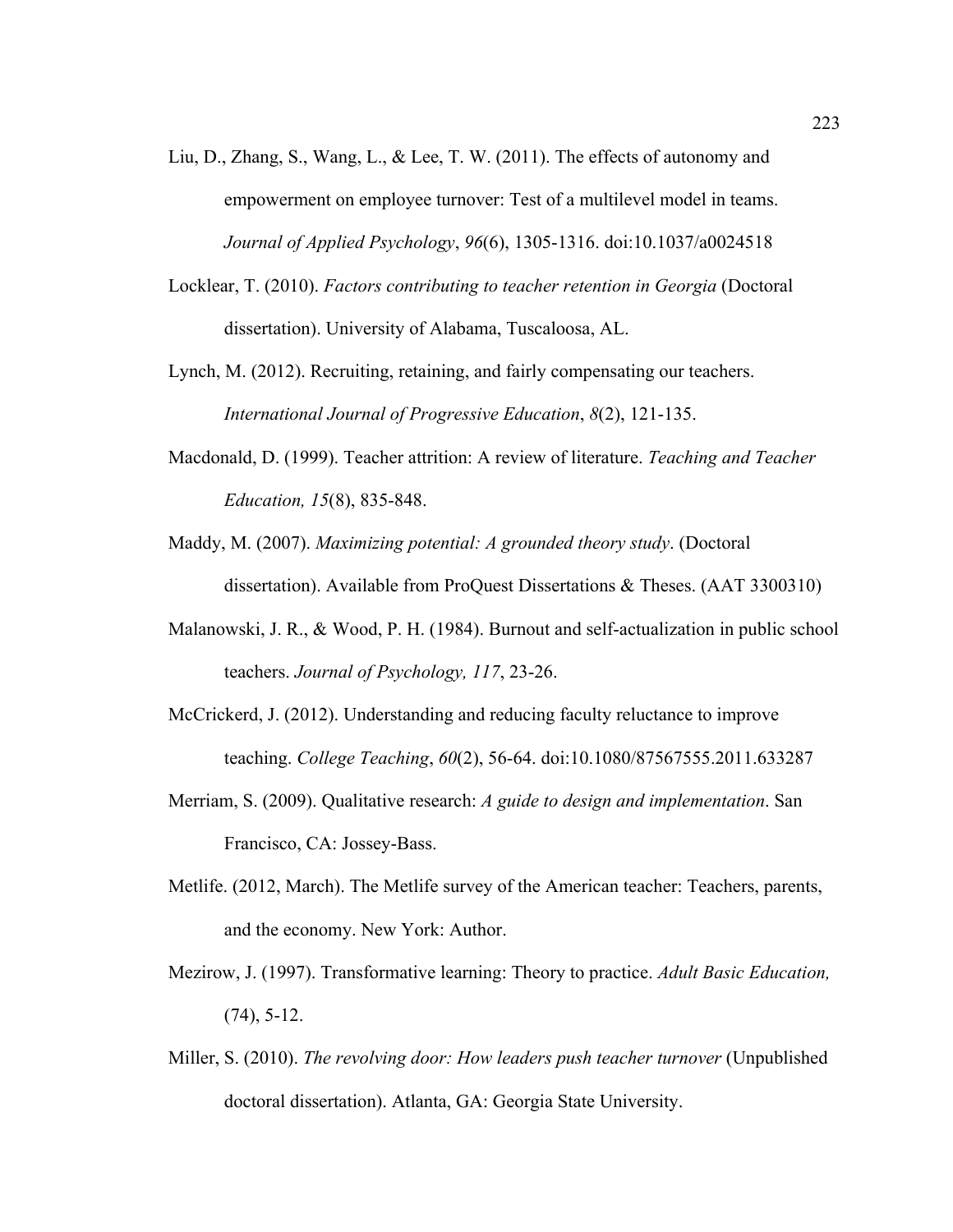- Miller, R., & Chait, R. (2008, December). *Teacher turnover, tenure, policies, and the distribution of teacher quality: Can high-poverty schools catch a break?* Washington, DC: Center for American Progress. Retrieved from http://www.americanprogress.org/issues/2008/12/pdf/teacher\_attrition.pdf
- Mitchell, R., Parker, V., Giles, M., Joyce, P., & Chiang, V. (2012). Perceived value congruence and team innovation. *Journal of Occupational & Organizational Psychology*, *85*(4), 626-648. doi:10.1111/j.2044-8325.2012.02059.x
- National Commission on Teaching and America's Future. (2002, August 20-22). *Unraveling the teacher shortage problem: Teacher retention is the key.* A Symposium of The National Commission on Teaching and America's Future and NCTAF State Partners, Washington, D.C. Retrieved from http://nctaf.org/teacherturnover-cost-calculator/nctaf-research-reports/
- National Commission on Teaching and American's Future. (2010, January). *Who will teach? Experience matters.* Washington, DC: Author.
- Ndoye, A., Imig, S., & Parker, M. (2010). Empowerment, leadership, and teachers' intentions to stay in or leave the profession or their schools. *Journal of School Choice, 4*, 174-190. doi: 10.1000/15582159.2010.483920
- Newton, X., Rivero, R., Fuller, B., & Dauter, L. (2011). *Teacher stability and turnover in Los Angeles: The influence of teacher and school characteristics* [Working Paper]. Berkeley, CA: University of California, Los Angeles School Infrastructure Project.
- Nweke, W. C., Eads, G. M., Alfolabi, Y. C., Stephens, C. E., & Toth, F. D. (2006, April). *The impact of teacher workforce retirement/attrition on personnel replacement*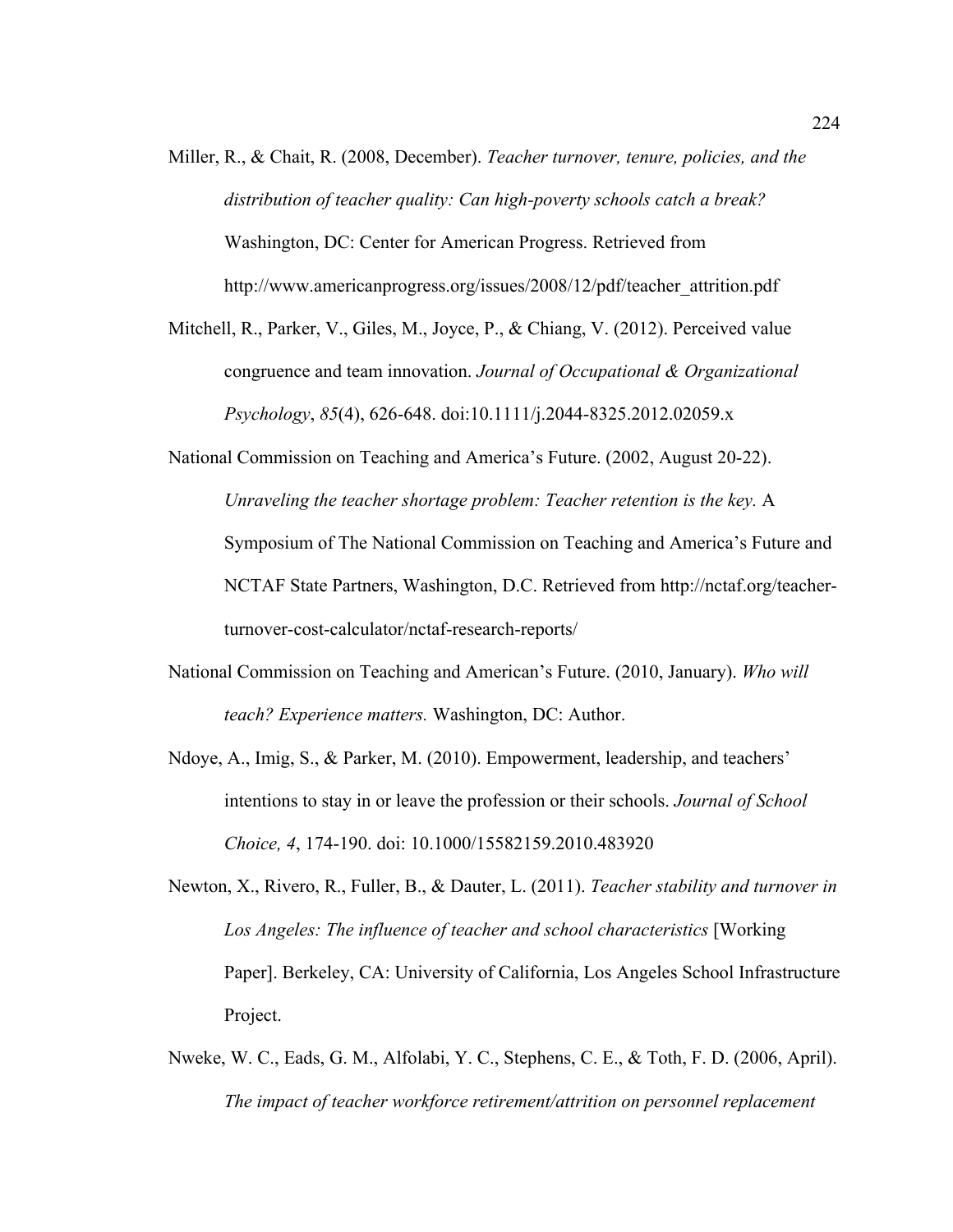*cost.* Atlanta, GA: Georgia Professional Standards Commission.

- Odell, S. J., & Ferraro, D. P. (1992). Teacher mentoring and teacher retention. *Journal of Teacher Education, 43*(3), 200-204.
- Ololube, N. (2006). Teacher job satisfaction and motivation for school effectiveness: An assessment. *Essays in Education, 18.* Retrieved from http://www.usca.edu/essays/vol18fall2006.html
- Olson, M. M. (2006). *Driven succeeding the serpentine path of adult learning: A grounded action study in adult education* (Unpublished doctoral dissertation). Santa Barbara, CA: Fielding Graduate University.
- Olson, M. M. (2008, January). Using grounded action methodology for student intervention - driven succeeding: A grounded action study in adult education. [38 paragraphs]. *Forum: Qualitative Social Research, 9*(1). Retrieved from http://www.qualitative-research.net/fqs-texte/1-08/08-1-9-e.htm.
- Olson, M., & Raffanti, M. (2006). Leverage points, paradigms, and grounded action: Intervening in educational systems. *World Futures, 62*, 533-541.
- Pan, S., & Yeh, Y. (2012). Impact of value congruence on work-family conflicts: The mediating role of work-related support. *Journal of Social Psychology*, *152*(3), 270-287. doi:10.1080/00224545.2011.602133
- Parks, L., & Guay, R. P. (2012). Can personal values predict performance? Evidence in an academic setting. *Applied Psychology: An International Review*, *61*(1), 149- 173. doi:10.1111/j.1464-0597.2011.00461.x
- Patton, M. (2003). *Qualitative research and evaluation methods* (3rd ed.). Thousand Oaks, CA: Sage.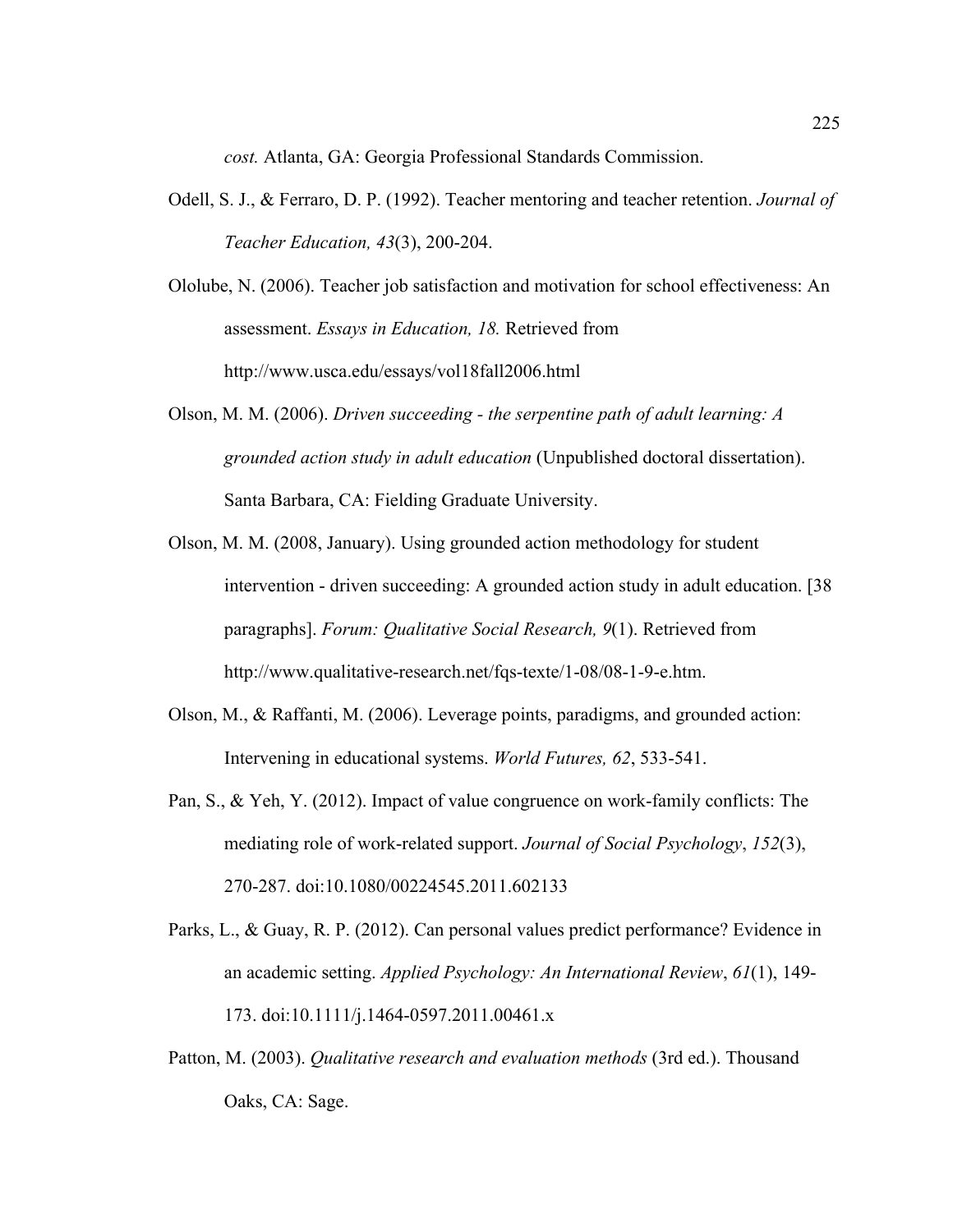- Peachey, J., & Bruening, J. (2012). Are your values mine? Exploring the influence of value congruence on responses to organizational change in a Division I intercollegiate athletics department. *Journal of Intercollegiate Sport*, *5*(2), 127.
- Pelletier, G., Seguin-Levesque, C., & Legault, L. (2002). Pressure from above and pressure from below as determinants of teachers' motivation and teaching behaviors. *Journal of Educational Psychology, 94*, 186–196.
- Picower, B. (2011). Learning to teach and teaching to learn: Supporting the development of new social justice educators. *Teacher Education Quarterly*, *38*(4), 7-24.
- Pretsch, J., Flunger, B., & Schmitt, M. (2012). Resilience predicts well-being in teachers, but not in non-teaching employees. *Social Psychology of Education*, *15*(3), 321- 336. doi:10.1007/s11218-012-9180-8
- Pucella, T. (2011). The impact of national board certification on burnout levels in educators. *Clearing House*, *84*(2), 52-58. doi:10.1080/00098655.2010.511306
- Raffanti, M. (2005). *Weathering change: A grounded theory study of organizations in flux* (Doctoral dissertation). Santa Barbara, CA: Fielding Graduate University.
- Ragnarsdottir, G., & Johannesson, I. (2014). Curriculum, crisis and the work and wellbeing of Icelandic upper secondary school teachers. *Education Inquiry*, *5*(1), 43- 67. doi:10.3402/edui.v5.24045
- Rayner, S. (2014). Playing by the rules? The professional values of head teachers tested by the changing policy context. *Management in Education*, *28*(2), 38. doi:10.1177/0892020613508972
- Reeve, J. (2002). Self-determination theory applied to educational setting. In E. Deci & R. Ryan (Eds.), *Handbook of self-determination research* (pp. 183–203).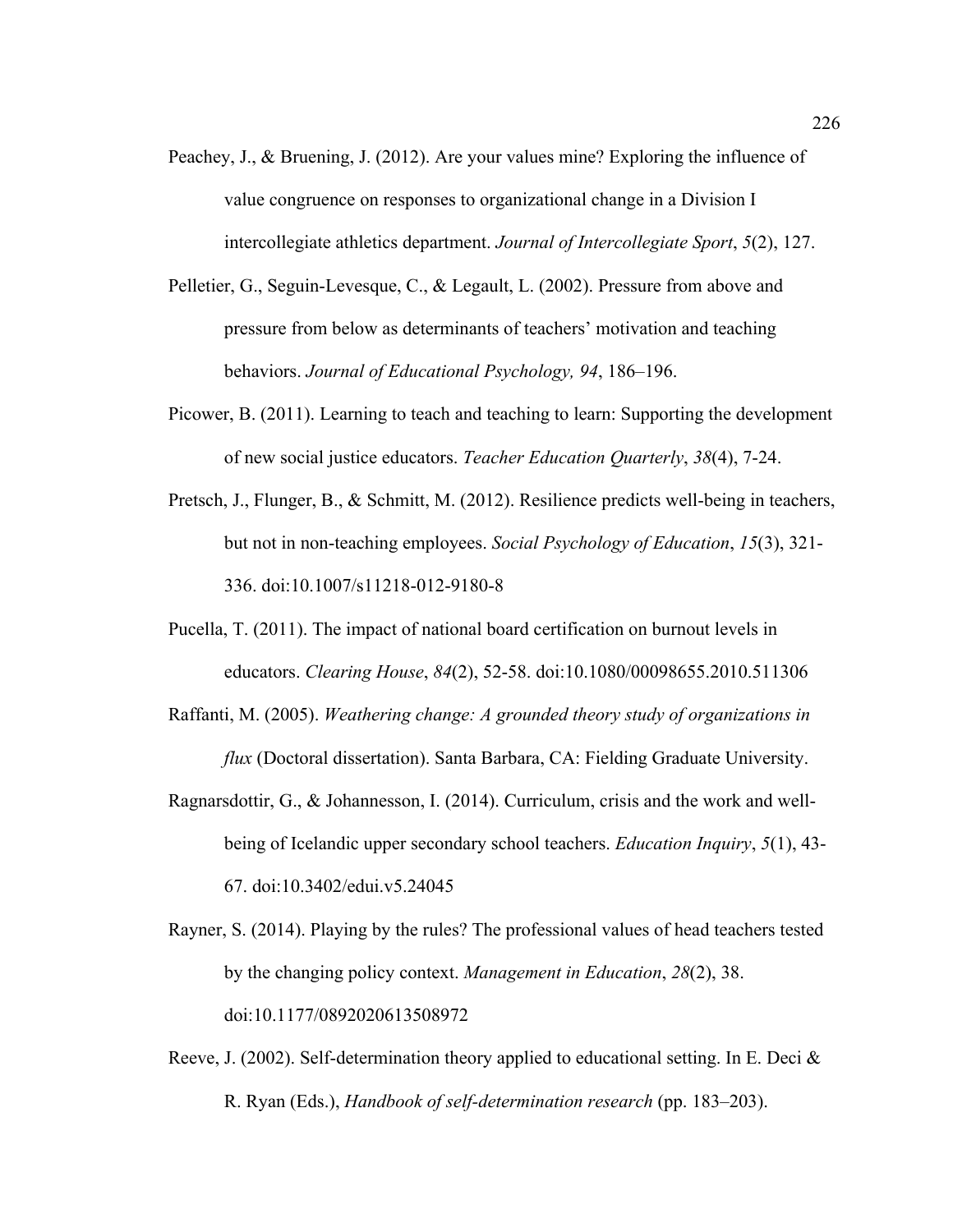Rochester, NY: University of Rochester Press.

- Ren, T. (2010). Value congruence as a source of intrinsic motivation. *Kyklos*, *63*(1), 94- 109. doi:10.1111/j.1467-6435.2010.00462.x
- Renzulli, L., Parrot, H., & Beattie, I. (2011). Racial mismatch and school type: Teacher satisfaction and retention in charter and traditional public schools. *Sociology of Education, 84*(1), 23-48. doi: 10.1177/0038040710392720
- Rinke, C. R. (2008). Finding their way on: Career decision-making processes of urban science teachers. *Science Teacher Education,* 1096-1121. doi: 10.1002/sce.20339
- Roffey, S. (2012). Pupil wellbeing Teacher wellbeing: Two sides of the same coin? *Educational & Child Psychology*, *29*(4), 8-17.
- Ronfeldt, M., Lankford, H., Loeb, S., & Wyckoff, J. (2011, June). *Teacher Turnover Harms Student Achievement* [Working Paper 171716]. Cambridge, MA: National Bureau of Economic Research.
- Roth, G., Assor, A., Kanat-Maymon, Y., & Kaplan, H. (2007). Autonomous motivation for teaching: How self-determined teaching may lead to self-determined learning. *Journal of Educational Psychology, 99*(4), 761-774. doi:10.1037/0022- 0663.99.4.761
- Rumley, M. A. (2010). *Listening to the voices of beginning teachers: Providing meaningful administrative support is a moral act and results in increasing retention among beginning educators* (Doctoral dissertation)*.* University of North Carolina, Greensboro, NC.
- Ryan, R. M., & Deci, E. L. (2000a). Intrinsic and extrinsic motivations: Classic definitions and new directions. *Contemporary Educational Psychology, 25*, 54-67.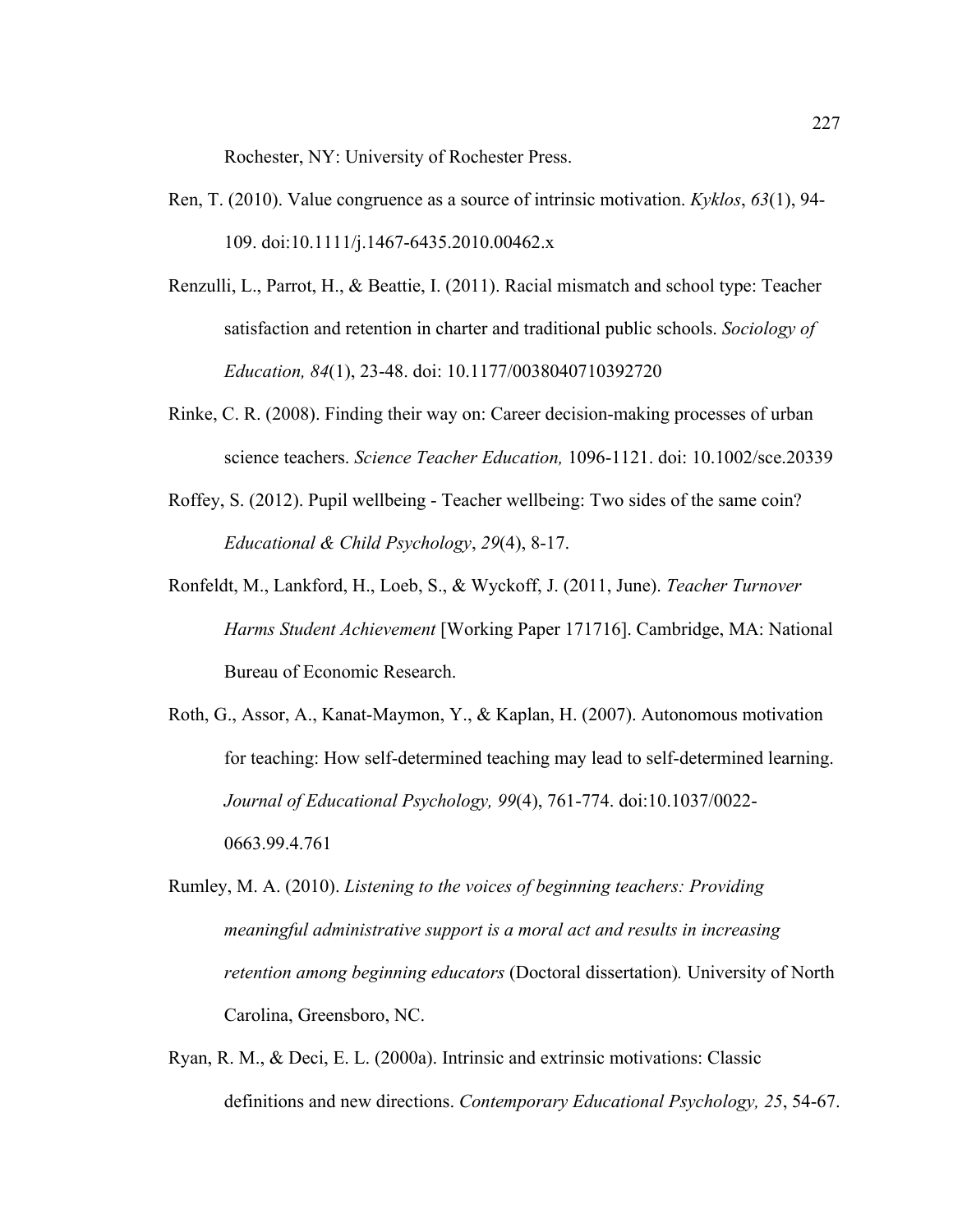- Ryan, R. M., & Deci, E. L. (2000b, January). Self-determination theory and the facilitation of intrinsic motivation, social development, and well-being. *American Psychologist, 55*(1), 68-78.
- Ryan, R., & Sapp, A. (2005). Considering the impact of test-based reforms: A selfdetermination theory perspective on high stakes testing and student motivation and performance. *Unterrichtswissenschaft, 33*, 143-159.
- Santoro, D. A. (2011). Good teaching in difficult times: Demoralization in the pursuit of good work. *American Journal of Education*, *118*(1), 1-23.
- Santoro, D., & Morehouse, L. (2011). Teaching's conscientious objectors: Principled leavers of high-poverty schools. *Teachers College Record, 113*(12), 2670-2704.
- Sass, D. A., Flores, B., Claeys, L., & Pérez, B. (2012). Identifying personal and contextual factors that contribute to attrition rates for Texas public school teachers. *Education Policy Analysis Archives*, *20*(15), 1-25.
- Scott, H. (2009). Data analysis: Getting conceptual. *The Grounded Theory Review, 8*(2), 89-111. Retrieved from http://groundedtheoryreview.com/wpcontent/uploads/2012/06/GT-Review-Vol8-no2.pdf
- Scafidi, B., Sjoquist, D., & Stinebrickner, T. (2007). Race, poverty, and teacher mobility. *Economics of Education Review, 26*(2), 145-159.
- Scafidi, B., Sjoquist, D., & Stinebrickner, T. (2010). *Child policy brief: Why do young teachers leave teaching?* Atlanta, GA: Georgia State University.
- Schafer, L., Long, J., & Clandinin, D. (2012). Questioning the research on early career teacher attrition and retention. *Alberta Journal Educational Research, 58*(1), 106- 121.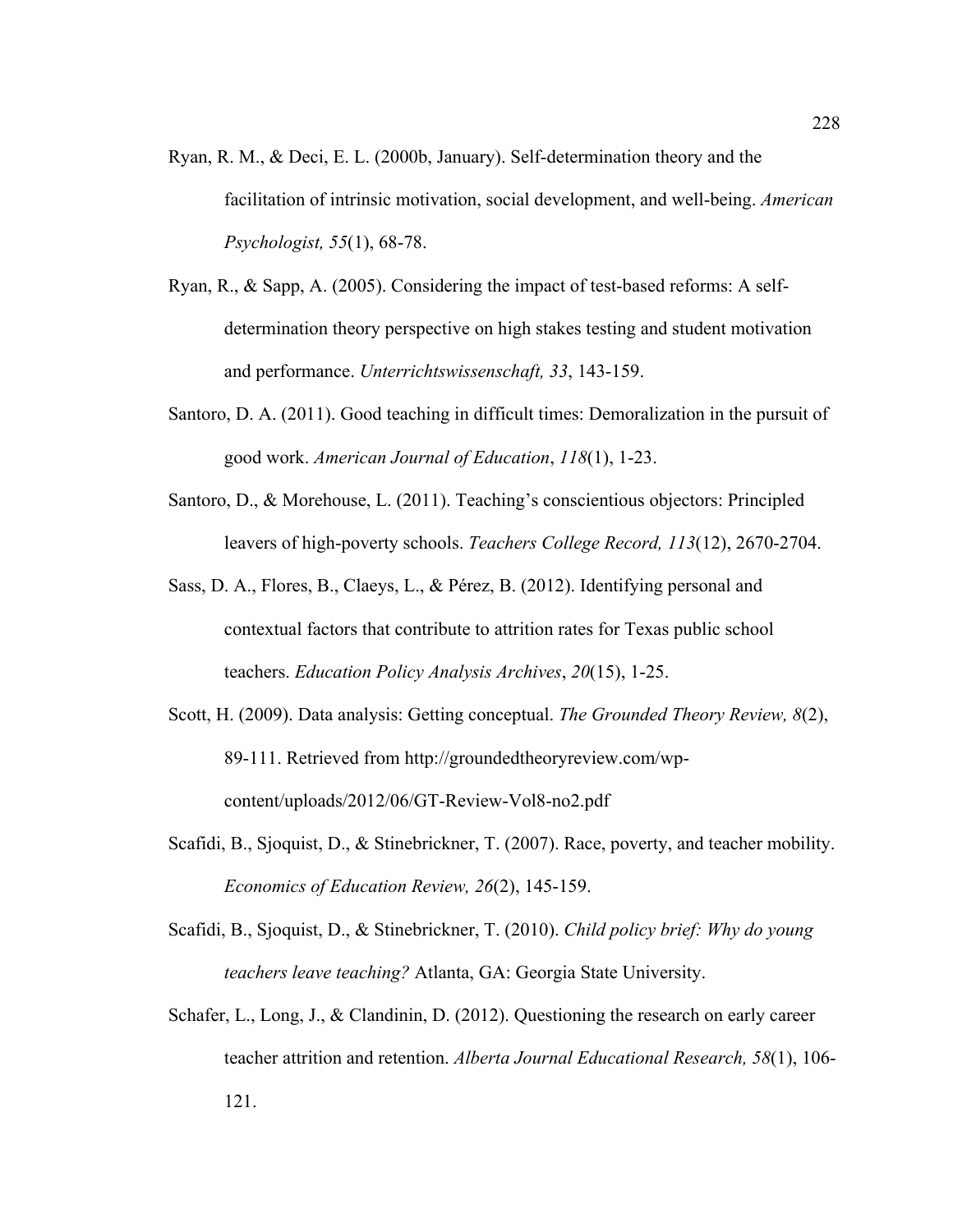- Shen, J. (1997). Teacher retention and attrition in public schools: Evidence from SASS91. *The Journal of Educational Research, 91*(2), 81-88.
- Shin, H. (1995). Estimating future teacher supply: Any policy implications for educational reform? *International Journal of Educational Reform, 4*(4), 422-433.
- Simmons, O. (1993). The milkman and his customer: A cultivated relationship. In B. Glaser (Ed.) *Examples of Grounded Theory: A Reader.* (pp. 3-31). Mill Valley, CA: Sociology Press.

Simmons, O. (2003). *The theory of orienting.* Unpublished manuscript.

- Simmons, O. (2006). Some professional and personal notes on research methods, systems theory, and grounded action. *World Futures, 62*, 481-490.
- Simmons, O. (2008a, November). Reflections on why I am a Classic Grounded Theorist. Proceedings from The Oxford Conference on Classic Grounded Theory, Oxford, England.
- Simmons, O. (2008b) *Stages of a classic (Glaserian) grounded theory study.* Retrieved from The Grounded Theory Institute website:

http://www.groundedtheory.com/what-is-gt.aspx

- Simmons, O. (2010). Is that a real theory or did you just make it up? Teaching classic grounded theory. *The Grounded Theory Review, 9*(2), 15-38. Retrieved from http:// groundedtheoryreview.com/wp-content/uploads/2012/06/GT-Review-vol-9-no-21.pdf
- Simmons, O., & Gregory, T. (2003, September). Grounded action: Achieving optimal and sustainable change. *Forum: Qualitative Social Research, 4*(3). Retrieved from http://www.qualitative-research.net/fqs/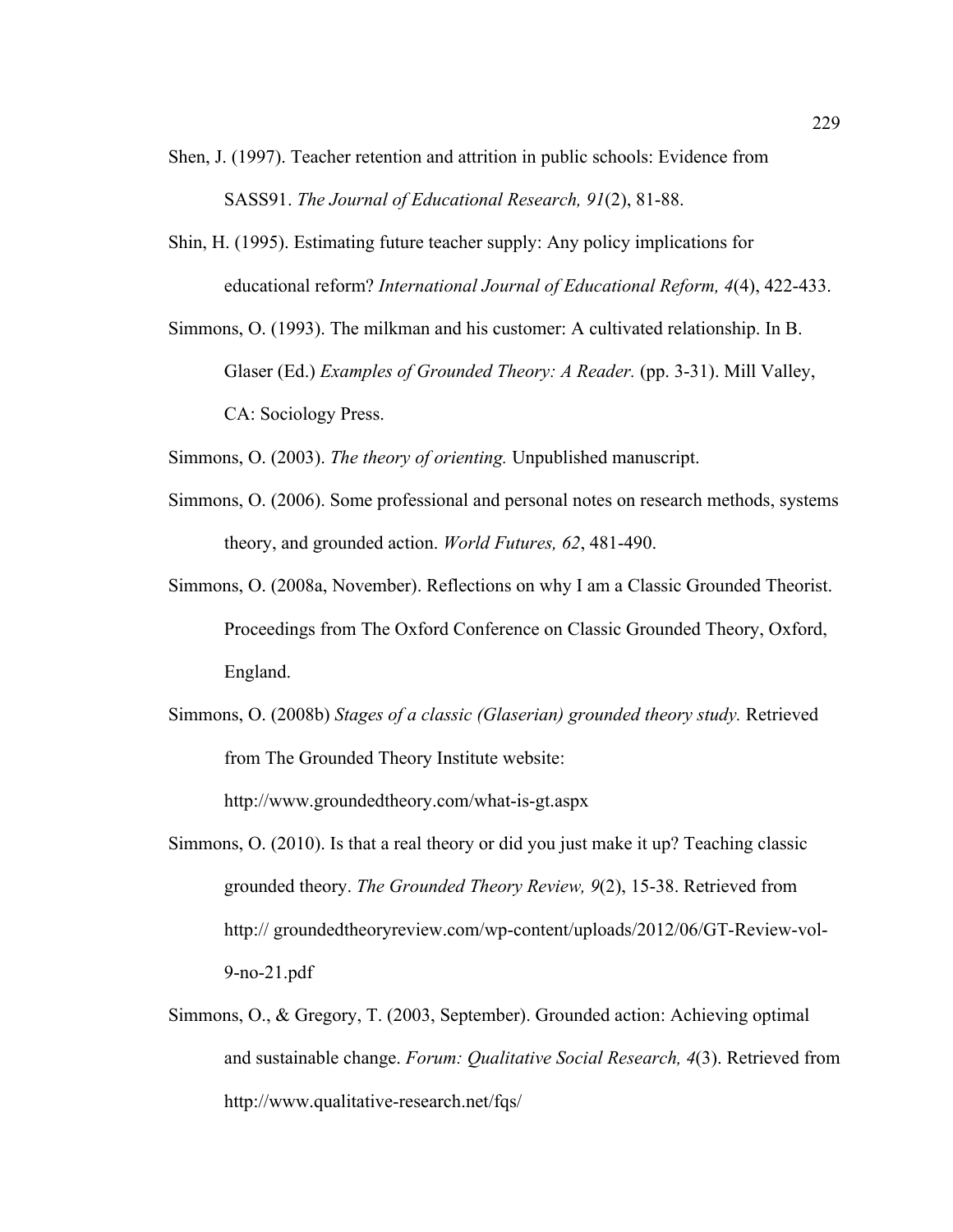- Sisask, M., Värnik, P., Värnik, A., Apter, A., Balazs, J., Balint, M., & ... Wasserman, D. (2014). Teacher satisfaction with school and psychological well-being affects their readiness to help children with mental health problems. *Health Education Journal*, *73*(4), 382-393.
- Skaalvik, E. M., & Skaalvik, S. (2014). Teacher self-efficacy and perceived autonomy: relations with teacher engagement, job satisfaction, and emotional exhaustion. *Psychological Reports*, *114*(1), 68-77. doi:10.2466/14.02.PR0.114k14w0
- Skinner, E., & Belmont, M. (1993). Motivation in the classroom: Reciprocal effects of teacher behavior and student engagement across the school year. *Journal of Educational Psychology*, *85*, 571–581.
- Smith, T. & Ingersoll, R. (2004). What are the effects of induction and mentoring on beginning teacher turnover? *American Educational Research Journal*, *41*(3), 681- 714.
- Stern, P. (1995). Grounded theory methodology: Its uses and processes. In B. Glaser (Ed.), *Grounded Theory 1984-1994*, Vol. 1 (pp. 29-39). Mill Valley, CA: Sociology Press.
- Stillman, S. (2006). Grounded theory and grounded action: Rooted in systems theory. *World Futures, 62*, 498-504. doi: 10.1080/02604020600912830
- Stinebrickner, T. R. (2002). An analysis of occupational change and departure from the labor force. Evidence of the reasons that teachers leave. *Journal of Human Resources, 37*(1), 192-216.
- Stone, D., Deci, E., & Ryan, R. (2009). Beyond talk: Creating autonomous motivation through self-determination theory. *Journal of General Management, 34*(3), 75-91.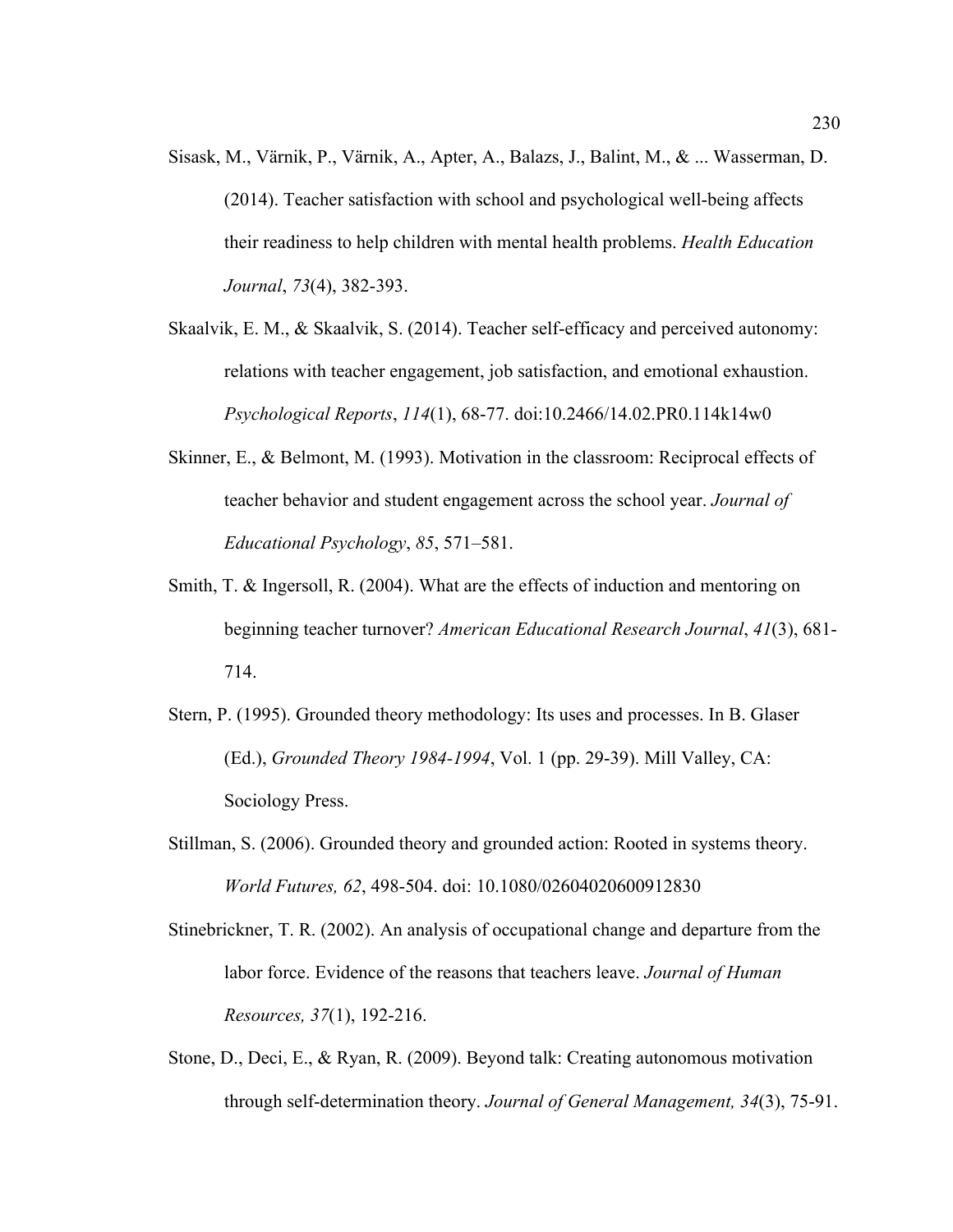- Strauss, A., & Corbin, J. (1990). *Basics of qualitative research: Grounded theory procedures and techniques.* Thousand Oaks, CA: Sage.
- Strunk, K., & Robinson, J. (2006). Oh, won't you stay: A multilevel analysis of the difficulties in retaining qualified teachers. *Peabody Journal of Education, 81*(4), 65-94.
- Suar, D., & Khuntia, R. (2010). Influence of personal values and value congruence on unethical practices and work behavior. *Journal of Business Ethics*, *97*(3), 443- 460. doi:10.1007/s10551-010-0517-y
- Supeli, A., & Creed, P. A. (2014). The incremental validity of perceived goal congruence: The assessment of person–organizational fit. *Journal of Career Assessment*, *22*(1), 28. doi:10.1177/1069072713487849
- Swanson, P., & Huff, R. (2010). The relationship of Georgia's rural foreign language teachers' sense of efficacy to teacher attrition. *Rural Educator, 31*(3), 16-29.
- Tillema, H. (2005, March). Collaborative knowledge construction in study teams of professionals. *Human Resource Development International, 8*(1), 81-99.
- Trépanier, S., Fernet, C., & Austin, S. (2013). The moderating role of autonomous motivation in the job demands-strain relation: A two sample study. *Motivation & Emotion*, *37*(1), 93-105. doi:10.1007/s11031-012-9290-9
- Truscott, S. D., Kreskey, D., Bolling, M., Psimas, L., Graybill, E., Albritton, K., & Schwartz, A. (2012). Creating consultee change: A theory-based approach to learning and behavioral change processes in school-based consultation. *Consulting Psychology Journal: Practice & Research*, *64*(1), 63-82. doi:10.1037/a0027997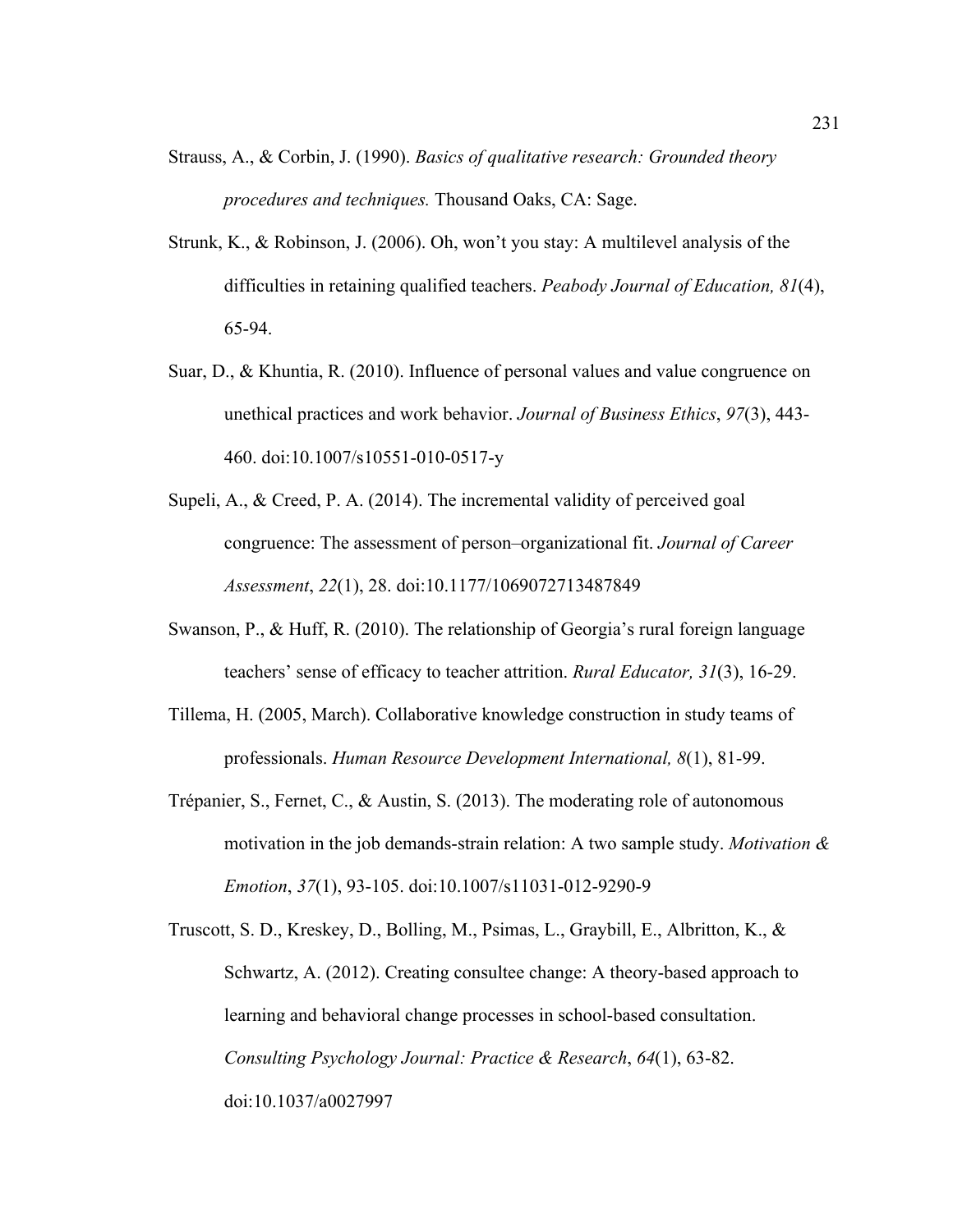- Tyink, S. D. (2006). *Driven altruism: A grounded theory study.* (Doctoral dissertation). Available from ProQuest Dissertations and Theses database. (UMI No. 3230494).
- Urell, E. (2006). Simulating benevolence: Obstructing systemic problem solving. *World Futures, 62*, 524-532.

U.S. Department of Education. (2014, March). Race to the top: Georgia Report: Year 3: School Year 2012-2013. Washington, DC: Author. Retrieved from http://www2.ed.gov/programs/racetothetop/performance/georgia-year-3.pdf

- Vallerand, J., Pelletier, L., Blais, M., Briere, N., Senecal, C., & Vallieres, E. (1993). On the assessment of intrinsic, extrinsic and amotivation in education: Evidence on the concurrent and construct validity of the academic motivation scale. *Educational and Psychological Measurement, 53,* 159–172.
- van Tonder, C., & Williams, C. (2009). Exploring the origins of burnout among secondary educators. *South African Journal of Industrial Psychology, 35*(1), 204- 218. doi:10.4102/sajip.v35i1.762
- Vander Linden, K. (2005). *Navigating a new experience: A grounded theory* (Doctoral dissertation). Fielding Graduate University, Santa Barbara, CA.
- Vveinhardt, J. & Gulbovaite, E. (2013). Comparative analysis of the researches on personal and organizational value congruence. *Management of Organizations: Systematic Research*, *67*, 127-142. doi:10.7720/MOSR.1392-1142.2013.67.9
- Waddell, J. (2010, May). Fostering relationships to increase teacher retention in urban schools. *Journal of Curriculum and Instruction, 4*(1), 70-85. doi:10.3776/joci.2010.v4n1p70-85

Wagner, B., & French, L. (2010). Motivation, work satisfaction, and teacher change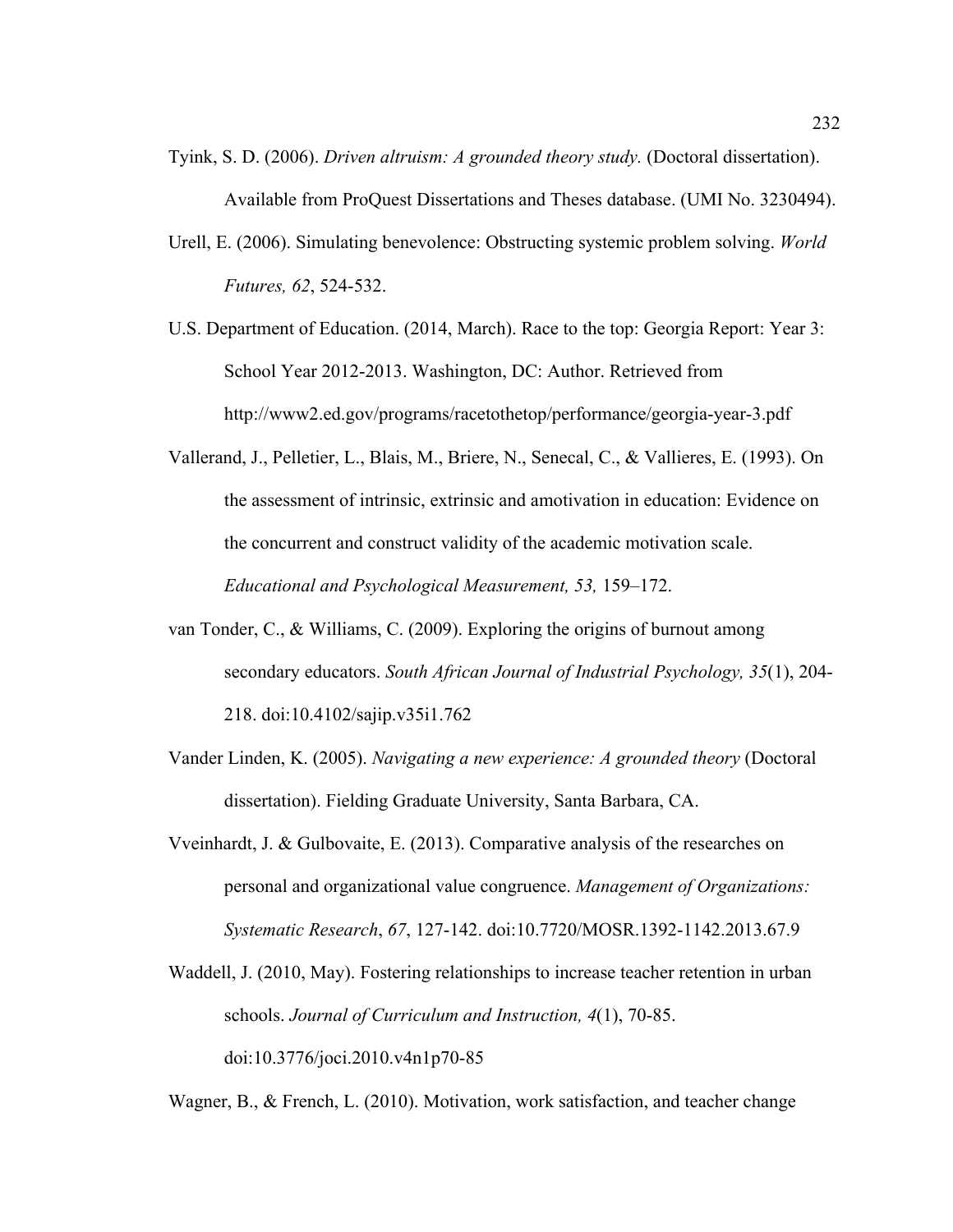among early childhood teachers. *Journal of Research in Childhood Education, 24*, 152-171.

- Wang, C. K. J., & Liu, W. C. (2008). Teachers' motivation to teach national education in Singapore: A self-determination theory approach. *Asia Pacific Journal of Education, 28*(4) 395-410.
- Wiggins, G., & McTighe, J. (2005). *Understanding by design* (2<sup>nd</sup> ed.). Alexandria, VA: Association for Supervision and Curriculum Development.
- Wininger, S., & Birkholz, P. (2013). Sources of instructional feedback, job satisfaction, and basic psychological needs. *Innovative Higher Education*, *38*(2), 159-170. doi:10.1007/s10755-012-9229-9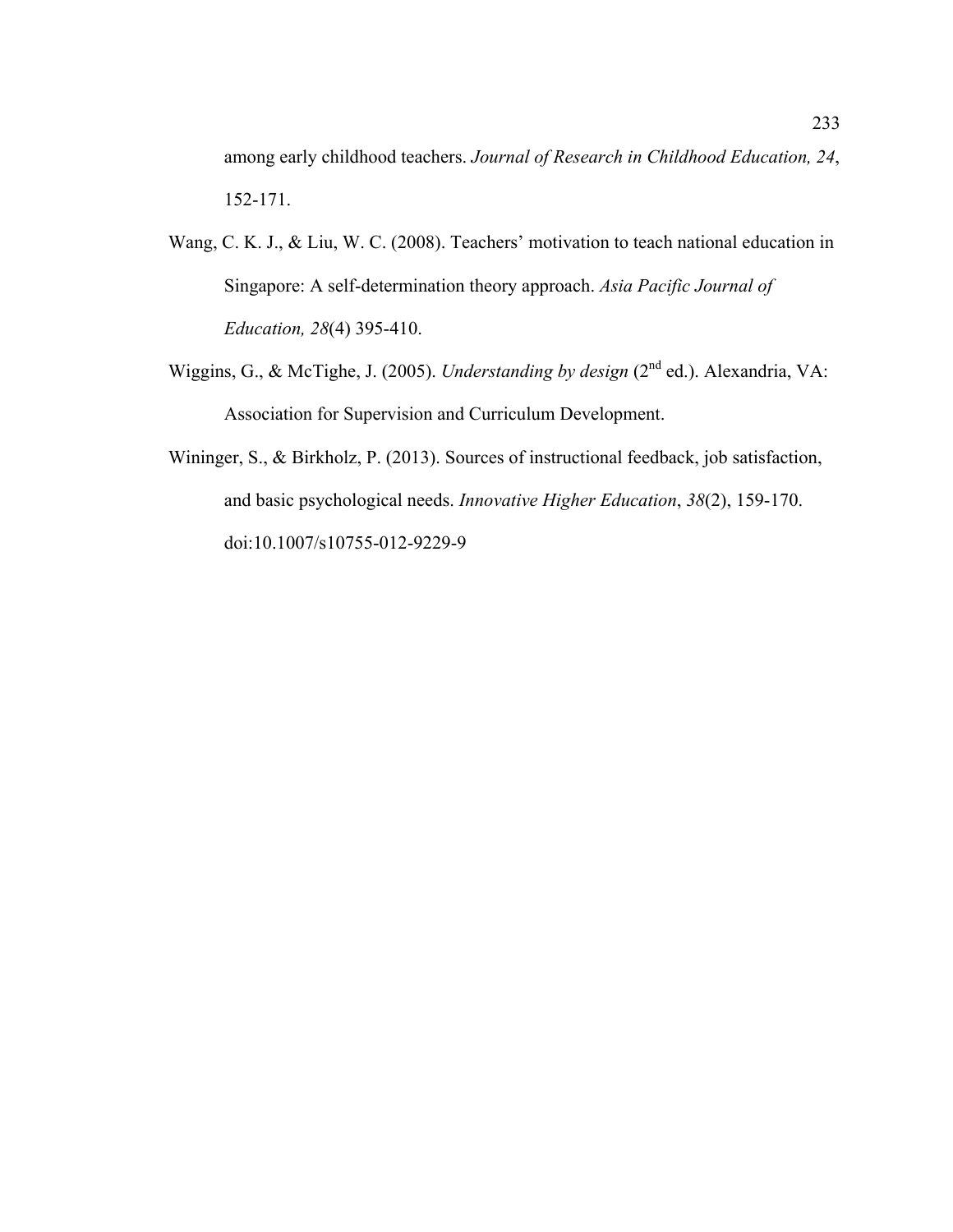#### Appendix: Example of Open Coding

I had taught even some of them fifth grade and third grade and one young lady came through that I had taught third and fourth and then here she's sixth grade, and so it was really cool. It was a really good experience that first year, even though the eighth grade teachers didn't think I should be there. I was only a sixth grade teacher. I didn't have the skills needed to teach eighth grade and, um, luckily there was another new teacher there who was, you know, she and I bonded! We kind of held each other together. But I only had to teach that one year because then we went to the brand new school, so then everybody was on the same playing field. It was our school, rather than.... because the eighth grade teachers thought it was their school and that the sixth grade teachers had invaded. They really were not happy with us about that. And, um, so when we went to the new school, everybody was on the same playing level. I still taught eighth grade, had that brand new lab. Things are still awesome. Teaching is still this wonderful thing. And, then they came in with, oh, what did the come in with first? And I would hear the older teachers say, oh, this is just the pendulum swinging. They'll do this for a while and then we'll go back and we'll do something else. And then we'll do something else. And I was thinking, these teachers are so cynical. You know, why do they keep teaching if they're so negative. And how did they get negative? Why do they still not think they can change the world? Cause I still thought I could! I had been teaching five years and I still... DEVALUING RELATEDNESS EXCLUDING BRIGHT-SIDING "PENDULUM SWINGING" **REFLECTING** 

## *I still haven't properly learned that I can't! I'm waiting on it to hit me...*

Yeah! But the more I was in public school, the more frustrated I got, especially when they stopped giving teachers raises, they stopped helping us get our certifications, they... some of the things that we thought was good for education – us going back to school and getting higher degrees – they didn't value that anymore. When I first started teaching, they would pay up to so much for you to take classes. Some people wound up not even having to pay to get their masters degree, or their doctorate degree. You know, all these degrees. At this

DEVALUING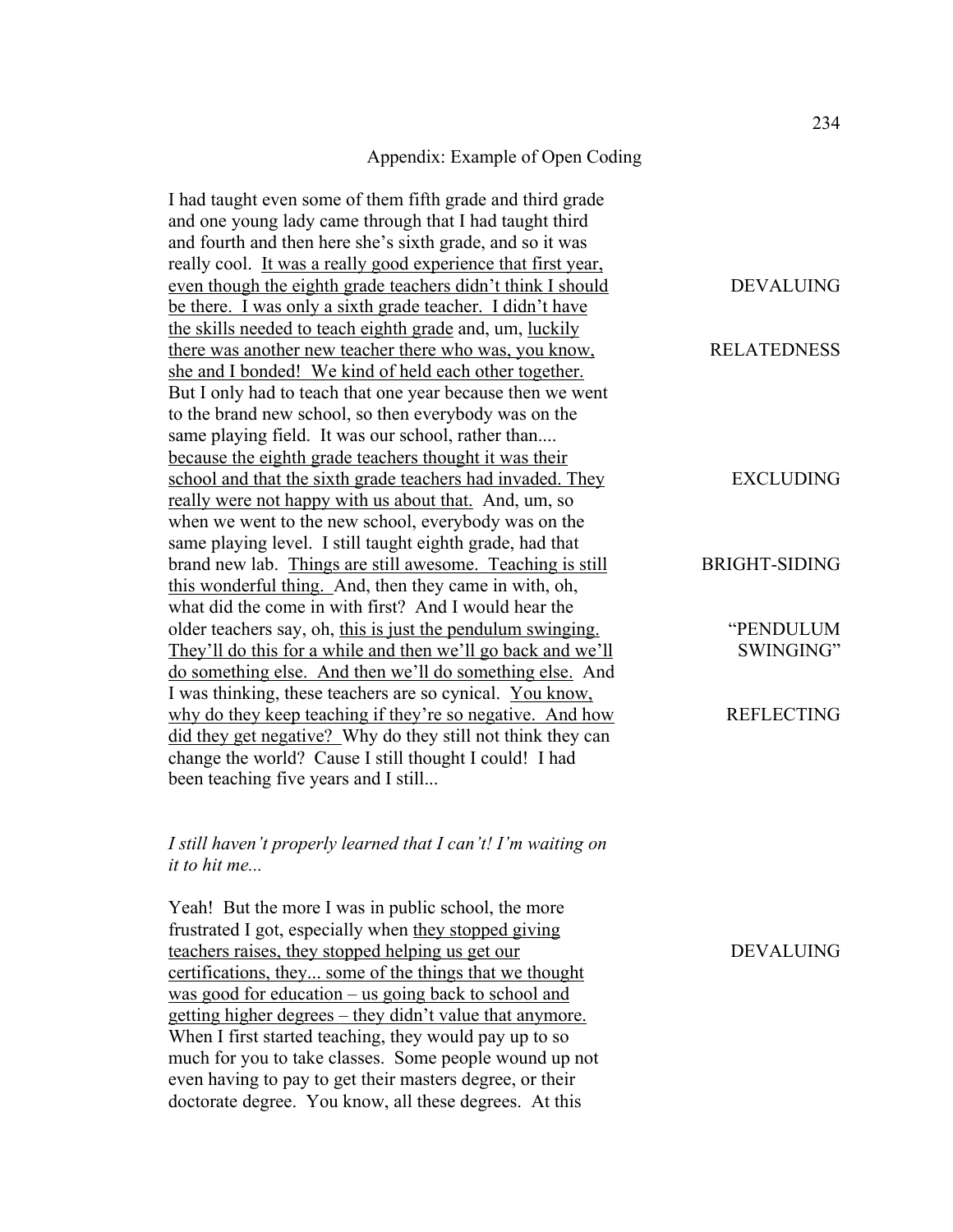time I'm still working on my masters and still loving teaching, still loving bringing new things into the classroom and still able to bring new things into the classroom. About, you know I don't even know dates, but about my fifteenth year teaching was when they started saying, oh, you have to do it this way. You have to teach out of this book and you have to make sure they know this, this, this, and this. And we had always had CRCT, but that was, that was.... and, you know, I was in those grade levels starting from the first year where they had to pass the CRCT. And eighth grade was one of those grades. And I never felt, oh, my God, they're not going to do this. Oh, my God, I've got to do this different. Oh, my God, I've got to teach this test. I taught and then they would say, okay next week we're giving the test. Okay, we'll give the test. We gave the test and whatever happened, happened. I was just a way to document what the kids had been doing. And then they started saying they've got to pass, you've got to teach this material so that they know how to take this test. In your classroom you've got to make sure you're doing this, this, and this because it's gonna be on the test. And you know that just wasn't me. And at that time we could still kind of close the door and we could teach. And there were some teachers who would close the door and chaos happened, but there were a lot of us that we closed the door and we taught. And the kids were learning, and we were doing, you know, we were making these kids think. We were making them do things that stretched their minds rather than just memorizing. But we were also having fun. We were teaching them how to have beautiful handwriting, how to remember things, you know –capitols, where states were, what the capitols of the states were. The things that were not going to be on a basic standardized test, but you know it's those really cool things that you know. Um, and I guess it just started down hill from then. It was, oh, you've got to teach this way. If the other math teachers are on that page, your group has got to be on that math page. You weren't teaching the kids anymore, you were teaching the subject, or you were teaching the content.

MANDATING (top down mandates dictating teachers' actions/ professional choices)

> "TEACHING TO THE TEST"

> > MANDATING

MISALIGNING

SHELTERING

**TEACHING AUTHENTICALLY** 

DECLINE MANDATING INAUTHENTICITY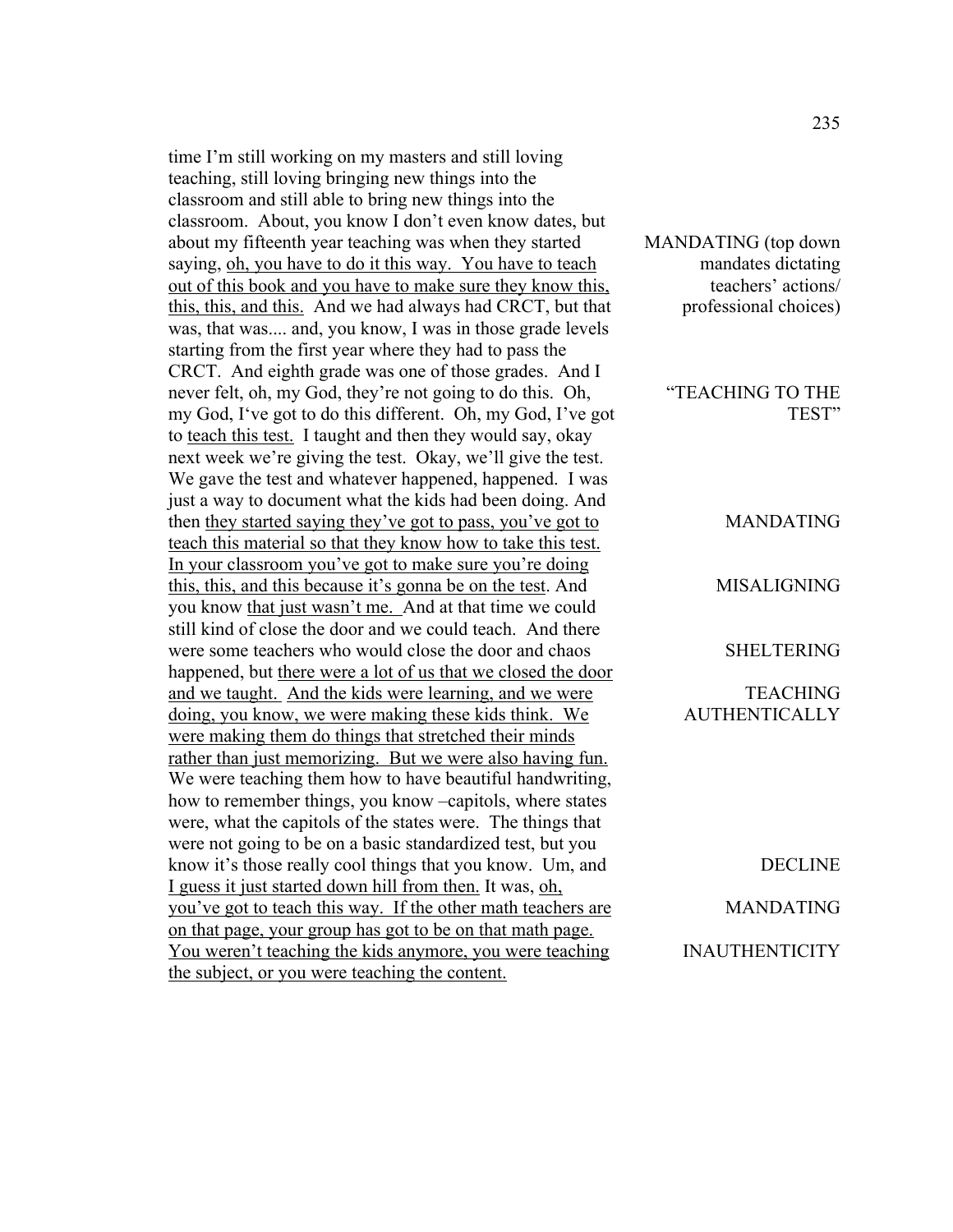Curriculum Vitae

### **Jenny L. Sanders**

### **EDUCATION**

Ed.D. Teacher Leadership February 2014

*Walden University, Minneapolis, MN*

- $\geq 3.57$  GPA
- ! Doctoral Study Title: *A Grounded Theory Study of Navigating the Cycle of Decline in Public School Teaching*

MAT Secondary English May 2005

*Piedmont College, Demorest, GA*

- $\geq 4.0$  GPA
- ! Capstone Title: *Caring More, Expecting More: The Complimentary Roles of Compassion and Rigor in the Humanistic Classroom*

## BA English May 2000

*Brenau University, Gainesville, GA*

- ! 4.0 GPA, *Summa Cum Laude*
- $\triangleright$  Ranked 1<sup>st</sup> in Brenau University Women's College Class of 2000

### **EMPLOYMENT**

*Piedmont College, Demorest, GA*

- ! Taught *English 1101* and *English 1102*
- $\triangleright$  Tutored students in writing and English through the Piedmont College Learning **Center**

English Instructor Fall 2011-Fall 2013

*Brenau University, Gainesville, GA*

- ! Taught *English 99: Writing Laboratory* and *English 101: Written Communication*
	- o Deliver course content in traditional classroom and online settings
	- o Trained in online instructional platforms *Canvas* and *Blackboard*

Graduate Writing Consultant Spring 2011-Spring 2014

*Brenau University, Gainesville, GA*

 $\triangleright$  Provided writing support and instruction to Brenau graduate students

English Instructor **Fall 2013-Fall 2014**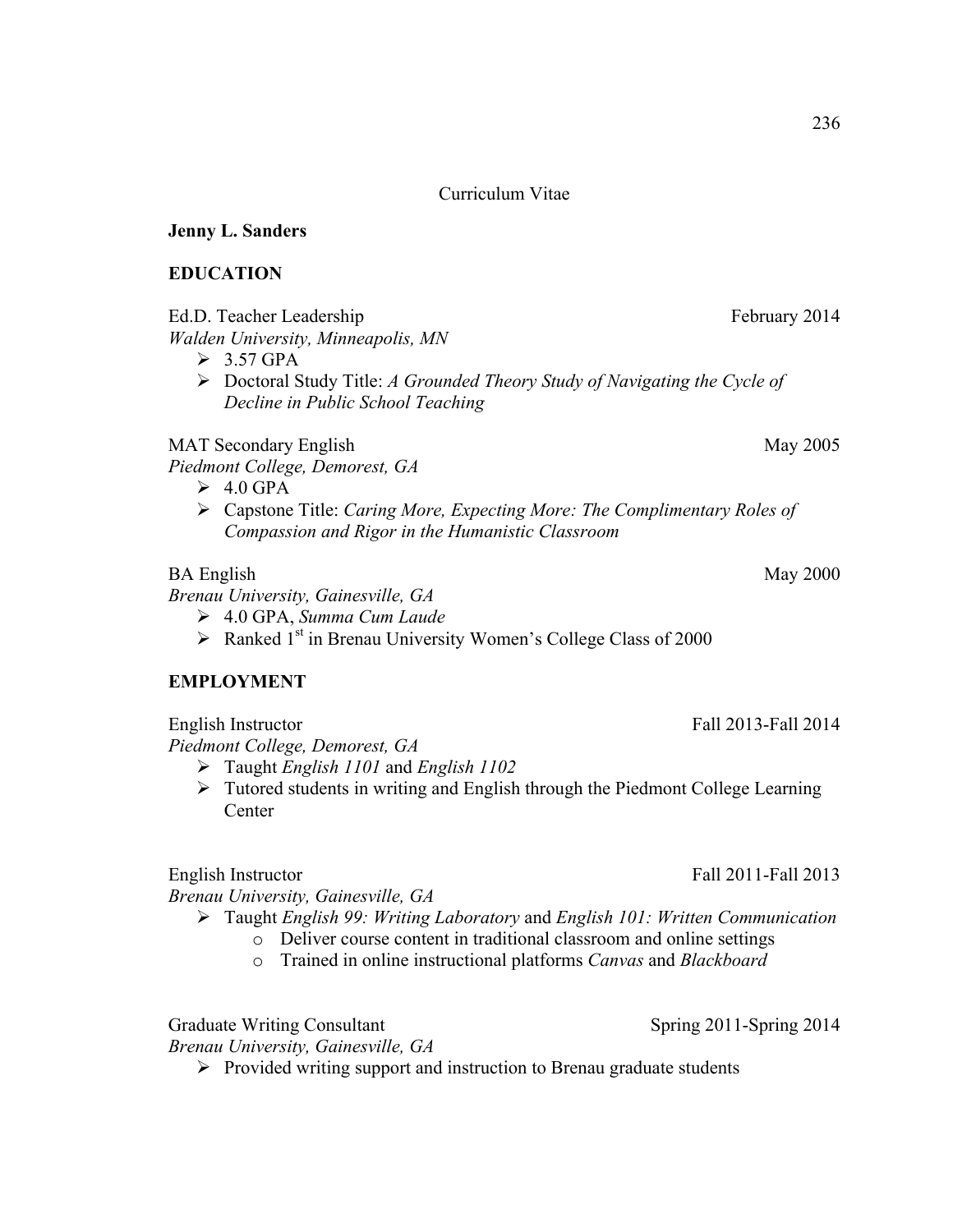- $\triangleright$  Developed and presented workshops on graduate writing, scholarly research, and APA style
- $\triangleright$  Collaborated with graduate program directors and professors
- $\triangleright$  Designed and distributed promotional materials
- $\triangleright$  Maintained the Graduate Writing Service website and Facebook page
- $\triangleright$  Maintained client and financial records
- $\triangleright$  Collected and analyzed usage data
- $\triangleright$  Compiled semi-annual assessment and usage reports

- Private Tutor Fall 2010-Summer 2011
	- $\triangleright$  Provided personalized instruction to students of various grade levels in a range of academic subjects
	- $\triangleright$  Developed differentiated lesson plans and assessments for students
	- $\triangleright$  Prepared reports and updates for student and parent use

Theater Program Director and Drama Teacher Fall 2007-Spring 2010 *Habersham Central High School, Mount Airy, GA*

- ! Taught *Introduction to Drama* and *Advanced Drama* courses
- $\triangleright$  Maintained records of student achievement
- $\triangleright$  Selected and directed plays for students
- $\triangleright$  Supervised technical production
- $\triangleright$  Managed theater program publicity, finances, and fundraising
- $\triangleright$  Sponsored International Thespian Troupe #4860
- $\triangleright$  Participated annually in the Georgia High School Theater Association's One Act Play Competition
- $\triangleright$  Developed the drama curriculum in accordance with national and Georgia Performance Standards

Education Instructor **Fall 2007-Fall 2008** 

*Piedmont College, Demorest, GA*

- ! Taught *EDSE 366: Foundations and Practicum in Secondary Education*
	- o Coached undergraduate students considering graduate degrees in education
	- o Coordinated observations for students with teachers in their discipline

# English Teacher Fall 2003-Spring 2010

*Habersham Central High School, Mount Airy, GA*

- $\triangleright$  Taught 9<sup>th</sup>, 10<sup>th</sup>, and 11<sup>th</sup> grade English classes
- ! 10th Grade English Department Chair, 2003-2005
- $\triangleright$  Developed 10th grade curriculum in accordance with national and Georgia Performance Standards
- ! Maintained records of student engagement and achievement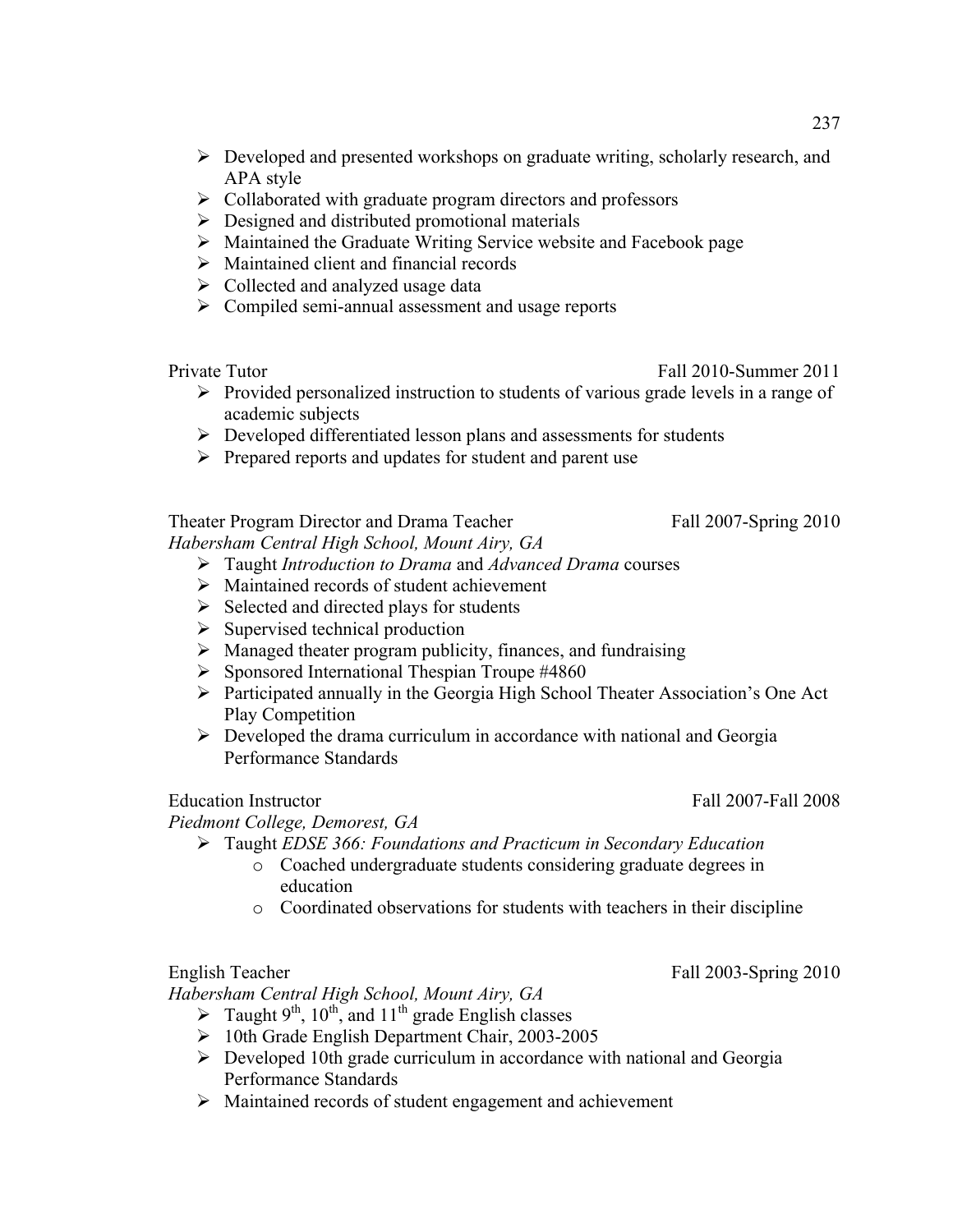- ! School coordinator for Young Georgia Authors Writing Competition
- ! Sponsored *HCHS Dance Dance Revolutionaries*, 2003-2006

Learning Center Tutor Fall 2001-Spring 2003

*Brenau University Learning Center, Gainesville, GA*

- $\triangleright$  Created customized learning plans for college students with learning disabilities
- $\triangleright$  Provided academic support and instruction to students with learning disabilities

*North Georgia Technical College, Clarkesville, GA*

- ! Taught *Business English 111* and *112*
- ! Taught *Entrepreneurship 101: Planning for Success*
- ! Developed and implemented online curriculum for *Entrepreneurship 101*
- $\triangleright$  Utilized distance-learning technology to teach across campuses simultaneously

Writing Center Tutor Fall 1998-Spring 2000

*Brenau University Writing Center, Gainesville, GA*

- $\triangleright$  Helped students develop and hone writing skills in an individual conference setting
- $\triangleright$  Collected, analyzed, and reported usage data

# **TEACHING CERTIFICATION**

 $\triangleright$  GA Level T6, English 6-12

### **PROFESSIONAL & ACADEMIC MEMBERSHIPS**

- $\triangleright$  American Educational Research Association
- $\triangleright$  National Council of Teachers of English
- > International Women's Writing Guild
- $\triangleright$  Academy of American Poets
- > Phi Beta Sigma Scholastic Fraternity
- > Sigma Tau Delta English Honor Society

## **SCHOLARSHIP & ACCOMPLISHMENTS**

- ! Vice President, Habersham Central High School Theater Booster Club, 2014-15
- ! Published original poem, "Mommy's Little Heartbreaker," *Winning Writers Newsletter*, 2011
- ! Coached first student in HCHS history to attend the Georgia Governor's Honors Program for theater, 2010
- ! 8-AAAA Region One Act Play Champion director, 2009
- ! Volunteer director for *The Complete Works of William Shakespeare, Abridged*, 2009

Instructor Fall 2000-Spring 2001